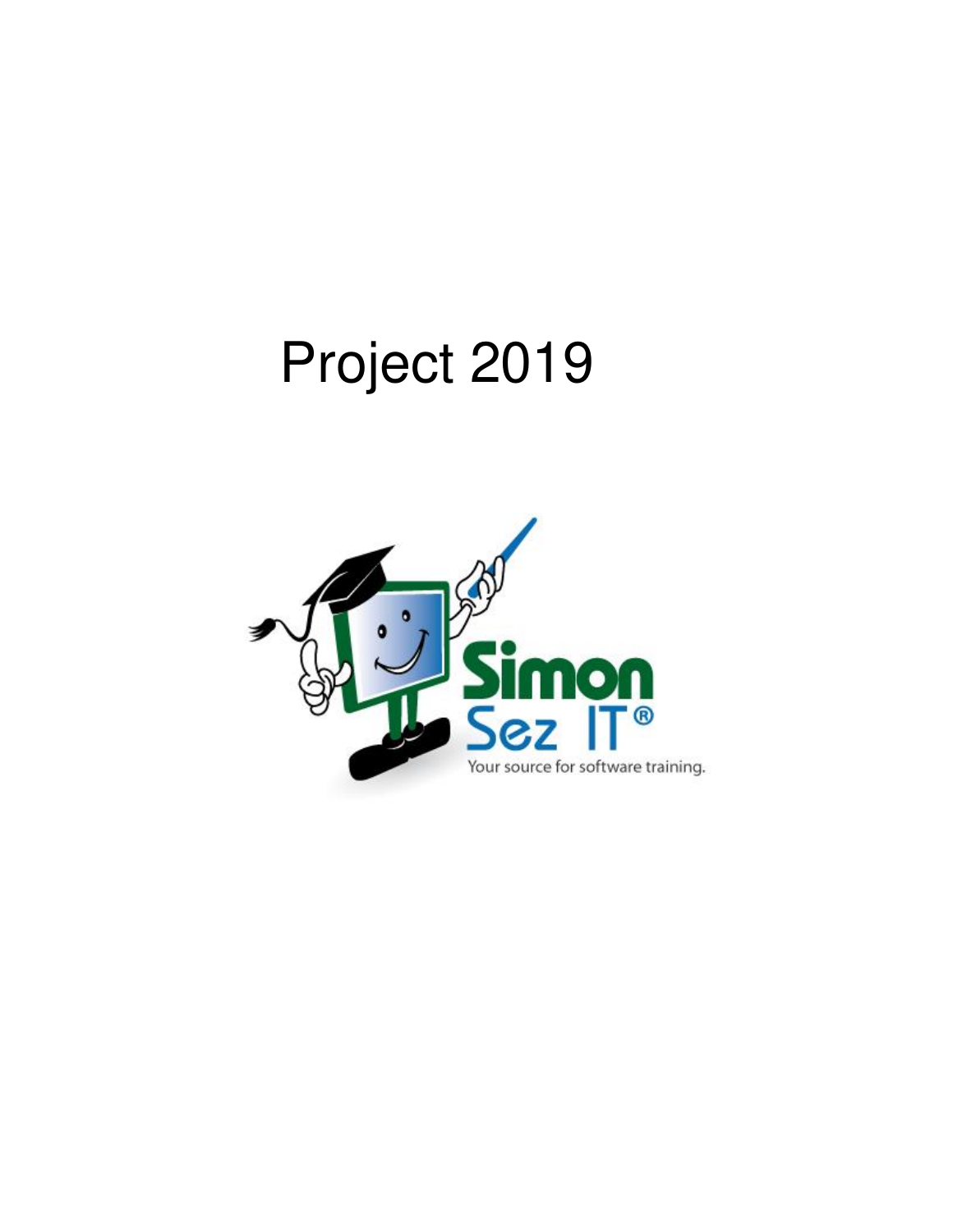# **Table of Contents**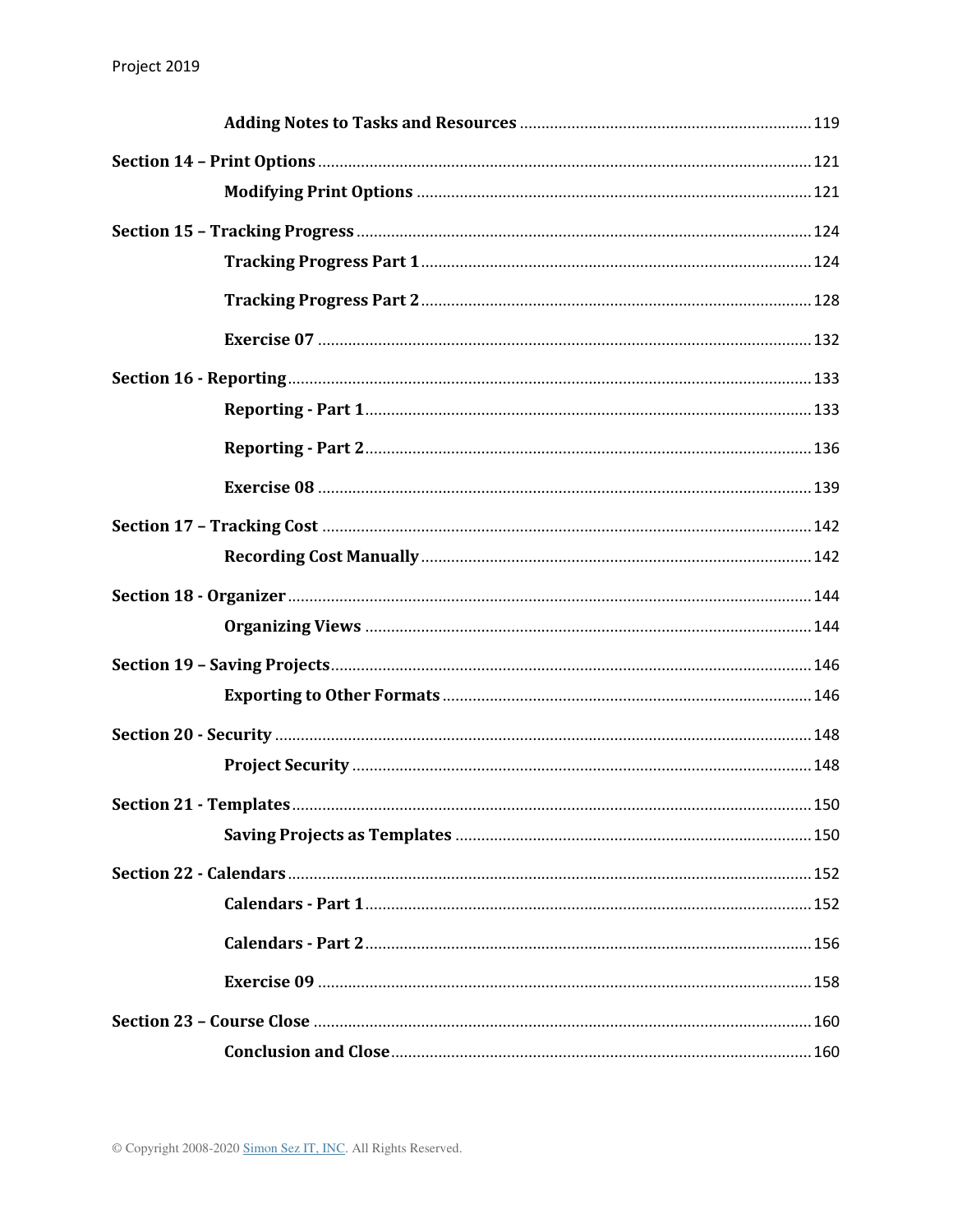# <span id="page-4-0"></span>**Section 1 – Course Introduction**

#### <span id="page-4-1"></span>**Video: Introduction**

**Deborah:** Hello there and welcome to our course on Microsoft Project 2019. My name is Deborah, and I'm your instructor on this course. Now, if you've studied Microsoft Project with Simon Sez IT before, then you may have come across one of the other project courses that we have available. So you can see we have Basic and Advanced versions for 2016, 2013, and also 2010.

Now, as I mentioned at the start, my name is Deborah, and I'm a MOS certified tap accredited IT trainer. And I've been working in the IT Training arena for about 11 years now. And I have a background in the IT industry. And I've been working in the IT industry for about 24 years, so quite a lot of time. I've worked in both the public and the private sector. And I've conducted predominantly Microsoft training across roughly 25 different countries. And I've taught Microsoft Project in classrooms many, many times. And my own experience extends to work in both the private and the public sectors in the UK, and also in Australia. So hopefully that gives me a really good foundation in which to be presenting this course for you today.

Now, I mentioned just now that you may well have studied Microsoft Project with Simon Sez IT before. And I'm going to assume on this course that you have pretty much no knowledge of Microsoft Project. This really is a course that's aimed primarily at people who are new to using Microsoft Project. So if you have used it before, you may find that some of the early sections involve material that you're fairly familiar with. But particularly for the first two or three sections, I do suggest that you go through them, because in those I'll cover some of the main aspects of Project 2019 that may be different from the version of Project that you're used to. And I'll also cover things like what's new in Project 2019.

If you are completely new to Microsoft projects, and I appreciate that many of you will be, I will be assuming that you're familiar with Windows software. So, you know how to do some basic things like copy and paste. And to some extent, I'll assume that you may have used the Microsoft Ribbons before, although I will explain it just in case you haven't. And in particular, I will assume that you have a good basic knowledge of Project Management itself. So you'll know what I mean when I talk about things like Schedule, Resources, and Over Allocation. If you don't understand some of those basic concepts in Project Management, you probably need to cover a bit of basic material in Project Management in general first, before you go through this course. Because this course does very much rely on a reasonable knowledge of what's involved in managing a project.

Now one thing I'm not going to do is assume that we're managing projects in a particular field. My fields always tended to be IT one way or another. But in fact, the main sample projects that I'm going to use on this course, don't really have anything to do with IT at all. We're going to refit a bathroom, or rather you are and I'm going to organize a wedding. Now neither of those have anything in particular to do with IT. Now what you can see here is the Project Professional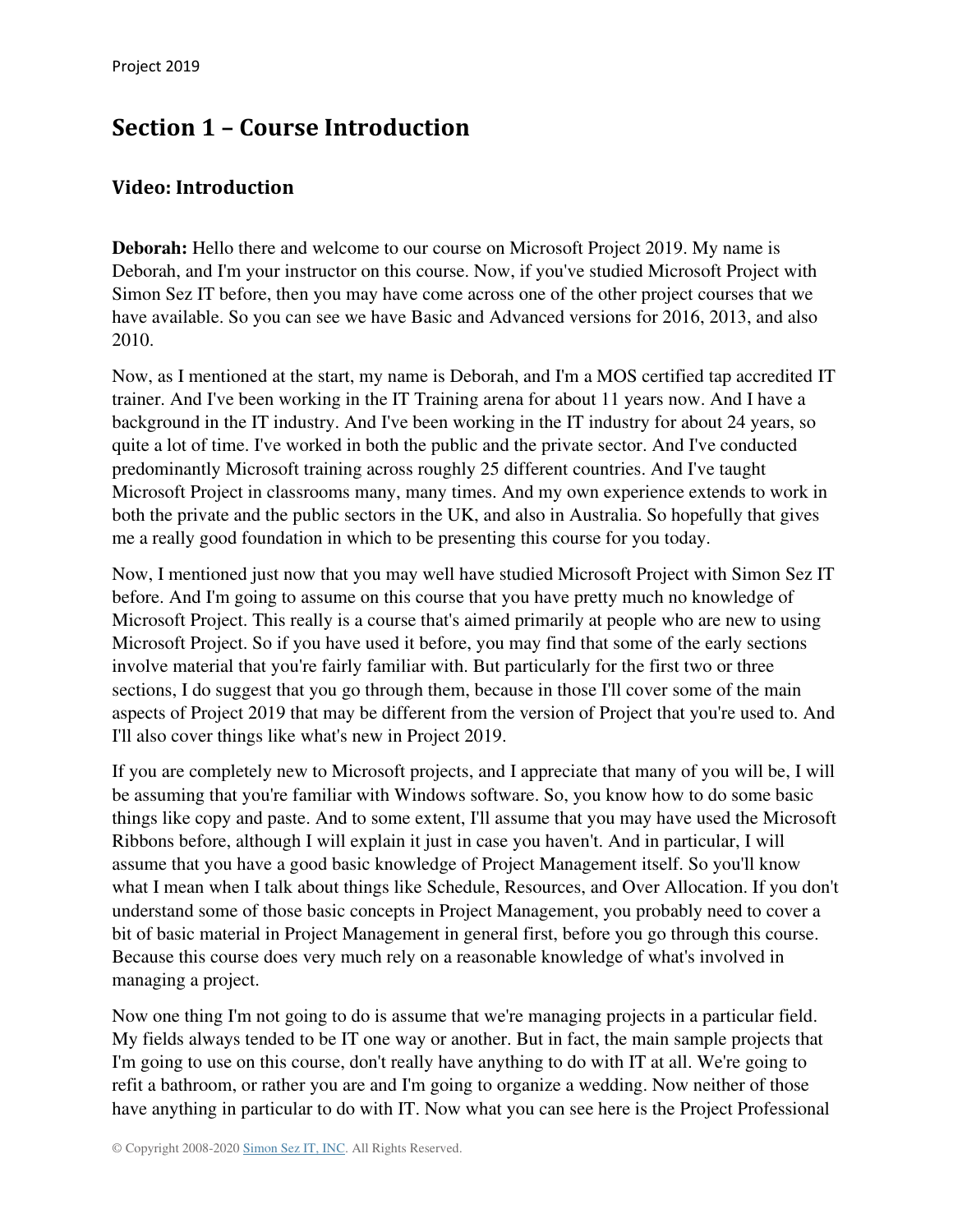2019 Start Screen. And we're talking about the desktop software here. We're not going to be covering things like Project Online in this course.

So in the next few sections, we're going to talk about the structure of the course. And in particular, I'm going to start to talk about the projects that we're going to work through as we're working through the course. So essentially, if you already have Project installed on your PC, you can skip the next section and go straight to the one after that where I'm going to talk about the structure. For those of you who don't have Project already installed on your PC, you'll need to go through the next section with me and I'll explain what your options are. So that's it for this section. I will see you in the next one.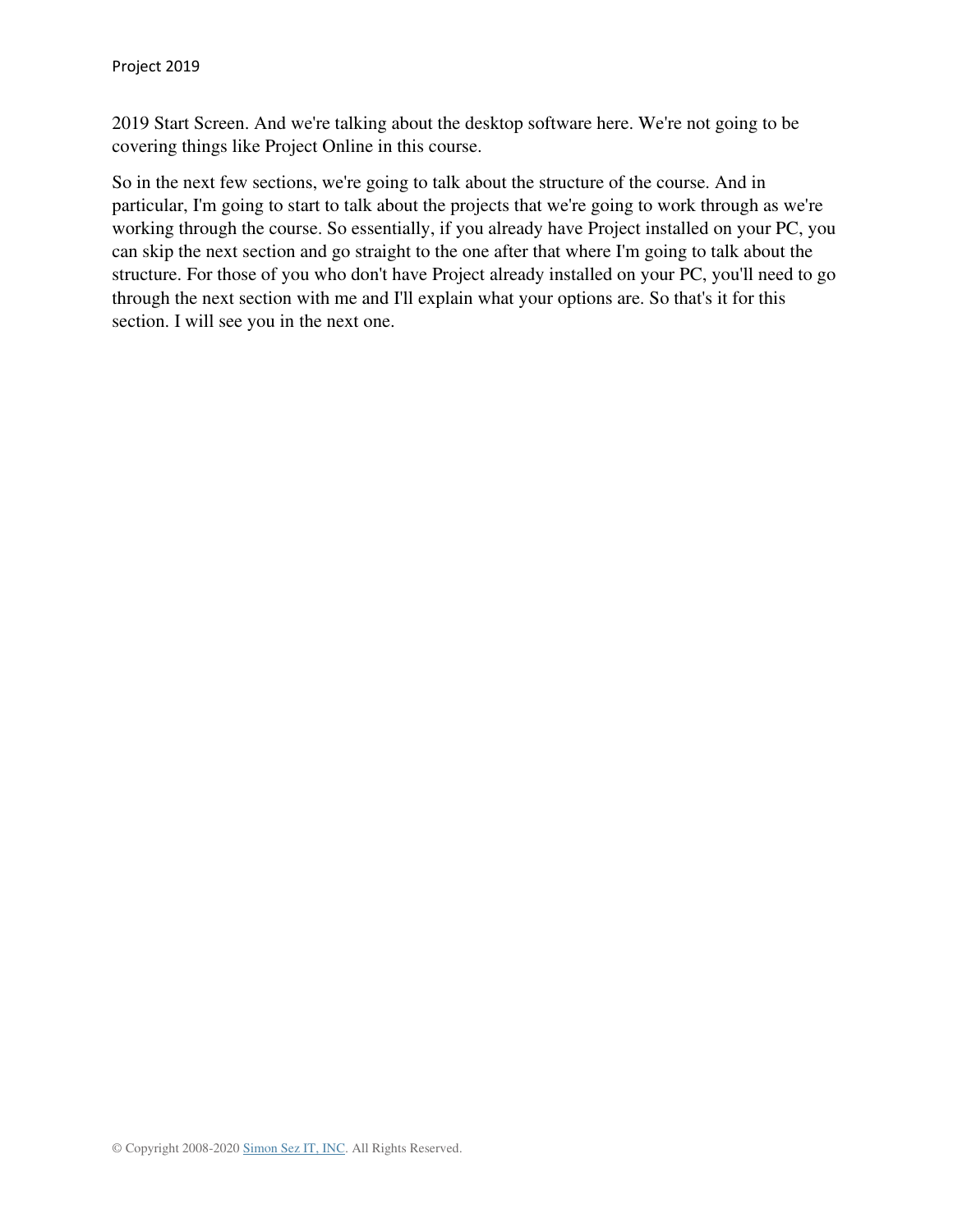#### <span id="page-6-0"></span>**Video: Acquiring Project 2019**

**Deborah:** Hello again, and welcome back to our course on Project 2019. In this section, I want to talk about the versions of Microsoft Project that are available. And for those of you who don't yet have Microsoft Project installed, I recommend the version or versions that are most appropriate for use on this course. So I'll talk briefly about acquiring and installing Project 2019.

Now, one thing you'll hear me say quite a bit on the course about Microsoft products, is that I'm looking at a page on microsoft.com here, that's probably going to be different by the time you come to look at it. They tend to change these pages on a really regular basis, which in itself is fine. But it means that I need you to basically search for the equivalent of this page if you want to get the latest information. Now, what's important about this page is that it gives us a nice big link to jump to all the different Microsoft Project products that are available through the Microsoft website. So let's click on, "See products and pricing".

And what you'll see first are two tabs at the top here Cloud Based Solutions, and On-Premise Solutions. And you might be thinking to yourself, well, what's the difference between the two? Well, the Cloud Based Solutions, which we see here, which, if I'm honest, is Microsoft's preferred solution, this relates to Office 365. Which is probably a term that you've heard of floating around even if you haven't used it. And there are three options here for Office 365; Project Online Essentials, Project Online Professional, and Project Online Premium. And each one of those has various advantages and disadvantages to buying it. Now, the Cloud Based Solutions are subscriptions. That means you pay a monthly subscription in order to essentially rent that software from Microsoft.

But what it also means is that if you do buy an Office 365 subscription, it means that your version of Project will always be kept up to date automatically, which is a really, really good feature. It means that you don't have to buy the next version of Project in order to keep up with the latest updates. So the subscription option is a really good option. Now, this course is Project 2019. And that comes under this second option On-Premise Solutions. On-Premise basically means a one-time standalone purchase. So you can see here, the prices are a lot higher. And we have two options that we could buy if we wanted to; Project Standard and Project Professional. And you can see the difference between the two of them there.

So Project Standard is On-premises Project Management, for those who don't need collaboration tools and other advanced features. And Project Professional as you would expect is a comprehensive On-premises Project Management solution. So which one you choose is entirely up to you. Now Project 2019 is only available as an On-premise solution. Essentially, this latest version 2019 is really for people who haven't subscribed to Office 365. So basically brings Project 2019 in line with all the updates that are constantly happening in the Office 365 versions of Project.

So essentially, if you've had in the past Project 2016 through Office 365, it's going to be very, very similar to the On-premise version of Project 2019. So there will be a lot of crossover, a lot of the things available in 2016 are available in Project 2019. There's really not too much of a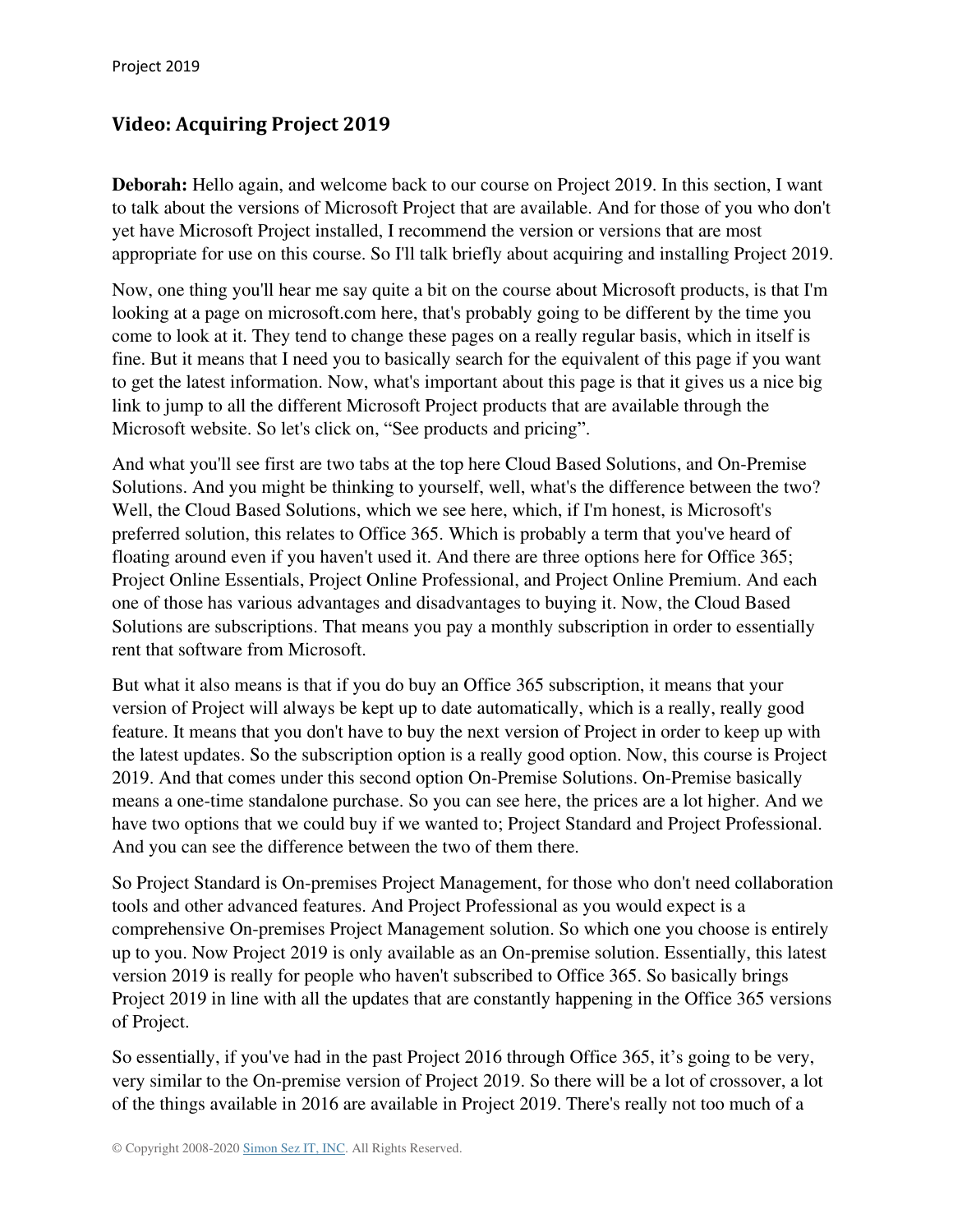difference between the two. But as we said, our focus on this course is in Project 2019. So in terms of acquiring the actual software, if you don't have it on your PC, you can see there you have a Buy Now link. And, I'm on the US version of the website, which is why it's in dollars. So if I was going to purchase Project Standard, I could click on buy now. And that will take me through to my cart where I can purchase Project Standard 2019. And that will come to you as a digital download. So you can literally click on the link and it will start off the project installer. So very, very simple to install.

Now, I can't give you exact installation instructions because that will depend on a lot of the settings that you have on your PC. But, I'm sure we've all downloaded and installed things in the past. It's always a very straightforward process. So I don't envisage you having too many problems with the actual installation of the software. So there we go, install the software and then you'll be ready to start off the course. I'm ready to start, I hope you are as well. Please join me in the next section.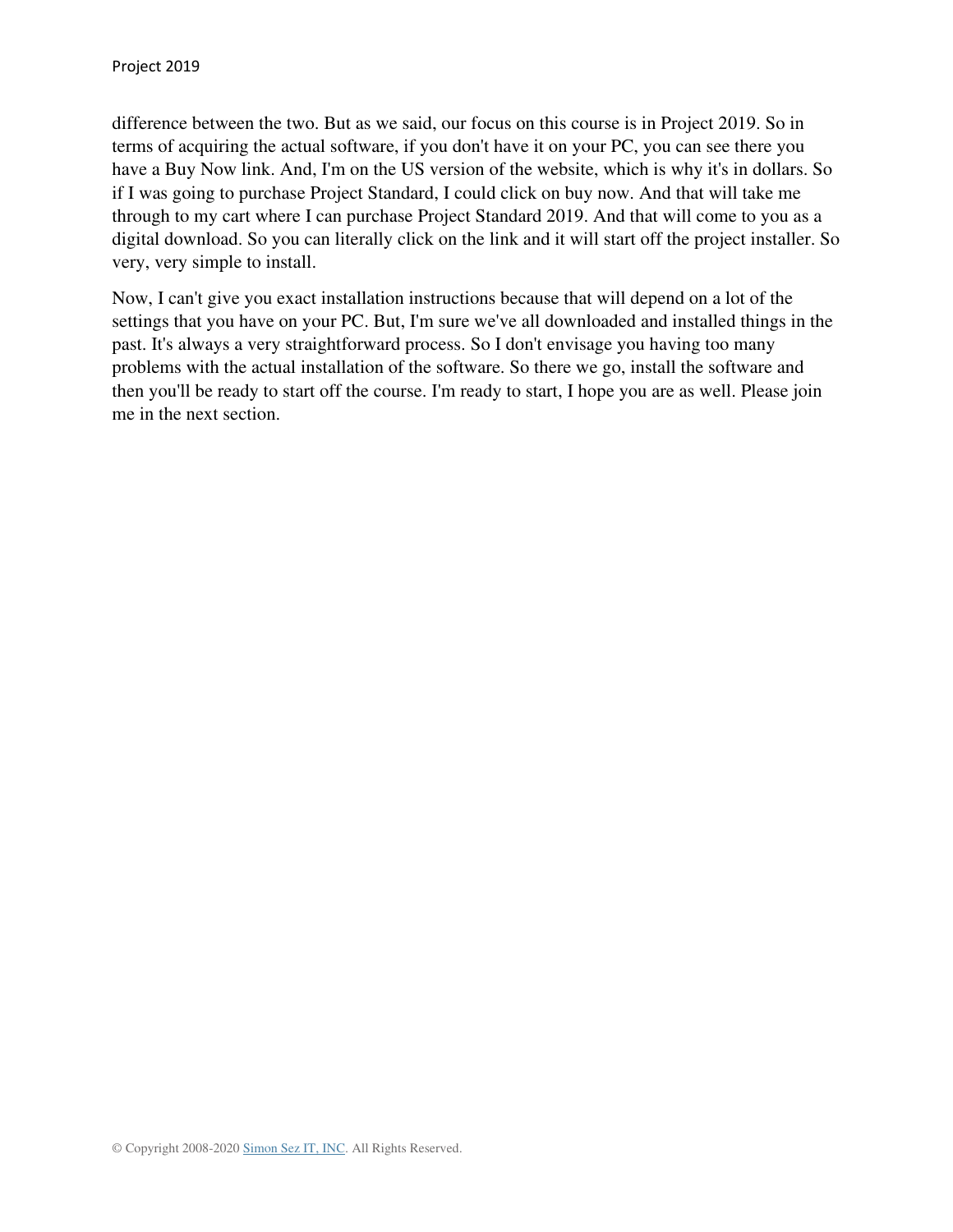#### <span id="page-8-0"></span>**Video: What's New in Project 2019**

**Deborah:** Hello again, and welcome back to our course on Project 2019. In this section, I'm going to take a very quick look at what's new in Project 2019. And one of the reasons that it is a quick look is that there isn't really very much of a difference between Project 2019 and Project 2016 in terms of functionality that's specific to Project. So I'm currently looking at one of the pages on office.com. And it's called; What's New in Project 2019.

Now, as I pointed out before, I normally say at this point that you need to check the latest information. Well, I don't expect they're going to put anything else new in Project 2019. So when you come to watch this video, I don't expect any other additions. But let's go through some of the main points anyway, because there are just a few of them. So the first thing it says here, the opening paragraph is if you're upgrading to Project Professional 2019 from 2016, you'll still have all of the features that you're used to, And you'll notice a few new ones as well. And this is a really interesting one actually; Linking Tasks using a drop down menu.

So instead of having to remember the idea of a task, when you're linking tasks together, what you can do is just click in the predecessors column, and from the drop down arrow, you'll get a list of all of the different tasks, so you can create links between them very easily. So it's a really nice new feature in 2019. You'll also see the addition of a Task Summary Name field. And as it says in here with a long list of tasks, it can be difficult to know what a task is indented under in the overall Project plan. So the Task Summary Name field is a read only field. And it shows the name of the tasks, summary tasks. So again, that's going to be really helpful.

Now I realize at this stage in the course, this is probably going to mean nothing to you. But as I said, there are only three or four new features in here. So I thought I might as well highlight them to you. Another new feature is the Timeline Bar Labels and Task Progress. So this is a really good one as well. So our Timeline Bars, which we're going to build up as we go through, can now be labeled. So, it makes them a little bit more meaningful, because you can have the name of the task and also the task progress shown right on the task themselves. So it makes it very quick to illustrate your plan, and the work in progress when sharing status.

And of course, there's always improvements made to Accessibility with each new release of Microsoft Office. So in 2019, it's now a lot easier for Windows Narrator and other assistive technology to read more elements of Project, which is always an excellent feature to have for anybody who has impairments in that area. And then you'll see at the bottom of that page, we have some basic tutorials for adding tasks in project and also a Project Quick Start guide. So as you can see, not too many changes in there, but the ones that they have made are very useful and very important.

The other thing that I think is always really helpful when you're going into a new version of a piece of software is to have a look on the Microsoft site at some of the blogs related to Project. And there's so many of them down here. But those can also be really helpful and provide you with extra information when it comes to putting together your Project. So I would definitely check out the blog sites within microsoft.com. And that's it really, short and sweet with regards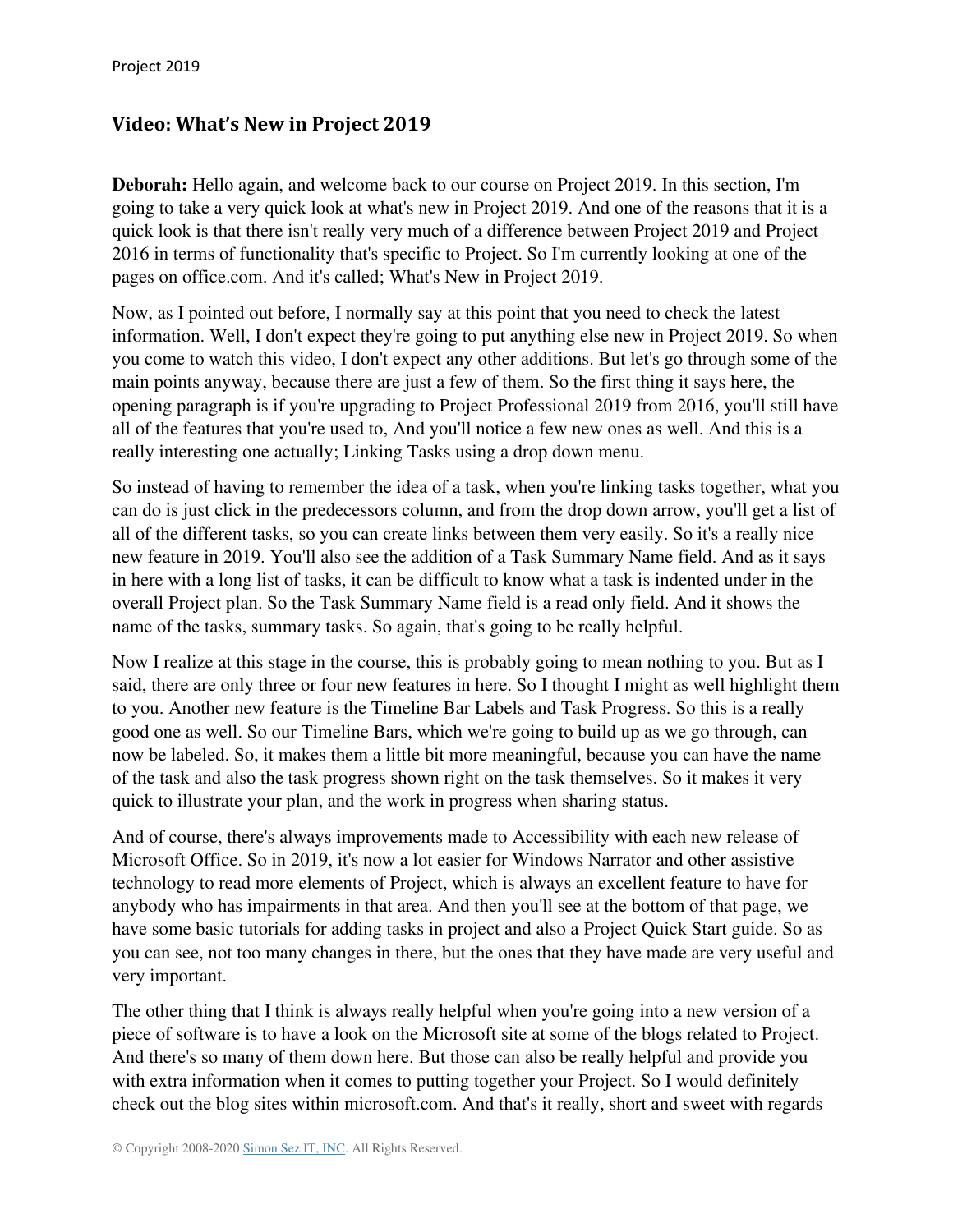to changes. That's what's new in Project 2019. In the next section, we're actually going to get started on a project so please join me for that.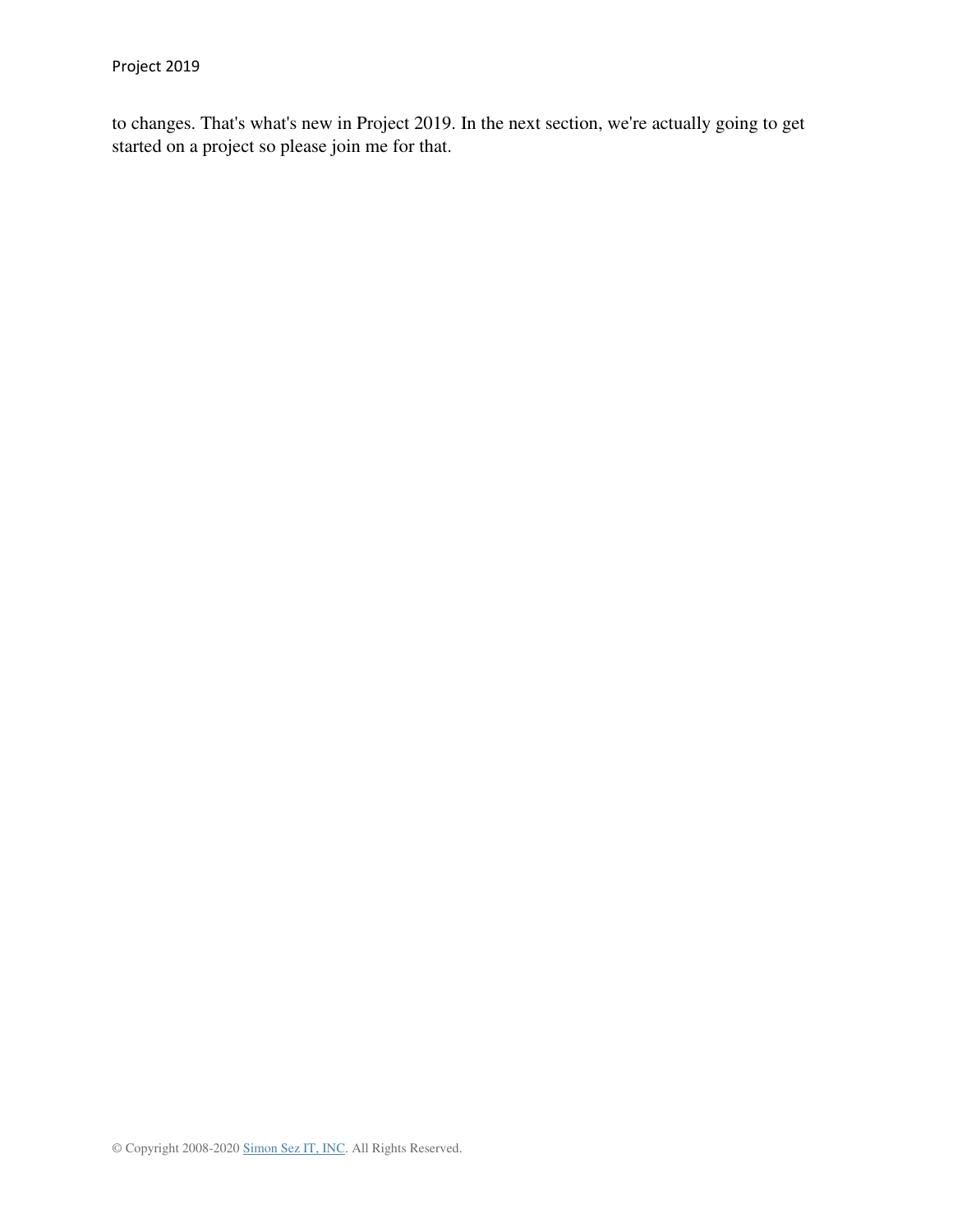## <span id="page-10-0"></span>**Section 2 – Workspace**

#### <span id="page-10-1"></span>**Video: The Project 2019 Workspace**

**Deborah:** Hello again and welcome back to our course on Project 2019. In this section, I'm going to take you on a tour of the Project Workspace. And we're also going to start creating a very simple project. And I'll use that very simple project to demonstrate key points concerning the Project Workspace.

Now, you've already seen this Start screen, and you'll probably see this quite a few times during the course. Although as you'll see a little bit later on, you may want to disable the Start screen once you really get used to using Project 2019. You might decide that you can get along perfectly well without it. Now let me give you a quick tour of the Start screen itself. Over on the left, we have an area which gives us links to existing projects. We have a Recent Section just there at the top and currently for me this section is empty. Once we start working on projects, you'll start to see a list of recent projects appear just there. And then below that there is a link to open other projects, which gives us access to a Windows browse dialog. So, you can browse your computer, you can browse any network locations you have access to, and you can browse cloud areas such as your OneDrive storage.

Now we're going to start with a New Project. So we won't be using that part of the Start screen on this occasion. In the top right, we have some standard Windows buttons, the little question mark is Help. Note the ScreenTip there, for Help F1 is the keyboard shortcut. Then we have the Minimize, and we have the Maximize or Restore depending on whether your screen is currently maximized or not. And then we also have a Close Button. Below that we have my name and the account under which I'm currently running Project 2019. If you're the only person that uses this PC, and if you're the only person that uses Project on this PC, and you only have one account that you ever run Project under, then this will always indicate that account.

But if for example, you sometimes use a work account, and sometimes a personal account, if you share this PC with somebody else, you may want to switch between accounts. And, you have a Facility just here to switch accounts. I'll demonstrate that few a little bit more fully later on. Now, let me talk about the rest of the Start screen. And I'm going to say this once more, you may not see exactly the same as me, it will depend on a number of things. But almost certainly the first thing you'll see here is a Blank Project thumbnail. I'm going to click on that in a little while and we're going to create a new blank project. So essentially blank project is the starting point for a new Project. Let's run through some of these others First of all though.

If you're on Projects that have an element of similarity, maybe you do building projects marketing projects, then you may already have a Project that you'd like to base a new one on. And the second thumbnail here, New from Existing Project enables you to use an existing project as a starting point for a new one. The third thumbnail, New from an Excel Workbook, lets you create a project from an Excel workbook. And what this basically means is that you have perhaps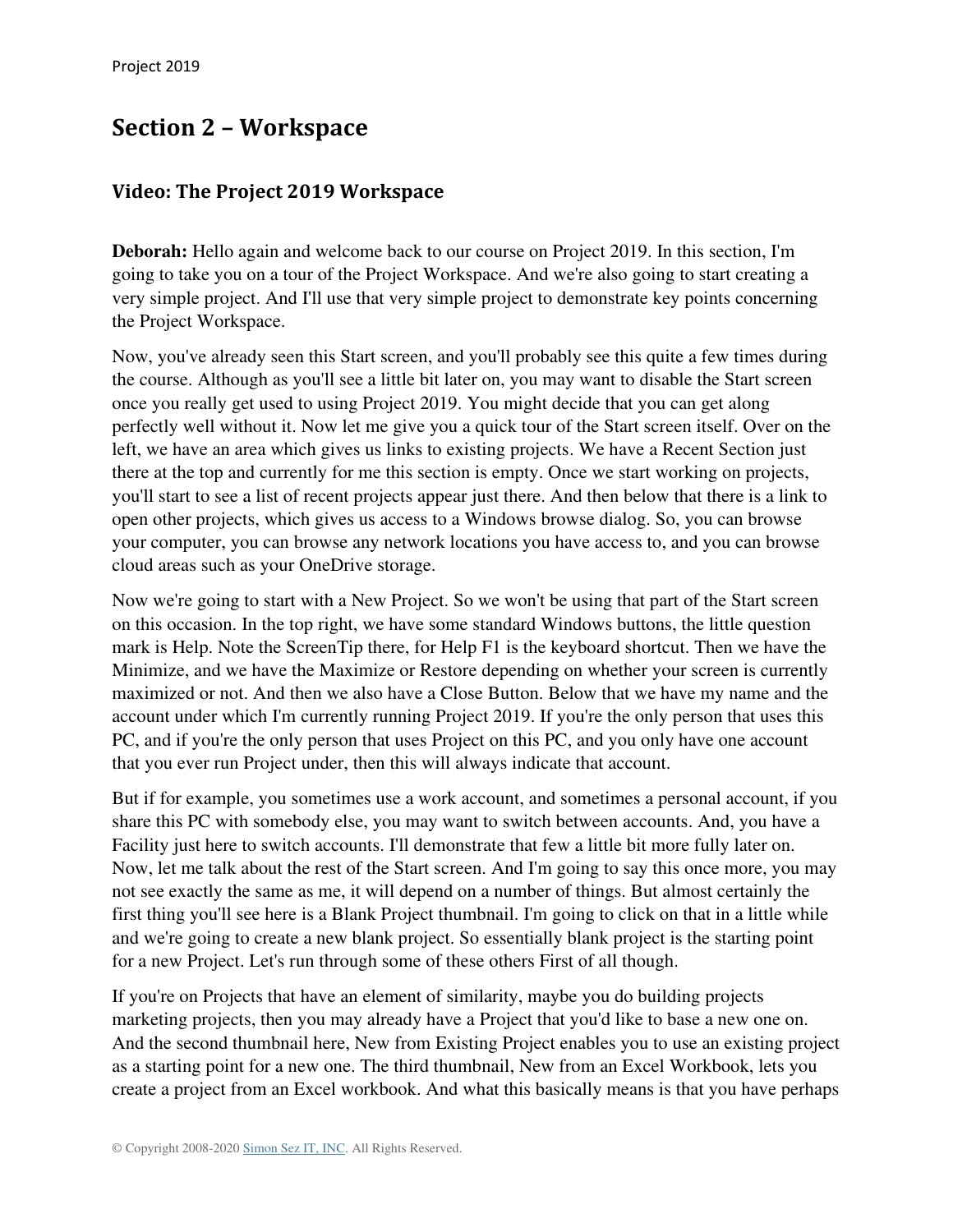a list of tasks on a worksheet in an Excel workbook, and you want to make a list of tasks the starting point for a project. The fourth thumbnail New from SharePoint task list is a pretty similar kind of thing, but in relation to SharePoint. So if you have a list of tasks in Microsoft SharePoint, and you want to use those as the basis for a project, you can use that option.

Now the other thumbnails all correspond to different standard Project templates. So if I were working on a software development project, I could use the first template there; Software Development Plan. And it would get me started on a typical set of tasks as a starting point for a software development project. Now, you'll see a whole list of these templates, these templates you may think of in the old terminology as boilerplates. But nowadays, we generally call them templates. And there are lots and lots of them there. So Residential Construction is there For example, New Business Plan is another one. But there are available online many, many templates that you can base new projects on. And there is a Search Facility at the top here. So if you wanted a project plan for a particular thing, you could do a search here.

In fact, there are some standard searches, Suggested Searches as they call them underneath. So we have Projects, Schedules, Themes, Analysis, so on and so forth. Let's suppose and this is definitely potentially going to be very useful. I wanted to look for a project plan for a wedding, so let me do a search on a wedding. This, of course, is an online facility, so I need to be connected to the internet. And let's click the magnifying glass. And it comes up with a wedding planner. If I were to click on that wedding planner, then I would see a little bit more detail about what this wedding planner is. So it shows me the first few tasks, it gives me a description. It says wedding planner provided by Microsoft Corporation, it tells me how big it is, and it gives me a little bit of a description about the wedding planner. And then I could use that to create a wedding plan.

And in fact, it's not very far removed from what I'm going to be doing a little bit later on. But let me just close that for the moment and go back to this screen. Because, apart from given me potential project templates for a wedding, there are search results from other office applications. Let's look at PowerPoint For instance. There are three items found in relation to PowerPoints. Now, each of these is a template for a PowerPoint presentation. So there's a picture frame wedding photo album, a wedding seating arrangement plan, and also a simple wedding photo album. Now there are other suitable wedding related artifacts that can be used in Word, Publisher, and Excel. So we're not really going to cover that on this course. But they can be very useful links to other artifacts that you can use with the other components of office. Having taken a look at that, let's go back to the start screen and we just use the back button up here. And we're going to create a blank project.

Now as soon as I do this, I want you to look at the bottom left hand corner of the screen because a little message will pop up just for a few seconds that you'll get used to seeing and after a while, you'll probably just ignore it. But I need to explain it to you briefly now and then in a little bit more detail later on. So click on Blank Project and then look down immediately in the bottom left hand corner. And you'll see a message that says, "New tasks are created in Manually Scheduled mode". As you'll see later on, there are two modes of scheduling. There's Manually Scheduled and there's Auto Scheduled.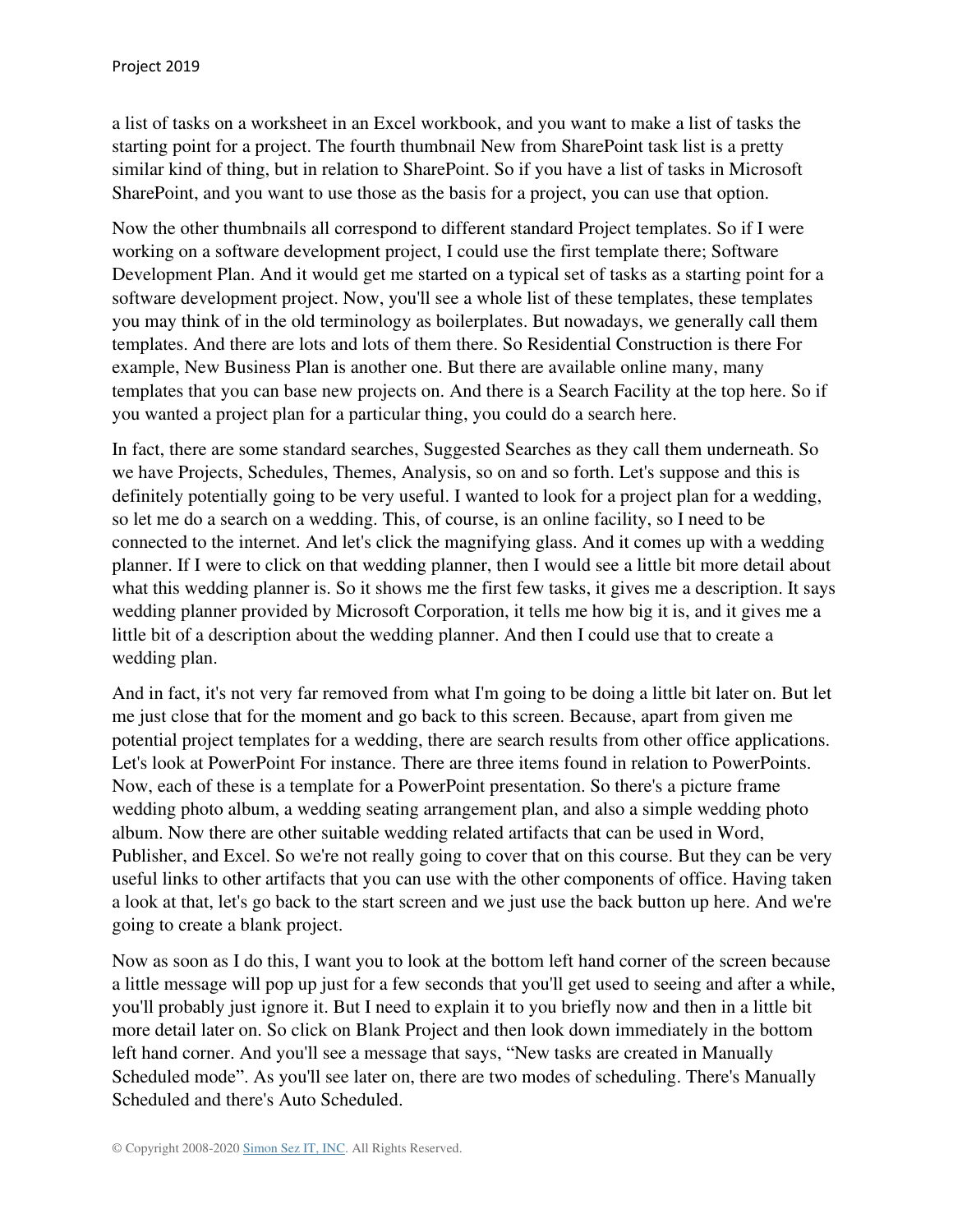Most of the time, I tend to work in Auto Scheduled mode. And after you've been using Project for a while you will choose the mode which you prefer. The fact that I currently have this in Manually Scheduled mode and you may or may not have it in Manually Scheduled mode really doesn't matter at the moment. We'll come back to that a little bit later on. What we need to concentrate on here is the workspace overall. So first of all, in the top left hand corner, you have the Quick Access Toolbar that I mentioned earlier on in the course. You may not see quite the same buttons as me there but we'll come back to that in a couple of sections time. And in the top right hand corner, you have some Standard Windows buttons. Let me just hover over those. So you have Minimize, Restore Down, and also a Close Button.

The main ribbon is this so it's the big block right across the screen very near the top. I'm going to explain the ribbon to you in quite a bit of detail again in a couple of sections from now. Above the ribbon in the middle is the name of the current project, we've just created a project. So by default, it's called Project 1. If we create another one, by default, it will be called Project 2 and so on. Now below the ribbon, we have something called the Entry Bar. And the Entry Bar is something that we can use to enter and edit data into our project. You may or may not have the Entry Bar shown. If you don't see that then don't worry, I'm going to show you in a while how to show that if it isn't already shown.

Basically, the kind of thing we use the Entry Bar for is this. If I want to enter the name of the first task in my project, I can click on the task Name Field there. And then if I click in the Entry Bar, I could call it Task 1. Having typed that, I can click on the tick mark to the left of the task. And that will become my first task. If I click down to the next row, and maybe I intend to type Task 2, I could type Task 2 change my mind and click on the cross to the left of the task Entry Bar. And that will cancel whatever I'm typing. So that's the Entry Bar, more on that later. Below the Entry Bar. We have the Timeline. I mentioned the Timeline much earlier on when I was talking about what's new and the fact that you can have several timelines now in Project 2019. You may or may not see the timeline.

 If you don't see it, you can show it by going up to the ribbon, and clicking on view. And roughly in the middle, or just to the right of the middle, you see command there or a checkbox that says Timeline. If I uncheck Timeline, you can see the timeline disappears, check it again, and it comes back again. So that's the timeline. When I've got some tasks, it will show those tasks on the timeline. Now, in fact, I've just entered one task there, it hasn't got any work in it, and the timeline can be set to run over a period of time. Now by default, my new project is starting today. So that's March the fourth. And because I haven't got any tasks or work scheduled at the moment, you'll see on the right hand side of the timeline, it also says March the fourth.

So currently, it's not the most exciting project in the world. Below the timeline is the Main Project Window. And by default, on my installation, I show a Gantt Charts. And a Gantt C0hart actually comprises two parts. It comprises the list of tasks, it's actually a table. And we refer to this as the table. And on the right we have the chart itself, which is normally a pictorial representation of the tasks in my project. Now, you may or may not have a Gantt Chart shown. If you don't have a Gantt Chart shown, you will find out soon how to show a Gantt Chart there.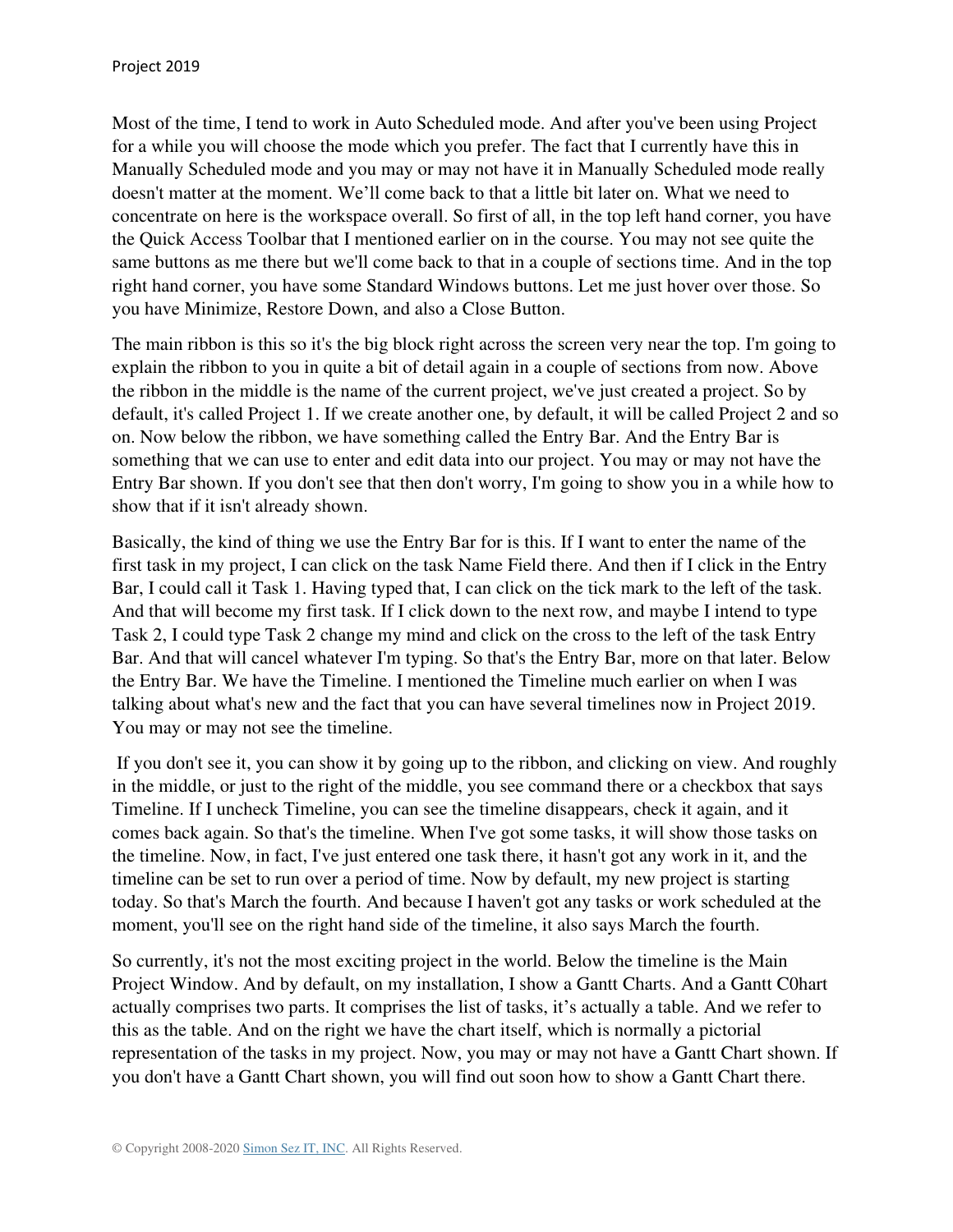And there will be situations when you'll want to see one of the many other types of charts that you can show in the main body of the display there in the main window.

Now just to give you a little bit more of an idea of how that's going to look, let's go back to that first task, Task 1. I'm going to click in the duration column. And I'm going to say that this is a two day task. Click elsewhere. And there is my Gantt bar for a two day task. Now there are various things about that bar in terms of its color, its ends and so on, they each have significance. And we're going to talk more about those later on. But basically, as we start to build up a schedule, we build up entries in the table on the left, and each of those will be represented by a Gantt bar or other appropriate symbol in the charts on the right. The next aspect of the workspace to look at is the Status Bar across the bottom of the project window. At the left hand end, there are optional pieces of information.

One of the ones that's shown there is New Tasks are Manually Scheduled, which I mentioned earlier on in this section. And at the right hand end, there are controls for the views. So we can do things like choose the view of the project we currently have. And we can also use the Zoom controls. And again, more on those later. And the last part of the workspace that I want to look at is what's called the Backstage or Backstage View. Now what we're looking at here is effectively a project. It's a very simple project with one task in it at the moment. But this is where we work on the contents of our project. The administration of projects, so doing everything from saving them to printing them to maybe sharing them, that's all done in what's called the Backstage View or just Backstage. And if I go into Backstage View, and you can do that by clicking on File, you'll see that Backstage View has a load of options.

So we have Info, New, Open, Save, Save As, Print, Share, Export, Close, Account, Feedback, and Options. And we'll be dipping in and out of here as we go through the course. It's also for example in the Backstage View where we can set up project information. When I've been using Backstage View, I get back to my project again by using that Back Button in the top left hand corner. And that takes me back to my project. So there we are. That's sort of the basics of the workspace for now. In the next section, I want to take a quick look at Help so please join me for that.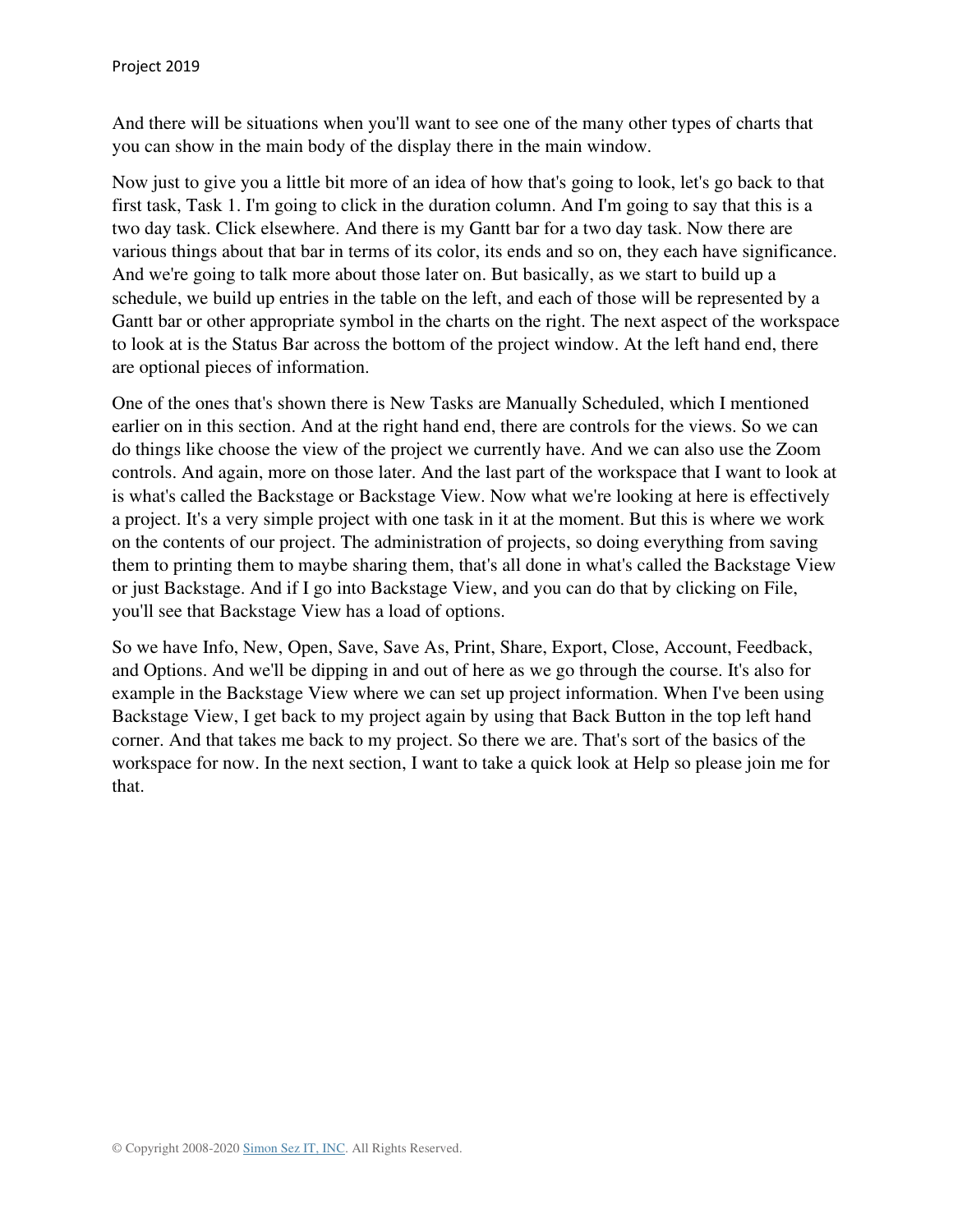#### <span id="page-14-0"></span>**Video: Help**

**Deborah:** Hello again, and welcome back to our course on Project 2019. In this section, I'm going to look at Help. And for those of you who have used project before, Help in Project 2019 is a little bit different in terms of how it works. And in line with virtually all other modern major software products, you're very much restricted on Help if you're not online. So I'm going to demonstrate Help offline in a little while, but let's start with online. And let's start with how you access Help.

Now, as I pointed out earlier on in the course, if you see this little question mark icon up here, it's a Help link. And you can either click on Help, or you can use the F1 keyboard shortcut. In fact in Project 2019, it's probably a better idea to get used to using the F1 keyboard shortcut, because quite often, you don't see the question mark icon. But let me click on the icon now anyway. And that takes me to a new browser and to the Help homepage. Now the options you have here may differ to mine, depending on what browser you're using. So for the record, I'm using Chrome. The Help homepage has a list of what it calls the Top Categories. Each item in the list is expandable. So get started for instance, if I click on that, it gives me a number of options. So I've got basic tasks in project, create a new project, schedule, etc. You can choose one of those. So let's say basic tasks in a project. And it will take me to either the Help page or in this case through to another menu from which I can select further options.

Having arrived at this page, there may well be links to other Help pages. And the Help is basically browser based. So I can use my browser buttons to go back just by clicking the back arrow. And if we just go forward again, by clicking the go forward button, I could use the links at the top here to navigate. So if I want to get back to Get Started, I think click on the Get Started link to take me back to that page. So that's back to the homepage with the top categories listed again. And whichever topic I'm on, I have the option to print the topic using the Print Facility within the browser. So let's click the three dots in the top corner there. And I can print any of these pages using the print button. And very importantly within the Help system, there is a Search Facility.

So maybe you want to know how to for example, enable or disable the Entry Bar. So type in Entry Bar and press Enter. And you'll see a list of topics related to the search term. It's worth noting that this search within Office Help will search across all applications for the search term, not just Microsoft Project so watch out for that one. Incidentally, in this particular case, you might like to just note this second entry here. So under the heading keyboard shortcuts for project, you'll see there it says activate the Entry Bar to edit text in a field. And then it says F2. So F2 is the toggle, to turn off and on that Entry Bar. So if you don't currently see it in your version of Project 2019, just hit the F2 key and that will bring that Entry Bar up.

Now let's quickly go back to Home. So I'm just going to click the back button on my browser. Now I'm not going to go through these Help topics now. But I suggest that with Get Started, you make a point of going through some of these basic topics. Obviously, I'm going to cover these topics during the course. And in most cases I'll be covering things in much more detail than the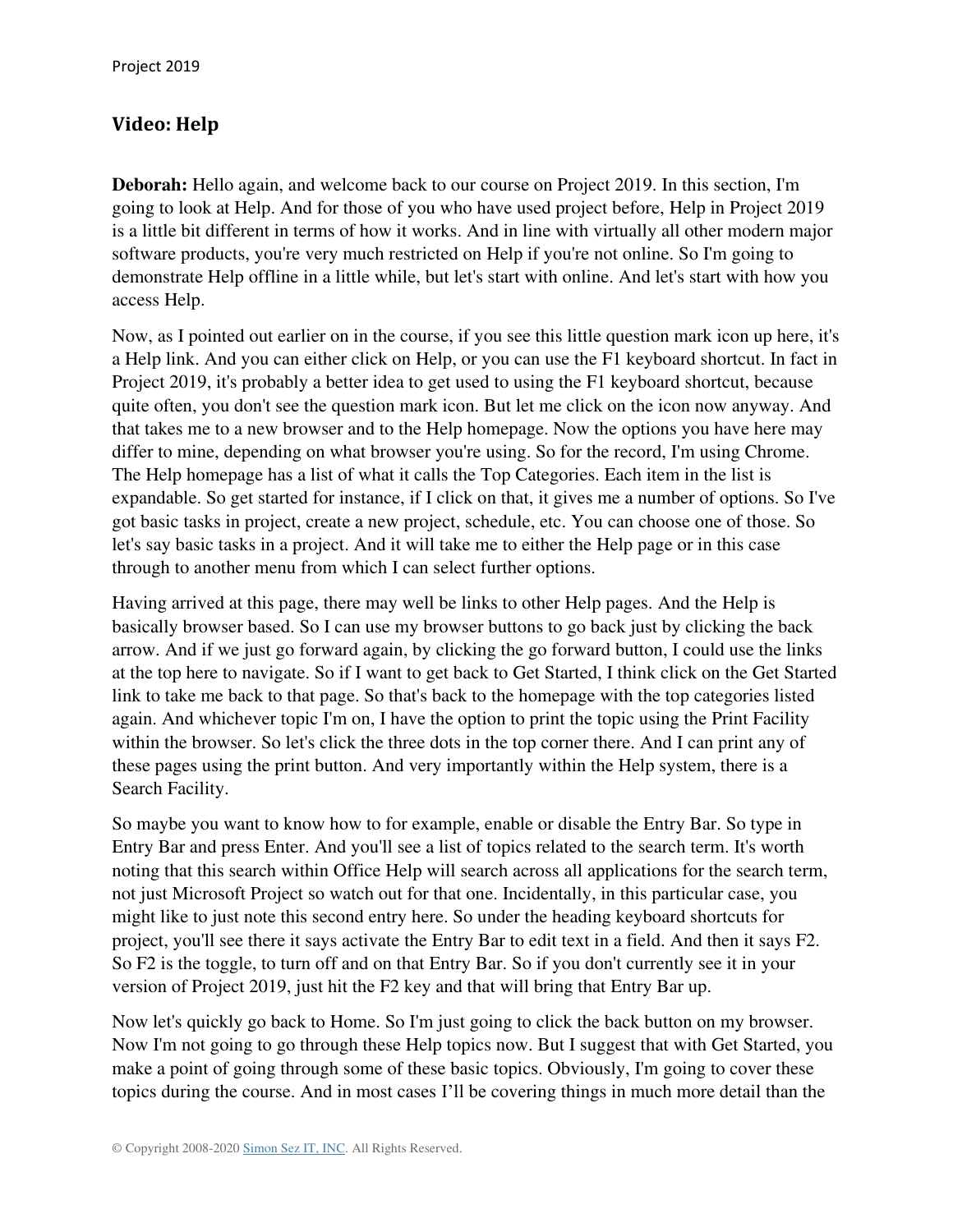Help does. But it's always a good idea to get a different view on these topics. And of course, to get the official Microsoft view. So, do try to find some time to go through these Help topics perhaps going through them as we cover them on the course.

Now when we finished using Help, all we need to do is close the browser tab. So I could click the little cross in the top corner of the tab. Alternatively, if I just want to close the whole browser down, I can use the cross in the right hand corner. Now there are some situations where you can access Help in different ways. So far, we've looked at accessing Help by clicking on the question mark button, which takes you to the external Microsoft Help website. But, you can also access Help from within the Project window also. So let's create a new blank project. And I'm going to press the F1 key. And what happens here is that a pane opens up on the right hand side of the screen. And the options look fairly similar to what we saw in the web browser version of Help.

So from here, we can browse the categories. So Get Started, for example, and I have access to all of my health information this way as well. We could also use the search facility at the top. So if I click in the search bar, and let's search for Entry Bar again, and click the magnifying glass. And this time, we get links to Help that are all related to Microsoft Project only, it doesn't search for the term across all Microsoft applications. So essentially, this is a much more targeted search than the previous option. And of course, if I click these three dots, I get some other further options, including one that will jump me back to Home.

Now a couple of other things to tell you about. One of them is what happens if you're not connected to the internet. So let me just show you that. I'm going to disconnect from the internet so now I no longer have an internet connection. I'm going to press the F1 key, and you'll see that I get a message that says; "sorry, something went wrong, please check your network connection and try again". In previous versions of Project, there was something different there. And I think it provided you with a little bit further Help with regards to finding items on the ribbon. But at the time of recording this, if you're offline in 2019, you don't get any Help at all. So the last thing I want to show you about Help is the new feature, "tell me what you want to do". And this was a feature that was introduced in Project 2016. And it continues through to project 2019.

This, as I understand will improve and become more comprehensive over time. We're very much dealing with a reasonably early version of this feature so let me just give you a quick demonstration of it. So let's suppose there's something that you want to do, and you don't remember where the command is that does it. So perhaps you're not quite sure how you should go about doing it. Let's suppose that you want to set a Baseline. Now setting a baseline, it may mean nothing to you at all at this moment. But let me just click in that box, and type set baseline. Now as I do that, it recognizes all or parts of what I'm typing. So it gives me some options; Set Baseline, Show Baseline, Set Reminder, Show Slippage, so on and so forth. As I do that, I may say to myself, ah, set baseline, that's what I want to do. And then there's a little pop up menu, which says set baseline or clear baseline.

Now if that's exactly what I want to do, if I click on that option, it brings up the relevant dialog box. And if I know how to use that dialog, I can actually go ahead and do it and set my baseline. And of course, there is a Help link there as well at the bottom of that dialog box. Note that with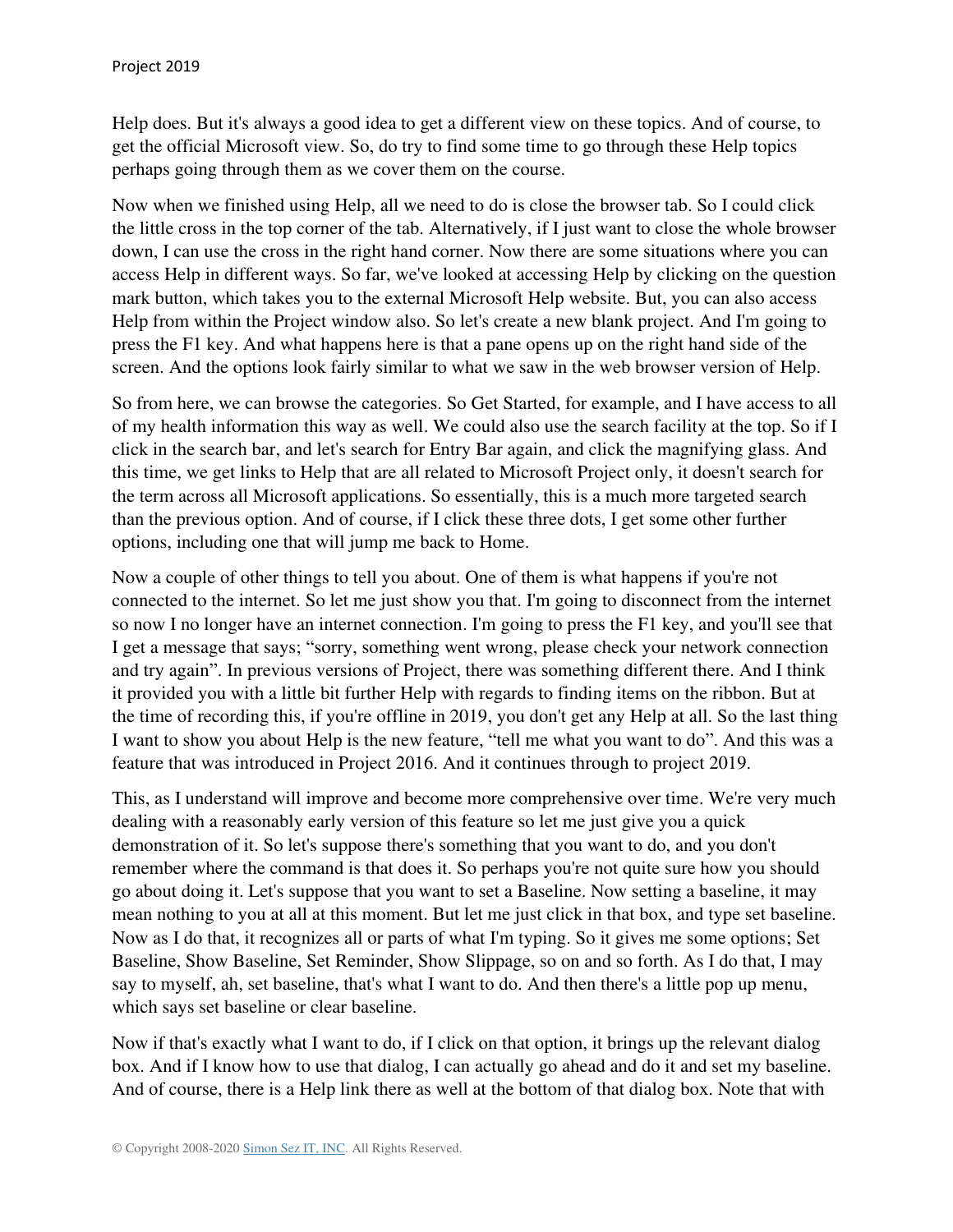some of these Help links, they have a button with the word Help in rather than just a question mark. So just be aware of that as well. And in this case, though, if I click on this Help button, it's contextual. So some of them are and some of them aren't, most of them aren't unfortunately. Let's close that browser and go back to where we were before. So that's the new, "Tell me what you want to do feature" or "tell me features" as it's sometimes known, that was introduced in Project 2016 and continues through to project 2019.

As it evolves, I think it could become a really useful feature. I think we're still kind of at the fairly early stages of it with Project 2019 but please give it a try. That's it on Help. I will see you in the next section.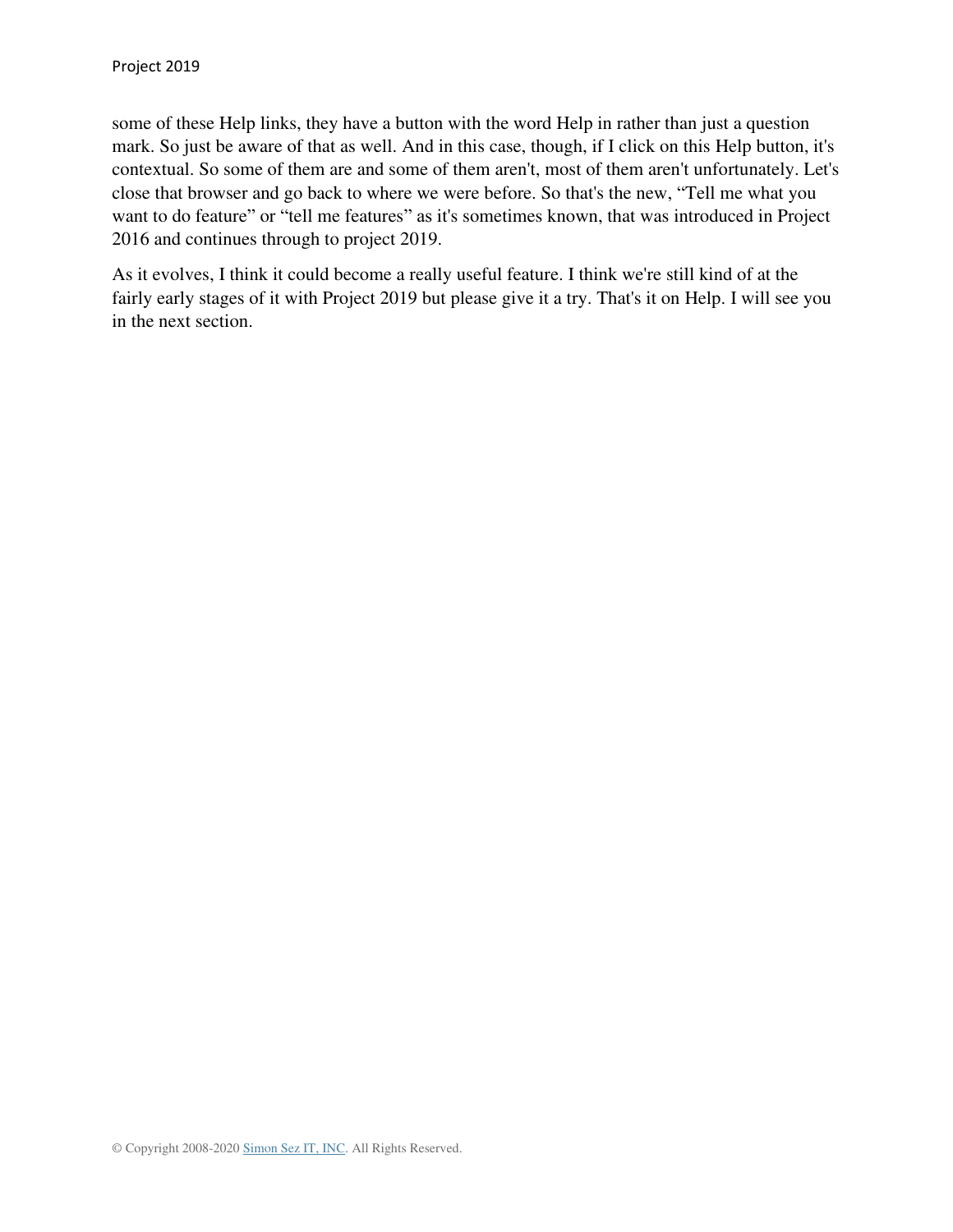#### <span id="page-17-0"></span>**Video: Ribbon and Toolbars**

**Deborah:** Hello again, and welcome back to our course on Project 2019. In this section, we're going to look at the Ribbon and Toolbars. If you've used other Microsoft software that uses the Ribbon and Toolbars, it's probably the case that you can skip this section if you want to. I'll talk about one or two things that are quite specific to Microsoft Project. But I think that if you're an experienced user of the Ribbon, you'll be able to pick these up easily enough as we go along anyway.

Now for those of you who aren't so familiar with the Ribbon, let me just explain. The Ribbon System was introduced about 10 years ago now, and it's fairly consistent and has been implemented across all of the Microsoft applications. As I pointed out already, it's this rectangle with a number of tabs, and you select a tab. So for instance, at the moment, I have the Report tab selected, you select a tab by clicking on the name. So this is the Task tab, we have the Resource tab, Report tab, Project tab, so on and so forth. And you'll see these tabs whenever you're using project. Now this can be changed by local settings but talking in general terms here.

However, there are some tabs that only appear in certain situations. And these are what we call Contextual tabs. We have a contextual tab here at the moment, and it's the Format tab. And the Format tab in this case is part of what's called the Gantt Chart Tools. And this is contextual in that because we have a Gantt Chart shown here, so that's this area on the right, remember, we have a Gantt Chart Tools tab that enables us to do things like change the format of the Gantt Charts and other tasks. If I change the view, so instead of showing the Gantt Charts, I'm going to show for example a let's go for Network Diagram. I now have a Network Diagram view. And I get a contextual tab for that. And you can see there we have, again, a format tab, which is part of the network diagram tools.

We'll see some other contextual tabs as we go through the course. But let me for the moment go back into Gantt Chart View. On each of the tabs, there are a number of controls. And the controls can be all sorts of things. They can be command buttons, they can be drop down lists, they can be sets of radio buttons, etc. And they're arranged into groups. So for instance, on the View tab here, the group on the left is the Task Views group. And there are five controls here, Gantt Chart, Task Usage, and these other three. Each of these controls can be a single control, or for instance, as in here, it can give us access to a whole menu of items. Now I should point out something here that I did point out earlier on. And that is that depending on the size of your screen, depending on the resolution of your screen, and depending on whether you're in mouse mode, or touch mode determines exactly what you'll see on each tab.

So, yours may vary depending on what settings you have implemented. You may see more or less controls in each group than I do on my screen. And I'm recording this course on a PC with quite a high resolution. If you have a smaller resolution PC, perhaps running it on a laptop with much less space on the screen, again, you may well see less than me. But you should pretty much see the same groups, even if exactly what you can see in each group is a little bit different from what I see. So let's now try to execute a command or two.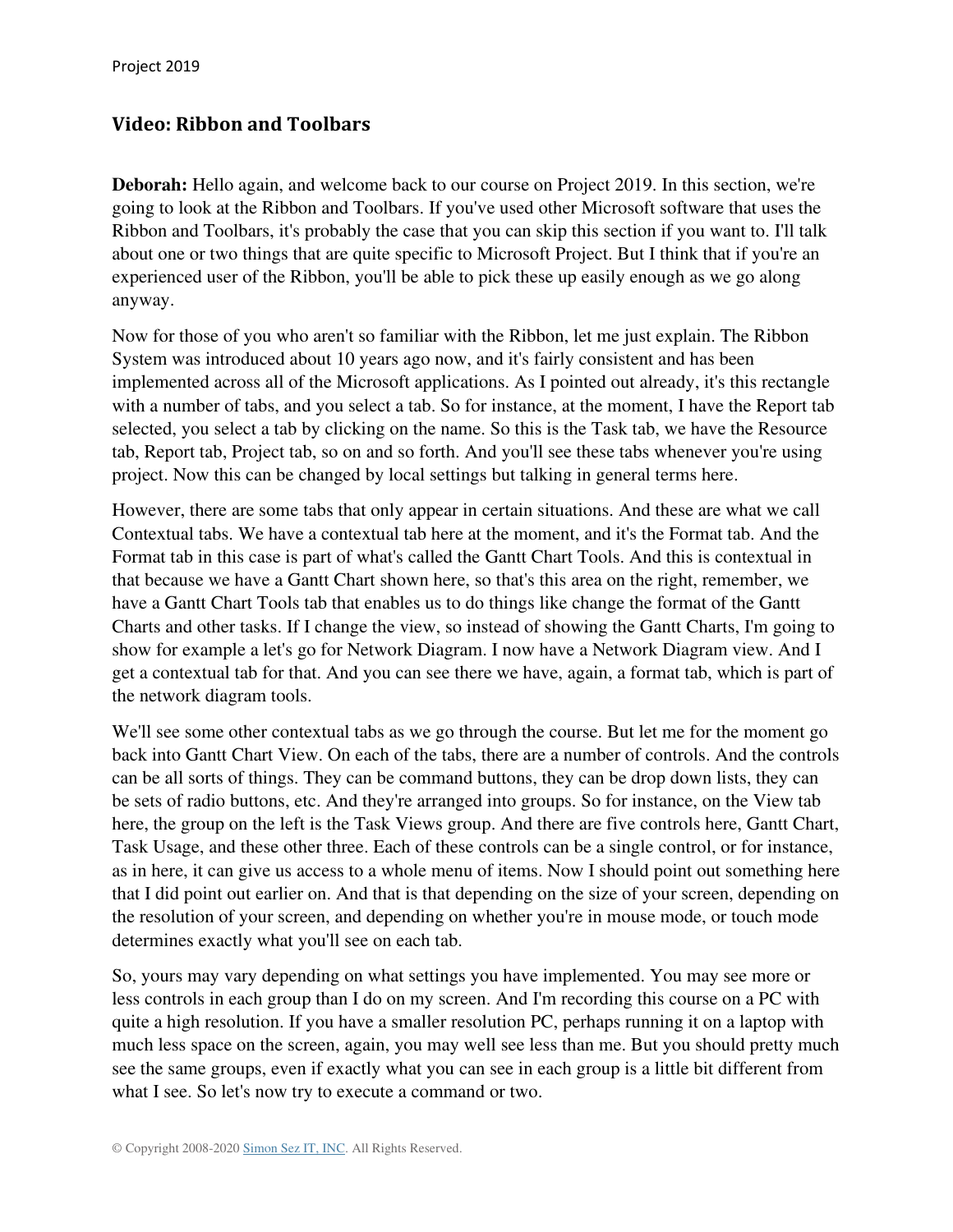I'm going to go to the task tab and one thing you'll notice is that some of the commands are grayed out. So for instance, in the clipboard group on the task tab, you have a Cut command, a Copy command, and something called a Format Painter that are not grayed out. So you could do all of those things at this moment. Whereas you can't use the Paste command. It's grayed out because we don't have anything copied to the clipboard. And as with Windows applications, in general, of course graying out indicates that a particular command is not available at the current time. Let me type a name of a task into this task Name box for the first task in this little project. I could use the tick next to the Task Entry Bar, or I could just press the Enter key. So I'm going to use the tick like so.

Now if I select that particular task name as I have here, you can see that the box has a border around it. So, I know that it's selected. If I wanted to make that bold, I could use the Bold Command in the Font group in the task tab. I could make it Italic. And I could change the font from Calibri. To say, Bedoni MT Black. I can also toggle these options off. So if I click italic, again, it will take me back to just bold. I could also make this font a larger size if I wanted to by clicking the font size drop down and selecting a larger size. So that's basically how you can use the commands on the ribbon. Now we're not just restricted to styling text. If you take that particular task, you could do all sorts of things to it.

For instance, you could record progress on that task using the commands on the ribbon. But more of that later. Now slightly at the danger of getting ahead of ourselves here, one thing you'll notice, particularly as your project gets bigger, is that the ribbon does take up quite a lot of space. And in particular, if you're using a small screen, it takes up a disproportionately large amount of space. Now you can hide the ribbon, and there's a little arrow up here over on the right hand end. And if you hover over it, it says collapse the ribbon and you can see the keyboard shortcut for that is Ctrl F1. If we click collapse the ribbon, the ribbon is hidden.

Now you may well say well, that certainly gives me a little bit more space. But how do I use the commands? The answer to that is that provided you've got reasonable idea of where the command is. So for instance, if I wanted to change the size of that Task 1 font back to 10, or 11 points, if I know the commands on the task tab, all I have to do is go back to the task tab, click on the name and the ribbon reappears. So if I say okay, then it's currently 18, I want to put it back to 11, I can very easily do that. Once I finished making my changes, if I click back on the project, you'll see that the ribbon is hidden again.

Now when I describe that to you, I said that if you know where a particular command is on the task tab. If you don't know where it is, you can still click on any one of the tabs. And you can pretty much click around to find the tasks that you want. Click off again on the main project window, and you'll see that those ribbons disappear again. If you get to a point though, which you think well actually, I need the ribbon available all the time Again, I don't just want it collapsed anymore, if I just click on a tab to bring the ribbon back, and right click my mouse over on the right hand side but still in that ribbon area, you'll notice the collapse the ribbon is currently ticked. So just click to untick and the ribbon will be there all of the time. And now you can see the contents of each of the ribbons.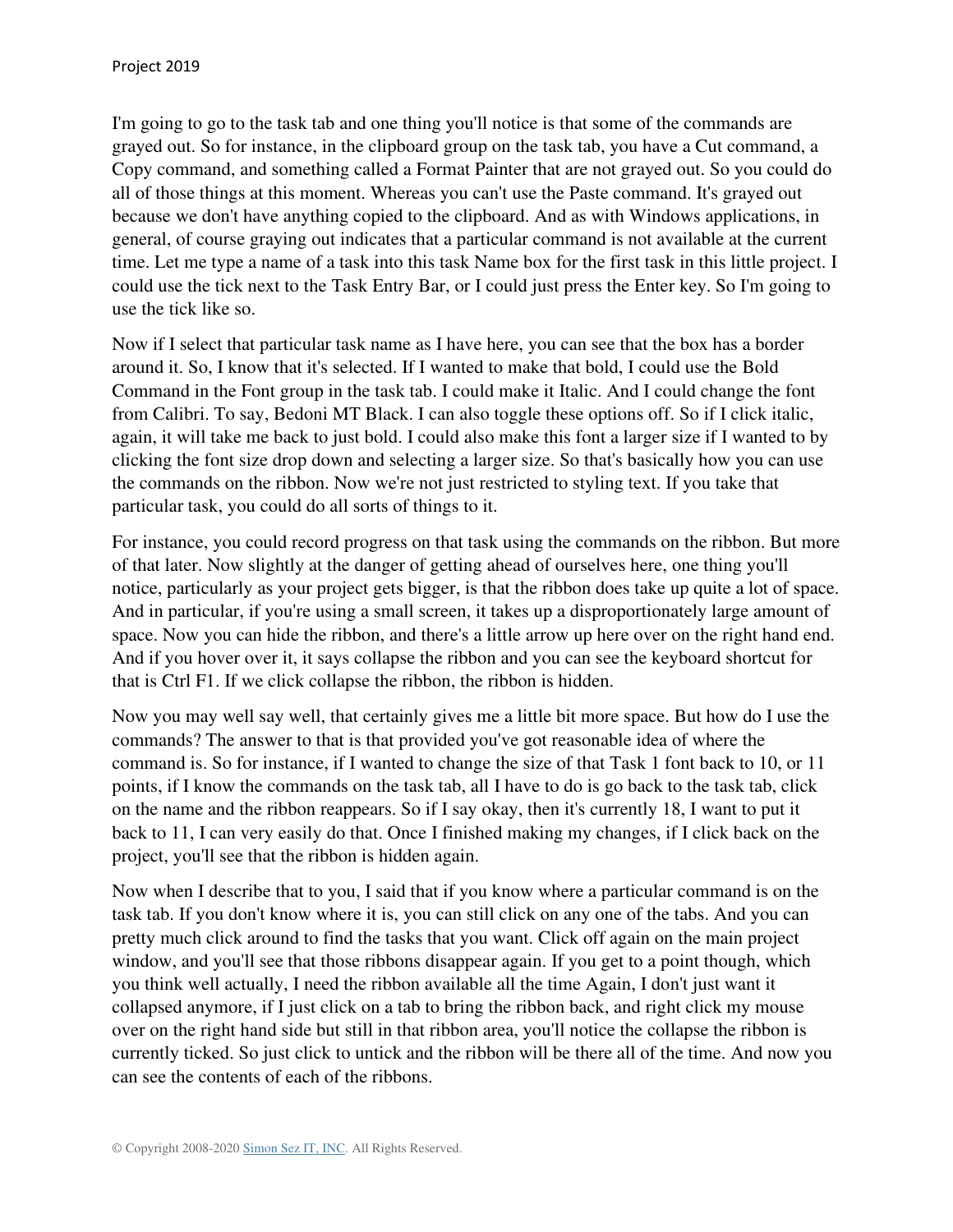One thing I'd like to point out here is that you can customize the ribbon and in particular, you can create your own Ribbon tabs. Now, I'm not going to cover customization of the ribbon here. But I am going to briefly look at customizing the Quick Access Toolbar a little bit later on in this section. And that should give you a pretty clear idea of how to set about customizing the ribbon. So now let's turn our attention to that Quick Access Toolbar that we looked at earlier on in the course. And as you can see here, mine has about four commands already shown. One of them that we talked about was the Touch Mouse Mode Command. Then we have Undo and Redo and also Save. But as I explained earlier on, if you want to change what's shown on the Quick Access Toolbar, there is a standard pool of commands. So if I wanted the Quick Print Command shown, I'd select Quick Print from the menu here. So if I click it, you'll see that the Quick Print button now shows in my Quick Access Toolbar.

Now apart from switching on and off those standard commands, you can customize the Quick Access Toolbar further. And if I click on More Commands, it takes me to a page of the Project Options. Now Project Options we're going to look at in two or three sections from now. But what we have open here is the Quick Access Toolbar page, which we can use to customize that Quick Access Toolbar. And let's suppose that I want to add a button to the toolbar which will enable me with one click to make something bold. What I need to do is to find the bold command in the list on the left and then add it to the toolbar. Now the list on the left is controlled by this drop down menu. And first of all, we have the Popular Commands, they're in alphabetical order. Now I can't see bold there. So if instead of Popular Commands, I say All Commands, and again, these are listed in alphabetical order. And now I have access to the literally hundreds of commands that are available in Microsoft Project. And I want to find bold, so let's scroll down and go to the B section. And there it is.

So now I'm going to click the Add button. And what that will do is move the Bold Command from the list on the left hand side across to the list on the right hand side. And what this list on the right hand side shows are all of the commands that are currently on my Quick Access Toolbar. If I want to put it in a different position, I can select it and use the up and down arrows at the side here to reorder my commands. So I'm happy with it just there. If I click on the OK button, you'll see that my Bold Command has now been added to my Quick Access Toolbar. Now let's just jump back into those Project Options again. Because there's one other important point to mention here. If at some stage, you make a mistake, and you want to go back to the default, or the settings that were originally used, there is a Reset button at the bottom there. I'm actually happy with how I have it. So I'm going to click on OK again.

And now I have my Bold Button which I can use and I can choose to toggle that off and on. It may well be that after you've been using Project 2019 for a while, you'll find it very useful to customize that Quick Access Toolbar. Also, some people customize it to do a particular job. So for example, if a project manager is doing a weekly update of status, he may put various commands associated with task status on the Quick Access Toolbar, or indeed create a custom tab for the ribbon for that particular purpose. One other thing about the Quick Access Toolbar that some people find useful, it's right up in the top left hand corner there and you have to sort of go across the ribbon to get to it. You can actually position it below the ribbon, it's very simple,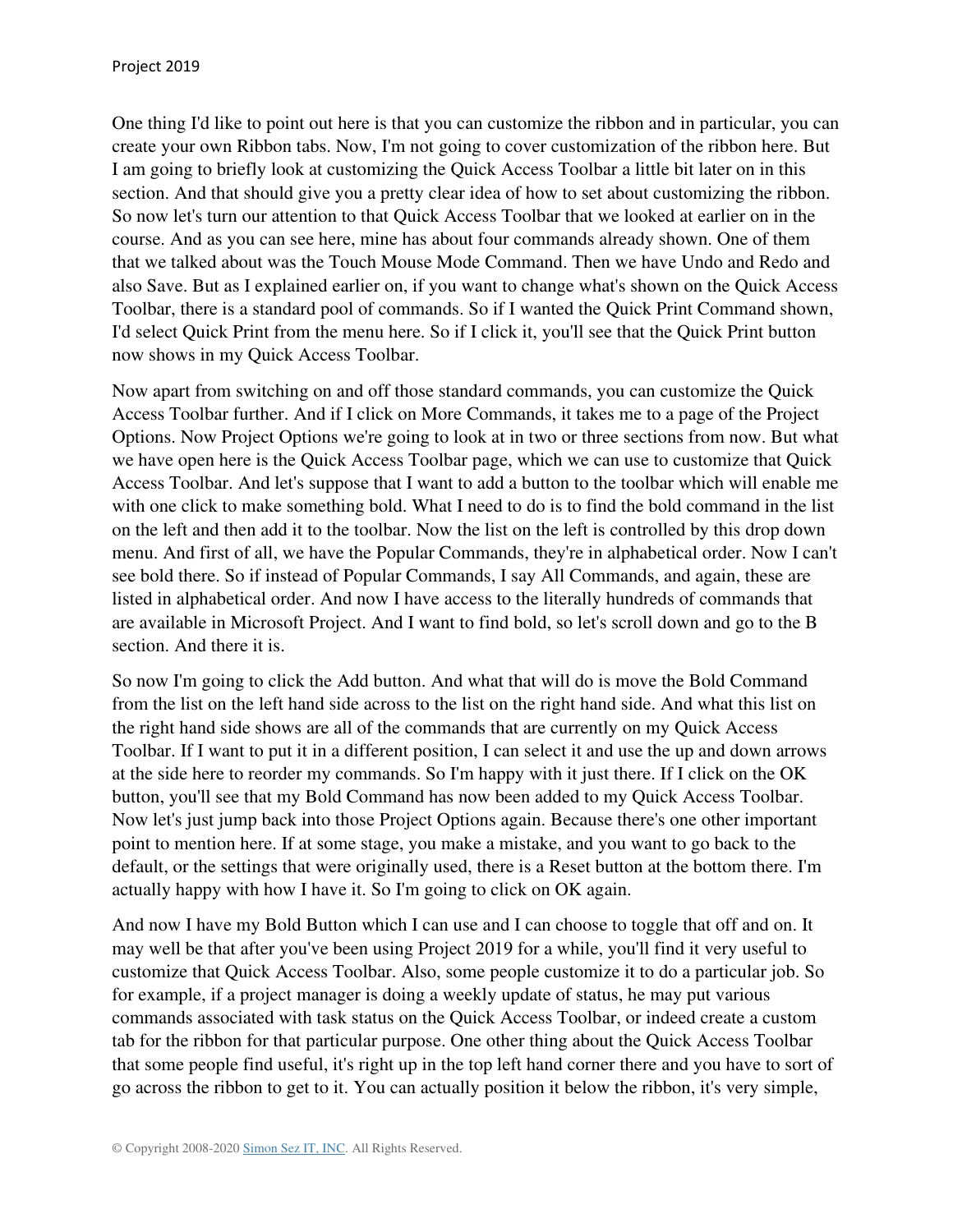just click the drop down. And you have the option Show Below the Ribbon. And you can see it's moved down to underneath the ribbon. And that makes it quite a bit easier to get to when you're doing perhaps a long or repetitive tasks within the body of a project.

And of course, if you wanted to put it back up to the very top left hand corner, you could essentially do the opposite by clicking the drop down and selecting Show Above the Ribbon. Now there's one other type of toolbar that I want to point out to you now. And it's one that pops up all over the place. We're going to be using this type of toolbar in many places in this course. If you take Task 1 here, for example, and select it, if I right click, I get what's called a Contextual Menu. And it's contextual in that the commands that are available there, although they're also available from various places on the ribbon, these are deemed to be the ones that you're most likely to want to use in the situation that you're in.

And above the Contextual Menu, there is a Mini Toolbar. And again, this is deemed to be contextual, to contain the commands that are appropriate to where you are in Project and what you're doing. So these work pretty much on the principle that I'm sure you'd expect them to. You click on things and they either execute commands or bring up other menus or bring up dialogs. So we have these Contextual Menus like this one, and then we have the Mini Toolbar as well. And as I say, we'll be using these at various points during the course. That's the end of this section. I will see you in the next one.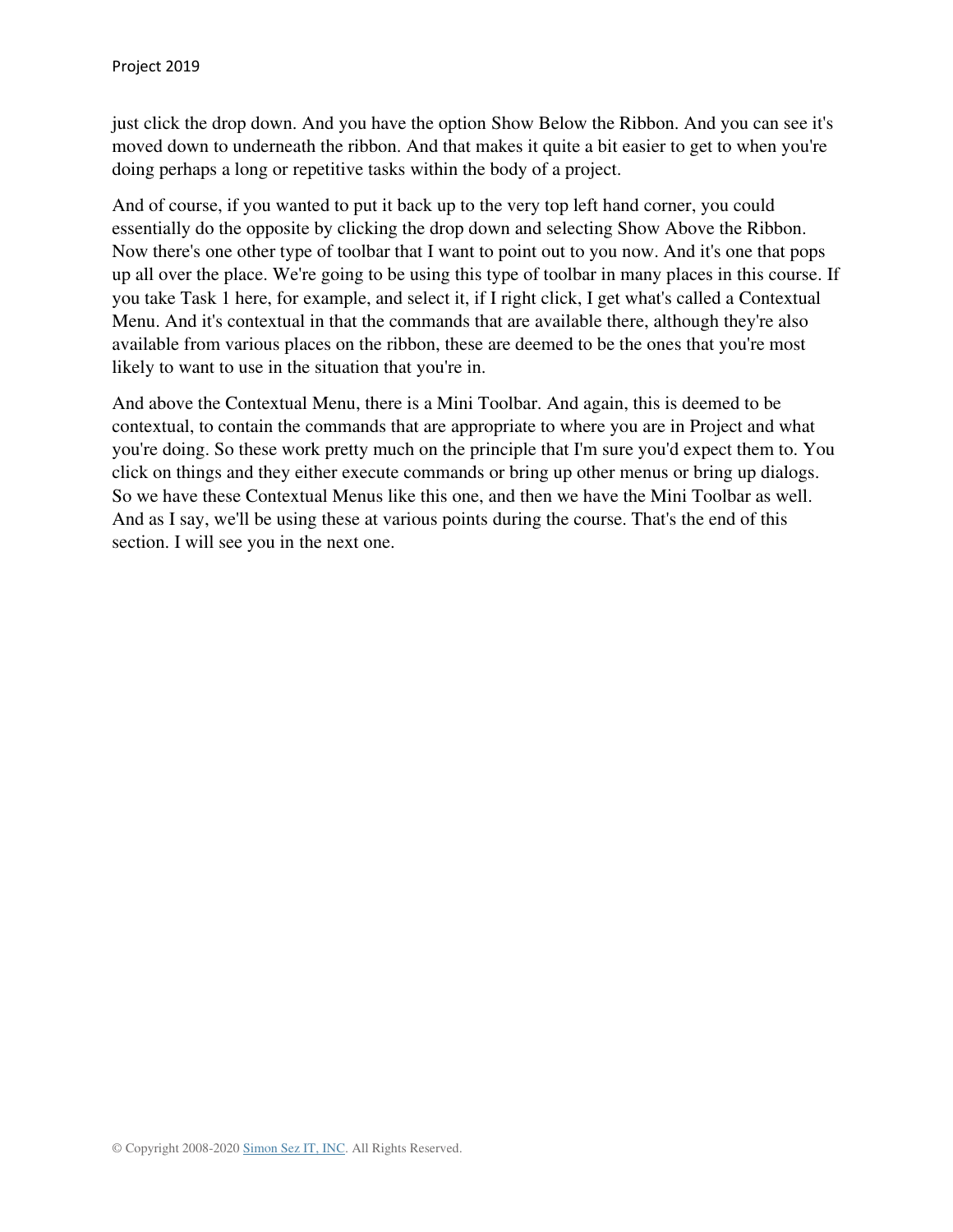#### <span id="page-21-0"></span>**Video: Status Bar**

**Deborah:** Hello again, and welcome back to our course on Project 2019. In this section, I'd like to take a quick look at the Status Bar. Now I'm going to deal with it in two parts, the left part and the right parts. But importantly, if you right click anywhere on the Status Bar, you'll see a list of potential contents. And whatever is ticked is currently shown, note the head of their customized Status Bar.

Now, you might be surprised to see so many texts, but actually not very much information on the Status Bar at all. And the reason for this is that apart from the bottom two entries, few shortcuts and zoom slider, which are the things that are shown at the right hand end of the Status Bar, the things on the left correspond to optional pieces of information you can show, but which very often don't show anything at all. So for example, if you look at the item fourth down in the list there, Filter, it's ticked. And what that means is that if a filter is being applied to the current view, show the name of the filter there.

Now in this case, no filter is being applied, and therefore you don't see anything. So with quite a few of these items, even though they're ticked, most of the time, you won't see anything unless you're using that particular feature. Now there are a couple of things shown at the left hand end, one of them is ready, which is the Cell Mode. If I click Cell Mode, so that it's not shown, you'll see the effect it no longer says ready, because I'm not showing the Cell Mode. The other thing that's shown is whether new tasks are Manually Scheduled or Auto Scheduled. If I click New Tasks, it will no longer show that currently they're Manually Scheduled by default. Now the other items, although they're ticked there's nothing to see. One of them that isn't ticked is this one, which is the Macro Recording Indicator. We're currently not recording a macro, and a macro is a sequence of steps that we can replay automatically.

If I check that, you'll see the little icon that indicates that we're not recording. If I start recording a macro and left this checked, then you would see a different icon whilst we're recording. And in fact, that icon would give your way of stopping the recording also. We're not going to be covering macro recording anytime soon. So let's check that back off. Let's now concentrate on the right hand ended the Status Bar. Now we're going to look at the bottom two options there. And the first one is View Shortcuts. This corresponds to this set of buttons that I can use to enable different views of my project. So let me just click away there.

I currently have Gantt Chart View. If I go to this one, that's Task Usage View. The next one is Team Planner View, we have Resource Sheet View, and finally Report View. I'll be covering all of these later on in the course. And the fact that the second to bottom option is ticked means that those buttons are there to enable me to easily switch between those views. As an alternative to those I can select the View I want from the View tab on the ribbon. And in fact, there are many more options on the View tab on the ribbon.

At the very bottom option is Zoom Slider. And this gives me access to the control that I can use to zoom in and out of the current view, which is this slider over here. So let me click out again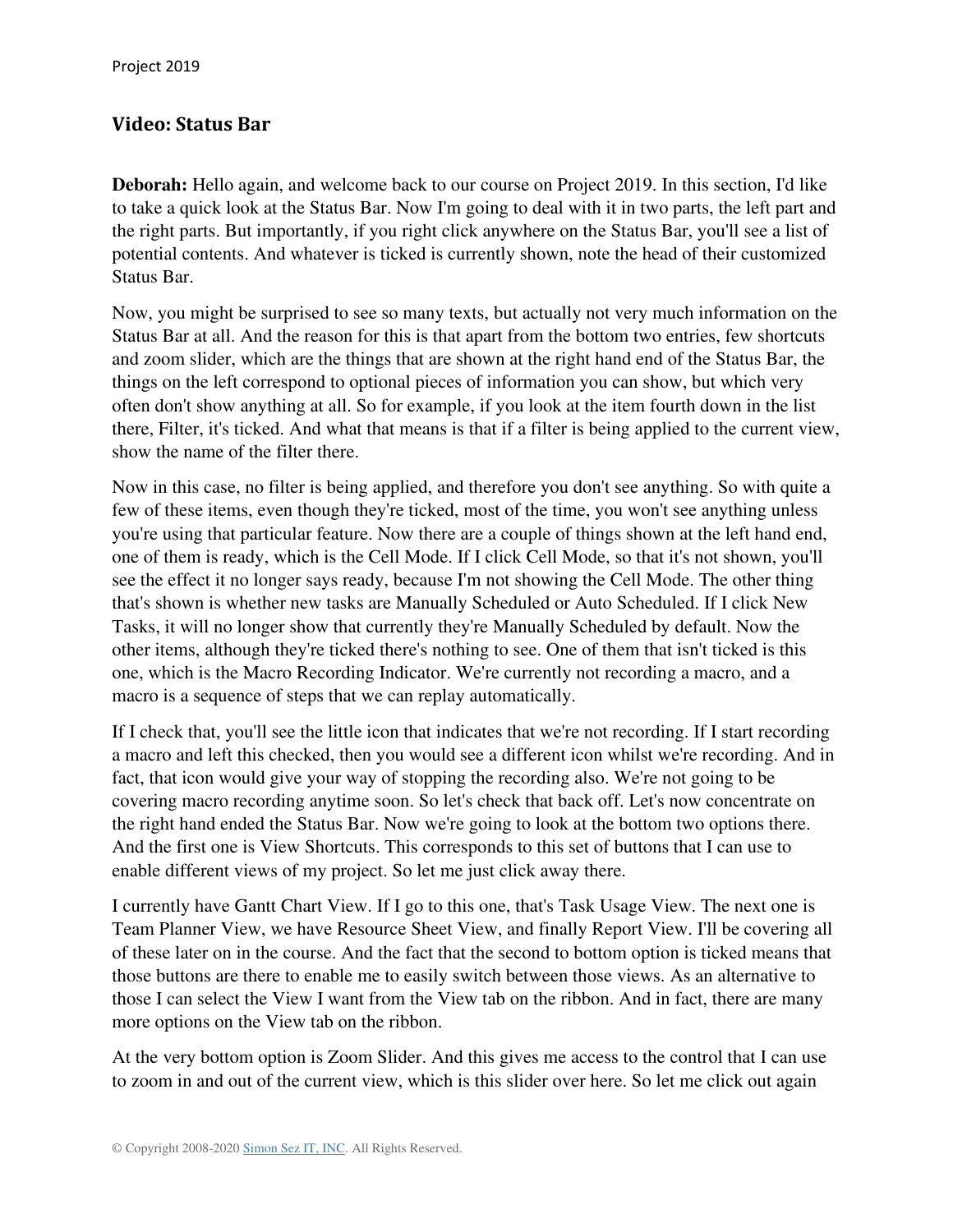and go to the slider. And this basically zooms by time. So as I zoom out, I get a broader view of time.

So now you can see that I'm looking at quarters. If I zoom in by clicking the plus button there, I'm down to months, then weeks, then eventually I get down to individual days. It is quite a course control but I can use that if I want to. Or on the View tab in the ribbon, there is a zoom group and that lets me be much more accurate and much more flexible about how much I'm zoomed in on the current view. So that's it. That's the Status Bar. Please join me in the next section.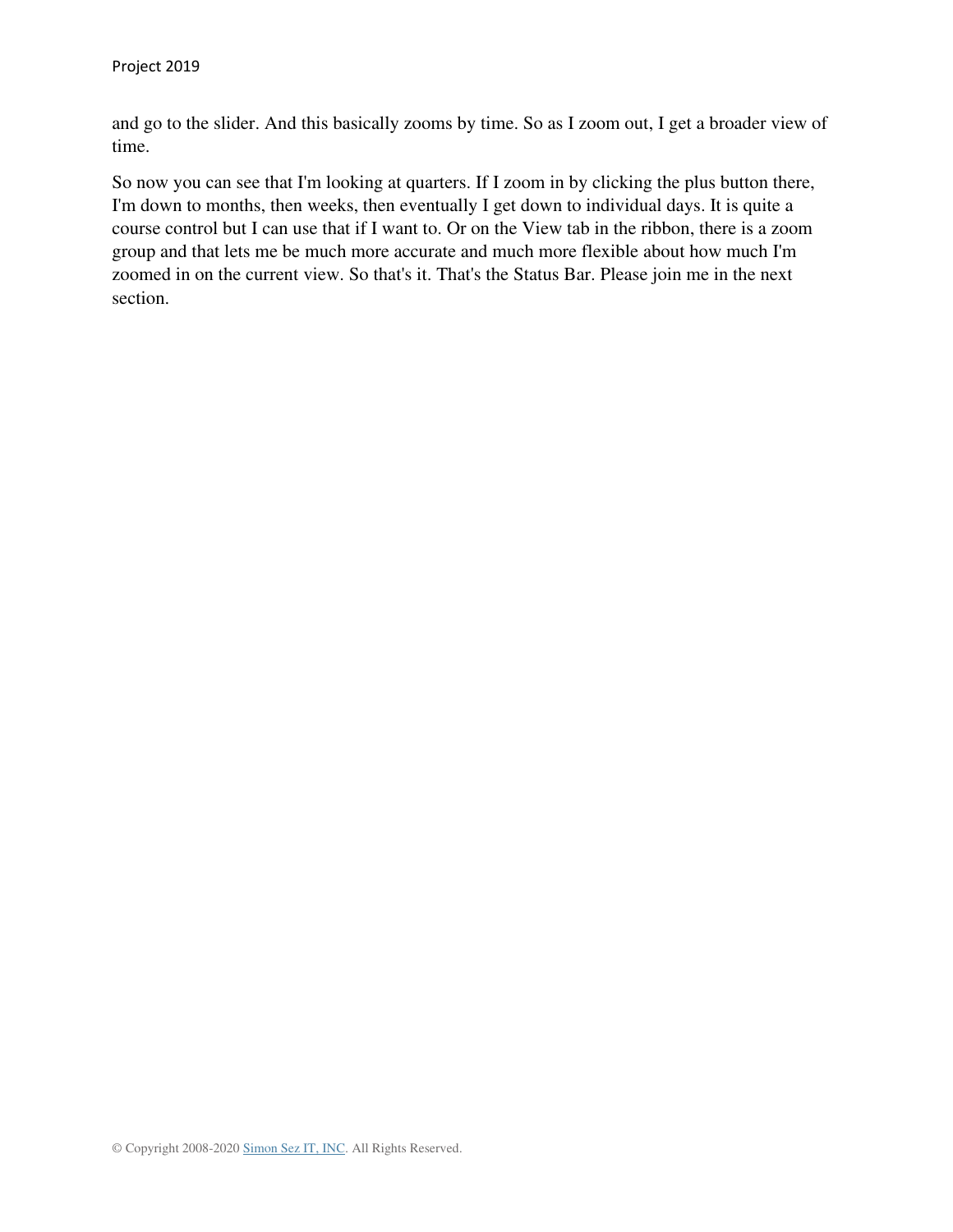## <span id="page-23-0"></span>**Section 3 – Project Options**

#### <span id="page-23-1"></span>**Video: Overview of Project Options**

**Deborah:** Hello again, and welcome back to our course on Project 2019. In this section, we're going to take a look at Project Options. And to a large extent Project Options represent your own personalization of your installation of Project and in the way that you use Project on your projects. Some of these options you need to have set correctly before you start to create and work on any kind of substantial project. And in fact, as we're going to get started on our exercise project in the next section, it's very important that you go through this one carefully.

Even if you've used Microsoft Project before, I suggest that you follow this section through because I'm going to make sure that we cover all of the essential options so that when you start working on the exercise, you won't finish up having to sort of go back and redo things later on. So to access Project Options the normal way is to go into the Backstage View. So we'll click File, and right at the bottom, we have Options. And that brings up the Project Options dialog. Now, you've seen this already, because there are various points where you get taken to this dialog, often to a specific page on this dialog. And you're given the opportunity there to change something or set something. So you may well recall that when we were looking at the Quick Access Toolbar, for example, we went to this Quick Access Toolbar page and used the controls on this page to add a button to the Quick Access toolbar, that Bold Button.

In fact, I think I'm going to while I'm here, remove that Bold Button now. So, I'll select it and click on the Remove button in the middle. And I'm also going to remove the Quick Print button as well. Now what we're going to do in this section is go systematically through these pages, and look at the options that we need to get set straightaway. Now in order to demonstrate the way that many of the options work, I'm going to do a quick demo in relation to what's called ScreenTip Style. The very top entry on the first page, the General page, underneath user interface options, we have ScreenTip Style. And it currently says, "show feature descriptions in ScreenTips". If I click the drop down here, there are three options; Show Feature descriptions in ScreenTips, Don't show feature descriptions in ScreenTips, and Don't show ScreenTips.

Now at the moment with the first option selected, if I just click on Ok, if I hover over one of the buttons on the ribbon, so let's say if I hover over Move, you'll see that I get that ScreenTip there for Move Task. And you can see that it's telling me that it moves the selected tasks forward or back in the Project Schedule. Now let me go back into Options. And let me change that to don't show feature descriptions in ScreenTips. Click on OK. And let me hover over move again. And now what I get is Move Task. So that's the name of the command, but not a description of what it does. Let's go back into options once more. And obviously, if I choose the third option here, don't show ScreenTips and click on OK. And once again, hover over move, you'll see that I don't get anything.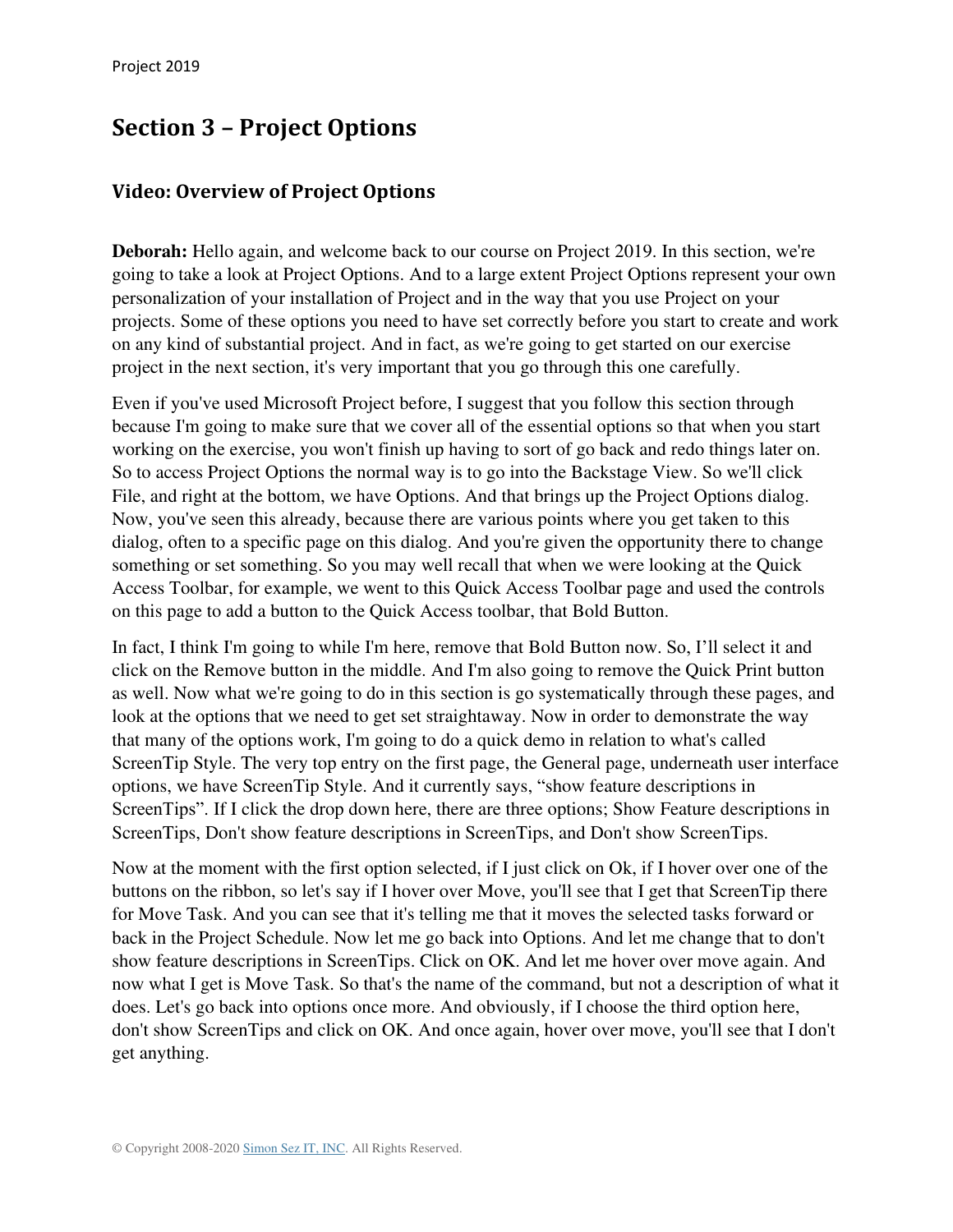Now I personally like to have the description there. So I'm going to put that back to what it was originally from options. And we'll just set that back to show feature descriptions in ScreenTips. Now let's look at some of the other key ones on this general page. The default view for me is Gantt with Timeline. I pointed that out to you a couple of times. That's the default view when I open up Project in particular, when I start working on a new project, that's what I see. And I can also choose here my default Date Format, which is the short form of the day of the week. And then the month, day and year. And if you prefer there are various other date formats that you can choose from that drop down list. My user name is also here with my initials.

Now you may think well, what difference does that make? Well, if you're collaborating with other people on projects, and if you're sharing projects and so on, you may do many things For example, comments on projects. You may make certain other changes to projects which are identified as being by you. And having your username and initial set correctly here enables other people to track that it was you that made that change or made that comment. Now, if you remember right back to near the beginning of the course, I talked about the fact that one of the new features in Project 2019 was the availability of some Alternative Office Themes. And down here is where you can choose them. So if we click the drop down in Office Theme, you can see we have colorful, dark gray, black, and white.

Now, I've currently got colorful selected, which is my personal preference. But if I selected for example, say dark grey, and clicked on Ok, you can immediately see the effect there. And I think if I was to select this one, it might make it a bit harder for you to see these videos. So, I'm just going to go back and I'm going to change that back to colorful. And something else that I mentioned earlier on in the course is that you can suppress the showing of the Start screen just with that checkbox at the bottom. If I uncheck that, click on OK to save the change, next time I start project, I won't see the Start screen. Again, that's something for you to try out, see if you're happier with that arrangement.

Just incidentally, while we're talking about these changes that we're making, it's worth pointing out that most changes you make in Project Options are activated when you click Ok to close that Project Options dialog. There are a small number of changes where you do need to restart Project for them to take effect. But when it is necessary to restart Project, it does actually tell you that you need to restart Project for the change to take effect. The next page I want to look at is the Display Page. And there are two important options here that I want to highlight. First of all, for each project that you work on, you can set the Currency Options. At the moment, we only have Project 1 here. And the drop down lets me choose from any available projects. So there's only Project 1 currently. And I can set a symbol, the decimal digits, the currency, and so on.

And the second option on this page, again, going back to something that I mentioned earlier on, if I don't see the Entry Bar, it's probably because this option down here for Entry Bar is unchecked. So make sure that's checked. And you'll see the Entry Bar between the Ribbon and the Timeline. Now the next page is the Schedule page. And there are a couple of very important settings here, which I'm afraid I'm going to have to ask you to set based on trusting what I'm telling you at the moment. I'm going to explain these settings to you a little bit later on in the course. But at the outset, I'd like you to have them set in a particular way. Now there are some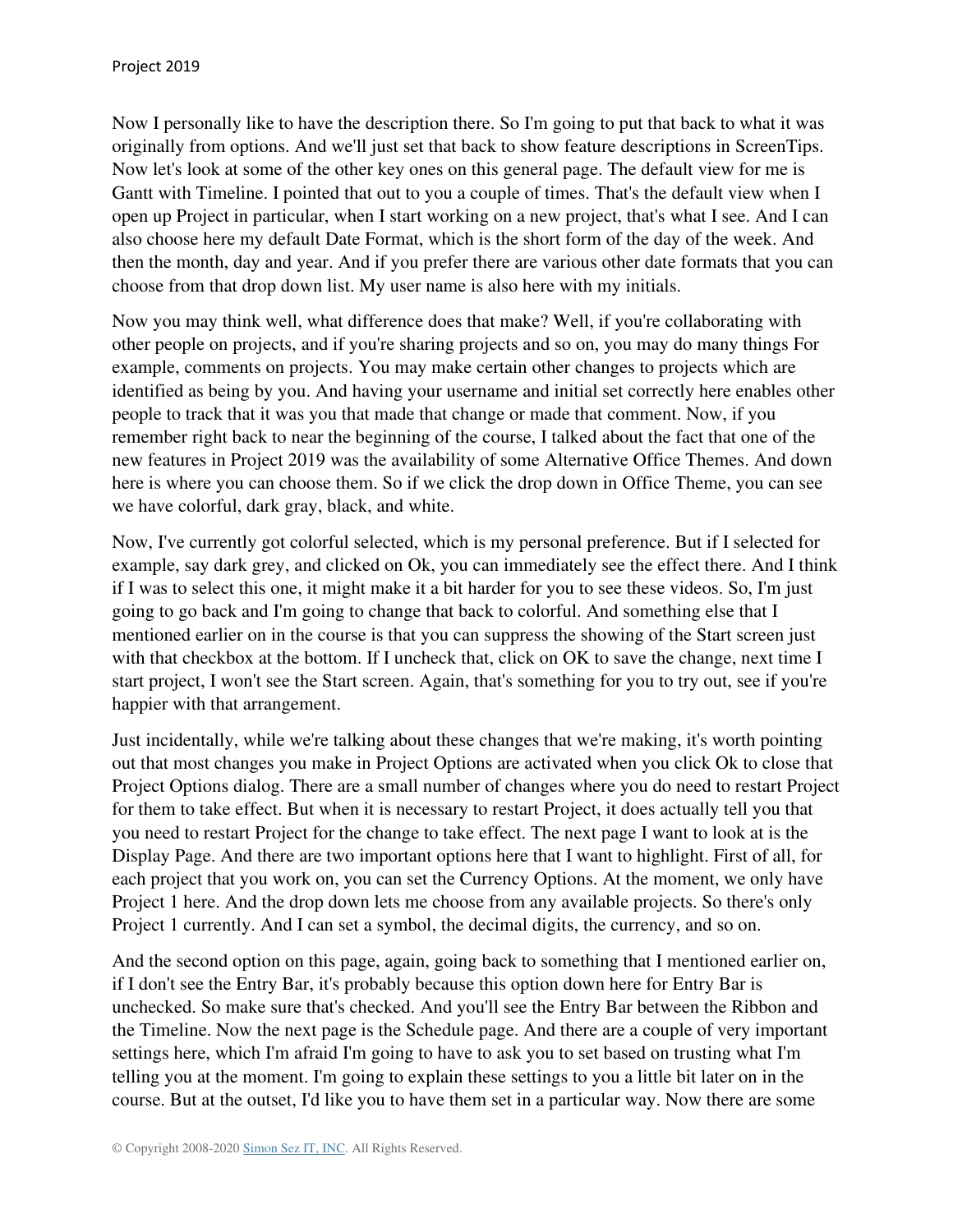very straightforward settings on this page. So for instance, the week starts on a Sunday, and the fiscal year starts in January.

Now you may be tempted to do things like change the default start time and end time for working days, where you work hours per day, hours per week, etc. By all means set those if you want to. I will be talking about those and calendars in general in a bit of detail later on. At this stage, it's not really that important that you get them quite right at the moment. Two settings I do want you to set in a particular way, though, are these first of all, new task created Manually Scheduled. Now I've mentioned that before. I've currently got new tasks created Manually Scheduled, I want you to set that to the other option, Auto Scheduled. And it's very likely that for most of you, this will be the way to leave this setting set in the longer term. And what this basically means is that when you create a task in a project, it becomes Auto Scheduled, which means that as you schedule the project or in many cases as Project 2019 schedules the project, this one is automatically scheduled according to all of the constraints, dependencies, resource availability, and all the other factors that come in to force this task to be scheduled accordingly.

If you leave this setup Manually Scheduled for new tasks, then each task that's created is Manually Scheduled. And each task that you create either has to be individually changed auto schedule, or you have to manually schedule each tasks. There may be situations in which Manually Scheduled tasks is what you want, and I'll talk about that later on. But for the moment, I want you to make sure that's set at Auto Scheduled. The other setting that I want you to make sure it's set in a particular way is down here, where it says Calculation. So we have, "calculate project after each edit", on or off. Now I'd like you to make sure that this is set to on, which means that each time we make a change to the schedule, Project 2019 will automatically calculate the effects of that change without you having to take a separate calculation stop.

Now, I'll explain more of the significance of that setting later on in the course as well. But basically, for the moment, just bear in mind that Project 2019 has to do a lot, particularly in a large project, to work out how to schedule things. And each time you make a change, you really need to see the effects that changes had potentially on a whole parts of the project. And if you don't have that set on, you have to separately and as a manual exercise, tell Project 2019 to calculate the project or i.e. to reschedule it. So for the moment, I'd like you to set that to on as well. And as I say, with both of those settings, we'll look at those in more detail later. The next page is the Proofing page. And that relates to Spell Checking and Auto Correction as you're typing. I'm not going to go through that at this stage. But if you've used the proofing facilities in other components of Microsoft Office, such as Microsoft Word, I'm sure you'll be able to go through there and make the appropriate settings correct for you.

Now we come to the Save page. And there are a couple of very important settings here. One of them is the Default File Location. And this is the location where any project files that you save will be saved by default. It's set when you install Project 2019 to one of the folders within your personal windows directory. You may want to leave it set there or you may want to save your project files by default somewhere else that is entirely your decision. So mine is currently set to "save in the default location". The next option is the Auto saved option. And again, if you've used other components of Microsoft Office, you might be tempted to switch auto save on and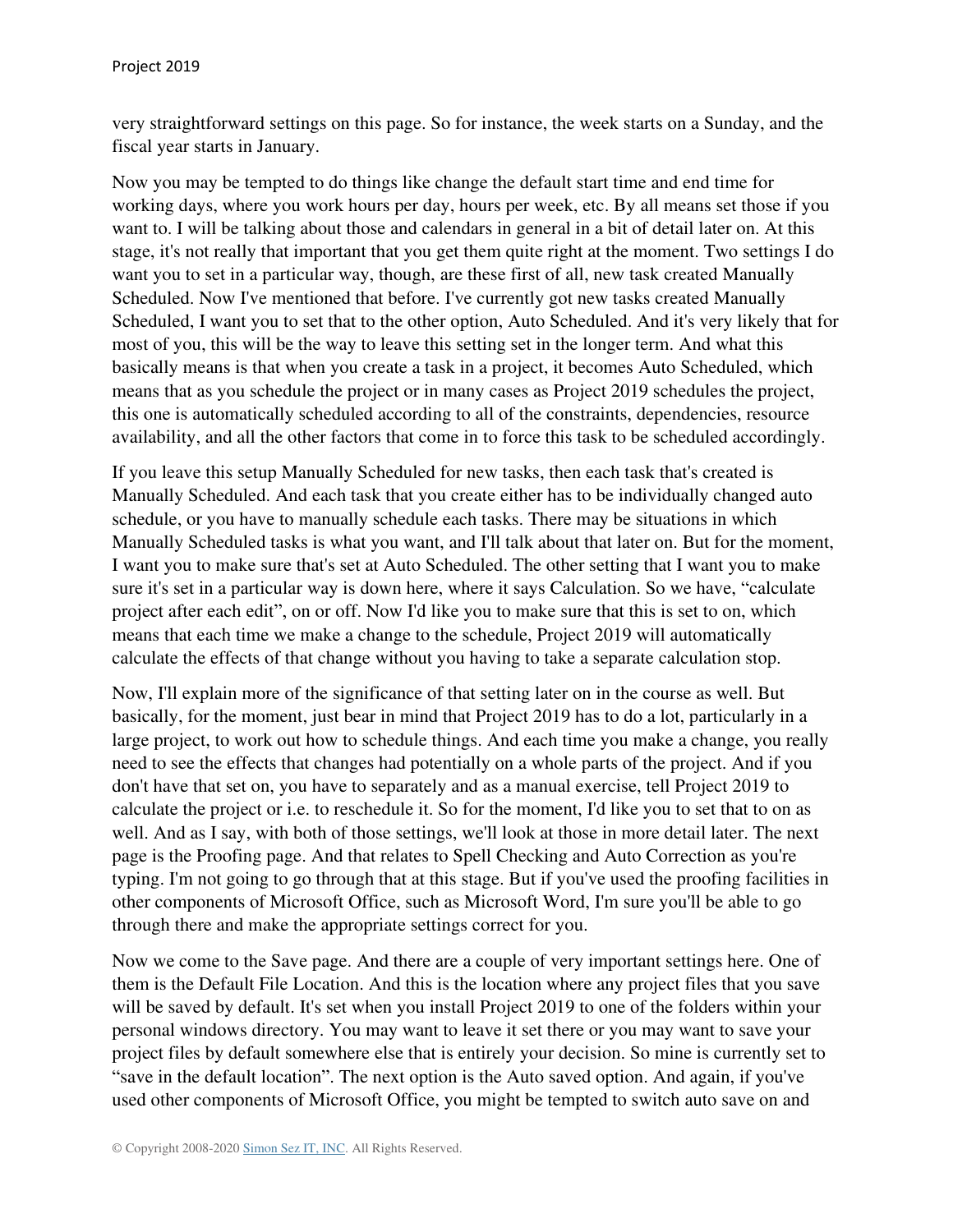that will cause Project 2019 to save your work at regular intervals according to the number of minutes selected in this box just here.

Now, you may well be tempted to switch that on. But I don't and there is a good reason for that. Unlike other components of Microsoft Office, if you have Auto saved switched on each time Auto saved occurs, it clears your undo history. So once an Auto saved happens, you cannot then undo. Now for some people, they're quite happy to work on that principle. Perhaps they don't use undo very much or perhaps they're very careful. You can in fact use this option for a prompt to warn you when an Auto saved is about to happen. But in my case, I prefer to leave Auto saved switched off. But again, ultimately, this is your choice. The next page also has some very important settings. And this page determines the language that you're using to work in Microsoft Project.

Now you can have more than one language installed and you can select different ones for different situations. So you can see here I have English, United States and English United Kingdom as the two languages that I use. They are sufficiently different to warrant being described as two different languages, and my default is set to English United States. If you need to add an additional language, it is very straightforward. There is a drop down just here, which gives you access too many, many, many more languages. And in particular, with a particular project most people find their default language is the one they use most of the time. But if you do work in more than one language, even if the two languages are two versions of English, you do need to be aware of this language setting. And when you're working on a project, make sure that you have the appropriate language selected.

Now let me quickly run through the remaining pages of Project Options. There are no settings on the Advanced Page that you need to worry about. Now we will be looking at one or two settings from here later on. Customize Ribbon is the equivalent of the customization page for the Quick Access Toolbar and it does look quite similar. The main difference is that rather than say selecting commands from the list on the left, and then adding them to what was the Quick Access Toolbar in the rights, what you would normally do is create your own tab and then copy commands from the left hand list to your groups on your new tab. And then what you could do is build up your own custom tabs on the ribbon. Now I'm not going to cover that now but by all means have a look at the help, give it a try, and see how you get along with it. Don't forget you can always click the Reset button at the bottom there to put things back to how they were if everything goes horribly wrong.

The Quick Access Toolbar page you've already seen, and you've also seen me use it Add-ins are out of scope for this course, And the Trust Center is also out of scope for this course. There is one thing I would like to say about the Trust Center though, in Project 2019, mainly the Trust Center is concerned with the fact that one way that people can get malicious content onto your computer is to get you to run macros and macros can be included within a Microsoft Project File. So one thing you want to do is make sure that you have the macro setting disabled for all macros with notification. So if we go into Trust Center settings, and we just want to check that we have our settings set to disable all macros with notification.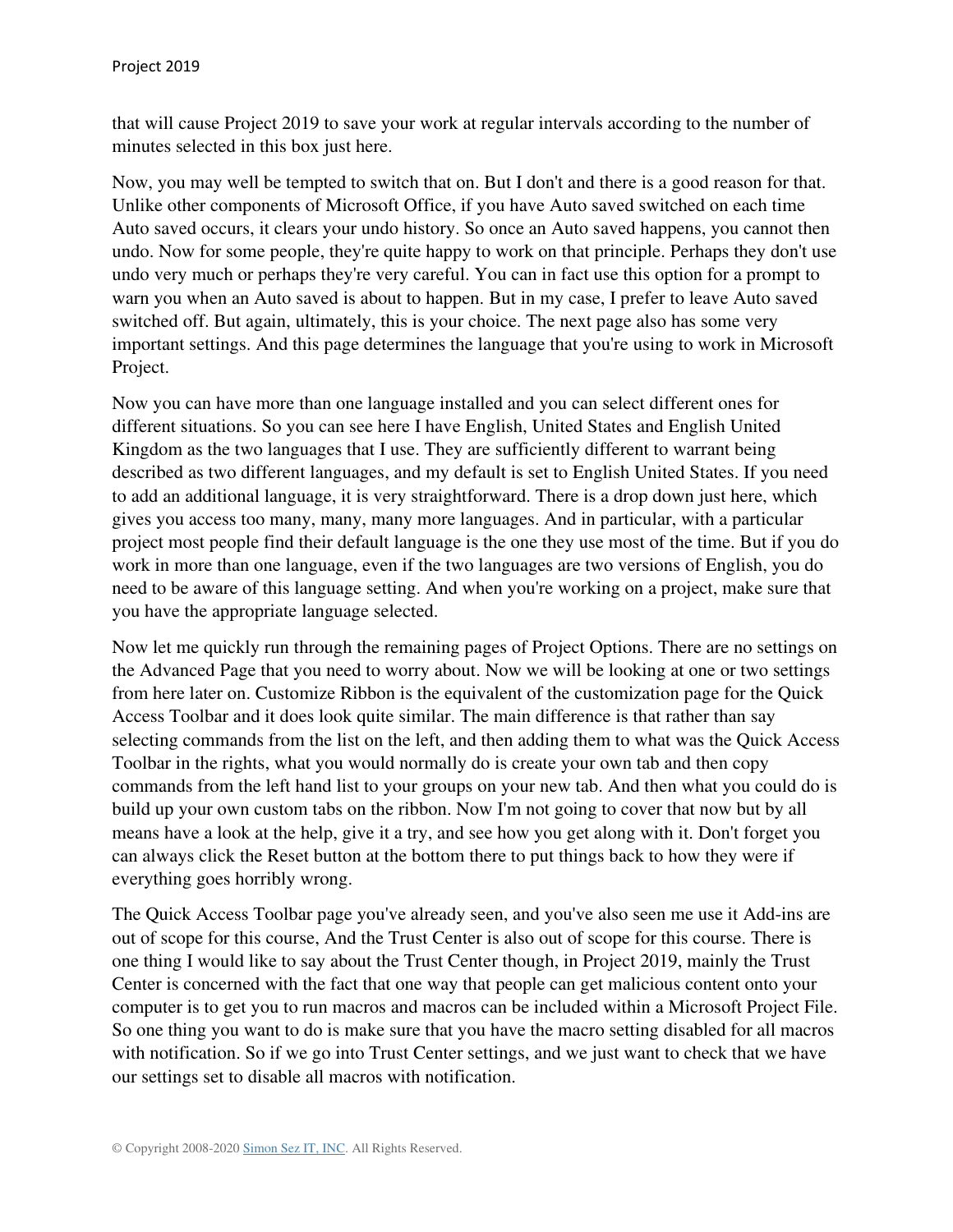And then if you open a project file from somebody else, and it says I want to run a macro, if you know who the person is that you've got the project file from, and you absolutely trust the source, you can let the macro run. But if not, you can say Nope, I'm not going to let that macro run. So that's it. That's the basics, the overview of Project Options and we're going to be looking at quite a few others as we go along. Please make sure that you've got set the ones that I said you should have set. That's it for this section. I will see you in the next one.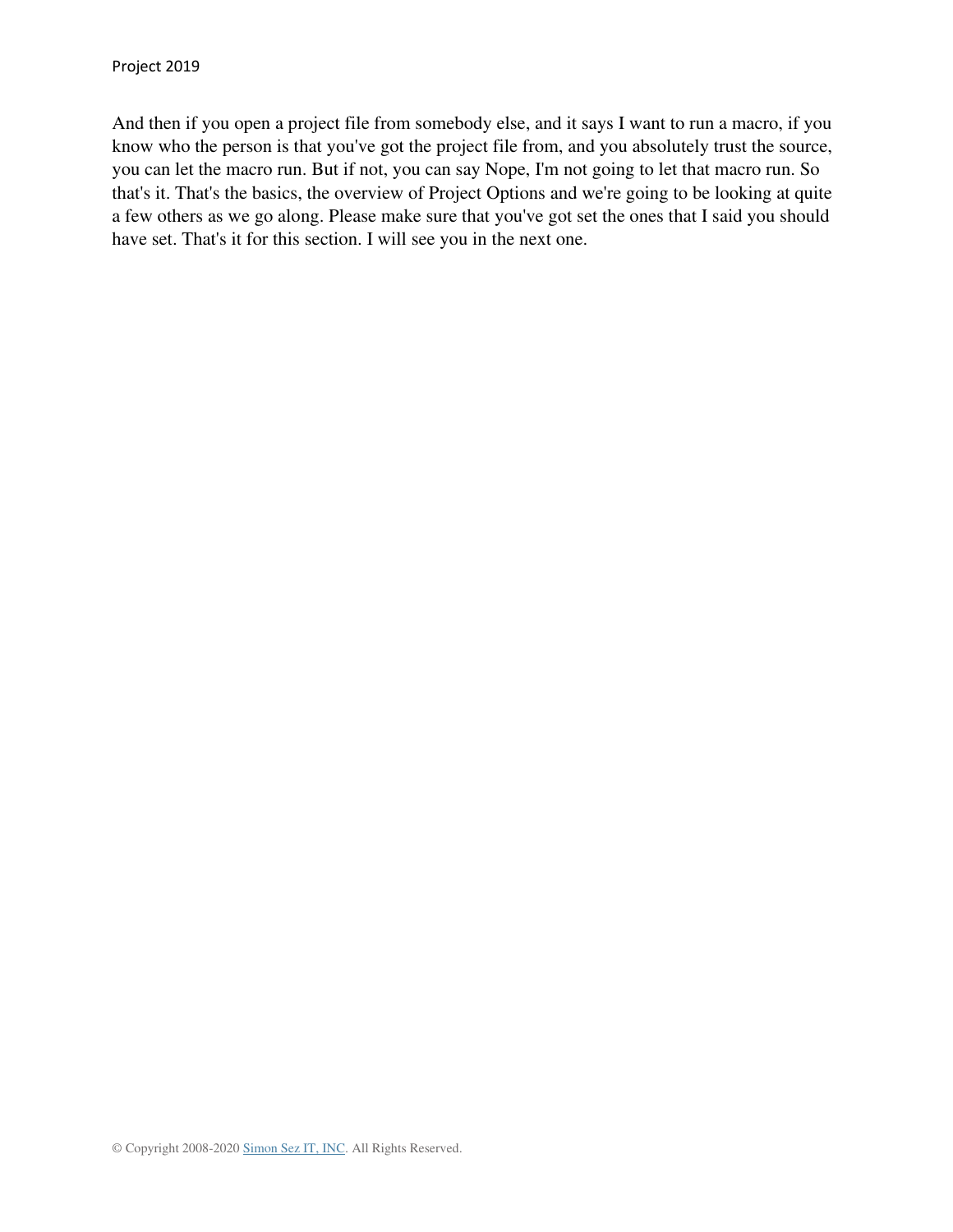## <span id="page-28-0"></span>**Section 4 – Entering Tasks**

#### <span id="page-28-1"></span>**Video: Task Basics**

**Deborah:** Hello again, and welcome back to our course on Project 2019. In this section, I'm going to start work on the project plan for a wedding. Now, of course, different people would have very different opinions on what might be part of the arrangements for a wedding.

So, what I'm going to try and do is come up with a project plan for a wedding that has enough detail in it to be reasonably realistic, but which will also reflect the different styles of wedding that you may get in different parts of the world, in different cultures, and so on. Having said that, the style of wedding that I'm planning here is not one that's associated with any particular religion. Now, what you're going to be doing very soon is planning the refit of a bathroom in a domestic house. So what I'm going to try and show you while I'm doing this wedding plan is some of the ideas I want you to incorporate into building up the plan for the bathroom refit. You may well find when you're looking at either of these projects that they don't really reflect how you would set about doing them. But really, that's not the point.

You're learning the tools in Microsoft Project to do these things, you're not actually learning how to either plan a wedding or refit a bathroom. Another important point to make here is that we're building these things up in Layers. I'm not going to go deep into the details straightaway. We will certainly get into the detail. But what we will do is one layer at a time, and I'll explain the tools and techniques associated with Project 2019 as we go. So first of all, I've made a list of the main aspects of this wedding plan. So let's take a look at that first.

Now, I'm sure this isn't going to be quite right But I've made this list. It's actually in the course file folder if you want a copy of this list, and it's Planning, Attire, and by attire, I mean basically the clothes that people are going to wear. But it's probably a little bit broader than that Guests, Venue, Catering, Flowers, Memories, Details, Wedding Day, and Honeymoon. So they're going to be my main headings. And the first thing I'm going to do is to start adding each of those into my project plan. So let's take this first one, Planning and set that one up first. So I've created a new blank project. And in the task name, I'm going to enter Planning.

Now a couple of things to point out here, I'm using Gantt Chart View. I did show you briefly earlier on in the course a couple of ways of switching to Gantt Chart View if you've got no Gantt Chart View on already. One way is to use the buttons down towards the right hand end of the Status Bar, but you can also go into the View tab and select Gantt Chart View there. Another thing to bear in mind is that you should have new tasks set to Auto Scheduled or what I'm going to do next won't work for you. So having entered Planning as the task name, I press the Tab key. And a number of Fields are filled in for my first task and one of them is Duration. And by default, a task has a duration of one day with a question mark normally.

Now what the question mark means is that this is an estimated duration. And what one normally does is to leave the duration as an estimate, until you have actually got a reasonably reliable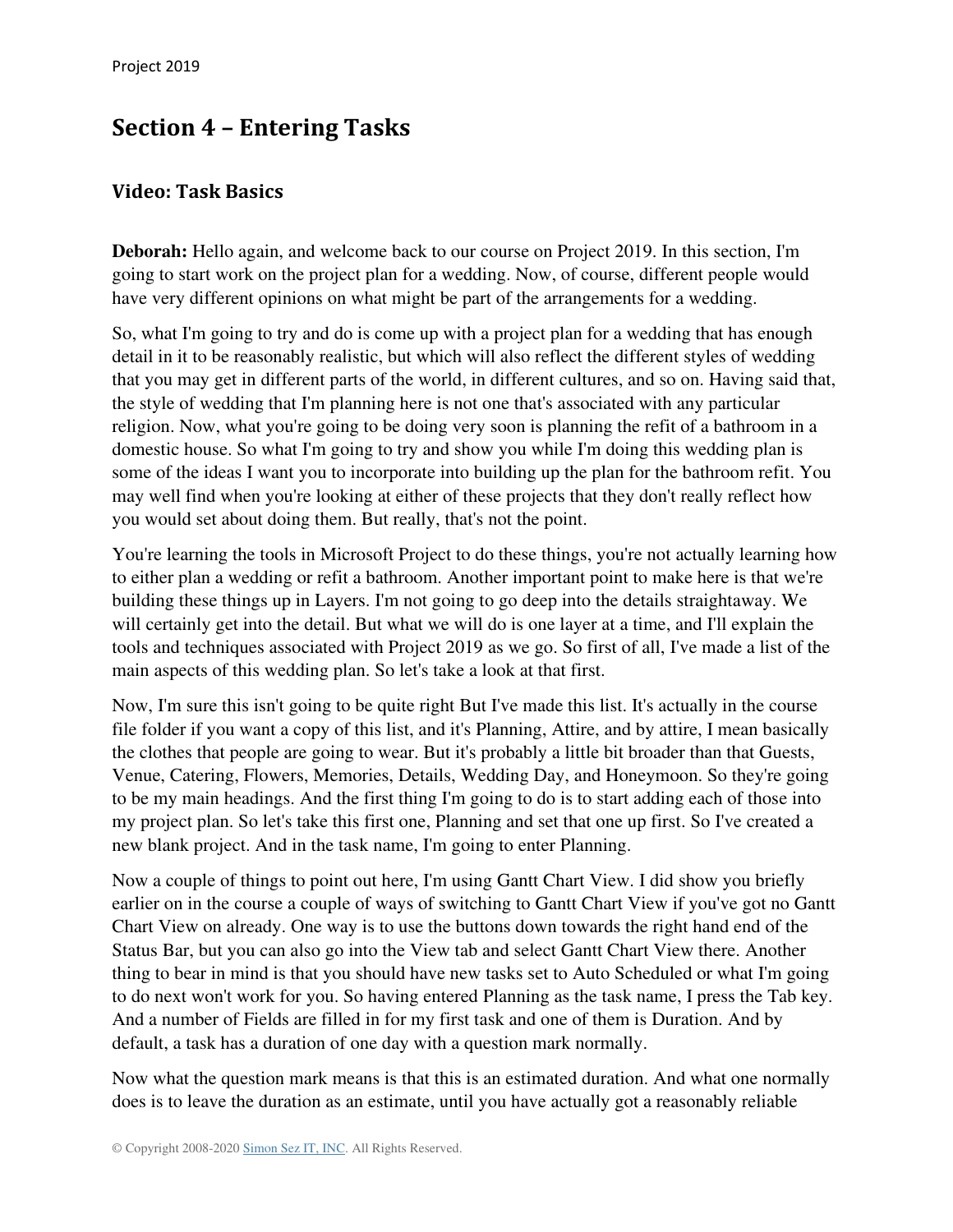duration for that task. Now at this stage, I'm not going to worry about duration at all. I'm just going to get all of those tasks in the list. But bear in mind those question marks are a good way of reminding myself that that's just an estimate of the duration. And believe me when planning a wedding, it's a lot longer than a one day task. Let's ignore the Work column for a moment. And let's take a look at Start. And you can just about see the start date is Tuesday, March 5 2019. Now one thing that may or may not be annoying you already is being able to see the contents of all of these fields. So let's deal with that first.

If you need to make these columns wider or narrower, if you hover over the edge, and you'll see the cursor change to a double headed arrow. If you click the mouse at that point and drag one way or the other, you can make the columns wider or narrower depending on your personal preference. We're going to do a little bit more work on how to format Gantt Charts, how to lay them out more neatly later on. But for the moment, that's probably one of the most important things you need to be able to do just resizing those columns. And also there is a bar, a vertical dividing line between the table on the left and the charts on the right. If you hover over that vertical bar in any way, you get a slightly different double headed arrow. And you can change the divider so that you can see more or less of the table, or more or less of the charts. So again, that's entirely up to you and how you like to work.

Now, let's go back to this start date, Tuesday, March 5 2019. Now, by default, new tasks are either created on the Project Start date, or on the Current date. Now in this case, both the Start and Finish date are the same, they're today's date. And you can check which it's set to by looking at Project Options on the Schedule page. I do suggest you have a quick look at that now. So what is the Project Start date? By default, the Project Start date is the date I created the project. And I created this project today. So that's why we have a start date of today. If you click on the Project tab on the ribbon, and in the Properties group, normally the first button there is Project Information. So let's click on that. And one of the basic pieces of information we have in there is the start date for the project, which is showing here currently highlighted. It will also tell you in this case, what the finish date is as well.

Now, of course, I haven't really got much work scheduled on this project at the moment. So, it means that I can start planning this wedding today. And I can actually have the wedding today as well, because I will be ready. I'm just going to go back to what I was saying now about Project Options. You can see here that we're scheduling from Project Start date, some projects might be scheduled from the Project Finished date. Now it's very conventional to start a project and say to yourself, when will I be ready? But also what often happens is that you know when you've got to be finished by, and what you really need to know is when you should start the project. You can do both of those types of scheduling in Project 2019. But it's very important to know at any time, whether you're scheduling from the Start Date, or to the Finish Date.

The approach we're taking now with planning this wedding is that we're starting at a start date. And when we've done all the planning and got all the other activities in will know when we can be ready by. So we haven't got a date for the wedding yet. We need to do a lot of work to do a lot of planning first, but we will find out when we would be ready to have the wedding by. So let me cancel this dialogue for now. And I'm going to put in a couple more of the tasks into my project.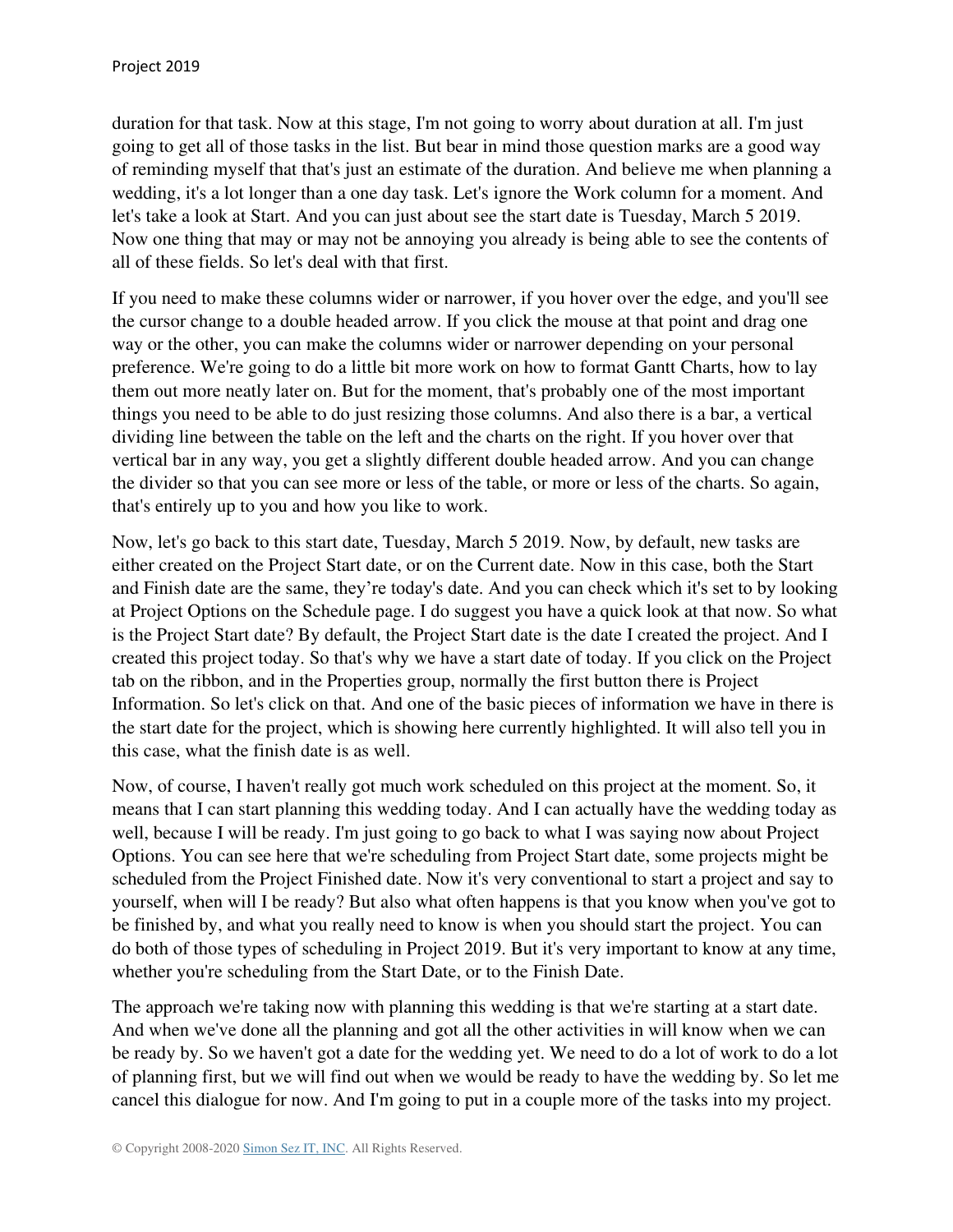Okay, so I've got those three tasks in there. Now, you might be slightly surprised by how my plan looks, but there are very good reasons for it.

At the moment, I've not told Project 2019 much about these tasks at all. I haven't for instance said that Attire must happen after Planning, or that Guests must happen after Attire. So it has no reason to put these tasks in any kind of sequence. A very important point as well here is that you don't actually have to enter the task of a project in chronological sequence. I could put all of these in any order that I wanted to. But the convention is that the tasks you expect to at least start first, go first in the list. Now in the left hand column here, you have something called a Task ID. And as you'll see later on in the course, Task IDs fulfill a very important purpose. But one way of looking at this is that generally speaking, the convention is that the task with the lower IDs correspond to the tasks that are performed earliest in the project.

Having said that, as you'll see later on with this wedding plan, the individual elements that make up each of these tasks and bear in mind, we're going to break each of these tasks down as we go through, will overlap some of the things that we thought we're going to be earlier on or will be later on and so on. And in any case, as the project progresses, things will tend to change. So having the earliest tasks as the ones with the lowest ID numbers is more of a sort of general guideline than any sort of specific role.

The next thing I'm going to do is put in the rest of those tasks. And there we are, I have all those headings in. all of them have an estimated duration of one day, which is clearly not the case. But we have a starting point for our plan. And having done that work, the next most important thing to do is save that plan and that's what we're going to do first in the next section. So I will see you then.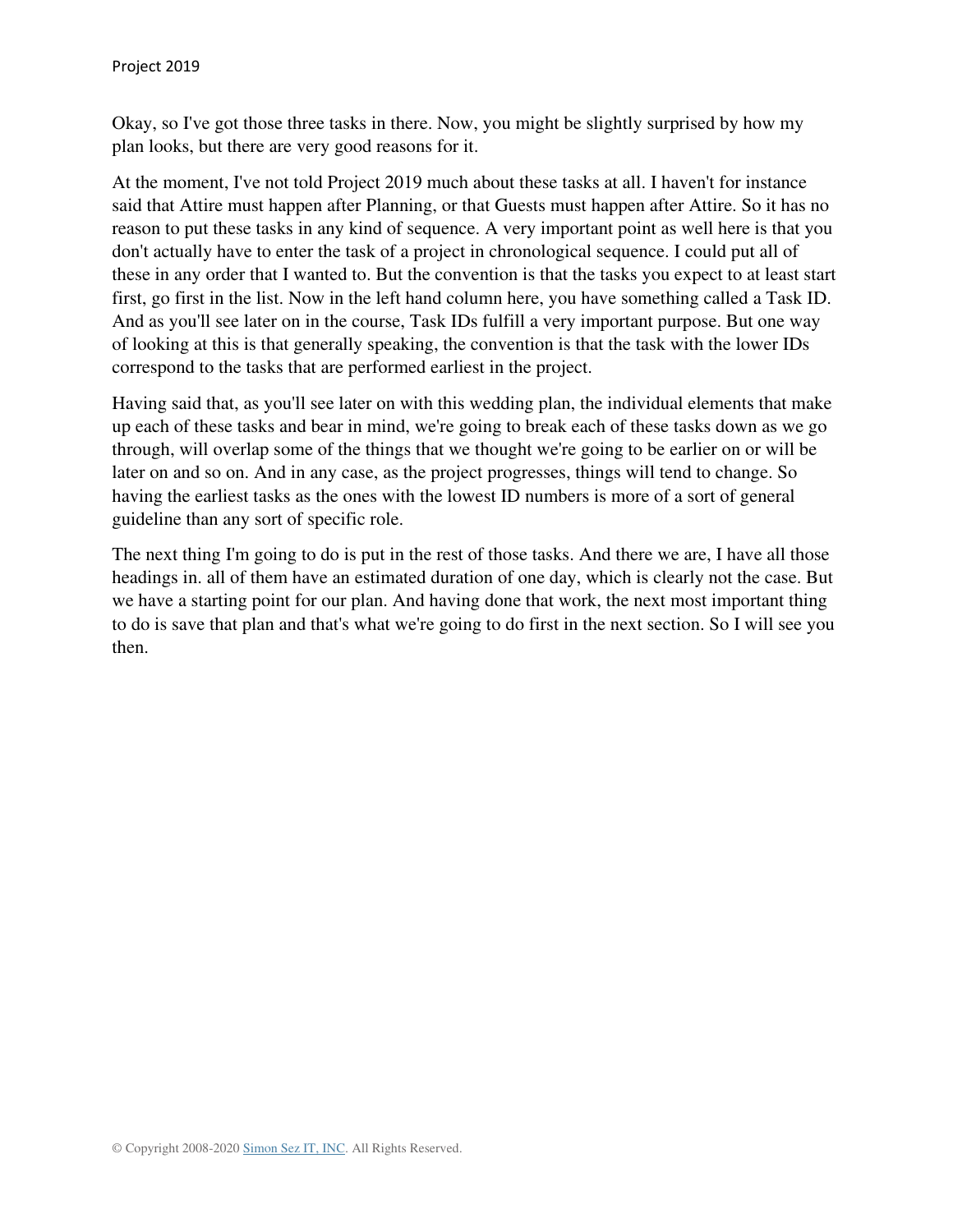#### <span id="page-31-0"></span>**Video: Opening, Saving, and Closing Projects**

**Deborah:** Hello there and welcome back to our course on Project 2019. Now in this section, I'm going to take a look at Opening and Closing Projects. And before I do that, the very first thing I'm going to do is save the first version of the wedding plan. And I'm going to talk more about saving in a couple of sections time. But for the moment, I'm going to save this to the Course Files Folder with a very straightforward file name. And then we're going to concentrate on a bit of opening and closing.

So in order to save this project, I go to the Backstage Views into File, and then click on Save As. And what this brings up is the Save As page. And exactly what you see here will really depend on what Save As locations are available to you. So you can see here that I have a few different ones, I could choose to save this file to OneDrive. And you can see I have an OneDrive Business Account there. And also OneDrive Personal Account, I could choose to save it into SharePoint, which is what you can see just here. Or I could choose to save it to this PC. So if I want to save it to a folder on my hard drive that would be my option as well.

Now I'm going to save this file to my PC. So I could click on this PC or I could click on Browse at the bottom. So I'm going to click on Browse. And that will let me choose the location where I want to save this file. So I'm just going to go through and select a folder. And the folder I'm going to choose here is Project 2019 Course Files. Now at the moment, the course Files folder is empty as far as the Save as type that I'm using, which you can see down here is .mpp, which is the default file extension for project files. So all I need to do is go down to file name and give my project a name. So I'm going to call this SSI Wedding 01. And click on Save. Now when I've saved that the phone name appears in the header of the Microsoft Project 2019 windows. So you can see there it says right at the top SSI wedding 01.mpp.

And if I now like to save this or any other project using the approach I've just taken, I can do that. So if I go back to file, and save as, and this time, let's click on this PC, you'll see that I have now listed at the top the last save location. So it's showing me that the last file I saved was into the Project 2019 Course Files Folder. So it makes it very easy for me to access the folder that I've recently saved into. Now there's a couple of important things to note about these sort of lists and locations of lists and files. And that is the more you work with Project 2019, obviously, these lists are going to get longer and longer. And you'll find that save locations and items or start to drop off the bottom of the list.

Now something to anticipate that if you have locations that you save into on a frequent basis and things you want to be able to access quickly, you do have a very useful utility in Project 2019. And that is the ability to be able to pin folders to the top of the list. And you'll see as I hover over the Project 2019 Course Files, if you cast your eyes to the right hand side, you'll see I have a little drawing pin icon. If I click on that drawing pin, that's going to now pin that folder to the top of the list. So no matter how many other save locations, I start to see build up in here, this one is always going to be at the top and you can pin more than one. You can pin up to about 30 I think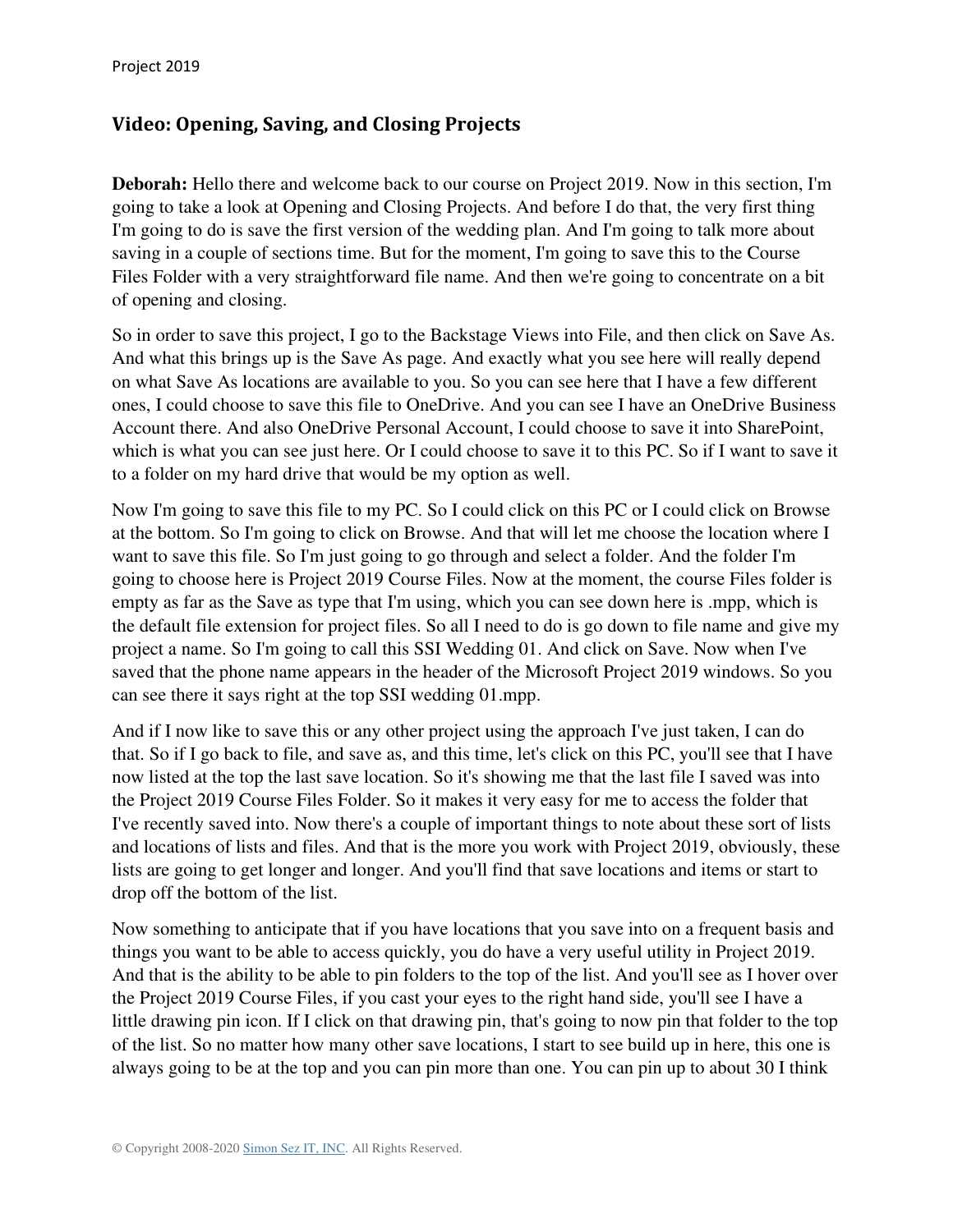it is into the top of this list. So that's also really useful utility for being able to quickly access folders that you use most often.

So in a moment, I'm going to look at some of the options for opening that wedding project again. But before I do, let's go into Project Options. And straight to the advanced page. And I did mention earlier on that we would be looking at some of these advanced options as we go through the course. There won't be time to go through each and every single one of them. You can see there are quite a few in here and some of them I will leave you to go through in your own time. But I would like to point out a few of them as we go. And I do suggest that from time to time you take a browse through these options. It's always good to know what your settings are. And if you need to adjust those settings to enable you to work more efficiently with whatever it is that you're doing.

For example, on the Advanced Page, in the Display group, which is just down here, you'll see this first option; "show the number of recent projects", and it's currently set to 50. So here, you can very easily control how many projects appear in your recent list. And below that option is; "Show the number of unpinned recent folders". And then below that option, you also have an option to; "Quickly access this number of recent projects". So again, you could select however many projects, you want to be able to access quickly from there. And then underneath that, we have; "Show this number of unpinned recent folders". So you have a number of options just here that you can experiment with, to get them to the optimum level for you and the way that you work. So I would definitely check out those options.

I'm fairly happy with how they're set at the moment. So I'm not going to make any changes there. Now, I'm going to click Cancel. And what I'm going to do is I'm going to exit Project all together and kind of pretend it's the next day. And then when I come back and see what happens when I start that project. So let's close down Project and then I'm going to reopen it. Well, when I start a Project again, I can of course see the wedding project in my Recent Projects list. Now I'm not going to open that at the moment, what I'm going to do is start a new blank project. And it might be that as I'm working on my new blank project, I decided that I need to take a look at the wedding project maybe as a quick reference points.

Now I don't actually need to close down this Project that I currently have open, I can have more than one project open at once. So I'm going to go to the File ribbon, and I'm going to select Open. And of course, they're in my recent files is my wedding project. Now again, I might choose to pin this again, if this is something which I reference frequently, it might serve me well to pin this to the top of that list as well. So let's just do that. So now I have my file pinned. And if I click on folders, I also have my project 2019 course Files folder pinned. So you have that option as well, not just with folders, but also with standalone files. So let's open the wedding project, I'm going to double click on it.

So now I have my two projects open. And I can see that if I go down to my Taskbar and just hover over the project icon, I can very easily see the two different project files that I've got open Project 1, and SSI wedding 01. And I can choose to flick between them if I want to. So it makes it very quick and simple to move between any of your project files just by hovering over the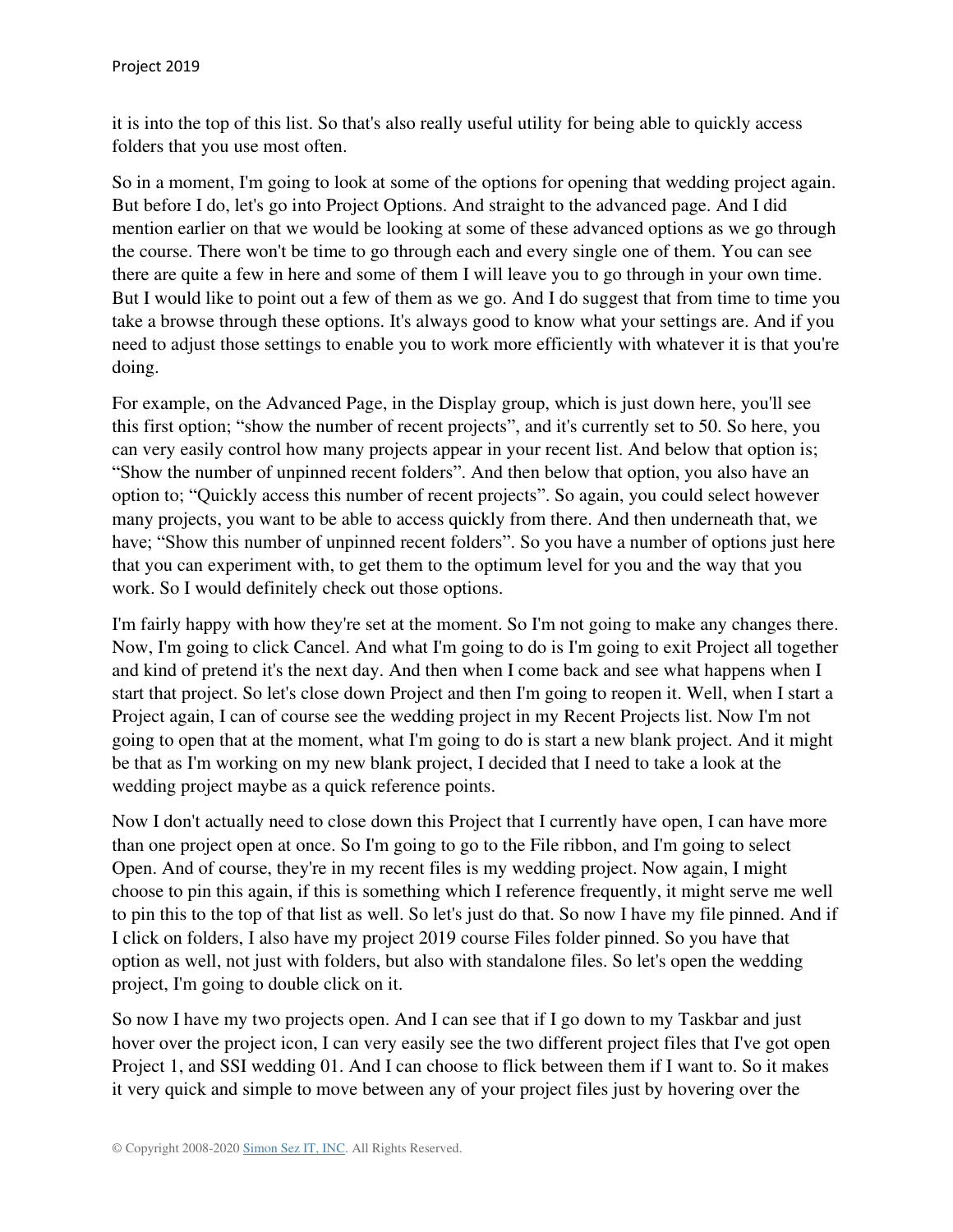project icon in the Status bar. Now that's one way of cycling through all the projects that you have open. Another way would be to use your Alt and Tab key you may be familiar with that that allows you to cycle through everything that you've got open not just your project files, so you could use Alt and Tab.

And the third and final way that you might want to utilize is actually within Project itself. If I go to the View ribbon at the top, you'll see right in the group at the end the window group, we have a Switch Windows option. And when I click that, you'll see that I then have access to all of the files, the project files, I should say that I currently have open. So again, project one, and SSI wedding 01. And you can see the wedding plan has a little tick against it, because that's the one that I'm currently viewing. So again, this is a nice way of being able to switch quickly between your projects. So any of those three methods are really good utilities to use.

So by now you should have enough tools and techniques to create a project, save it, close it and open it again. And also you should understand how you can work on multiple projects at the same time, and very easily switch back and forth between them. So now it's time for you to do the first course exercise. That's what I'm going to set you in the next section. So please join me for that.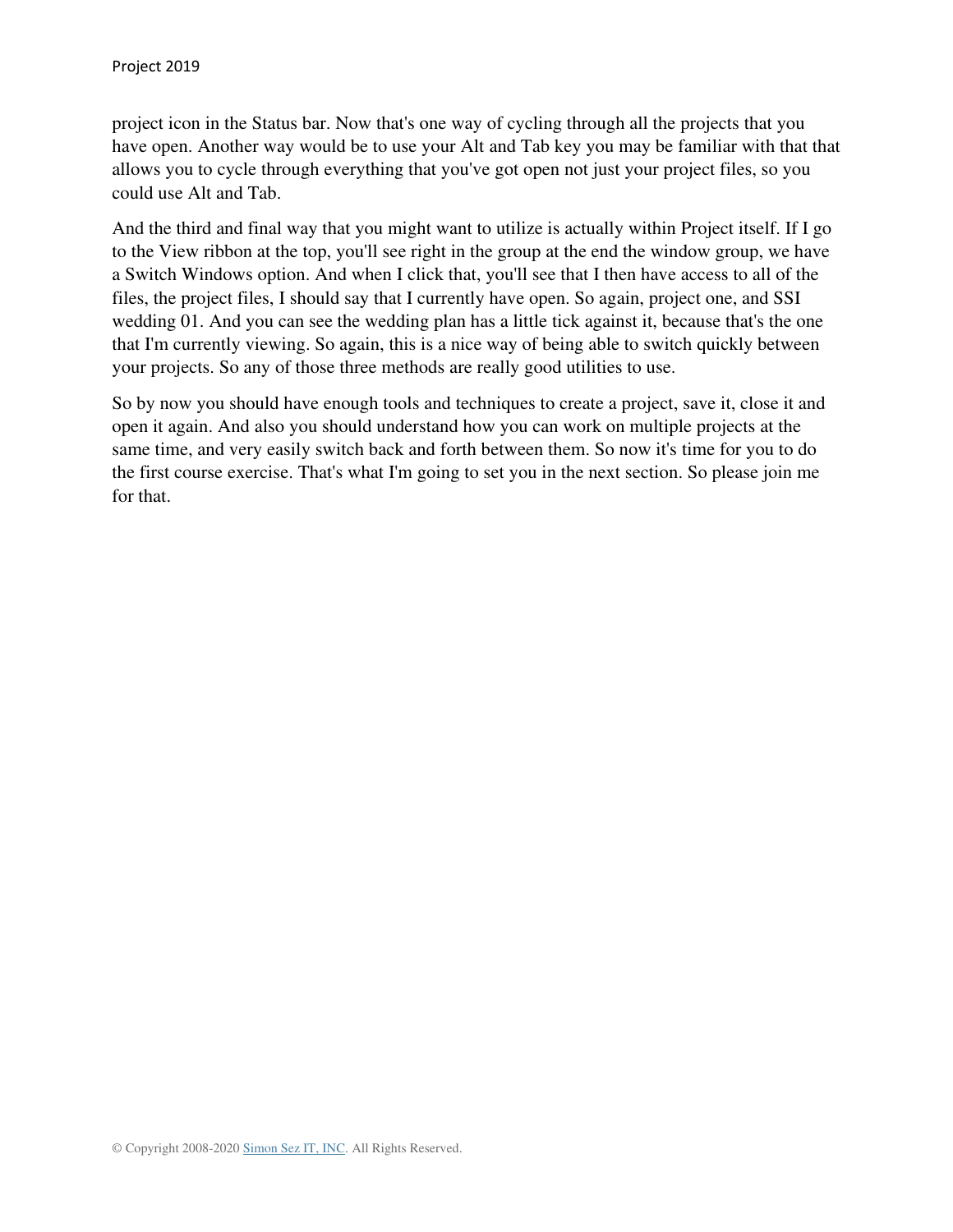#### <span id="page-34-0"></span>**Video: Exercise 1**

**Deborah:** Hello again and welcome back to our course on Project 2019. In this section I'm going to be setting you exercise 1. And, the information that you need to complete Exercise 1 is in the Exercises Folder. And what you're going to need is the txt file, exercise 01 major tasks dot txt, and you can see I've got that file open here in Notepad. And that lists the major tasks, the major headings for the Bathroom Refit that you are going to plan which is very exciting.

So I would like you to use this list and produce a Microsoft Project 2019 project like this one behind. Now note the name that I've given my sample answer at the top here. So we've got Simon SEZ IT Project 2019 Exercise 01.mpp all of the sample answers that I provide will be in that same exercise folder. So make sure that you finish up with something pretty close to what I have here. And I do appreciate that the Start Dates may not be relevant for you at this current time.

So make sure you finish up with something that is pretty close to what I have here. I do appreciate that the Start dates and the Finish date may vary in the examples that you're using, depending on when you're doing this course. So see how you go with Exercise 1. That's it for me for this section. Please join me in the next one.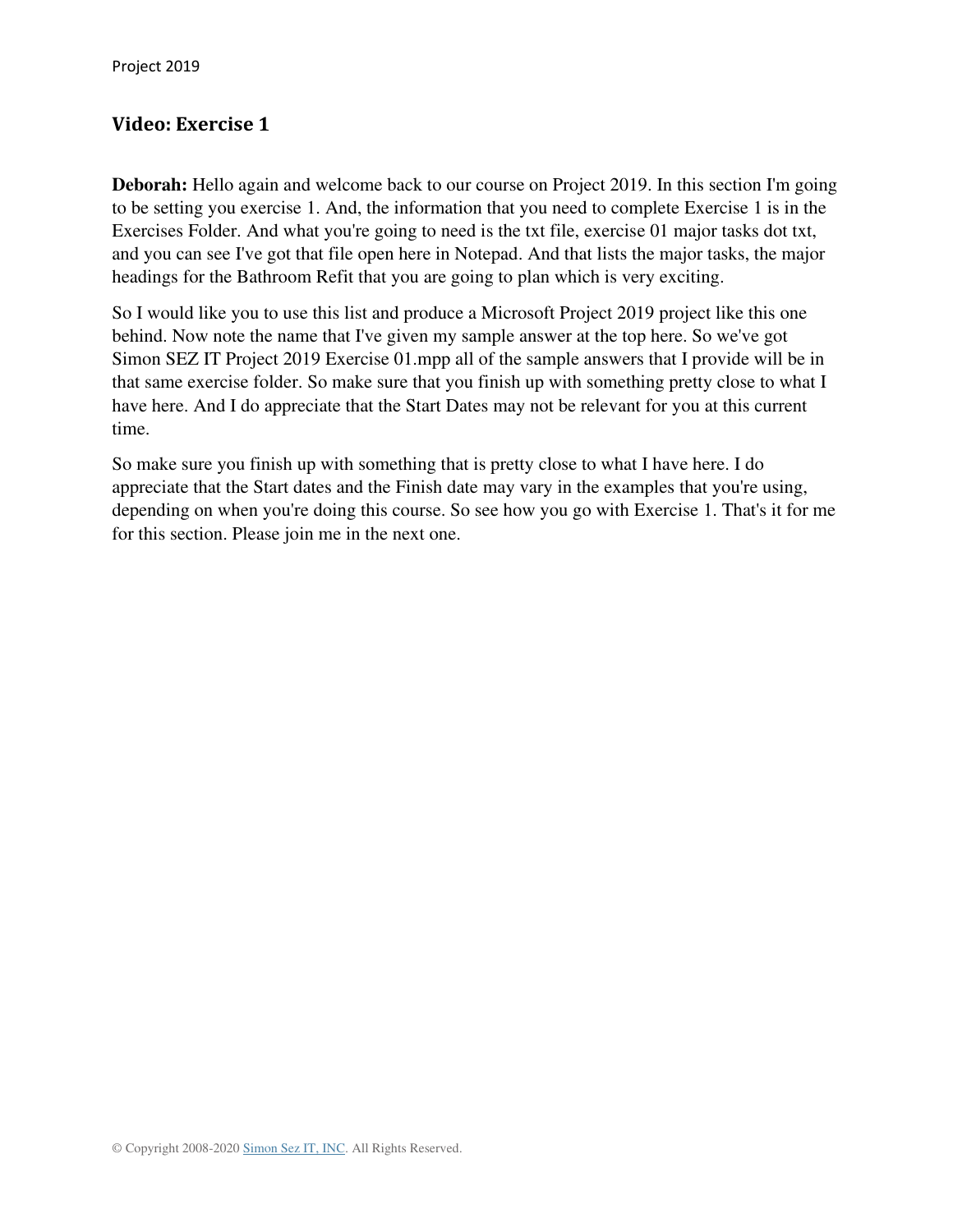#### <span id="page-35-0"></span>**Video: Accessing Task Properties**

**Deborah:** Hello again, and welcome back to our course on Project 2019. In this section, we're going to look at some other basic properties of tasks. And, I'm just going to go back to that first version of the wedding plan that we were looking at. So the top one here, remember, I've got it pinned to the top of the list makes it super easy to access. And I'm just going to open that by double clicking.

Now, if I look at that first task, the one with the name Planning, and if I click in the Duration Field, the duration as I explained earlier, has a default value of one day, which you can see here, with a little question mark next to it, which indicated that this is an estimated duration. I can of course, use these little scroll bars at the side these little scroll arrows to increase the duration. Or, alternatively, decrease the duration. And you'll see as soon as I do that the question mark is removed. So it's no longer an estimated duration, because I'm inputting something into that duration cell.

Now, I don't have to use these little scroll arrows just here. For instance, if I went into the Attire field, for example, I can literally click in this field, and I can type something in there if I wanted to. So I could type three days, for example. And you'll see that as I type that if you look up into the little bar at the top here, it also inputs three days. And if I'm happy with that, I can click on the tick to accept it like so. And as you can see, as I adapt and adjust the duration of these tasks, the bar in the Gantt Charts on the right extends accordingly. So we now have these two bars showing us three days, and the rest of my plan showing as one day.

Now, we haven't actually looked at the definition of Working Days and Working Weeks and Working Hours as yet. But you can probably see from that, that when I'm talking about, for example, an eight day task, I'm talking about eight working days. And that doesn't include days at the weekend with the current calendar that I'm using on this project. Now look very carefully at the bar charts on the right, because for the tasks that still have a one day estimated duration, you'll see that at the right hand end of each of those, you've got a vertical line, this one just here. Now, it's pretty much coincidence that it's at the right hand end of those bars. That vertical line indicates the Current Dates. So that is essentially what I like to call the Today Line.

So at any point, you can see where you are today in relation to the project, or if you like where the project is in relation to today. And we've talked about the Project Start date. Suppose I was entering this project, and in fact, the various aspects of it had started a couple of weeks ago, I'm a bit late setting this project up in Project 2019. So some of these things may have already happened. What I could do is change the Project Start dates. So look, for example, at that first planning task, which says it starts on March the 14th. So that's the date that I entered it yesterday. And that is currently the start date for this project. So let's go into Project Information, which you'll find up here on the Project ribbon, and down into Project Information. So let's go in and change this start date to a date two weeks ago. And you see I have my little calendar here.

So I'm going to select from Friday, the first of March, and then click on OK. Now none of the durations have changed. But each of the tasks has an updated start date. Now of course I could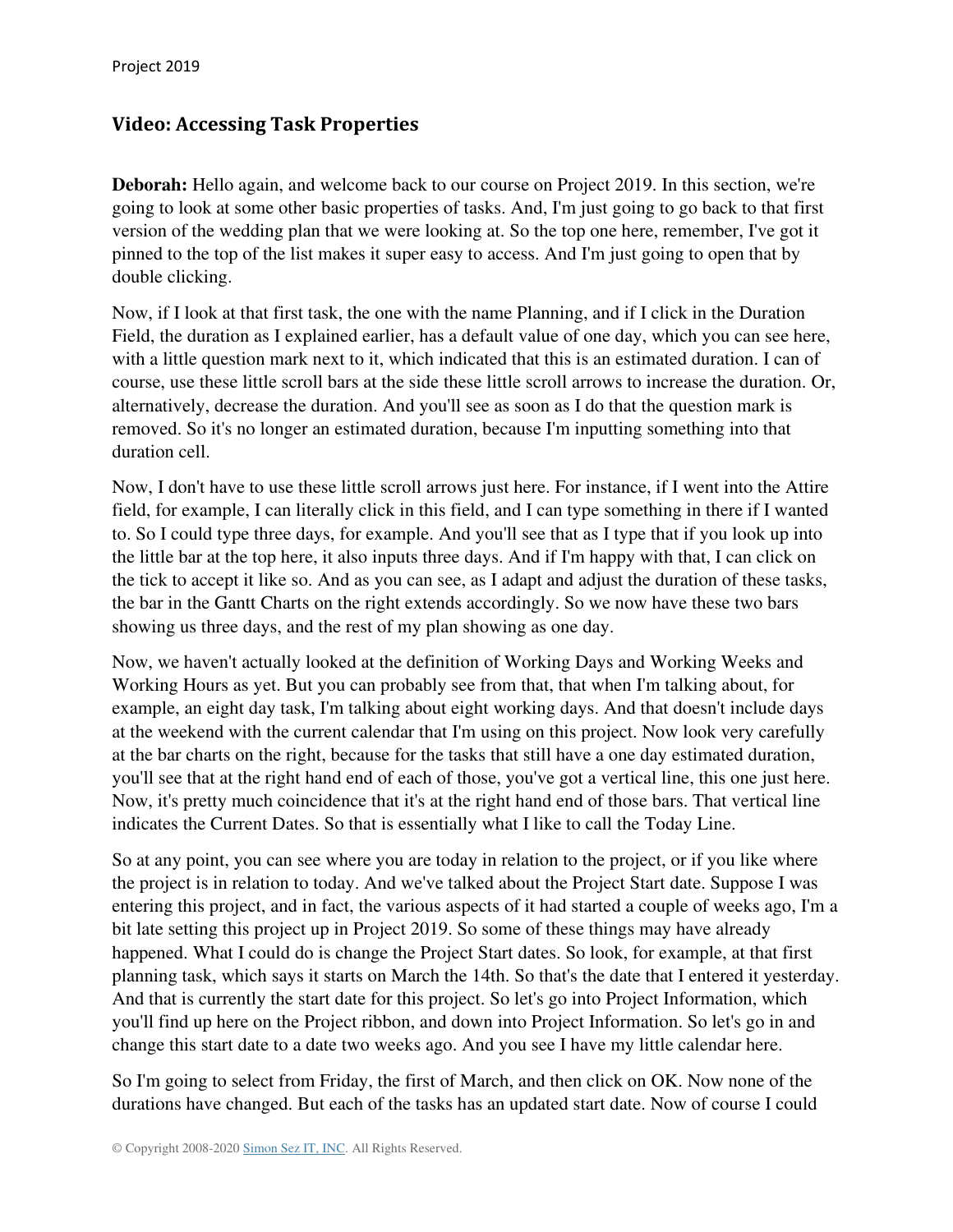change the individual tasks start dates. So for instance, if I wanted to change the date that the attire task is starting. And if I decide that attire is something we maybe need to think about a little bit, and I know that people need to sort out their clothes, but I think I'm going to leave that until after the Easter break. So I might want to change this attire start date to after Easter, so I'm going to put it a month in advance. So let's say April the let's do 15th. So that's when the task is going to start.

Now in doing that, one of the problems I have is that this task is now shut off to the right in my charts. If you look I can no longer see it. That may or may not be a problem but you know how to resolve that already, because you know about the Zoom Slider. So right in the bottom corner, we have our little Zoom Slider with our plus and minus buttons to control it. And the only reason I can't see it is because we're not on that correct part of the Gantt Charts. If you look at the dates running across the top, they don't go far enough into the future currently for me to be able to see the start date of this task. So I'm going to zoom out very slightly by clicking on the minus. And there we go, you can see my little task pop into view as I zoom out a couple of times.

And of course, if I wanted to, I could not only set the duration of each of these tasks, but I could start to actually set them out in time. So for instance, I could decide on a wedding day. And assuming that I'm confident we'd be ready for that I could plot that at some time next year as well. And similarly, for each of those other tasks, I could set up a duration. I could decide on the start dates and I could start to put my project plan together with a lot more care and attention, and hopefully with a lot more resemblance to what is actually going to happen. And that is indeed what we're going to be doing over the next few sections. However, this project, if it's just comprised of those roughly 10 tasks, it wouldn't really be a very realistic project. So what we're going to need to do is put in a lot more detail to make this into a realistic planning exercise.

Now, in order to do that, you need to know quite a lot more about tasks. And you need to know about things like Dependencies, and Resources. And one of the things I'm going to tell you about and in fact, we're going to start on this straightaway in the next section is that you need to have an understanding of Summary tasks and Outlining. But for the balance of this section, I just want to look at information about tasks. Now we've seen Task Name, Duration, Start and Finish dates. I mentioned work once or twice. Now before I do this, if I look across my column headings, where I have Task Name, Duration, Start, Finish, so on and so forth. And if I drag this across very slightly, you can see that I don't have a column currently labeled Work. And I want to have a column called Work.

So if you do need to make adjustments to what columns you see here, if you look right at the end, we have something that says Add New Column. So I'm going to click the drop down. And there is a whole host of different columns that you can select and they are in alphabetical order, making it slightly easier for you to find the one you want. And I'm going to scroll all the way down to the bottom. And I'm going to look for the one that says Work. And there it is select selected. And you see I now have a Work column. So I'm just going to grab it and drag all the way across, and I'm going to drop it next to Task Name. And now you see I have my new column in between Task Name, and Duration.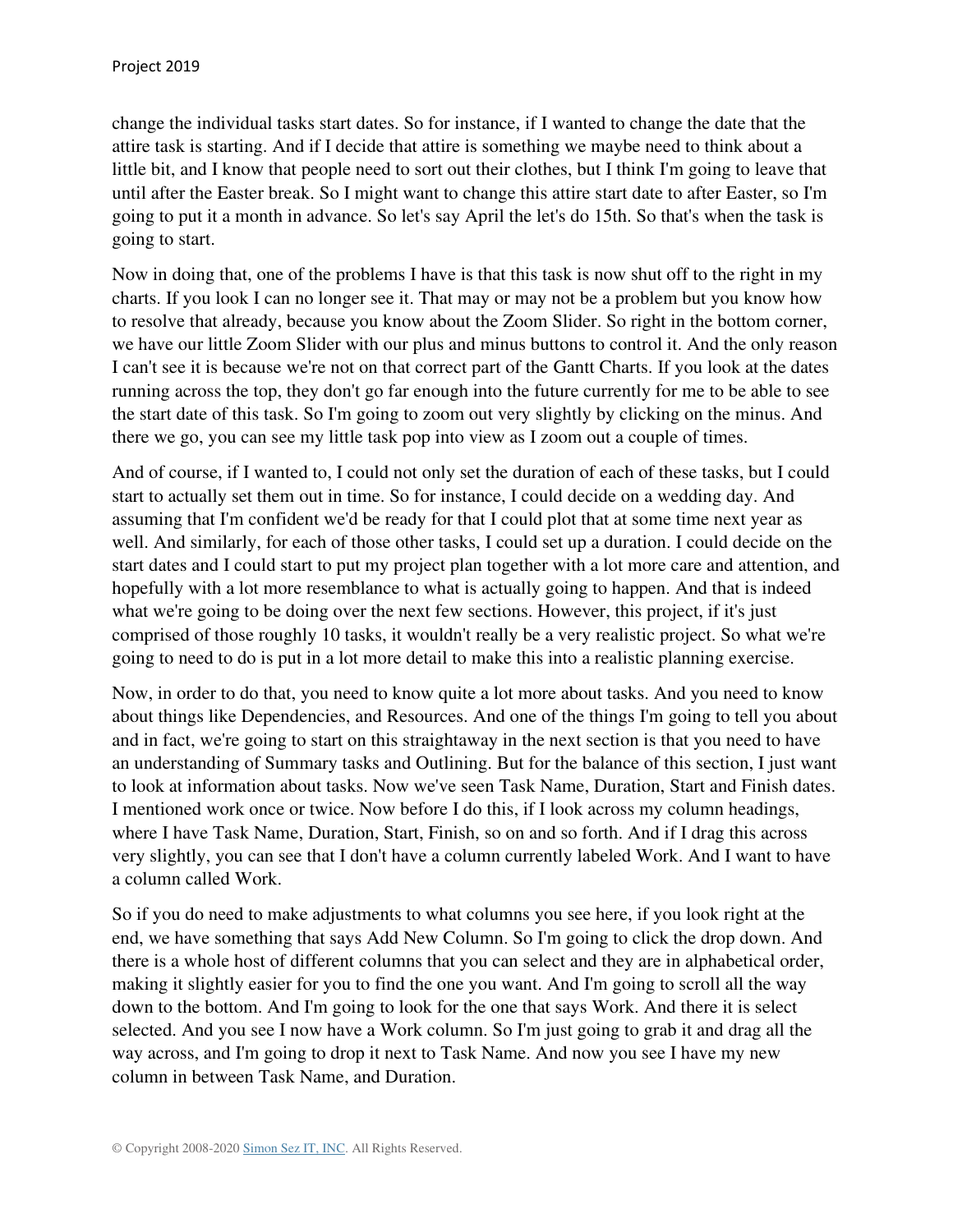Let's get back to just talking about information about tasks. For any task in Project 2019, there is an awful lot of information about that task available. And you may need to be able to manipulate that in some way. Now I've got the Attire task selected. And what I'm going to do is right click on that row to bring up the Contextual Menu. And one of the options about fourth from the bottom there is Information. And I'm going to click Information and it brings up the Task Information Dialog. Now this is a dialog with half a dozen or so tabs running across the top. And each tab has information about the selected task. Much of the information won't mean much at the moment. But by the end of the course most of it will, hopefully.

And some things I think the descriptions that you can see here, pretty much explain what that particular piece of task information is about. So for instance, you know about the name, but what about percentage complete or the amount of work that we've done? Well, currently, we haven't done any of it. So that's why it's showing a zero percent complete. It's an Auto Scheduled task. We've briefly mentioned that previously. And you can see the Start date and the Finish date there. It's not an estimated duration. So that's why this checkbox isn't ticked. And it's a three day task and it has a priority of five hundred.

Now the other properties on this particular tab are ones that we're going to be looking at later on. But let's look at the other tab. So let's jump across and take a look at Predecessors. What are this tasks predecessors, which tasks must happen before this one, or which tasks in some way depend on this one, which resources does it use? And there is also an Advanced Tab with information like Deadlines, Constraints, Specific Calendars to Use, and so on. Virtually all of these we're going to be looking at during this course. We can also do things like Record Notes about the task, and we can even set up Custom Fields with custom information about the task. So that's the task information for that particular Attire task.

Let me cancel out of this. And just point out something I've mentioned a couple of times before. Task information is a good example of something which you can get at in a variety of different ways. So with the same Attire task selected, if I go to the Task tab at the top, and on the ribbon, there is a button in the Properties group called Information. And that brings up the exact same dialog box. Let's cancel out of there. Another way I can bring that up is to just double click on the Attire task. And you see I get exactly the same dialog box.

So a few different ways for you to bring up that task information box. And that is something important for you to remember because being able to access this task information box quickly, is something that's going to be pretty important to you as you run through this course. And if you want to do a little bit of extra reading about task information, remember that you always have that Help button down in the bottom left hand corner of the task information box. So that's it for this section. I will see you in the next one.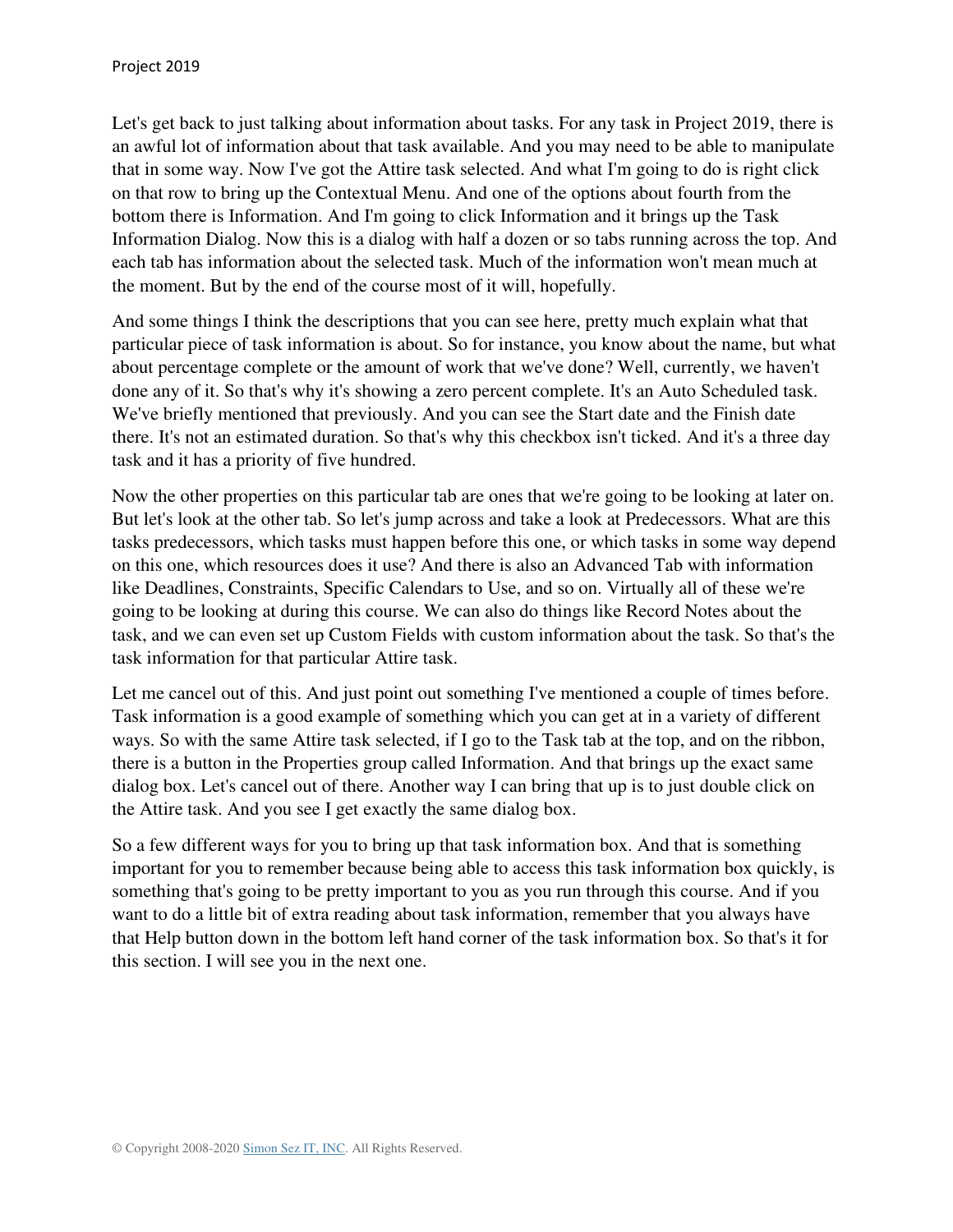# **Section 5 – Summary Task and Outlining**

## **Video: Subtasks and Outlining**

**Deborah:** Hello again, and welcome back to our course on Project 2019. In this section, we're going to look at Summary Tasks and Outlining, and I'm going to use the wedding project and demonstrate how we can build up the level of detail and the structure of this project.

Now, I mentioned a couple of times already that the tasks that I currently have in the project, so Planning, Attire, Guests, Venue, etc., are actually high level tasks. They really represent groups of tasks. And what we're going to start to do now is to flesh this plan out a little bit and break up each of those high level tasks, what we're going to call Summary Tasks, down into Individual Tasks, or Subtasks. And by the end of this section, we'll have a much more detailed project plan. But to get us started, I want to look at one particular Summary Task. And just before we get into it, I want to point out two things.

First of all, if you were doing a breakdown of the tasks involved in a wedding project, particularly if you're doing it from scratch, you would almost certainly come up with a different breakdown to me. So the tasks that I'm going to add, you might not necessarily add into your project plan. But just remember that this is a guide as we go through, and you can add whichever kinds of tasks you like. But it is important that all of the necessary tasks in the project are represented ultimately in the project plan. And the second thing to point out is, although you're going to add quite a bit of detail to this wedding project plan, you could add a lot more. So again, don't use what I'm doing as a casting iron guide. You add in the tasks that are relevant to whatever it is that you're planning.

Now, we're probably going to end up with something in the order of between 50 and 100 tasks in total. But if you were doing this for real, and it was a particularly thorough plan, you might have hundreds and hundreds of tasks. So please just bear that in mind as we go through. So the task I'm going to break down first is this one here, the Guests task. So if I click on venue, and then right click my mouse, I can go to Insert Task. And what that will do is it will insert this new task item, surrounded by Chevron's underneath Guests. And this means this is going to be one of my Guests subtasks. It gets a default name of New Task. And then default values for Duration, Work, Start and Finish date as well.

Now I'm going to rename this task to make it a little bit more meaningful. And all I need to do is click in the Entry Bar at the top and type in the name. So I'm going to call this one Make Guest List and hit Enter. So that's my first guest related task. Now the important thing here is that this is actually a sub task of my Guests task. And in order to indicate that it's a sub task, I'm going to demote it in my task hierarchy. And there is a button in the Schedule group on the Tasks tab for that. So if you go to the Schedule group, you'll see you have Promote and Demote buttons. And you'll see if I hover over this one, it says Indent Task and gives me the keyboard shortcut for that. And if I hover over the other one, it says Outdent task.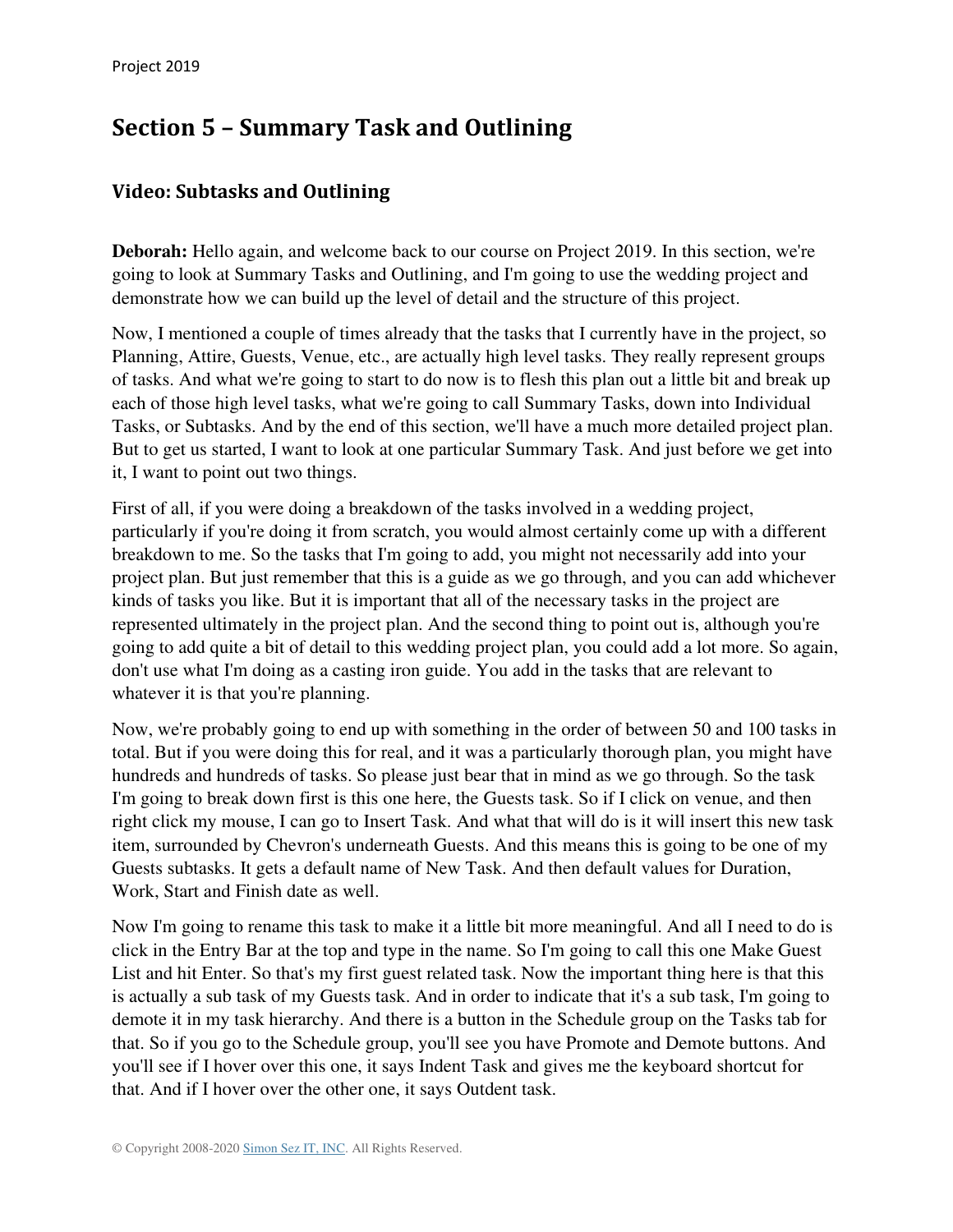So if I click on Indent, the task automatically demotes within its hierarchy. So now not only does Make Guest List get indented, and it clearly indicates that this is a sub task of Guests because of a number of other things that are going on here as well. One of them is that the word Guests has now become bold, indicating that this is a Summary Task. And also it gets this tiny little wedge or triangle next to the word Guests. And we can use that wedge to collapse or expand any of the subtasks related to that task. So if I click it, my sub task disappears. If I click it again, it reappears. So this is really useful, and a really sort of great space saving trick when you have lots and lots of tasks, which we will do as we build this up. If you're not particularly interested in a particular group of tasks at that moment in time, you can just collapse up the group. And it just enables you to see a lot more of maybe the tasks that you are more interested in. So it's a really great way of being able to control that.

Now what I'm going to do is I'm going to put in a second sub task, so I'm going to click on Venue Again. I'm going to right click and select Insert task. Now this new task has clearly gone above Venue Again, but it also inherits the indentation level what we call the outline level of the task above it. So it automatically becomes a sub task of Guests because it gets the same indentation level. So let me again, type in a name for my new task up to the entry bar. And we're going to say for this one, Send out Invitations, very important thing to remember. And click on the tick or press Enter. Now my column is wide enough to accommodate Send out Invitations. But if I did have my columns slightly less wide, slightly narrower, I should say, you'll see that the text automatically wraps around in the cell. I'm just going to take that back by double clicking to expand to the length of the longest piece of text in this column.

Now, if when I entered this, Send out Invitations wasn't actually meant to be a sub task of Guests, all I need to do is make sure that I've got the tasks selected. And then one of the other buttons in the Schedule group is the other one that we use; so Outdent task. So if I click that, you can see it moves it ever so slightly, and it's no longer a sub task of Guests. And we can test that even further. If I was to collapse that Guest task, you can see that I can still see Send out Invitations, it hasn't been hidden with the rest of this group essentially. So very easy to Indent and Outdent tasks to either make them tasks or subtasks.

Now in this instance, I do actually want Send out Invitations to be part of this Guest group. So I'm just going to highlight it again, and use my indent task button to make that a sub task of Guests once again. So what I'm going to do now is go through and add in a third and a fourth sub task for the task Guests. So having into the fourth sub task, let me just point out something else here. Let me right click on Book Guest Accommodation. Notice that the Indent and the Outdent buttons are both available here as well on the mini toolbar. So if you wanted to, you could use those as well. And as usual, as you're working in Project 2019, Project itself offers you the most likely commands on either the contextual menu, or the mini toolbar. So keep your eyes open for those because they often give you a very quick way of working on a task like this.

Now at this point, you may feel inclined to work out how long each of the tasks is going to take, and when each of them needs to happen and so on. I don't need to worry about any of those things at the moment, we're going to come back to the Durations, and the Timescales and Dependencies and so on as we go through the next sections of the course. All I want to do at the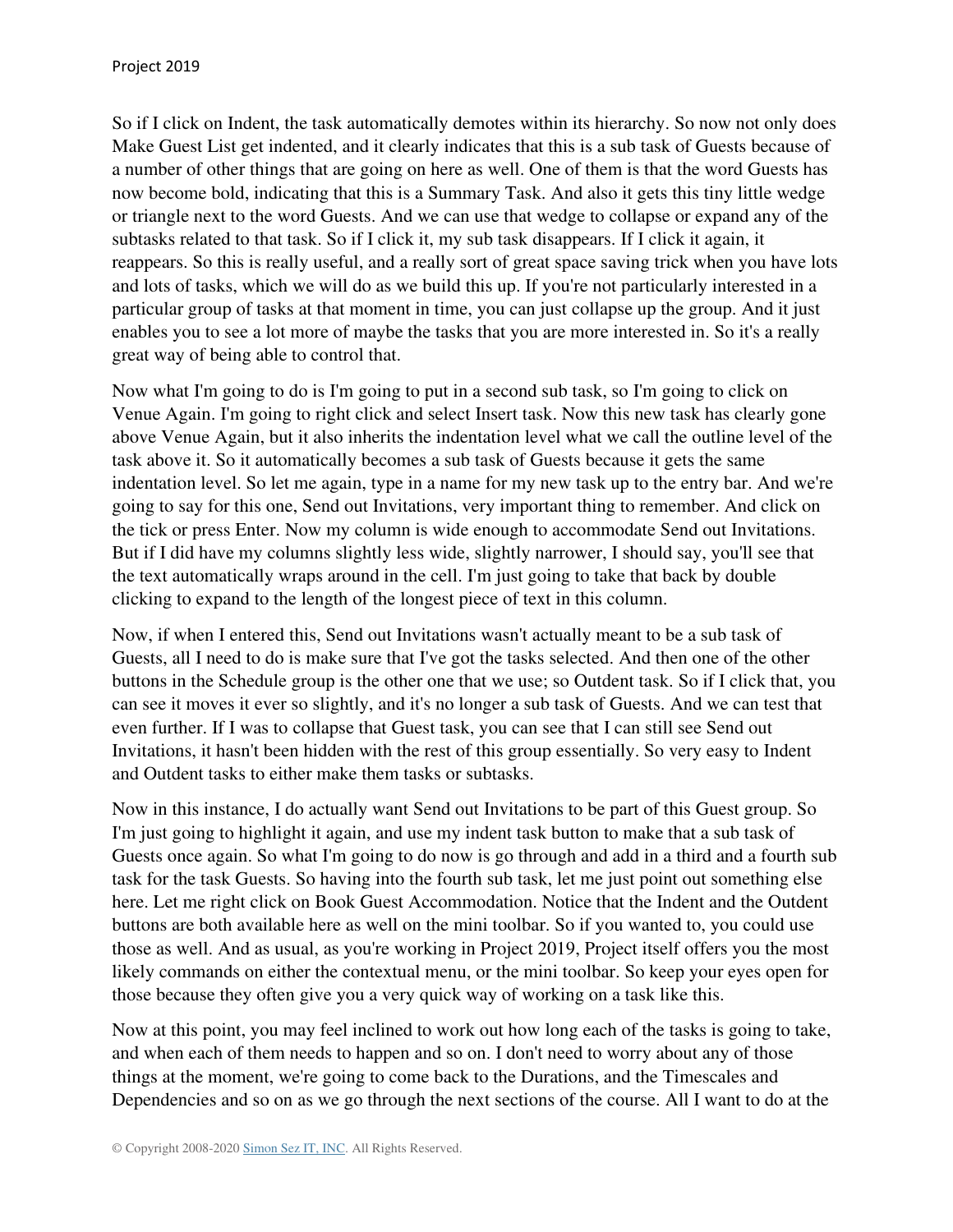moment is to put in the structure of the project, and then we'll start to add the detail a little bit later on. Having said that, there's one more thing I need to show you here about Summary Tasks. So let me go to Make Guest List. And I'm going to increase the duration to eight days.

Now if you look over at the Gantt Chart itself, you'll see that the Make Guest List task is indeed now eight days long. But you'll also see that the Summary Task no longer has the same type of bar representing it as a standard sub task. The Summary Task has a different format bar on the right there. Now we're going to talk about Gantt Chart formatting much later on. And you can in fact change most aspects of formatting of these bars anyway. But there's two important things. One of them is that the Summary Task does have a different formatter bar, which helps it stand out on the right there. But also the Summary Tasks by default does not have a duration of its own. The duration of the Summary Task is actually the duration from when its first sub task starts right through to when its latest sub task ends. So the duration of the Summary Task isn't effect dictated by the scheduling of these subtasks.

So if we look at ours here, our Guests task is showing in this format, and it's showing eight days. And that's because the longest task or the longest sub task, I should say that we have currently is Make Guest List which is also eight days long. And the other subtasks are only one day. So hence why this bar is showing as currently being eight days long, because it will show the duration of the longest sub task in the list. What I'm going to do now is to insert the rest of the subtasks for this particular project. Now, if you'd actually like to do this yourself, rather than use the sample file, the demo file that I'll tell you about towards the end of this section, there is a text file in the course file folder. And this text file lists each of the subtasks under its relevant Summary Task.

So if you want a bit of practice, you could go through and set all of these up. This is what you'll see in that text file. And again, just a reminder, it's called SSI Project 2019 wedding task breakdown.txt, so please feel free to use that as a practice. So here is the revised wedding plan. This will be the version that I'll save as a Wedding 02. So if you want to take a look, and perhaps somehow compare it with the version you've made yourself, that's fine. And there is one other area now that we need to look at. And in order to look at that area, what I'm going to do is add even more detail to this temporarily. Now I'm going to take the task, Select and order wedding dress, and I'm going to break that down into three further subtasks. So I'm going to right click, select Insert task. And the first one is going to be Select wedding dress. And click the tick. And I'm going to then indent that to make it a sub task of Select and order wedding dress. And you'll see as immediately when I do that, the task above, Select and order wedding dress becomes bold, and I get my little triangle at the side that expandable and collapsible triangle.

Let's do another one. Same process, right click, Insert task, and we'll call this one Order dress. And the final one might be Measurements, and fittings. And you'll see that all of them have taken on the same indentation of the subtasks that we added. And then we might, for example, break down Measurements and fittings into Measurements and then first fitting second fitting third fitting something like that. So as you can see, even though we're in the very early stages of planning this project, we're already getting pretty deep into building out that structure for our plan.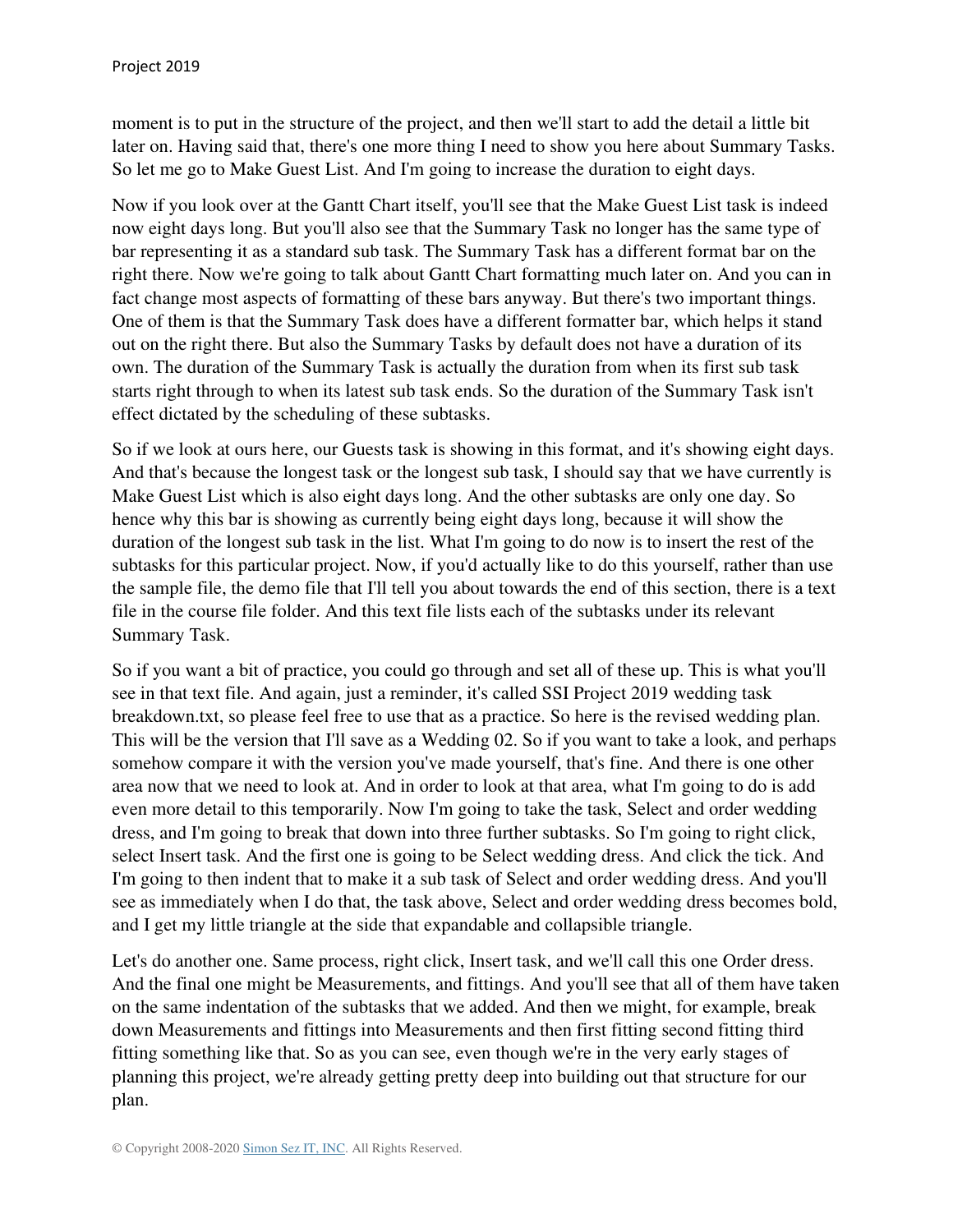Now when you're looking at a plan like this, and bearing in mind that we've still only got around about, oh, let's have a look right to the bottom under 50, under 45 tasks, I should say. The highest ID number there, if we scroll down is 43.

If we really went in and put in all of the detail actually making your way around, this plan would start to get quite complicated because it will look more and more complicated. We haven't even started yet on durations and assigning resources and putting in dependencies and time constraints and so on. So there'll be much more detail to add. And it's usually the case when you start to increase the size of a project that you only want to look at certain parts at certain times or even that you only want to look at the project at a certain level. Now there is a straightforward way of determining the level of detail that you see in a plan such as this one.

So I'm scrolling back up to the top of my plan and I'm going to select Attire, the Attire Summary Task. And that's the task with the ID of four. If I click on the View tab, and I'm going to go to the Data group, and there is an Outline button just here. And if you look at the description, you can see this, the ScreenTip has come up it says, "specify which outline level should be used in the view. For large project you may want to collapse everything to outline level one or two and then expand only the sections that interest you". So if I have Attire selected, and I click on the bottom of this outline button, let's see what happens if I say select for example, Hide Subtasks.

Now you'll only see Attire and all the subtasks and all levels below it a hidden. Let's go back to the Outline button again. And if I want to show those subtasks I just click on Show Subtasks and there we go. Now in fact, I can apply the same principle to the whole project. So if I click on the bottom of the outline button again, and say click on level 1, it's going to show me Outline level 1. And look what's happened here, all I see is everything just at level 1. If I click on level 2, I get to see everything at level 2. But note with task ID five, Select and order wedding dress, under Attire level two means that I don't see its subtasks. I only see the level two subtasks, Select and order wedding dress. So as you can see the Summary Tasks like Planning and Attire and Guests are all at what we call level 1. And the level below that is level 2, and so on.

There is in Project 2019, a level zero. And level zero is actually pretty important. So let me show you what level zero is. If you go into the Gantt Chart Tools and the Format tab, towards the right hand end, in the Show Hide Group there is a checkbox for Project Summary Task. And the Project Summary Task has some very important uses, some of which we're going to look at during the duration of this course. Now I already have this switched on. But if I was to take the tick out of that box, just look in the Task Name field, what happens when I untick project Summary Task. Can you see it removes that main heading? Let me click it again and you can see SSI wedding 02 comes back. And there is a duration for the project Summary Task which in effect is the duration of the entire project currently.

And as we'll see, there are many aspects of the project that we need to use the Project Summary Task in order to deal with, but more on those things later. So I'm going to select the Project Summary Task, I'm going to go back into Outline and I'm going to click Hide Subtasks. So bearing in mind anything you select in this Outline group applies to the task that you're currently clicked on, which is why I clicked on the Project Summary Task. And now you can see it's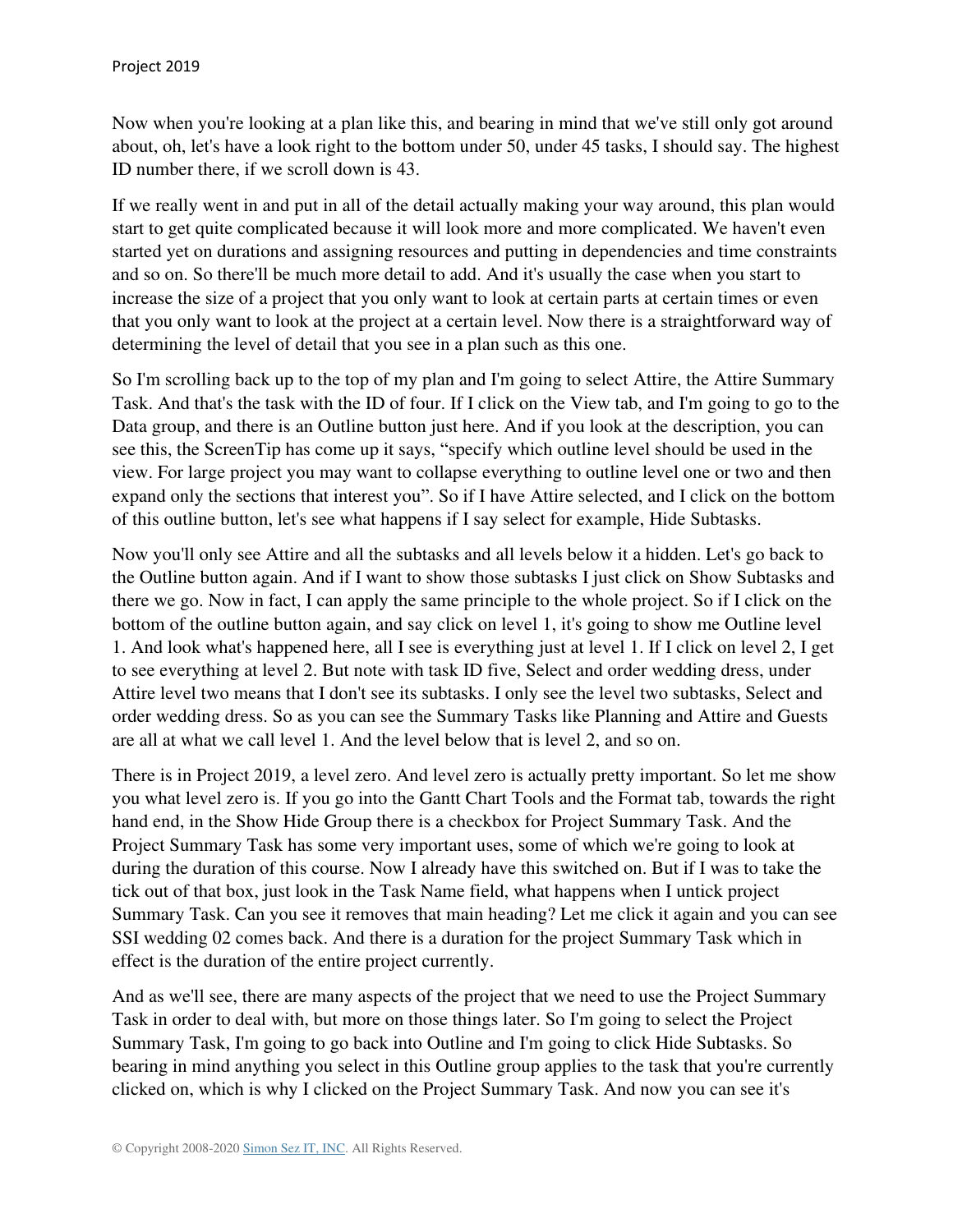hidden pretty much every task in my project. So let me put those back again, Show Subtasks and my project comes back. And then finally since I've put in the subtasks, subtask five here, Select and order wedding dress, I think I'll leave these for now. They may be a little bit useful later on. So that's it on Summary Tasks and Outlining. Please join me for exercise two in the next section.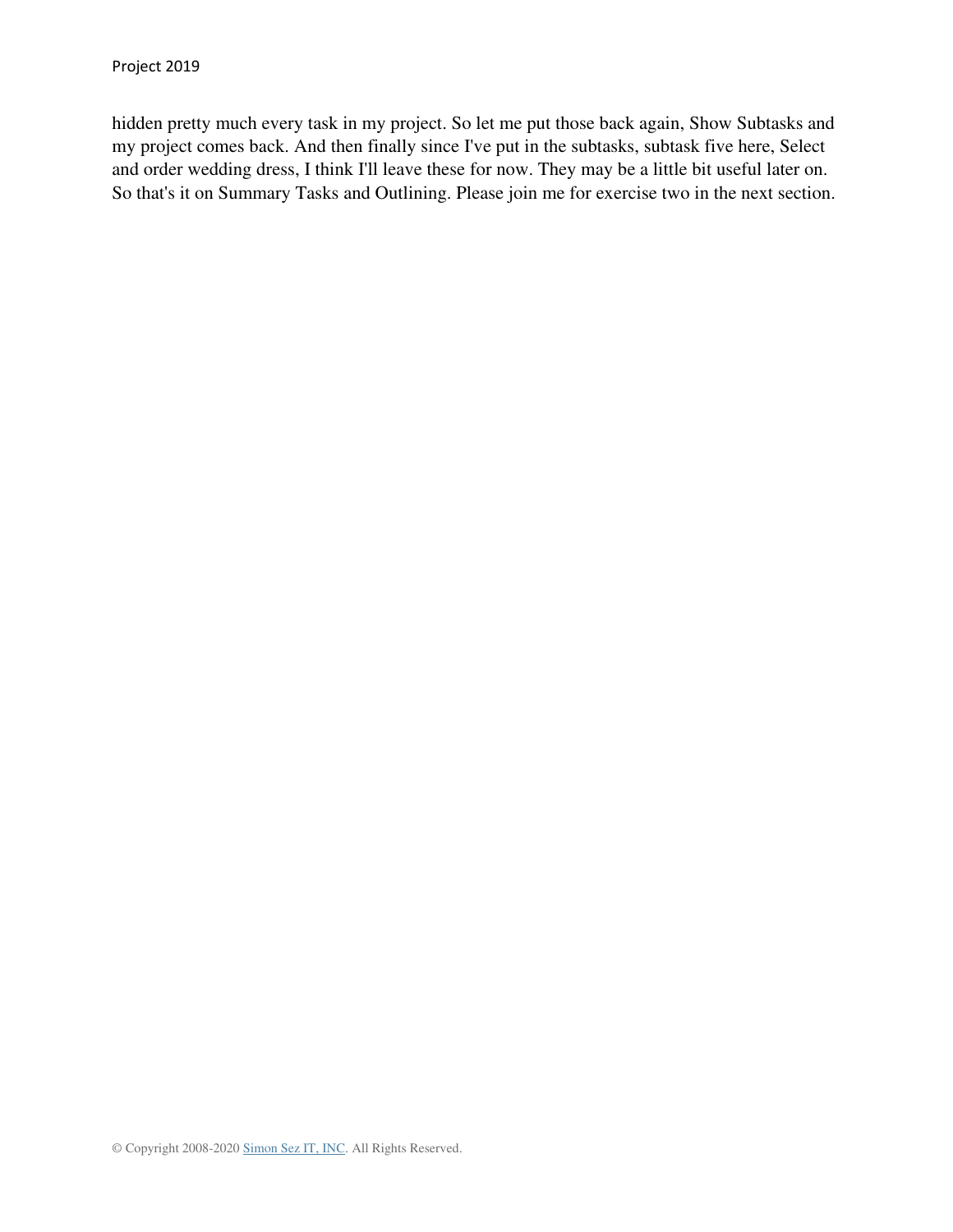## **Video: Exercise 02**

**Deborah:** Hello again and welcome back to project 2019. In this section, I'd like you to take the information in the File in the exercise folder, Project 2019, exercise two task breakdown dot txt, which is this text file that I have open on the screen. And I want you to use that to create the full version of the Bathroom Refit project with structure.

So for example, in the Planning Summary Task, there are six subtasks scoping, select style, decide about project manager, check permissions required fixed dates, and temporary accommodation. And what you should produce will hopefully be similar to my sample answer for Exercise 2. Now notice I've still only got one day estimated as the duration of each task. But my project now has structure.

And in particularly note the Project Tasks Summary right at the top there. It has an ID of zero. So that's it for exercise two, my sample answer is in the usual place and I will see you in the next section.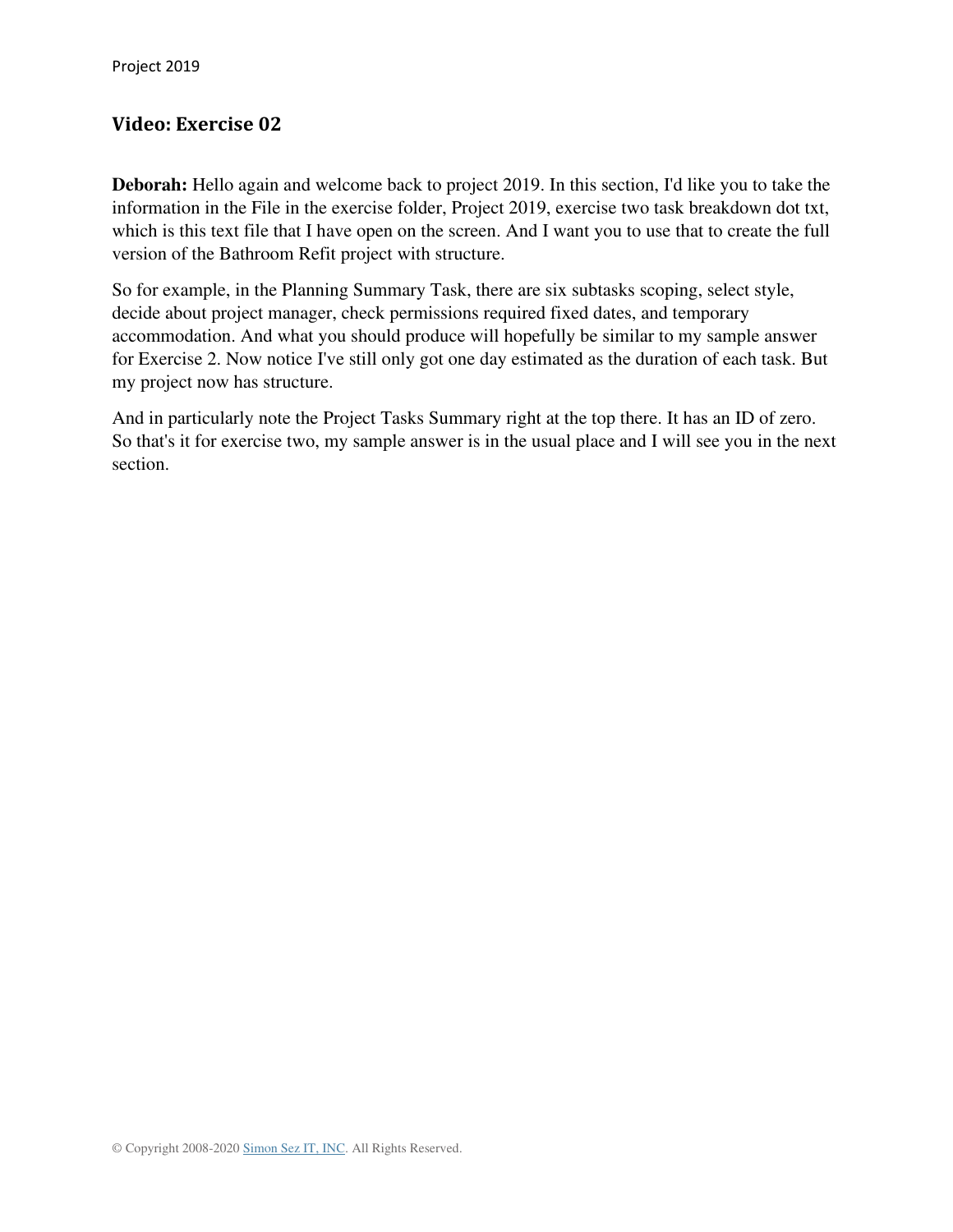## **Section 6 – Linking Tasks and Dependencies**

## **Video: Dependencies**

**Deborah:** Hello again, and welcome back to our course on Project 2019. In this section, we're going to look at Dependencies. And as we're doing that, we're going to add quite a bit more detail into this wedding plan.

Now, you might be wondering what a dependency is. Well, a dependency reflects the fact that some things happening depend on other things happening. The way in which they depend can be quite complex. But in a very simplest type of dependency, we would say that one task cannot start until another task finishes. But we can have much more complex Dependencies than that. And in particular, one task may depend on many other tasks. Now let's start looking at this, let's take a pretty straightforward dependency to begin with. So let's take a look at tasks six, and seven. Select wedding dress, and Order dress. Now, clearly, you're not going to order the dress until you've selected it. But as soon as you have selected it, you might then want to order it.

If I want to record in my schedule, that one task is dependent on another, the very simplest way of doing it. And let me select this first task here task six, I'm going to hold down my control key and select task seven. So I have both of those tasks selected currently. I'm then going to go up to the Task tab and in the Schedule group, there is a button just here, it looks like a chain link button, and it says, "Link the selected tasks". And you can see there that there is a shortcut key of Ctrl plus F2. So let's click that. And you can link tasks, so one can't start until the other one has finished. And this establishes the very simplest kind of dependency. Now if you look over on the Gantt Chart, you can see that we now have an arrow indicating the dependency whereby task six must finish. And you can see the little arrow there. So it comes out of task six at the finish line, essentially, and points towards the start of task seven.

And if I pull this divider here, you'll see that that reveals the predecessors' column. And you can see that now for task seven, in the predecessors' column, it now has the number six in there, which states that task seven is dependent on task six completing. Now let's look at the durations of these tasks. So let's go back to select wedding dress. This is obviously very difficult to be absolute about. But let's suppose that the bride has decided that in order to select a wedding dress, it's actually quite a long and complex process. So she's probably going to need maybe a month or two in order to be able to do that. So let's set it in terms of working days, weekday working days, let's call it eight weeks, or 40 days in this case. So if I click on the wedding dress task and go to duration, and I'm just going to change this to 40 days. And you can see immediately that the Gantt Chart updates to reflect that.

Now that's all fine. But in terms of ordering the dress, that's a reasonably quick task, once you've made the selection, you're probably going to order that dress fairly quickly. So that could be a matter of going into the store and filling in a form committing to spend a certain amount of money, maybe paying the deposit on the dress, and we'll talk about things like costs later on.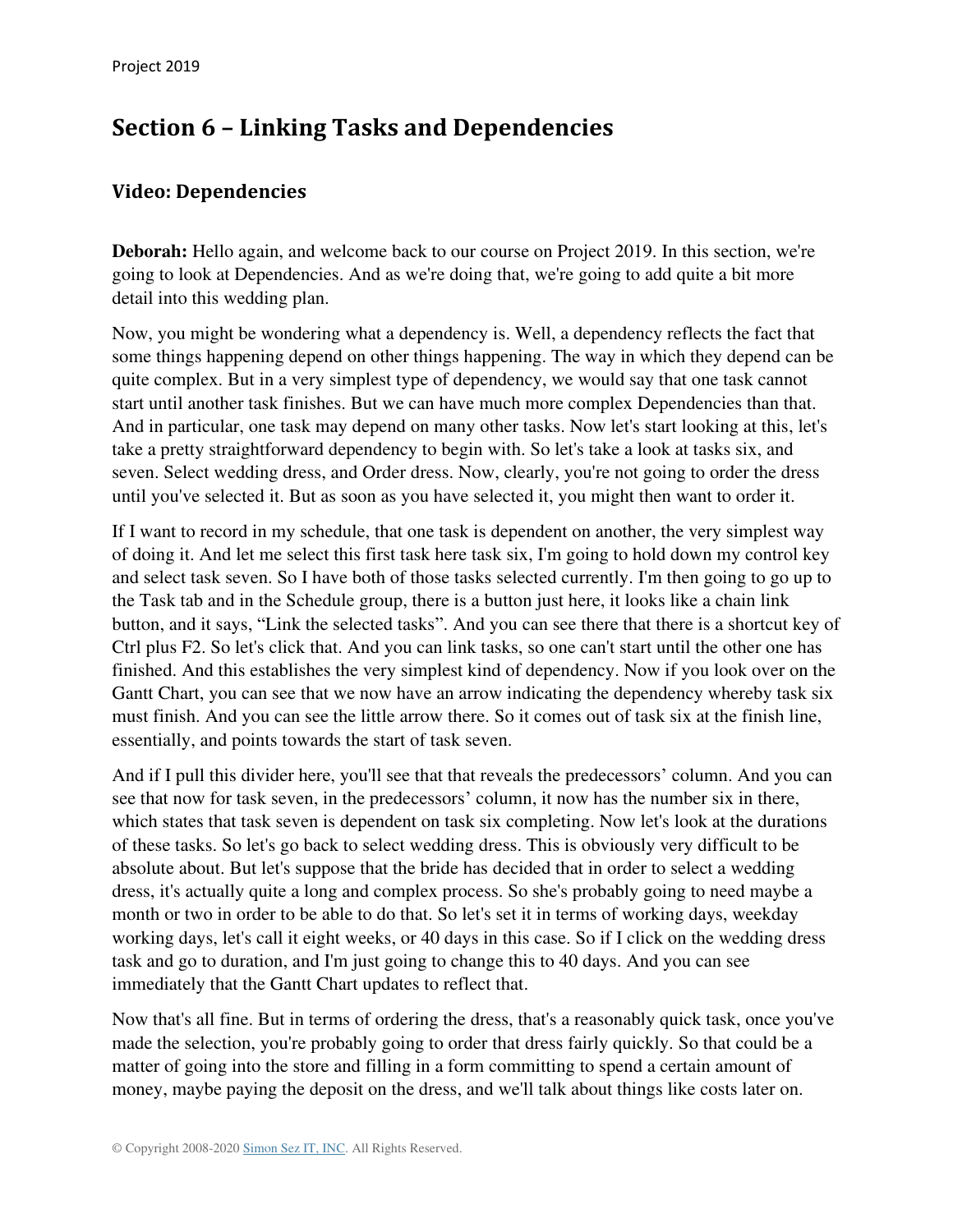And we're really going to say that the order is going to be placed in a day. So let's change this order dress. And currently we have an estimate in here of one day. Remember, that's what the question mark represents. It's just an estimate currently. So I'm going to go in and change this from an estimate to a fixed duration. Now I can do that in a couple of ways, I could go in and edit the cell. Or I could double click on the task to bring up the task information. And just take that tick out of estimated and click on OK.

Now once the dress has been ordered, the measurements and fittings can start. There'll be a sequence of these until the dress is finalized. And once again, let's assume that it's going to take a total period of 40 days for all that to happen. So we can select task seven, and we can select task eight Ctrl key and we could create a dependency in exactly the same way we did before. However, if I right click on the selection, if you look at the mini toolbar down here, you'll see that it has a link button. So I can do the link that way and I can do the link before I establish the second duration. So let me double click on task eight, and change its duration to not estimated, and 40 days. And there we are. And at the end of task eight, we should have a wedding dress that fits. Now let's move on to task nine select and order bridesmaid dresses.

Now, this is not a task which is completely independent of the wedding dress because as I understand it, in general, the wedding dress would be selected first, with a thought to what the bridesmaids' dresses will be like. But you certainly wouldn't start selecting the bridesmaid dresses until you were certain about the wedding dress. So let's in this case, say that the dependency is we'll select the wedding dress before we select and order the bridesmaids dresses. Now in reality with a Select and order bridesmaids dresses, that's probably going to be broken down into more subtasks underneath that. But for the moment, we'll stick with what we have. So let's establish a link between Select wedding dress and Select and order bridesmaid dresses. So up to the task ribbon, and in the schedule group, we're going to click that link the selected task button again. And let's change this duration. So I'm going to double click on the task. And we're going to take the tick out of estimated and we're going to say the duration is 60 days.

And you can see by looking at our schedule now, this takes us towards the middle of July. And you can also see on our schedule that Select wedding dress now has a number of tasks dependent on it. And of course, any task cannot only have several tasks depending on it, but it can depend on several tasks as well. Now let's start to look at these Dependencies in a little bit more detail. There is a dependency from task six to task nine, we just set that up. If I hover over the arrow that represents that dependency, there is a ScreenTip that comes up that gives me a summary of the dependency. It's an FS; a finish to start dependency. That means that the first task in the dependency that is Select wedding dress must finish or F before Select and order bridesmaids dresses can start and that is what the S is. And in fact, if I double click on that line, I get a task dependency dialog where I could if I wanted to change that dependency.

So it says from select wedding dress to Select and order bridesmaids dresses, there is a finish to start dependency with a lag of zero days. Now if I decided in this particular case that after the wedding dress was selected, and at that point, we were going to order it, we could certainly start looking at selecting and ordering bridesmaids' dresses, but we needed to leave a gap of say five days for some reason. And that would represent a lag of five days. So let's do that. Let's change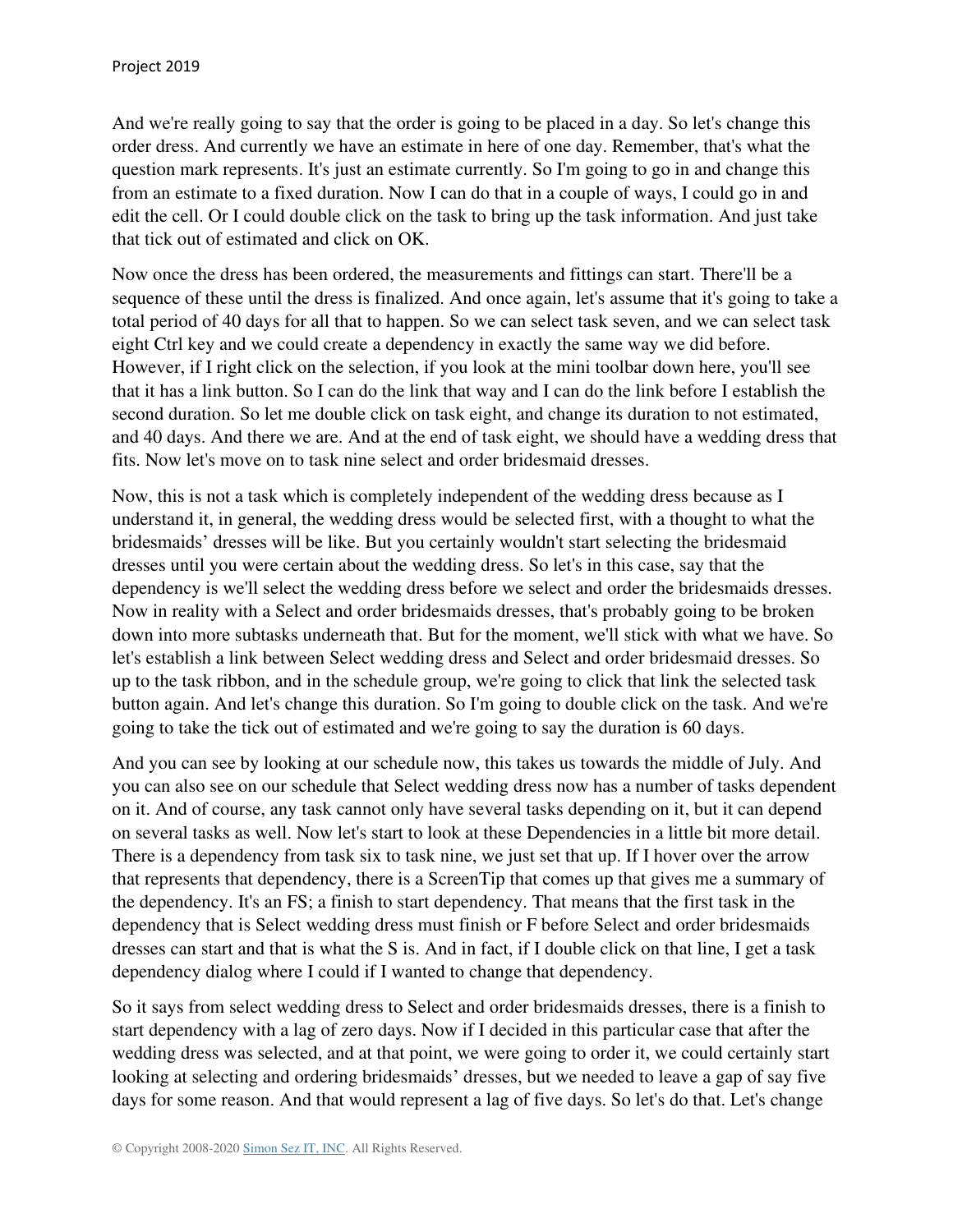the lag to five days just using those scroll buttons and click on OK. So now you'll see that there is a five day gap in between the finish of select wedding dress, and the start of Select and order bridesmaids dresses.

So that is what we call a lag. And I could also have said that there is a lag of minus five days. So let's take a look at that. I'm going to double click and I could take that back five days or to minus five days like so. Now that is what we call a negative lag. And we often refer to it as a lead. We still have a finish to start relationship but what the relationship now says is that the second task can start five days before the first task finishes. So we can actually get started on selecting and ordering the bridesmaid dresses five days before we finish selecting the wedding dress. And again you can see that represented here on the Gantt Chart. There is an overlap between selecting the wedding dress and selecting and ordering the bridesmaids dresses.

Now I'm going to restore that to being a lag of zero days in a moment. But first of all, I'd like you to look at the predecessors' column. If you look at task seven, or the dress, its predecessor was six. Look at task eight, its predecessor was seven. When all you see in the predecessor column is a number that indicates a default finish to start relationship with zero lag. If there's more complexity to the dependency, then you'll see something such as you can see for task nine. The dependency is on task six. So it begins with a six. The FS basically says that is a finish to start dependency, which is the default. But the reason it says that is because it then says minus five days. So that code tells you that task nine has a finish to start relationship with task six, which means that six must finish before nine starts, but there is a five day lead.

So in effect, task nine can start five days before task six finishes. And whenever there is anything other than a standard default finish to start relationships, so if it's any other type of relationship, or if there is lag or lead, you'll see that coded into this predecessors' column. So let me once again open up that dialog. So I'm going to double click, and I'm going to change that lag back to zero days. But just before I click on OK, let's take a look at the other types of dependency. Now there are four types in total; Finish to Start, which is the default, as I mentioned, there is also Start to Start, which means that the second task can start when the first one does, of course, you can apply lag or lead to any of these.

The next one is Finish to Finish, which means that the second task can only finish when the first task finishes. And then there is Start to Finish, which means that the second task can't finish until the first task starts. Now by far, the most common dependency is the finish to start, but you're very likely to come across the others at some point. And in the next section or two, I'm going to show you one or two examples of these other types of dependency. The next task I want to look at is the task of making the guest list.

Now making the guest list can be quite a long and controversial subject. I'm going to assume for a moment that it's going to take maybe three to four weeks to try and make sure that everybody that should be invited, is invited. So let's change this from eight to 15 days. And again, you can either click in the cell and change it up here or double click on the task. So I'm just going to put 15 and click the tick. But let's also say that once we've got some guests on the guest list, who are definitely going to be invited, we might start sending out the invitations pretty much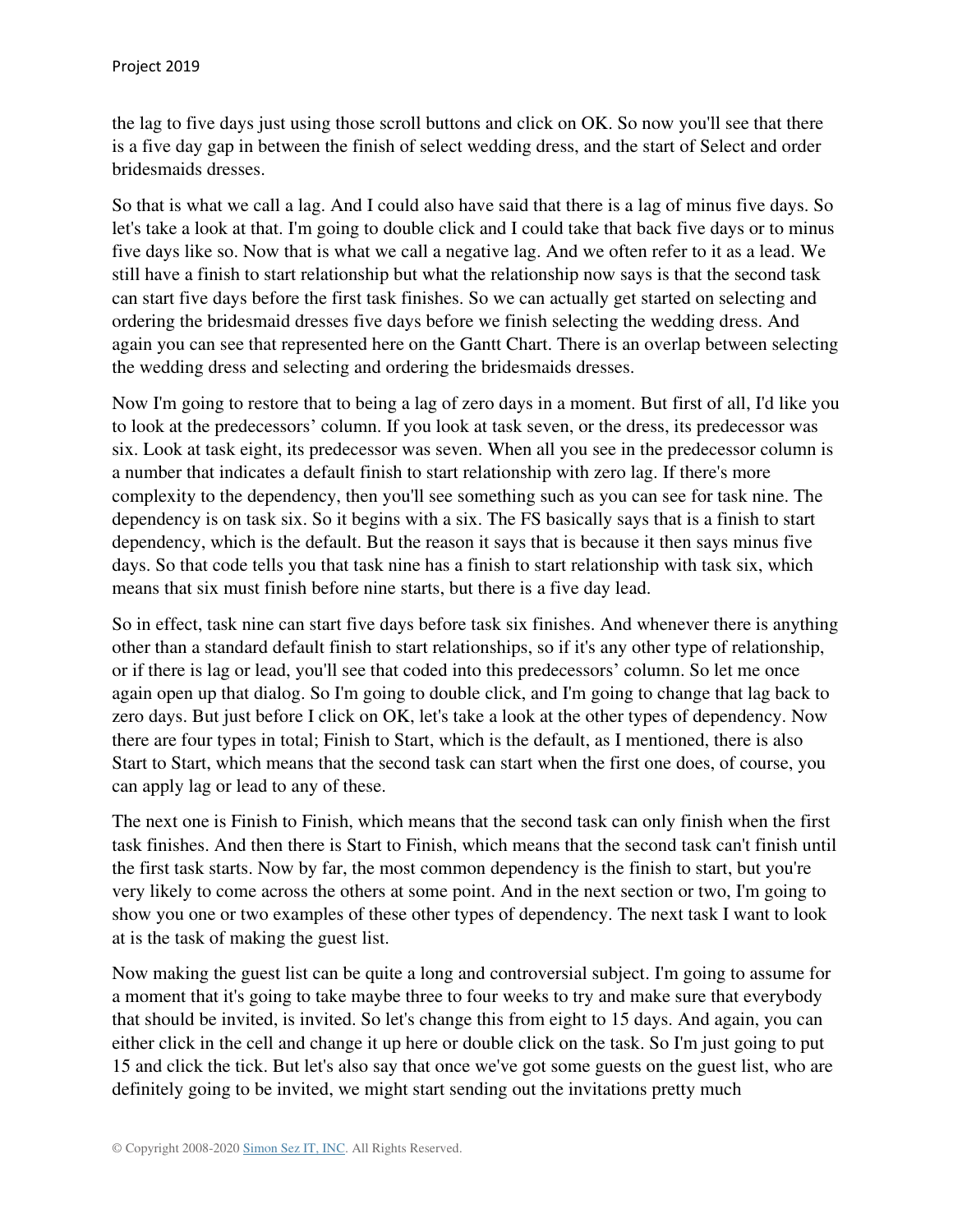straightaway. So for task 13 send out invitations, this would be a task that would pretty much run throughout the period of making the guest list. We may even wait to see what responses we get to some of the invitations.

So let's extend send out invitations to be a 20 day task. So this time, I'm going to double click. And I'm going to change that to 20 D and okay. And let's say that this is going to start five days after making the guest list starts. So once we've been working on the guest list for a week, we're going to start sending out the first batch of invitations and see what sort of responses we get. So let's link these two up to the task ribbon and click our link button. And I'm going to double click and set my task dependency. So this is going to be Start to Start. And we're going to put a five day lag in there.

Now we need to allow time for people to respond to invitations. As usual, quite a controversial subject, how long you would like to give people to respond to an invitation, but probably a figure of something like two or three weeks. So you're going to start sending out invitations on a particular date. And then over a period of time, you'll send out some more and you'll start to get replies back. But in reality, you can't really finalize the guest list until you've received all of the responses to the invitations. So what I'm going to do is to create a link between send out invitations and finalize guest list. So I've created a link between those two. And I'm going to put a lag of 15 days in. and then instead of saying it's a Finish to Start link, I'm going to say that it's a Finish to Finish link. And I'm also going to say that finalize guest list is a five day task.

And what you can see there is a situation where at some point before our deadline, we're going to start to finalize the guest list, but we're not actually going to be able to finish it until 15 days after we've sent out the last invitation. Now, of course, the way that I've done it that was partly just to demonstrate these types of dependency. But you'll see from that also, that when you're setting up Dependencies, there are often a number of options to consider. And coming up with the right sort of dependency can sometimes involve quite a bit of thought and discussion. So we've put quite a bit more detail into our plan now for the wedding. In the next section, we're going to look at Constraints and Deadlines, and we're going to do a little bit more on Dependencies as well. So please join me in the next section for that.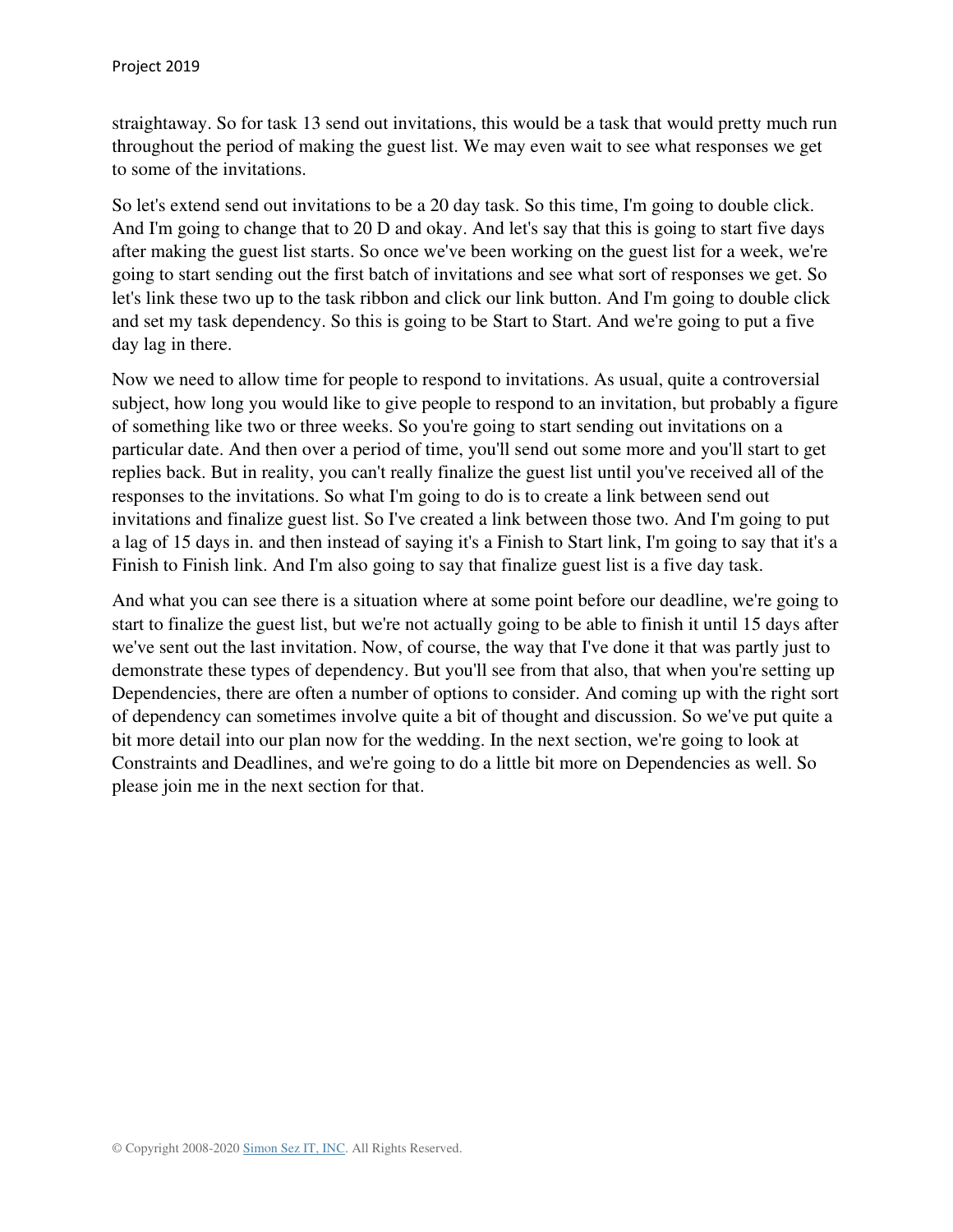#### **Video: Setting Constraints and Deadlines**

**Deborah:** Hello again, and welcome back to our course on Project 2019. Since we last looked at the wedding plan, I've added quite a bit more detail to it in terms of the durations of many of the tasks, and also some of the dependencies.

So for example, if you look down at ID 20, where we have Catering, within there, there are two pairs of tasks, there's the first pair, and there is the second pair. And I've allowed 15 days for making a shortlist of caterers, talking to them, making a decision about which one to book and then finalizing the menu with them. I've allowed 15 days for each of those tasks. And then I've done the same for the baker. So make Baker shortlist 15 days, select Baker and order cake, also 15 days. Now it may look from the current plan that we could get this wedding done very, very quickly. But as you can see, one of the main issues is that we're doing everything all at once right at the start of the project. And in reality, that's not really what would happen. There just wouldn't be enough time in this short period of time in the case of a few weeks to do all of those things at the same time. And as we'll see later on in the course, there are various factors or various reasons that will force us to spread these activities out over time. But for the moment, I just want to leave the plan like this except for adding a few Dependencies that are really important.

Now one situation that arises very often when you're working on projects is that there are one or two key decisions to make. And there are certain things that you must do before you make those key decisions. And there are certain other things that you can't do until after you've made those key decisions. And what I want to look at in this first section is the very key decision of the wedding date itself. So you can see here, task three set wedding date. Now you can't do everything before you decide on the wedding date. So for example, we talked in the previous section about making the guest list and sending out the invitations. You can't send out the invitations until you've set a wedding dates, but you can't set the wedding date until you know what the venue you're going to use is and if it's available.

You may also want to make sure that the venue you're going to use for what we call in the UK, the reception is available as well. But you are going to have to take some things on trust. So for example, you may well have to say well, I'm going to fix the wedding dates, and then see which photographers are available and book one of those photographers. So what I'm going to assume here in this wedding plan is that there are two or three key things that must happen before we can set the wedding dates. And from that point onwards, various other things will be dependent on knowing that wedding dates. So appreciating once again that there is quite a lot of detail missing from this plan. I've been through the plan. And I've decided that the two key things that I need to do are number 18 Book the reception venue, and also number 38 Book the wedding venue.

So I'm going to go up to Set Wedding Date. And rather than using the linking mechanism that I've used before, I'm going to type in those IDs straight into the predecessors' field on the end here. So I'm going to put in 18, comma 38. And that gives me a date on which I'm going to set the wedding dates. I should point out that this is not final yet because we have a few more hurdles to overcome a little bit later on. And then from the setting of the wedding date, for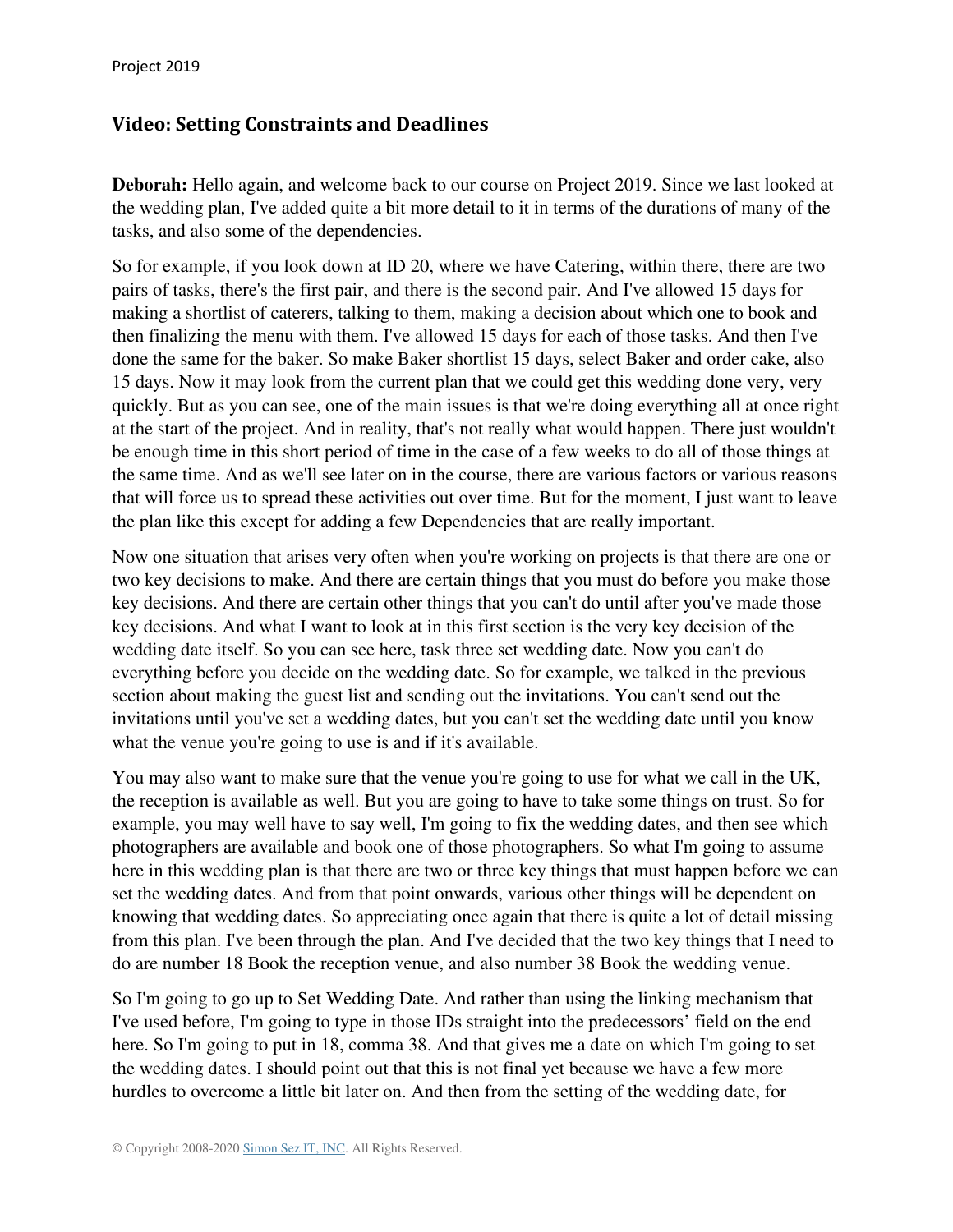example, I can say well, if I select Set wedding date, then certainly sending out the invitations will be dependent on that. So I'm going to put a link in between those two up to task and click on link. And now we have a more realistic representation of when we're going to be in a position to send out the invitations.

Now particularly in the early stages of creating a project plan, it's important to review the plan from time to time to make sure that things haven't been missed. I've left a couple of items here which clearly have Dependencies that aren't currently represented in the plan. So for instance, task 19 plan and finalized seating arrangements, and that will clearly need to have the guest list finalized before that can happen. So really a predecessor of plan and finalized seating arrangements should be task 14. Now, there is still one or two key Dependencies that I haven't put into the plan yet, but I want to turn my attention now, to Constraints and Deadlines. Now, let me insert a completely new task into this schedule. So right click, insert task, and you see that it's inserted it at the project start dates, we change that option much earlier on in the course, if you remember. And if I open up that task, and go to its Advanced Tab, I'll see that the constraint on that task is that it should start as soon as possible.

And when scheduling from a start date, and when you have the project start date as the default date for new tasks, That is the Constraint that new tasks get. Generally speaking, they should start as soon as possible. Now, there are a number of different constraints that you can set on tasks; As late as possible, As soon as possible, Finish no earlier than, so on and so forth. And it's worth pointing out that as late as possible, will be the default when you're scheduling to an end date. But you also have this multitude of other options in the constraint type drop down that you can select.

Now, it's quite often external factors. That mean you need to put constraints other than straightforward ones such as, as soon as possible onto a task. In many cases, when you're scheduling from a start date as we are here, as soon as possible is the best bet, because you're basically trying to get all the tasks done as soon as possible without restricting project to do certain things on certain dates. But let's take an example of a possible constraint. Let's suppose that we already know that one of the bridesmaids who is the bride sister is actually out of the country. So she's working abroad at the moment. And she's not going to be available for the Select and order bridesmaids dresses until the beginning of May 2019. So whatever else happens, she won't be available until then.

Now if I double click on this task, and go to the Advanced Tab, I can say constraint start, "no earlier than", and then I can choose the date at the beginning of May. So whatever else happens, she won't be available until then. And when Project 2019 schedules the wedding, it will take into account that constraint that we can't start earlier than that. Now, you may want to at this point, also put a note in here to remind yourself why the constraint is there. So across to the Notes tab, and I'm going to add a quick note. And as you can see, Project 2019 has successfully rescheduled this task to make sure that it doesn't actually begin until the beginning of May. Now with the plan as it is at the moment and considering that particular task, the constraint that we've just added really has had quite an impact on the duration of the whole plan. So you've seen there an example of a constraints. Let's now look at deadlines.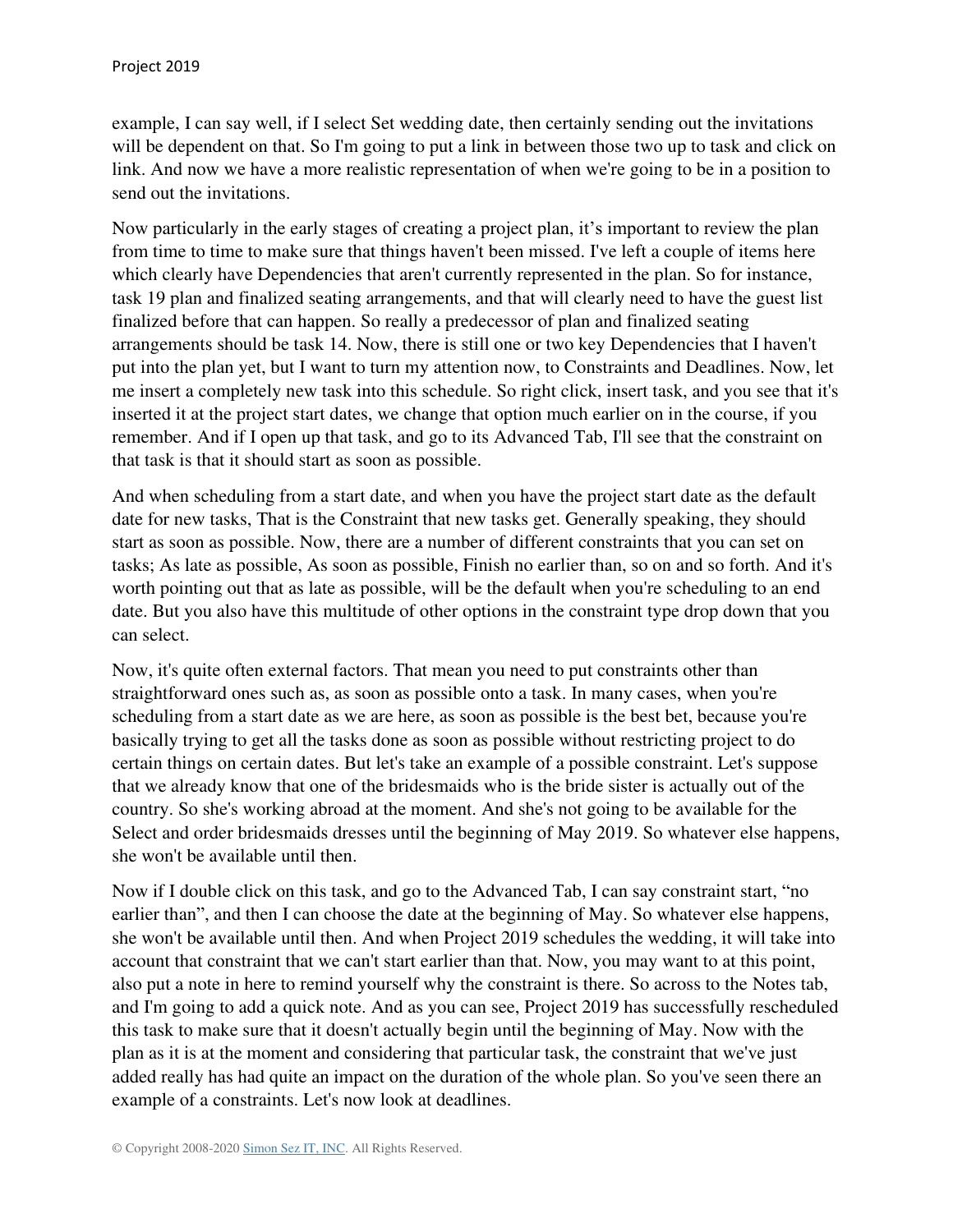Deadlines in many ways are quite similar to constraints. But there are two or three really important differences. One difference is that the deadline is very easily visible in the Gantt Charts. It's actually a physical marker in the Gantt Chart, which you'll see in a moment. And you get not only a marker in the Gantt Chart, but you can also get warning indicators in the Indicator column to the left of the table. Another major difference is that although constraints are used in scheduling, as you saw just now with the limitation on the availability of one of the bridesmaids Deadlines are not actually used in scheduling. They are used in some calculations associated with scheduling but they don't actually affect the schedule itself.

So let's suppose that we decided obviously we want the wedding to be a huge success. But if possible, we'd like to schedule it in a better time of year. So maybe it's always been our dream to have an autumn or fall wedding. So I want to change the actual date of the wedding to the beginning of September. So what I'm going to do is go down to the wedding date task itself which is down here task 41, open that up, and I'm going to go to the Advanced tab. And I'm going to put a deadline on it. And the deadline I'm going to put on it is September the first. Now, you can't actually see September at the moment in the Gantt Chart on the right there, so let me just zoom out a little. And now you can see that the deadline marker, the green arrow, just there. And if I hover over it, you see deadline task, wedding day, deadlines, Sunday, September, the first 2019. Now, that's a purely visual marker, it won't put in a physical limitation.

But clearly, as we work further on the plan, we need to try to make sure that the wedding day never moves to the right of that dates, we've got quite a lot more to do on it yet. So we don't need to worry about that too much at the moment. And as I say, if we do start to get a problem, we will see an indicator in the column at the left of the table. So I have two other things to do in this section, both fairly quick things to show you. First of all, I'm going to go into Options, so File, Down to options. And on the Schedule tab, one of the options is "auto scheduled tasks scheduled on" and we changed it to "project start dates", which is the setting that I usually use. But let me just change that to Current date, and click on OK. And then I'm going to go and insert a new task. Now if I double click and take a look at the constraints on that new task, it doesn't have an as soon as possible constraint, it has a start no earlier than constraints of today.

Which means as the constraint implies that the task cannot be scheduled by Project 2019 to start earlier than that dates. So that's an important distinction. I'm now going to cancel that and delete both of those new tasks. So highlight them both, right click, Delete task. I'm just going to go back in and change that setting. So back to schedule. And I'm going to change this back to project start date, because that is my preference. The second thing I want to do here is to make quite a big change, right near the beginning of the plan. So ID 2, agree budget and approach, in terms of project management itself, quite often projects have phases. And probably the most likely phase with a wedding planning project would be that we'd start off by saying, well, how much money are we going to need to spend on this? What sort of level of spending are we looking at? And what will our approach be?

So for example, are we talking about a relatively small family wedding with maybe just immediate family and a dozen or so people? Or are we talking about a much grander affair with two to 300 guests and maybe even more than that, attending the reception and entertainment in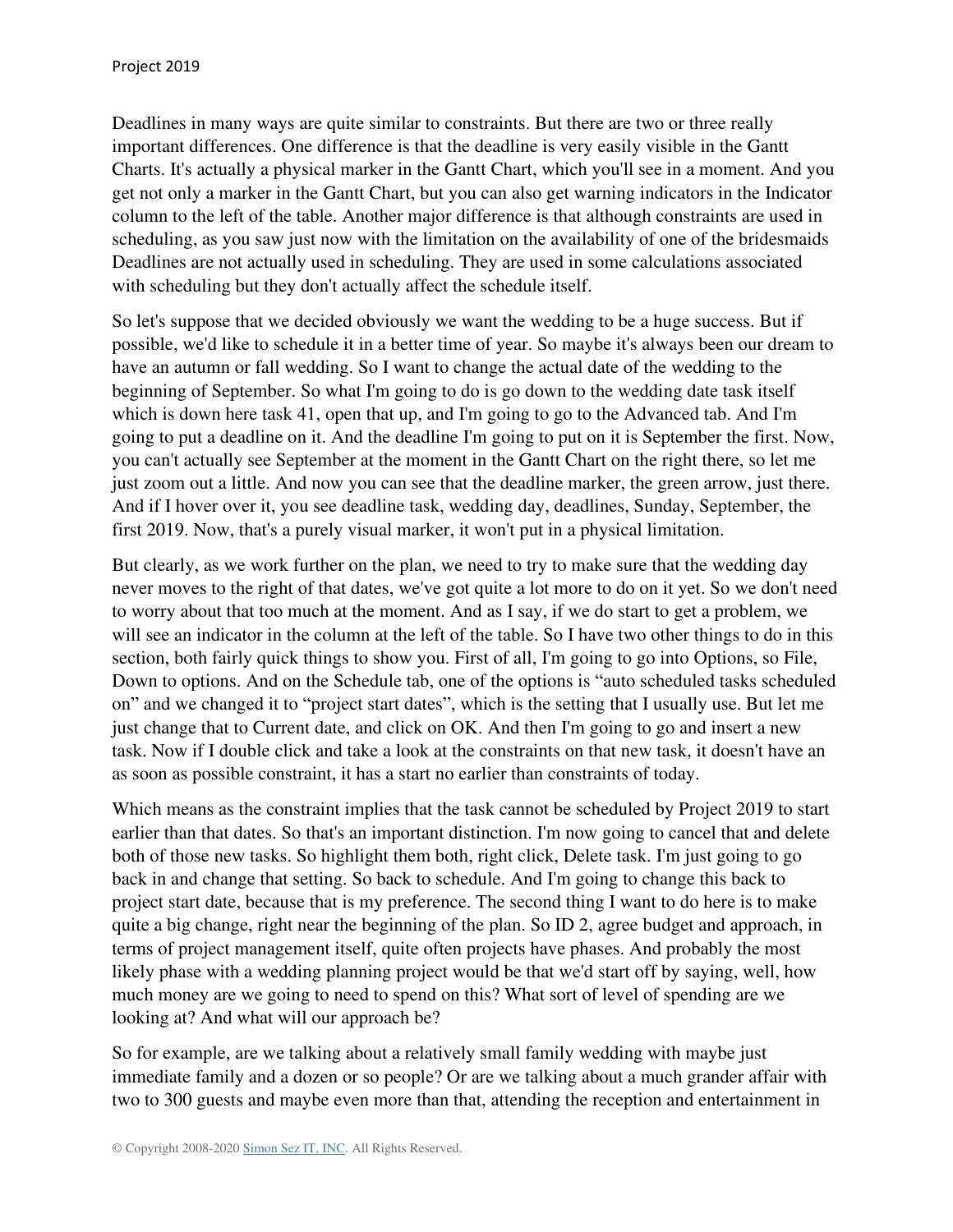the evening. Now really, that particular task is a precursor to virtually everything else within the schedule. And sometimes when you've been looking at a plan for a while like this one, you may decide actually, I'm not 100% sure about the Planning Task at the beginning there. Because, setting the wedding date and agree in the budget and approach are really two completely separate tasks. So what I'm going to do here is I'm going to promote set wedding dates. And again, you can do that from the mini toolbar. And also promote agree budget and approach.

And I'm going to remove that Planning Task by right clicking and delete task. And then I'm going to make task one, a predecessor of each of the Summary Tasks. So let me just drag this out slightly. So task three Attire, its predecessor is going to be one. So what I've done is go through and put task one as a predecessor of each of those other Summary Tasks. And this reflects the fact that as you get more and more detail and accuracy in a plan, you may well want to restructure it. You may want to take everything from attire onwards and put that inside a sort of super summary task which would make it much easier to represent the fact that everything in that task follows after the task with ID one.

Something else you can do, which often makes it easy to read a plan to understand the structure of it. If I select task three, and on the Task tab, in the Insert group, click the lower half of the task button, one of the options is Blank Row. And you can insert a blank row quite neatly into a project plan. And very often that emphasizes the structure of the plan. Note also let's take this task here with ID one. If I insert a blank row again, look at what happens to all of the predecessors in the predecessor column. The task is now task two. And of course, all of the other task IDs are updated accordingly. So that's the end of this section. I will see you in the next one.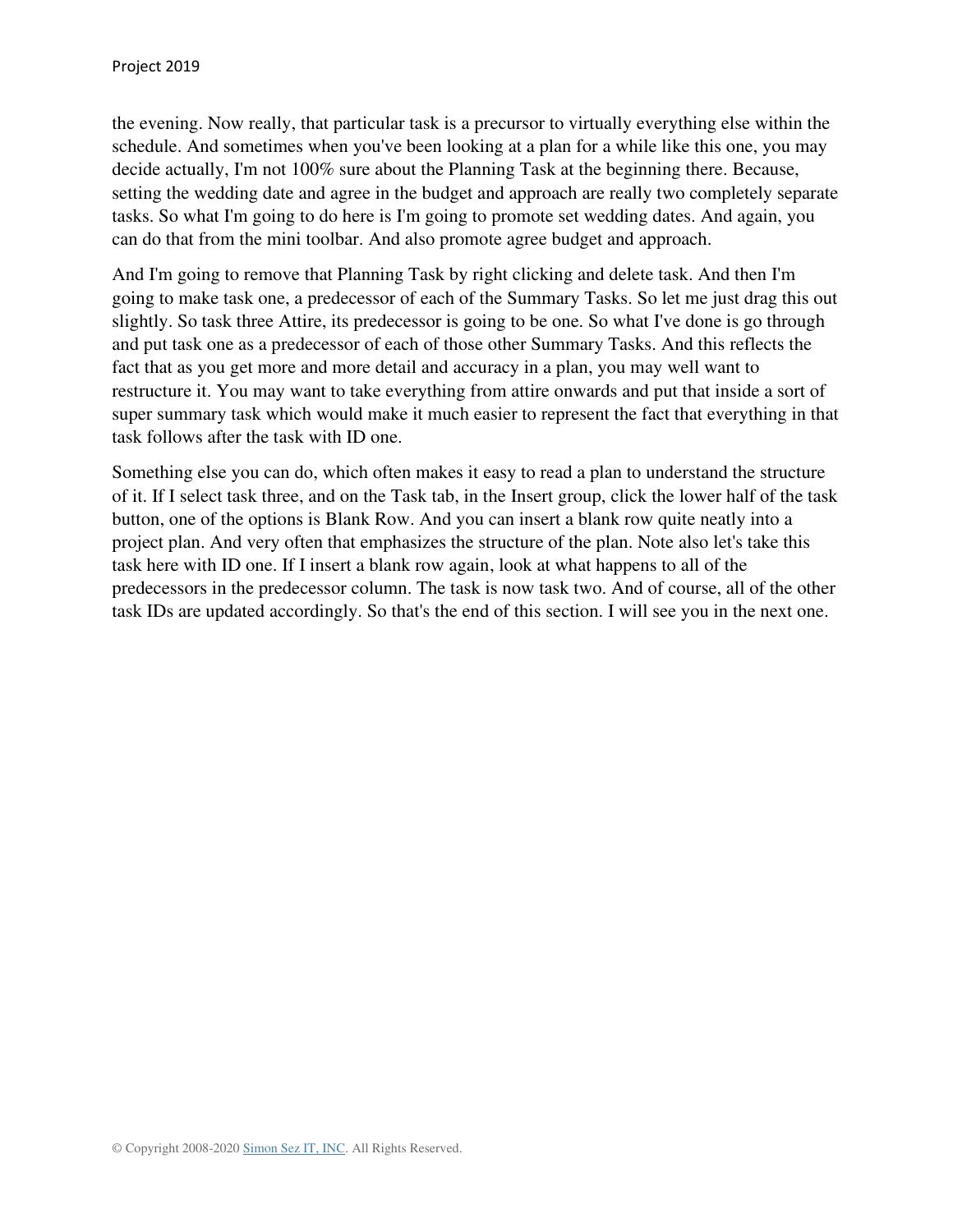#### **Video: Setting and Organizing Milestones**

**Deborah:** Hello there and welcome back to our course on Project 2019. In this section we're going to look at Milestones. And, Milestones are used to denote significant points or events in a project. Usually Milestones have a zero duration. But Project 2019 does allow Milestones with nonzero durations as well.

Now, Milestones are used for a number of different reasons, and amongst the most important ones are as a way of providing a management snapshot of progress on a project. So there is, for example, a particular report called a Milestone Report, where you can just view the key Milestones in the project and get a summary of where you are in terms of those Milestones, which in turn gives you a good idea of general progress on the project. They can also be used to show you what's coming up next, what's happening say over the next week or so. And very often Milestones are associated with a payment schedule of some sort. So for example, when a particular point is reached in a project, there may be a payment to make.

Now what I'm going to do with the wedding project is to take some of the existing tasks and turn them into Milestones. And I may will introduce one or two new Milestones along the way. Before I start, note what I've done with the project at this stage, because it looks a little bit different than when we last saw it in the previous section. Now this is version three of the project. And I've collapsed up all of those Summary Tasks, as you can see down here, from task six to 43, they're now all collapsed, and we cannot see the subtasks. So for instance, there is a dependency between a task in wedding day and the setting of the wedding date.

But because wedding day is collapsed, you can't see that link. If I expand wedding day, again, it's now visible. So just really to emphasize the point that when you're looking at a project with some Summary Tasks collapsed, you need to be careful at what you're interpreting, because some elements of the project may have become invisible, even though they're actually quite significant. Now, one of the very important aspects of Milestones is that generally speaking, although I should say there are exceptions, but generally speaking, because a Milestone is a task of zero duration, it is assumed that there is little or no work associated with the milestone itself.

So if I take task four here, for example, Set Wedding Date, if that doesn't actually involve any significant amount of work, I could make it into a milestone. But what I'm actually going to do on this occasion is to insert, specifically a milestone which indicates when the task has been completed. So I'm going to select the task below it, which is basically a blank row. And then on the Task tab, in the Insert group, I'm going to say Insert Task. Now that task, I'm going to rename to Wedding Date Set, and click the tick. So that's basically a statement that something has happened, it isn't something to do itself. And then in the duration, I'm going to change it to zero days, which will make it into a milestone. And the default notation, if you look at the Gantt Chart, you'll see you get a little diamond icon. And we also have a date in there.

So now I'm going to select Set Wedding Date, and I'm going to link these tasks in the same way. So now I have my first milestone in my project. Now I'm going to set Milestones that indicate when the venues have been booked, the venue for the wedding, and the venue for the reception.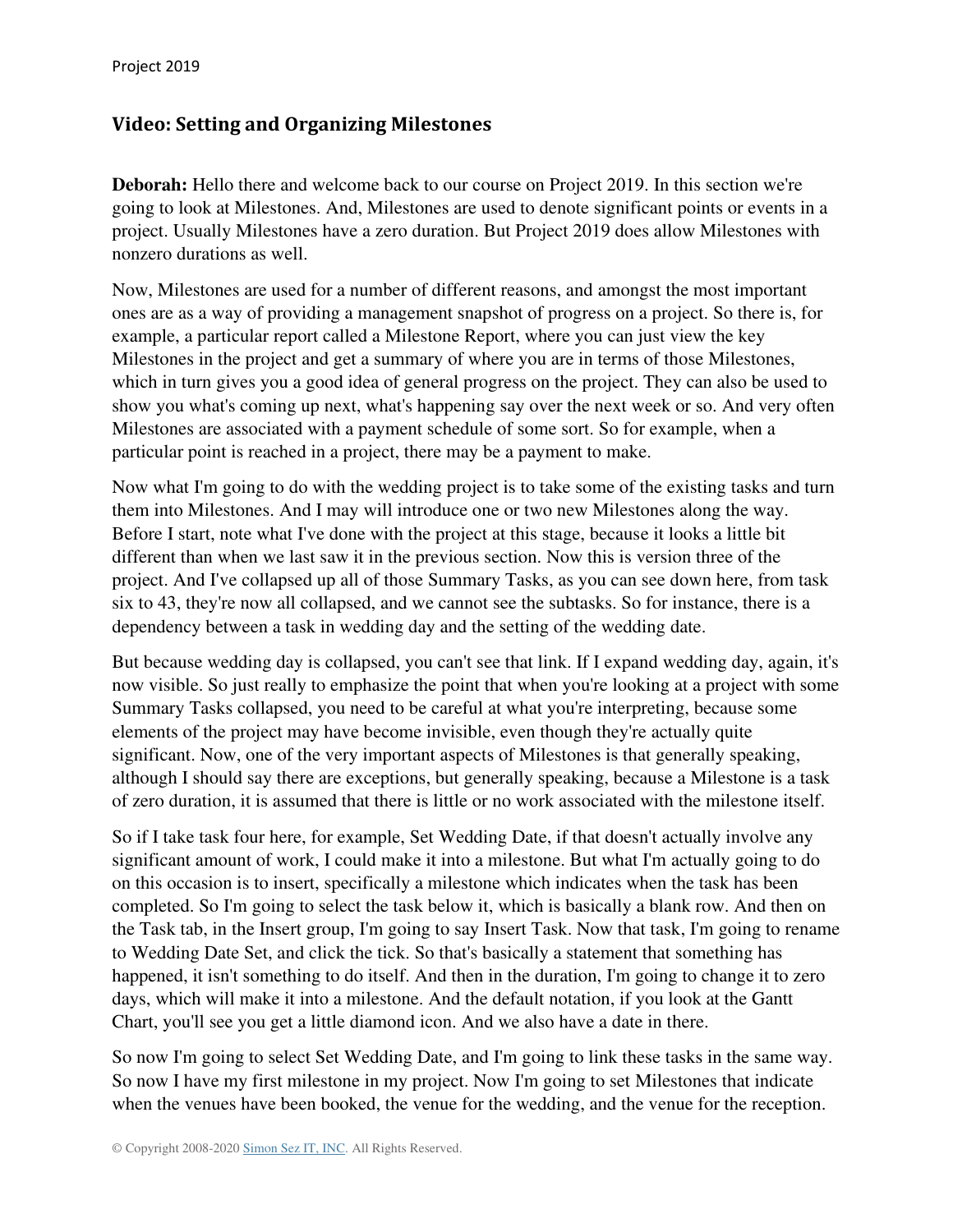So let's start with the Reception Venue. So I want something to indicate that task 21 has been completed. So I can do the same that I did just now in set task. But there's also an option within the Insert group on the Tasks tab of Insert Milestone. So let's try that one instead. I'm going to just highlight task 22 because we want the new task to go in above. I'm going to go to the Insert group and select Milestone this time. And you can see automatically it's given me a task but the duration of zero days. Let's change the name. So we'll say Reception Venue Booked. Let's just link these two tasks together. We should be getting used to doing this by now. And I'm going to do exactly the same down here for Wedding Venue.

So let's go in, highlight the one below, put in a milestone, and we'll call this Wedding Venue Booked. And we will link these two tasks together. And then I've got just a very few other Milestones to add. I'm going to add one to indicate that all of the attire has been ordered, I want to indicate that the guest list has been finalized, and finally that the wedding is registered and licensed. So I've added a few other Milestones in. so I've added another one to check to make sure that all attire has been ordered, one to indicate that the guest list has been finalized, and finally one to indicate that the wedding has been registered and licensed. And then I have just one more thing to do. And that is that I'm going to turn the wedding date itself into a milestone. So I'm going to select Wedding Day, double click. Now, I don't want to reduce its duration to zero days, because there'll be other things to do on the wedding day itself.

So I'm going to jump on to the Advanced Tab, and I'm going to check this little checkbox down in the corner Mark tasks as milestone, and click on OK. So that task is now marked as a milestone. But as you can see, its duration is still one day. So there we are, we have some Milestones in our project. I'm going to take a look at those in just a moment. Before we do, I don't actually need this timeline that's showing at the top here. And as this project is beginning to take up more and more space, let's save a little bit of space by hiding the timeline. Now, can you remember back on how to do that, we go to the View tab, and you can just switch off Timeline at the top there. If you only want to see the Milestones, you can use one of the features of the View tab, which is to use a filter. And in the Data group of the View tab, there is a filter control just here with a drop down. And one of the options in that drop down is Milestones. If I select that, you're only going to see those project Milestones. So that gives you an idea of how useful Milestones can be in terms of setting out the key points in the project over the course of its duration.

Now one other point that's clear here is that we still have a lot of work to do on this project. Because for instance, we still haven't worked out when the wedding day is going to be. It's still right near the beginning of the project. Now you might be a little frustrated by this and thinking well, why don't we sort out that wedding date? Well, the reason that we don't is that we still have some very key factors to take into account before we can work out what the wedding day can be. And we're going to be moving on to those factors after we've done exercise three. Once we've done those, we'll be in a much better position to actually pin down a wedding day. And then we'll see how useful these Milestones can be in terms of giving us a realistic summary of the key points in the project. Now if you applied the filter as I have here, I can unapply it by clicking on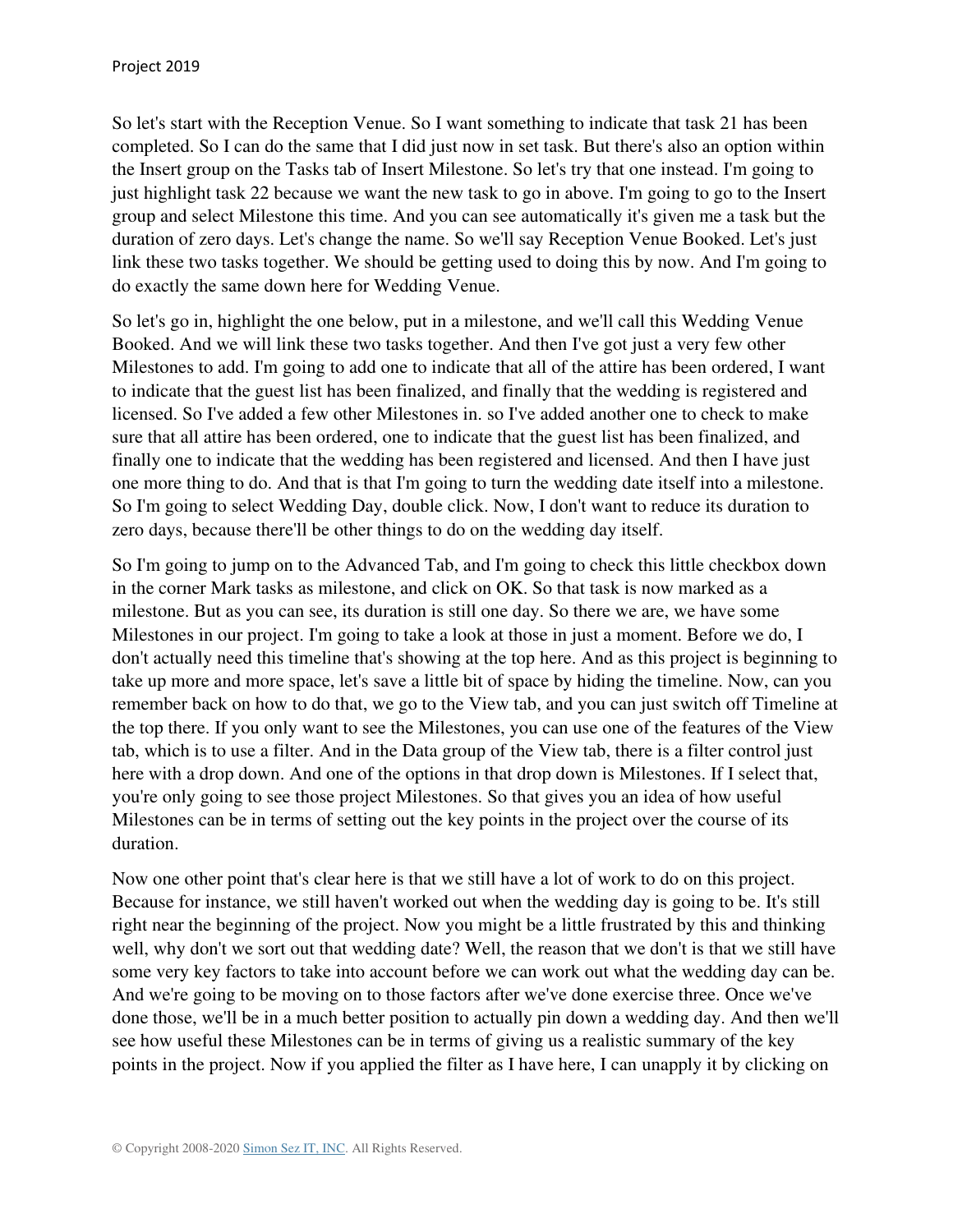the drop down and selecting No Filter. So that's the end of this section. Exercise three is in the next one. So please join me for that.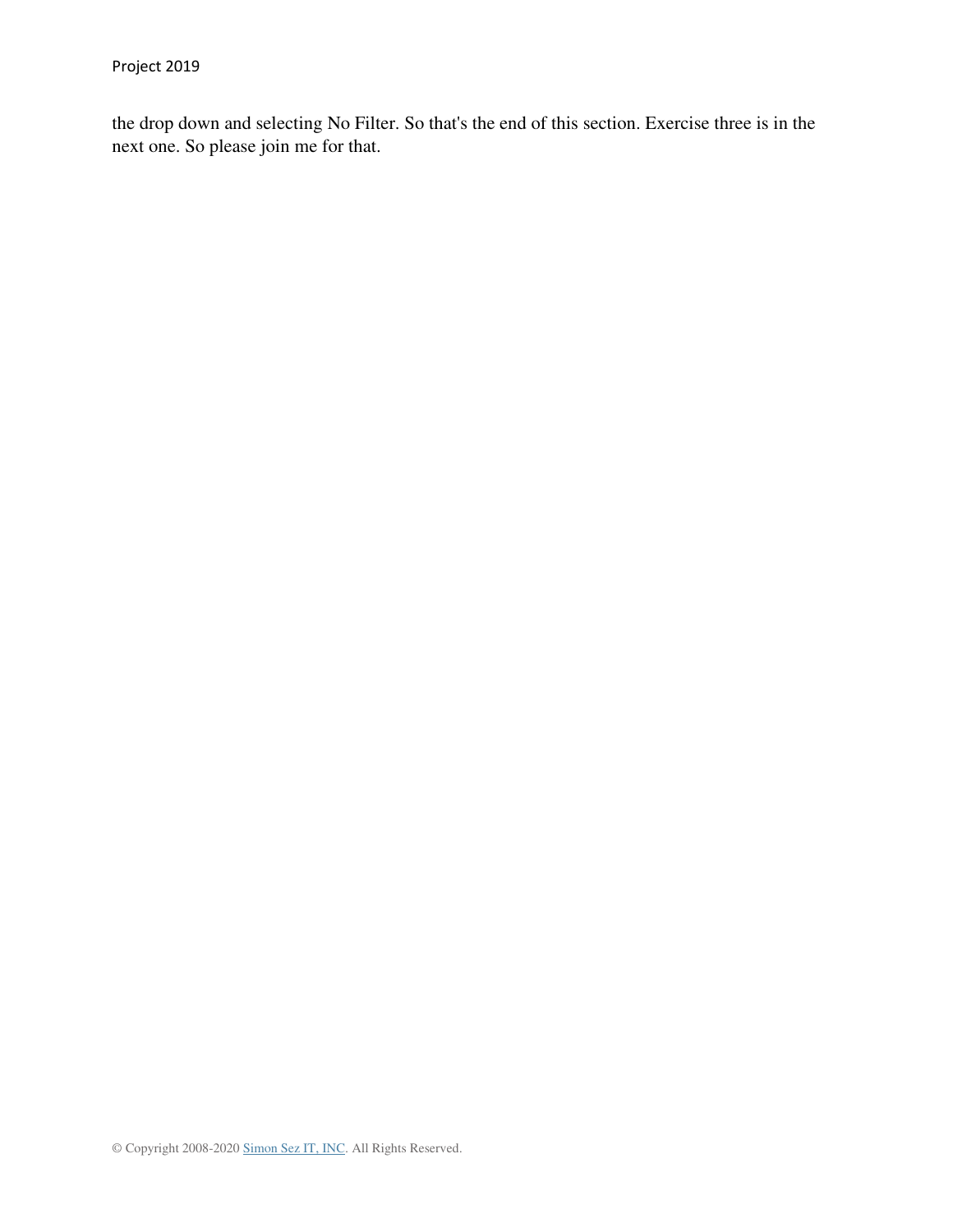#### **Video: Exercise 03**

**Deborah:** Hello again, and welcome back to our course on Project 2019. In this section, I'm going to set you exercise three. And as exercises go, this one is actually quite a long exercise and it will take you a little while to work your way through this one. And it has a few constituent parts. What we're going to do is to take the Bathroom Refit project, and not only are we going to add the durations of the various component tasks, but we're going to put in Dependencies. And we're also going to change the overall structure of the project, for reasons that I'll explain in a moment.

Now, sometimes when you go through a project, and you have your first try at listing out all of those tasks as we've done here, you might be successful in some ways, and you might make it through that list. But you won't necessarily structure it in a way that lends itself either to easy scheduling and planning, or to easy understanding. And you can finish up in a situation. And this is what is happening in the wedding project that you finish up with many, many complicated Dependencies. So for instance, I have a task here Preparation, it's task 16. And one of its sub tasks is Prepare for painting. Now we know that further down in the plan, we also have a Paint task. And clearly one predecessor of the paint task is going to have to be prepare for painting. But there will also be various tasks following on from painting that depend on it, such as actually fitting the equipment.

Now whilst a number of Dependencies are obviously going to be the cornerstone of scheduling the project, you can greatly simplify the structure of the project once you've got your basic list of tasks by dividing the project into separate phases, and making each phase as self-contained as possible. Now what we're going to do with the Bathroom Refit project is to make four separate phases. And from the point of view of Dependencies, each of the four phases is going to be selfdependent. Now looking at what's involved in this bathroom, refit the four phases that I think we should divide the project into a basically a planning phase, that would be a phase of activities that happen before we start doing the work. So planning certainly would be in the preparation phase, or the planning phase. But also things like arranging the finances, finding the contractors, so on and so forth. The second phase is going to be a purchasing phase. And there's quite a lot of selecting to do.

So I need to select paint, equipment, tile, so on and so forth. And I need to order it and also get it delivered. And I'm going to need to get all of that done before the work actually starts. The third phase will be the work itself. So the implementation itself. And the final phase will be where any snags are dealt with, the sort of cleaning up phase making sure that everything is ready to be used. Now in order to give you the information you need to do this division into four phases, let's take a look at my answer to exercise three.

So you see there the four phases as collapsed Summary Tasks. Task two is the planning phase summary task, and its total duration is 12 days and you can see the different columns of information. Clearly the values in the duration columns for Summary Tasks will be derived from the duration of its sub tasks. But the predecessors' column shows you the predecessors of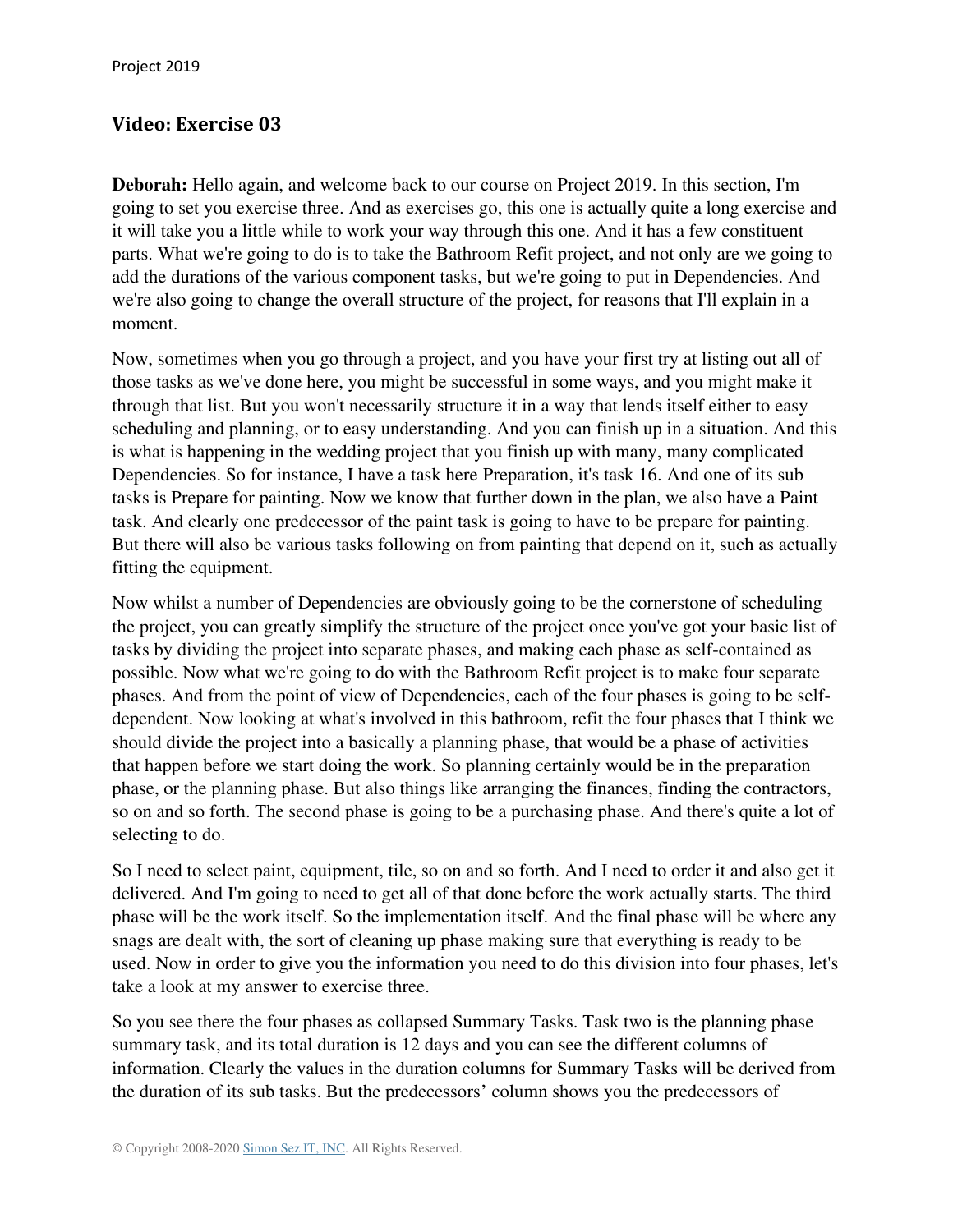Summary Tasks. And the successes column shows you the successes of the summary task. So if you take for example, task ID 21; the purchasing phase, its predecessor, the one it depends on is task two, which as you can see is the planning phase. And its successor, the one that comes after it is task 40, which is the implementation phase. So you can see there the very simple structure of the overall project in those four phases.

Now if I open up one of the phases, I'll give you an overview now of the Dependencies and how they work within the phase. Now within the planning phase, there are three Summary Tasks; planning, contractors, and finance. And basically with these three Summary Tasks the individual durations are there and lots of individual Dependencies within the planning phase are also there. So for instance, if we look at scoping, which is task four, you can see it has five successors, task 5678, and nine. And these include selecting the style, deciding whether we're going to have a project manager or not, checking what permissions are required, if any to do the work, and fixing the dates for the works and arranging temporary accommodations to use whilst the bathroom is out of action. And then we have the summary task contractors. This is where we get some contractor recommendations, we make a shortlist, we get some quotations then we appoint the contractors.

Note that the get Contractor recommendations task runs in parallel with some early phases of planning. But we won't be getting any contractor quotations until the planning Summary Tasks, so task three is complete. Because we want to be clear about exactly what we're expecting the contractor to do. We then have the finance summary task. Once we've got all our contract quotations, we can set about arranging the finance. Now in order to help you get all of these numbers right; to get the durations in and get the Dependencies right and so on. I've prepared a text file for each of the four phases, which is in the exercise folder. And it lists the durations and the Dependencies, also the predecessors and successors in terms of the task IDs, in my answer to exercise three. If for some reason your IDs are differently number to mine, then clearly that will affect all of the predecessors and successor values. But hopefully, your ID numbers are the same as mine. So you should be able to use this to help you not only enter the appropriate durations, but also to set up all of the correct dependences. So I've got up on the screen now the text file for the planning phase. And as I said, there is a text file for each phase in the exercise folder. So let's look at the purchasing phase.

Now you might be wondering throughout why you can't see start and finish dates here. And my answer to exercise three. Well, whenever you're working your way through exercise three, it won't be on the same dates that I'm recording this. So to a large extent, the dates if I gave you my dates, they wouldn't really help you. It's the durations that are important, the Dependencies are important. But I'm assuming throughout that your dates are going to be different from mine. Now the purchasing phase is pretty straightforward. It includes the delivery of each of the materials, the tiles and so on. So at the end of this, I've introduced a milestone there, which is task number 38, which is all materials on site. That's a very significant milestone in the project.

Next we have the implementation phase. And let me explain the main points here. Now we set up a skip a receptacle for the waste products which arise from gutting the existing bathroom, and from the building work that we're going to do fitting the new bathroom. Then we have a lot of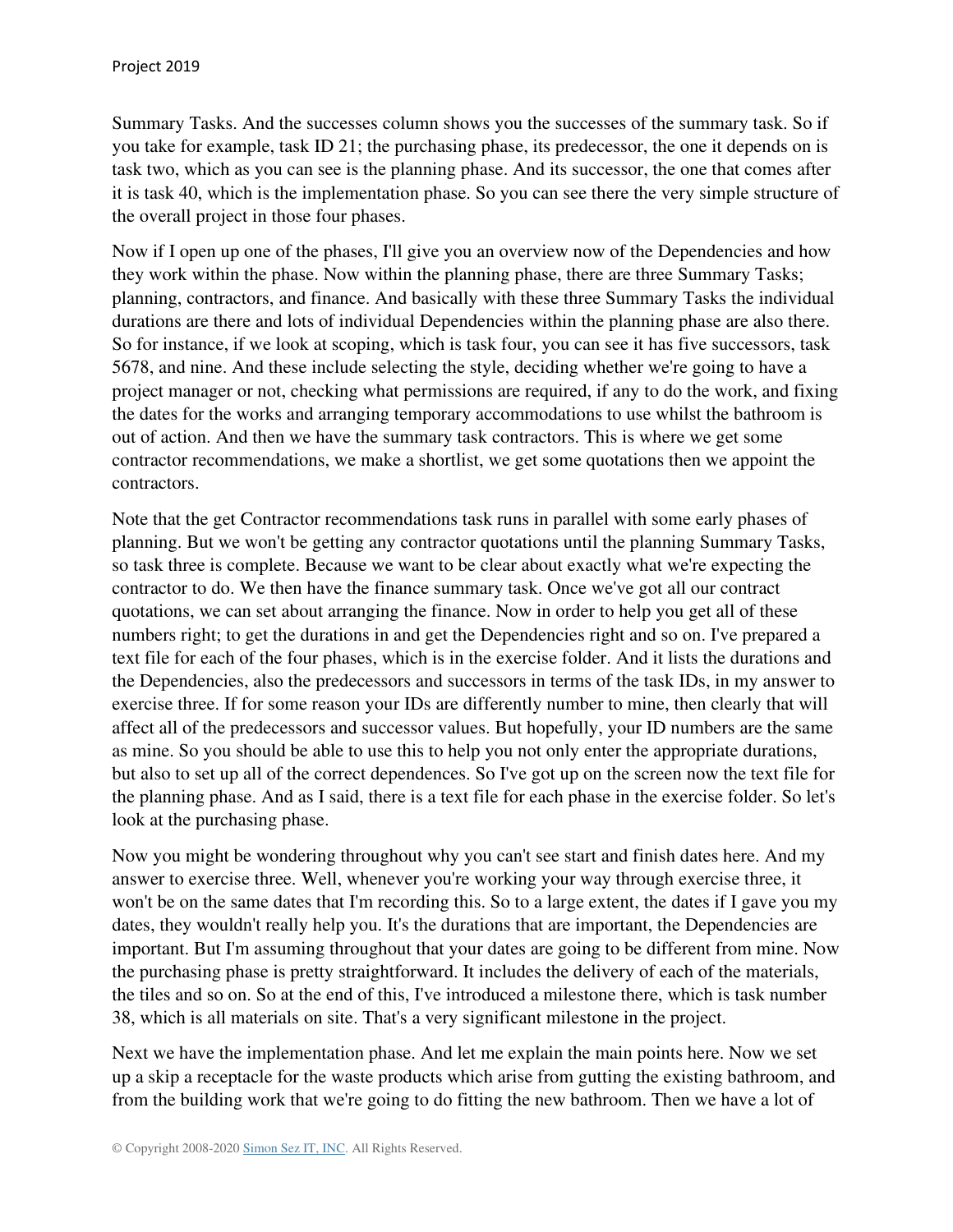preparation to do. We need to prepare for the tiling, prepare for the flooring, and also prepare for the painting. So those three items might include things like joist work there might be plastering to do and a whole host of other items. And then we do the first fix electrics and the first fix plumbing. Then we do the painting and the flooring, and the tiling, and the other wall work that's needed all of the general building work, which you can see there in tasks 55, 57, and 59.

Then we start the second fix electrics. And this is things like putting the sockets up on the walls, we then do the second fix plumbing, which might be things like pipes from the pipework behind the wall, maybe installing things like taps. Is also worth bearing in mind, it's often the case nowadays that there's some kind of electrical certification needed once the electrical work is finished, so I've put that in as task 50 just here. And then once the second fix is underway fitting the equipment begins, which is task 61. And then when fitting of the equipment is finished, we have a milestone which is task 62.

The final phase the completion phase, again is fairly straightforward. We have a task to resolve any snags or outstanding issues which is task 65 here, and then we basically clean up and we hail the project as being complete. And just one small reminder before I leave you to exercise three, do remember to move your project to change those dates to your start date, as you're not going to be using the same dates that I'm using today when I'm recording this. So that's exercise three for you, and that's the end of this section. I will see you in the next one.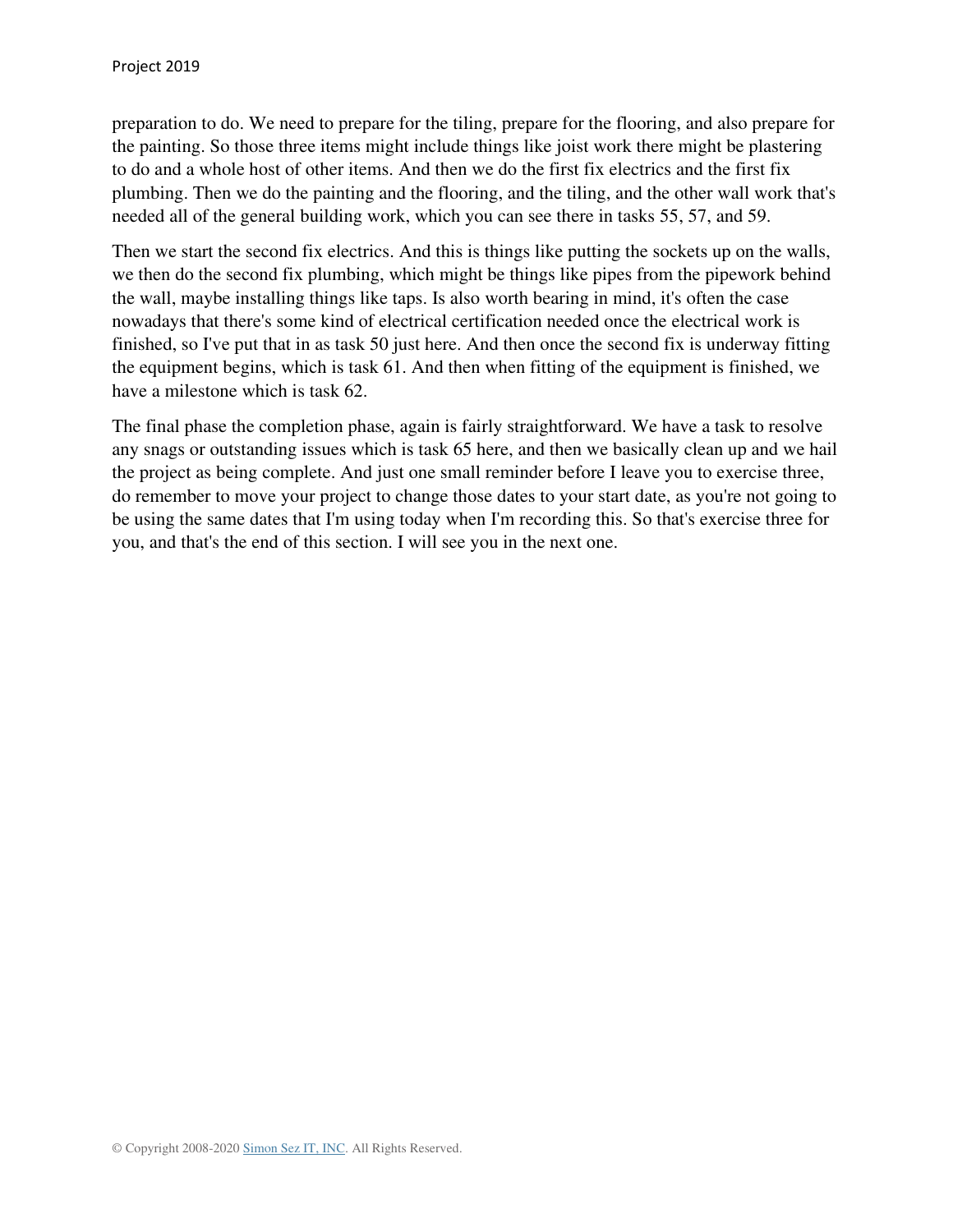## **Section 7 – Resources**

#### **Video: Adding Resources**

**Deborah:** Hello again and welcome back to our course on Project 2019. In this section, we're going to start to look at Resources. Resources include the people involved in a project, they include equipment and materials used, and various other types of resource notably cost associated with a project.

When you look at the Gantt Chart, such as this one, you're primarily looking at Tasks. The table on the left gives information about the tasks and the charts on the right gives a graphical representation of the scheduling of the tasks, their durations, dependencies, and so on. Now, Tasks and Resources are basically the two building blocks of a project in Microsoft Project 2019. And we link the two together using what are called Assignments or Resource Assignments. In this section, we're going to look at Resources. And in the next section, we're going to look at Resource Assignments. One thing you may have noticed when we're using the View tab before is that the first two groups on the left are Task Views and Resource Views. And largely speaking, when we're looking at a project, we tend to be looking at tasks or at resources. But there are many views that enable us to look at both at the same time. And in particular, look at the relationship between them.

So far, when we've been looking at tasks, we've used the Gantt Chart View, which you can see highlighted there in the Task View Group. And for most people, that's the view that they use most of the time. Of the Resource Views, a very popular view is Resource Sheet View. And that's the one that we're going to look at first. So if I click Resource Sheets, this spreadsheet gives us information about all of the resources in our project. And at the moment, as you can see, we have no resources in our project. Now we're going to start to add some resources in just a moment. But before we do, just look down at the right hand end of the Status Bar, you'll see we have some icons. The one on the left is Gantt Chart View. And the three on the right, the one that looks most like a spreadsheet takes us back to the Resource Sheet. So you'll probably get used to switching between Resource Sheet and Gantt Chart.

The other two views, the ones in between are also used fairly frequently. Task Usage, which basically lists tasks and shows which resources are used in a task. And at the moment, we have no resources, so there's nothing being used. And the next one is Team Planner View, which can enable us to look at how the work in a project is distributed between a team. Now at the moment, we have no team because we have no resources to put into a team. So let's go back to the Resource Sheet View. The two main projects that I'm using on this course differ in many ways. And perhaps the biggest difference is in the resources that they use, and the way that they use those resources.

In the case of a wedding, some of the people resources involved which would be for example, the bride and groom won't be charging for their time. And also the wedding won't involve using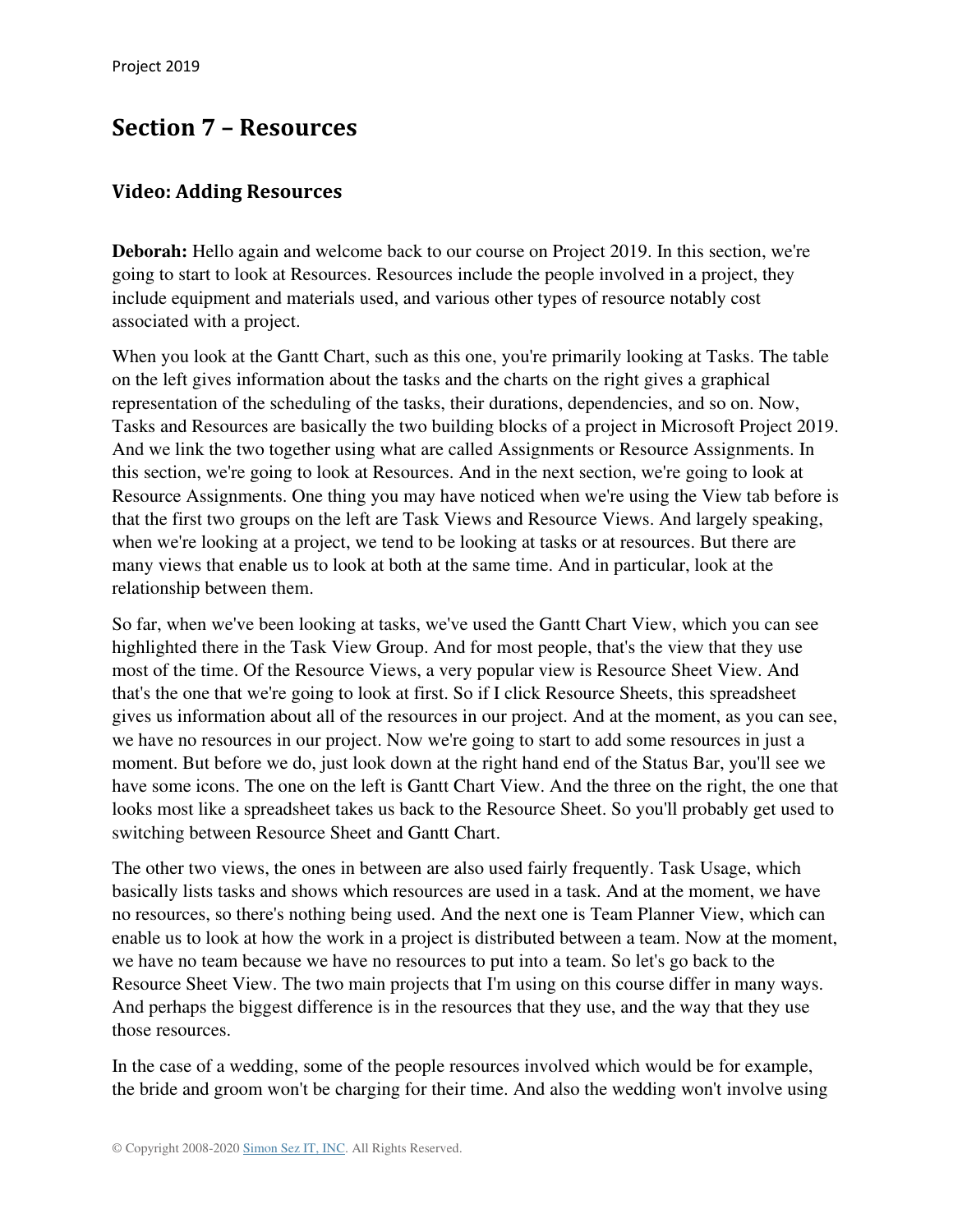lots of consumable materials, not in any case in the way that a building project or a Bathroom Refit project would. If you think about our Bathroom Refit project, we have to use materials such as paint and floor tiles and that kind of thing. The difference is going to be even bigger when we start looking at Costs. Because when it comes to cost, for example, the bride and groom wouldn't expect to charge their time on this project to people, whereas the people working on the Bathroom Refit will be charging their time to whoever is paying for the bathroom refit.

So there are many differences between these two projects in relation to how they handle resources and the associated costs. But I hope that by dealing with two such different projects that we're going to in turn deal with many of the situations that you're likely to come across in future when using Project 2019. Now as we add resources to the Resource Sheet, each row on the sheet represents a resource and each column represents a property of that resource. So the first resource that I'm going to add to this project is the Bride. And first of all I need to say what type of resource is the bride. There are basically three choices; Work, Material, and Cost. And as we're going to see this is not always a particularly easy choice to make.

Generally speaking people are entered onto the Resource Sheet as Work Resources because they do work. But whether or not they charge for that work is a separate matter. But, we expect them to perform tasks and complete work rather than as in the case of say materials be consumed by a job used up in doing a particular task. Or, a cost where we basically say with a task that it has a certain cost, but isn't necessarily performed by an individual, or involve the consumption of some kind of material. Now we're going to see an example of each of these three resource types. But we're going to work for the moment on the principle that when we add people, we're adding Work Resources generally. Now when I choose a type for a resource, I will get different accessible selection of properties here. So for instance, when I declare that a particular resource is a Work Resource, I can specify their standard rate, and at the moment, that zero dollars per hour, and I can specify their overtime rate.

Now, as I mentioned, just now the bride is not going to be charging for her time on this project. So we don't need to assign a standard rates or overtime rate for the bride. We do, however, need to declare how many brides we have, and we only have one and she's represented by that 100% just here. If I were dealing with say bricklayers, and I was building a house, I might say I've got three bricklayers. So that's 300%. And I could save the standard rate that it costs me to employ those bricklayers. And then I can also enter an overtime rate, I also have a cost per use. So for example, if I'm dealing with something where there is a setup fee, perhaps a delivery fee or a contract fee, I can specify that here. And I normally also specify an accrual method.

Now for the moment, I want you to ignore a cruel. And I also want you to ignore the next column, which is the calendar that this particular resource uses, which by default is our standard base calendar. Now, we're not looking at calendars at the moment, so just ignore both of those columns. Now, when it comes to using any resource on a project, it's always a good idea to give that resource initials whereby we can identify that resource, for example, on the Gantt Chart. So for bride, I'm literally just going to put Bride for the initials. So that's my first resource set up. Now it would only seem right to add the groom as my second resource. So let's add him in here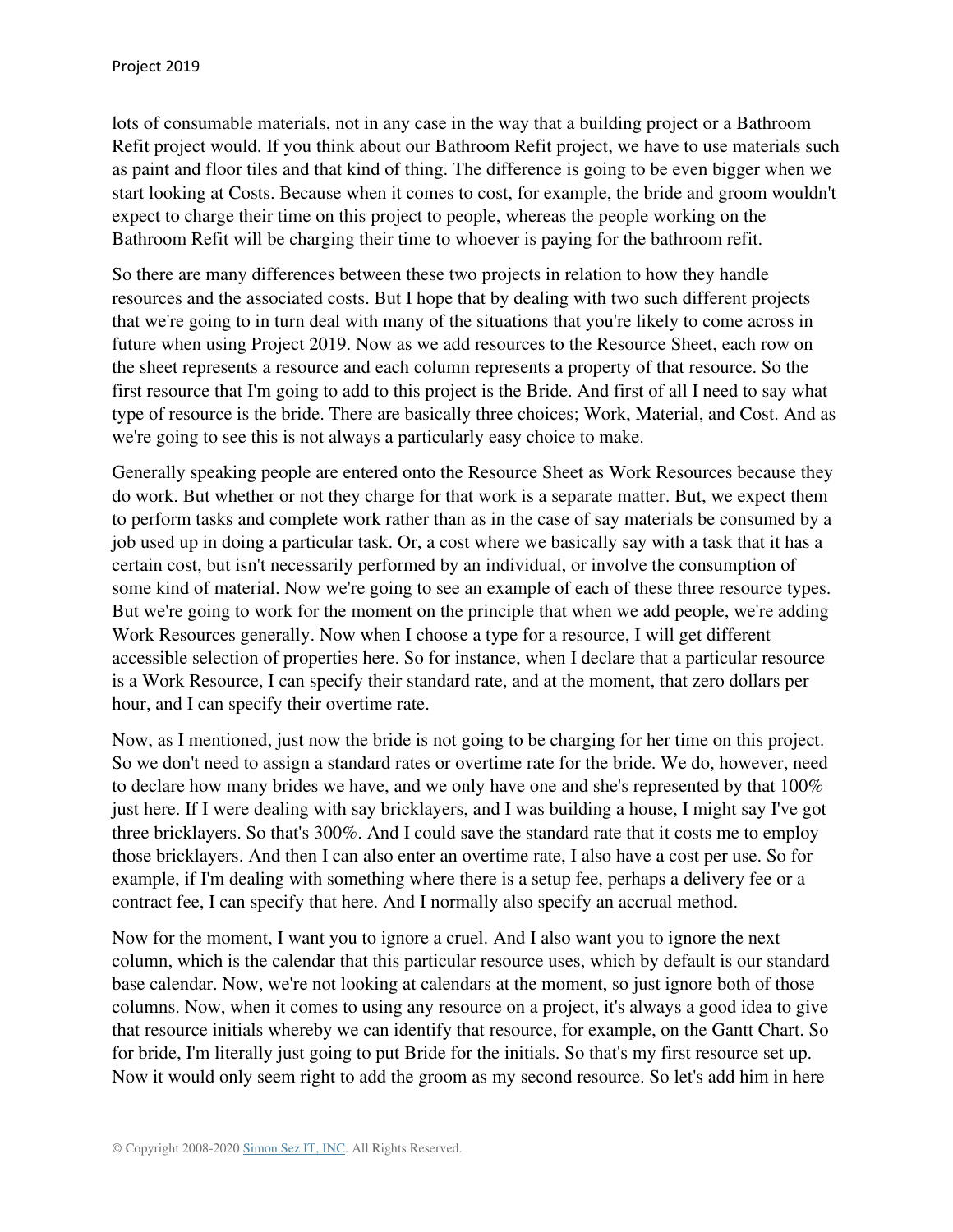as well. And we'll stick with the same initials and just call him Groom. So now my project has two resources.

The next resource I'm going to set up is a little bit controversial. I'm not really sure you do it in this way, but you certainly could do it this way. I'm going to add a resource of wedding ring. And I'm going to say that this is a Material Resource. So let's jump back onto the Resource Sheet add wedding ring. And I'm going to select Material. And I'm going to give it the initials of Ring. And note that when I chose material, some of the other fields, some of the other properties also changed. So for instance, Max was cleared out it no longer said 100%, which is the default for a work resource. Because we're not talking about having a maximum number of rings. We can basically buy as many rings as we want subject to available funds, of course. And similarly the standard rate change from being dollars per hour to just dollars. Because we're not talking about a rate of pay for somebody for Work Resource, we're talking about the cost of a material.

When you're dealing with cost for materials, you also declare what units the cost refers to. So if instead of wedding rings, I was dealing with building bricks. And what I might put here in the material column might well be 1000 for a 1000 bricks. Now for the price of a ring, it will be price per ring. And let's suppose the price I'm working on here is 500. And that is all the information I need to set up that material resource. So whatever point I decide to buy one or more wedding rings in my project, the cost will be recorded in the project as \$500 per ring.

Now for an example of a Cost Resource. Sometimes the person working on a project is not really working on it as though they were say a builder or in this case, the bride or groom. What they are doing is more of if you like a service, so I might choose to make the photographer or videographer for this project, a service or a cost to the project. We're not talking about paying this person by the hour. We're talking about their standard charge for photography, or video at a wedding. So in this case, I'm going to add the resource photographer. And I'm not going to deal with the photographer as though he or she is a person working on the project, but deal with them as a service to the project; a cost to the project. So on this occasion, I'm going to make the type Cost the initials, I'm going to apply our Photo.

Now you notice that there is no highlighted cost rate filled with dollars, as we had before for Work or Material Resources. And in fact, the best way to record the cost of a Cost Resource in a particular situation is to assign that cost when you assign the resource to the task. I'm going to show you how to do that a little bit later on. At the moment, the important thing is that we have listed our Cost Resource here, photographer. And of course with this project, there'll be many other cost resources. It is true to say in this particular case that many of the resources, so things like the wedding dress, and even wedding ring might reasonably be considered to be costs rather than materials. But as I said earlier on in this section, sometimes it's actually quite a difficult decision to make. And you'll certainly find that you have your own approach to determining, which is the best way of dealing with resources on your own projects.

Having set up a few resources there, we're going to do a little bit of resource assignment in the next section. But there's one more thing to show you in this section. If I select one of the resources, and note that we do have a Resource Tab, one of the options on the resource tab is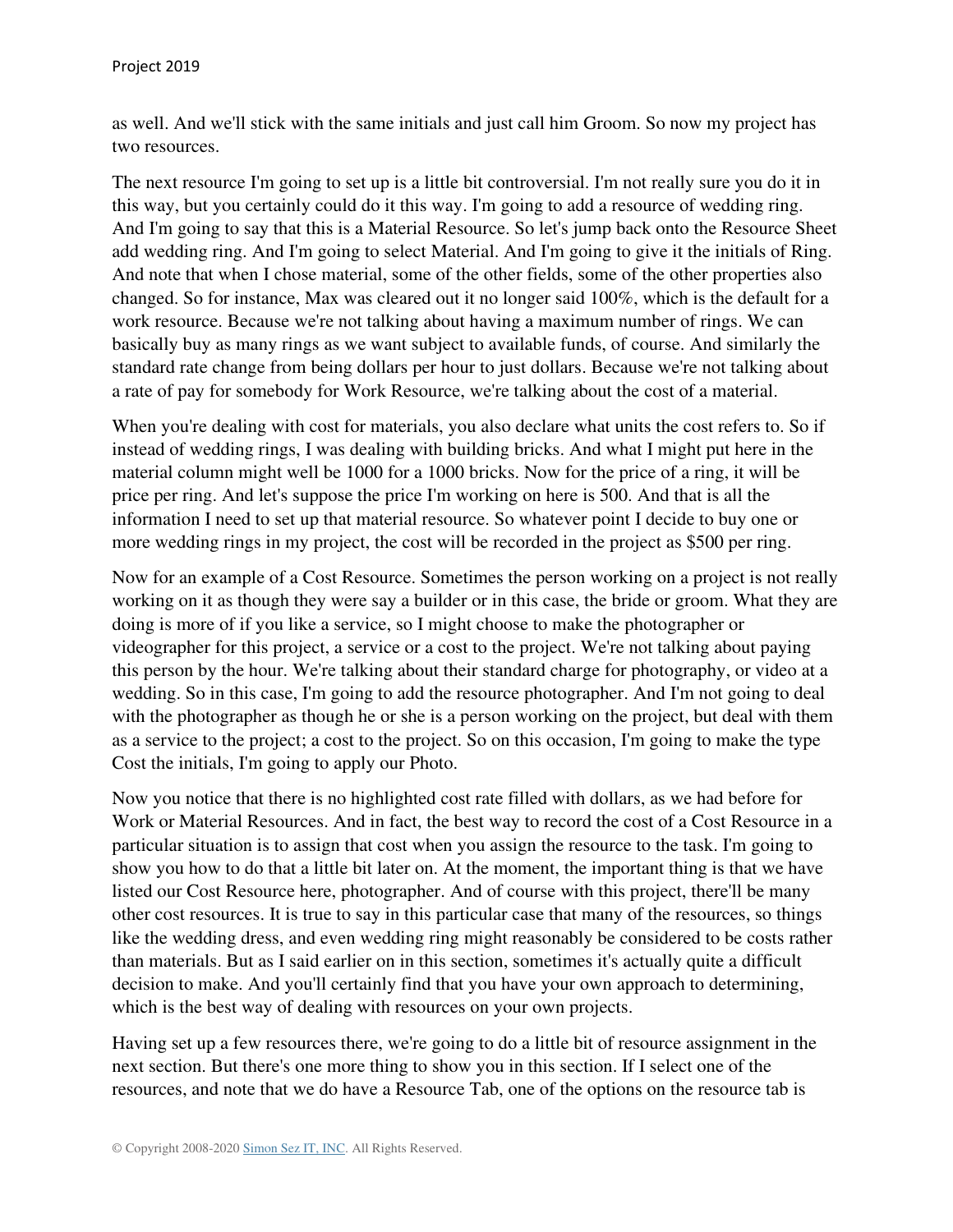Information. And that brings up the Resource Information Dialog box. As with the Task Information dialog, you have a number of tabs running across the top and it's already got in it the information that we've entered so far. But of course, there's other information that you can add some of which we'll be looking at a little later on in the course.

Now there are other ways of getting to this resource information, you can right click, and you have an information option in the menu. And of course, you can just double click on the resource to bring up the same dialog as well. So that's it for resources for the moment. I will see you in the next section.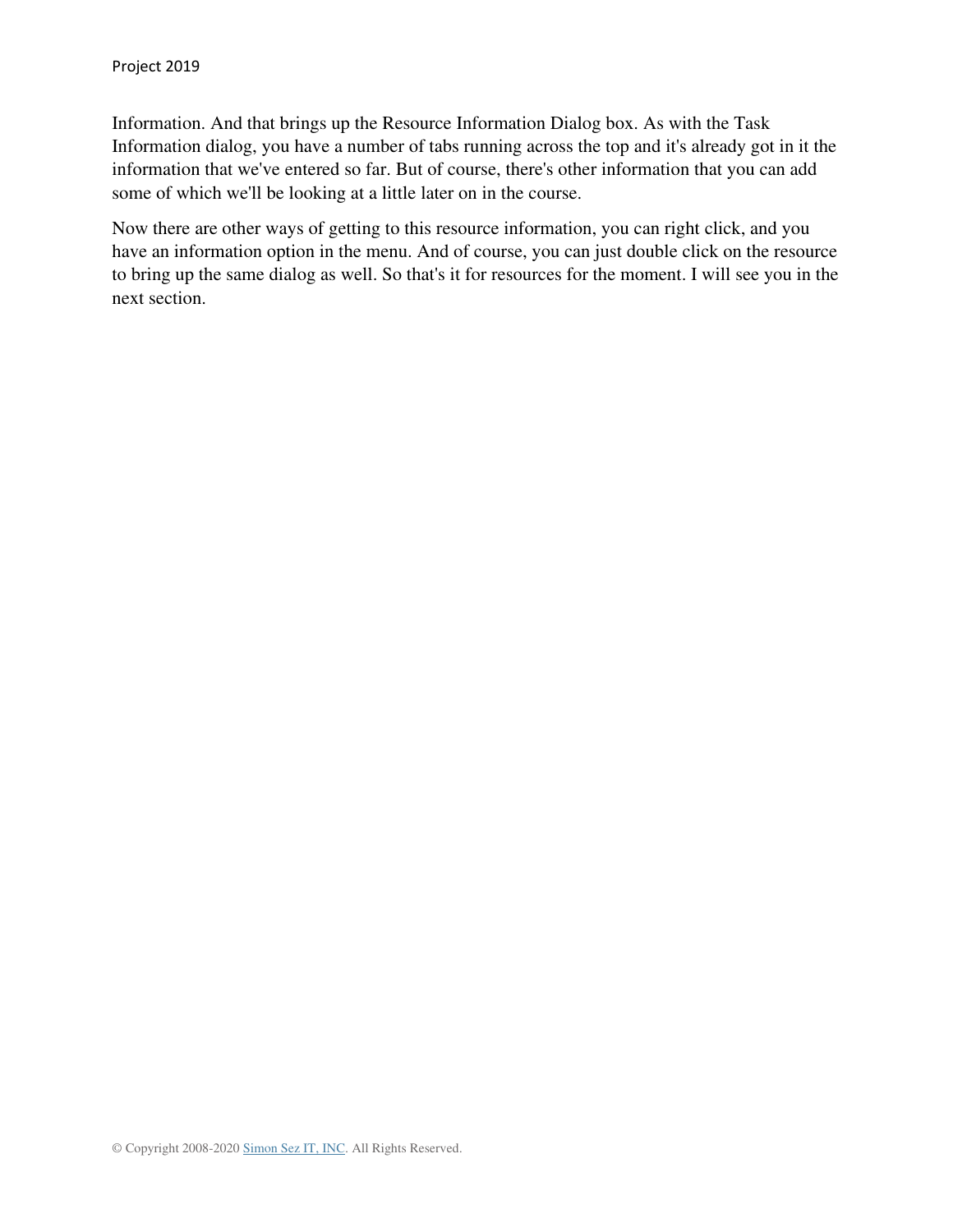## **Video: Assigning Resources to Tasks**

**Deborah:** Hello again, and welcome back to our course on Project 2019. In this section, we're going to look at the basics of Assigning Resources to Tasks. In the previous section, we set up a few resources for the wedding project.

Now, clearly, there are going to be many more. But let's switch back to Gantt Chart View using the buttons towards the right hand end of the Status Bar. And I'm going to choose one of the tasks and assign resources to it. So I'm going to select the agree budget and approach task, I'm going to right click and select Assign Resources. And this brings up the Assign Resources dialog box, and you can see a list of the available resources. So I'm going to assign the bride and the groom to this task. I'm going to work on the principle that the bride and groom are arranging this wedding themselves. So to assign a resource, all I need to do is select that resource, and then click Assign. And you'll see I get a little tick next to the name.

Now when I assign a resource to a task list like that, it doesn't automatically close the Assign Resources dialog. You note that there is a separate closed button in the dialog box. But what you can see is, first of all the number of units. Well, a 100% represents one bride. So there's one bride attached to this task, which is just as well, really. And the cost of the bride working on that task is zero. Don't forget that the rate for the bride chargeable to this project is zero dollars per hour. So if she's working on that task for 10 days, and she's still not going to charge us any money for doing it. Now one very important point I'd like you to bear in mind here. And this is going to become increasingly important later on in the course, is that a 100% means that the bride is working on the task full time.

Now in reality, it may well be that she's not working full time, and that she's actually doing her day job most of the time. And she's just spending a certain amount of time working on in this case, the budget and approach to her wedding. But for the purposes of this particular project, and this will not be the case for the bathroom refit. But for the purposes of this project, all I'm going to do is treat that as a 100% as being all the time that she has available. That doesn't mean to say it's a 40 hour week or an eight hour day or anything else, it just means that all of the time she's got available, she's going to spend on that task while the task is in progress.

Now fortunately, while that task is in progress, she doesn't actually have any other tasks on the wedding. So she can spend all of our time on that. If I want to assign a second resource and the most obvious second resource to assign is the groom, I'm going to select the groom and do the same thing, click Assign. And then I'm going to click on Close. And the bride and groom are now assigned to that task. And you can see in the Gantt chart, we have our initials Bride and Groom. Now one of the consequences of assigning the bride and groom to that task is to do with the amount of work involved in that task. I pointed out to you much earlier on in the course that when you look at Work, particularly for a new project, in the work column, there was a zero hours of work because we had no resources assigned to that task.

As far as Project 2019 is concerned, we've now taken a 10 day task, and it defaults to an eight hour working day. So 10 days for eight hours a day is 80 hours. And when I assigned two people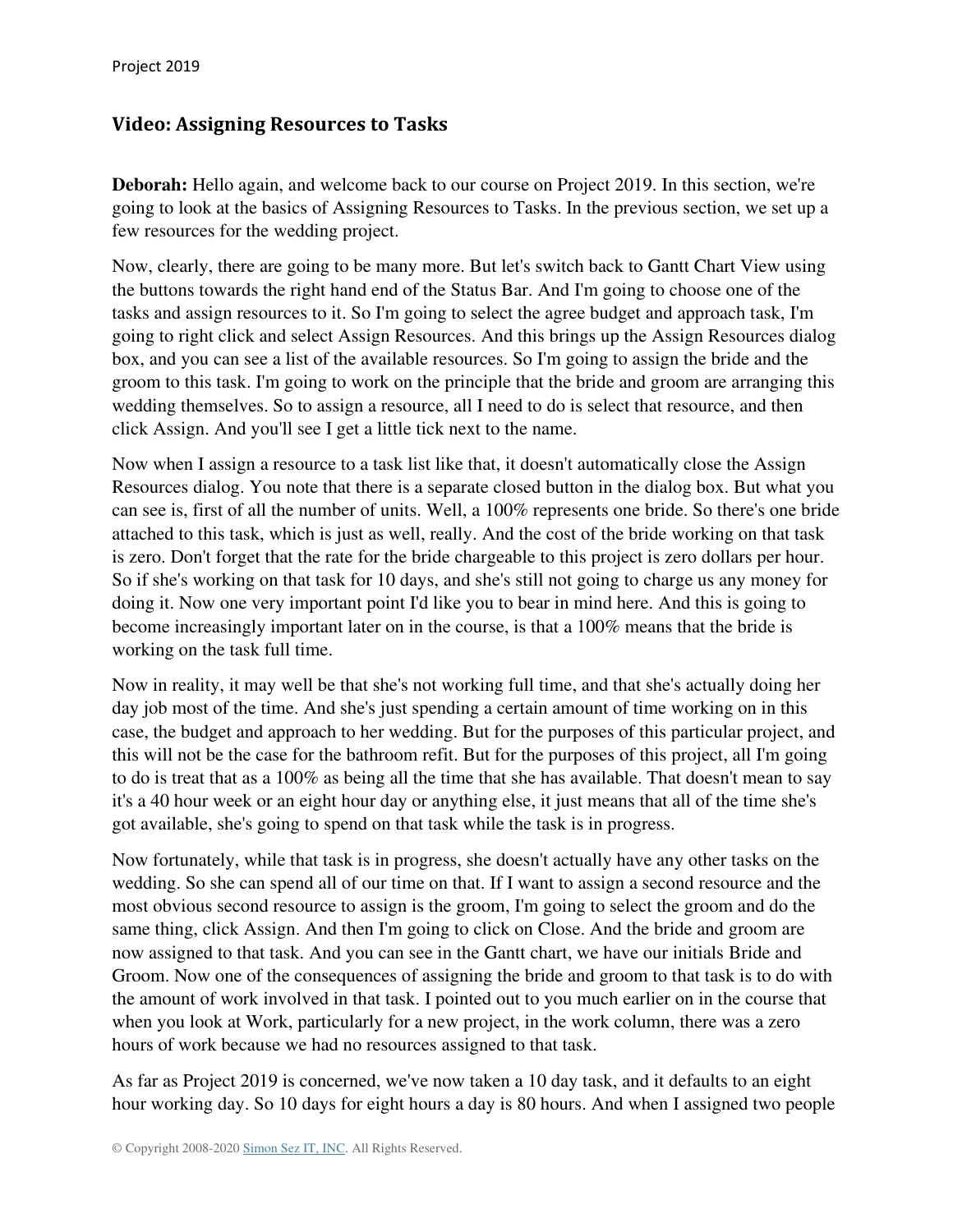to it full time, that is 160 hours of work. So as far as Project 2019 is concerned, these two resources are going to do 160 hours of work on this particular task. Now when you do this, you effectively increase the amount of work from zero hours to 160 hours. And Project 2019 offers you alternative ways of dealing with the change that you've made. And this little exclamation mark over in that first column gives you a little drop down and offers your alternative ways of dealing with a situation where you've increased the amount of work in a task. As far as the wedding project is concerned, this is of little interest really because we're not really going to charge for the bride and groom's time.

So the costings, and in fact, the scheduling of this is not going to be changed by the fact that we've assigned two resources to that task. We're not going to say that because the bride and groom are working on it, it's only going to take half the time. We decided it was a 10 day task and that was it. We don't make it a five day task because two people are working on it. That set of arguments about work duration, and the amount of work in a task and so on, is what we're going to look at in the next section. And I hope that that section will explain to you why we get these options here. And in fact, which of these options is the right one to choose. But on this occasion, we're going to go for the default option, which is increase the amount of work but keep the same duration. When we do that, Project 2019 is quite happy, the warning has gone away. We've got our 160 hours of work, and we've still got a 10 day task and the bride and groom are still assigned to that task.

Now my main concern over the next few sections is going to be the scheduling of this wedding, and the scheduling of projects in general. And in fact, it's the assignment of Work Resources that will be a key factor. So for the rest of this section, I'm just quickly going to show you a couple of other ways of assigning resources. And we're going to assign those other two resources that we set up; one Cost Resource and one Material Resource, just to go through the basics of dealing with those. We'll be coming back to Cost Material resources later though, as I really do want to concentrate on Work Resources, and Scheduling now. So let's jump down to the photography section. And suppose I want to assign the photographer to the Select and book photographer task.

So essentially, I'm going to assign the cost of the photographer to this task. So let's jump up to that Resource tab, and select Assign Resources. And that brings up the Assign resources dialog box. And from here, it's very easy for me to just select the photographer and click on Assign. Now, don't forget that when I assign the photographer, we don't have a cost assigned, because it's a cost resource. And we haven't specified what that cost is until we actually assign it to the task. Now we're going to allow for the fact that the photographer we're going to use is going to charge right about 1500. So let's add 1500 as the cost. And you can see just behind the dialog box, we now have 1500 added next to the photographer resource. Having done that, I'm going to click on close, and we can see how that cost appears on the Gantt Chart. It is worth pointing out at this point that what you see on this Gantt Chart the words to the right of the blocks In this case, this is all customizable, and we will be looking at customizing the Gantt Chart later on in this course.

Now the last assignment I'd like to make here is the assignment of the rings. So I'm going to go to Select and buy rings. And I'm going to right click, and I'm going to use this third approach to get to my Assign Resources dialog box. And on this occasion, I'm going to choose Wedding ring.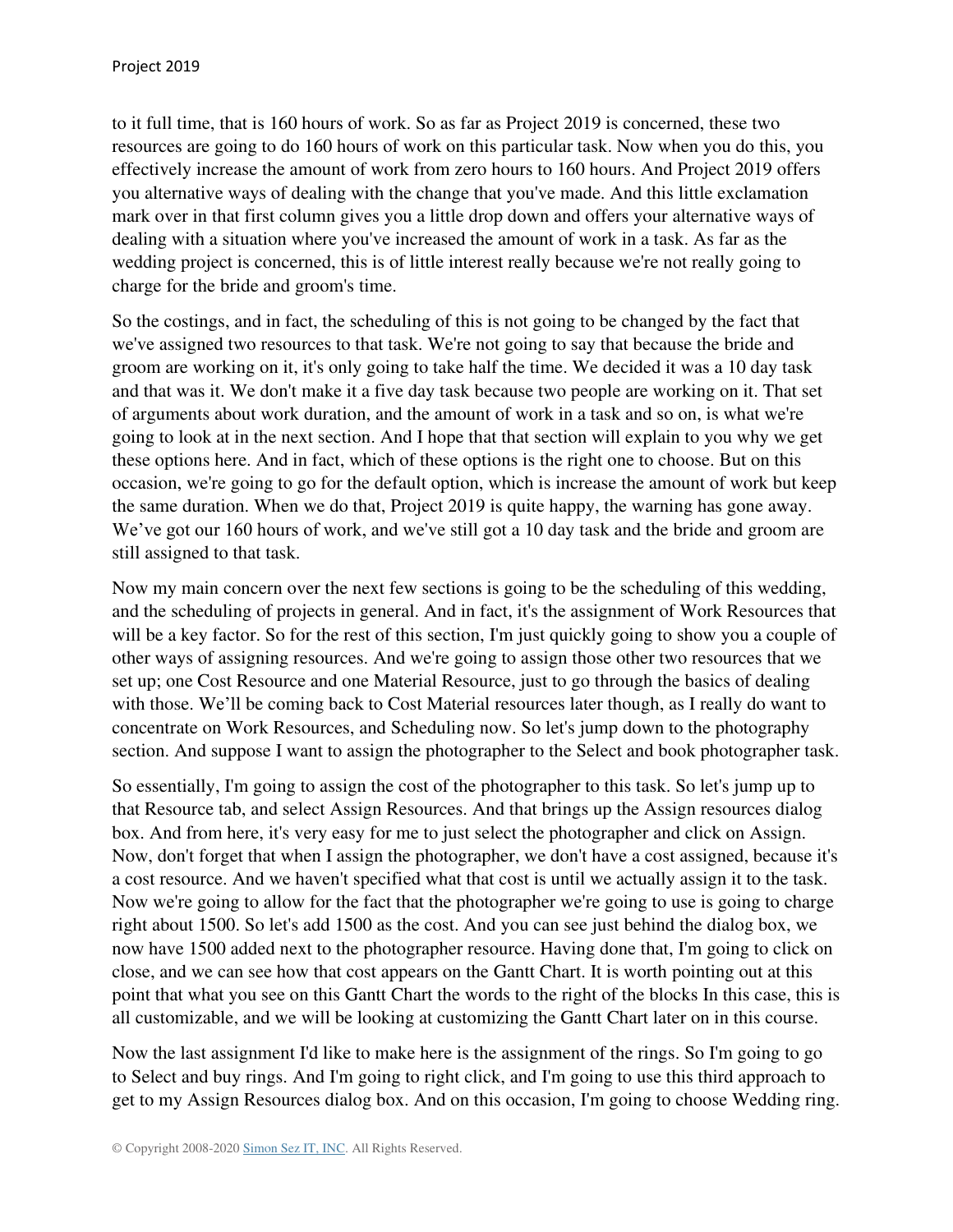And I'm going to actually assign the number of rings because we're actually going to buy two rings. And you can see that as I do that if you look behind on the Gantt Chart, it now has two rings in brackets. Project 2019 is also recognized that each wedding ring costs \$500 and has put a cost in of \$1,000 for the two rings.

The other important thing to bear in mind here is that I could at the same time assign the bride and groom to this task as well. So if I select bride and hold down the control key and select groom, and click on Assign, I've now assigned them to this task as well. And I can now click on Close. So, I've now got three resources assigned to that task. I've got the bride and groom, which are Work Resources. I've got the bride and groom and I also have two wedding rings. So that's the basics of Assignments. In the next section, we're going to turn our attention back to Work and we're going to look at Work with particular reference to different types of task. That's it for this section. I will see then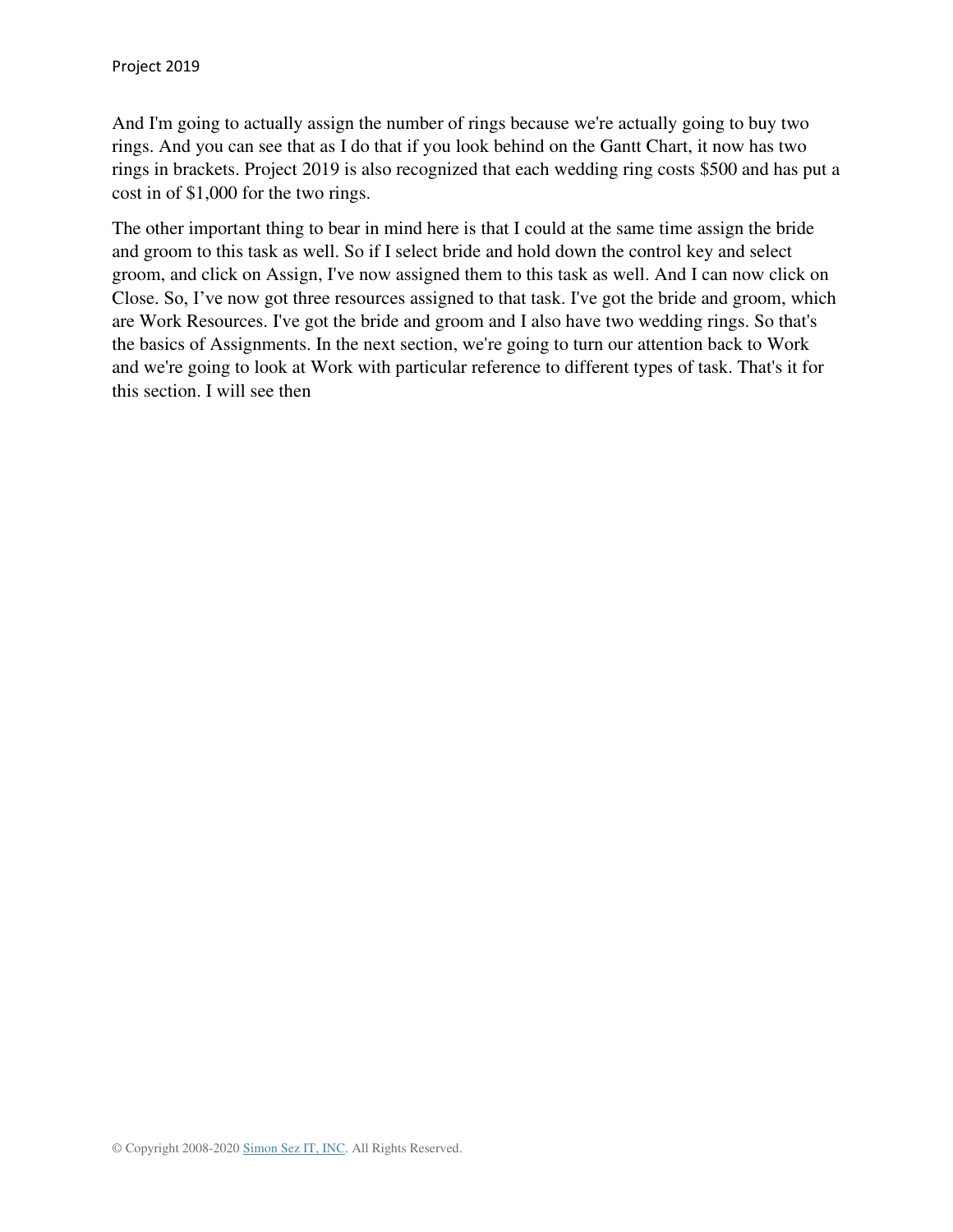## **Video: Task Types**

**Deborah:** Hello again, and welcome back to our course on Project 2019. Now that you know how to assign resources to tasks, the next thing we need to move on to is producing a workable schedule, given the resources that are available.

In order to do that, there are a couple of fundamental things that you need to understand. And perhaps the most important thing to understand with Project 2019 is the different Task Types that can be involved in projects. Now in order to illustrate this, I'm using sort of a dummy project. And this is a very simple project with three tasks in it; Task A, Task B, and Task C. And currently, their duration is two days. And there's one resource assigned to each task. And that resource is Jane. And Jane is also working for eight hours a day. So on Task A, Jane is doing 16 hours work, Task B 16 hours, and Task C 16 hours of work. And remember, the reason why task A is a longer bar, it spread over a greater number of days, is because we're not counting the weekend as working days. So effectively, she's still working two days, the Friday and the Monday.

Now let's suppose that I provide Jane with a little bit of help. So I say to Jane, hey, Jane, John is going to help you with these tasks. Now if I assign John to Task A, what do you think would happen? Now what may happen is you may look at it and say, "Well, obviously Jane is going to be able to get the job done in half the time". So instead of being a two day task, it's going to be a one day task. And obviously that is one option. But there are a couple of other options as well. One other option is that if John works on that task as well, it will still take two days, but they will do 32 hours work during that time. So with twice as much resource, twice as much work gets done but in the same time. Another possibility is that we still want to get our 16 hours of work done and we still want to do it in two days. But the fact that we've got both Jane and John working on it means they only need to devote half their time to it.

So we effectively have three different options. And those three options correspond to the three options you saw in the previous section When Project 2019 said you've changed information about resourcing on a task. So let me just show you that again, I'm going to right click on Task A, and I'm going to click Assign Resources. I'm going to choose John, and I'm going to click Assign. Now notice the little warning sign on the left there. Project has assumed that in assigning John, I still want to spend two days on this task. But having that second person, we're getting twice as much work done. So let's go over to the warning sign and click the default option there the middle one, "increase the amount of work but keep the same duration". The first one was "reduce duration, but keep the same amount of work". So in that case, we would have said well, we're still going to do 16 hours work. But because we've got two people on it, we can do it in a day.

The third option, "reduce the hours resources worked per day, but keep the same duration and work". So we say it's still a two day task, it's still only going to be 16 hours work. But Jane and John only need to work half the time each. Now I'm going to stick with the default option here. And what I want to do now is to show you why that was the default option. Let me open up Task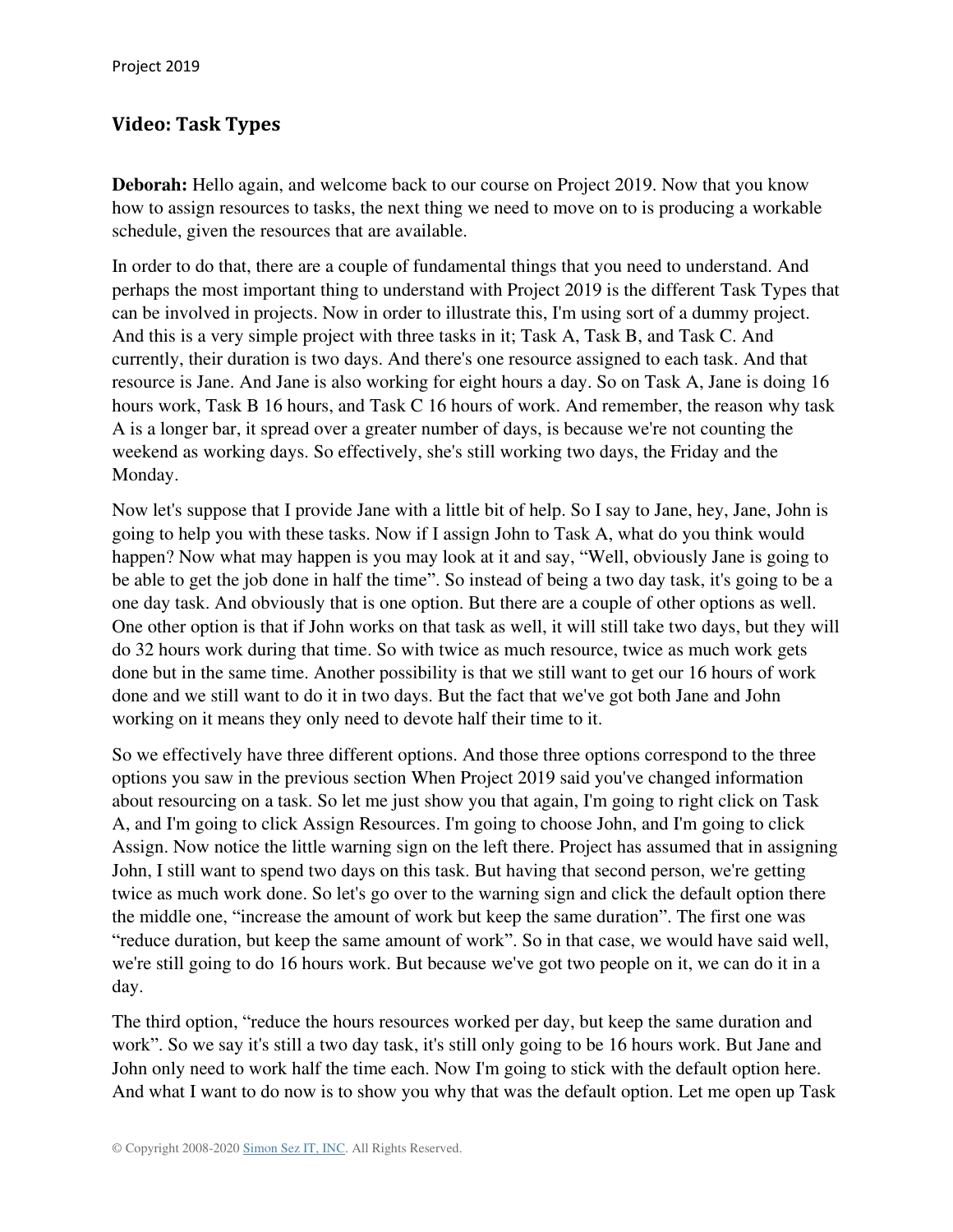A. Now the reason that was the default option was because the Task Type was declared as a fixed duration. And very importantly, the box to the right of that Effort Driven was not checked. So what this says is that this task is a fixed duration task, it's a two day task. And putting more effort in on it will not automatically reduce its duration. So my default is to keep the duration fixed. And therefore if I add a resource to it, I'll just get more work done.

Now let me look at Task B. Now the way that task B is set up is as a fixed work task. So the amount of work is fixed. And all fixed work tasks are Effort Driven. So note that the Effort Driven box is checked, but it's grayed out so I can't change it. Now what do you think will happen if I add an additional resource to this task? It's fixed work. It's Effort Driven. So I'm going to assign John to it. So right click, Assign Resources, John assigned, and look what happens. I still get 16 hours of work done. But of course, now with the additional resource, it can be done in one day. If I go over to the warning on the left, and click on the drop down the default now, "reduce the duration but keep the same amount of work". Well, that's the default for a fixed work task, which is always Effort Driven. But I could say, "Increase the amount of work but keep the same duration".

So I could say, well, okay, it's declared to be a fixed work task. But on this occasion, I want to actually increase the amount of work having put the additional resource in. and then I have the option of reducing the hour's resources work per day. So it could say, Okay, I'll put a second person on it, it's fixed work. But because I'm not changing the amount of work, each of the resources only needs to work part time on it to achieve that amount of work. Now, on this occasion, I'm going to stick with the defaults, and the duration of that task has been reduced by one day. Now let's look at Task C.

Now task C is a fixed unit task. And currently, it's not Effort Driven. Now, the significance of the Effort Driven part is whether in fact, what we're trying to do is to do a certain amount of work, to put in a certain amount of efforts. And in doing that, with flexing with varying the number of people working on it, or the duration in order to get that amount done. If a task is not Effort Driven, then we're not trying to achieve that certain amount of work or put in that certain amount of effort. And if I put more resources onto a task, then all that will happen is that more work gets done. And as a task that's currently not Effort Driven, if I assign additional resources, and let's really go to town this time, let's go back into assign resources. So let's go to town this time and add all of them. So I'm going to highlight them all and click Assign and close. And now you can see that we're going to get a lot more work done with four resources assigned to this task, 64 hours of work.

Now, as usual, I've got the yellow warning sign on the left there. And you could choose a different option. But basically, we're getting the default, which is "increase the amount of work, but keep the same duration". Now, let me undo that particular change. And let's go back in now, and make it Effort Driven. Now, that means we're trying to achieve a certain amount of work, putting in a certain amount of effort. Now what happens if I assign those three extra resources? Given that it's a fixed unit, what do you think is going to happen? Well, let's see. Let's assign our resources. And we're going to assign everybody again. And what's happened is that the duration is reduced. So in half a day, four people can do that amount of work. Once again, of course, I get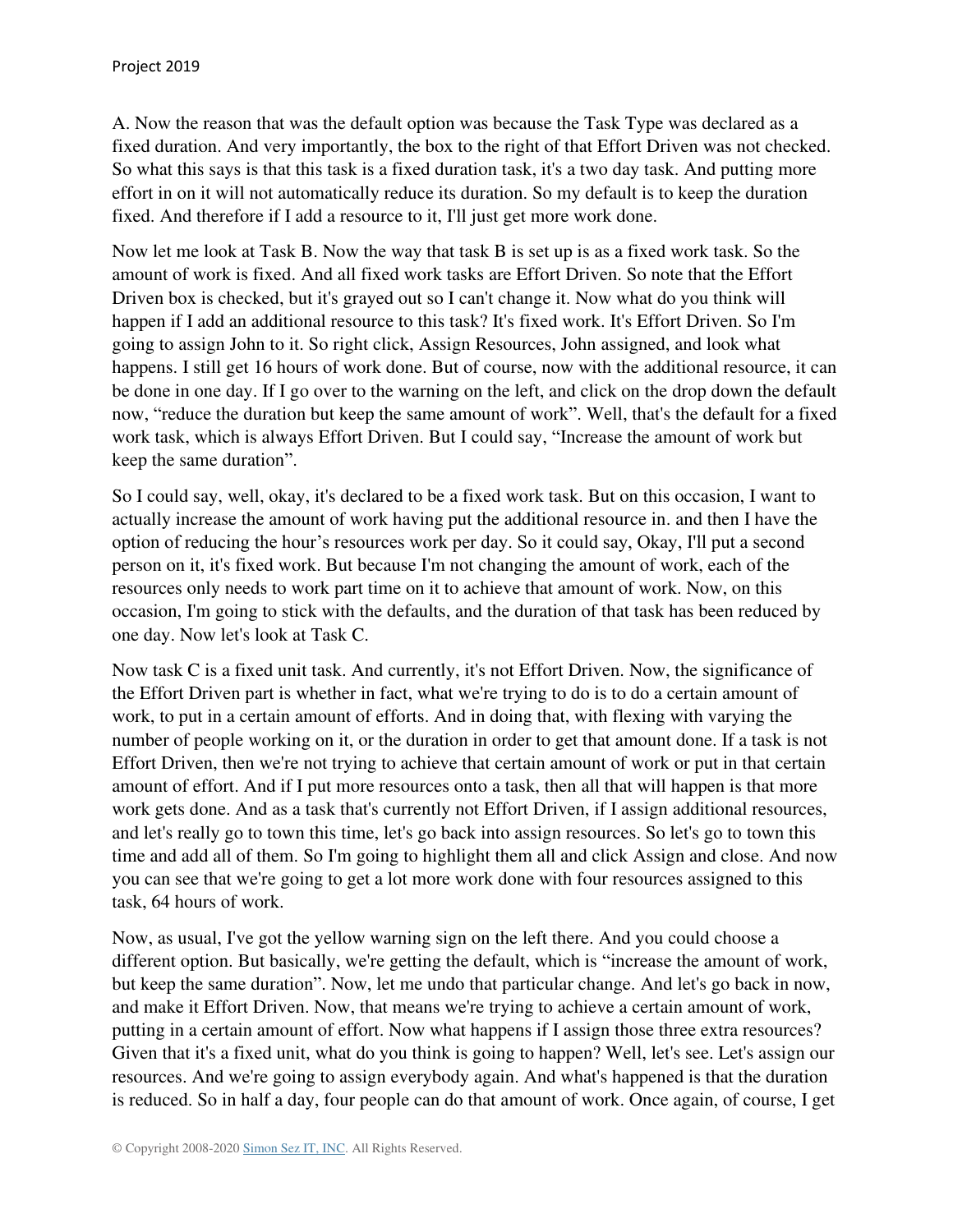the warning sign. And I can change that if I want to. But basically, as it's not fixed duration, putting on that extra number of people means that I can get the work done much more quickly.

As I mentioned, towards the beginning of this section, we're going to be doing quite a lot of scheduling from now on. And scheduling in Project 2019 can be quite complex at times and requires a bit of understanding of what's going on. There is a very useful help article; "How project schedules tasks behind the scenes", and it's well worth going through this help article. It's very useful, very well set out and it gives lots of very helpful information. Of course, I will be covering virtually all of this on the course and quite often in a little more detail than you've got here. But there is a section in here, and I think it's the fourth one in the list. How do you Task Types affect the schedule, fixed units, fixed work and fixed duration? And what will happen if you revise units, if you revise duration, if you revise what, and then gives one or two really good examples of what happens in different situations. So I do suggest that you take some time to go through this. And it will really help you if you can increase the level of your knowledge on scheduling in Project 2019.

And another important point here and I briefly mentioned this again, right at the beginning of the course. In Project Options on the Schedule page, there are a couple of very important settings. One of them is Default Task Type. Mine is set to fixed units. I find that this isn't something that I leave set the same way all the time. I often vary this depending on the type of project that I'm planning. Sometimes setting it to fixed duration or fixed work throughout the time that I'm working on a new project in particular, can actually save me time. But I've got it here set to fixed units. And another default here is New Tasks are Effort Driven. In my case that's not checked, you may find that you prefer your new tasks to be Effort Driven, or again, you might vary it from job to job. So that's it. We've covered the basics of Task Types. In the next section, we're going to start to look at scheduling itself. So please join me for that.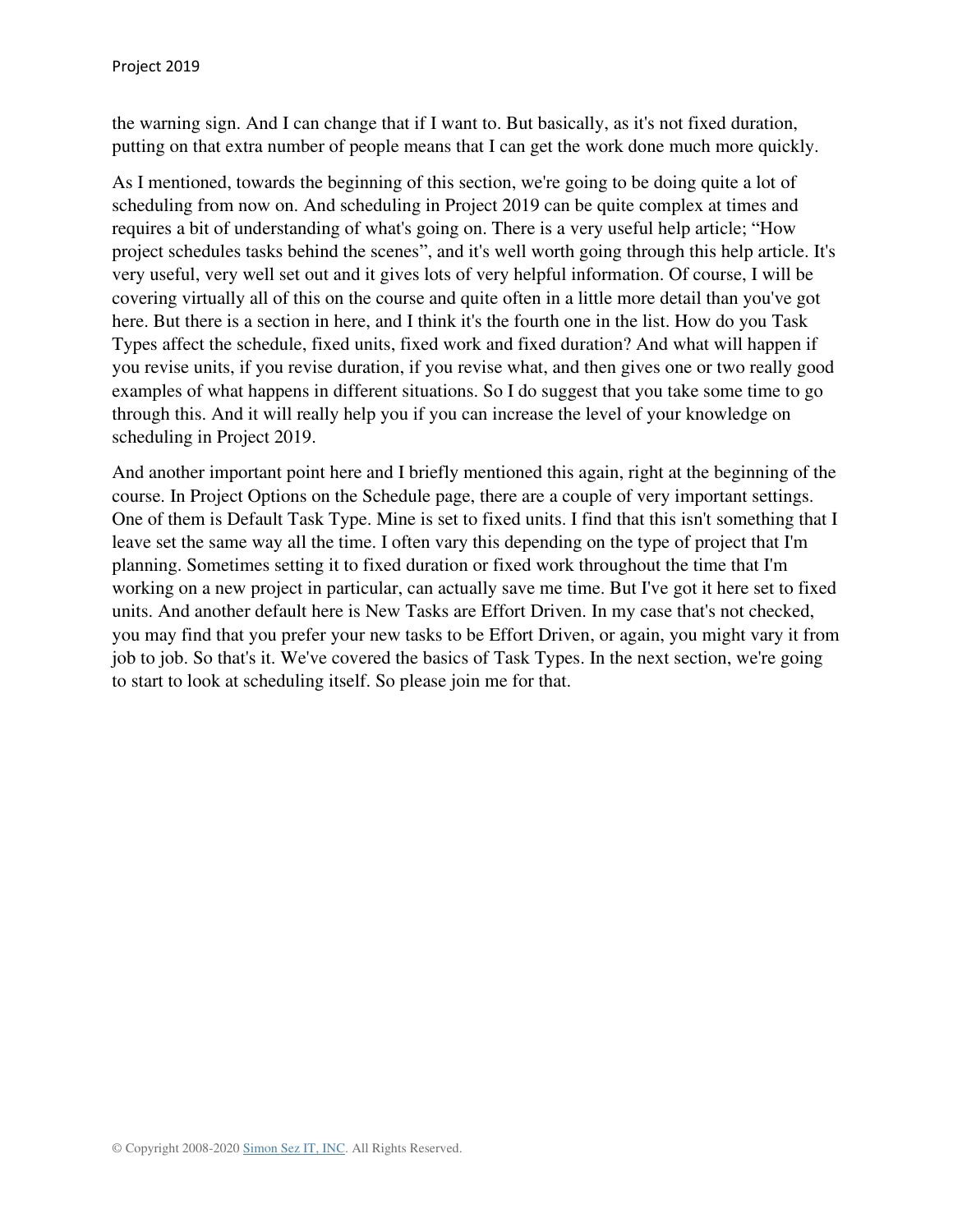#### **Video: Scheduling Basics**

**Deborah:** Hello again, and welcome back to our course on Project 2019. In this section, we're going to start to look at Scheduling. And as part of this, we have a couple of fundamental things to do to our plan in readiness for actually coming up with a realistic schedule for the wedding.

Now, the first thing I want to talk about is the difference between Manual Scheduling and Automatic Scheduling. And as part of doing that, I just want to explain something about scheduling in Project 2019. If you want to take a plan, such as this one that we have here and schedule it manually, there will be nothing to stop you. Now, what I mean by scheduling it manually is that you choose exactly which tasks starts on which date, and you check that you've got the time to do it, that the resources are available, that your constraints and deadlines are met, and so on. So you can pretty much handcraft the whole schedule.

Now in some situations, you may have projects where that's exactly what you decide to do. But with a large project with a lot of resources and many constraints, dependences, etc. that would be a very, very large job. It would probably take you quite a lot of time to maintain that schedule, particularly if there's a lot of change involved. And particularly if, as the project starts, things start to, shall we say, not go according to plan. Largely speaking, one of the main reasons that people use Project 2019 is to automate the scheduling. Now of course there are many other reasons to use Project 2019, but the automatic side of scheduling is one of the most significant ones. And it's the one that we're going to be concentrating on quite a bit over the coming sections.

So my fundamental assumption about the wedding plan and indeed about the Bathroom Refit is that we're going to Auto Schedule them. Having said that, and as we're going to see with the wedding schedule, within an auto scheduled project, you may well decide to manually schedule some of the tasks. So for instance, in the wedding plan, we may well actually manually schedule the actual wedding date and fix it in time and not allow Project 2019 to change it. But the rest of the schedule, we may be quite happy for Project 2019 to auto schedule. Now one of the things that I haven't done yet, and which I need to do now is to resolve the question of when the wedding day will actually be. And at the moment, of course, because wedding day or task 48 has no predecessors, it's almost the first task in the project, which clearly is not correct. I really need to show that the wedding day is going to happen when everything else is done.

I know there will still be a honeymoon after the wedding date. But the honeymoon itself isn't actually in the schedule at the moment. We've only got the making the shortlist, and selecting the destination and booking the honeymoon. We don't have the honeymoon itself. So in effect, the wedding day is going to be the last task. Now one way of doing this would be to have other summary tasks such as catering, flowers, memories as predecessors of the wedding day. But often, when you're starting to get into the scheduling of a project, you decide that one or more tasks or groups of tasks can be separated out into significant phases. And what I'm going to do here is to separate out the wedding day, and I think the rehearsal, as well. And I think these are going to be considered the last phase of this project. And then what I can do is to say that this last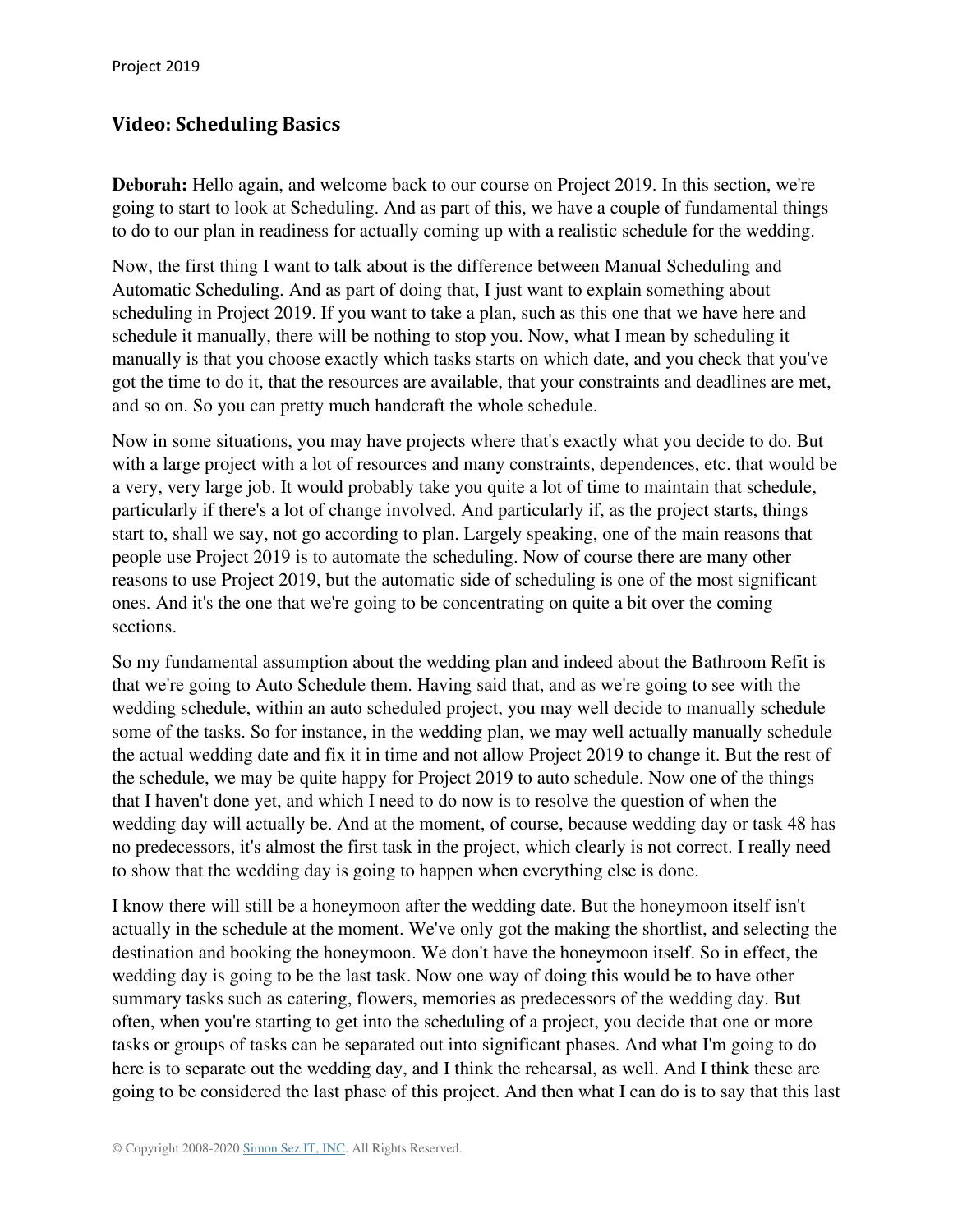phase has its predecessor; the preparation phase, the phase when all the work on deciding on the venue, booking, flowers, etc., is all done.

So what I'm going to do is take tasks 47 and 48 that I have highlighted here and separate them out from the rest of the schedule and make them a separate phase. Now one of the things you need to be careful of here because I am going to do a cut and a paste which is something I haven't talked about much so far. And that is where you have tasks such as these two, which are sub tasks of, in this case, the wedding day summary task. In order to cut them and put them elsewhere, I need to stop them from being subtasks of a summary task. So having selected them, I'm going to Outdent them using the schedule group on the task tab. And I'm going to click the Outdent button. Now I get a warning and you're going to see this quite a few times these planning wizard warnings. And this one tells me that if I out dent these two, they will no longer be scheduled as part of the wedding day summary task. And in fact, they'll be rescheduled to start before the project start date.

Now, that sounds a little bit dangerous, but in fact, it's something that's going to happen from time to time, this sort of planning wizard warning. On what you can say with confidence in this case is that because I'm going to immediately reschedule those with a different set of rules, this particular planning wizard warning is not one to worry about. Because although they will be given a very strange date, it will be only for a very short period of time until I change them again. So I'm going to click on OK. And my tasks have now been out dented. Now know that the scheduled tasks are now right back to actually before the beginning of the project, which is clearly not when the wedding day is going to be. But we're going to change that in a moment. So now I'm going to cut those.

So now I'm going to select cut, I'm going to place my cursor in a row just below the end of the schedule, and I'm going to click paste, then once they've been pasted into place, they pick up the indentation, of course of the task above them task 49 in this case. Now I don't want them as part of the honeymoon. So I'm going to select both tasks, and I'm going to Outdent them. I get that same warning again about their scheduling. And again, I'm going to click OK to continue. And they're back to being scheduled far too early. Now, let me go back up to the attire task. Select it, and then do an insert task above that. And that is going to be my task, my summary task for the preparation phase. So let me change the task name. And we're going to say preparation phase. And then what I'm going to do is to select Attire, which is now task eight, right down to task 50. And I'm going to indent those to make them part of the phase.

And then for the wedding day task, which we have down here in task 53, its predecessor will be the whole of the preparation phase. So I'm going to put a seven in the predecessor column. And I now have a wedding day on August the 20th 2019. Now I know that's not right, but at least I've got a wedding day now, which is at the end of the wedding project. Generally speaking, if you're going to use phases in a project, it's a good idea to do that before you start scheduling partly for the reason that I've just shown you where it often makes it much easier to set up dependencies. Now I've got one or two other very small changes here, I'm going to change the name of task 44. It's commonly called Wedding Day. And I'm going to change this to Wedding Venue. And one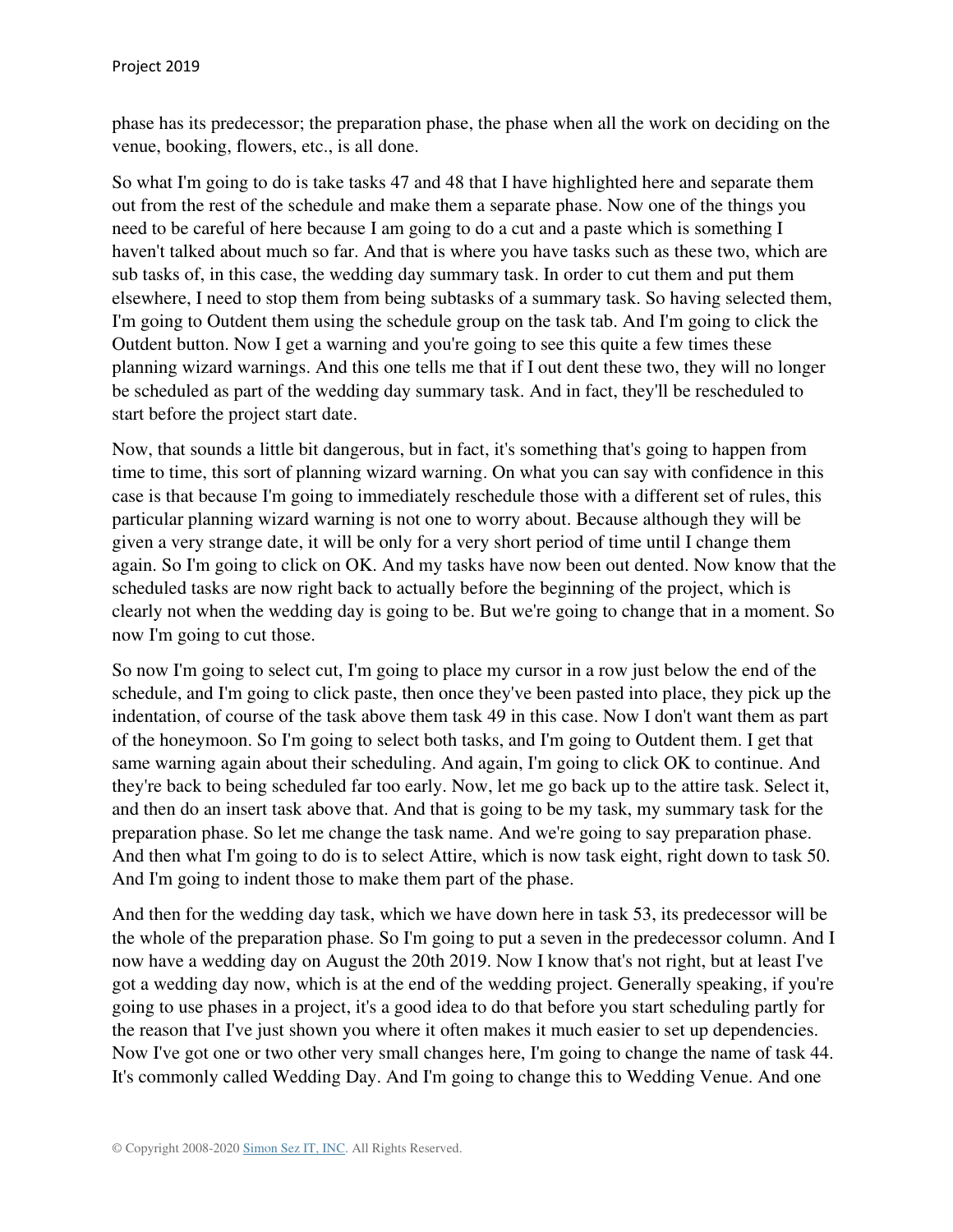particularly useful thing to note is that wedding day is an individual task, and it has its predecessor as a whole phase. So you can really mix and match these dependencies.

The next thing we need to do is check that our Task Types are correct. Very often, when you're setting up a project, you will have thought carefully about Task Types. You'll have your default set appropriately, and you'll also want to make sure that any exceptions from the default are set up as well. While we've been setting up the wedding day project, my default has been set to fixed units as you know. But let me just demonstrate to you now, and bearing in mind what we looked at in the preceding section, that in this particular project fix units is not a good choice. So let's go to the Select and buy rings task. And let's suppose that the bride and groom look at that task, and it's a four week task. And they say well, it's not going to be a full time job for us to select and buy the wedding rings over that time. Let's say it's only going to take half of our available time. So let's go into assign resources. And we get the Assign Resources dialog box again.

Obviously, these two are assigned to that task but they're assigned 100%. And watch what happens when I reduce the bride's assignment to 50%. As you can see, the task becomes a 40 day task, the amount of work continues to be set at 320 hours. Now, of course, in this project, the bride and groom's time isn't chargeable. And we're working more on a notional idea of what proportion of their available time is being used on each task. So when we say the bride is 50% allocated, that's just half of the time that she's got available to work on the plans for the wedding. Now clearly, the idea is not here to extend that task. But just to reflect the fact that the bride's time on it is only going to be half their available time. So what I'm going to do is close this, and I'm going to undo that last change. And what I really need to do here is to set the Task Type for this and effectively every other task in the project to be a Fixed Duration task.

Now if I want to change a fundamental property of a task you've already seen, I can use the Task Information Dialog box. And I can also change a whole set of tasks by selecting multiple tasks just by holding down my control key and using the same approach. So what I'm going to do is select everything from Attire. I'm going to go all the way down to task 15, hold down my shift key and click and that will select everything between those two tasks. And then with the Ctrl key held down, I'm going to make other individual selections. So rehearsal, wedding day, if I scroll back up to the top, hold down control, and select those three as well. And I'm going to change each of those to be fixed duration. So if I click on Information on the Task tab, and go to the Advanced Tab, and make sure that I have fixed duration in the Task Type, and not Effort Driven.

Note that when you see just a black blob or a black square in a box, it means that you have a mixed type in there. So some are and some aren't. Now, you need to be very careful when you transfer what you're looking at here to the Bathroom Refit project. Because, the Bathroom Refit project has a situation with Task Types that are a little bit different from what we have here in the wedding project. So let's click on OK. And that's all fine. Now, let me go back to that wedding rings task. And once again, I'm going to right click and go to Assign Resources. And once again, I'm going to change it to 50%. And watch what happens this time. Look at the duration and also look at the work. Now what happens is the amount of work is reduced, the duration has not changed, the bride is shown at 50%.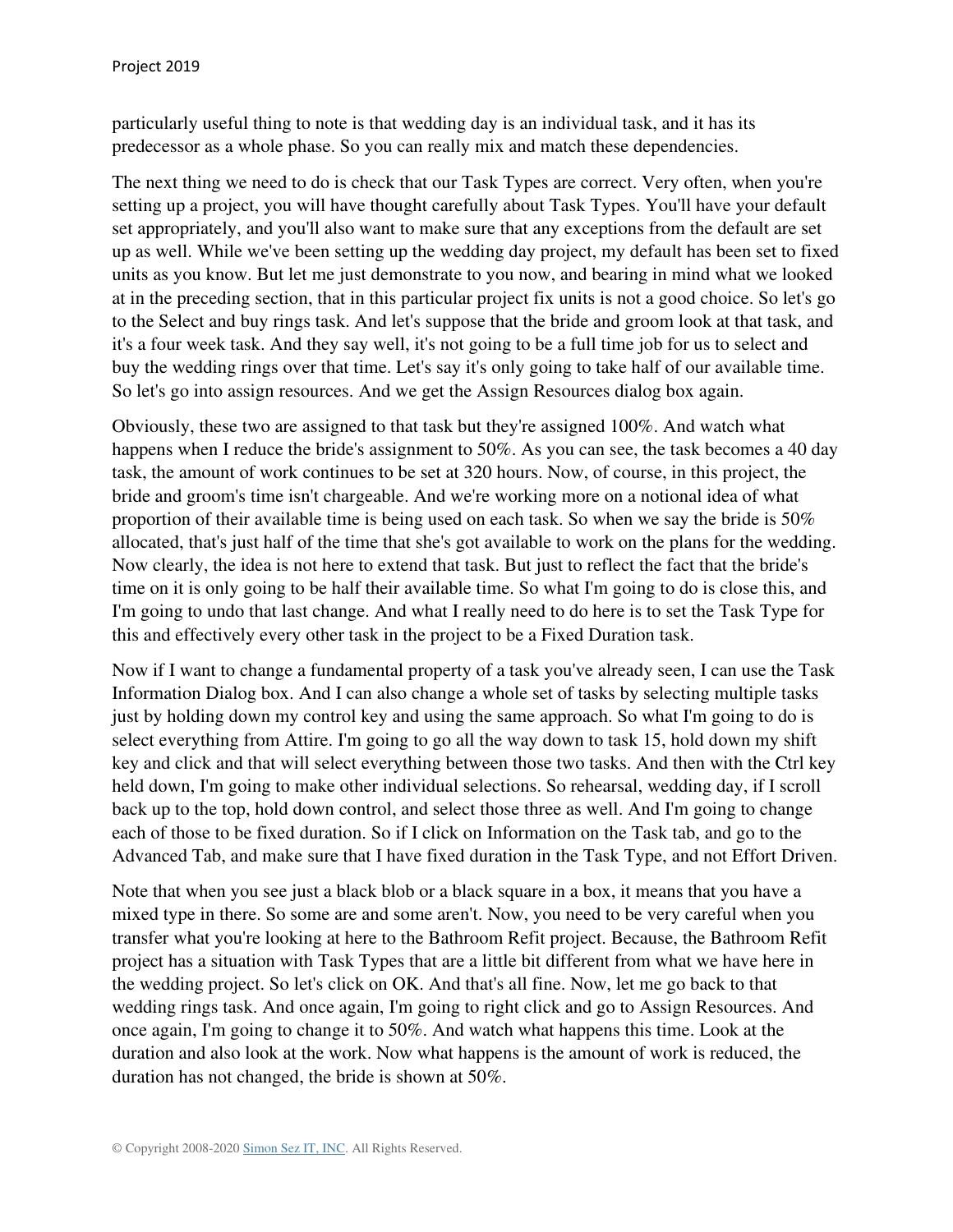Now if I reduce the groom to 50% as well, you'll see we're not changing the duration. But we are showing the each of the resources is only needed for 50% of their time over that period. So now we've got what looks like a better project. And you may think that we're coming up to being close to having a workable schedule. But in fact, the schedule we've got is going to present some major problems. And as you can see here, for example, if you look at the second half of April, that the major problem is going to be that we have far too many things going on at once. And given that the bride and groom are going to be doing a lot of this work themselves, we're going to find that they're going to be over allocated on some parts during certain periods of this project.

So what I'm going to do now is to quickly go through and allocate the bride and groom to all of the tasks in the schedule that they're going to be responsible for. And you can start to see how we have a scheduling issue. So here I've allocated the bride and groom, sometimes full time, sometimes with the proportion of their time. And in the left hand column, you can see the little red symbol that indicates that that particular task has over allocated resources. Now if I look at the Resource Sheet, I can see that the two resources that have over allocation problems that means that they've got too much to do over a period of time are the bride and the groom, which is no surprise. And how we resolve those is what we're going to look at in the next section.

Now as I mentioned at the beginning of this section, it's in our interest to be able to automate the resolution of over allocation of resources. But in order to do that, it's also important to understand the context within which we're working. So for instance, which things we can delay and which things we can't and which things we'd prefer not to delay if it can be avoided and so on. But they're the issues that we're going to look at in the next section when we're going to look at leveling resources. So please join me for that.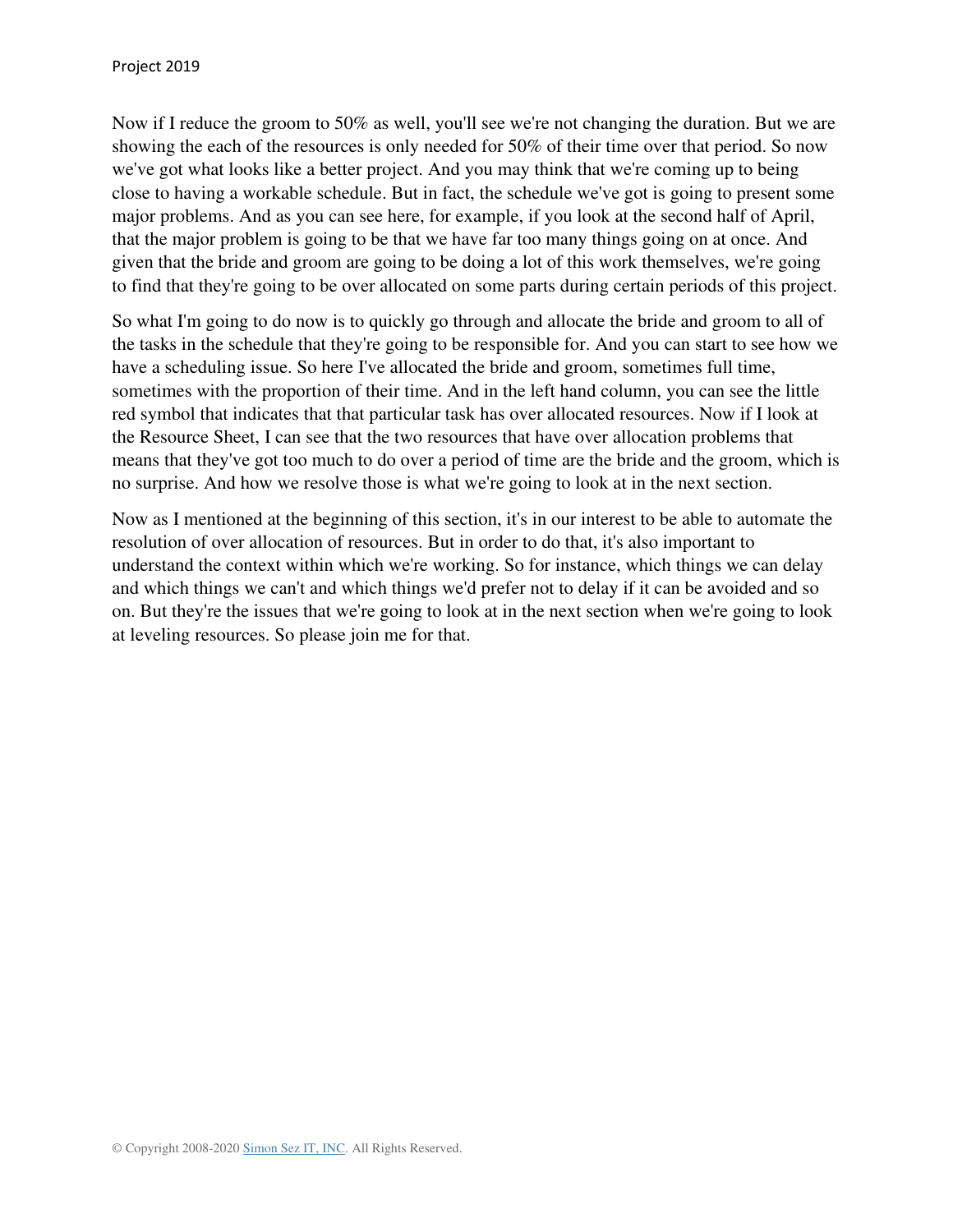## **Video: Resource Leveling**

**Deborah:** Hello again, and welcome back to our course on Project 2019. We're starting this section from wedding five, and we're going to look at Resource Leveling. The way we left things in the preceding section is that I had assigned the bride and groom to tasks for which they had a level of involvement.

And we can see that both of them are significantly over allocated. Particularly during one period in the second half of May, where they have a lot of different things to be doing all at once. You can see the specific tasks that are over allocated with the indicator in the left hand column. And I pointed out to you in the preceding section, if we look over at the Resource Sheets, the two resources that are marked in red are the ones that are over allocated, so the bride and the groom. And of course, in something like this project, we don't really have the option of say having a couple of extra brides or a couple of extra grooms to spread the work over. In another project such as, for example, the bathroom refit, if the tiler or the plasterer or the bathroom fitter had too much work to do, you could possibly get a second person in to help but that isn't really an option for us here.

Now one of the things that I mentioned in the preceding section, which of course is a very important thing is to make sure that you have your default Task Types set correctly. So let's just take a look at that now. On the Schedule page in Project Options in Scheduling options for this project, note that I have this project selected, so wedding five. And the default Task Type I now have is Fixed Duration. Note also that I have the checkbox, New Tasks are Effort Driven, not checked. Now, if I go back to this drop down here for all new projects, my overall default is still a default Task Type of fixed units. So in the absence of a specific change for a specific project, that is my overall default; Fixed Units. And you'll obviously need to set that up in the way that suits you.

Now, it's very likely when you're planning projects, and as your projects progress, that you will experience over allocation of resources. And there are a number of ways of resolving these over allocations. And we're going to be looking at quite a few during the course. But before we do just one very important point to make is this, there isn't a universal way of resolving over allocations. The resolution of over allocations almost always involves understanding the underlying project or the underlying business that your project relates to. Now one of the key things you normally need to decide is whether to resolve over allocations manually, or automatically. Both of them have a place. And it may well be that you work on the principle that as far as possible, you resolve over allocations automatically, but that you'll revert to manual methods where necessary.

It actually wouldn't be that complicated for us to go through and resolve all of the over allocations in this particular plan manually. But it can be very time consuming. And automating this process as much as possible, is usually the best approach if you can, in fact, automate it successfully, which is not always the case. The first thing I'm going to do is to demonstrate a manual resolution of an over allocation. And I'm just going to take the first over allocation here, select wedding dress, and I'm going to show you very quickly how you can resolve this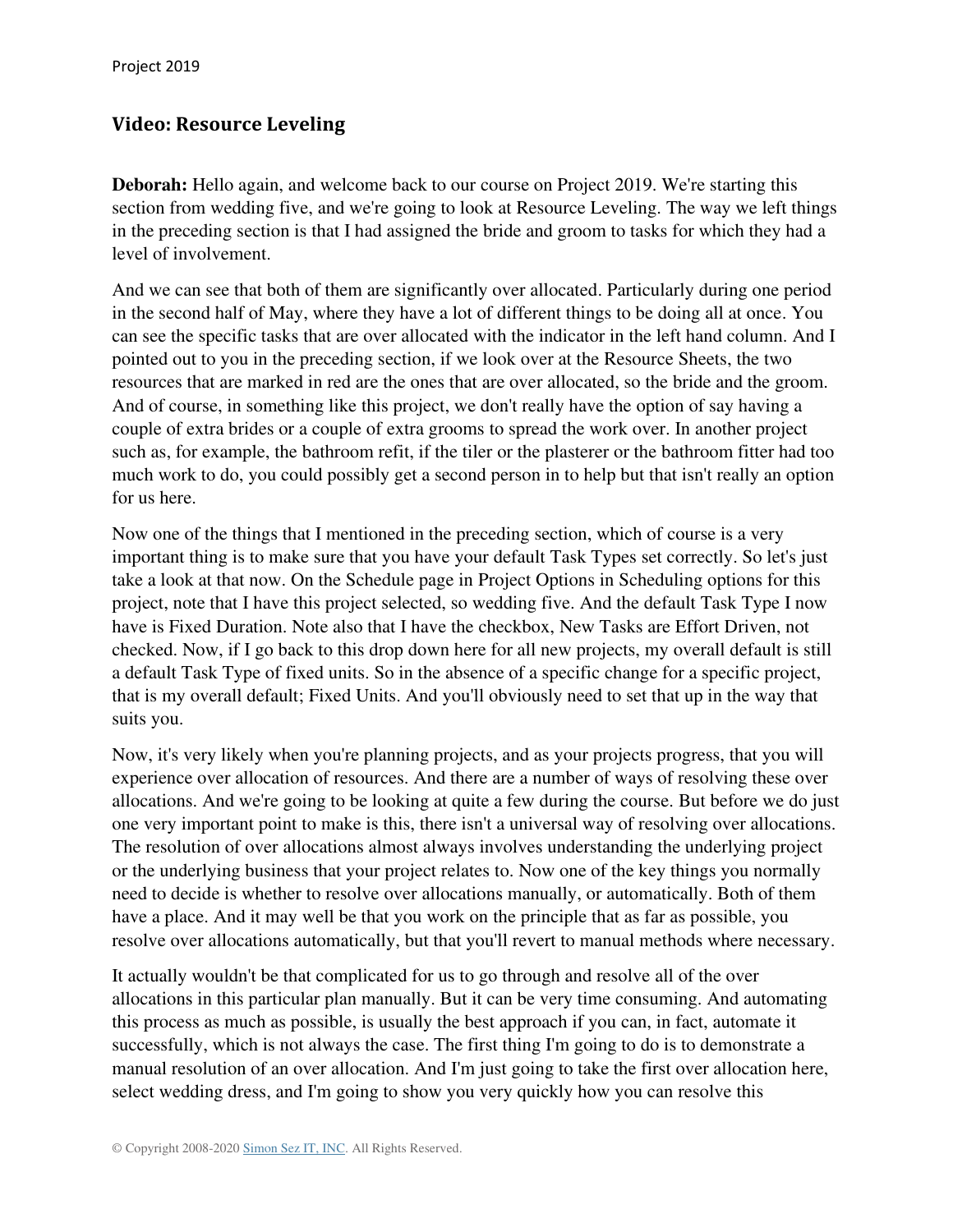manually. Now the fact that Project 2019 has put that red marker there that says that this task has over allocated resources. So it tells you that there's a problem. And it also says right click for options. And we're really interested in the top three options.

Now I'm going to start with the second one here; Fix in Task Inspector. We're going to look at the Task Inspector later in the course. So we'll come back to that one. And the third one is; Ignore problems for this task. In the same way that in the preceding section once or twice, I said let's ignore that warning from the planning wizard. There will be situations where you have an apparent over allocation but either you know, it's not really a problem for reasons I'll look at later. Or you may know that you're going to fix that problem later and don't need to deal with it now. So you do have the option of ignoring a particular problem related to over allocation.

Now the first option is the one that you'll very often use when doing Manual resolution, and it's Reschedule to an available date. And what you're basically saying to Project 2019, is I want you to find a date when this task can happen, And I don't then have an over allocation against it. And that's what we're going to do here. Now notice the task has been rescheduled. And also notice the little red mark from the left column has gone. And also note that the date, the end date of our project has pushed right out quite a long way, actually. So we've pushed everything related to the wedding dress out to the right, because of course that one task, select wedding dress had a number of successes, including order dress measurements, and fittings. And of course, that delays the Attire Summary Task, which in turn delays the whole of the preparation phase. And if we look all the way down here now, we can see our wedding date has moved to September the six.

Now we could go through each of those over allocated tasks and resolve it manually in that way. But as I say that would be time consuming. And generally speaking, we'd like to automate it. So let's look at how we might possibly do that. Now you might be tempted in this situation to undo what we just did, and start again with an automated version of the process. But before we do, I want to demonstrate something else, I'm going to change the view. And the view that we're going to use is one specifically that we use when we're working on leveling resources. So I'm going to click on Other Views, More Views, and I'm going to choose Leveling Gantt. Now the Leveling Gantt View effectively shows you what Project 2019 is doing in terms of leveling the resources on a project.

Now when you apply a new view like this, it's very often the case that the timescale is all completely wrong. So let's go back up to the View tab. And in the zoom group, click on Entire Project so that we see the project on the right there. And you notice in particular, this little colored bar here against select wedding dress. That bar represents the leveling delay; the amount of delay that was added to that when we did the manual leveling just now. And in fact, we have a set of tools to handle leveling delays. Now before I use one of those tools, look at the table on the left, let me just make the name column a little bit wider. And there's a column there; Leveling Delay. And the current leveling delay on that task is 42 e days. And E days are elapsed days. So when we did the manual Resource Leveling just now, what Project 2019 had to do was to delay that task by 42 elapsed days. And that's the currently applied Leveling Delay to that task.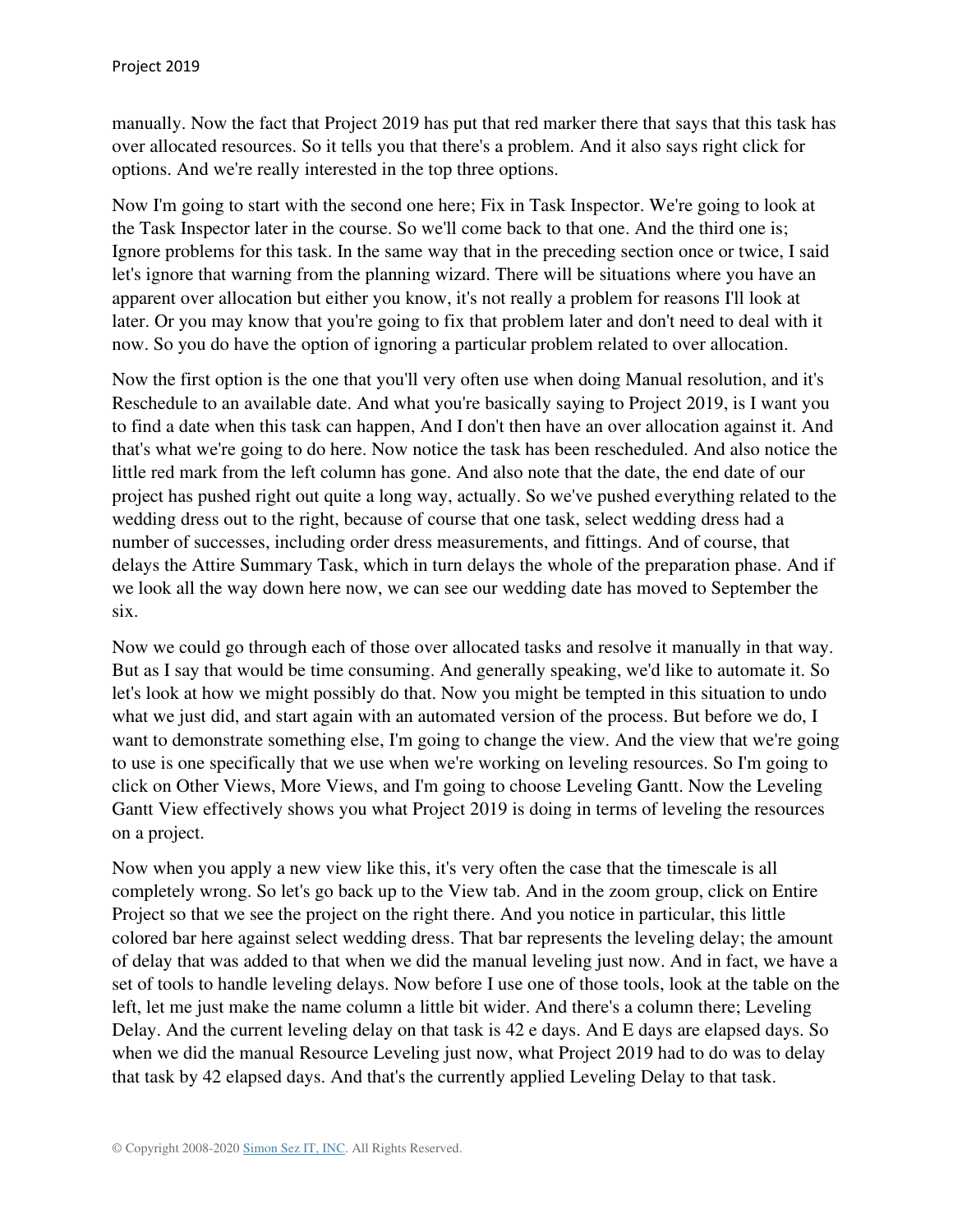Now also notice that its successes, which were also delayed, were not delayed because of leveling of themselves. They were delayed because we delayed the Select wedding dress task that had the resource over allocation. So their leveling e days are set at zero days, they weren't delayed because of a leveling problem. They were delayed because they are successors of a task that had a leveling problem. Now if I wanted to put this particular project back to the way it was, I could obviously do the undo. But I can also go to the Resource tab and click the button just here; Clear Leveling in the leveling group. And watch what happens if I clear the leveling. I get an option of clearing it from the whole project or the entire project or just the selected tasks.

And as I've only done one bit of leveling here, I might as well stick with the entire project and click on OK. And basically what happens is the task goes back to where it was before. And now if I revert back to Gantt Chart View, it would look exactly how it looked before. And of course I've got my over allocation indicator on the left there for task 10. Now before we look at automatically leveling, let me just point something else out. We asked Project 2019 to reschedule select wedding dress to a date where the resource wouldn't be over allocated. You can reschedule these things completely manually yourself. So there will be nothing to stop me going into any of these tasks and changing the start and finish dates. And I could go through all of them and change the start and finish dates manually scheduled the manually change their Task Types from auto scheduled to manually scheduled, if necessary, and fix any of these dates in time if I wanted to.

But what we want to look at now is the opposite of doing that. And that is putting everything in Project 2019 hands and seeing if it can resolve these over allocations automatically for us. So I'm back in the regular Gantt Chart View. And I go to the resource tab. And in that level group that we just saw, now there are two buttons there. There's a Level Resource, and a Level All. Level Resource gives me the ability to level one or more selected resources. So if all I wanted to do was to level the bride and make sure she's not over allocated, I can select one resource, and then click on level now. And Project 2019 will try to level the bride over the project so that she's not over allocated at any stage. Now, it's important to recognize it will try because it may well be that the constraints, the deadlines, the dependencies, that might mean that she cannot be leveled. There are going to be situations where she's just got too much to do over a period of time.

So you may find in many of the projects that you can't completely resolve over allocations, or should I say, not in a way that you're 100% happy with. So that's leveling an individual resource. The Level All button basically levels all resources. And if I click on Level All, I may possibly get one or more warnings. Now I haven't at this stage, which is good news. And there we are. Now, as you can see, most of the red markers in the first column have gone. And our wedding day is now on January the 23rd 2020. So the dates have got pushed out a long way. So overall, our schedule is coming together. And we've got some very good aspects of the schedule now because for example, we have the reception and venue identified, we have the wedding venue identified. And if they're both done before we send out the invitations, that's pretty good. We also have the wedding itself registered and organized. And we also have the wedding itself registered and licensed early on.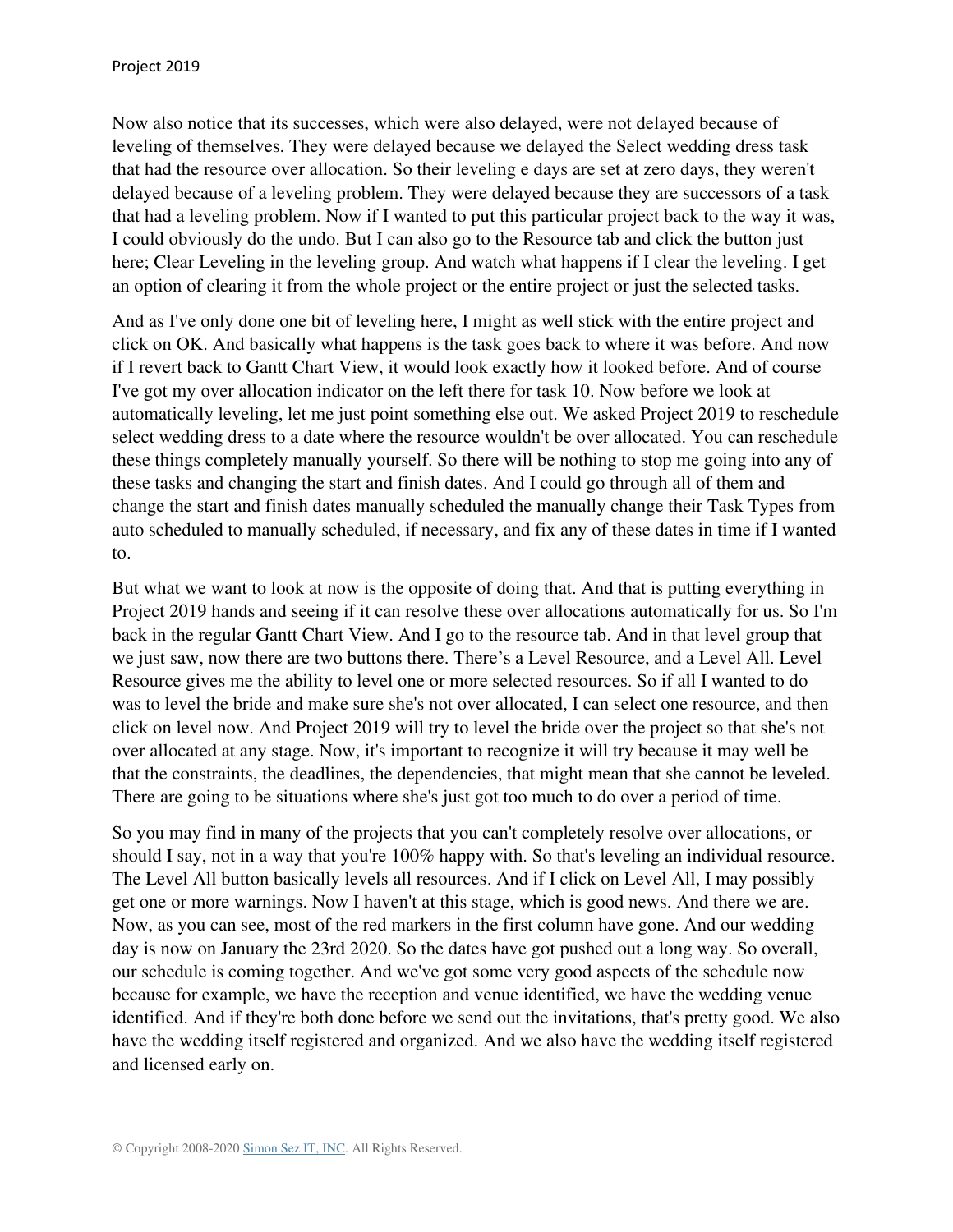But when we look at things like Caterer, Florist, Baker, so on and so forth, we're making the shortlist and then there's a long time before we book those people. And the booking is probably a little bit too late in the day ideally. We seem to have left the bookings much too late in the process. Whereas with other aspects such as the wedding rings, maybe they're roughly in the right kind of place. But quite often when you look at the schedule after leveling, you'll find that resulting schedule doesn't really tie in with the ideal sequence of events. And there are a number of options you can apply when leveling to help you to get to the kind of sequence of events that you want while still resolving any over allocations. And the use of those options is what we're going to look at in the next section. So please join me for that.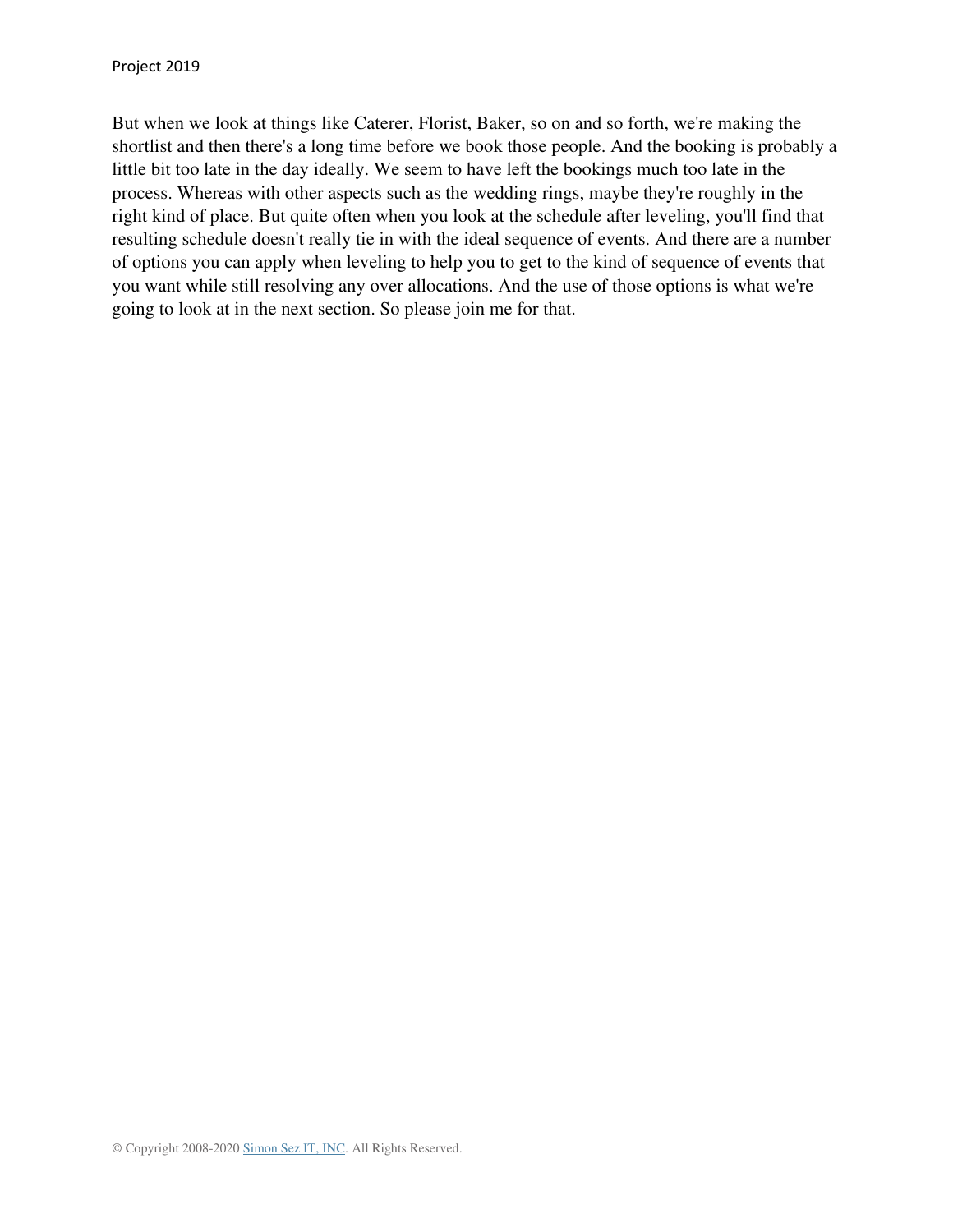## **Video: Leveling Options**

**Deborah:** Hello again and welcome back to our course on Project 2019. In the preceding section, we did a little bit of Manual Resource Leveling in order to try to overcome over allocations of the bride and groom's time in our wedding plan.

Now what we're going to do in this section is to look at automating the leveling of resources in Project 2019. And primarily, we're going to look at the options that are available when you're doing this. Now before we start, I should point out that when we did the leveling before, we came up with a schedule that indicated a potential wedding date of August the 20th. Now that's a good starting point, I think we may go for a date a little bit later than that. But first of all, we need to make sure that all of our issues are overcome. It may well be that it appears to be a good date, and the plan appears to work. But until you've actually looked at any outstanding issues, you can't really be certain that the end date in this case, the wedding date, is going to be achievable.

The other thing to bear in mind is that with any project, you are dependent on making sure for example, that you have all of the tasks, dependencies etc. in place. That your estimates your time estimates, your resource estimates are good, and that your resources are going to be available. Now we're going to take a look at some of the things that might go wrong a little bit later on in the course. But for the moment, let's see that our resources are available. And we're pretty much scheduling this project on the basis that given that a lot of it is down to the bride and groom, they're going to be very committed to getting the wedding running to schedule. And that therefore, they'll be more than happy to put in a bit of extra effort to deal with any problems that arise.

Now the first thing I'm going to do is undo the leveling that we did in the previous section. So if I go to the resource tab, in the level group, there is an option called Clear Leveling. Now look carefully at the schedule, particularly around the area of select and order wedding dress. So now we're back to where we were. Now what we're going to try and do is to level automatically. And before we do that, let's look at the leveling options. Now the Resource Leveling dialog has many options, and we're going to look at a few of them in this section. One or two, we're going to save until later on in the course. Now first of all, do you want leveling calculations to be automatic or manual? Now I normally set this at manual, because whilst having Project 2019 automatically deal with leveling can work quite well, when you're setting up a project, it can actually be a little bit annoying, because you get to a situation where it's leveling resources. And you're thinking to yourself, well hang on a minute, I've got loads more tasks and resources to put in yet.

So you're doing work that is really a waste of time, because until all of the project or the bulk of the project is in there. There's not really any point in doing this. So I tend to go for manual leveling calculations. The next option look for over allocations on a default day by day basis. You can also have minute by minute, hour by hour down to month by month. Now this is a very important option. And I'm going to explain it to you with an example. Let's suppose you have somebody doing a task for two hours a day over the course of a week. And maybe it's the only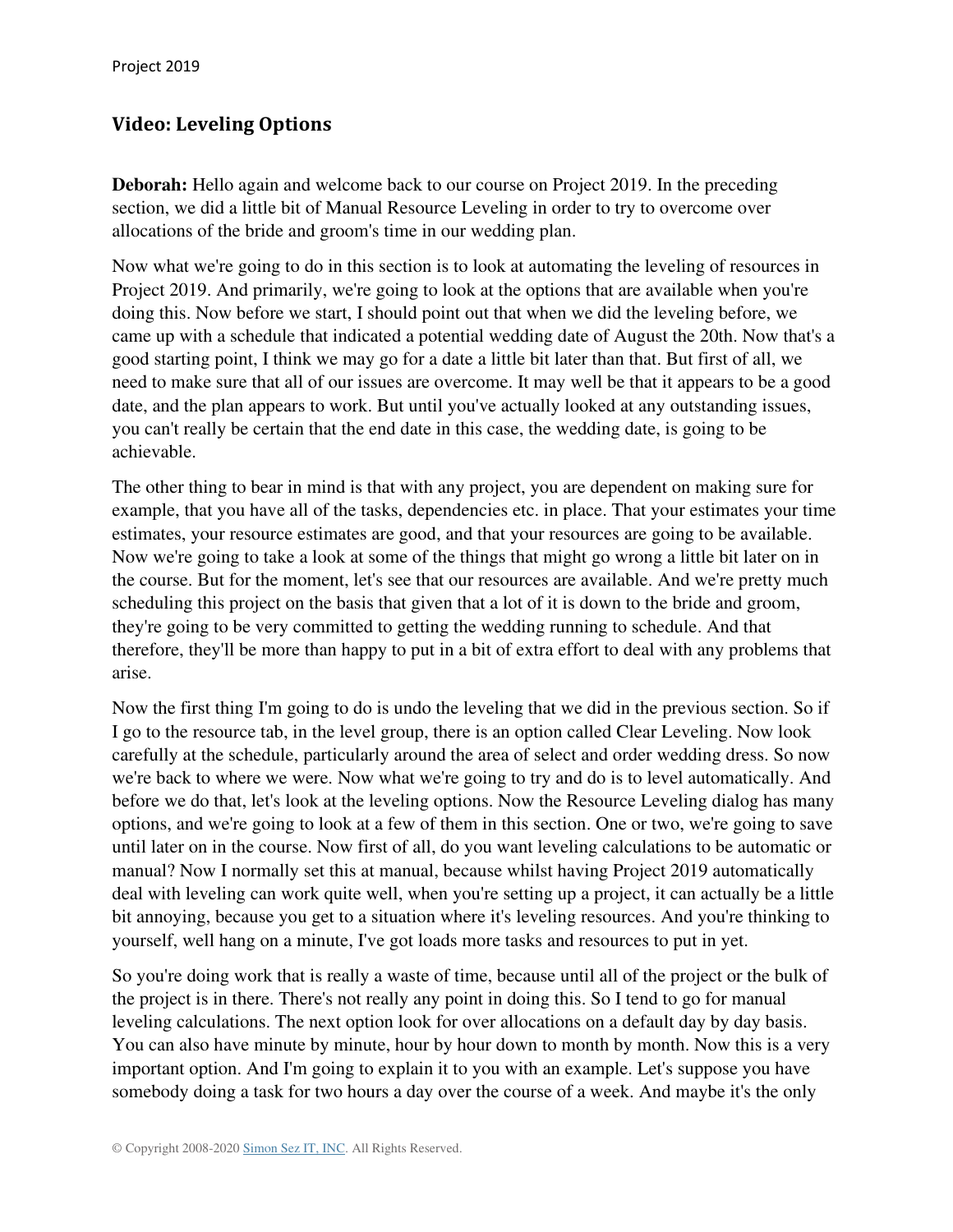job they've got to do on a project. But on a Wednesday, you need them to do a full day task. So they've got an eight hour job to do on Wednesday. If you have over allocations being looked for on a day to day basis, Project 2019 will look at Wednesday and say they're over allocated because they've got two hours on the first task, and eight hours on the second task. That's 10 hours, that's too much work.

But if instead I said on a week by week basis, what Project 2019 will do is to say let's set up that first task a week, five days, two hours, that's 10 hours. Let's add the time for the second task. That's eight hours. But if instead I said on a week by week basis, what Project 2019 will do is to say, Okay, let's set up that first task a week, five days, two hours, that's 10 hours. Let's add the time for the second task, and that's eight hours. So that's a total of 18 hours. And I've got plenty of time in a week to do 18 hours of work. So as far as Project 2019 is concerned in that case, they're not over allocated. Basically what Project 2019 is doing is leveling out or evening out the work.

Now in case of the wedding, well, we're not really that concerned about exactly what hours are being worked. The bride and groom have indicated the portion of the time they need on each task. So I'm going to be quite happy with week by week leveling. The next option is the Leveling Range. Do I want to level the entire project? Or do I want to just level a certain date range? What can sometimes happen when you're working on a long project is you may, for example, have the project in phases. And over the next phase, say the next few months, it may be important that you have the resources leveled. But for phases of the project, which are much further off into the future, leveling resources might be a bit of a waste of time, because you don't really have the detail in yet.

So leveling resources over that period really is a waste of time, and will flag problems that don't really yet exist. So in that situation, you might want to choose to say just the next few months to level. On this occasion, though, we're going to leave it at Level Entire Project. The next option we're going to look at is the Leveling Order. But in fact, I'm going to cover that last I want to look at the checkboxes below that first because I'm going to briefly review those. First of all, there's an option level only within available slack. Now we're going to talk about slack and the critical path later on in the course. But basically, if I check that box that says Level only within available Slack that means that leveling will be done in such a way that the end date of the project is not delayed.

Now this may well constrain how successful leveling can be. But it does mean that we can be certain that this isn't going to cause a delay in the project. At the moment this is unchecked, so any leveling we do may well delay the end of the project. The second option leveling can adjust individual assignments on a task. Rather than move a task and of course, the assignments associated with it for all of the resources that are assigned to the task. It can adjust individual assignments. So it could take one resource and adjust that resources assignment on a task in order to overcome an over allocation issue. That's currently checked so we're going to allow that. And the third option there, leveling can create splits in remaining work.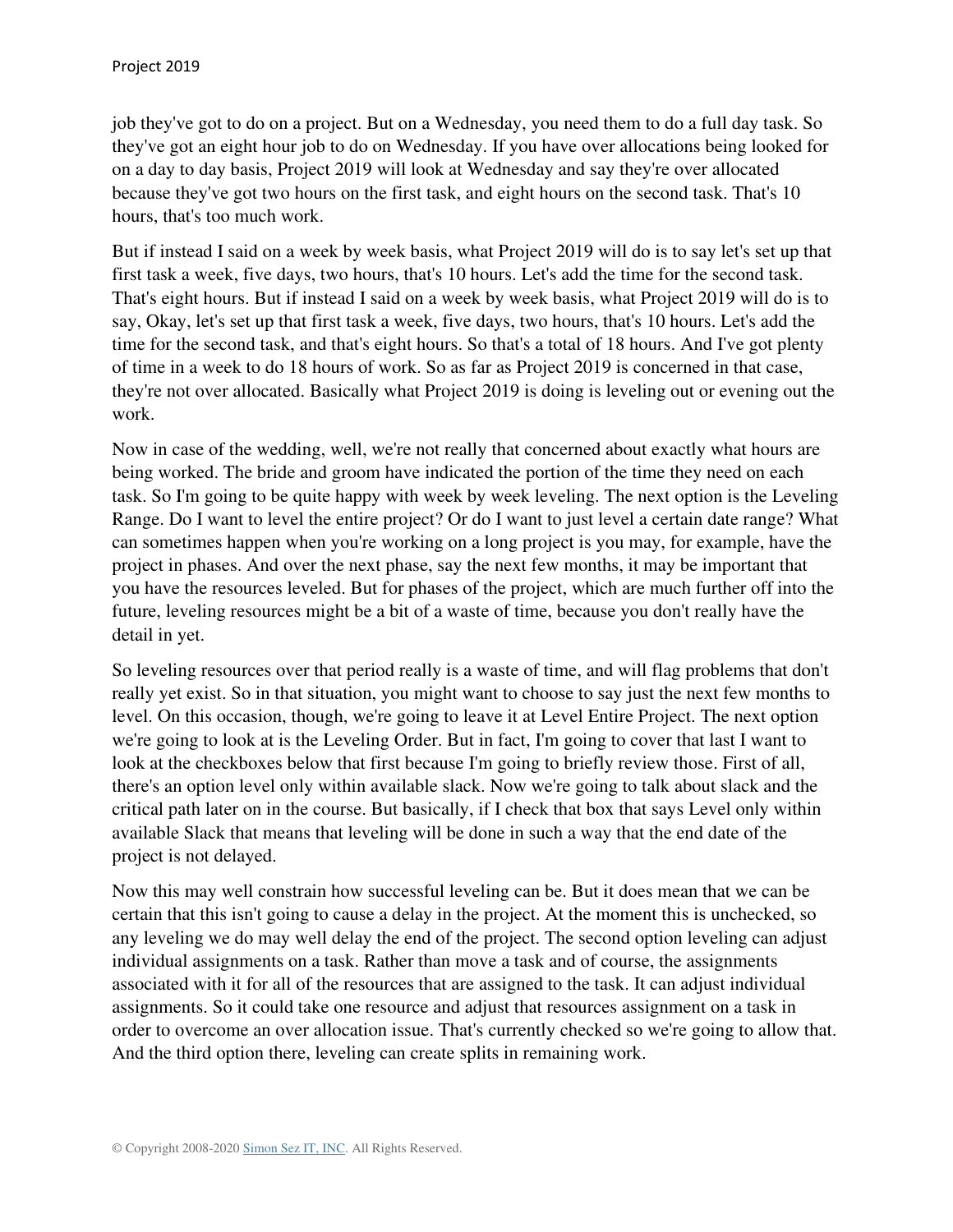You may recall that when I did that manual leveling exercise, and it moves some of the tasks associated with Attire out to the right, you may have noticed that one of the tasks was actually split into two with a sort of dashed line between the two halves. What Project can do is to split outstanding tasks and say, we're going to do part of the job, then we're going to take a break from it, then we're going to do the other part of the job. And this is on the basis that in that gap in the middle the resource is working on the task and needed to do something else. Again, we've got this text so it's allowed. The fourth option, Level resources with the proposed booking type is one we're not really going to cover on this course. You can really have two types of booking, you can have a Proposed Booking and a Confirmed Booking.

Now as I say the use of these booking types is outside the scope of what we're covering on this course. But later on in your use of Project 2019 When you start looking at Proposed and Confirmed Booking types, that's an important option to be aware of when you're leveling. The fifth option dictates whether leveling can be applied to manually scheduled tasks. Now generally speaking, by default, we don't level manually scheduled tasks. But if you do want to include manually scheduled tasks, then check that box. So that's the group of five options, one or two of them will come up again later on in the course. And let's concentrate now on the Leveling Order. In Project 2019, there are three options for Leveling Order. And by default, the Leveling Order here is Standard.

And with Standard, what basically happens is Project 2019 uses all of the information you've given it about resources, tasks, dependencies, constraints, etc. And does the best job that it can to level all of the resources on the project. But you do have two other options. These two options are very different. But as I'm sure you appreciate by now, even using the same terminology and looking at the same types of problem on two different projects, you very often take a very different approach to solving a problem. Now the first other option we have is called ID Only. And the way that ID Only leveling works is the leveling is done strictly in terms of the ID numbers. They're the numbers on the left that you can see in the table in the Gantt chart. So task one, task two, task three, and so on. The higher the number, the more likely it is to be leveled.

I mentioned very early on in the course that there is absolutely no reason for you to put the tasks here in if you like chronological order, or any other order for that matter. But many people do put tasks in an order. Whereby if leveling is to occur, then the ones that are if you like, further down the schedule, the ones with the higher ID numbers will tend to be leveled to be delayed the most. Now that usually corresponds with the general concept that the tasks near the beginning of the schedule are the ones that are done first, and the ones near the end of the ones that are done last. So with ID Only, that's the rule that Project 2019 follows.

The other option is Priority and then Standard. And what happens with this is that you give Project some guidelines on the basis of Priority. So let's suppose that we have a particular task that we definitely don't want to be delayed. We know it's involved in an over allocation issue, But we don't want it to be delayed. What we would do is to give that task a higher priority than all of the other tasks. Similarly, if we have a particular task, wherever it was in the schedule, it wouldn't matter whether it was near the beginning or the end. Wherever it was, we would give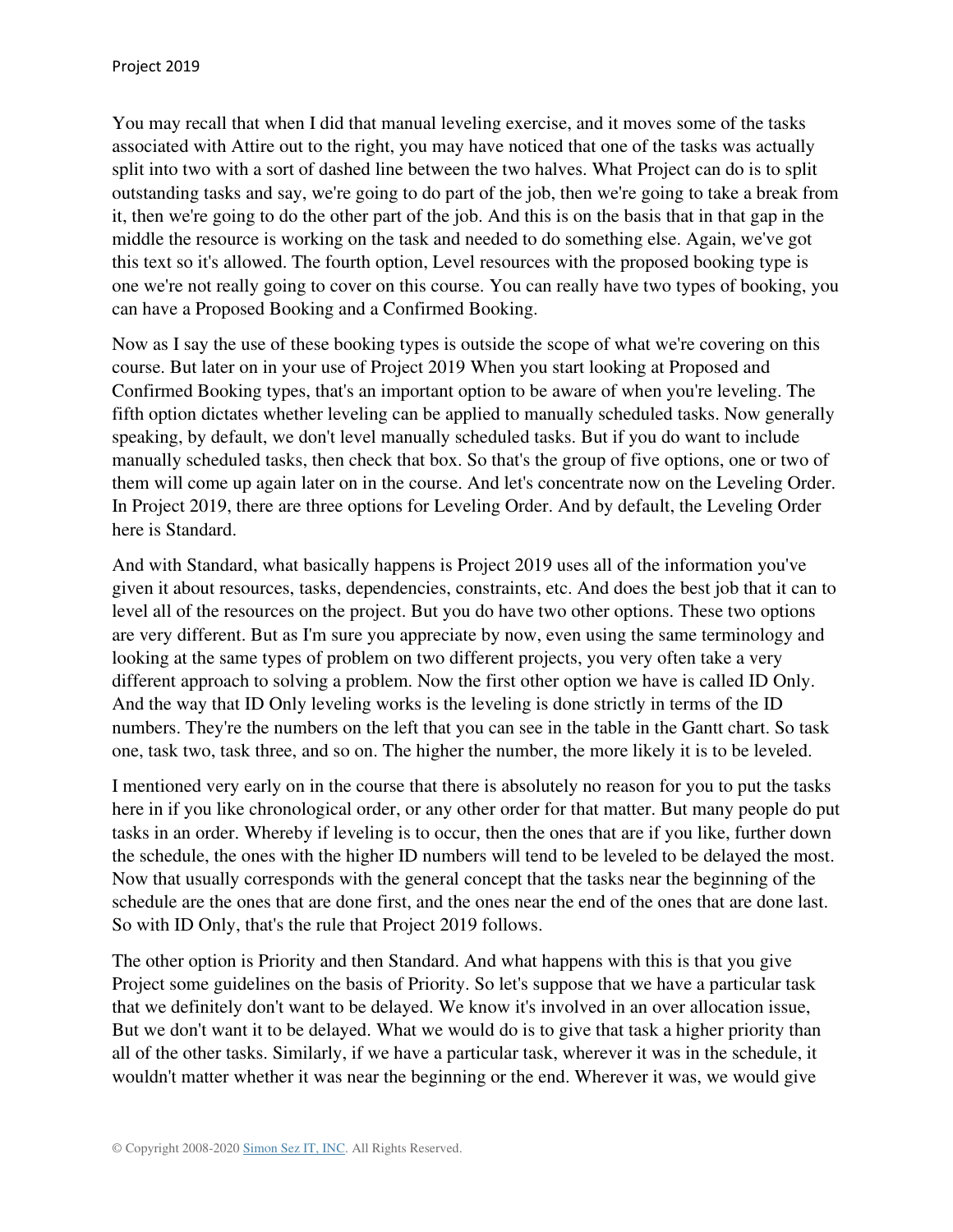that task a low priority. And that would tend to reduce its chance of being delayed as part of the leveling process.

So first of all, what I'm going to do is to try just to use Standard Leveling, and see what sort of results we get. So I select Standard, and I click on Level All and Project 2019 comes up with a new schedule. Now you're going to see some problems with the schedule straightaway. The number of red over allocation indicators is greatly reduced. So that's good. You won't necessarily always see them all disappear. But there is certainly a lot less than there were before we did the leveling. But let's look at our end date. I scroll down and take a look at the end date. Well, our end date is now December the 9th 2019. So currently, the way the schedule is planned with all the tasks that we have in we're not going to be finished until December the 9th 2019 but let's have a look at some of the issues because there are some issues in here.

For instance, if we scroll up to Catering and Make Caterers Shortlist, you can see that there's a huge gap between Make Caterers Shortlist, and then Book Caterer and Finalize Menu. So there's clearly some work needed there on the scheduling, because we don't want that huge, long gap. But perhaps even more importantly, if we scroll up and take a look at the order of the dress, we can see that the ordering of the dress and the measurements and fittings and the attire generally, is being left right until the very last minute, if you look at those dates up there. If you imagine that the wedding is in the middle of December, we're not doing any of these things related to Attire until right up to that date.

So obviously, we're going to need to do something about that because that's way too late in the day to be making decisions about the attire. So Standard Leveling hasn't really done the job for us on this occasion. So let's undo that. And let's try setting one or two priorities. Now one of the things that takes a little bit of getting used to when you're doing leveling is that there are quite a few options. And although I'm going to demonstrate Priorities now, you may alternatively choose to add things like constraints that they must start on a certain date, or even make the manually scheduled tasks. But let's suppose the first thing that I'm going to try is to say, well, the most important thing to get started with is to sort out the guest list and the invitations. And of course, as part of that, we're going to need to book the venues so that we can send out the invitations. And we're going to need to have decided on the actual date and so on.

Most of that is covered by the dependencies that we've already set up if I just make that a little bit wider. But let's go into Make Guest list and change its priority. So on the General tab, we have a Priority set to 500. So let's change that to 600 and click OK. So we're making that the highest priority task, and then we're going to do the same for sending out invitations. Let's make that 600 as well. And then let's go into Leveling Options and choose Priority Standard and click level. And let's see what happens. So now if we scroll down to wedding day, so we can see that date is now slightly earlier, it's December the 6th 2019. So we've actually come up with a slightly better solution.

So having sorted out that particular issue, we might turn our attention now to the Attire and give that a higher priority than it currently has. And maybe also look at some of the other tasks, perhaps ones which could do with a lower priority, so things like the florist. We may decide that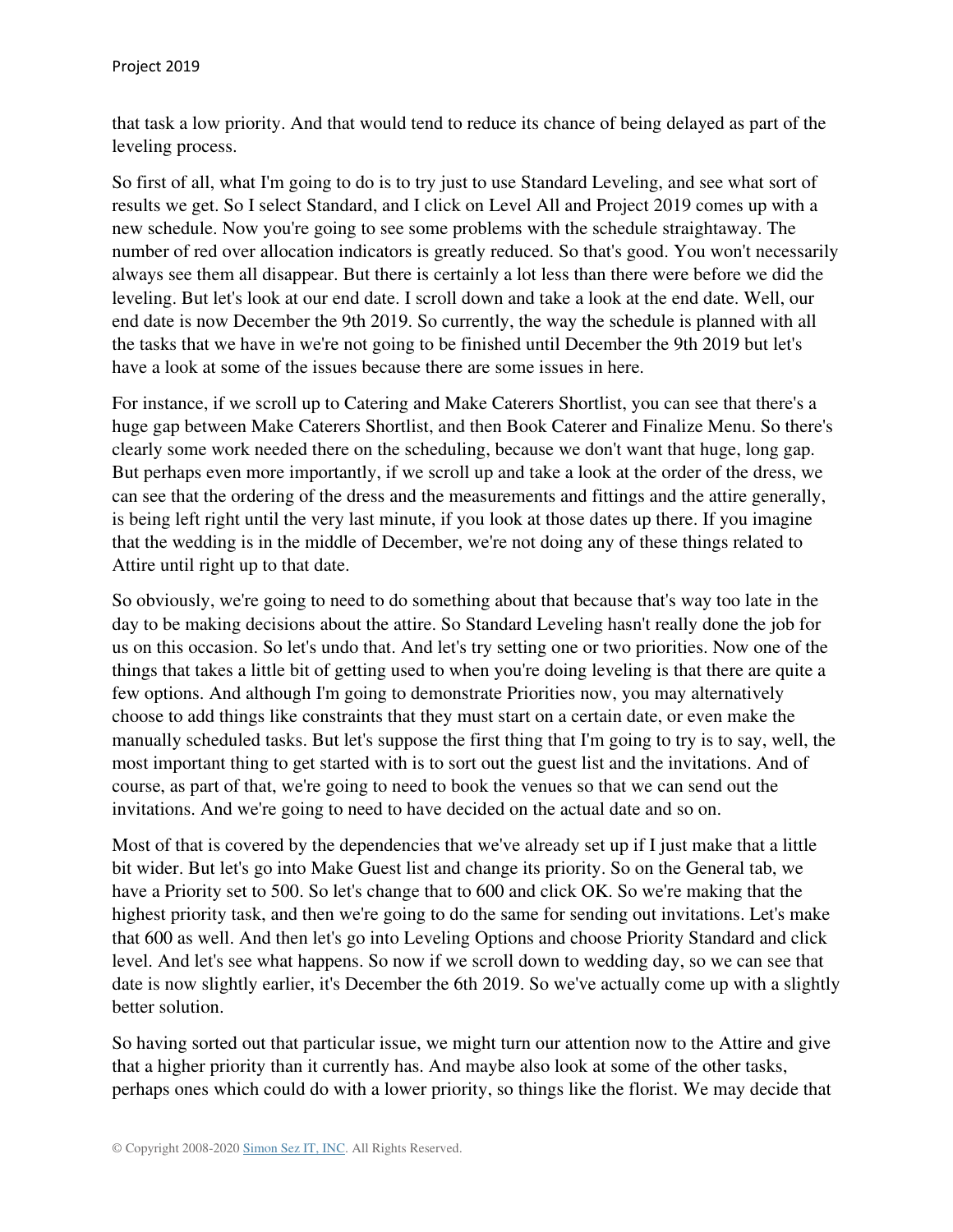the florist is one of the last things we would need to do. But in that way with selective use of priorities, we should be able to come up with a pretty good schedule.

So what I want you to do next is to give you a chance to try a little bit of Resource Leveling and scheduling now on the Bathroom Refit project. So we're going to do that in exercise four and that's going to be covered in the next section. So I'll see you then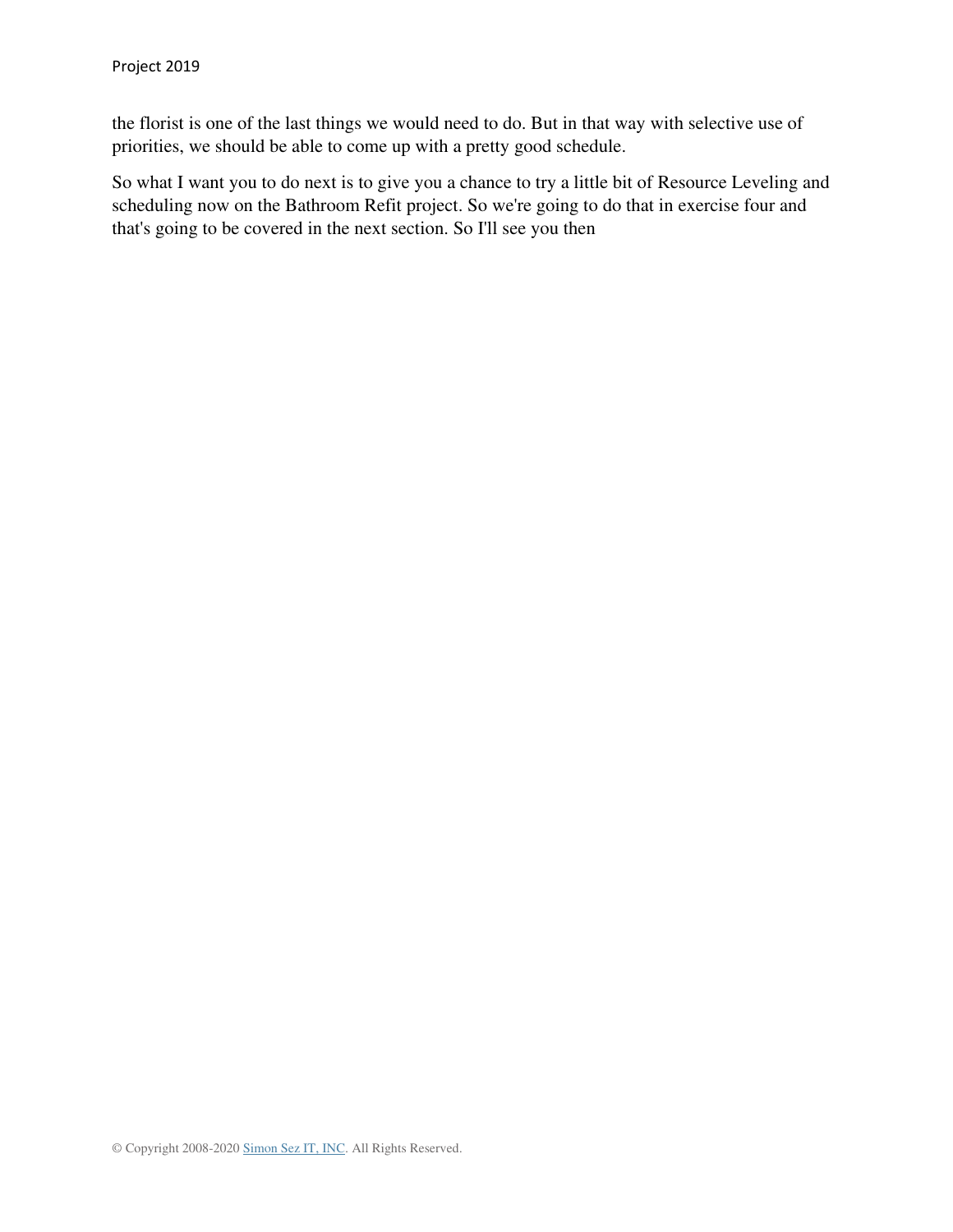#### **Video: Exercise 04**

**Deborah:** Hello there, and welcome back to our course on Project 2019. In this section I'm going to set you exercise four. Now this is a reasonably straightforward exercise. But it takes a little bit of explaining.

Now I'm starting you with a version of the bathroom, refit project version 04 A. and, I've set up some resources. But I'm only really concerned here with the resources and the second part of the project. So for the first two phases, the past I'm effectively going to do myself where I'm not going to do things like look into the color scheme and the tiles and all those things. I'm not really too worried about resourcing those. In fact, with those, I've generally set up a task type to Fixed Duration.

But later on in the project for the implementation phase, and also the completion phase, I've allocated some resources. These are people I'm going to employ to do the work on the refit. For me. As you can see, we have some resource over allocation issues. But if I just look now at the Resource Sheet, you'll see that I've set up an electrician, a plumber, and a contractor. The contractor is basically a general builder. So somebody who's able to do most of the jobs that I'm going to need to get done during this bathroom refit. And as you can see, it's the contractor who is over allocated.

Now the first thing I'd like you to do is to move the start date of the project to tomorrow. That is your tomorrow, not my tomorrow when I'm recording this course, But your tomorrow. As though you were actually going to start doing all of this work from tomorrow. Now when I move my start date to tomorrow, I finish up with an end date of May the first. Now clearly, it's very unlikely you'll finish up with the same end date as me. But make a mental note of that end date, because the next step is to level the resources. And in order to do that, I want you to use the standard leveling. And I want you to do it in such a way that you're quite happy for the refit complete date to move out to be later on. And I want you to do it on a week by week basis. So that's the first exercise.

Now when I do that my refit complete day goes back about 10 days or so. And you should find that yours goes out by about 10 days as well. So given this one contractor, and given the electrician and the plumber, and the plan that I've got here, I can stick with those resources. And it will delay the end date by about 10 days. So that's the first part of the exercise. If you do get a slightly different date to that bear in mind, it could just be the way that your weekends are falling, then what I want you to do is I want you to clear the leveling again.

 Now what I want you to do is to level those resources on a day by day basis without changing the end date. So the end date is still going to be whatever you started, whatever your end date is, if you like the end date you got straight after you moved the start date of the project. Now the obvious question is how am I going to do that? How am I going to keep the same end date and clear all of the over allocations? The answer to that is you're going to use more contractors. The question for you is how many more do you need to use? My answer to that is in 4 B. Good luck with that and I'll see you in the next section.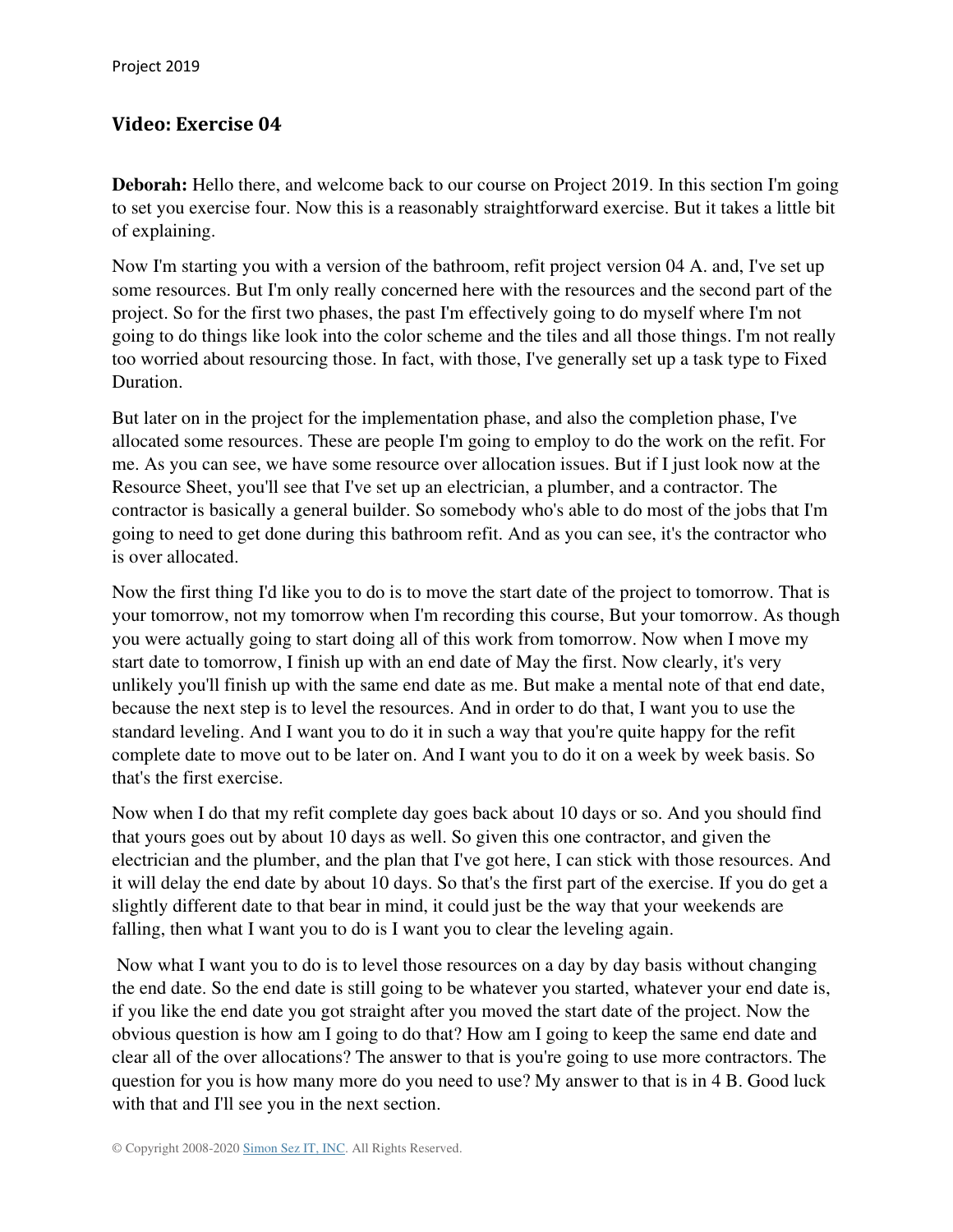# **Section 8 – Views**

## **Video: Views - Part 1**

**Deborah:** Hello again and welcome back to our course on Project 2019. In this section and the next section or two, we're going to take a look at Views in Project 2019. You've already seen a few different Views such as Gantt Chart View already. We're going to look at quite a few others in the next couple of sections. But I'm also going to introduce you to some general aspects of Views that will help you as your knowledge and use of Project 2019 develops.

Now in a little bit of a break from tradition, we're going to look at the exercise; the Bathroom Refit exercise version 04 B. And this is my answer to exercise four during this section. On one of the reasons for doing that is I want to explain a couple of things about my solution to exercise four. Hopefully, your solution to exercise four will have been pretty similar to mine. But I'm going to show you one or two tools that probably would have helped you to do the exercise a little more easily. But first of all, a little reminder about some basic features of Views.

Now we're currently showing Gantt Chart View. If you look on the View tab, the leftmost button Gantt Chart is highlighted. That's the one that's currently in use. Don't forget, you've got those specific buttons down at the bottom right hand end of the status bar that let you switch between some of the more commonly used Views. And you've also got a Zoom control down there as well. Now up on the ribbon, up on the View tab in the first two groups, one of them says Task Views and one of them says Resource Views. Now typically, you'll use the views in those two groups for those specific purposes. So clearly, the Views that you're most likely to use for tasks are in Task View. And those for resources are in Resource View.

However, if you click on Other Views, you'll see a complete list of Views from the More Views list just here. You'll find that as you use Project 2019, it will update some of the Views that are on the drop down menus based on your use of them. Now at the moment, I'm looking at More Views in the Resource Views group, you can see that one of the views there is Gantt Chart. So as you can see, I can access these Views from various different places. Now the other thing to remember is that many Views involve a split of the screen. In fact, some of them involve not only a vertical split like this one, but you can have a horizontal split, which we're going to look at in the next section.

Now it's pretty straightforward to move that split line to change how much information you can see on the table on the left here, or in the right of the chart. So, you can just drag and drag it back in again, depending on how much of each one you want to see. So that's entirely up to you, but very easy to change the way that you're viewing the Gantt Chart and the Task list. You can also change the width of any of the columns. So for example, if you decided that the predecessors' column here was maybe too wide, if you put the cursor to the right of the dividing line in its header and click with the mouse, when you get that double headed arrow, you can just click and drag in. Or you can drag out depending on how wide or narrow you want that column. And if I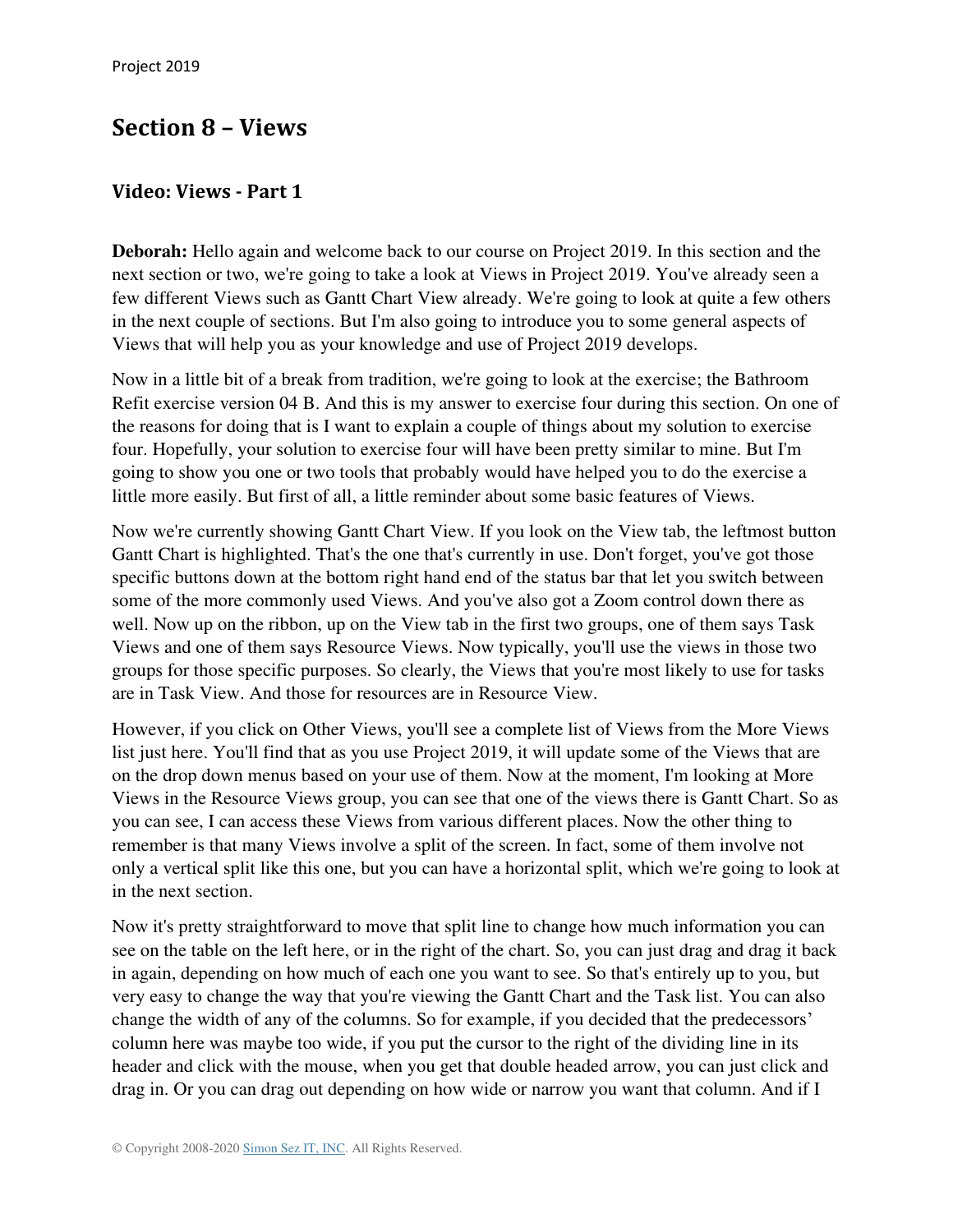wanted for example, to make the start date a little bit wider, I could again get that double headed arrow, click and drag out to the right and I've made the start date wider. So that's how you can adjust what's on the left hand half of the View.

But now let's take a look at a completely different View related to Task. Let's go into Task Usage View. In Task Usage View, what you have is a list of the tasks and for all the tasks where resources are assigned, it shows how much resource is used. Now if you remember with the Bathroom Refit project, the first couple of phases don't have any resources in use. But as we get down into the Implementation phase, we can see each task so let's say for example here task 43 got existing bathroom that has a contractor assigned to it. Now I'm going to make the Task Name column slightly wider. But what you can see here is the amount of resource that's used on a particular task. So let's take for example the Got existing bathroom again.

Now the resource used is a contractor and the amount of work is eight hours and we can see it in the View on the right that where eight hours occurs, it's on Friday, March the 29th 2019. So here we can see where our resources being used. But not only can we see where the resource is being used and how much of it is being used, we can also see various subtotals. So for instance, we have Preparation, which is task 41. And the totals for preparation is shown here by each day. So on Friday, we have eight hours, Monday, eight hours, Tuesday, 24 hours, so on and so forth. Now, the 24 hours on the Tuesday is made up of eight there, eight there, and eight there. So that's how we get to our 24. So you can see how the work that's being done is broken down by Task and by Resource.

Now, sometimes when you're looking at a Task Usage View, the amount of information can actually seem quite overwhelming. The Bathroom Refit is not a huge project. But already as we scroll through time and through the tasks, you can see just how much is going on and how much work is being done. This is a situation where using the outlining that I showed you earlier on in the course, can be very useful. So let's go up to the Data group still staying on the View tab, and click on Outline. And let's say that we only want to see level two. Now with level two, we only see the level two tasks. However, if we look at where the work is all happening, you'll see the totals for each of those tasks. And of course, if you want to, we could go back to outlining and select level one. And now if we go back up to the top here, you'll see the Implementation phase, and how much work is being done on the overall phase on each day. And also note right at the top, you can see how much work is being done overall on the project.

So you can see how we can control the level of detail that we can see in Task Usage View. And if we turn our attention now to what we call the Time Phase Data on the right, we can do quite a lot there to customize the view to our specific requirements at any time. If you look up on the View tab, and in the Zoom group, you can see we have a control called Timescale. And currently, days are selected. Now there's quite a few other options in that drop down. So let's take a look at weeks for example. And there we can see on a week by week basis how much work is being done. So we can see our totals for each week. Now when you make a selection like that, what you finish up with quite often is pretty much a whole project squashed into a very thin amount of space. And you may want to widen things out or see a little bit more. And there are quite a few other options with zoom that I want to take a look at next.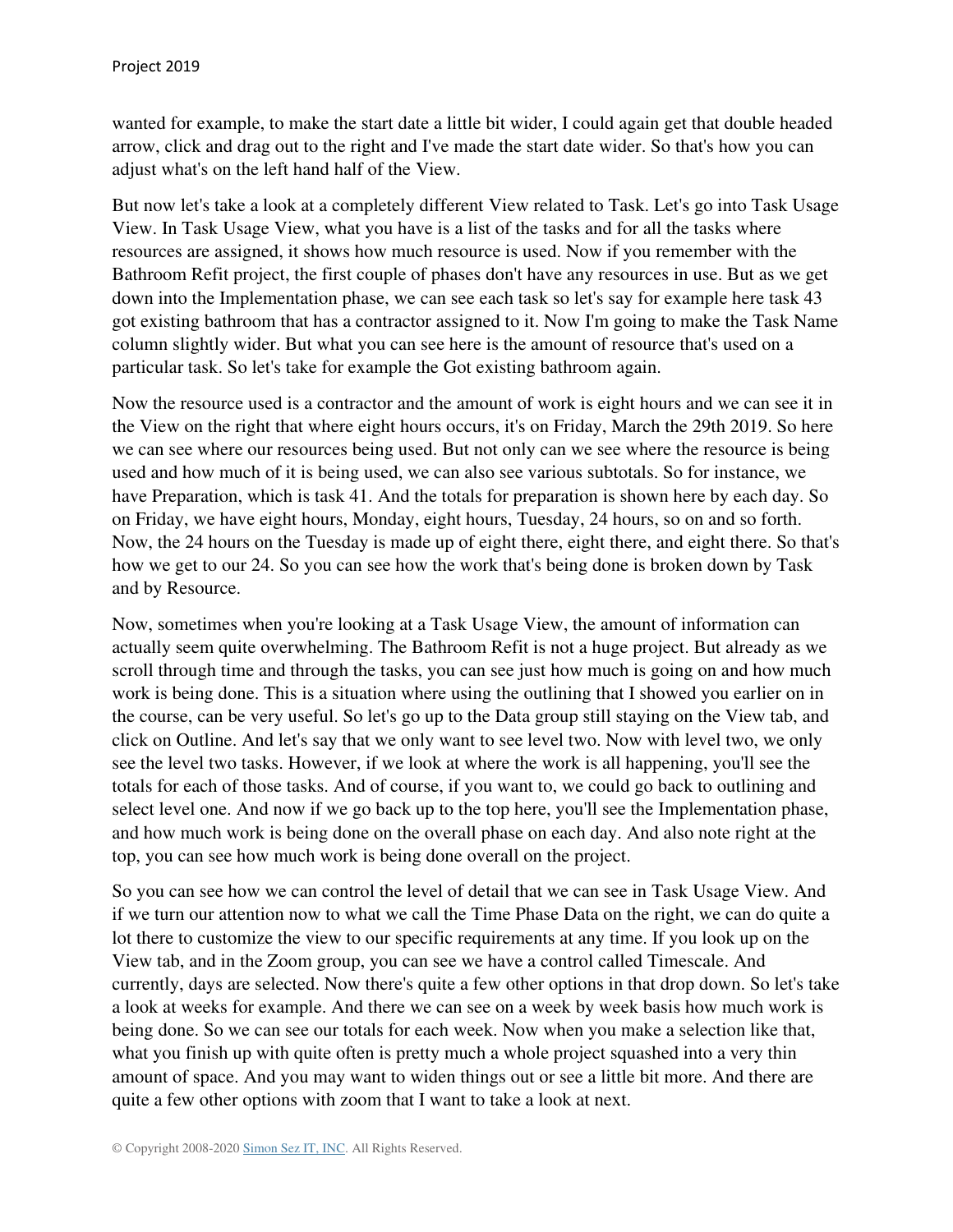One of the most useful ones of all is this one just here Entire Project. Note the ScreenTip description; "update the views of the entire project is visible on the screen". Now that will work in any view where you've got Time Phase Data. So it starts at the beginning of the project. In this particular project, the first two phases, we don't have any resources assigned. So we've got no work being done. But we do have as we scroll across the recorded work in the latter part. Now you also have a Zoom Control just here. So you can do things like zoom in, or you can zoom out. Often when you do that, you might well lose sight of exactly where you are in terms of the project, you might have to use the scroll bars on the right or at the bottom in order to bring everything back into view.

The other thing to notice here, and this can be a little bit unnerving at first is that sometimes when you do a particular View, like Entire Project, what Project 2019 does is to adjust the Timescale to what is sometimes a strange setting. So for instance, in doing what I've done there, the Timescale is now five days. So it's doing it in chunks of five days, which is a rather strange unit of time. Although of course, it copes with it perfectly well. These totals of work will still be completely accurate. Now sometimes that sort of thing can be a little bit annoying. There is ultimately though a way that you can adjust Timescale where you can pretty much achieve whatever effect you want to achieve. So let me show you how to do the ultimate adjustment of the view of time on the right there. If I right click over the heading one of the options there is Timescale.

That brings up the Timescale Dialog box. And you can have up to three tiers of time. So you can see their top tier, middle tier, and bottom tier. And currently in Timescale options, I have "show two tiers". So let me just change that to three tiers. And then I'm going to set each of those three tiers by selecting the appropriate tab in the dialog and then saying what I want to show in that particular tab. At the moment, don't worry too much about non-working time, we'll just concentrate on the first three tabs. So in the top tier, for my units, I'm going to put quarters, so I can then choose how I want those quarters labeled. And the default there is Quarter one 2009. Let's suppose instead that I want Q109, Q209, so on and so forth. And how many of them do I want them to time? Well, I'm just going to do them one at a time. And remember what I said just now about three days? Well, if you wanted it marked in three days, or three quarters, you'd say three of them in here. You can also say how you want those markers in the header there aligned, and I'm going to stick with left aligned. And very importantly, you can also scale the view, and I'm going to show you that in a moment.

So let's go to the middle tier. And for middle tier, we're going to keep it on months. And we're going to say January 09 is our label. And I'm happy for it to be left aligned. And I'm going to say I want to count of two. And let's go to the bottom tier. And here we're going to have weeks, I'm going to change the label to this format. And we're going to have a count of one. And I'm going to align these ones to the center. Now there's a preview down at the bottom here, which gives you an idea of what the whole setup is going to look like. So let's give that a go. So you can see it's made quite a substantial change. Now that's probably overdoing it a little bit. But hopefully you get the idea from that, that you can modify the way that you're viewing things in that window.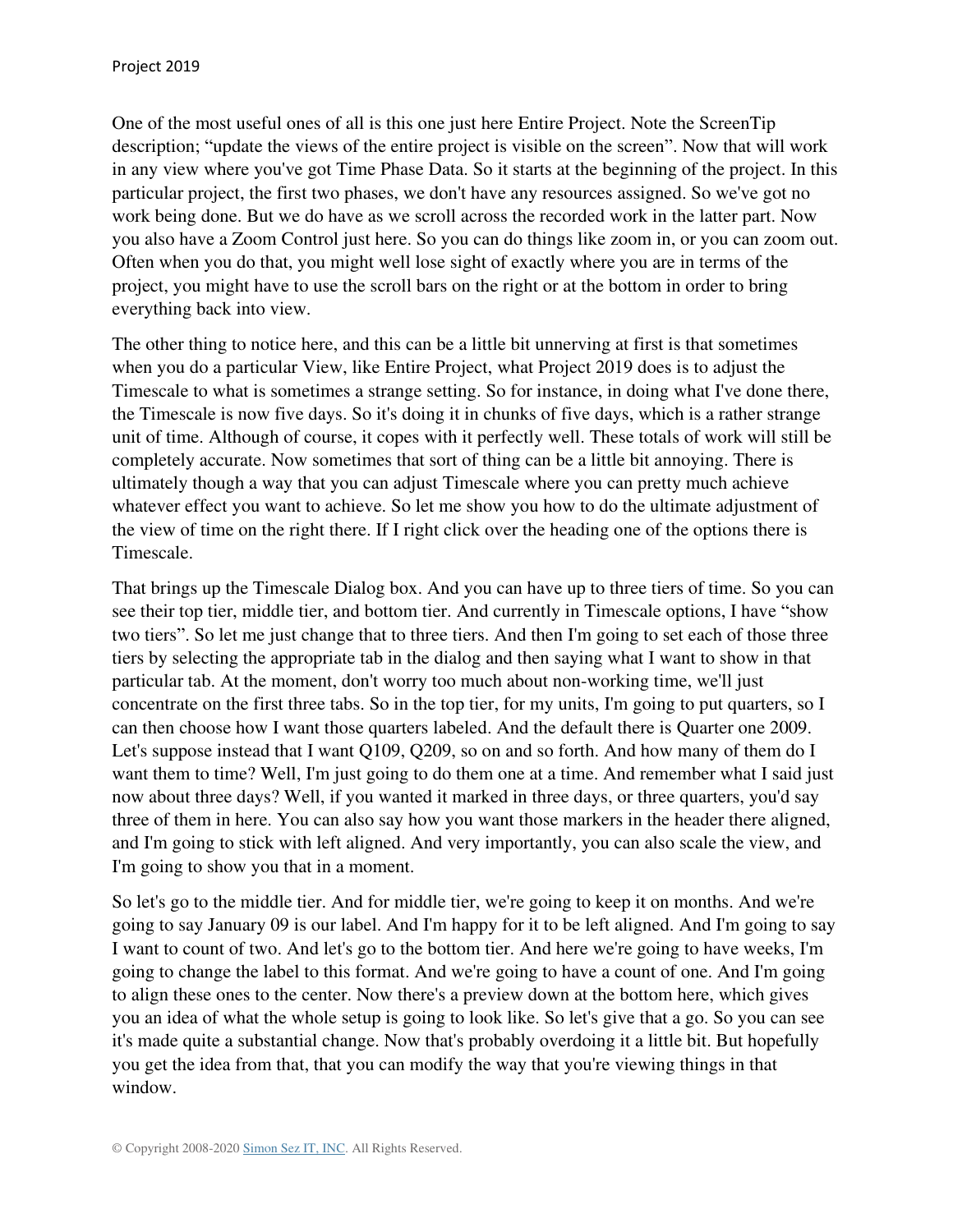So just to recap, I have my timescale ordered by quarter at the top, then by month, and then by weeks. And not only can I adjust that in a very flexible way, but I can also scale it. So let's go in and scale this now. Let's suppose that I think well, actually, that's a little too wide, I need to cover a longer period. So let's right click again and bring up timescale. And I'm going to select the top tier, and currently it's at 107%. So let's go for 75% and click on OK. Now as you can see that I've made that adjustment. And that looks a little bit better, I can see a little bit more information on the screen. Now you can use that approach to presenting Time Phase Data on the right there, labeling, scaling, etc., up to three time scales on any view that has Time Phase Data on the right. So we've done all of this in Task Usage View. Clearly you could also do exactly the same thing in Gantt Chart View as well.

So in the next section, we're going to take a look at Resource Usage. I'm going to talk a little more about the answer to exercise four. And then I'm going to show you how to split the view horizontally and how it helps you when you use Project 2019. But that's it for this section. I will see you in the next one.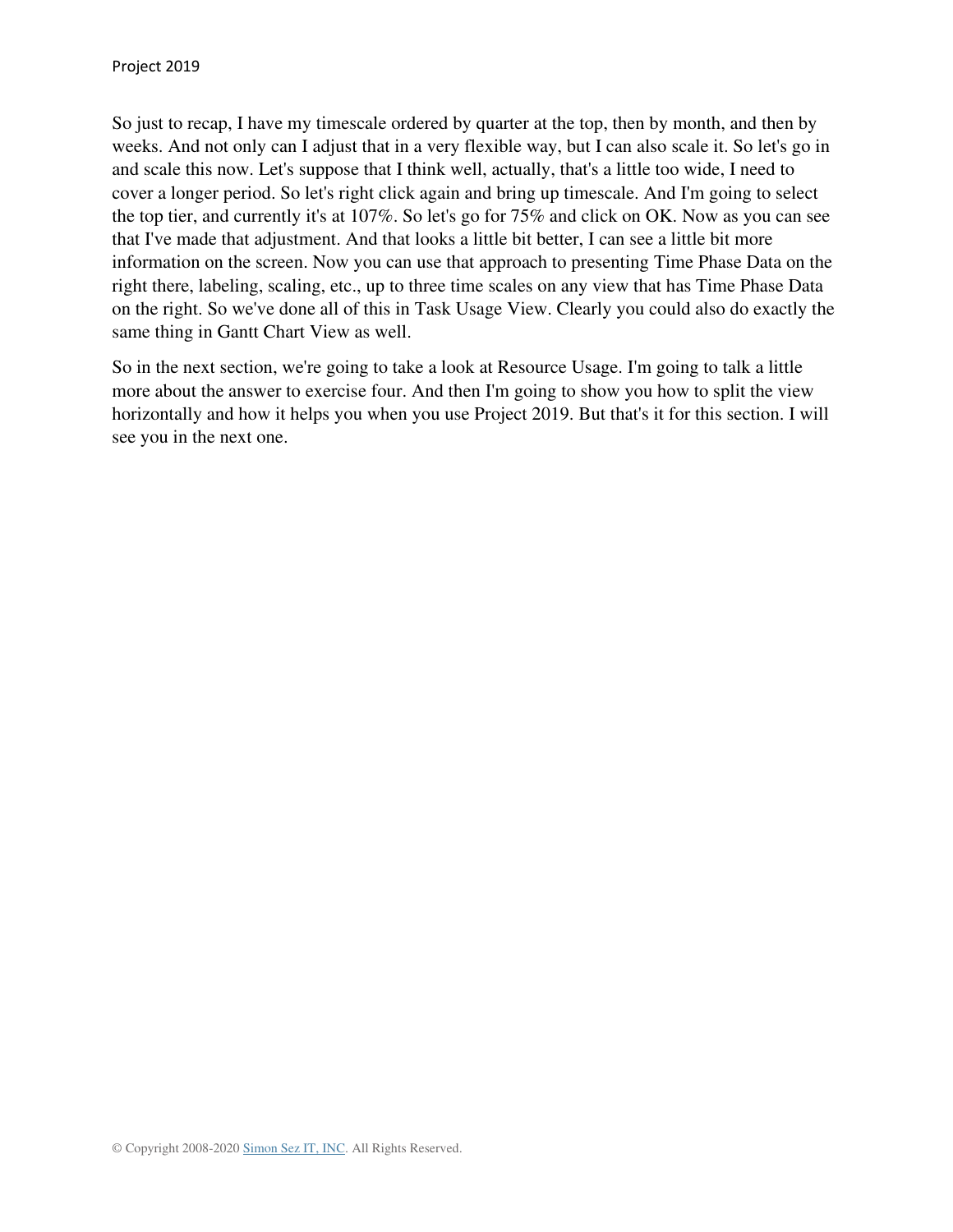## **Video: Views - Part 2**

**Deborah:** Hello again, and welcome back to our course on Project 2019. In this section, we're going to continue looking at Views. And we're going to start by looking at Resource Views.

Now I'm still looking at exercise 04 B, and I'm going to go back into the View tab. And in the Resource Views group, let's first of all look at the Resource sheet. Now, this is often the view we use to set up our resources. And of course, it's got a lot of the information about each resource on it. And will also often contain helpful indicators such as over allocation indicators. So that one's pretty straightforward and something that we've looked at before. So let's jump to the view above it Resource Usage. And Resource Usage View is sort of a complement of Task Usage View. And what Resource Usage View gives us is a list of resources. And then for each resource, a list of the tasks that that resource is working on.

Now as usual, there's a certain amount of readjustment needed here in order to make the columns and the split view a little bit more helpful. So I'm going to quickly do that. And you see that the first resource listed is Unassigned. So the Unassigned tasks, and those are the ones that don't have any resources assigned to them, that's really quite a long list on this particular project. As you know, the first two phases I haven't yet allocated any resources to. But if I go down now to the main body of what's in phases three, and four, I have three resources; Electrician, Plumber, and Contractor. And for each one, I can see a list of tasks that have that resource working on them.

Now this can be a very useful facility for getting a list of the tasks that each resource is working on. And of course, you've got the work hour shown on the right there. In fact, the top of this section, the unassigned section, is often very useful, because it will basically tell you which tasks you haven't got any resources assigned to as yet. And very often, you'll want to go through that and make sure that you haven't missed anything. The right hand half of this particular view is a conventional timescale. So it shows the time phase data on the work for these resources. And of course, you can customize that in the way that I showed you in the preceding section. Now, you probably would have found this a very useful view to use to help you with exercise four. But there's another Resource View, which can be very helpful when you're looking for over allocations and how to resolve them. And that's the Resource Graph. So I'm going to click on Other Views. And one of the items listed there is Resource Graph.

Now, this really is quite a different way of looking at resources on a project. The left hand of the display shows a little panel for a resource in this case Contractor, and you step through the resources using the scroll bar at the bottom. So you can see as I move this scroll bar, it changes to Plumber, move it again, Electrician, back to Plumber, back to Contractor. Now if I use the scroll bar on the right, it takes me through the time scale of the project. And what you'll see is the workload for the Contractor resource in graphical form. Now, let me just jump back to the resource sheets. And of course, we solved our over allocation issue by having three contractors. That 300% there denotes three contractors. So let's go back to the situation where we only had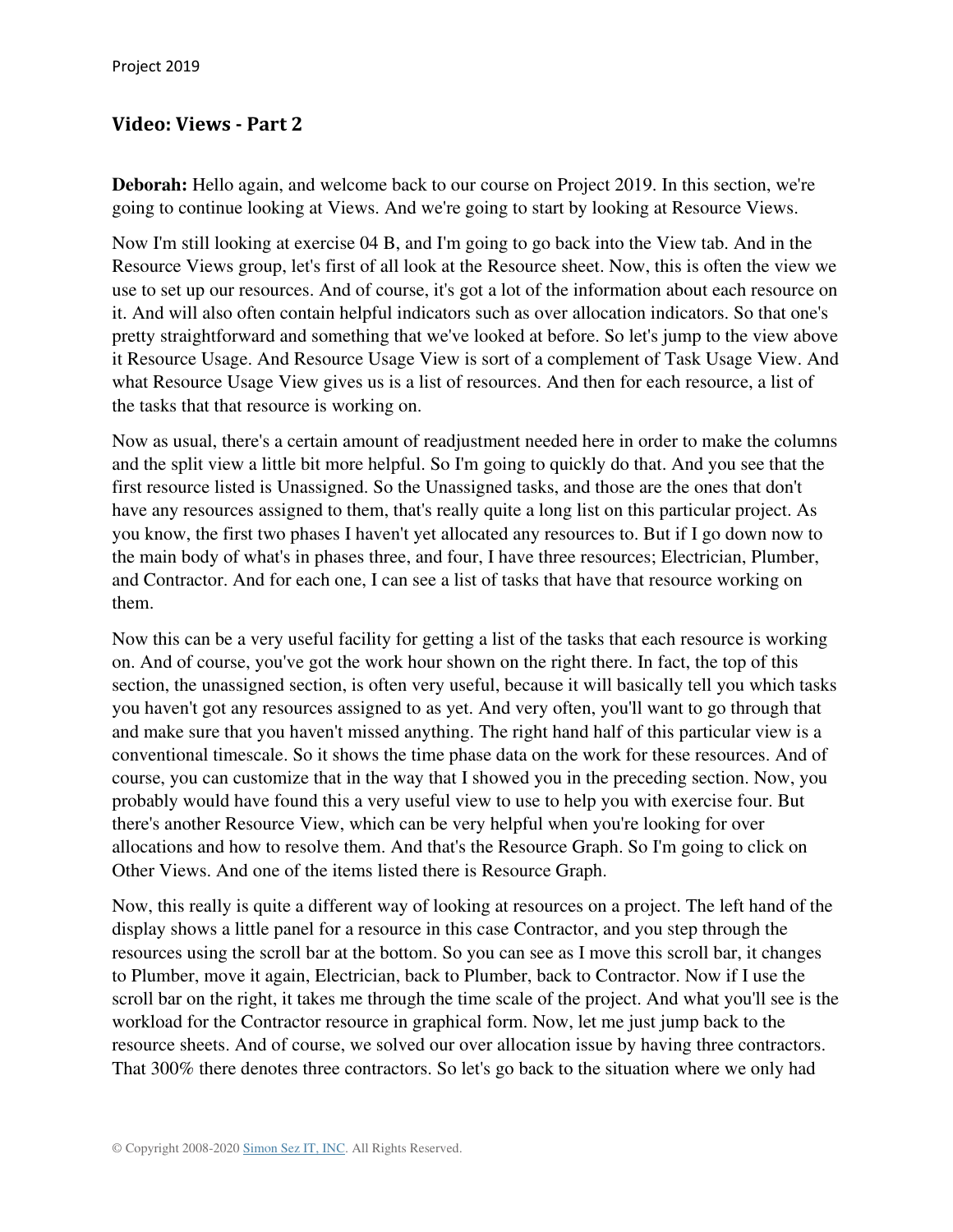one contractor, so we need to take this back to 100%. And you can see my over allocation now pops up. So let's go back to the Resource Graph.

Now you can see how this Resource Graph here would immediately have shown you where your over allocation problem was. I'm just going to zoom out very slightly, and you can see that the contractor is over allocated. And you can see exactly where the contractor is over allocated as well. So this is a very good view for identifying where over allocations occur. So I've introduced you there to a couple of other important views. There are many more in Project 2019. If I click on Other Views, and then on More Views, I get this more views dialog where you can access the many different available views. We're going to be looking at some more of those in the course, but I strongly suggest that you work your way through those and have a little experiments. And you can create your own views. You can copy a view as a starting point for a custom view, and you can edit the definition of a view. So as your use of Project 2019 develops, it's a good idea to find out about customizing views, because it can really save you a lot of time and effort.

Now what I want to look at next is splitting the view. So I'm going to go back to Gantt Chart View. And I'm going to go to the split views group on the View tab, and I'm going to click on the details checkbox. And what that does is to split my view into two horizontal parts. The top part is still the Gantt Chart. And the bottom part is now the Task Form. Now the important thing about this is that the Task Form will show the task information for the selected task in the Gantt Chart. So you can see that I've selected task five select style, and I can see all of the information related to that task, including things like any predecessors. Now let me go further down the project and select Prepare for flooring. And what I actually see in the Task Form is I see the resource names here. So the contractor is the resource for this particular task. And also see the predecessors just here.

Now what you see in this Task Form is something that you can choose. So you can decide which particular information to show in this Task Form. And I'll come to that in just a moment. But if I use these next and previous buttons, they'll take me through the tasks in the project. So I've currently got Prepare for flooring, which is task ID 45. Let's look at next. And you'll see that I now get the task information for task ID 46 Prepare for painting. So I can control how I move through using the next and previous buttons. Now as I mentioned just now you can actually choose what you want to show in the bottom for the selected task. And if you right click on the Task Form, it gives you options. So we have predecessors and successors, resources and predecessors, schedule, work cost, so on and so forth. And if we were to select something like Schedule, it will even show in there the amount of work required for that particular tasks. So in this case, 16 hours. And I can also see the scheduled start date and the scheduled finish date. And I can also see the leveling delay that's currently applied.

So there's really a good selection of things that you can show in Task Form view. And we can add more to this, which we're going to go into later on. So if I go back into the split view group, and the drop down next to details, you can even choose what is shown in the lower part of the split view. So currently, we have Task Form there. I could show Resource Form. Now you might think that's a little bit strange, isn't it showing you the Resource Form when you've got a task shown in the top? But in fact, what it means is that if I'm looking at prepare for painting task, the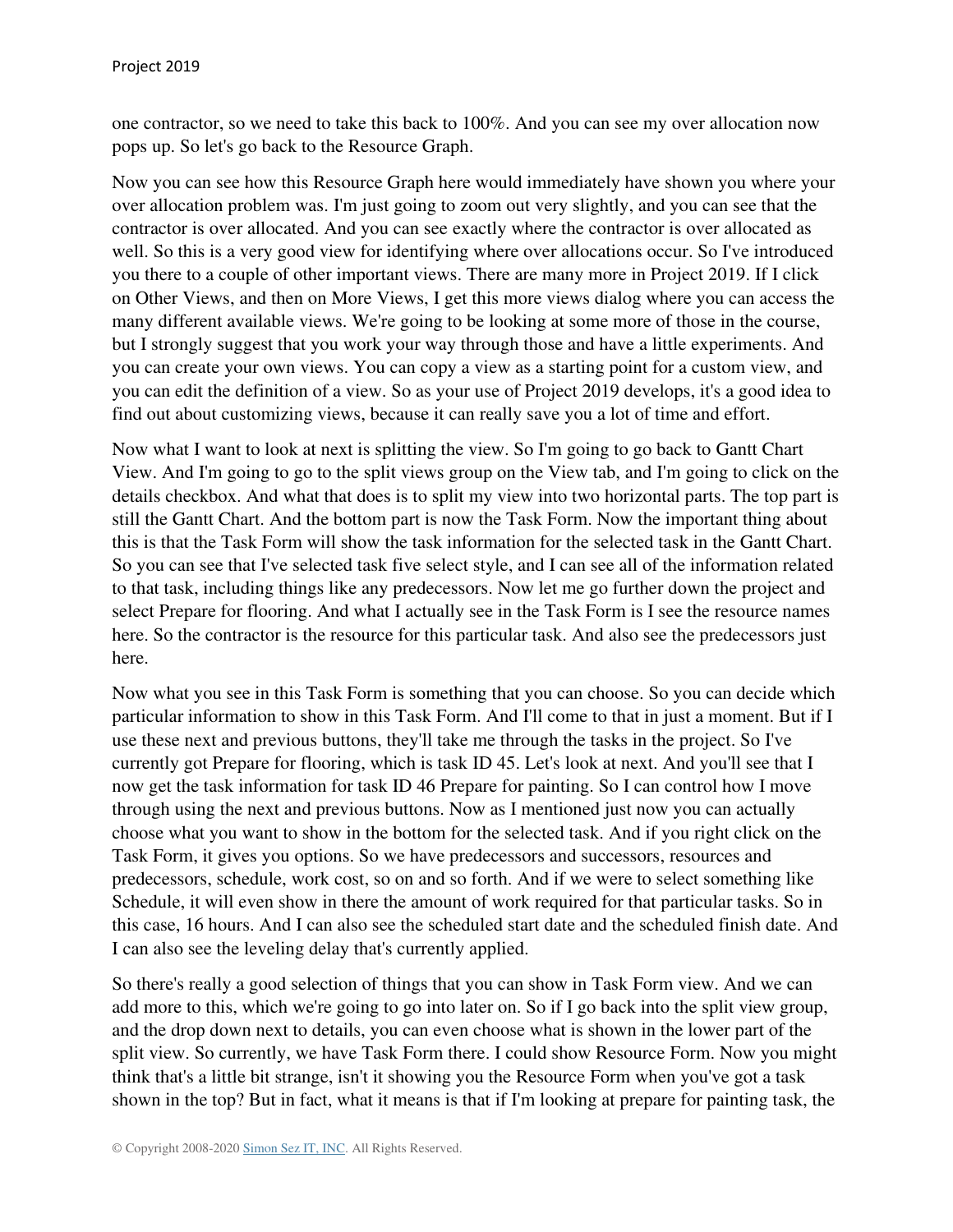person who's working on that is a contractor. And what I'm seeing at the bottom here is the work that the contractor is currently scheduled to do. So I can actually look at what one of the resources working on that selected task is doing. If I choose as my selected task, second fix electrics, I'd see that an electrician is currently assigned to these two tasks.

Now when you finished using a split view, there is a couple of ways of switching it off. One of them is to simply uncheck the details box up here. So the other way is just to hover over the split bar there to get the double arrow for the cursor, and then just drag it off the bottom of the screen. So let's do the horizontal one, like so. So there are a couple of other things I'd like to show you about views. You've already seen how to use the zoom to entire project. But sometimes when you're working on just part of a particular project, you may want to get some kind of automatic zoom so that you can see the most detail of that part of the project.

So let's suppose I was interested in the preparation phase of the bathroom refit. If I just select those tasks in the preparation phase, go to the Zoom Group, the Zoom button. And in the zoom dialog, if I select selected tasks, what Project 2019 will do is it just Zooms to those tasks. And in that way, I can get the maximum amount of detail in a View. And finally, one other very useful view, I'd like to show you. Let me go back to the top of this project and just make sure I haven't got a particular task selected. And let's look at the Calendar View.

Now Calendar View is a very interesting one where you can see the tasks of the project set out in a Calendar. And note how the milestones are colored differently. So they're showing here on mine in a gray color, whereas everything else is in blue. And you've got selected tabs at the top there for month, week, and custom view. And you could use that for showing a custom number of weeks in a date range that you specify. So that's Calendar View, which can be very useful when looking at what's coming up on a project.

That's basically all I've got for you on Views in this section. In the next section, we're going to take a look at Timelines. So please join me for that.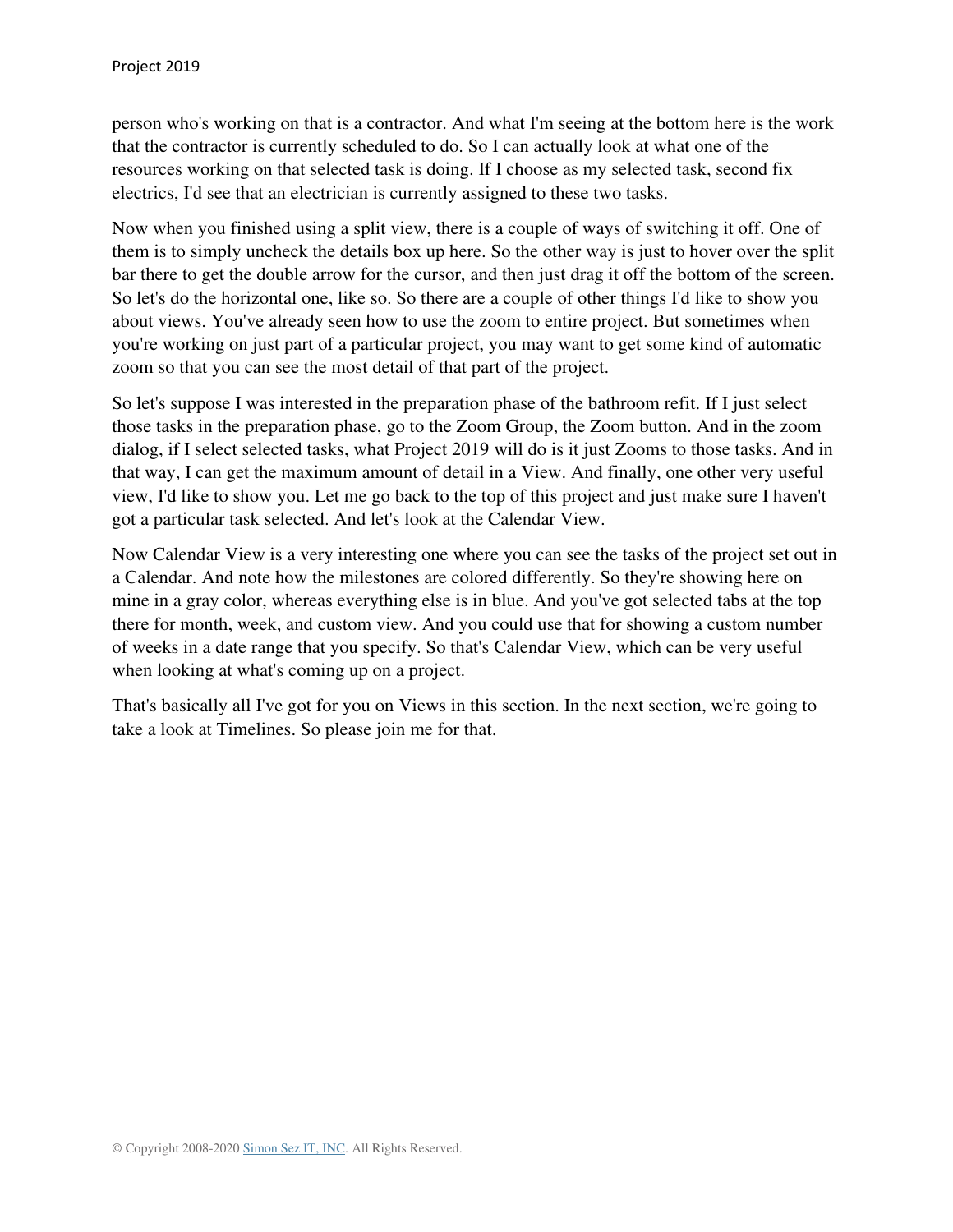### **Video: Timelines**

**Deborah:** Hello there and welcome back to our course on Project 2019. In this section we're going to take a look at Timelines and primarily, Timelines are used as a communication and presentation tool.

A Timeline can be a pretty good way of getting a summary of aspects, possibly even all aspects of a Project and presenting them to an audience. Perhaps you aren't as interested in the detail of your projects as you are, or certainly an audience where the people don't have or use Microsoft Project. So you want to show them just the right amount of detail of a project, maybe highlight certain points, without going into the sort of complex diagram that we have here for the wedding.

So first of all, let's switch on the Timeline for the wedding and see what it looks like at the moment. So I'm going to go up to View, and in the Split View group, I'm going to select Timeline. Now along the top of the Timeline, you have Dates. And the left hand end by default is the Start Date. And the right hand end by default is the Finish Date of the project. Now at the moment, there are no TAs shown on the Timeline. And the only other thing shown is a marker, indicating today. If I wanted to show some tasks on the Timeline, and let's suppose I wanted to show the Selecting and ordering of the bridesmaids dresses, I can right click and select Add to Timeline. And it now appears in the Timeline. And you can see its duration in particular, relative in duration to the overall project as well. So let's add another one, I'm going to go to Make guest list, right click and select Add to Timeline. And there you can see that one pop up on the Timeline as well.

So it's a really nice way of getting an idea of where tasks are in the Timeline in relation to each other, and in relation to the overall project. Having added a couple of tasks to the Timeline, it's very easy to take them off again. So if I right click on Make guest list, whilst I don't have a remove from Timeline option, you will see that the Add to Timeline little icon is highlighted. So it's essentially a toggle. So if I want to remove that from the Timeline, I just click Add to Timeline again, and that will be removed. It's important to recognize that you don't use the Timeline in some automated way. You select what to add and you're usually selected on the basis of the purpose of the Timeline, which as I mentioned earlier, will quite often be some kind of presentation or summary of progress on all or parts of a project.

Now one of the very important aspects of a Timeline is that you might want to format it. And if I go and select my Timeline, if you look up, we have a Timeline Tools Contextual ribbon with a Format sub ribbon. And that contains lots of facilities, for instance, to change the color of the bars, or to change the Text Styles and so on. So I could jump in here and change the color very easily, I could increase the font size if I wanted to. And that's a bit too large. So I'm going to take that one back, but I'm going to leave it on orange. So I'll pretty much leave you to experiment with those and get that set up however you would like. And there's nothing to stop you working on the Timeline. And, the way I have it set up here, it's a very convenient way for adding and removing tasks. But you can actually work on the Timeline on its own. And sometimes the rest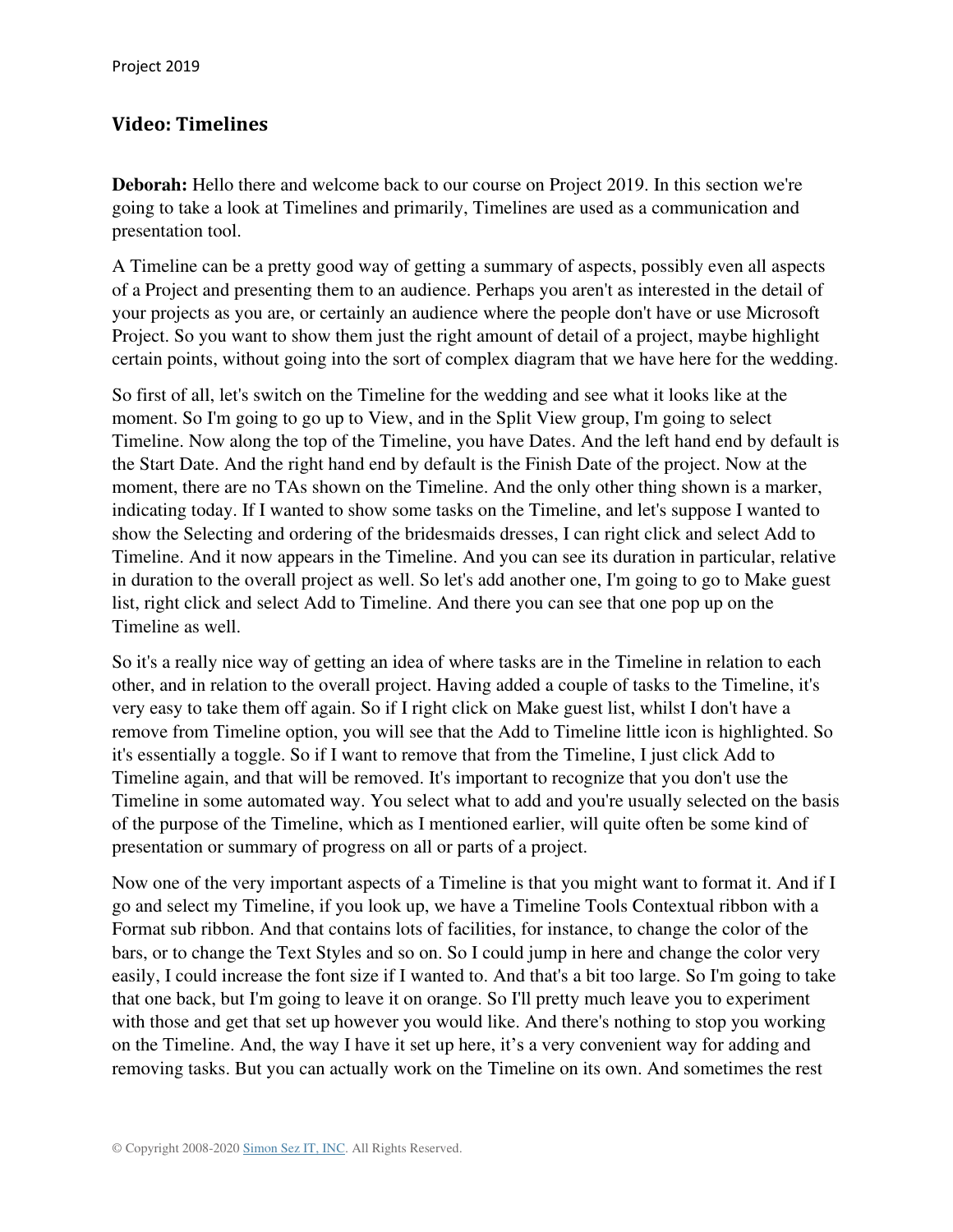of the display can be quite distracting. So let's adopt Timeline View. And you can do this in a couple of ways.

If you right click on the gray bar to the left there on Gantt Chart, one of the optional views that comes up is Timeline. But what you could also do if I just undo that is you could do the same thing by simply just dragging that divider all the way down to the bottom. And you'll see now that Timeline View occupies the whole of the view. And one of the advantages of this is that you can build up a quite complex content for the Timeline without the distraction of as we had just now, a Gantt Chart. And you may think to yourself, yeah, but that's not really very helpful is it because I can't see the task to add anymore. But there are a couple of ways of doing that. With the Timeline selected on the Timeline Tools Format tab in the Insert group, there is an existing tasks button. If you click on that, it brings up a hierarchical list of existing tasks. And if you want to put two or three more tasks onto the Timeline, you can select them and then click on OK. So for example, if we scroll down to let's go to details, and we'll add these three. And there we go.

So not only are they added to the Timeline, but if necessary, the height of the Timeline is adjusted to accommodate tasks that are actually happening at the same time. You could also add completely new tasks, you could add a task, which isn't even in the schedule yet. So again, up to that Format ribbon, and from the Insert group, select Task. So I can now go through and fill in the task information dialog as normal. And when I click on OK, it would appear on the Timeline and in my project schedule as well. Now, of course, for it to appear in the right place in the project, I may have to select Dependencies, I may have to set a start date and so on. But I can certainly enter the details of the task and have it added to both the Schedule and the Timeline in this way. I can also add a Milestone in that way. And I can also add something called a Call Out Task.

Now this is basically going to do the same as adding the task. But the task will in this case appear on the Timeline as a call out. Now what happens with a call out is it appears outside the Timeline as almost sort of note. So let's just cancel that. And let's take this task here, Register wedding and get license. If I right click, I can display as call out. And there you go, it's sort of appears as a call out outside of the Timeline as an additional note. Now, earlier on, I mentioned that one of the main reasons that people use Timelines is for communication and presentation purposes. And if you have a Timeline like this, then in order to present it or included in say, a PowerPoint presentation or send it to somebody in an email, you have a number of options. So again, up to that Format tab. In the copy group, there's one option, and that is Copy Timeline. And that button has three options, copy for email, for presentation, and copy full size. Copy will basically copy it to the clipboard, and then you can paste it in the appropriate format. And the final thing I want to show you here is the main new feature in Project 2019, in relation to Timelines. And that's the ability to have more than one Timeline.

So let's suppose we want to just highlight a particular perhaps shorter period in the project and add some tasks to that particular period. So let's just say I want to see what's going on between June and July only. If I go back up to the Format ribbon, in the Insert group, I have Timeline bar. And when I click that, you'll see that it adds a secondary Timeline. And what I'm going to do is go in and just change the dates to June and July. So right click on the Timeline, and select date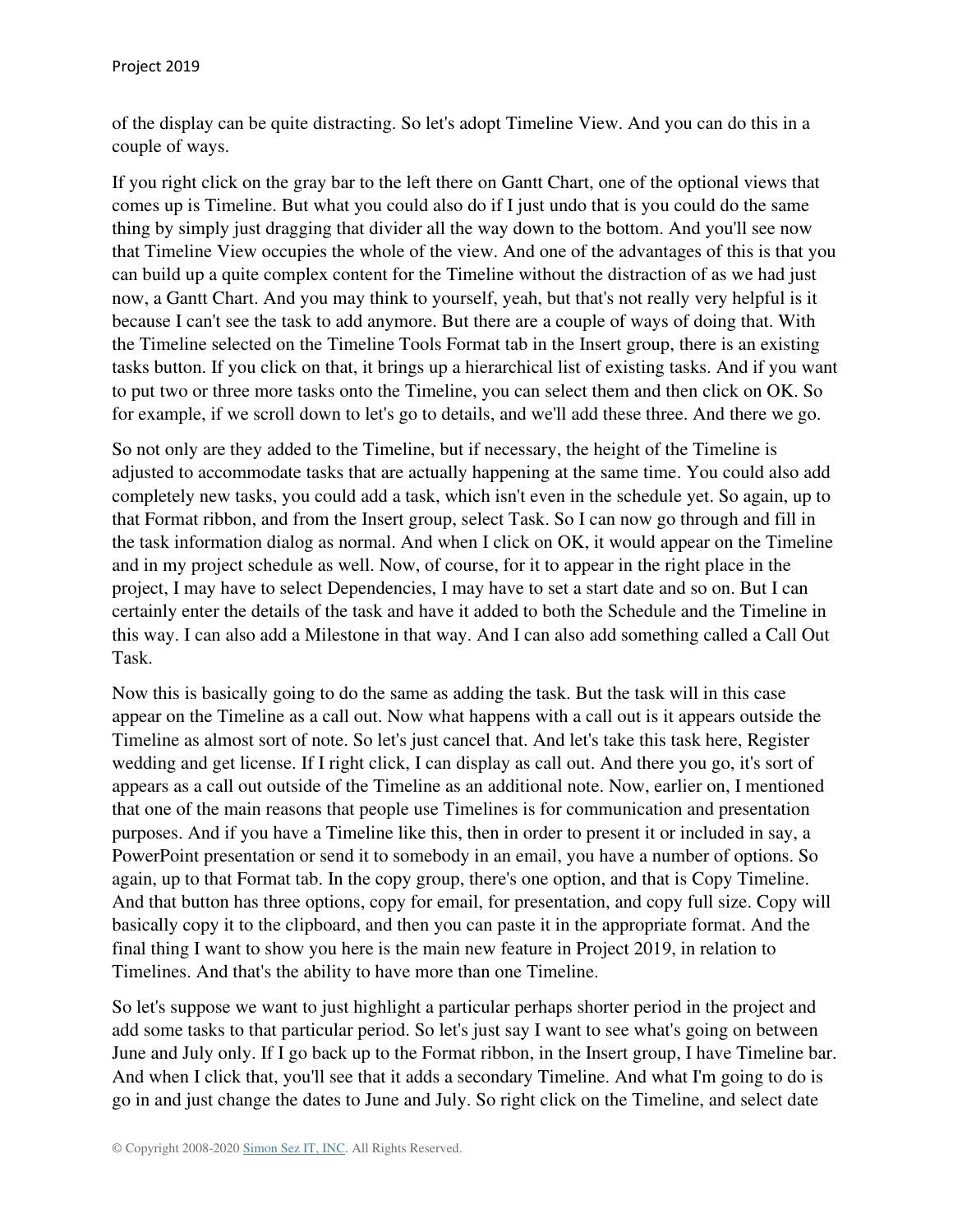range. I'm going to set custom dates. And I'm going to select the beginning of June. And my finish date will be the end of July. And now then, of course I could add some tasks to that Timeline. I could even take tasks that I already have on a Timeline and drag them down to this one.

So if I say select and book and you can see how that displays in relation to the Timeline. Let's do the other ones Select and order bridesmaid dresses. And there we go. And you can see again, the Timeline adjusts vertically as I add more tasks. So that gives you the ability to use multiple Timelines. Now if I revert back to Gantt Chart View, and I'll switch Timeline on again, I'll see both of those Timelines. And I can add tasks to either, remove tasks from either, drag them between Timelines and so on. So that's it on Timelines. I will see you in the next section.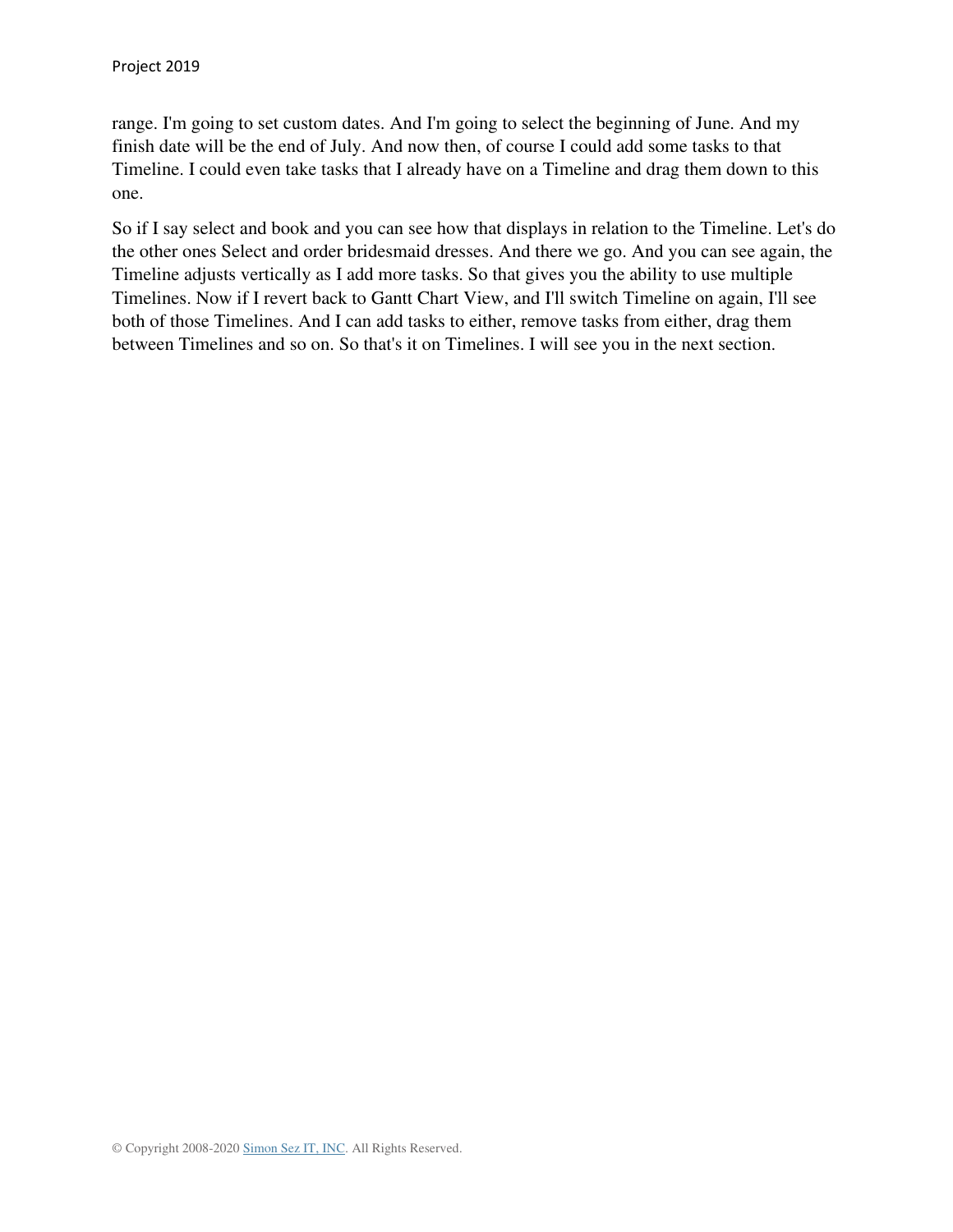# **Section 9 – Costs**

#### **Video: Setting Costs for Task**

**Deborah:** Hello again and welcome back to our course on Project 2019. In this section, we're going to start to look at Costs. And I'm going to begin by looking at the Bathroom Refit project.

We're going to look at some basic aspects of costs in this project. And then I'm going to set you exercise five to do to put in a little bit more detail about Cost in relation to the bathroom refit. And then in the section after that, we're going to look at a couple of other more general aspects of Costs. And we're also going to look at the cost for the wedding. So first of all, let's look at the cost for the bathroom refit. And what I'm preparing here is version 05.A of the Bathroom Refit project. And I'm going to straightaway jump over to the Resources sheets. And we're basically going to look at all of the costs related to the electrician who's the first one in the list here.

Now for Work Resource s, generally, we would need at least a standard rates for a cost. And by default cost rate is entered in currency units per hour. You can express it, for instance, in cost per day, but at the moment we'll stick with per hour. And I'm going to put a standard rating here for the electrician as \$25 an hour. And I'm going to put into the overtime rates \$40 an hour. Now there's not really any noticeable difference on that at all. But if I go to the Project Information option on the Project tab, and click on Statistics, I'll now see that for the first time I have a cost for the bathroom refit. And currently it comes out to \$800. Now the reason it's \$800 is of course, because the electrician is scheduled to do 32 hours of work on the project. So the first fix electrics is two days' work. That's 16 hours at \$25, which is \$400. And then the second fix electric is the same amount. So that's another \$400. So let's close that and let me return to the Resource Sheet.

Now let's take a look at a couple of other aspects of the cost of a Work Resource. Now for our electrician, we also specified an overtime rate of \$40 an hour. And for example, if I needed to get the electrician to work overtime, so to work outside of the electrician's normal hours of work, then it's this rate, I would need to pay the electrician. The difference between Standard Rate and Overtime Rate can of course be very significant because it may increase the cost of, for example, keeping a project on time that is starting to slip. And sometimes you have to balance the cost of a delay against the additional cost of keeping it all on schedule.

Now cost per use relates to an additional cost for each time that you might need to use a resource. This may apply to a Work Resource. So you may for instance, have an agency hiring fee to pay or something like that. But it could also relate to a piece of equipment, the delivery cost of a pump, or maybe a special piece of machinery. The next column is the Accrue column. And this basically relates to how you accrue a particular cost. Now this will often relate to when you pay for it. Do you pay for it upfront? Do you pay for it as the work is in progress? Or do you pay for it at the end. And if I click on Accrue and click the drop down here, I've basically got those three options; Accrue at the starts, Accrue prorated throughout the duration of the task, or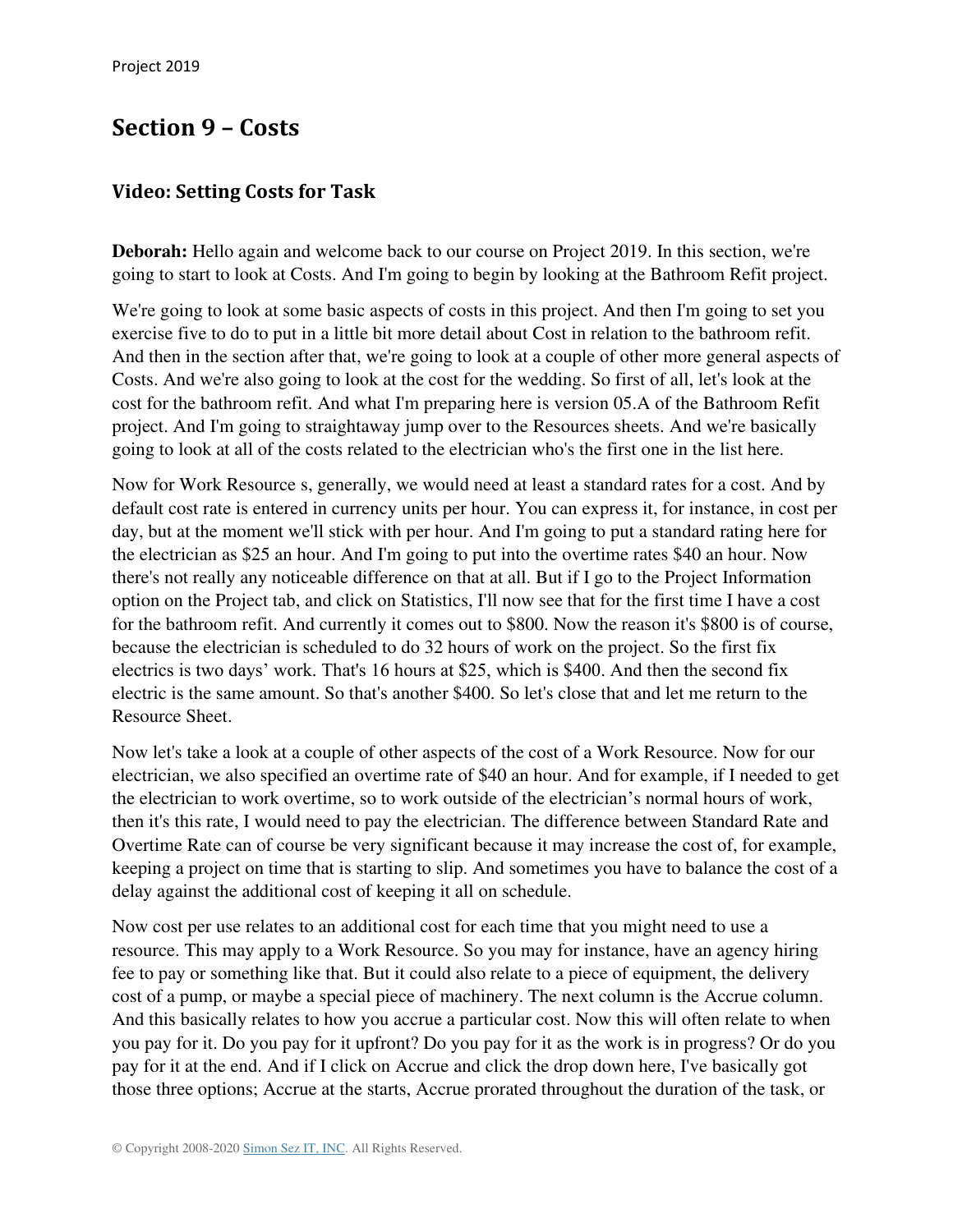Accrue at the end. Now when it comes to company finance, of course the accrual be handled probably by an accountant or a team of accountants. But in the smaller project, it can be as simple as saying when do I have to pay for this.

Now very often on a small job like a bathroom refit, you may have already agreed with the contractor that you're going to pay at the start or perhaps by installments as you go or pay at the end. So on this occasion, I've agreed to pay the electrician at the end. So I'm going to put the Accrue column and set it to end. The next column determines which Calendar is in use by the particular resource. And we haven't looked at Calendars at all yet. We're going to be looking at them in a few sections from now. But basically by default, we have a five day a week, eight hour day working calendar. But a particular resource may use a different calendar. So for instance, this electrician may only be available Monday, Tuesdays and Wednesdays. Or he may have different hours of work perhaps starting earlier or finishing later than the rest of the people working on the project.

If the resource in this case, the electrician does have a different calendar, this is where I can specify it. And when Project is doing its scheduling, it will use the resources calendar rather than the default one for project. But as I said, we'll talk about this more later on. So having put in the cost of the electrician, and bearing in mind that I'm going to get you to set up the cost for the plumber, and the contractor as part of exercise five. Let's look now at some of the materials on the bathroom refit. And we're going to start with the flooring. Now I'm going to fit floor tiles. So let's add those in as a resource. The type of resource is material, and the material column specifies the unit that the material is measured in.

Now it's going to be measured in square meters, we're going to add the initial of floor tiles. And the standard rate will be the cost of one of the material units. So this is the cost of one square meter of floor tiles, which we're going to set at \$36. Now in the case of the floor tiles, we're going to have to pay for those up front. So we're going to put in here our Accrual of start. And it's worth noting that the cost per use in this case might, for example, be some kind of delivery cost. But we're gonna leave that as it is for now, and jump back to the Gantt Chart View. So let's scroll down and find that task Select and order flooring, which is just there. And let's assign the floor tiles to that task.

So let's right click and select Assign Resources. And I can see my floor tiles just here. And the number of units well we're going to order 12 square meters. And you can see there it's automatically brought up the cost of \$432 based on the cost per square meter, and close. And now you can see on the Gantt Chart we have floor tiles 12 square meters. And notice that we're going to have similar costs for the wall tiles here, the paint, and also the equipment. So we've entered some of the costs associated with this project. Exercise five is going to involve you entering some more. And, it's exercise five that I'm going to cover in the next section. So please join me for that.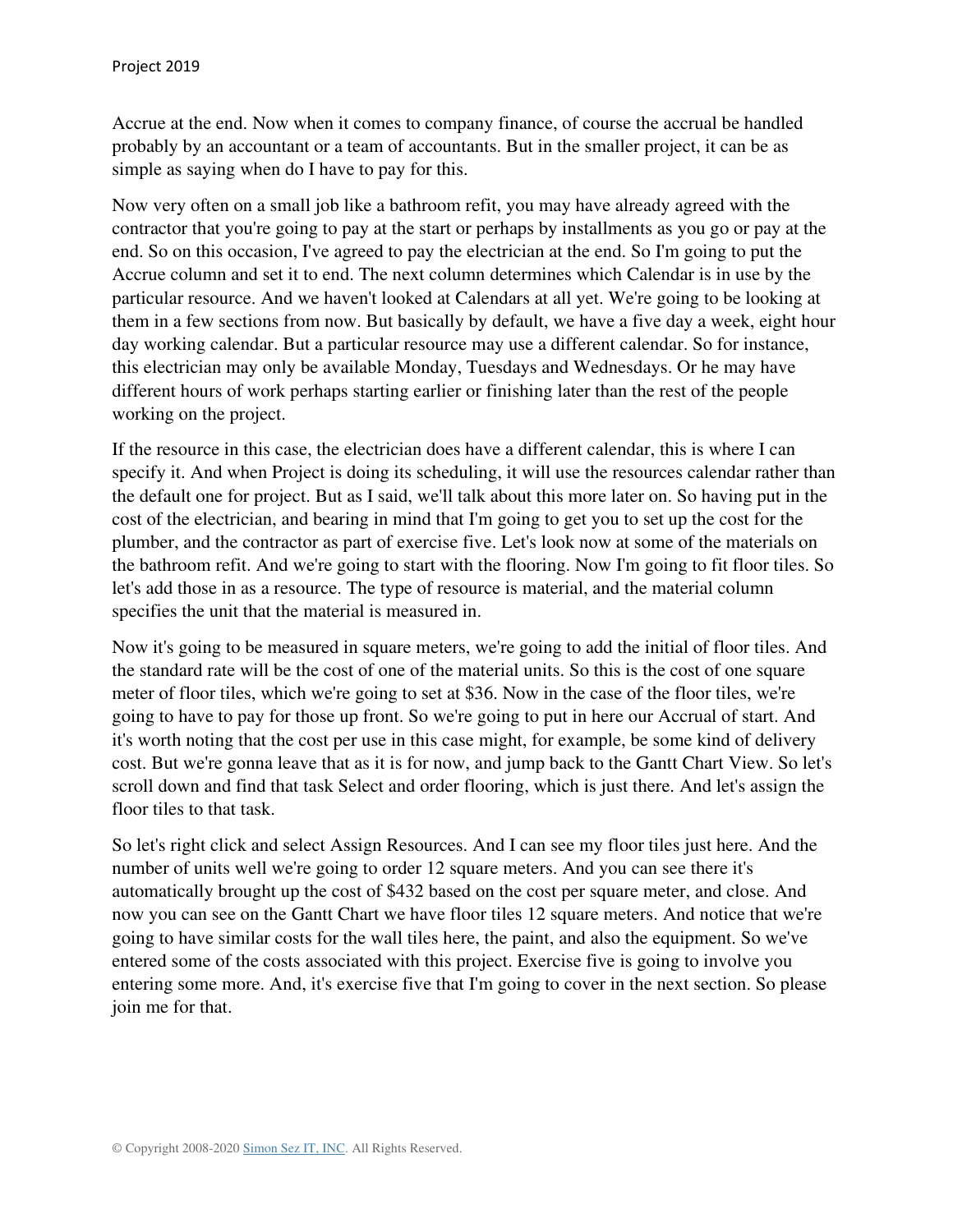### **Video: Exercise 05**

**Deborah:** Hello again and welcome back to our course on Project 2019. In this section, I'm going to set you exercise five. And in exercise five, you're going to add some costs to the Bathroom Refit project. We've already put in a couple of costs related to floor tiles and to the electrician's time. And what I want you to do in exercise five is first of all to put in an hourly rate and an hourly overtime rate for contractors and the plumber.

For the contractors, the hourly rate is \$22 and an overtime rate of \$33. And for the plumber, the hourly rate is \$25 with an overtime rate of \$35. Now in addition to that, I'd also like you to put in the cost of the tiles, so that's the wall tiles and not the floor tiles. They cost \$34 per square meter, and we need 18 square meters. So when we select and order the tiles, we need to pay for 18 square meters. And for the tiles there is a delivery charge of \$12. And that's a one off delivery charge.

For the paint, we need eight liters of paint, and it costs \$7 per liter and there's no delivery charge on that. And for both of those material costs, the costs accrue at the start of their respective tasks. So starting from 05 A, I'd like you to add those costs. And my answer to that is in exercise 05 B. That's it for this section. I will see you in the next one.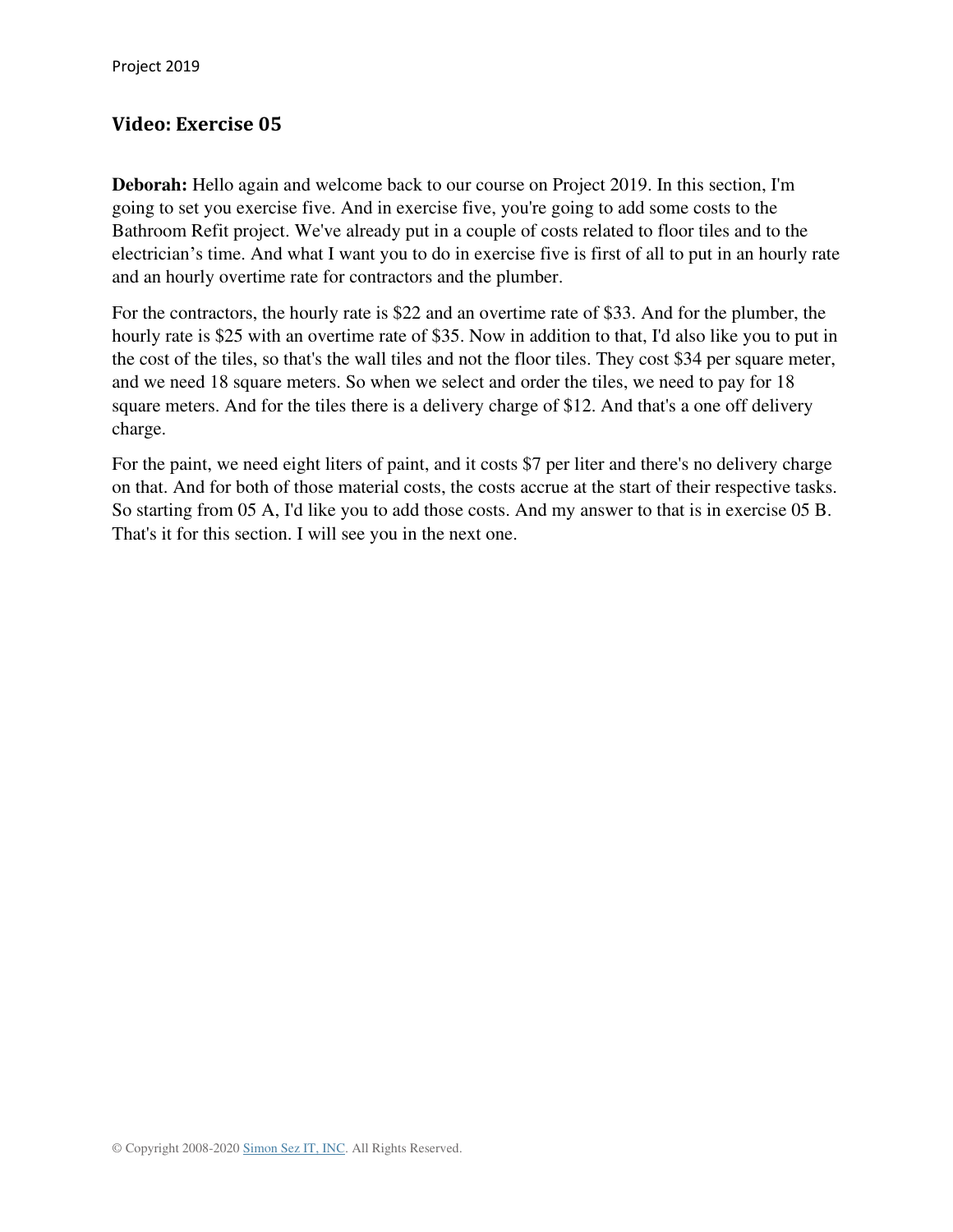## **Video: Adding Costs and Setting a Budget**

**Deborah:** Hello again and welcome back to our course on Project 2019. I want to start this section by taking a look at the cost so far on the Bathroom Refit project. Because in this section, we're going to look at some of the other costs that can be incurred in a project of this type. But also some of the other ways that you can deal with cost in Project 2019.

The first thing I want to do is take a look at Task Usage View again. So I'm going to jump across to the View tab, and click Task Usage. And you may recall when we looked at this before that we can see the work for each of the tasks. And where resources are assigned to a particular task, we can see the amount of work that each resource is scheduled to do. So if I right click anywhere on the Details column here. So if I hover over where it says Work, and right click my mouse, it brings up a contextual menu. And this is a list of the items that I can show in the right hand half of the time phased half of this display. And not only can I show Work, but I can show Actual Work, Cumulative Work, Baseline. And I can also show amongst other things Cost. So let's click on that. Now, if I show cost with the current timescale enabled, I can show the cost of each of the tasks and where relevant each of the resources.

So for example, if I look at task 24 here, Select and order tiles. Although I'm not charging my time to the project for this, this is something I'm going to do myself. So the work I'm going to do as a resource is not chargeable. Now the cost of the tiles is chargeable. And because the accrual is specified as at the start, Select and order tiles, which starts on a Friday, the cost of the tiles \$18 per square meter \$624 is chargeable to my project on that Friday. And in fact, that's the same day that the floor tiles are chargeable as well, which you can see down here. And that's a charge of \$432 for the project.

And one other point to notice here, which can be quite confusing, but it's important to understand. Because we've assigned this resource to a task, so the floor tiles resource is allocated to the Select and order flooring task, Project assumes that we're actually going to consume this resource on this task, even though what we're actually doing is paying for it on this task.

Now there are a couple of other ways that you can deal with that. And we're going to be looking at those a little bit later on in this section. But it's important to realize that some of the assumptions that Project 2019 makes when you assign a resource to a task are not necessarily how things are in reality. But if as in this case, the cost works fine doing it that way, showing the cost when you buy the tiles even though you're not using them. But if as in this case, the cost works out fine as in showing the cost when you buy the tiles even though you're not using them in that buying task.

Now, don't forget that as before, we can actually change the Outline level. So if I wanted to look at these costs at level one, I can jump back up to the View ribbon, Click on Outline and select Level one. Now you can see the cost profile of the whole project starting to develop. Now what I want to do is to go back to the Gantt Chart and do something else which we haven't done so far. Now we've looked at our project with a number of different views. Apart from changing the view, you can change the specific table that is shown on the left hand half. So for example, the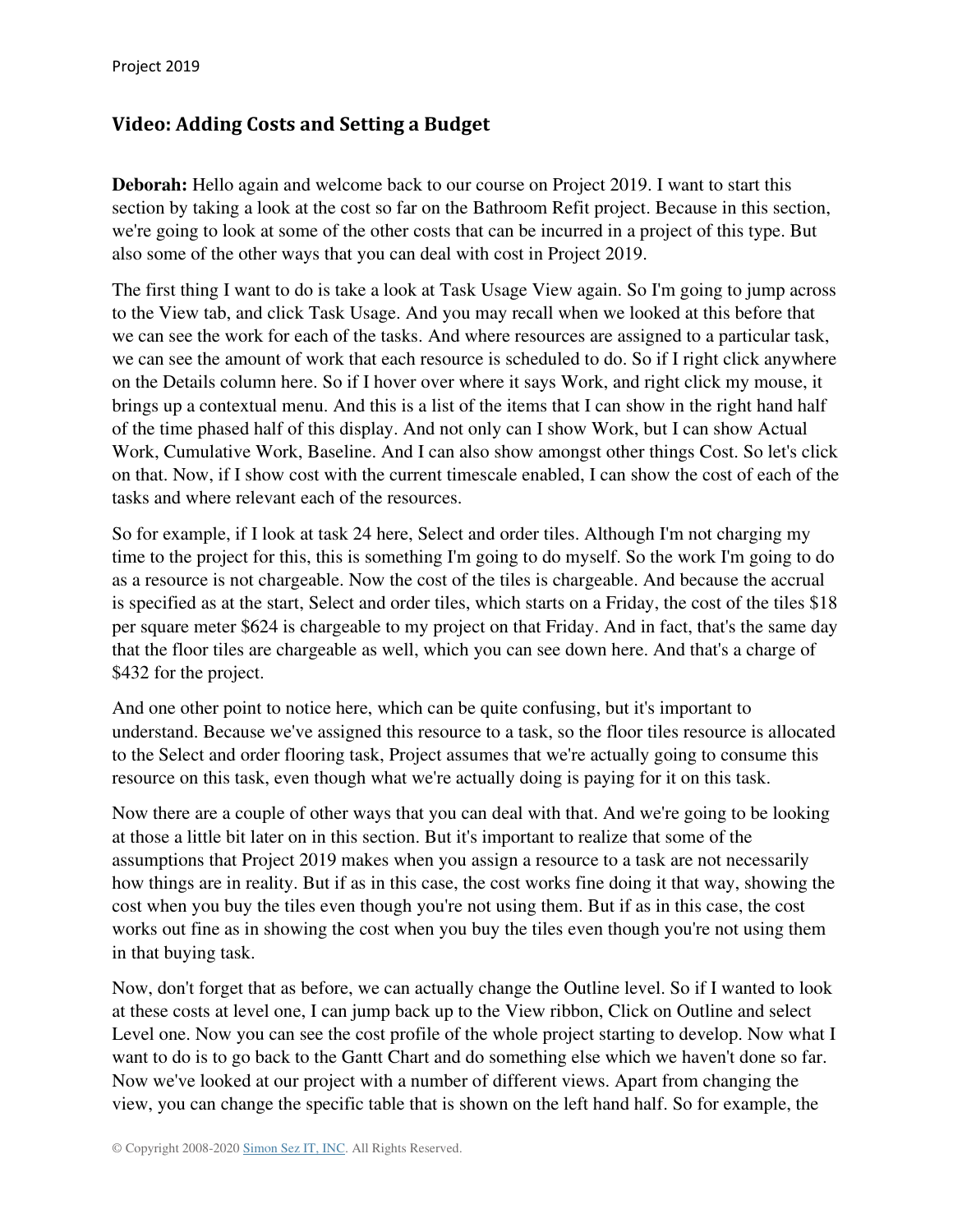Gantt Chart View. And what I want to do here is choose a different table. So on the View tab in the Tables drop down, instead of selecting the Entry Table, I'm going to show the Cost Table. Now what the Cost Table shows me is a breakdown of the cost for my project at the appropriate selected level.

Now you can see that for each of the phases here, I have a Total Cost, Baseline Cost, a Cost Variance, and an Actual Cost on the end here. Now let's go to level two. And you can see a very detailed tabular breakdown of Cost. And you can go right down to the level of checking the cost at any level of subtask. Now we still have the third type of resource to look at and that is a Cost Resource. And I want to refer you back now to what I said just a moment or two ago about how Project, when you assign a material to a task, by default, will assume that you're going to consume that material uniformly during the task. And that may or may not be important in a particular project.

Now, one of the major costs that we haven't so far set up on this project is the cost of the bathroom equipment. And of course, I could have a nice long shopping list of basins, taps, etc., and put all that into the project and show the individual costs. But supposing that all I want to do is to say that, well, I've already figured out the cost of the equipment, and it's not consumed in the way that say, painters, it's just a cost to the project. And what I'm going to do is to set up the bathroom equipment itself as a Cost Resource. So again, let's jump across to our favorite Resource Sheet, and I'm going to add a new resource. And it's called Bathroom equipment. And the type is Cost. And when I set the type as Cost, a number of things happen, one of them is that I can't pay anything in the standard rate or the overtime rate.

Now I can indicate how Cost is accrued. And I'm going to say it's accrued at the end of the task. But note, there is no Calendar, and there is no Cost, etc., I enter the cost when I actually assign this resource to the relevant task. So let me jump back across to the Gantt. And I'm going to identify the task that I want. So it's in the purchasing phase, expand equipment, and it's this one here Select and order equipment. So we should be used to this by now, right click and Assign Resources. So we've got bathroom equipment selected, I'm going to click Assign. And it's only when I click Assign that I add in the cost, and the cost is going to be 3000. And you can see that that cost is now assigned to that particular task. Now the difference here is the project does not assume that there is a material being consumed. And if I went back to Task Usage, and we look at that particular task, which is here, task 36, you'll notice that the cost of 3000 is accrued at the end of the task. So if you look at the dates up here, and refer to the finish date, which is March the 26, you can see that Cost doesn't come into effect until that date.

Now, I hope that you're starting to get a reasonable idea of how the different types of resource work and the situations in which each of them is most suitable. So where you have an amount of work or perhaps a duration of a task, often it's Work Resources that are best for that. Where you have a task where it's an amount of a resource that's used, very often Material is good for that. Whereas where the cost is some kind of fixed figure, then often a Cost Resource is a good approach for that. Now, there are a couple of other examples of costs that I want to show you here. And the first of them is a Fixed Cost that may be specifically associated with a task.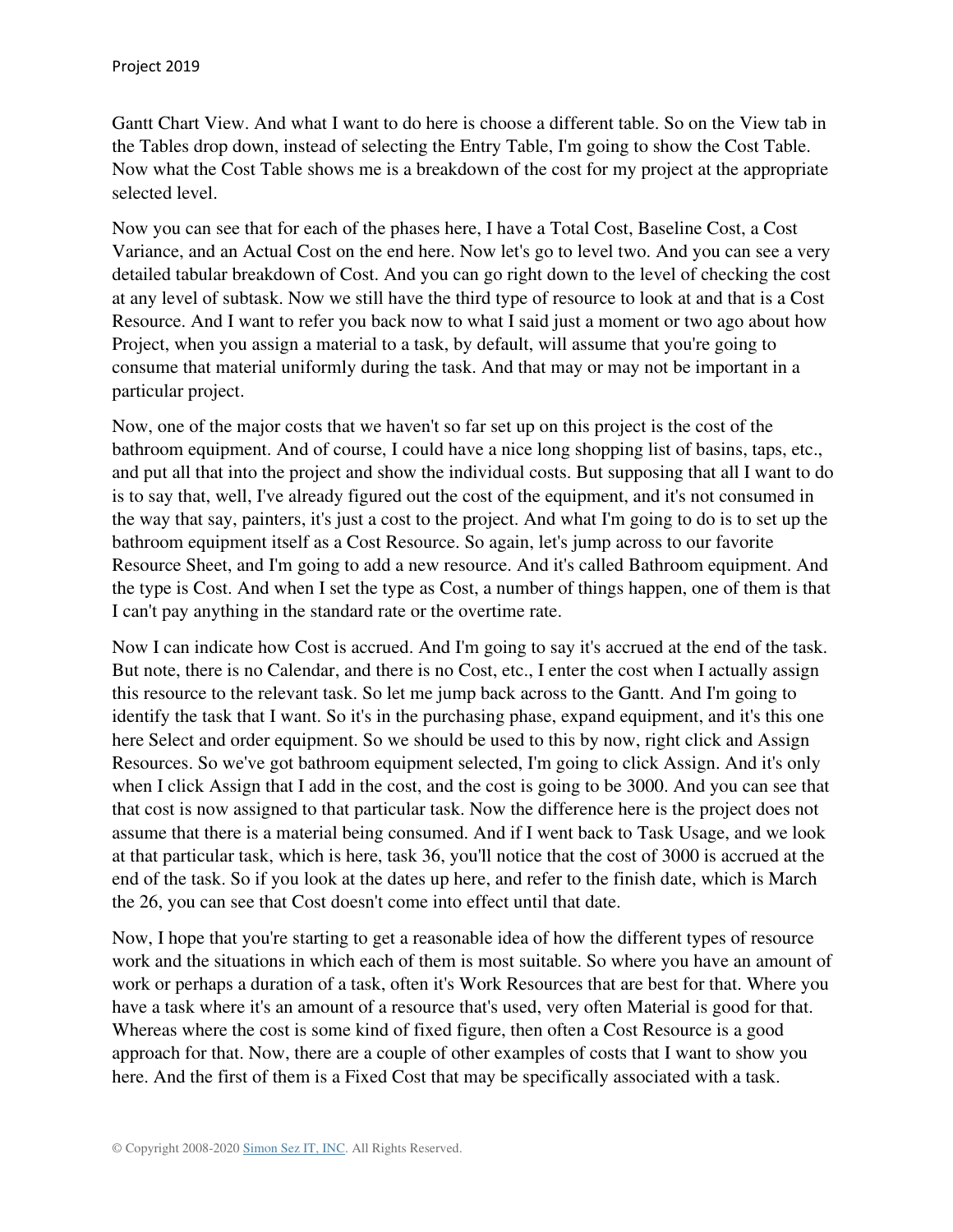Now in this case, you might think of this as sort of the equivalent of the delivery cost of the tiles. But this is not a fixed cost associated with one of the resources used on a task. This is a fixed cost associated with the task itself. So let's jump back to the Gantt Chart and let's look at an example. So I'm going to scroll down to the electrical costs area. And you'll see one of the items there is Certification, so task ID 50. We need to get certification from the local authority on electricity. And there is a standard charge for getting that certification of \$75. And you can see that the first column that we have here is a Fixed Cost column. So for certification, I'm going to type straight into this column \$75. And that needs to be paid up front. So that's the cost that's accrued at the start of this particular task.

Now note, it's not to do with the resource, it's not to do with the amount of material, it's not actually associated with a resource at all. So it makes sense to put this in as just a standard fixed cost. The last example of a cost that I want to tell you about is a Budget Cost. Setting a Budget Cost is not very intuitive, and you really need to know a little bit about how they work in order to remember and understand how to set them up. So let's suppose that on this project, I expect that I'm going to have some incidental expenses. So I'm going to need to pay maybe some glaze or maybe a bit of beading or some plastic strips or something around here, that's really incidental to the overall project. So I'm going to have to allow for the fact that I might need those expenses, I've probably got some idea of what they're going to be. So I need to allow myself \$300 over the whole of this project to pay for those little incidental expenses.

So what I can do is set up a Budget Cost. But a Budget Cost applies to the whole project. And in order to set that Budget Cost, you create a Budget Resource, and then assign it to the Project Summary Task. So once again, let's jump across to the Resource Sheet. And set up our Budget Resource. I'm going to call this Resource incidental expenses, it's a Cost, and we'll give it the initials of incidental. And I'm going to leave the accrual as prorated. And then what I do is to open up the resource information dialog. And you can do that in a number of ways. I'm just going to double click, it's the quickest and the easiest way. And I'm going to check the box that says, Budget.

Note the other checkbox here Generic, that's used for Generic Resources, which we're not going to look at the moment, but it is something that you'll come across later in your use of Project 2019. And click OK. So there's my Budget Resource. Let's jump back to the Gantt Chart, and let me select the Project Summary Tasks. So that's the one right at the top to Summary Task Information, which is this big button here in the Properties group on the Task tab. And notice that this dialog box is called Summary Task Information. Go to the Resources tab, and from the drop down, select my resource which is Incidental Expenses. And it's worth noting that you can only assign Budget Resources to the Project Summary Task, you can't assign them to any other task within the project. You also cannot enter a cost at this stage, I'll show you how to do that in just a moment. So we're just going to leave it with the resource name and click on OK.

Now we go back to Task Usage View. And what you see at the right at the top there is our Project Summary Task. And then underneath we have our single resource; Incidental Expenses, which is of course, a Budget Resource. Now what I'm going to do is change tables so that we can see the cost. So up to the tables drop down and select Cost. I'm just going to make a little bit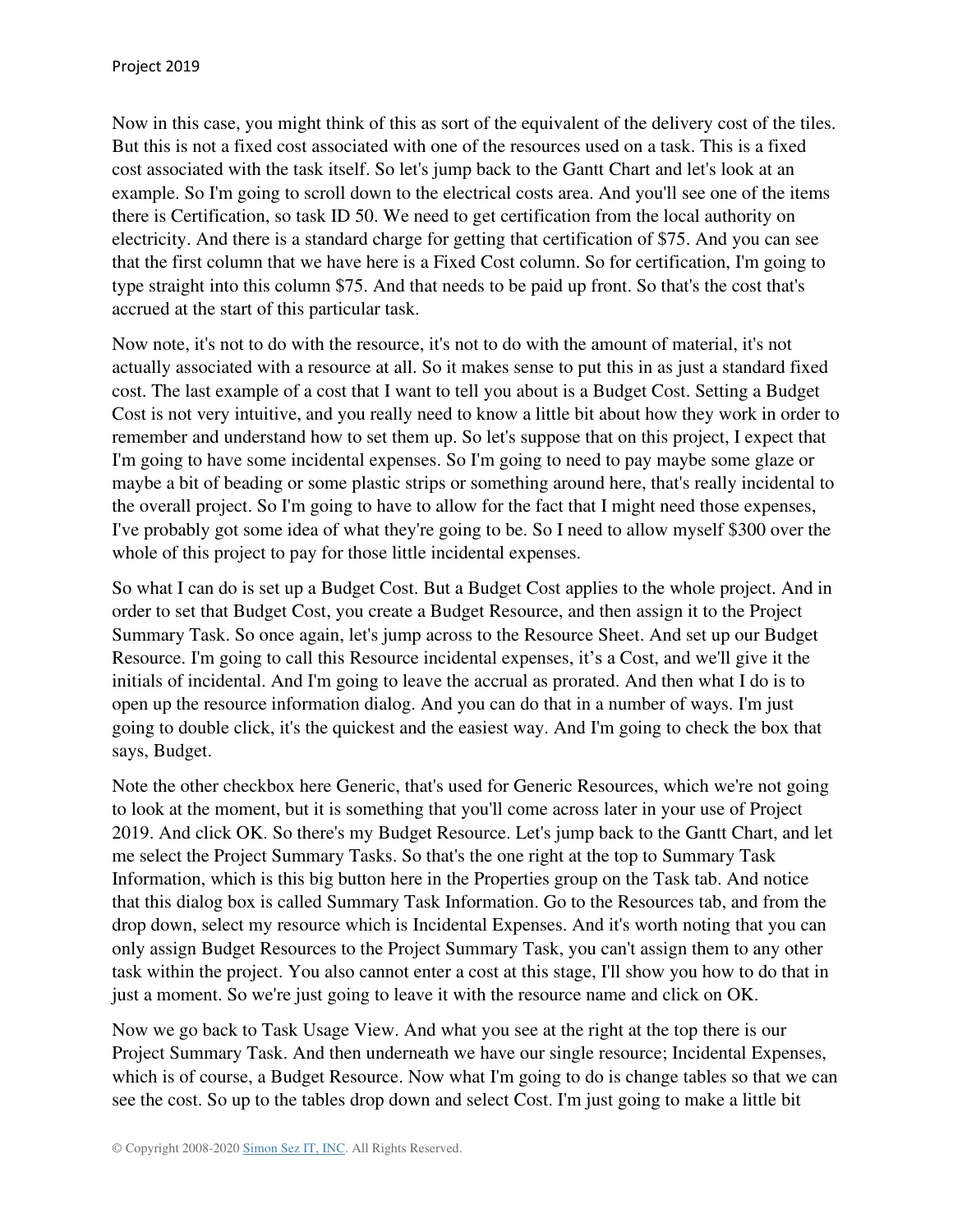more room. So I'm also going to include this add New Column item just here. Now what I'm going to do is add a new column. So I'm going to just select the Baseline column, and I'm going to right click and select Insert column. And what I can do here is I can insert any type of column that I like. So I want a column that's going to show the Budget Cost and these are all in alphabetical order. So it shouldn't be too difficult to find because it is a B.

And if we go all the way down here, I'm going to select Budget Cost. And there we go, I have my new column. And I'm going to add into here for Incidental Expenses, \$300. So that makes it very easy to keep track of any Budget Costs that we have in the project. The ones you'll see later on when we start tracking costs, and also need to manually track this cost. So if at the end of the first month I've spent \$127, I'm going to need to show that I've spent \$127 of those \$300. But that's how to set up a Budget Cost on a project. Now as far as cost goes, that's certainly enough to get us started. And it's certainly enough for us to start to build up a good cost profile and a reasonable project cost. But that's the end of this section. I will see you in the next one.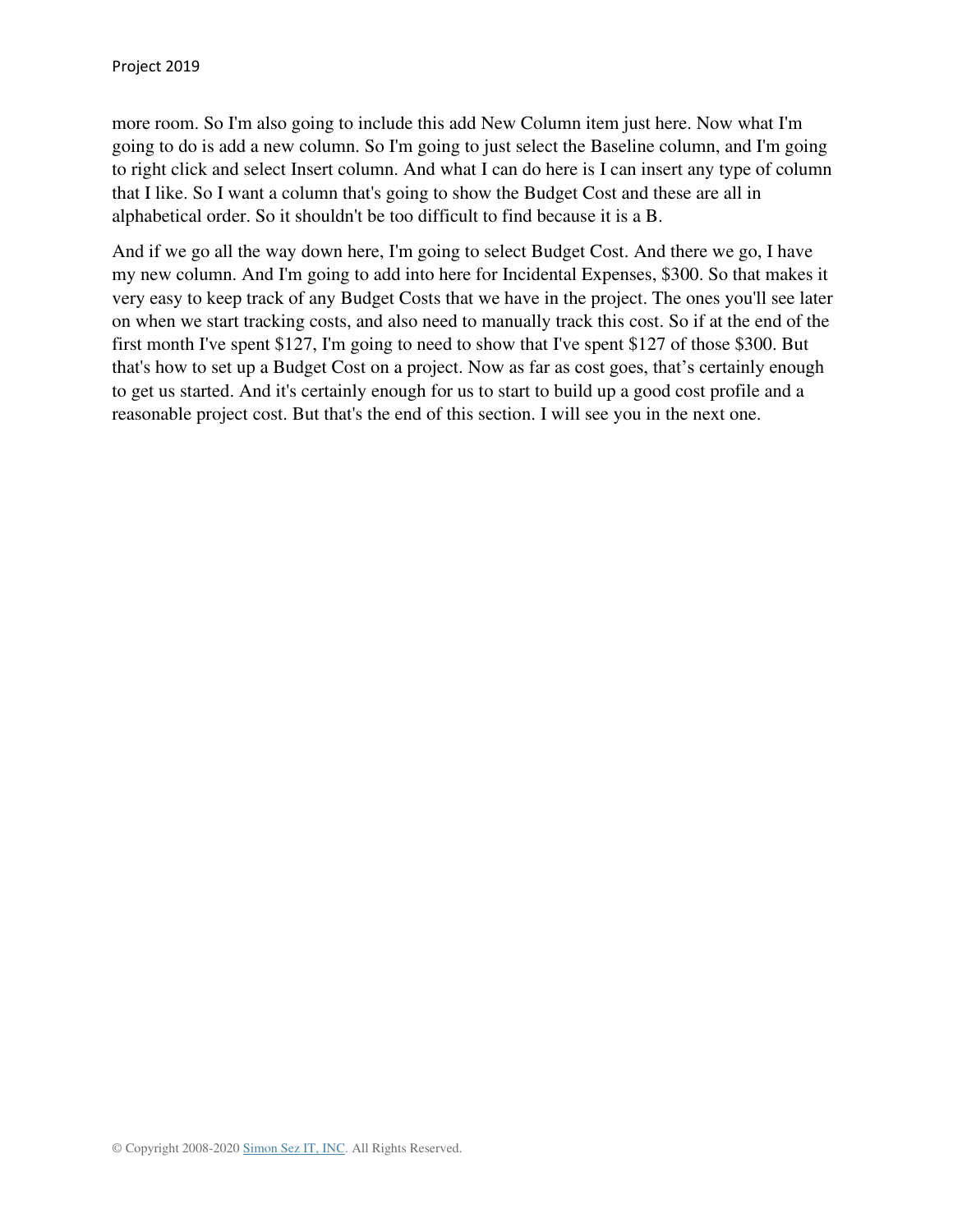## **Video: Setting up Budget Costs**

**Deborah:** Hello again and welcome back to our course on Project 2019. In the previous section, we looked at Costs, and I showed you quite a few different ways of handling Cost but with specific references to the Bathroom Refit project. I'm returning now to the wedding. And we're going to look at costs in the wedding. Because largely speaking, the issues of cost in the wedding are completely different to those in the bathroom refit. And it's important to use the appropriate resources and the appropriate approach to cost depending on the type of the project. So let's take a look now at the cost for the wedding.

Now earlier on if you recall, we added a small number of resources to this plan, and we assigned them to various tasks. What I've done now is to add quite a few more resources primarily as Cost Resources. So again, if we jump across to the Resource Sheet, you can see all of these new resources that I've added. So things like Wedding Venue, Reception Venue, Catering, Flowers, so on and so forth. And I set up the accrual of those as end. And you might think, well, surely you're not going to pay for those venues at the end of using them. Well, no, but the important point here is that those resources are not assigned to the use of the venue, they're assigned to the booking. And the cost is incurred in the case of the wedding venue, when we booked the venue

If I go back to the Gantt Chart, the task where we're actually assigning that resource is Book Wedding Venue, which is all the way down here. And the cost we've entered there for that is \$3,500. And that's going to be at the end of the task, so May the 17th in this case. So we're not talking about consuming it through the life of the task, we're talking about accruing a cost at that particular point. Now, let's suppose that in fact, with this cost of the wedding venue, we have to pay for it in two parts. Maybe we had to pay a deposit, and then we had to pay a balance, perhaps on the day of the wedding. In that case, what you would normally do is to create two costs, a Deposit Cost and the Balance Cost. And, assign the deposit cost to the booking task, and the balance cost to the wedding day itself.

Now, I haven't done that here but it is a pretty straightforward thing to do. And with all of these costs associated with the wedding, you may well pay for them in two or more installments. It's certainly the case that with most of these resources that you wouldn't set them up as materials that are used during the life of the project. So if I go back to the Resource Sheet, and in the case of the photographer, I set it up as a cost. And I set it up for accrual at the end. That's the task where we booked the photographer. And if we're going to pay for the photographer fully in advance, we would accrue this at the end of the task where we're booking the photographer.

Now let's return briefly to the wedding rings. I set them up initially as materials, we were talking about materials at the time, but they're not really material resources. And you could say well, the material is the wedding ring, the unit is the ring and we're buying two of them. But in reality, the wedding rings will probably be more appropriately set up as a cost as well. And indeed, I'm going to change this to a Cost Resource. So as you can see, virtually all of the resources here are set up as Cost Resources. We have Work Resources just to make sure that the work is spread out for the bride and groom and the bridesmaids. But of course that time is not chargeable. So we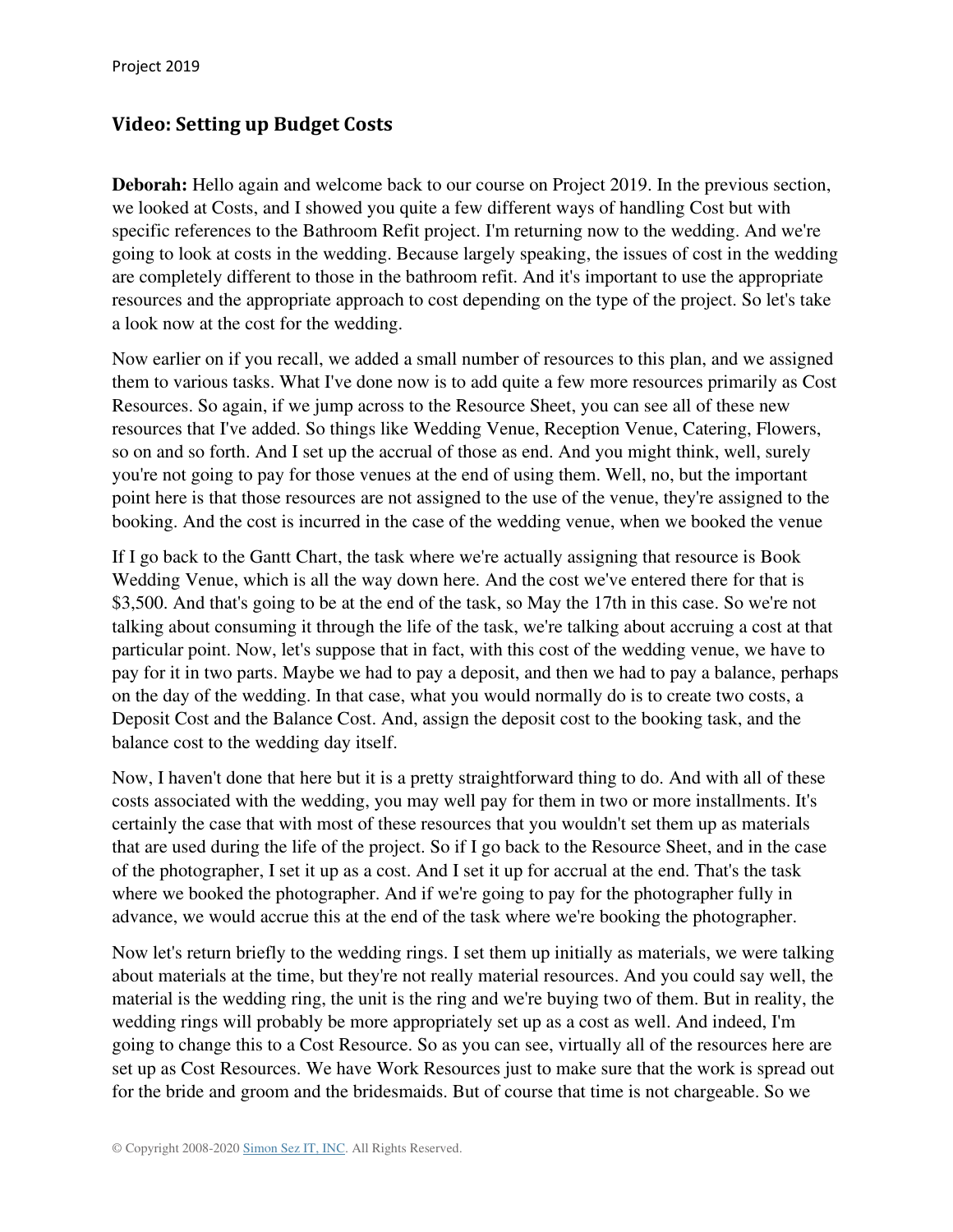have pretty much a completely different arrangement here to the arrangement we have in the Bathroom Refit project.

Now again, referring back to the proceeding section, many of the costs for the wedding could have been set up as fixed costs for tasks. And I've set one of them up here just to show you so if we scroll down to task ID 42; Register wedding and get license. I've put in there a local state license fee of \$60 for a marriage license. Clearly many of the other costs could be handled in just the same way. One of the key differences there is as you can see by comparing say, task 42 with task 46 Book wedding venue is that whereas the wedding venue cost shows up as a resource on the Gantt Chart of 3500 the marriage license is a fixed cost and so it doesn't show. You will develop over time as you use Project 2019 more and more of your own way of getting about dealing with cost. And very often, the reasons for doing them in certain ways are very specific to the project you're working on.

Having set up those costs, let's go up to the Project tab and Project Information. And we're going to click Statistics. And we have a cost at the moment for our wedding of \$29,750. It might also be the case with a project like this that you may want to set up a budget for incidental expenses, as we did with the bathroom refit. Now apart from assigning those costs to the project, I've also done a little bit more work on the resourcing from the point of view of removing any over allocations. So currently, we have no over allocated resources on my schedule. And then what I did was to take task seven or the preparation phase summary task and set up a dependency. So if I scroll down all the way down to wedding day, you can see here in the Predecessor's column, the dependency is shown there, so seven Fs plus 21 days. So that's a Predecessor of the wedding day.

Now you should be getting used to reading those. So this particular task wedding day has seven as a Predecessor. That is a finish to start link and a 21 day lag. So what I've said here is that I've worked out how long it's going to take to do the preparation. I've then added 21 days and said, that's my wedding date. So that's given me in effect 21 days, that's working days of contingency from the end of task seven, which is the preparation through to the wedding day. Now at some point, I may want to decide to fix that wedding date, I may choose the next Saturday, for example. But by adding that little bit of contingency there, I'm going to allow for some of the little bumps and mishaps that are going to happen along the way.

So currently, I have a wedding day, that's due to take place on November the 21st 2019. I'm now ready to get the project started and start tracking progress. That is where we're going to start in the next section. So I'll see you then.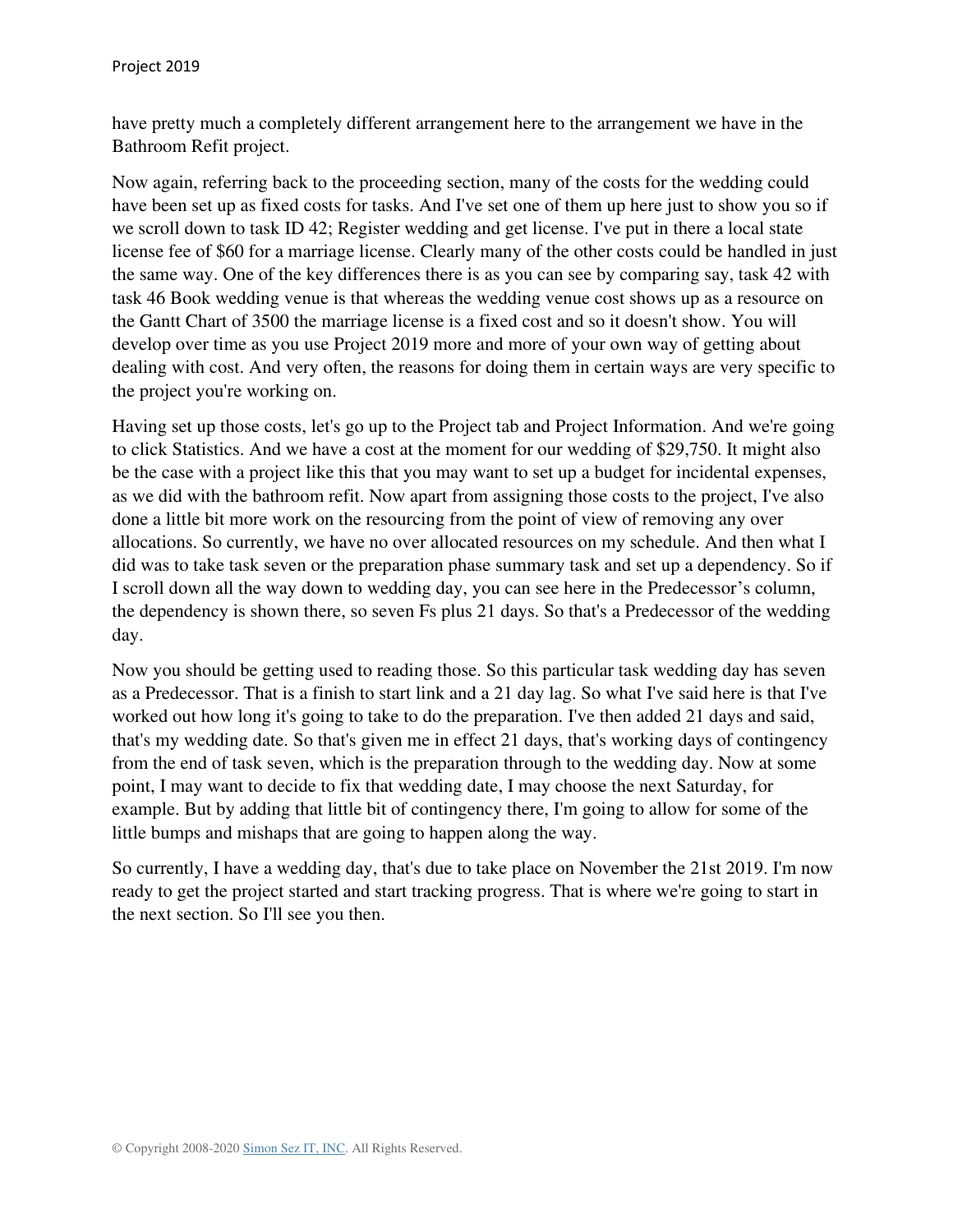# **Section 10 - Baselines**

#### **Video: Setting a Baseline**

**Deborah:** Hello again, and welcome back to our course on Project 2019. In this section, we're going to take a look at Baselines. And put simply, the Baseline for a project is basically what we anticipated or what we planned to happen. And hopefully, when the project starts and we start measuring our progress on the project, the Baseline is what we keep close to. Ideally, we're going to deliver the project according to the use of resources, the timescales and the cost in our Baseline.

So the Baseline is in fact, a snapshot of a project at a specific point in time. So in the case of the wedding, if I decide that I'm now happy with my resource allocation, I'm happy with the cost, I'm happy with the date and with the sequence in which all of these things are happening, then I can say that that is what I intend to happen. That is going to be my Baseline. And from this point onwards, I'm going to measure progress against that Baseline. And in many cases, and particularly when it comes to budget, it's really important to know if you're working to schedule or not. So the measuring of progress is really very important, but we measure it against a Baseline.

Now I should point out a couple of project management related things about Baselines just before we start. One of them is that the use of a Baseline is a very good tool for measuring progress, for measuring progress against cost timescales, etc. But it's really important when looking at progress against the Baseline, that you understand exactly what you're looking at. And let me just give you a quick example of that. So imagine that you've gone to a meeting, and somebody there is explaining how the costs on a project are way below budget, and they were actually spending a lot less than anticipated, which sounds great, right? Everybody's very impressed.

But the reason they were spending less than anticipated was because they were so far behind schedule that they hadn't bought half of the materials required for the project yet. So what they've done is they've taken the bad news and turned it into good news. So you need to be careful to make sure that when you're comparing against a Baseline or given a report on how well the project is progressing, that you're giving a true picture of how well the project is doing. Another thing to point out is that once you've saved your Baseline, under normal circumstances, you wouldn't change it. You wouldn't, if you like, move the goalposts for your project. But there can be situations when you will legitimately change your Baseline.

So for example, you may be working on a project, say this wedding project. And shortly after you've started, the bride and groom decide to make it a completely different sort of wedding. So maybe they decide to hold the wedding overseas or perhaps make it a much larger wedding. And it would be kind of silly to try and measure progress on something completely different against the Baseline for the original wedding plan. So in that case, you may need to change the Baseline,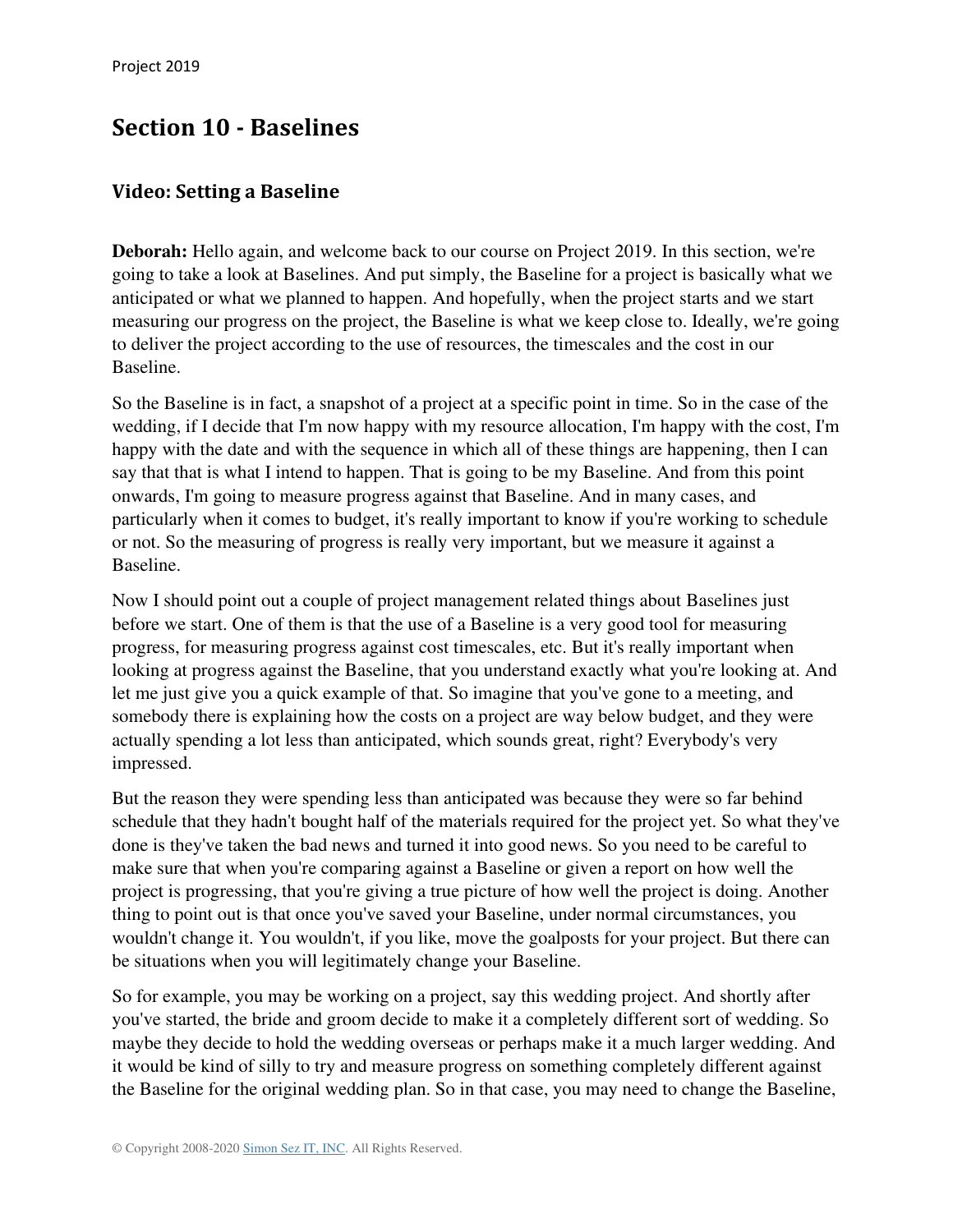I'm going to assume for these purposes, generally speaking, but once we've got a Baseline, that's it. So let's take this project as it is and save it as a Baseline. And what I'd like to do as we're doing this is just to demonstrate what saving or setting a Baseline actually does.

So I'm going to change the table shown in the Gantt Chart here again. And it's worth noting that you don't need to do this to set a Baseline, but I'm going to do it on this occasion. So I'm going to go up to View, I'm going to click on the Tables drop down, which we've done before. And I'm going to go to More Tables. And I'm actually going to choose the Baseline table and apply. And what you can see here in the Baseline table are the Baseline durations of each task and note that everything is currently zero. And the reason is, because this Baseline information hasn't been set yet. Until we save a Baseline all of these fields are empty.

We have a Baseline start date, a Baseline finish date, a Baseline amount of work, if I just drag that across, we have a Baseline cost, predecessors so on and so forth. So when we set the Baseline all of these fields get filled in, of course, some of them may still say zero, but things like Baseline start and Baseline finish, or record the start and finish date as they are in this version of the plan. So what I do now is go up to the Project tab, and you'll see that there is a Set Baseline option there. So click on Set Baseline and it brings up the set Baseline dialog box. Now the first thing to point out here is that when you set a Baseline, you choose which Baseline to set. By default, it's Baseline. But in fact, in project you can have up to 11 Baselines. That's Baseline, and then the 10 alternatives that you can see in the drop down list.

What can happen during the life of a project is that after you've been working on the project for some length of time, there are so many things to change, and you get to the point where you need to save a new Baseline. But you may want to save the original version of a Baseline first, so we're going to stick with Baseline. The second option on this dialog is set Interim Plan. I'm going to tell you more about Interim Plans in two or three sections from now. So I want you to just to ignore this at the moment. And then you can either set a Baseline for the entire project, or for selected tasks within the project. Now I'm going to set it for the entire project, and I'm going to click on OK. And just take note of what's happened there. Hopefully, you weren't too surprised by the fact that very many of the fields in the Baseline table were filled in when I set the Baseline.

Now one very other important thing to remember about Baselines, although setting a Baseline involves Project setting up a lot of information. It's also very straightforward to clear a Baseline. If you go back to that set Baseline button and click on the lower half, you'll see you have a Clear Baseline option. And when you click it, it says basically what Baseline do you want to clear? And you can click the drop down and you can clear whichever Baseline you want. So it's saying or it's telling me here that I last saved this Baseline essentially, a few minutes ago as I did. So you can select which Baseline you want to clear.

Now that's a really useful function if you have multiple different Baselines, or you're saving different Baselines as you go along. I also get the option to Clear Interim Plan as well. And as I said, we're going to talk about that in a few sections time, so I'm not going to do that currently. But what I am going to do is I am going to clear this Baseline just by selecting it, selecting entire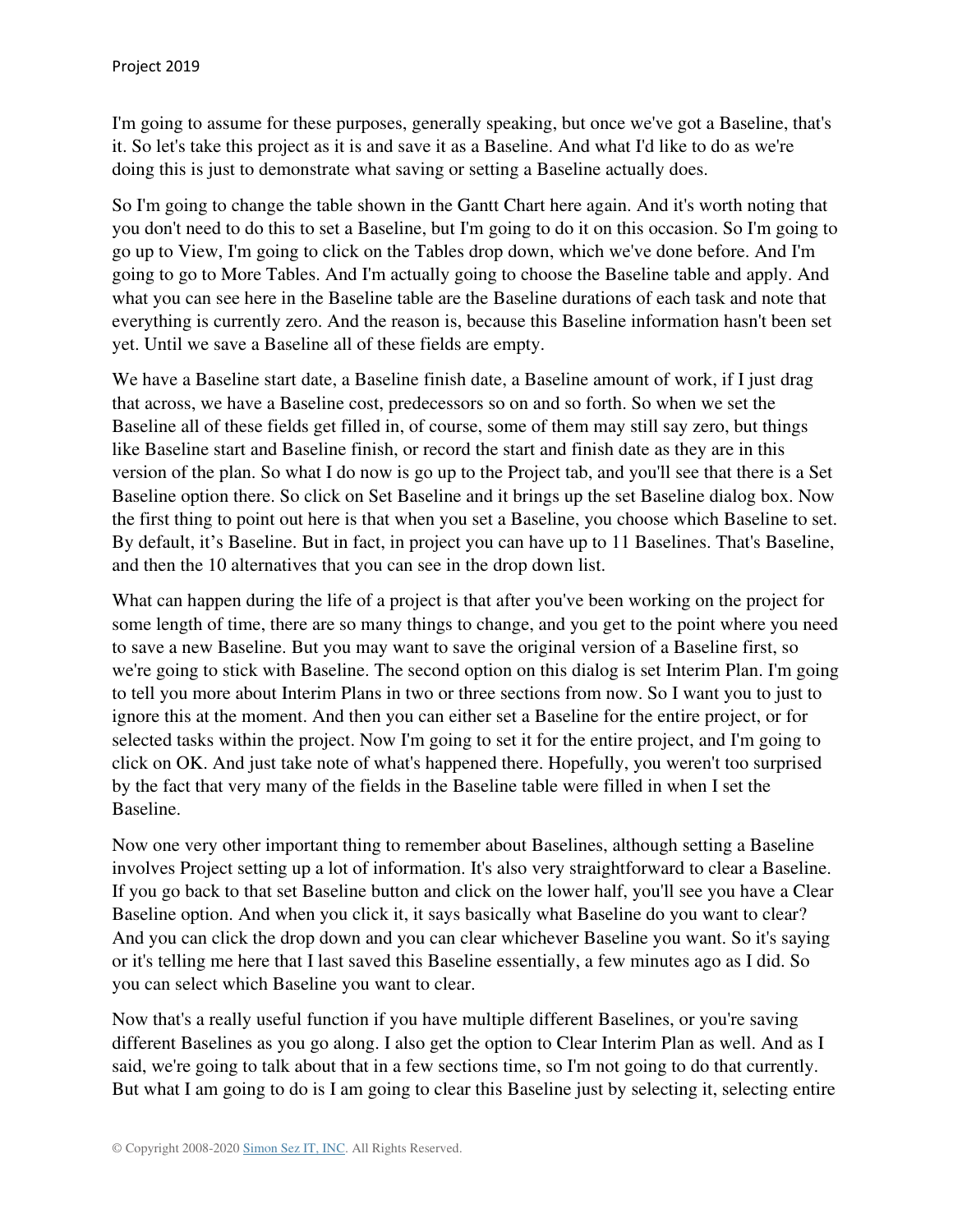project and clicking OK. And everything goes back to the way it was. Let me just set it again. So we click Set Baseline and Set Baseline again, I'm happy to use the default, which is Baseline and I want it for the Entire Project, and Ok. And now again, I have a Baseline.

Once the Baseline has been set, you have the basis to measure progress on a project. And we're going to be looking at tracking progress a little bit later on in the course. I also need to tell you one or two other useful things about Baselines. But before we do that, I've got a couple of other things to do. First of all, in the next section, I'm going to tell you about the Critical Path. And then following that you're going to set the Baseline for the Bathroom Refit project. But at the moment that's it for this section. Please join me in the next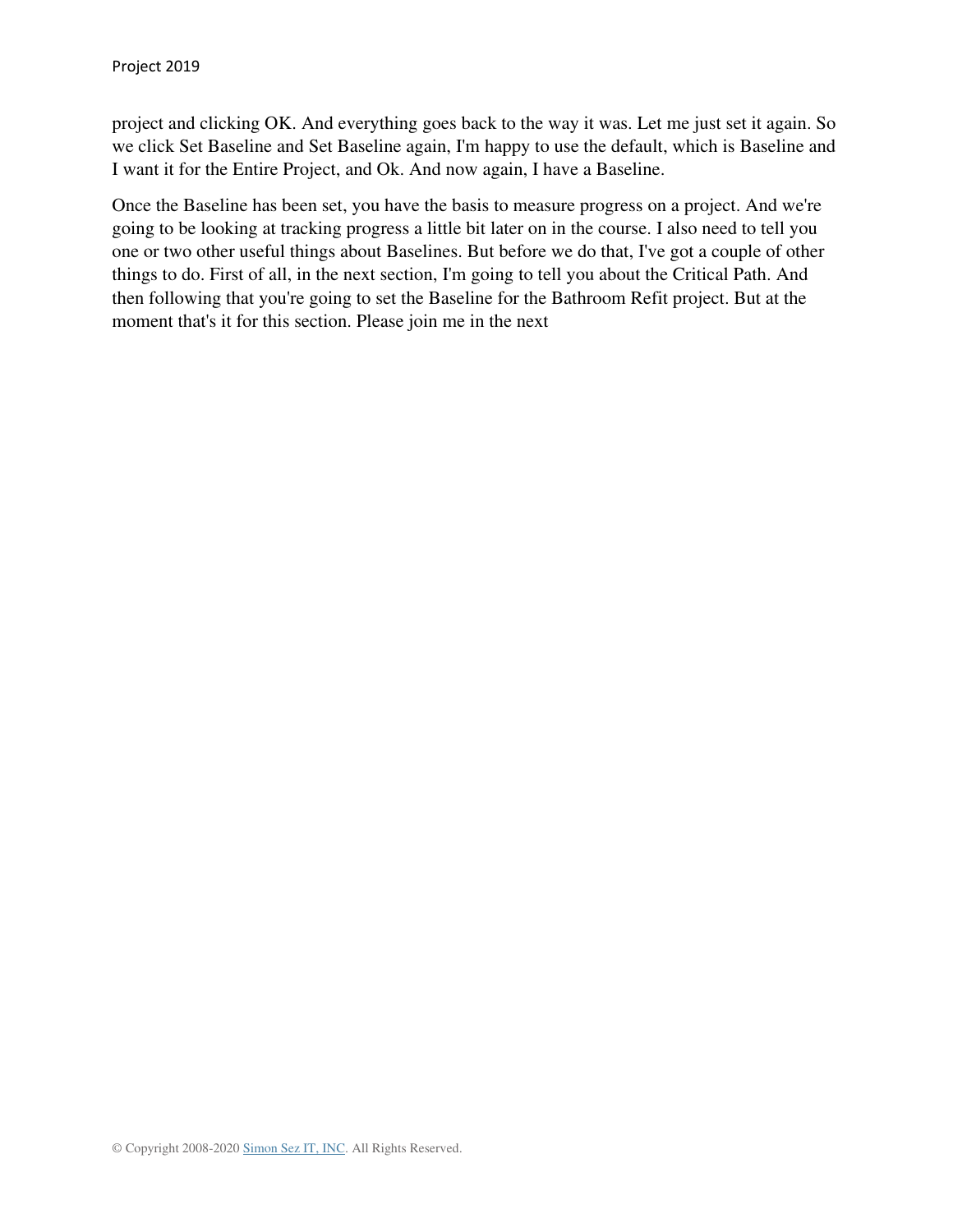## **Video: Working with Critical Path and Slack**

**Deborah:** Hello again and welcome back to our course on Project 2019. In this section, we're going to look at the Critical Path. In the preceding section, we saved the Baseline for our wedding project. And now we're going to look at the Critical Path and what that is.

The reason that I want to look at the Critical Path now is because as we start to track progress on a project, it's very often the case that things start to go a little bit wrong. For example, things get delayed, they take longer than expected, perhaps the costs increase or decrease. And at any point in time, you may need to get back to a situation where you're saving time, you're making up for slippage on a project. And when you need to make up for slippage, what you really need to know is which tasks are really driving, when this project is going to finish. The set of tasks that determine when a project is going to finish is called the Critical Path. It's the route you take to the end. And the tasks within the Critical Path are usually referred to as the Critical Tasks.

So the first thing I'm going to do with the wedding project is to find out what our Critical Tasks are. Now in order to do that in Gantt Chart View, if I go up to the Format ribbon, and in the Bar Styles group, you'll see one of the options there is a small checkbox called Critical Tasks. So I'm going to check that. And it will show on my charts all of the Critical Tasks in red. And note that also in the ScreenTip description as I hover over that Critical Tasks checkbox. So essentially, the tasks highlighted in red on my Gantt Chart here are the ones that actually determine when this project is going to be completed.

Now sometimes, and particularly with a project with lots and lots of tasks in it, it's difficult to see the Critical Tasks. They might be spread out quite a bit as are these. And there is a way of only showing the Critical Tasks. And in order to do that, we're going to look at another important aspect of Views. So I'm going to jump back up to the View tab. And I'm going to apply a filter. And we did look at filters a little bit earlier on in the course, you'll find them in the Data group. In the middle, there we have filter. Now in this case, the filter I'm going to apply is called Critical. And you'll see it it's the fourth one down there in the list. And what that immediately does is it filters in only those Critical Tasks. So it makes them a lot easier for me to see in context of my project.

Now, it's quite often the case when you look at the Critical Path on a project, that it is a continuous Critical Path. And what I mean by that is that for every day of the project, from the very beginning to the very end, there is at least one Critical Task happening. In this particular project. That's not actually the case, there are I think, three significant gaps. And sometimes gaps are completely explicable. They're there for a good reason, no problem with them at all. Sometimes they can indicate that maybe there's a problem with the way that you have your Project setup. So let's just take a quick look at a couple of the gaps here just to give you an idea of how these things can occur. So I'm going to just zoom out ever so slightly, so we get more of an idea of what's going on. And I'm going to look first at one towards the end. So this is the one that occupies quite a bit of October. And it's the gap after Select honeymoon destination and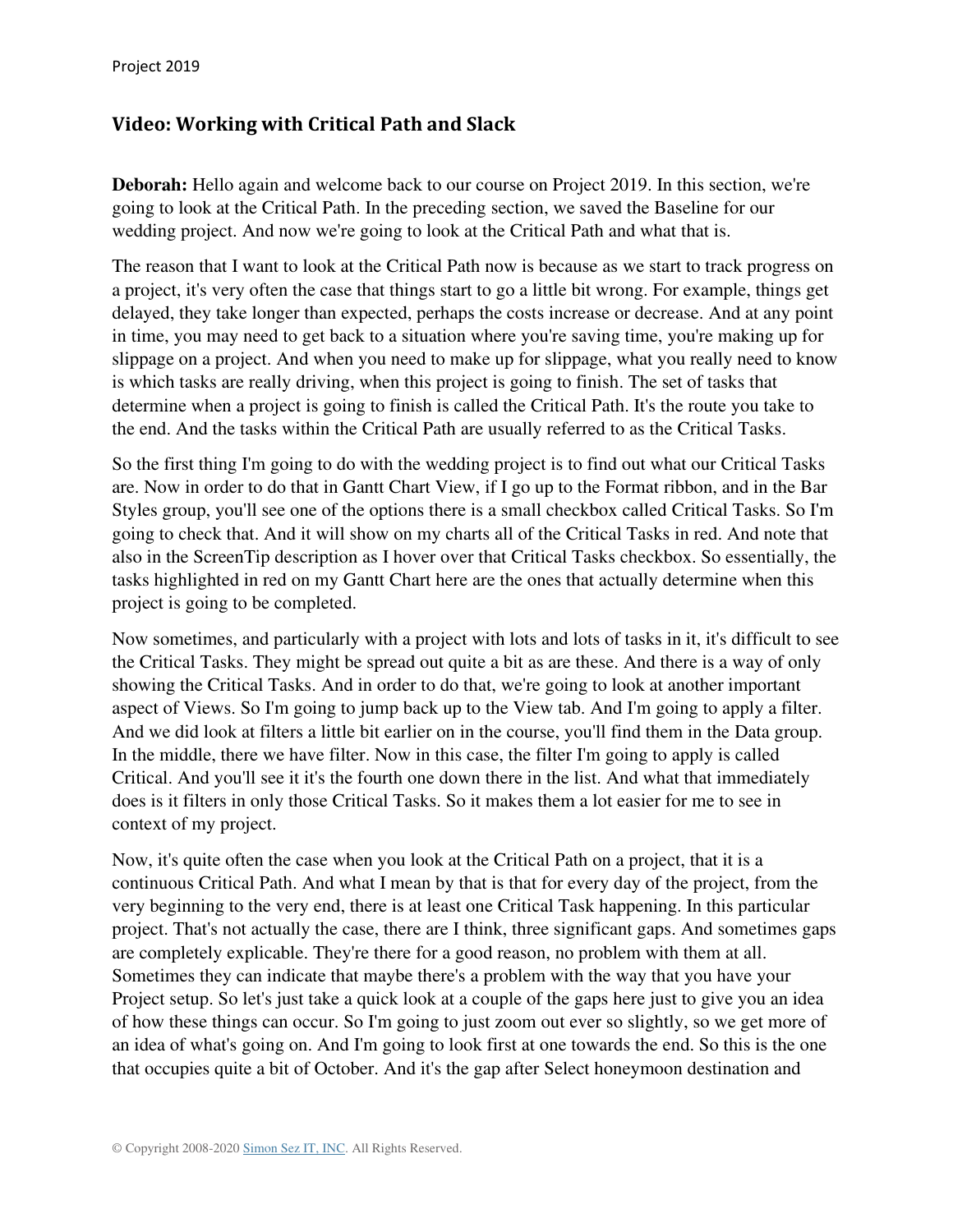Book honeymoon, which is a Critical Task. And the wedding day, which itself is of course critical because it's the end, it's the last day of the project.

Now the reason there's a gap there is because I set up the 21 day contingency. So that wedding day is going to be 21 days after the end of the preparation phase. And if you remember if I drag this out very slightly, you can see here at the bottom Wedding day, 21 days after task seven, which is the preparation phase up here. Now given the definition of what a Critical Task is, it's one that's happening that can't slip. There are no tasks occurring in that period, so none of them can be critical. So that's a perfectly legitimate gap in a Critical Path. The gap in the middle is largely down to the effects of Resource Leveling. And what can happen sometimes is that although we'll know one particular task has to be completed by a particular day, you can probably be reasonably flexible in the order in which you complete the tasks, subject to Dependencies, Constraints, etc. But basically, you just have a lot of work to do in the time and resource leveling will sometimes cause gaps.

Now the first gap, the one that you see after Agree budget and approach, and the one before Make reception venue shortlist, there is actually a task active there, which is making of the guests list. And there are dependencies on that. Although the dependencies on making the guests list are based on its start date, not its end dates, which will sometimes stop a task from being critical anyway. But the gap here is largely down to a combination of leveling, and task prioritization as well. So in many ways, this particular project schedule is quite unusual. The Critical Path is quite unusual because of the number of gaps. But there are reasons for those gaps. And you'll tend to get gaps for example, in projects where you have a lot of resource issues, and also where there isn't a very definite sequence through the project. So what I'd like to do now is show you another way of looking at criticality of tasks.

And first of all, I'm going to change the table that's in use here. So I'm going to change it back to an entry table. And I'm going to insert a column and we've done this before, right click Insert column. And the column I'm going to add is called Finish Slack. So again, these are in alphabetical order. So let's scroll down to finish, and there is Finish Slack. And what Finish Slack shows me is the Slack. The amount by which any task can be delayed, it's finished can be delayed without affecting the end of a project. Now it's interesting for Critical Tasks their Finish Slack is zero days. And as you can see, all of these red tasks have a Finished Slack of zero days. In fact, in Project 2019, you can change if you like this definition of critical, and say, for example, that any task with two days or less Finish Slack is regarded as critical. We're not going to do that on this course.

For the moment, we're going to stick with the standard definition that a task is critical if it's Finish Slack is zero days. That means that even if it was one day late, it would affect the end date of the project. Now let me remove that critical filter. And let's look at Finished Slack on all of the tasks. Now if you look at something like select wedding dress, that's got 48 days of Finished Slack. So that could be 48 days late. Bear in mind various other tasks follow on after that. But it could be 48 days late without affecting the finish date of the whole project. And if you scroll through and have a look down at other tasks in the schedule, you'll see that all of the non-Critical Tasks have in many cases, a significant amount of Finished Slack.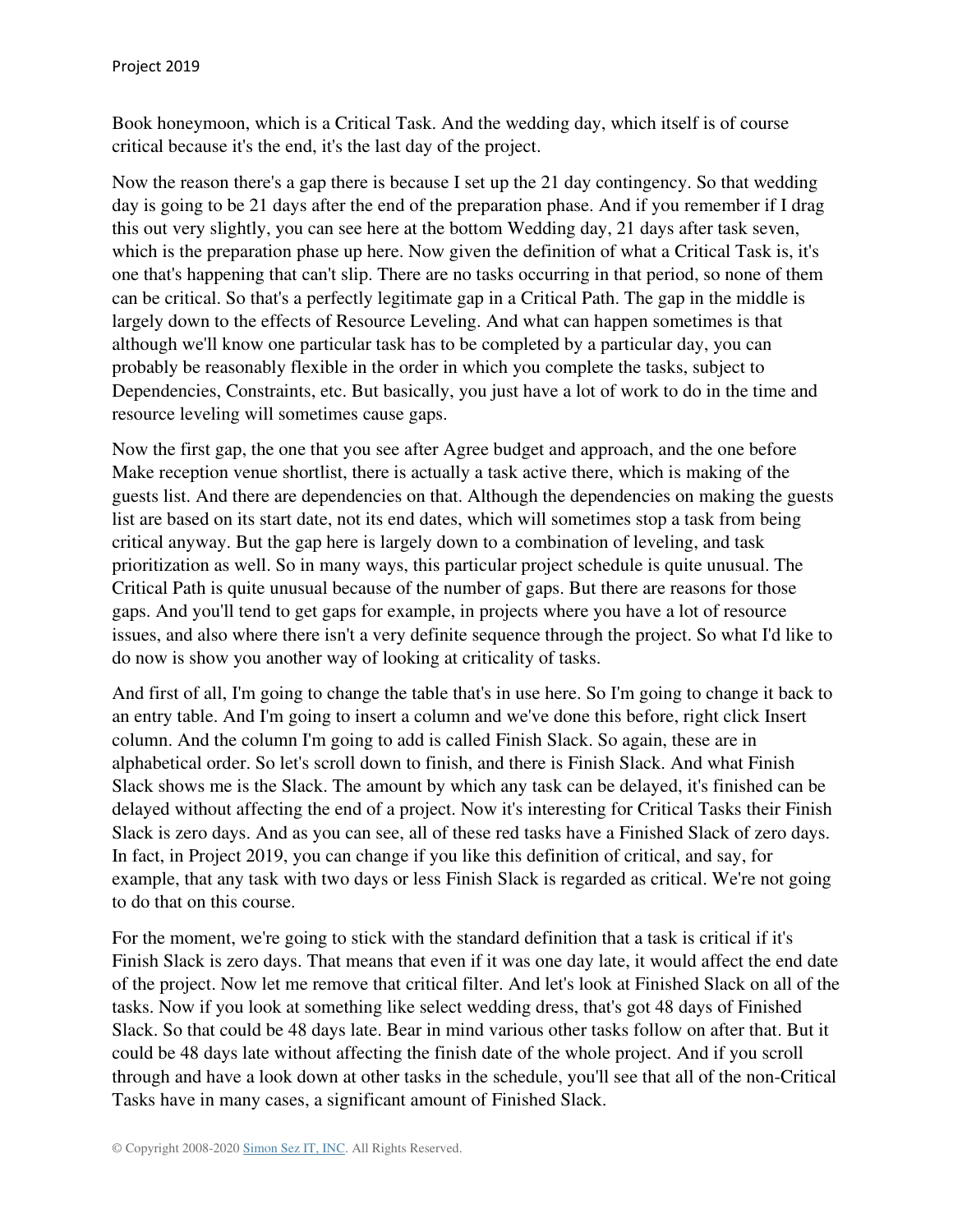Something else you might find useful as well. Again, if I go to the Gantt Chart Tools, the Format tab underneath the Critical Tasks checkbox in the Bar Styles group, there is a Slack checkbox. And if you enable that, for each task, you will see a visual indicator of its Slack. So you'll see a line next to the non-Critical Tasks. And the Slack also shows on the Summary Tasks. So again, you can see the line at the end of this summary task just here. So it gives a really good visual indicator of how much Slack there is on individual tasks within your schedule. So in summation, in this section, we've looked at the Critical Path and Critical Tasks and at Slack. A couple of other things to mention. If I go back to the Resource Tab, and go into Leveling Options, again, I mentioned this earlier on, there's an option in here; Level only within available Slack.

If you click on level only within available Slack that does severely limit the amount of leveling the project is able to do. But it does also mean that you don't cause any delay. And secondly, if you need to shorten the project possibly to deal with a delay during the running of the project, the place to start is with the Critical Path. Because, it's the Critical Tasks on the Critical Path that basically determine when a project is going to finish. That's it for the end of this section. In the next section. I'm going to set you exercise six so please join me for that.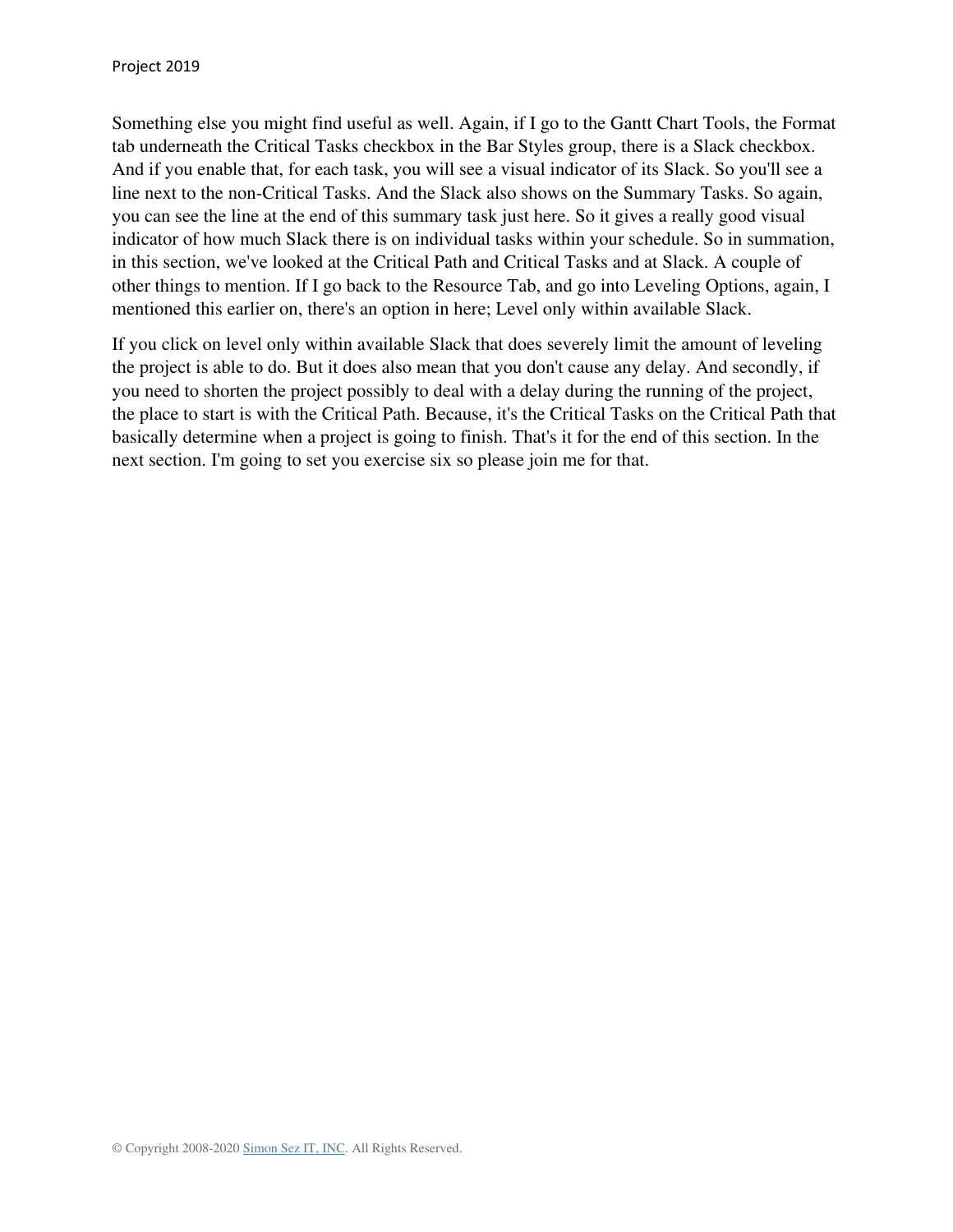## **Video: Exercise 06**

**Deborah:** Hello again and welcome back to our course on Project 2019. In this section, I'm going to set you exercise six. Now this is a pretty straightforward exercise. You're looking here at an outline version of the Bathroom Refit project and all I want you to do is to save a Baseline for the project.

Now bear in mind, the dates you have will almost certainly not be the same as the dates that I have. So I can't tell you specifically for instance when your project starts and ends. But the shape of the project should be very similar to the shape that you see here. So I want you to save a Baseline and having saved it, what I would then like you to do is to highlight the Critical Path on the project.

Now my answer to that is in version 06 B of the Bathroom Refit project. And with the Critical Tasks filtered, you can see the Critical Path on the Bathroom Refit project. Obviously it's completely different proposition to the wedding because there really aren't any gaps and in many places, there are two or more Critical Tasks in progress. So there we are, that's what you're aiming for. That's my sample answer to exercise six. And that's the end of this section. I will see you in the next one.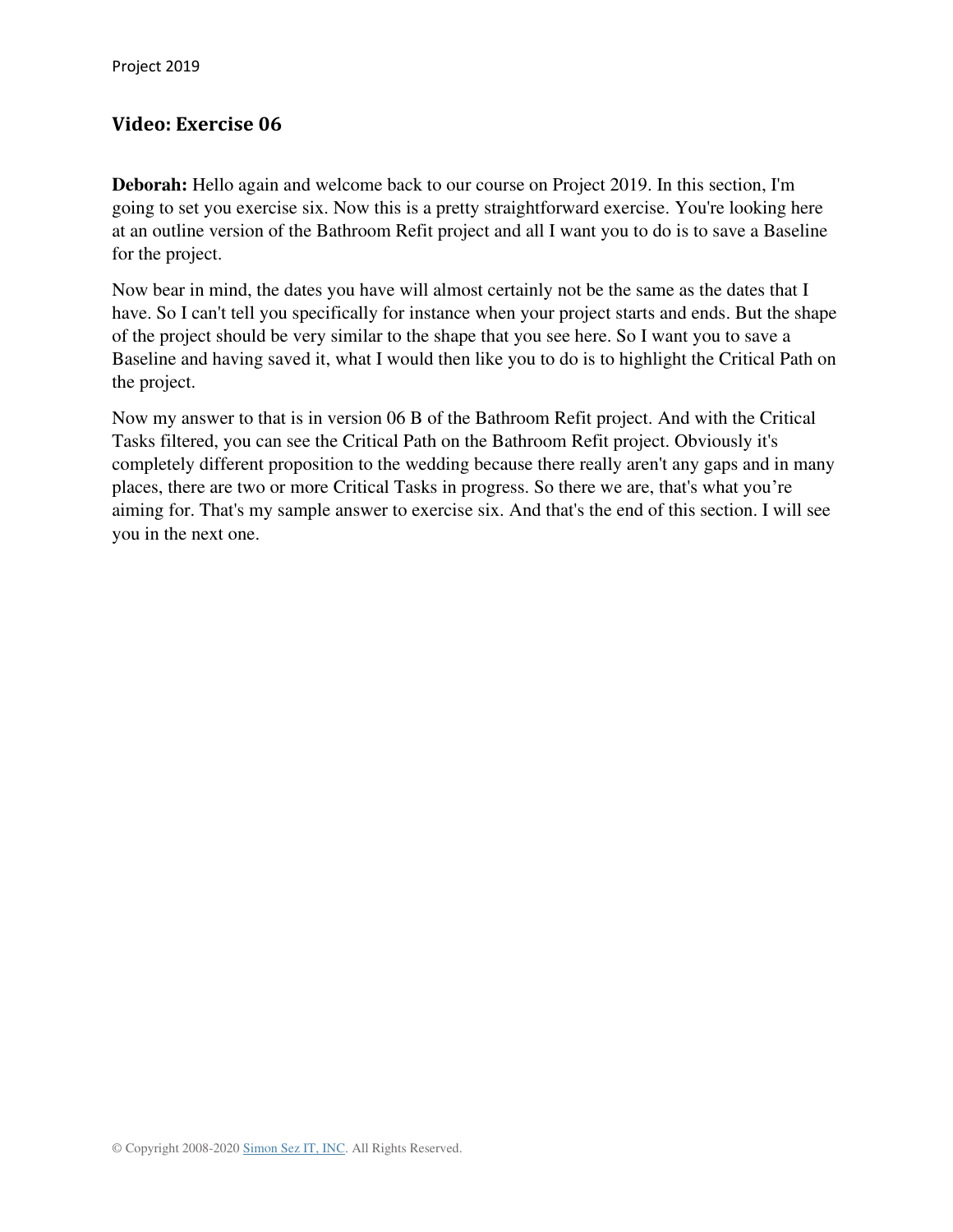### **Video: Changing Baselines**

**Deborah:** Hello again and welcome back to our course on Project 2019. In this section, I'm going to tell you a few more things about Baselines. Now, we've already set a Baseline for each of our two projects, the wedding and the bathroom refit. And I want to talk to you about what happens if you need to change your Baseline first of all.

Now, there are various situations in which a Baseline might need to be changed. In some cases, you may have a reason legitimately to change your Baseline. In other circumstances, it may mean that rather than changing the Baseline, you perhaps ought to be saving a new one. So let's start with what might be called a legitimate example of changing a Baseline. So I've done this plan for the wedding, I've set up the costs, I've sorted out my resource over allocations, etc. And as far as I'm concerned, everything is looking good. So I decided to save my Baseline. And just after I've saved the Baseline, I realized that I've left something out. And the thing I've left out is the best man or the groomsman's tuxedo, which I know is going to be a cost to the wedding.

And so really, this is not a case that the cost of the wedding has been exceeded because of something changing, it's just a straightforward mistake; we've left something out. It should have been in the Baseline in the first instance. Now essentially, I don't want to start all over again, I just want to add that one task to the Baseline. So let's see how we can change the Baseline. Now the way that I would normally do this is by making the changes that I need to make and then doing a set Baseline, but only for selected tasks. I don't know if you remember, when we went into set Baseline last time, there was that option there. So what I'm going to do first is I'm going to insert the task that's missing. And I'm going to put it after select and order groom tuxedo.

So I'm going to right click, Insert task, and I'm going to add the task that I've missed. So that task has been added. And I'm quickly going to switch this table back to Baseline View. So into Tables, More Tables, and Baseline. Now you might be tempted at this point to say okay, well, I can fill in the Baseline figures, just here. I can put in the Baseline start date, finish date, so on and so forth. That isn't really how Baselines work. When you want to add an item like this to the Baseline or you want to change an item, you need to do it by setting the normal fields up and then doing a set Baseline because Project 2019 does a certain amount of calculation. So there are a couple of things I could do here.

So for instance, I could bring up the task information box by double clicking. But instead of doing this, I'm just going to cancel out of there, I'm going to change back to Normal Entry View. And I'm going to change the settings for this task. So I'm going to say that it's a 20 day task. And what I'm also going to say is that it really needs two resources. So one resource is going to be a little bit of time by the groom to help the best man choose a tuxedo. But I'm also going to need the cost of the best man's tuxedo. So let's jump across to the resource sheet and insert a new cost resource and to keep things consistent, I'm going to put it underneath groom's attire.

I'm going to call this Best Man's Attire. It's going to be a Cost Resource. And the accrual is going to be end. And let's just add some initials in there as well. So there's my new resource. It's a Cost Resource, of course. And as I say, I'm just going to need 10% of the groom's time just to get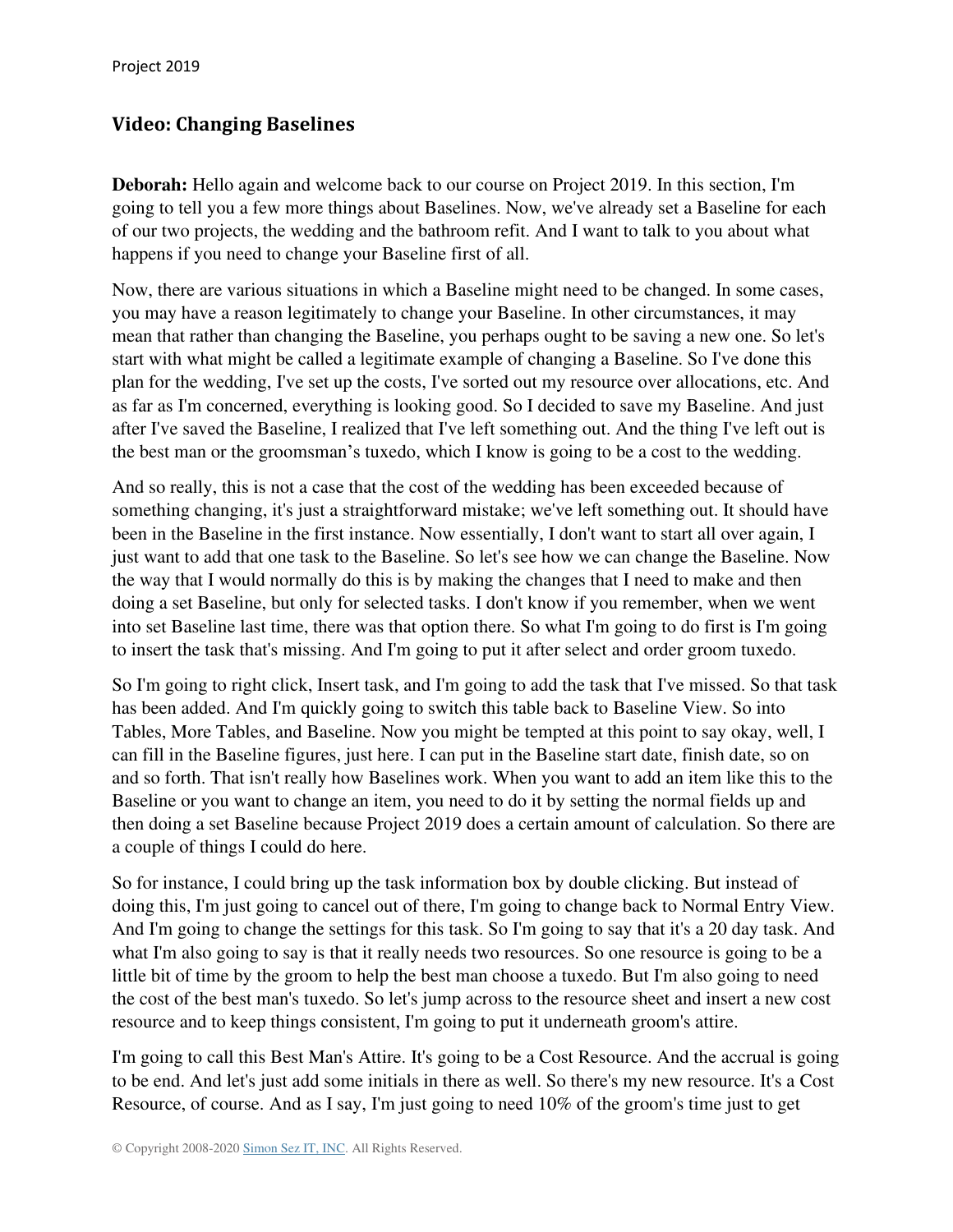involved in the selection of the best man or groomsman's tuxedo. So what I'm going to do is going to jump back to the Gantt Chart, and we're going to assign that resource to this task. And again, we've done this a few times before, and we're going to say that we need 10% of the groom's time and there we are.

So now we have an over allocation on the groom's time. And we have one more thing to do before we look at that over allocation. And that is we don't want the best man's attire to be started until we've started on selecting and ordering the groom's attire. So what I'm going to do is I'm going to go and select tasks 14, and 15. And I'm going to establish a link between them. And in fact, with that process of linking those two tasks together, the resource over allocation is resolved anyway. So having done that, what I'm going to do is select that single new task there, task 15. And I'm going to go up to the Project Tab. And I'm going to go across to Set Baseline and click on Set Baseline.

Now make sure that you do have the correct Baseline selected, which is this one, the only one we have at the moment. And I'm going to say set the Baseline instead of entire project selected tasks. And in fact, in this case, only one new task has been inserted. Now there are a couple of important checkboxes here. And I'm going to briefly explain these to you. Now if you add a task like this, note that it isn't only individual tasks that we store Baseline information for. If we have a task within a Summary Task, so in this case, this task, task 15 that we're looking at is within the Attire Summary Task. And I'm sure you notice that we have Baseline information for the Summary Task. And in turn Baseline information for the phase that the Summary Task belongs to, in this case, the preparation phase. And in turn Baseline information for the whole project.

Now in the process of adding this task, we have to decide whether we want to change whether we want to update the Baseline figures for all Summary Tasks up the tree if you like. So essentially, do we want to roll up Baselines to all Summary Tasks? And you can see we have a checkbox just there, which would allow us to do that. We also have the option of selecting which Summary Tasks we want to update Baseline information for. This is called rolling up the information. So if we wanted, for example, to leave all of the original totals as they are, and just add the individual task, we wouldn't check either of those boxes. Now on this occasion, I'm going to say roll up Baselines to all Summary Tasks. And I'm going to click on OK.

Now I'll get this message that says Baseline has already been used and then the date Are you sure you want to override the data in this Baseline. So it just give me a warning that I've made a change. And if I select Yes, it's essentially going to overwrite those changes for that Baseline. Now I'm happy with that because I want to add this task into that Baseline. So I'm going to click Yes. And then I'm going to go back up, and I'm going to select Baseline Table. And now you can see that for our select and order best man tuxedo task, we have all of its Baseline information saved. Now at this stage, I have two other things to tell you about in relation to Baselines. And I'm going to, if you like join these two topics together. And one of them is Copying Baselines, and the other one is the use of Interim Plans.

Now it's very often the case that particularly in long projects, things do change. And after a time, it becomes inappropriate to measure progress against an original Baseline, because so many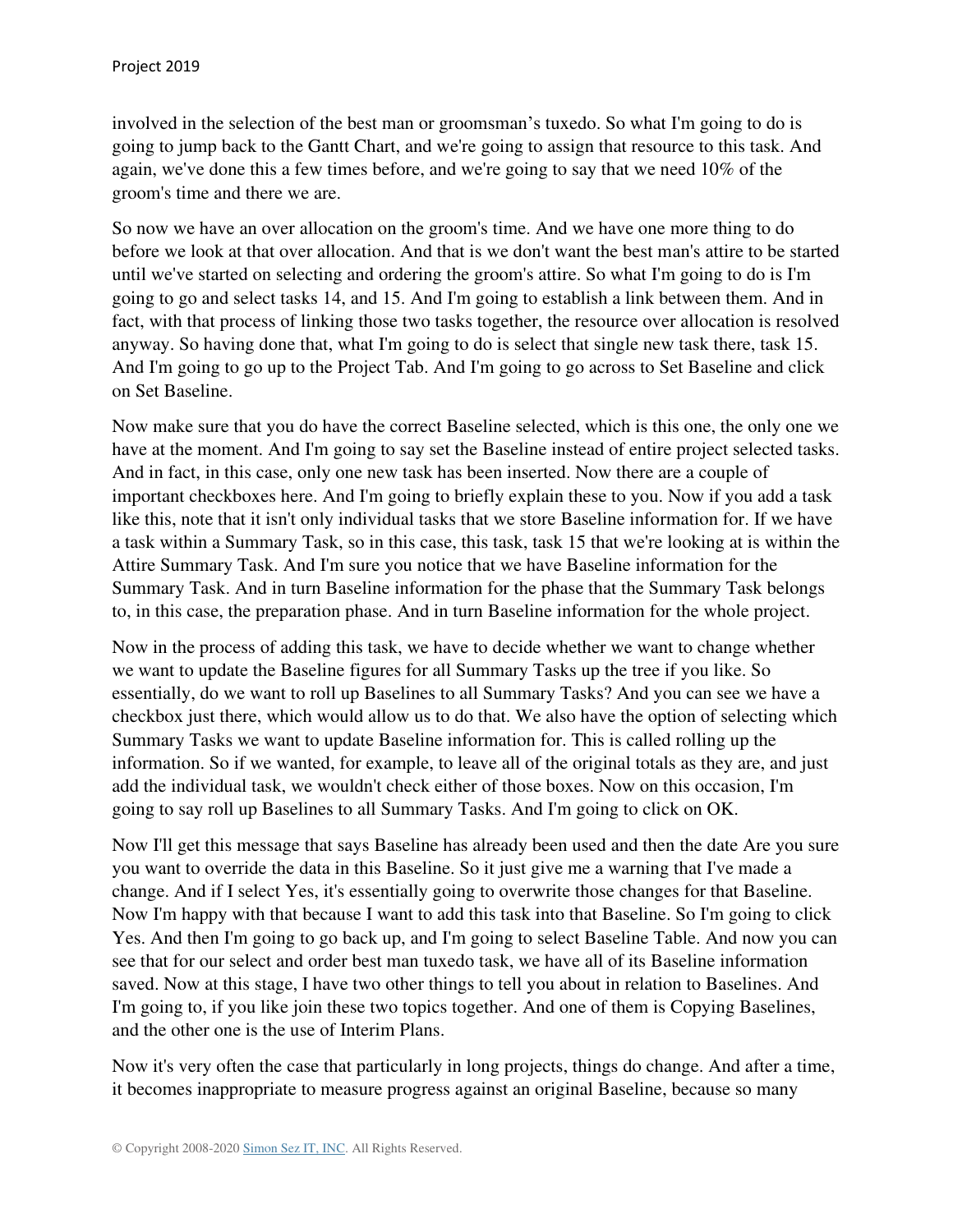things have changed. Now we're talking here about the scope of the project rather than just things going wrong. But there often comes a point when you size that what you really need is a new Baseline to measure the project against. Now best practice normally says that whatever happens, you're going to save the original Baseline. And the normal way to save a Baseline in Project 2019 is to copy it. I mentioned there are a total of 11 sets of Baseline fields. So many people copy the original Baseline to Baseline 10. And that's the convention that's used as a way of keeping the original Baseline.

Now that's just a convention you can actually copy any Baseline number to any Baseline number. But the reason for putting these two topics together, as I mentioned just now is that you do it as part of what appears to be setting an Interim Plan. An Interim Plan is in effect a sort of low fat Baseline and Interim Plan is if you like a Baseline with just the start and finish dates in it. Baselines in general store information about work and cost and durations. They're all in the columns that you can see in front of you in the Baseline table here. An Interim Plan only has start and finish dates in it. Now, if you want to set an Interim Plan, if you go to the Project Tab and go into Set Baseline again, the second option there set Interim Plan. And what you do when you set an Interim Plan is you copy something to something. So I could copy the currently scheduled start and finish dates to start and finish one.

Now that pair of start and finish dates constitutes an Interim Plan. But what we actually want to do here is we want to copy our Baseline. So from copy, I can select Baseline. And I'm going to say copy into, and I can select any one of these. And as I said good practice is to start at 10 and work backwards. So we're going to say copy Baseline into Baseline 10. And as you can see, by default, it's going to do the entire project. So if I was to click OK now, my entire Baseline is going to be copied into Baseline 10. So really, it kind of makes a backup copy. That's it for Baselines and this section in general, please join me in the next one.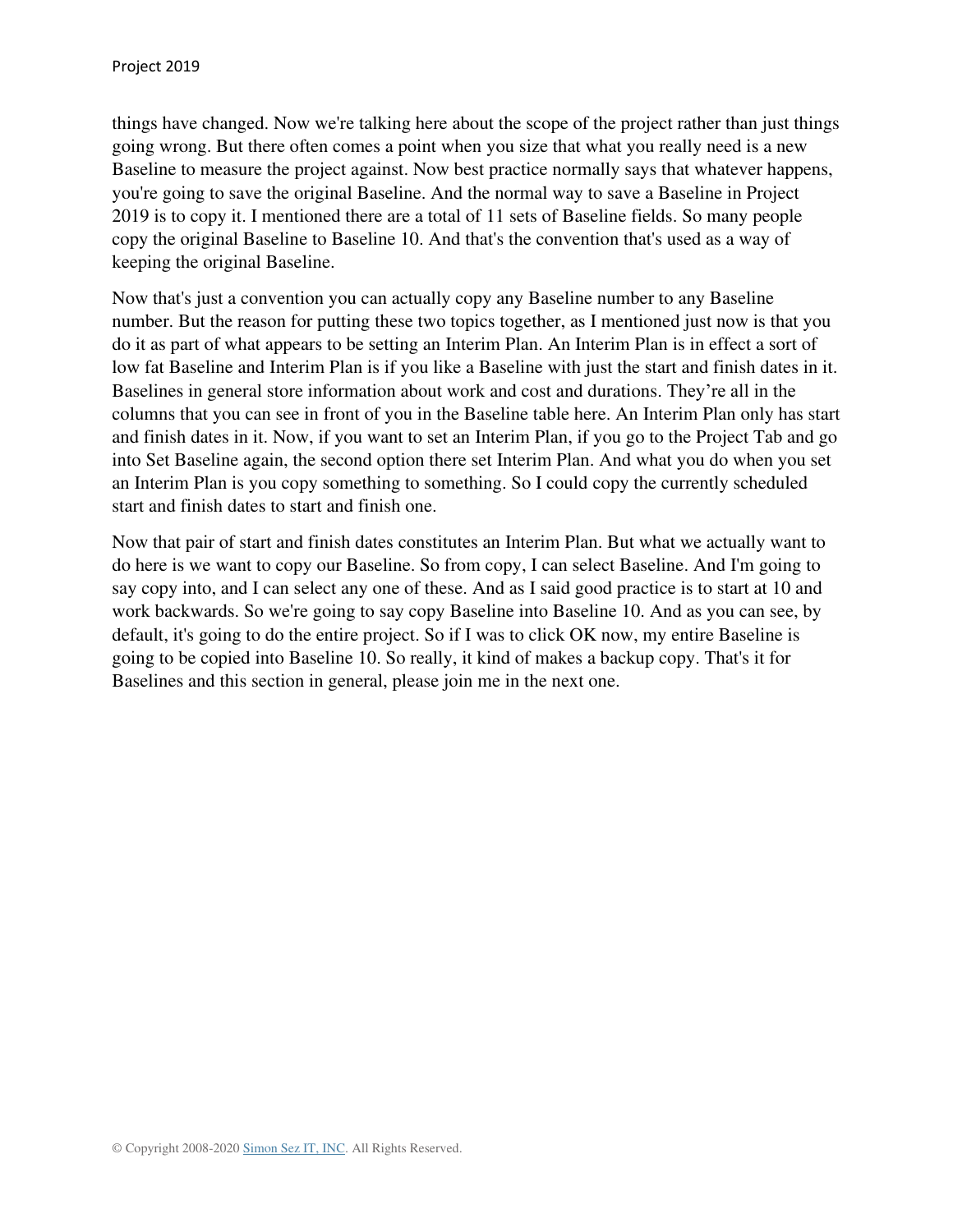## **Section 11 – Tables**

### **Video: Modifying Tables**

**Deborah:** Hello again and welcome back to our course on Project 2019. In this section, I'm going to look in a little bit more detail at Tables. Now we've used Tables before, I've switched between Tables a few times already in the course. And much of what you need to know you will have picked up from what we've done earlier on. But there are a few specific things I need to point out.

The first thing to point out is that a table is really just a collection of pieces of information about either a task or a resource. The Tables in Project 2019 are divided into Task Tables, and Resource Tables. Task Tables contain information about tasks, and I'm pretty sure you can guess what Resource Tables contain. Now there are several different Task Tables. And if we go back to the View tab, and click on the Tables drop down, the ones you can see in the list here are perceived as the most commonly used ones. So we have Cost, Table, Entry, Hyperlink, Schedule, so on and so forth. So there's about eight or nine of them in there. But there is a full list of Tables. And it's actually quite a long list. So let's go back to the Entry Table, and click on Apply.

Now in order to tell you a little bit more about Tables, what I'm going to do here is to drag the chart parts right off to the right. So I'm going to grab this middle bar, and drag it all the way across, which gives us a little bit more room, as we're going to talk about the columns in this table. Now the task entry table, and many of the Tables is just a combination of different columns. And of course, as you would expect, you can customize what columns you see in your View. So if I wanted to insert a column, say between the start and finish columns, if I just select Finish, right click and select Insert column, I then can see all the different field names that I could use for this column header. And there are lots and lots in there. As I've said before, they're all in alphabetical order. So that makes them a little bit easier to find. And you can see all of the baseline ones that we have in there.

Now I'm just going to hark back to something that we did earlier. And I'm going to go all the way down to the bottom, and I'm going to select Finish Slack. So that gives me a column with the Slack information in it. So nice and easy to insert a column. Now apart from inserting the column in the way that I just showed you between a couple of existing columns, or I should say more specifically to the left of an existing column, you also have this column at the end where it says Add New Column. So let's click the drop down. And we get that same long list of Fields. So let's choose on this occasion, I'm going to scroll down and select Critical. And that's now in the rightmost column. And you'll see that now I've done that what Project 2019 does is it gives me another Add New Column on the end.

Now one thing you may find very useful with Tables is to be able to format them a little bit more comprehensively. And this is particularly useful when you're doing presentations, possibly when you're printing out something like a Gantt Chart, and you want to make the information look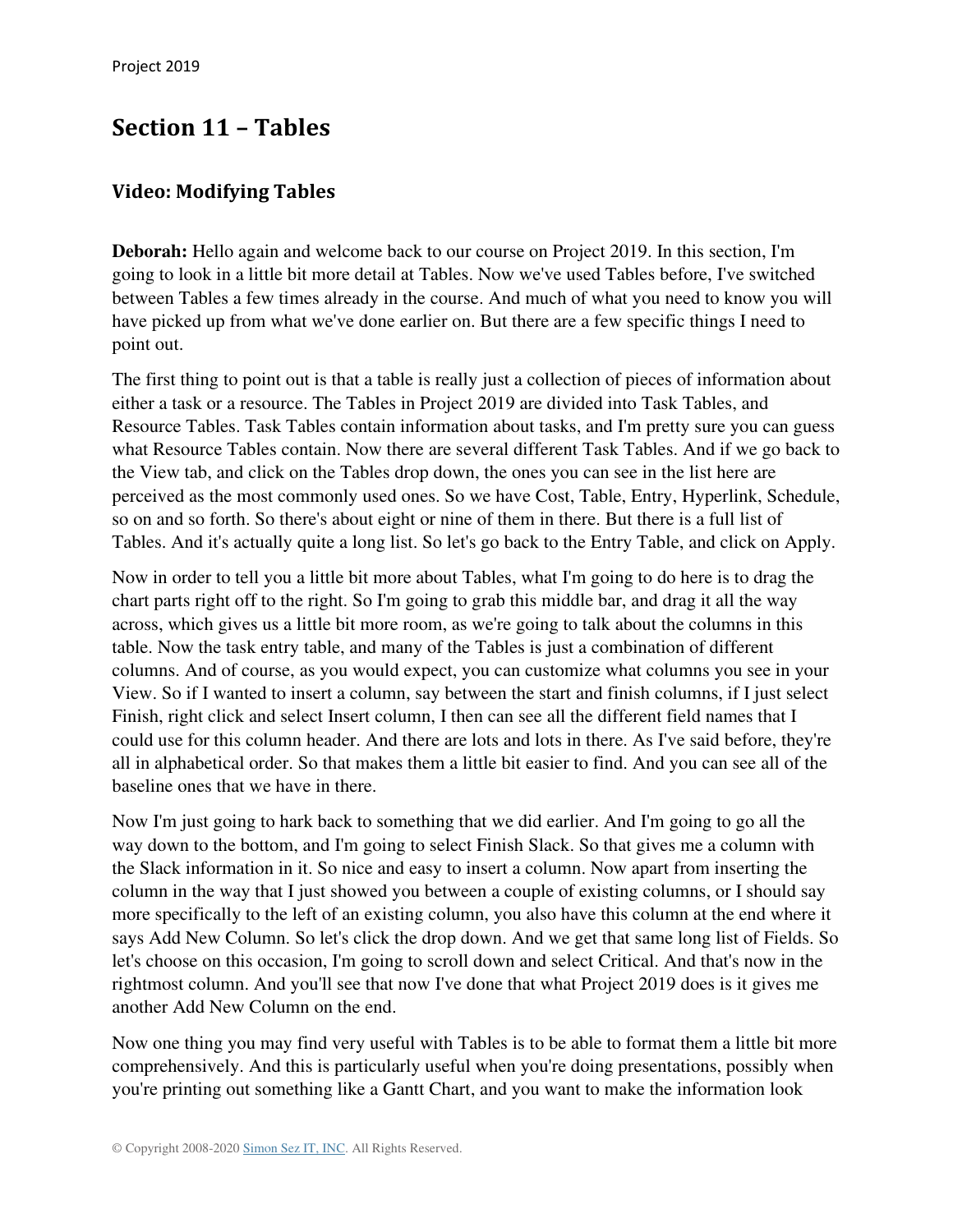smart and informative. So if you right click on the head of one of the columns, you'll see an option there for Field Settings. And that brings up the Field Settings Dialog. Now in the Field Settings Dialog, you can set or change quite a few things. So the first drop down list here, Field Name, lets you choose the field name that's shown. And again, this is a very, very long list. So I'm going to stick with finish.

Now the Title area, I could choose to call this field something completely different. So if I wanted to call it Task Finished Date, I could do that by just typing it into the title box. So it doesn't essentially change the field name underneath, it just really changes that display name that you have. I'm not going to do that in this case, we're going to leave it as finish. I could also say how I'd like that title align, so Center, Left, or Right. And also how I would like the data aligned. So let's change the data alignment from Right to Center. And let's make the column a little bit wider. So currently, it's set to 16 units. So let's make that 20 and where the header text is too long to fit. If I have this box checked, that will then wrap the text. And let's click on OK.

So you can see now there's been a significant change to the formatting of that particular column, everything is aligned to the center, and our column is slightly wider than the ones next to it. If you look at Finished Slack starts and work, you can definitely see that finish is slightly wider because we set it to 20 units. So let me right click on it again. And we go back to Field Settings. So if I'd made it obviously too small, and I had Header Text Wrapping not set, then I would lose part of that header text. The other thing you can do in here is select Best Fit, and it will set the width to fit all the data that's currently in that column. And there we go.

Now there are various other ways that you can customize the appearance, you can format the columns. If you go up to the Gantt Chart Tools Format tab, there's a Columns Group. And apart from being able to do things like insert a column, if you also click on the Column Settings drop down, you get some of the field settings that you've just seen. And also a quick link to jump to that Field Settings. And you'll see if I hover over it, there is a shortcut, Alt plus F3. And going back to the right click menu again, you can for example, change the font. So you can do things like change the Text Style, change the Size, Underline, Strikethrough, and change the Color if you want to. So lots of different ways that you can change the look and feel of your display or your view that you're seeing.

One other thing that you need to be able to do is to Hide a Column, which is basically doing the opposite of inserting a column. Now when it says hide column, and again, you can access that from the right click menu, what it actually means is remove it from this table. It doesn't delete any data, it just means that that column of information is no longer shown. So if I was to hide this column, you'll see that I can no longer see it. And if I wanted to, I could insert that again. So we should be used to doing that. And I go back to my list. So if I was looking for finish, I could start to type finish. And it will bring up just the items that match what I've typed. So it's like a little filter almost. But what you'll see is that when I re add that column back in, I do lose those customizations that I've applied earlier. So you can see the most obvious one, the text is no longer center aligned.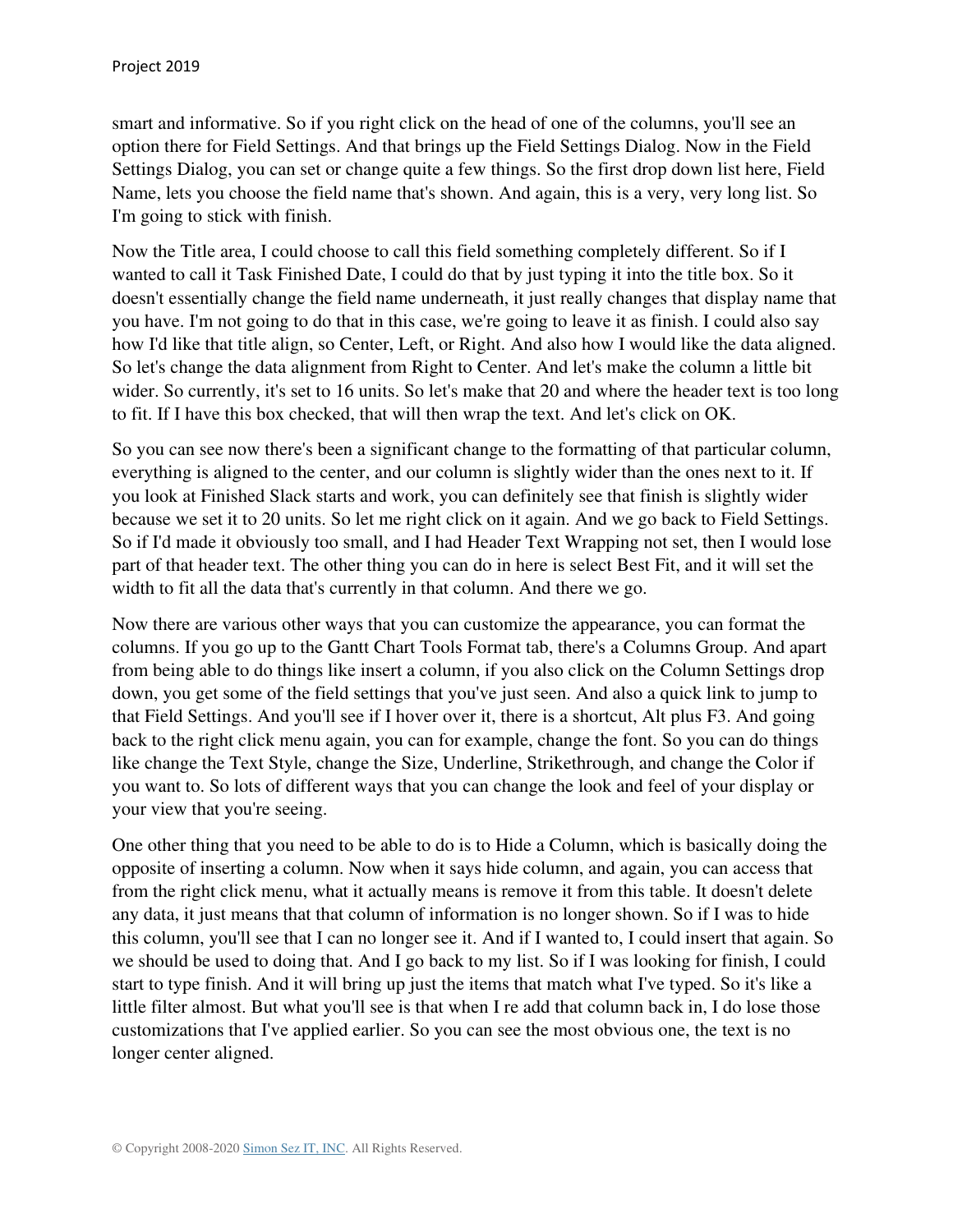So now for a very quick demonstration related to Resources Tables. If I go to the Resource sheet, we only have one table here. And we don't have any kind of chart on the rights. But again, if you want to insert an additional column of resource information here, so let's say you wanted something to the left of the max column, if I right click on that, and do insert column, I'm offered a list of resource related columns. So I could choose one of those. So, let's just say actual cost for argument's sake. So pretty much everything else works just the same when you're dealing with a Resource Table. You've even got a column formatting group up here as well. So if you need to, you can go in here and edit the field settings, and any of the font just like we could in the last table.

Now finally, let me just jump back to the Gantt Chart View, and go back to that View tab, and go into Table once more. And then I'm going to go to More Tables. Now if I wanted to create my own custom table, I could definitely do that by clicking on the New Button. And that brings up the table definitions dialog. So I could go in here and I could give my table a name. And for each field, I can specify alignment with title and so on. And in that way, I can set up a table that serves a particular purpose and possibly combines together exactly the pieces of information that I want to cover in a particular situation. So that can be very, very useful.

And one final thing, let's just cancel out of that. Now if we go back to the drop down underneath Tables, now if I've made lots and lots of changes to Tables, so maybe I've added fields, formatted columns done all sorts of things, you'll see that as an option down here called Reset to Default and that will reset the current table back to the default table. So that's it on Tables. I will see you in the next section.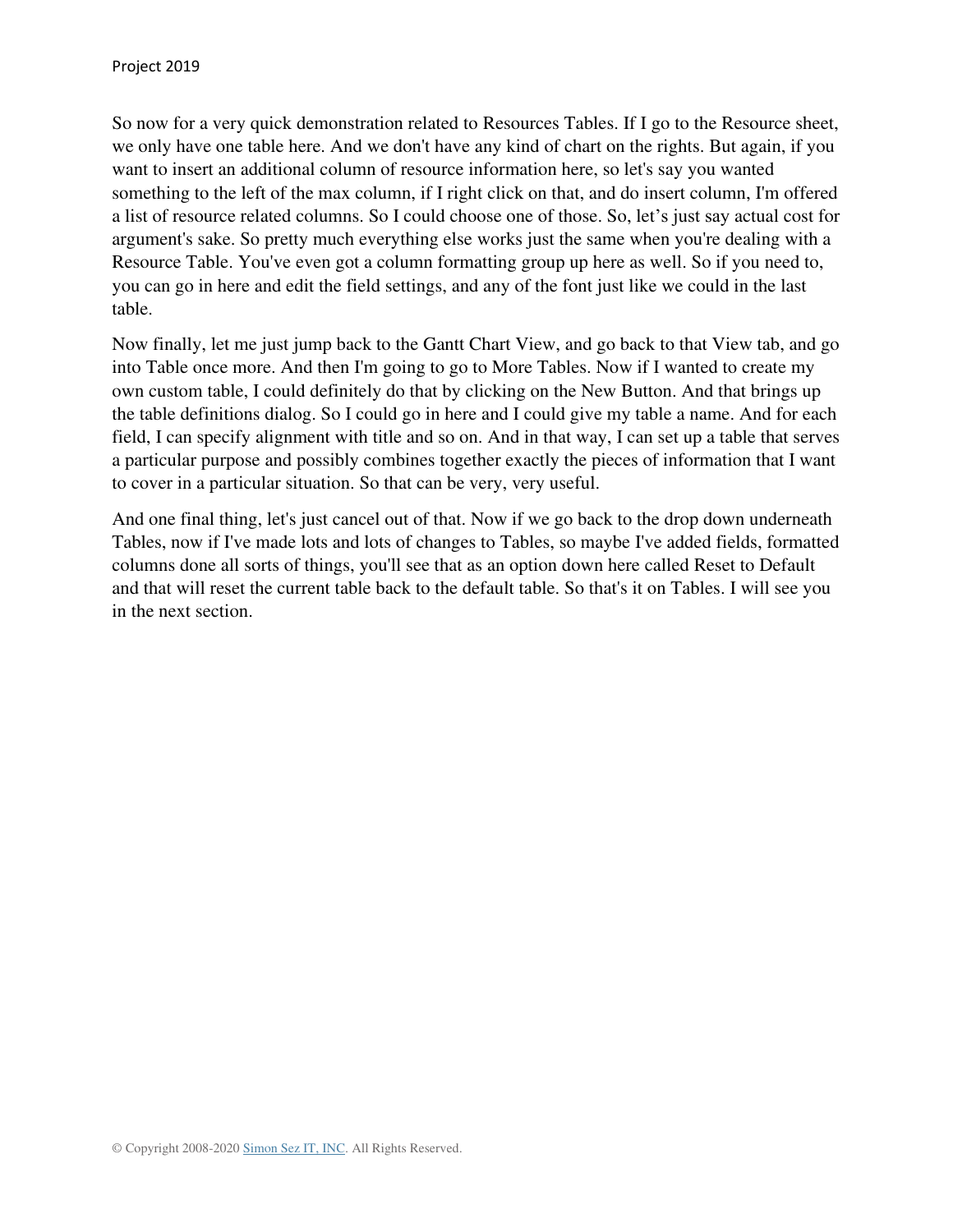## **Section 12 – Gantt Chart**

#### **Video: Formatting a Gantt Chart**

**Deborah:** Hello again, and welcome back to our course on Project 2019. In this section, we're going to take a look at Gantt Chart Formatting. Now, this is a topic on which we could spend an awful lot of time. And I don't propose to spend that much time on it. But I do intend to introduce you to some of the basic principles of formatting. And then if you need to format your Gantt Charts extensively, I'll leave you to experiment with the many tools that are available in Project 2019.

Now, when it comes to formatting, you really have two major options. There is a high level tool called the Gantt Chart Wizard, which can do an awful lot of heavy formatting for you and come up with some pretty smart standard stars for Gantt Charts. And then there is what you might call the manual approach to formatting a Gantt Chart. We've done a little bit of the manual approach already, I've demonstrated things like changing the font in the column. But the range of tools for manually formatting a Gantt Chart is actually quite impressive. And I'm going to show you a couple of examples of manual formatting. And then as I say, I'm going to leave the rest to you.

Now before we get started here, it is an important point, if you're going to work on formatting a Gantt Charts and you're just doing a small temporary change, and you know what you're doing, you may want to leave things as they are, or maybe just do an undo to go back to where you were. However, if you're planning on doing something that may be a major change, it's a very good idea not to work on the particular view, in this case, the Gantt Chart View. But to make a copy of it so that you can always go back to the original.

Now, I ought to qualify that just a little bit by the fact that if you look on the View tab in the Task Views group on the left, where the Gantt Chart button is, if you click the drop down, one of the bottom options there is Reset to Default. Now you might think, well, that will do the job for me. If it all goes wrong, I can just come in here and reset everything back to the default. And to some extent that is true. The problem is that the default really is the default when you first got Project out of the box if you like. So if you've done some formatting some time ago, you've been working on your formatted version for some time, and then you do a second batch of changes, and you want to go back to where you were after the first batch Reset to Default won't do that. It will take you right back to the beginning.

So it's like you're starting from scratch. So if I'm going to work on Gantt Chart View, and I want to make some changes to it, I would normally make a copy of it and then work on the copy. Now I'll come back to that in a few minutes time. Let's first concentrate on the Gantt Chart Wizard. What you're about to see is that the Gantt Chart Wizard is very easy to use. But you'll also see that it's not quite so easy to find. It's not actually on the ribbon by default. And for some reason, which is still unknown to me, Microsoft make it one of the items that's not shown on the ribbon.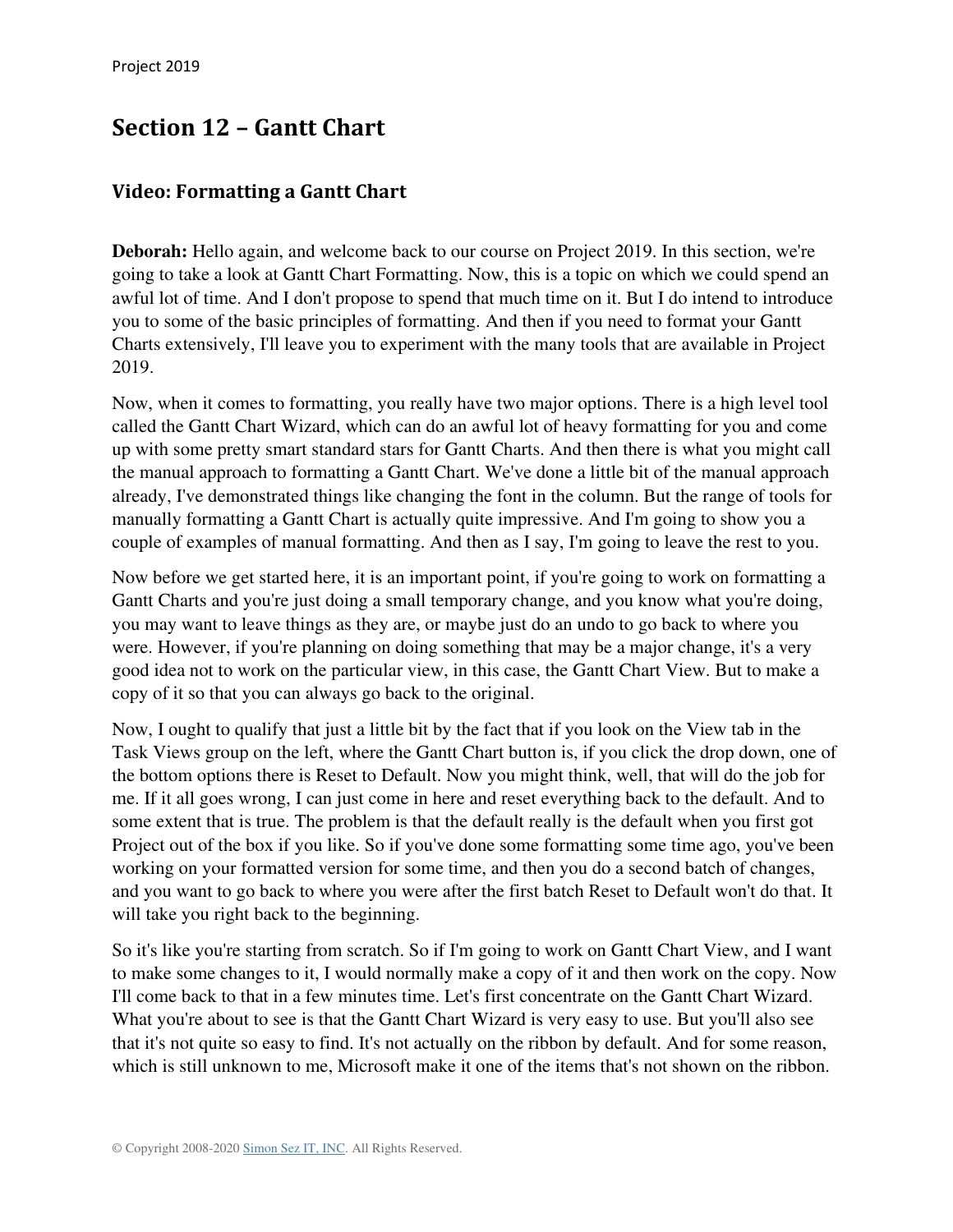So in order to use it, the first thing you want to do really is either put it on the ribbon, or put it onto the Quick Access Toolbar. So I'm going to add it on to my Quick Access Toolbar.

So let's go to the drop down. And we're going to jump down to More Commands. And we're going to go to the categories. So in the category, Command is not in the ribbon that sounds like where we're going to find it. And if we scroll down again, these are in alphabetical order, we should find one called Gantt Chart Wizard, which we do. And what I'm going to do is I'm going to add the Gantt Chart Wizard to my Quick Access Toolbar just by clicking the Add button and click on OK. And if you look now up on the Quick Access toolbar, you'll see I have my new Gantt Chart Wizard icon on the Quick Access toolbar, making it really quick and easy to use. So let's give it a go, let's fire up the Gantt Chart Wizard. And what this will do is it will take you through a short series of screens in which you make some fairly straightforward choices.

It's quite a high level tool, the Gantt Chart Wizard. But if you want to do something quickly, that will give you pretty smart results, it is a good option. So let's click on Next. And the next screen is what kind of information do you want to display in your Gantt Chart? Do we want standard information? Do we want to show the Critical Path? Do we want to show the baseline or do we want to show something else? Or do we want to show a custom Gantt Chart. Now I'll let you experiment yourself with some of these options. We're going to go for Standard and then click on Next.

Next we're being asked, what task information do you want to display with your Gantt Bars? The information that it's referring to here is in the words that are on the right hand side of each bar. Until now, we've not really looked at why those particular words are there and in fact, how you can control which words are shown. But for the purpose of this exercise, I'm going to say that I don't want any words to appear. So I'm going to select None. And click on Next. The next screen, do you want to show link lines between dependent tasks? Now note that when you are doing this, you're getting a preview of how things are going to look in this box on the left. So in this step, you can already see that the words have been removed, but the little lines are still there to show dependencies.

So if I select No, you'll see that those lines disappear. So I'm going to leave Dependency Lines Shown, and click on Next. And that's it really. So all I'm left to do with now is click on format it and it chugs away for a moment or two. And then you can just click Exit wizard. And there is my Gantt Chart formatted according to the choices that I've made. So that's a very, very straightforward way of formatting a Gantt Chart reasonably quickly. Let's now look at some manual aspects of formatting. Just before I do, let's undo what we've just done. So I'm just going to click the undo button on the Quick Access Toolbar. And we're back to where we were.

What I'm going to do first here is to make a copy of the current Gantt Chart View. So if I click on Other Views, go down to More Views, and with Gantt Chart selected, I'm going to click Copy. And it will make a copy of the Gantt Chart. So I'm going to give my new view and name. And I'm going to call it DA Gantt Chart. And the fact that I've put my initials on the start there makes it very easy to identify that that's one of mine. And I'm going to click on OK. And you'll see now in More Views, I have my DA Gantt Chart listed. So what I'm going to do now is I'm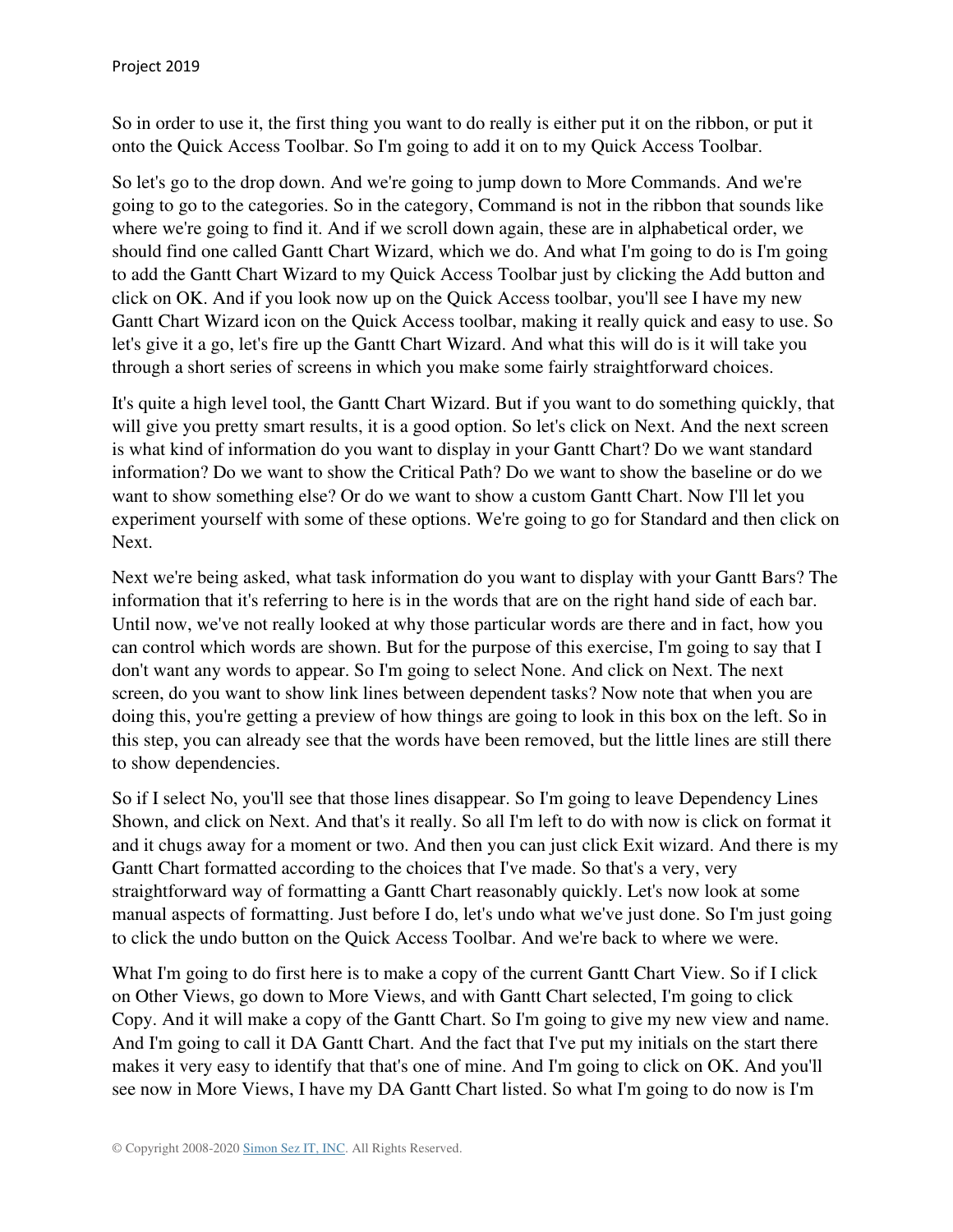going to apply it. So let's click Apply. So that's made a copy. And I can revert back to my original Gantt Charts whenever I want to. So let's start out with doing a little bit of formatting of the table. And note that what I'm currently working on is the Entry Table.

So the first thing I'm going to do, I'm just going to move this out of the way a little bit, is I'm going to select all of the columns from task name to predecessor. And I'm going to best fit all of those columns. So right click down to Field Settings, and select Best Fits and the widths of those columns are now adjusted accordingly. I'm then going to go in, and I'm going to hide the predecessors' column. And I'm also going to hide the work column. And then I think what I'm going to do is I'm going to center align everything in the finish column. So back into Field Settings. And I'm going to say align data to the center. And something else that we can do. Let's suppose that I chose all of the text under the Attire Summary Task.

So we're going to select all of those, I'm going to right click to bring up the mini toolbar. And I'm going to go in and I'm going to change the font to something else. So let's just select this one here. Not the nicest font in the world. But that doesn't matter too much. And you can see that that's only applied to the tasks that I've selected. Now what if I wanted to do a project wide change of the font, so let me undo that very quickly. What I can do is go up to the Format tab, and then go to the Text Styles option just here. It's the first one in the format group. And I could select the same font. Now I'm probably not going to get the same font. So I'm just going to choose a different one just here. And I could choose a font style, I could choose a size if I wanted to. So let's go to town, let's choose font size 14, and I'm going to click OK. And that will change absolutely everything on the project plan. And this looks pretty terrible, but hopefully you get the idea. So I'm going to very quickly undo that as well.

Now let's take a look at a couple of other options when it comes to formatting the chart itself. First of all, there is a Gantt Chart Styles Gallery, and it's this big gallery just here. Now there are quite a few styles. We've got some Scheduling styles, and we've got some Presentation styles and you might want to experiment with some of those to see which ones you like the most. And in general terms one of the key things here as we just saw with the table on the left is that you can either choose to style a particular bar or to change the style of all bars of a particular type. So in the Bar Styles group over here, there is a Format button. And you can see that we have two options Format Bar, or Format Bar Styles.

Now Format Bar will format the specific bar that you've selected, whereas Bar Styles will format all of them. So let's take a look at Bar Styles. And you'll see that this brings up a rather complex looking Bar Styles dialog box. And we can pretty much format every single aspect of a Bar Style. You can get really, really technical here. Now first of all, we have different types of objects. So we have straightforward task objects, we have splits, we have milestones, summary tasks, project summary, task, etc. Now with each of these, we can choose its appearance. And we can view or in some cases, change various aspects of how the bar appears. So let's take our standard task, which is what most of these bars represent. And you can see the color there, it's a kind of blue. So if I wanted to change the appearance, I've got a number of ways that I could change it.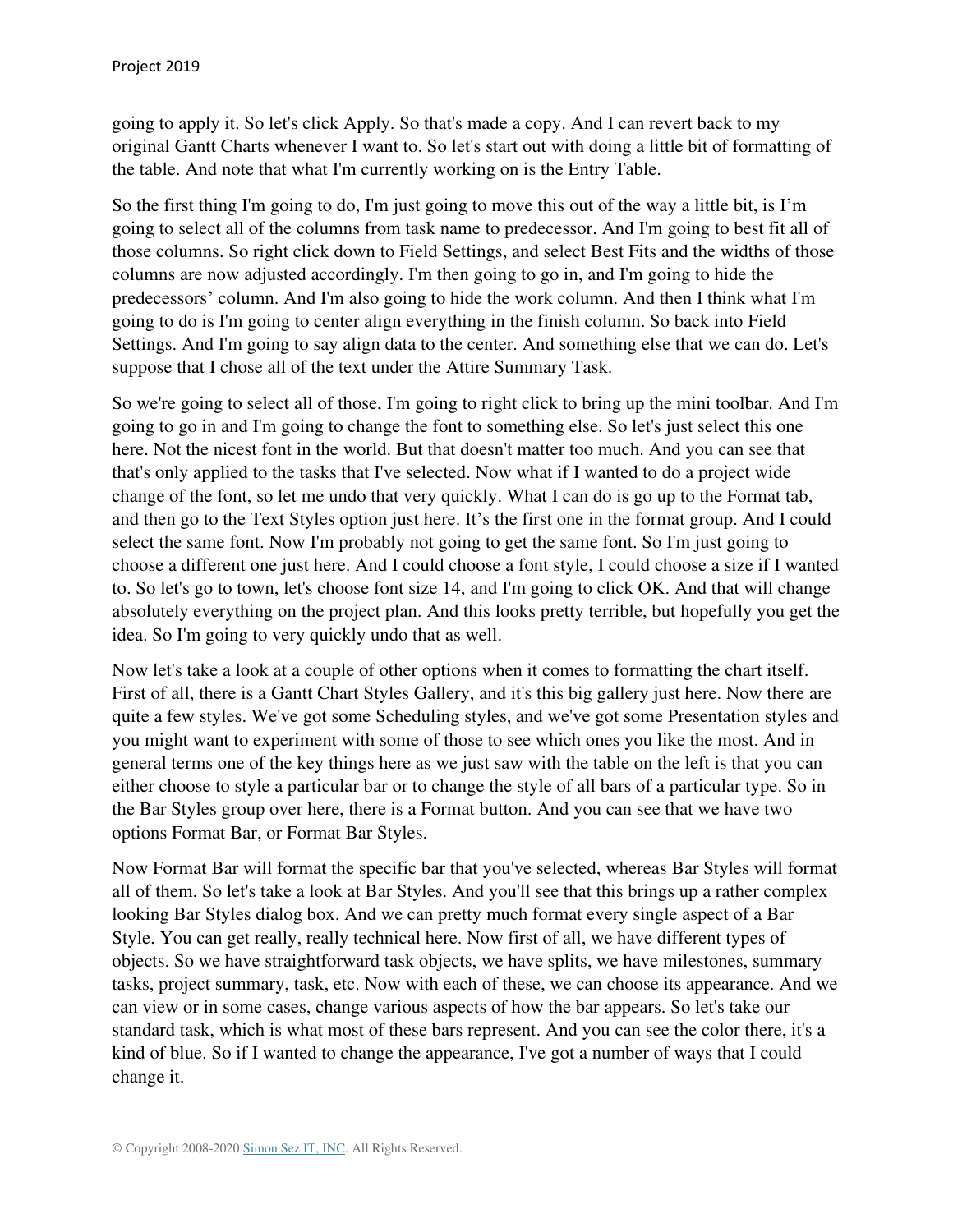So for instance, at the moment, there is no start symbol. So if I click on shape, I can choose the start symbol from this list of shapes if I want to. So I'm going to choose this one just here. And then what about if I wanted the same shape at the end. When I go to the group that says end, and I can select a different shape if I wanted to, but I'm going to keep it consistent and select the same shape, and click on OK. And you'll now see that I have those shapes added to the start and end of those task bars. Let's go back into Bar Styles again. So we've seen what you can do with the start and the end. But what about this middle section just here, shape, pattern and color? Supposing I wanted to make the pattern different. So supposing I wanted to make it stripy. So let's see how that looks. And click on OK. And there we go, we get a completely different look to our Task Bar. So, so many options in there, which will allow you to customize what you're seeing. So you can really set it up in whatever way that suits you.

And finally, as an example of that, what about the text that appears on the right? I've talked about that earlier on in the section when we're talking about the Gantt Chart Wizard. So let's see how we can adjust the text. I'm going to go back into Format, and down into Bar Styles. And you can see here at the bottom, we actually have two tabs, and we have been working on bars, I'm going to click on text. And currently it says on the left of the bar, there's no text. On the right, there are the resource names. On the top, nothing on the bottom, nothing and inside nothing. So supposing the instead of resource names, I'm going to show what about cost, we can just select it from the drop down. And again, we're in alphabetical order. So we're going to scroll to Cost. And click on OK.

Now we can see our Gantt Chart has updated and we're now seeing the Cost next to our bars. So you can probably see from all of those examples, just how flexible the formatting of Gantt Charts can be. You've got the style, you've got the ability to change the color, the shapes, the ends, the text on all the charts. And you can also do things like change the way that summary tasks are shown. So I'm going to leave you to have a little play around with that. That's the end of this section. I will see you in the next one.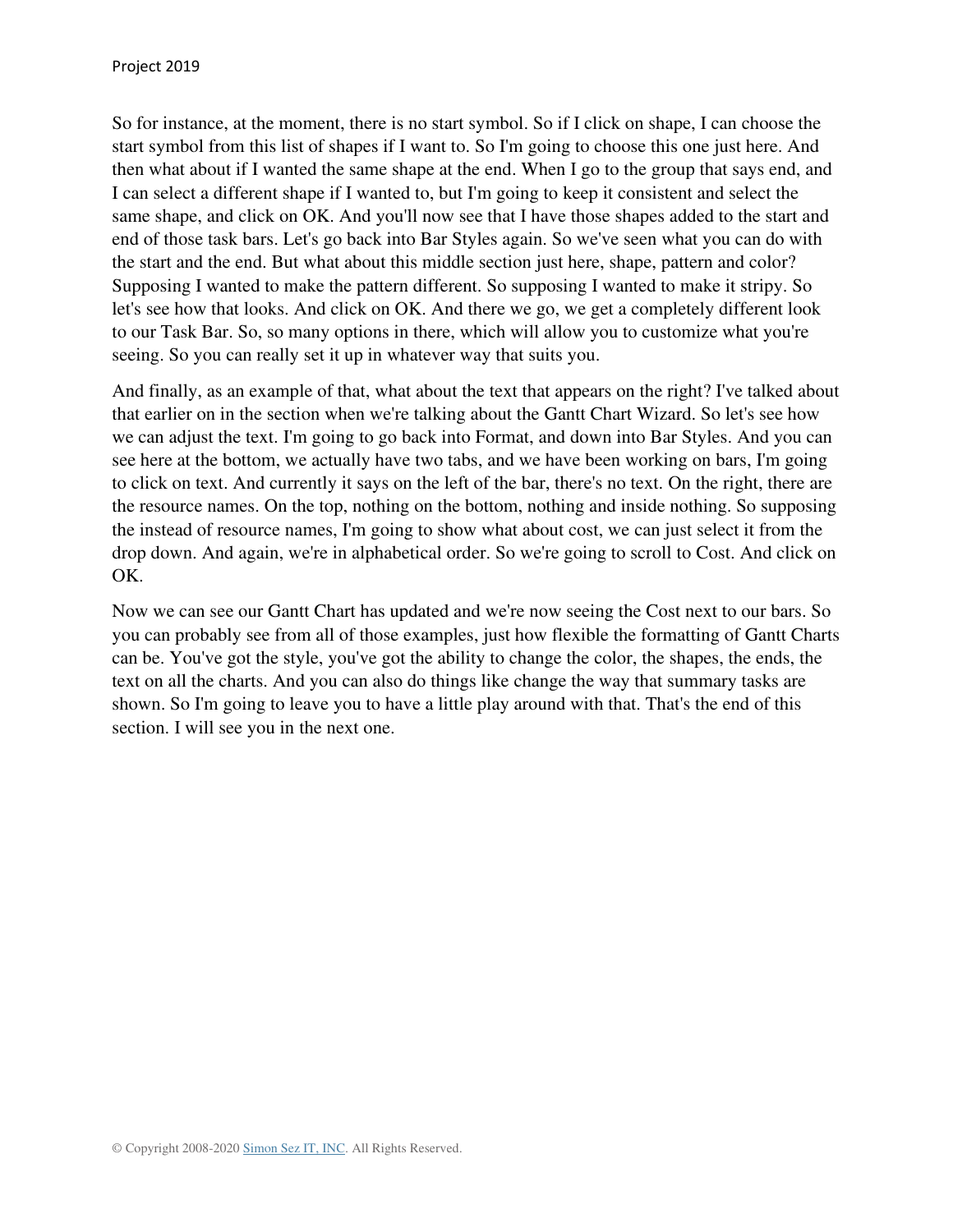## **Section 13 - Notes**

#### **Video: Adding Notes to Tasks and Resources**

**Deborah:** Hello again, and welcome back to our course on Project 2019. In this section, we're going to take a look at Notes. Now Notes can be applied to tasks or resources. And they're used for a number of different reasons. Amongst the most popular reasons for using Notes is that they are a means of communicating with other people.

So for example, if you're working on a project with others, and you say want to just leave a note for somebody, such as a piece of information, or something that's been agreed, or maybe a warning, something to be careful of, then a note is a really good way of doing this. So let's take a look at adding a note to one of the tasks on the wedding plan. So I'm in Gantt Chart View, and let's suppose that I've got a contact name and number for somebody who can print really, really nice wedding invitations. So I'm going to go down to task 19; Send out invitations, I'm going to right click, and one of the options in there is Notes. Note also that up on the task tab. If I just switch to that, in the Properties group, we also have a Notes button there. But I'm going to use right click in this case, and click on Notes.

Now when I enter a note, it's actually one of the tabs in the Task Information dialog box. So let me enter the content of the first note. So there's my Note. Now there are some formatting options here. Not particularly dynamic options, but there are a few. So for instance, if you look at some of the buttons, here, you've got a format font button, you can align and you have your left align, center align, and right align, you've got bulleted list, and you also have insert object, which means that you can even include a picture with your Note. But one useful thing to bear in mind with Notes, as I'll show you in just a moment is that it's a good idea to word or format the note in such a way that the beginning of the note gives you a good idea of what the note is about. And I'll explain that to you a little bit better in just a moment. So let's click on OK. And there's my Note.

Now, once I've added a note, the Note icon appears in the column that I have on the left there; the information column. Now if I hover over, you can see that note. So in this case, because my note is fairly short, I can see all of it. Ordinarily, if you have a much longer note, you'll only be able to see the first few lines. So that is why I say put the most important information at the start of the note. So you don't have to go into the note to see the full details. Now if I see that a task has a note and I want to open it up, obviously, if I just double click on the task, and go to the Notes tab, I can see that note.

And if you're wondering how you delete a note, so maybe you make a mistake, or you don't need that note anymore, there is no delete note button per se. All you need to do is highlight the text, hit the delete key to remove it and the note will disappear. And finally, just one other thing I mentioned that you can insert Notes for resources. And I'm sure you could probably work out how to do that for yourself. But let's go through it anyway. I'm going to jump across to the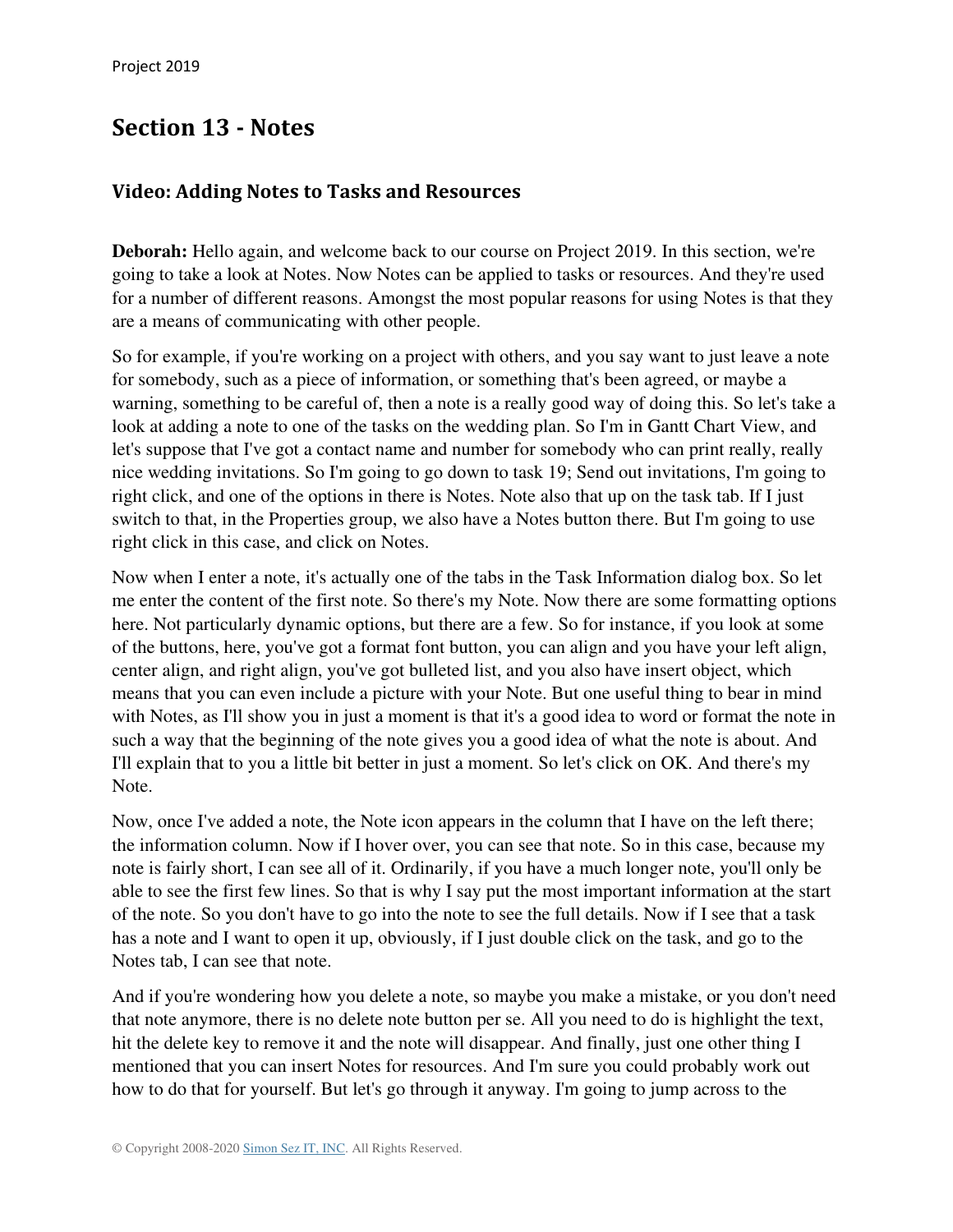Resource Sheet. And you can see I already have a note in there for the photographer. But it's pretty much the same process.

I can click on any of these, right click and go to Notes. And I can then add my note into here. And one final thing to mention now just before I finish this section, when you come to printing, which we're going to come to in the next section, one of the options when you're printing certain types of information from Project 2019 is whether to print the Notes or not. So that's one to watch out for incoming sections. But as far as Notes are concerned, that's it for now. I will see you in the next section.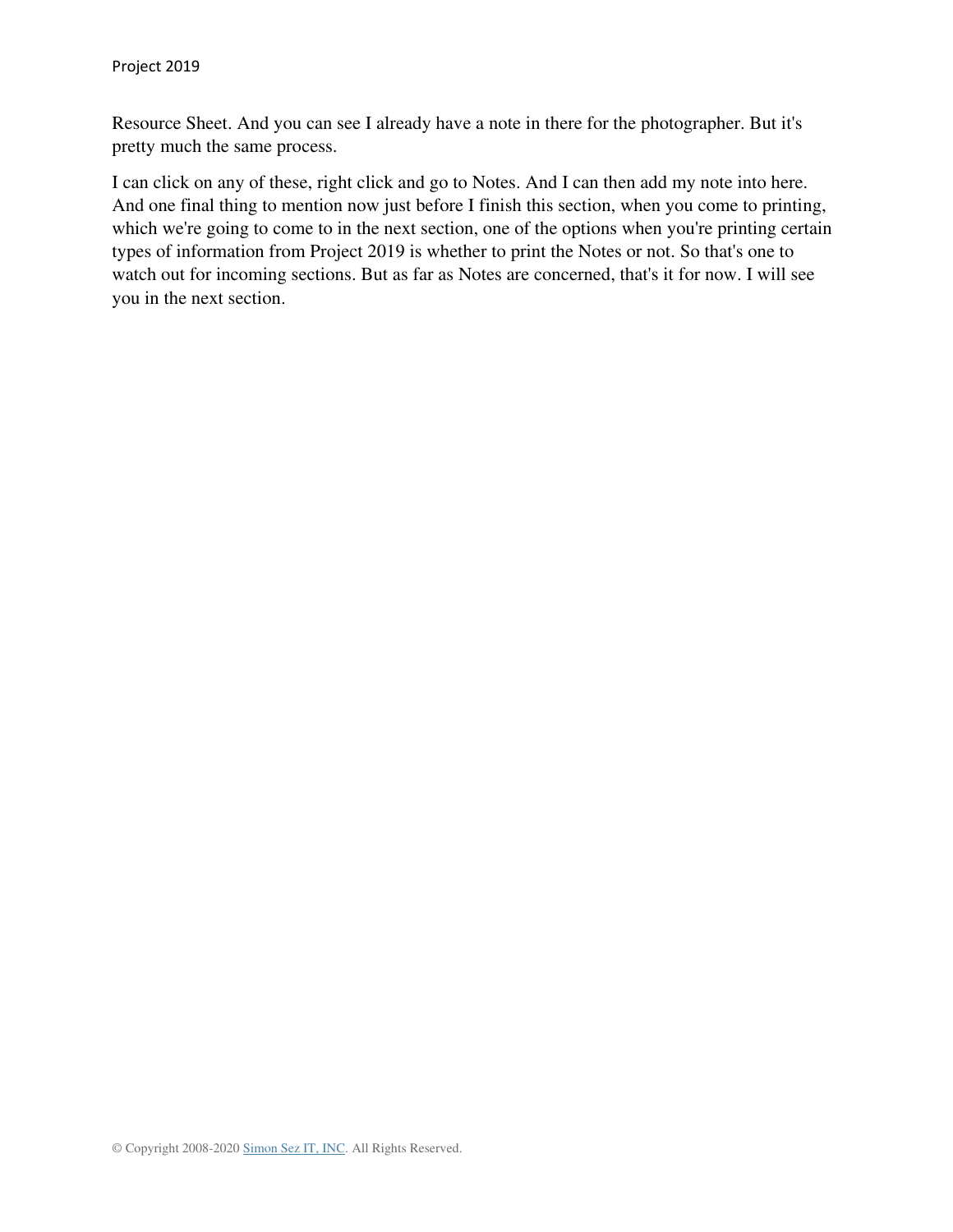## **Section 14 – Print Options**

### **Video: Modifying Print Options**

**Deborah:** Hello again and welcome back to our course on Project 2019. In this section, we're going to take a look at printing. During the course overall, I'm actually going to look at printing twice. I'm going to look at it now. And then later on in the course, we're going to look at it again briefly in relation to printing reports from Project 2019.

What we're going to look at now though, is how you print the current view. So let's suppose that I want to print out the plan for the wedding. And not only can I print it to paper, but I could print it to an electronic documents, such as making it into a PDF file. Or I could print it, for example, into Microsoft OneNote. So to access the print function in Project 2019, we go into the File tab, which jumps us into that Backstage View. And then one of the options there is Print which will take you to the print page. Now on the left of the print page, there's a set of controls that I'm going to look at in just a moment.

One of the controls is the Print button. And if I click Print Now, it would print on the printer that's named immediately underneath it. And what it's going to print is previewed on the right, and it's this preview that I want to talk to you about first. Now just below the preview in the left hand corner, it says one of nine. So if I was to print this in its current state, I would get a nine paged document. If you look to the bottom right below the preview, there's a set of little wedges like arrows, and you can use those to step through the nine pages. So I can go across, and then back again. And I can go down and back up again.

Now what you'll notice is that if I click the one on the right, if you look at the page numbers as I do this is going to take me to page four, if I click on the left one to go back, I get back to page one. Clicking down takes me to page two. Clicking down again, page three and back up. And of course the reason for this and you can see it by selecting one of these three views the multiple pages view, which is the one on the right hand side, and it will show you there all nine pages. So you can see it kind of runs across the page. And this is how my wedding plan would appear if I was to print it out now with all of these settings. So you can see there how to preview what will be printed. So let's now take a closer look at these options that we have over on the left.

We have of course a number of copies option. You can either use these rollers to scroll up and down, or you can type a number into that box. And then as I mentioned just now you can choose the printer. Now exactly which printers you have available, will depend on the printers that you're connected to. But you will see an option in there which will allow you to print this to a PDF file. You also have options in there to print to OneNote, Center OneNote, and another application that I have snagged, which is a graphics application. So aside from printers, you do have some additional options in there. And PDF is probably going to be one that you'll use fairly frequently.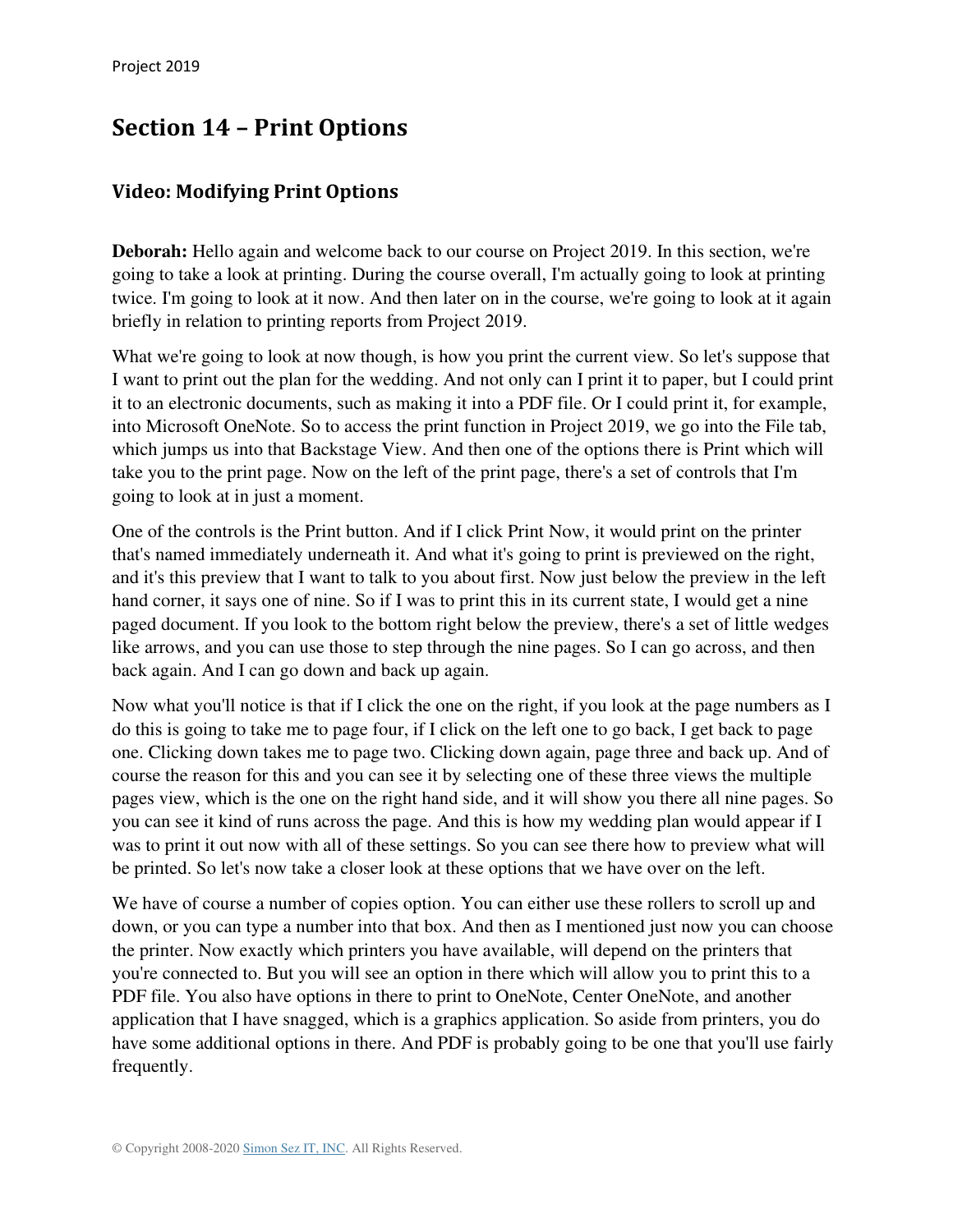Now, if you wanted to add another printer, so maybe another printers arrived in your office and you need to connect to it, you can go into Printer Properties. And of course right at the bottom there, we also have an option to add a printer. So if you've got a new printer, or maybe a new printers arrived in your office, you can add it into the list by selecting that option and working your way through the setup wizard. Now below the printer options, you have another set of settings. And these settings enable you to specify exactly what you want to print. So for instance, I can say to print the entire project, which is what I have selected already. But I have some other options in that drop down menu. So I can print specific dates, print specific pages, or print custom dates and pages. And one of the options down there is whether you want Notes to be printed. Now I mentioned that when we were looking at Notes earlier on in the course

You also have an option here about whether you want to print all sheet columns. Or if you want just the left column of pages only. And I think these options pretty much speak for themselves but by all means give them a try. And if you want to or need to specify dates or pages to print, then you can use this set of controls just here. You can choose whether you want to print in landscape or portrait orientation using this control. And then finally, you can choose your paper size. So in the UK in Europe, the default is A4. In America it's generally letter. So you can choose whichever paper size is appropriate for you.

And finally, right at the bottom, we have a page setup link. And this brings up the page setup in this case Gantt Chart Dialog. Exactly what you get here will depend on the view that is current. Obviously, ours is a Gantt Chart. And here you can do things like adjust the margins on the page. So you've got a margins tab just there. And you can have larger or smaller margins, depending on the requirements to fit material onto pages. You can also for example, add a Header to each of your pages. Now at the moment, if I click on Header, if you look in the preview box there, you'll see that there is no Header. And in fact, if you look at the page behind, you'll also see that that's reflected; there is currently no header. So let's add a Header to our page.

Now the Header can be in three parts; a left part, a center part and a right part. So in the left part, let's put in the current date. Now you can't just go in and type in today's date, because that will essentially hardcode it. So it will always say today's date. So what you have in Project 2019 is a set of fields that you can include. So what we're going to do is we're going to go to the left one here, and we're going to insert a date, which is this little icon just here. So what that means is that by putting a field in there, and you can see it showing up in the preview as today's date, the date that's actually shown when you print this particular view will be the date that you printed it and that will update no matter when you print it. So that's the difference between hard coding a date in there, and using the date fields.

So in the right hand side, I might want to put the time. And in the center, I might want it to say our wedding. And if you look in the preview, you can see how that head is going to take shape when we click on OK. Now before I actually click OK to confirm, let's just jump over to the Footer tab. And the Footer already has some content. And the content there is a combination of something that's been typed, so the word page, and then a field which is the page number. And you can see this reflected at the bottom of the actual page. So we have page one, which is this,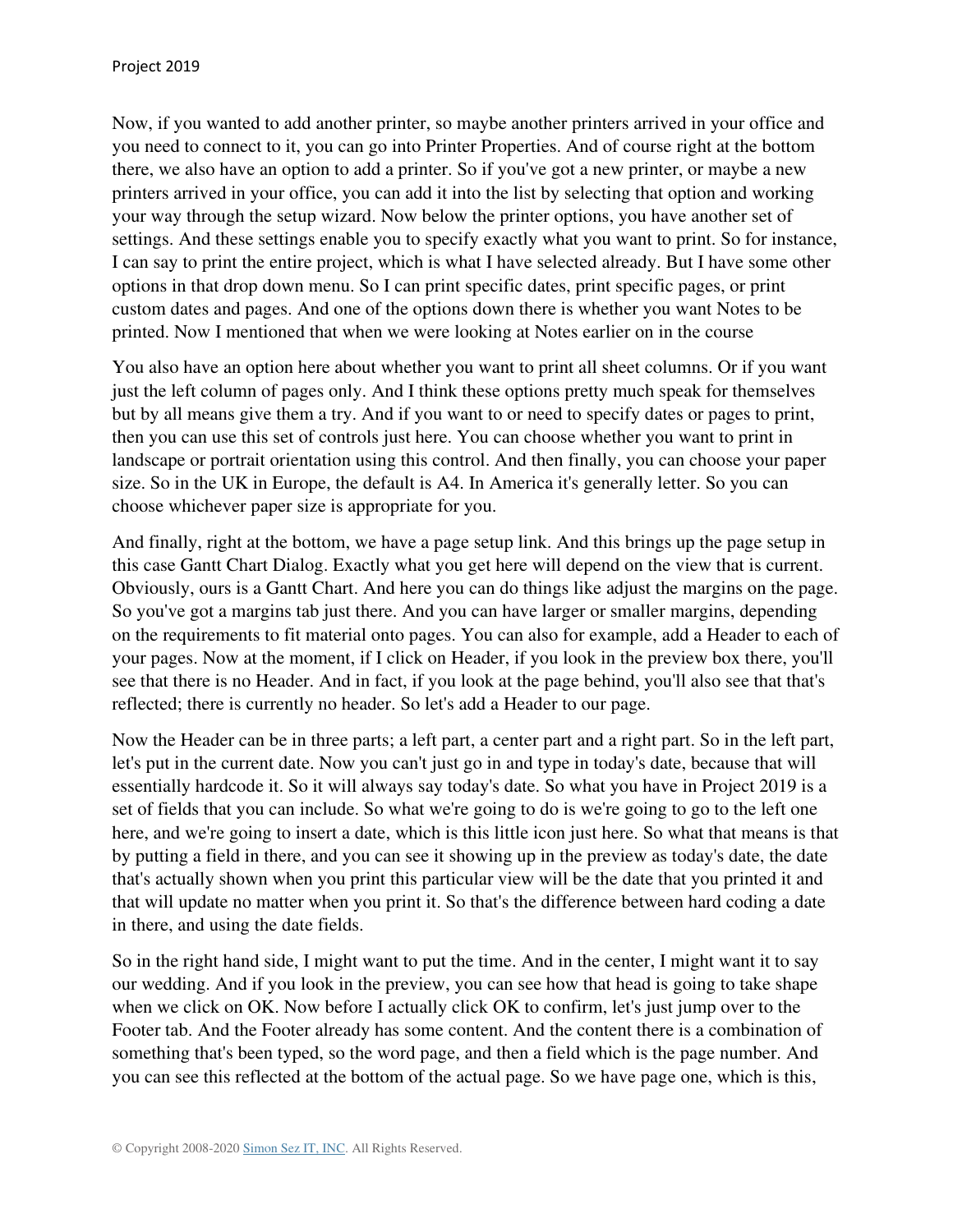the word page and then the field for the current page. And then this field here means the total number of pages. So in this case, nine. So that's how we get this Footer, page one of nine.

And again, these were just inserted using these fields just here and click on OK. And you can see now that we have our Header running across the top and our Footer. So there's lots of things in there for you to experiment with and to play around with and really get your page looking nice ready for printing. That's it for this section. I will see you in the next one.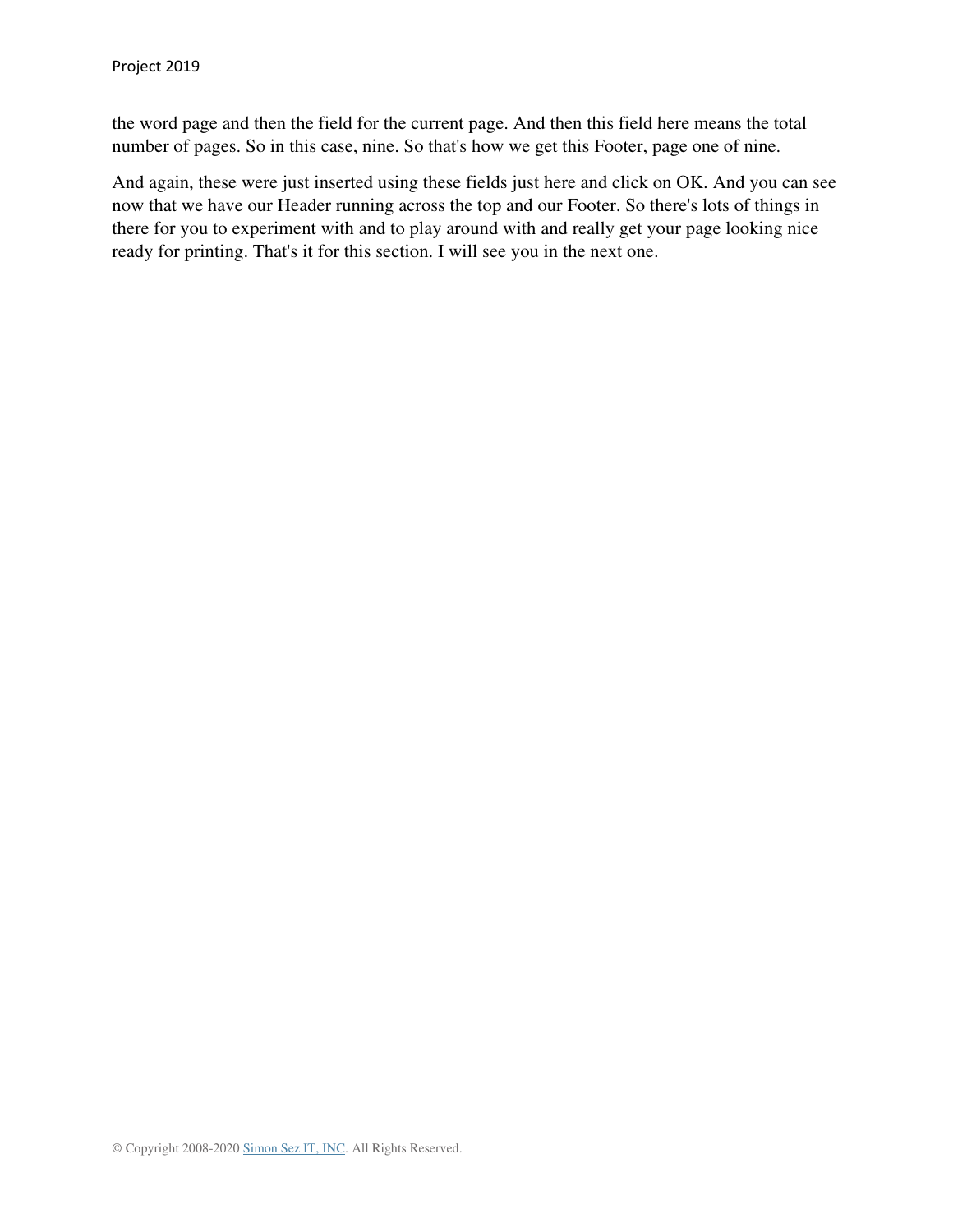# **Section 15 – Tracking Progress**

#### **Video: Tracking Progress Part 1**

**Deborah:** Hello again, and welcome back to our course on Project 2019. In this section, we're going to start looking at Tracking Progress on a project. We're going to use the wedding plan again, and I'm looking at version 13 now. We've saved a Baseline, and I'm pretty happy with the plan. But the first thing I want to do is to take a look at Project Information now. So let's click on the Project Information button on the Project tab.

Now, if you go into Project Information and click on the statistics button, what you can see now in the lower half of that dialog is that we have current figures for Duration, Work and Cost. We have Baseline Figures, which of course currently agree with those Current Figures. And then we have Actual Figures that are currently empty. And finally, we have Remaining Figures, which also agree with the Baseline and the Current Figures. This is the situation that you'll always be in just as you start to record progress on a project. You've saved the Baseline, but you've still got everything to do. So, that's the remaining. And you haven't actually done anything at all, yet the Actuals are all zero.

So what happens when you track progress is that you basically start to record Actuals. And as the Actuals increase, in theory, the remaining should decrease. And hopefully, when you get to the end of your project, your remaining will be zero, and your Actuals will pretty much agree with what was in your Baseline. Now, of course, if they agree accurately, that would be an extremely well planned and executed project indeed. But really, it's your intention to keep it as close to that as you possibly can. Now the other thing to notice in the top half of the same dialog is that you've basically got the first three lines the same. So the current start date for the project is Friday, March the first 2019. And the finish is Thursday, November the 21st 2019. And it's the same for the Baseline. We have no Actual start information. And we certainly don't have an Actual finish as yet. And the Variance indicate how much away from the Baseline we are.

Now let me close this statistics dialog, and let's go back to Project Information. Because the next thing we need to look at are the top right hand two fields; Current Date, and Status Dates on the project. Now, hopefully you won't be too surprised to learn that Current Date is supposed to be the Current Date. And this is being recorded on Tuesday, March the 19th 2019. If I want to change that date, I could. And I could use the drop down to do that and make a selection from the date picker. And particularly when I'm recording training material, it's really useful to be able to change the Current Date because I can pretend that it's any date that I like when it comes to recording the information in Project. I'm actually going to leave that day as it is for the moment. And one thing you'll notice is of course that the Current Date is sometime after when the project actually was planned to start.

And you'll realize by now, there's actually quite a cunning reason for that, because I'm able to look back at the first part of the project without lying to you about the Current Date. And we can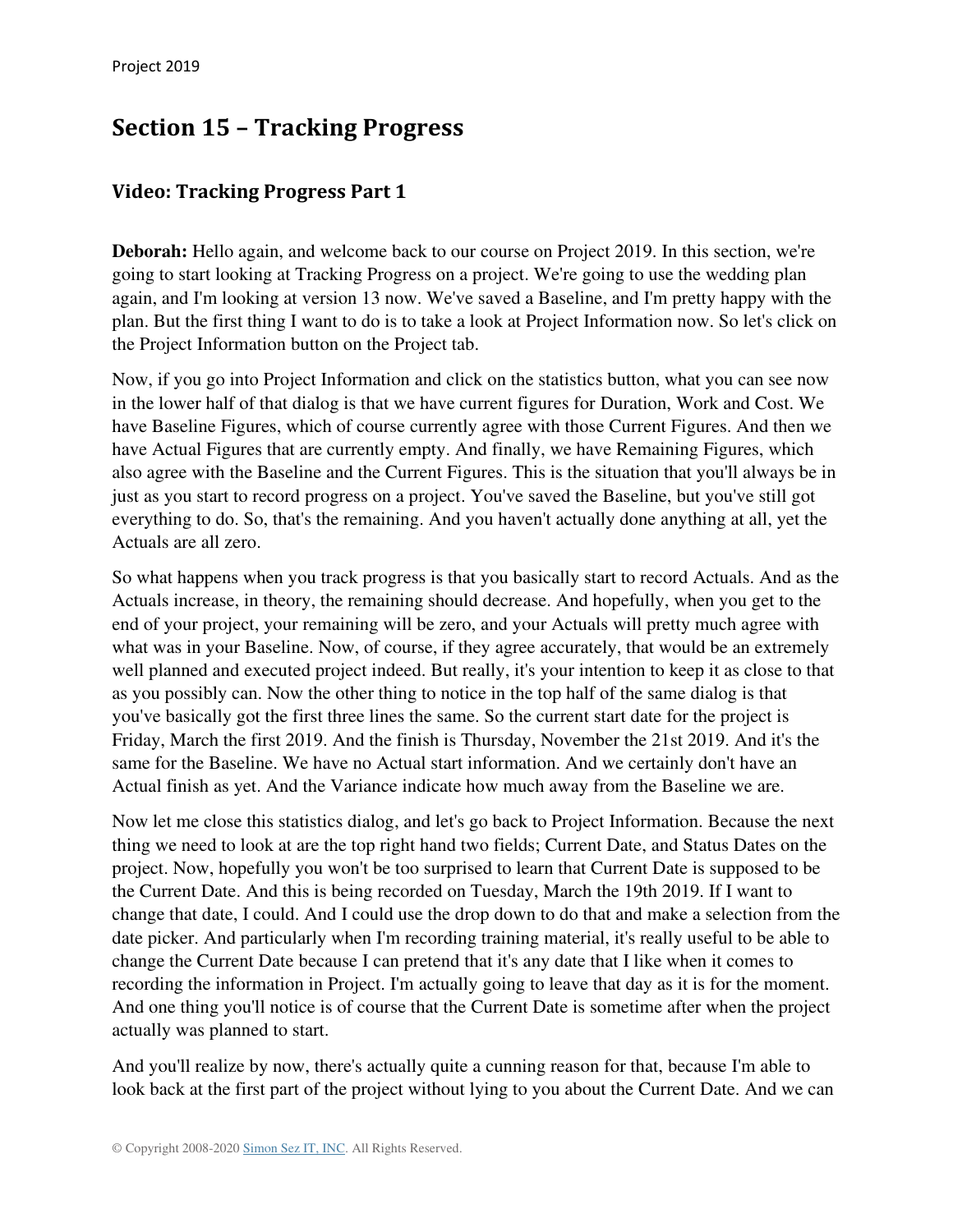look at what's happened for the first couple of months of this project. And of course again, one very important point here is of course, that your dates are going to be different to mine. So I'm going to talk about things like choosing a date about a month after the start and choosing a date a couple of months after the start, Rather than looking at very specific dates. Of course, you could cheat the dates if you wanted to and use the same dates as me. The second date we're interested in here is the Status Date.

Now, if you work on a project almost without exception, you'll be recording the status of the project on a date other than when the status was actually recorded. Let me give you an example. A lot of the projects that I work on are IT or training related projects. Many of them are financial services related projects. And very often what we're dealing with is information that's been gathered either from project teams, managers, individuals, and typically it would be something along these lines; what was the status of your project last Wednesday. And by the time we come to put all of that information into Microsoft Project, it's usually a few days old. Now there are exceptions to that sometimes the information goes straight in.

In fact, if you use some of the other Project Related Tools, you can even get members of the team to enter their own Status and record their own Actuals. But usually what happens is you gather information up to the Status Date which may be a Wednesday or Friday, the end of the month, but you'll often enter it in on a later date. So when we're recording Status, when we're recording progress on a project, it's very important that you set the Status Date. Because what you're basically saying to Project 2019, is the information I'm giving you now relates to this Status Date. And for this instance, the first update that we're going to do is for a Status Date on, say, the 11th of March. So let's click on OK. And if you look at the Project tab, and in the Status Group, you'll see the latest Status Date just there. So you can see it says March the 11th 2019, which is the date that we just set.

Now we're going to do an update of the project. So we use the Update Project button in that status group. And the Update Project button will give us a couple of options. Now first of all, we can either say I want to update the workers complete through, and that means up to this date, so March the 11th 2019. And I can do one of the following, I can set it to zero to 100% complete. And what this means is that Project will look at a task and say, on this date, how much of it should have been done. Now for tasks that are way off in the future, the answer will be zero percent. For tasks that should have been finished, it will be 100%. And for something that's supposed to be halfway through, it's 50%, and so on.

Now Project will work that out for you and mark those tasks as being complete by the appropriate percentage. Instead, you can say set zero percent, or 100%, complete only. And what this does is it says, "If a task isn't due to have started, we consider it to be zero percent. It has been started, but it hasn't finished, it's still zero percent. It's only when it gets finished, when it's past its finished date that it will say 100%". Now sometimes that's a very useful way of doing things where typically you're working with a lot of very small tasks. And maybe you're not particularly interested in the percent complete of those many, many small tasks. But we're going to use the first option here on this occasion.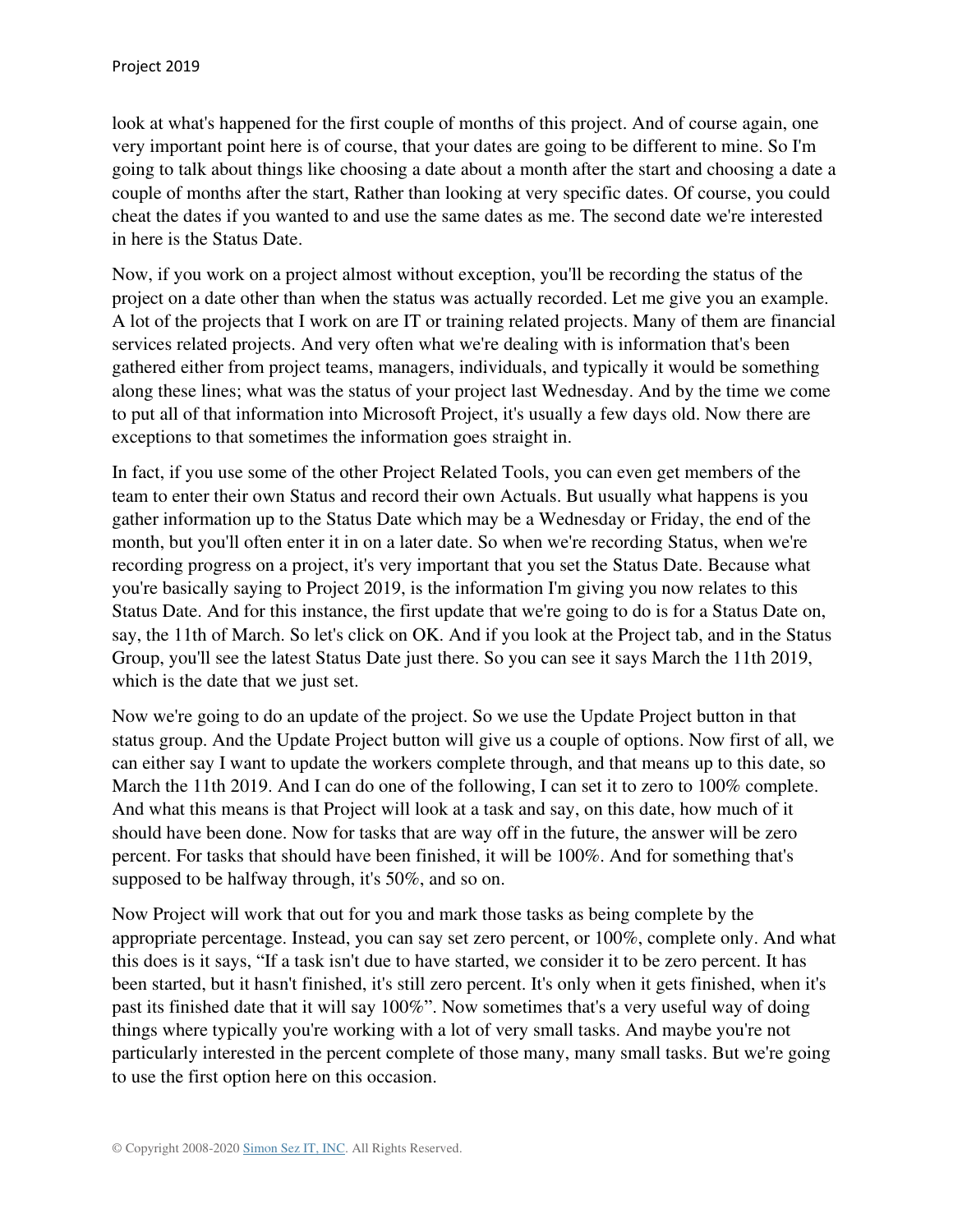Now we have another option just here, "Reschedule uncompleted work to start after". And then we could choose a date. And I'm going to talk to you about this a little bit later on. So let's just ignore that for the moment. And then we'll make a choice. We say, "Do we want to update this for the entire project, or for selected tasks". Now for the first update or two, I'm going to update the whole project. So let's click on OK to run the update. Now, in fact, if I scroll up and down the project, you'll see that there are only two tasks due to have anything happened at all there. And the first of them was Agree budget and approach. Now it was due to start on Friday, March the first 2019, and finish on Thursday, March the 14th 2019. Therefore, it should have finished by the date that I set my Status Date, which in fact it has. And you can see I have a nice tick in the first column just there. The other task that's due to have started is this one, Make Guest List.

Now let's just open up the Task Information and have a quick look at something about that task. Because if we now look at its percentage complete, it's now got a percentage complete figure of 7%. And that's important because Project has made that calculation for us based on the duration of the task. Now a very important point. Sometimes you will update a project in the way that we've done here, and you'll look at the whole thing and say, Yep, it's all going to schedule and Project will automatically calculate all those percent completes for you. But in other situations, you may actually need to go through every single task and indicate for each individual task, what its percentage complete was. Now that can be quite a laborious task, but it's often a very, very important one.

Now once you start recording progress, there are some very good visual and other indicators of how things are going on. Let's stick with the Gantt Chart for just a moment. And if you look back at task ID number two, the one that's ticked the complete one. Note that the Gantt Chart Bar has a horizontal line a dark line through the middle of it. That indicates that it is in fact complete. Whereas if you look down at task 18 Make Guest List, we know that that's 7% complete. And note how it has a very tiny dark line in there, which just indicates we're only a small proportion of the way through the task. The other thing I want to do now is to change the table that we're looking at. So I'm going to go to the View tab, I'm going to go to Tables, and I'm going to apply the Tracking Table.

Now having applied that, I do need to adjust these columns a little bit to make them a little bit easier to see, and to read. So let's drag that over. And I think that will do. Now in the Tracking Table, you can see that we now have some Actuals. For instance, we have an Actual Start for Agree budget and approach. And in absence of any other information, it's currently Friday, March the first 2019. We also have an Actual Finish. And again, in absence of any other information, it's currently Thursday, March the 14th 2019. When we did that Project Update, because we didn't tell Project anything else other than the fact that all of the tasks were running to schedule, Project will deduce that the task must have finished when it was scheduled to finish, which in fact was March the 14th.

Now also notice that the task has a percentage complete of 100%, its actual duration was 10 days, the remaining duration is zero, And the actual work 160 hours. Bear in mind that two people working on that for eight hours a day for 10 hours. So that's 160. Of course the bride and the groom aren't charging their time. So there's no actual cost involved. If you go down to Make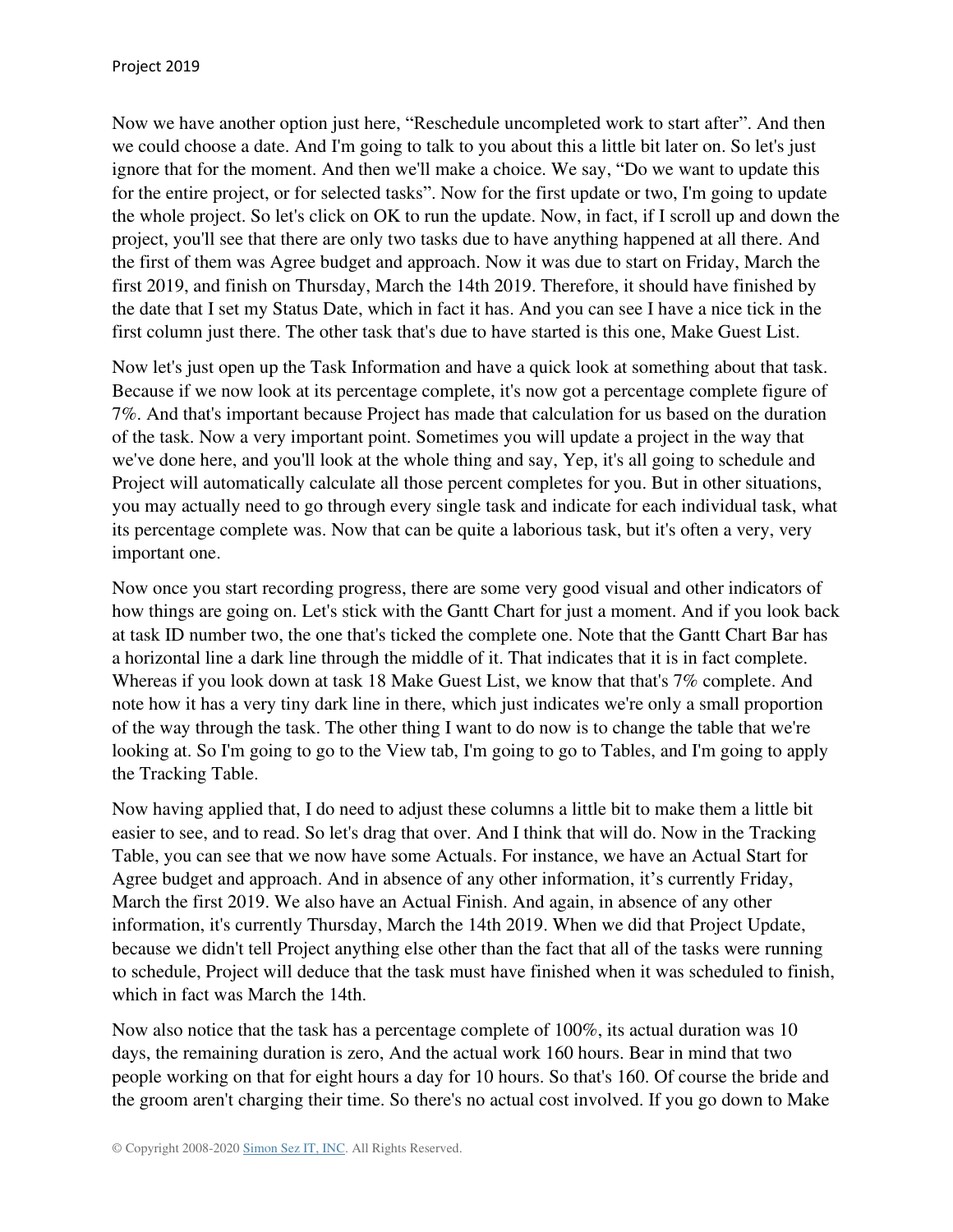Guest List task ID 18. In this case, we have an actual start, which is Friday, March the 15th 2019. But no actual finish, because the task hasn't finished yet. We have a percentage complete of 7%, we have an actual duration of one day, and a remaining duration of 14 days. And the other important point here, if you take Make Guest List as an example, Make Guest List is actually part of a summary task. And the fact that we've done 7% of that task means that we've done 2% of the entire guests' task and you can see there; 2% complete.

So that's our first bit of progress tracking. And we're going to do another bit in the next section. But just before we finish this section, just stop to the Project Tab again, and click on Project Information, and let's jump back into Statistics. And of course, now we have some Actuals listed in our Statistics. So for instance, if you look in the lower half there, we've got 176 hours of work. So some of these actual figures are now completed. And you can see there the percentage complete duration 2% work 8%. And also note in the top half that we now have an actual start date, but of course currently no finished date. So that's it for this section. Please join me in the next one.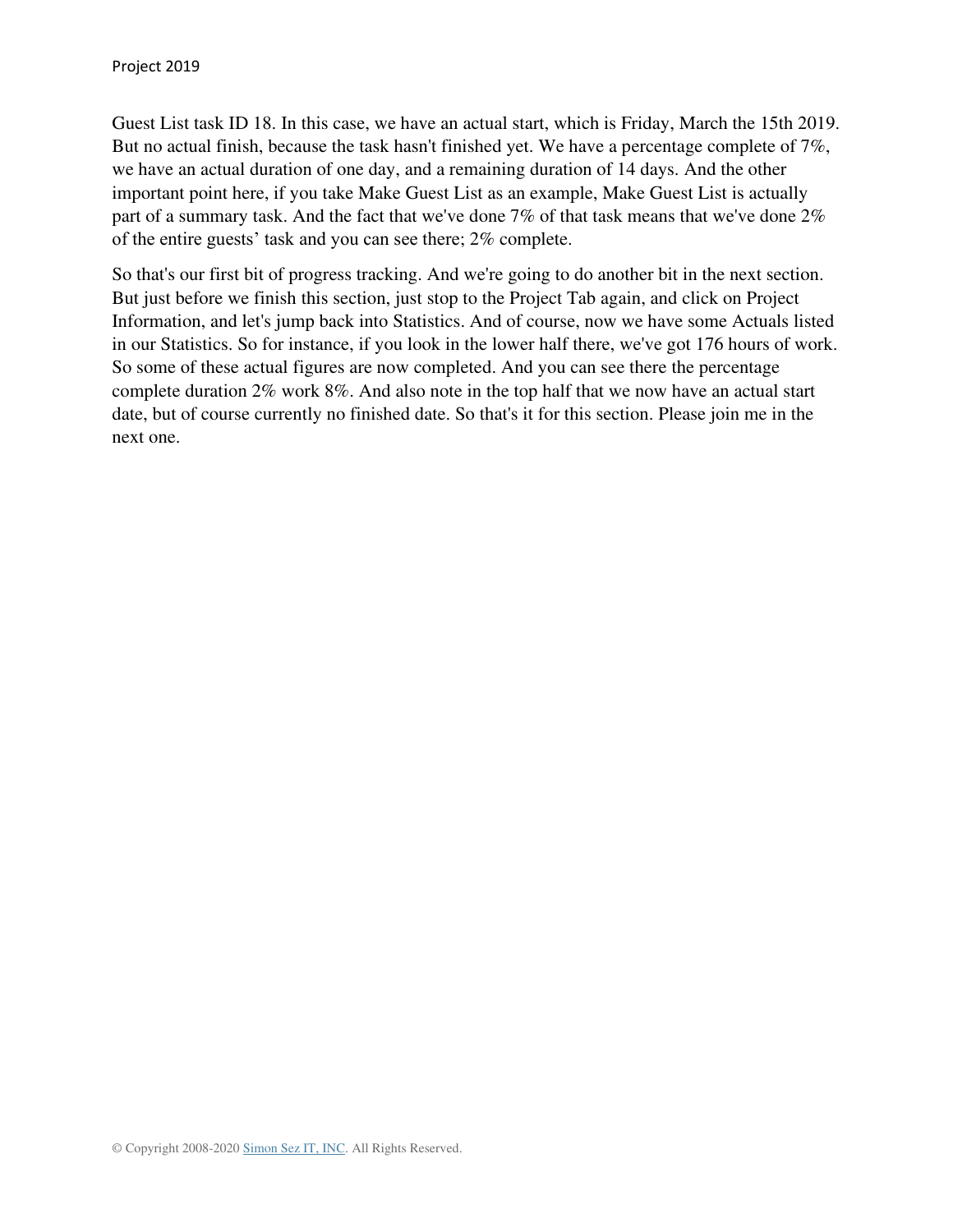#### **Video: Tracking Progress Part 2**

**Deborah:** Hello again, and welcome back to our course on Project 2019. In this section, we're going to carry on looking at Tracking Progress on the wedding project. And we're going to start by doing a more detailed, more manual updates on progress. Now, I'm going to record progress up until the end of April 2019. And I'm doing it today, which is March the 19th 2019. And don't forget that that vertical line you can see running there is the Current Date as far as Project 2019 is concerned.

So the first thing I'm going to do then is set a new Status Date. And if I go to the Project Tab, remember, we can see our latest Status Date up here. And previously, it was March the 15th 2019. If we click on that, we can set it to a new date. And as I say, we're going to update the status until the end of April. Now before we click on OK, there is one thing that I want to mention. First of all, it's very important to recognize that when you're dealing with Manually Scheduled Tasks, things do work a little differently. For example, if I update progress on the manually scheduled task, and it has manually scheduled successes, if for instance, I show a significant delay on the first task, Project will not reschedule subsequent tasks. The scheduling of Manually Scheduled Tasks is up to you.

Project only manages the scheduling of the Auto Scheduled Tasks. So be very careful when you're dealing with Manually Scheduled Tasks, what the effects of progress tracking are. Now we're fortunate that in this wedding plan, we have no Manually Scheduled Tasks. So, the problem doesn't arise. But it's a very important point to be aware of. The other point to be aware of is that when we came up with this final plan, to get started, we pretty much fixed on that wedding date. And it was based on taking all of the work on the schedule, and giving ourselves a nice contingency before fixing that date.

Now once we fix that date, we may or may not decide to leave that contingency as part of the dependency between the preparation phase of the project and the wedding day. But one thing I absolutely do want to do is fix that wedding date so that we don't inadvertently reschedule the wedding day once we start recording progress. So I'm going to click on OK, first of all to set our Status Date. And then I'm going to scroll down to the wedding date task, which you can see here is currently set on November the 21st. And I'm going to double click on that task to bring up the Task Information. And what I'm going to do is I'm going to change the Constraint type. And I'm going to say that the wedding day must start on and then I'm going to fix that date that we have in the schedule, so November the 21st. So let's pick that from our date picker. So all the way through to November, and 21st. And click on OK. And what you'll get is a warning message from the planning wizard. And as I mentioned before, you'll see this pop up from time to time.

So in this case, we're putting on a "must start on constraint". And all that's happening is the planning wizard is saying that this could result in a scheduling conflict either now or later. Now on this occasion, because we're not trying to make this a day earlier, we already know that we can achieve this state. Then, I'm going to click on the third option, Continue and click on OK. And now we have the wedding day fixed for November the 21st. Now we've still got our 21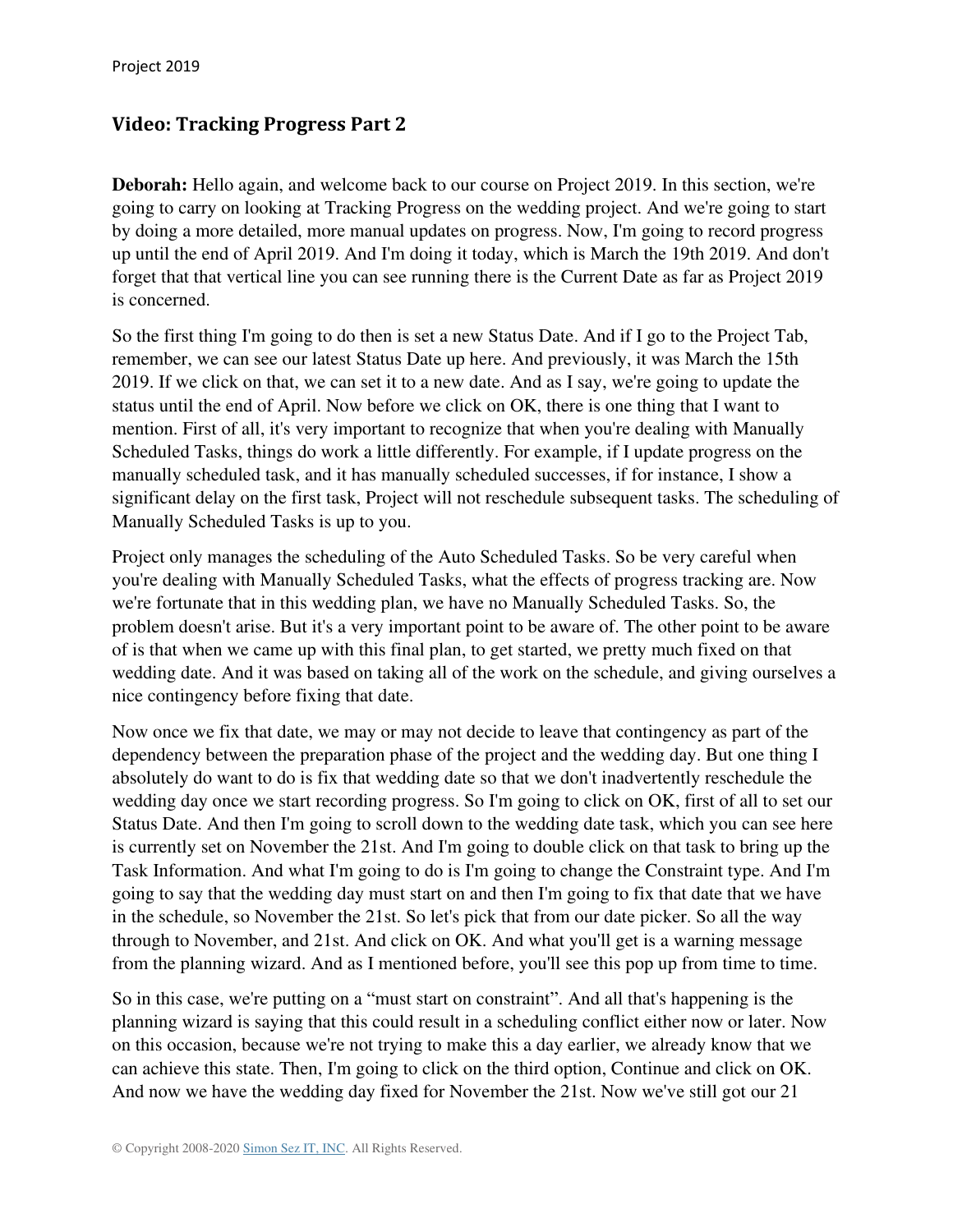working day contingency. And we may need to use some of that up if progress doesn't go well. But we're fixed currently on November the 21st. So now it's time to track some progress. So we've set our Status Date correctly on April 30 2019. And the Current Date Today is March the 19th 2019. So let's look at the tasks that have been in progress. First of all, we already know that Agree budget and approach is complete that was marked as complete on the previous progress update. Let's turn our attention now to Make Guest List. Now Make Guest List is now also complete. So that's good news. But how do you mark something as complete?

Well, there are a number of ways of doing it. If you go to the Task Tab, and within the Schedule Group, there is a set of buttons with significant percentages complete on it. So you can see these ones just here zero percent complete 25, 50, 75 and 100. Many people only really record the level of completeness with this sort of granularity. And marking something as a 100% complete, just click on the hundred percent button. And that task is now complete. And we can see that by looking at the task bar on the Gantt Chart, you can see that darker colored blue line running all the way through the middle, which indicates that that task is 100% complete. Now you have a number of very other useful buttons in there. You have a Mark on Track button. And if you hover over it, it says, "Set the scheduled tasks so that they are on schedule per the Status Dates. And you can set the Status Date on the project tab", which we already know. Now let's move on to another one of the tasks. Let's move on to Make Reception Venue Shortlist, which is down here task ID 24.

Now, if I zoom out very slightly, so that I can get a good look at this task on the Gantt Chart, I can see that it is almost complete. So our Status Date is the end of April, remember, and this task goes very, very slightly over that. So I might not want to set it to 100%, I might want to say that it's 75% complete. So I'm going to go up to my Schedule group, and I'm going to click on 75%. And you can see that that's roughly about right. Now let's go back to Select Wedding Dress. Now at the end of April, that should have been probably about half done. So let's suppose that our update is actually 50% done. Now I'm going to do this a slightly different way, I'm going to double click to bring up the Task Information. And if I click on the General tab, there is a percentage complete option just here. So what I can do is I can mark this as 50% complete, and click on OK. And again, if you look at that dark bar running through the task, you can see that it's about halfway indicating that this task is 50% complete. So there you can see there are a couple of ways to mark things as complete manually. So let's now jump down to another task and we're going to go to Make Caterer Shortlist.

Now the Make Caterer Shortlist should have been completed by now. But we haven't made as much progress on it as we'd like. So if I look at the bar there, I'd say we've probably achieved about 85%. So what I could do again, is double click to go into Task Information. And I can manually enter whatever figure I like in here. So remember, using the buttons up on the task ribbon, you only have the option of 0, 25, 50, 75, and 100, which is a little bit restrictive if your task completion doesn't fall within those buttons. But here, I can manually enter 85% if I want to, and click on OK. And I can see that that looks roughly about right. And now let's scroll down to Make Wedding Venue Shortlist. And I can see I'm running a bit behind on this one. And the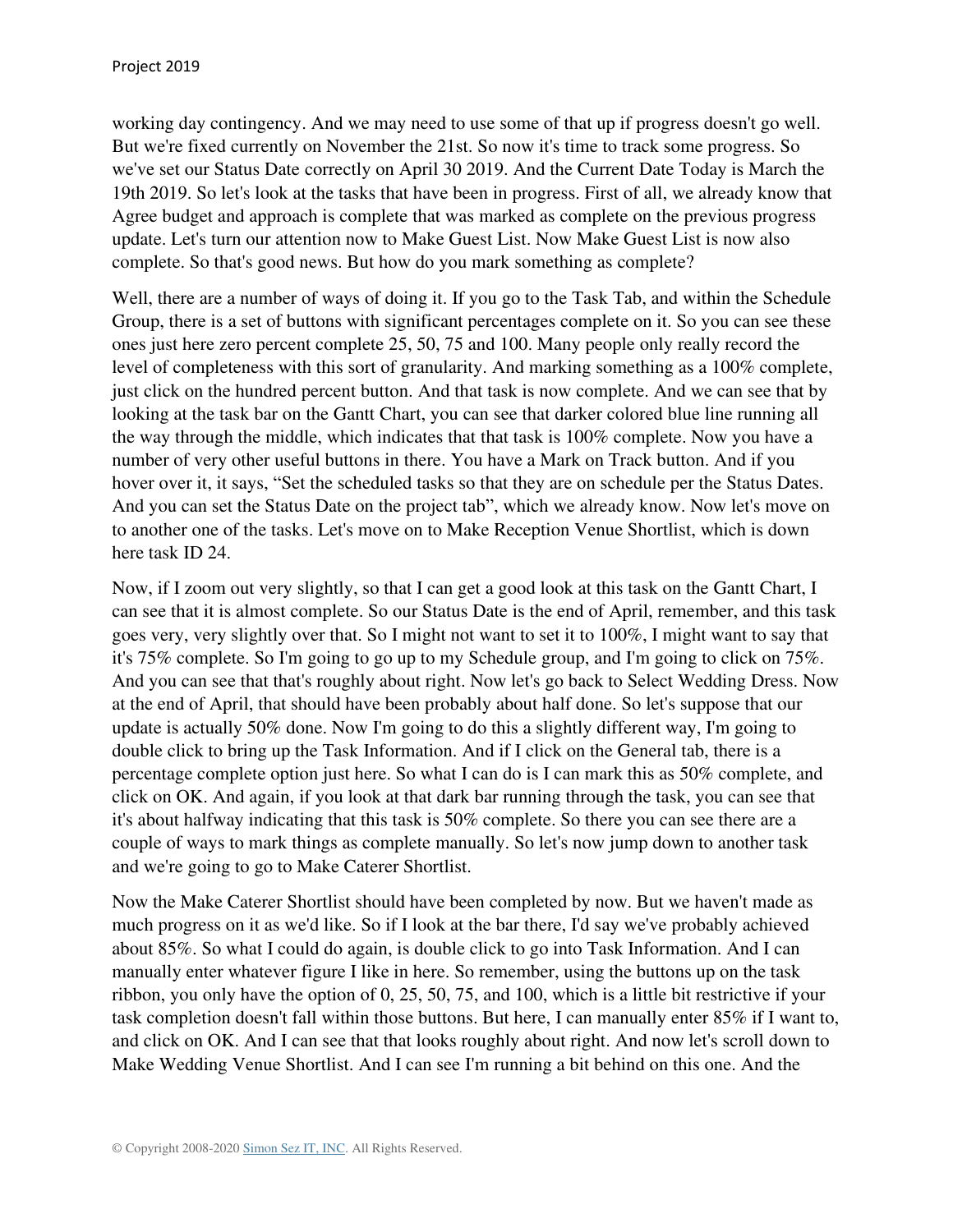progress there at the end of April would be I'd say roughly about 25%. So I'm going to use my buttons on the ribbon this time. And I'm going to select 25%.

Now with all the other tasks, we have no progress to record. So let's just see how that looks on the project overall. Let's go back to our Project tab and into Project Information. And let's jump straight down into Statistics. And you can now see the Actuals at the bottom there. So in terms of percentage, we have percentage complete, duration 15%, and work 29%. So having done those updates, which gets us up to the end of April. What I'd like to look at now is another view and the view that we're going to look at is called Tracking Gantt View. So let's jump back into the View tab, click the Gantt Chart, drop down and select Tracking Gantt. Now when we go into Tracking Gantt View again, it's very often the case that we need to change the width of some of these columns so we can see everything fine. But a quick way of doing this to get everything nicely resized is if we go to the View tab and click on Entire Project in the Zoom group, that's going to space everything out nicely for us so we get an overall view of the project.

Now if you look for example, at Agree budget and approach, which is a completed task and we can see the tick in there, you'll look at the taskbar and you can see that it's now in two parts. There's a bottom bar, which is basically the Baseline. And there's a top bar, which is the Task Progress. And for that particular task, of course, both are at 100%. But if you look at Select wedding dress, you can see the Baseline at the bottom, And the Task Progress at the top. Now, it would be quite reasonable at this point to carry on with the project, keeping an eye on the things that are running late. But in many ways, a more realistic approach is to look at the current situation. And say, what we really need to do now is to do a bit of a reschedule at this point. Let's take into account the fact that some of the tasks might be slipping behind a little bit. And let's reschedule the project.

So let's say that we've recorded progress up until the end of April. And now we want to reschedule the outstanding work. Now, that's one of the options on the Project Update tab. Now, we've still got the Status Date of April 30 2019 currently, but we're going to click on Update Project. On this occasion, what we're going to say is, "Reschedule uncompleted work to start after April the 30th 2019". And we're going to do that for the entire project. So let's click on OK. And that work is rescheduled.

Now, in the process of rescheduling, what then happens is that we get not surprisingly, a resource issue. And we've got some over allocations in the column on the left. So let's see if we can resolve these resource allocations without delaying the end of the project. So if I go into Resource and Leveling Options, and I'm going to level only within available Slack, which is this checkbox just here. And I'm going to stick with Level Entire Project, and I'm going to click on Level All.

Now Project finds it has a problem with a particular over allocation. And what I normally do in this case is to skip any of these flagged problems and aim to deal with them separately if they remain. So on this occasion, I'm going to select Skip All and you can see that it has managed to resolve some of the allocations, but we still have a few outstanding which would have to go in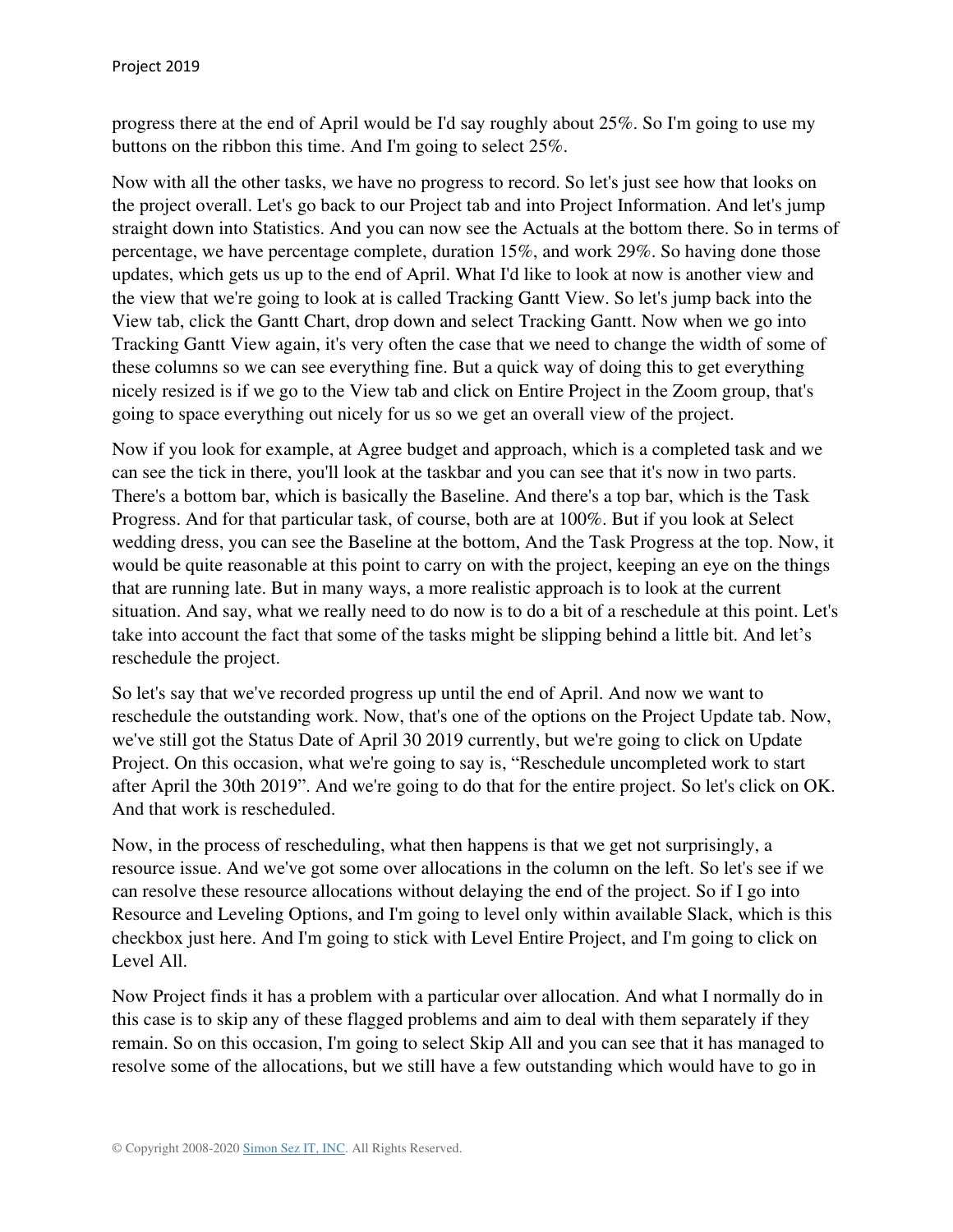and manually resolve. So it's always a good idea to keep an eye on the Tracking Gantt. Now that's it for this section. I will see you in the next one.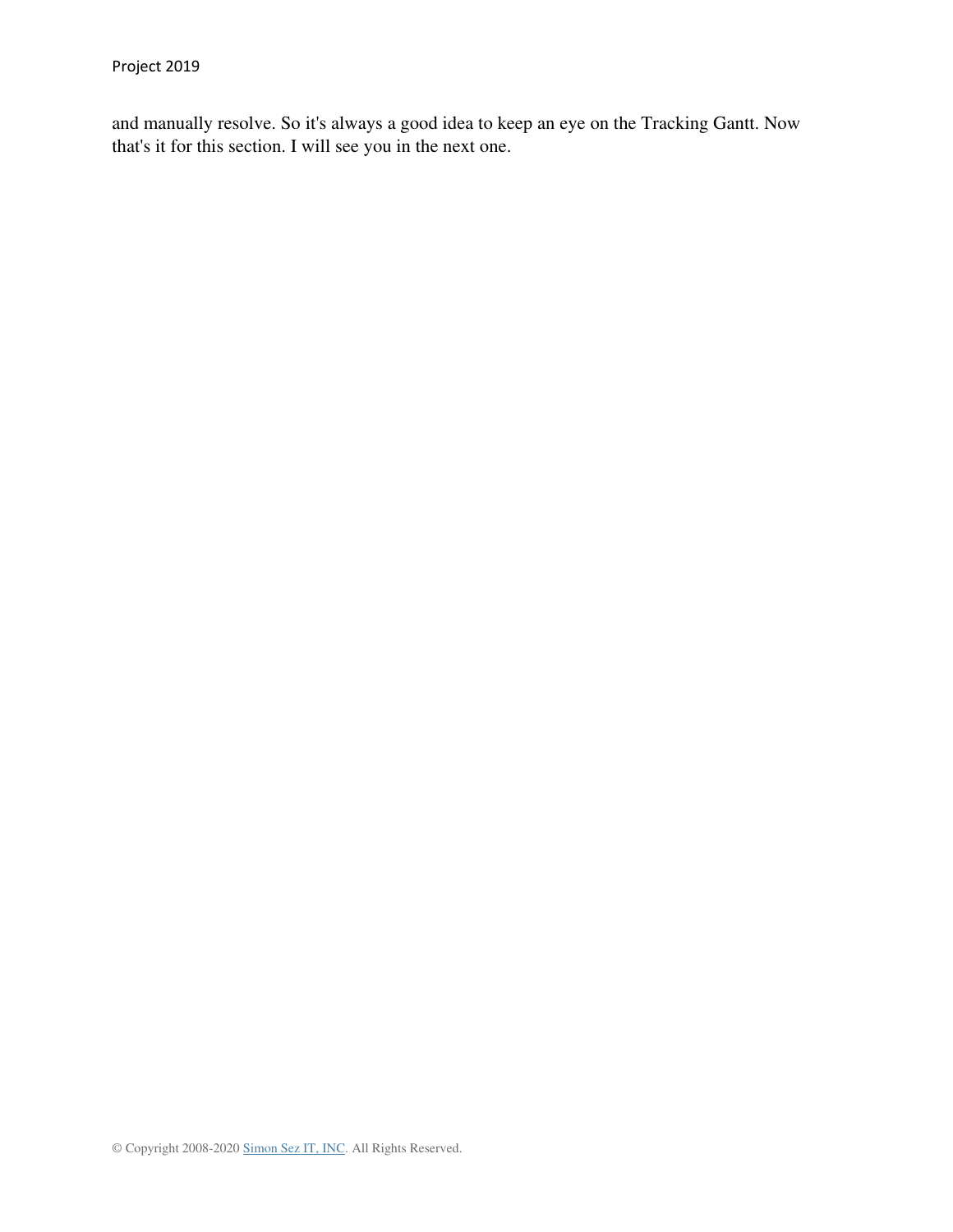### **Video: Exercise 07**

**Deborah:** Hello again, and welcome back to our course on Project 2019. It's now time for exercise seven. And it's going to be a little bit tricky to set this exercise because the dates are very important. And you'll be working your way through this part of the course on a completely different date to the date that I'm recording it. So I'm going to describe this in terms of the start of the Bathroom Refit project. And I'm looking here at the very early stages of the project.

Now the project for me has a start date of the first of March. And we can double check that by going into the Project Tab, click on Project Information, and you can see there the start date, Friday, March, the first 2019. And the updates that I need you to do are going to be after one week of the project, and then after two weeks of the project. So in my case, I'll be setting the first status update to Friday, the eighth of March, and the second status update to Friday the 15th of March. So that's two weeks into the project essentially.

Now let me describe what the update is on each of these dates. First of all, after one week of the project, all of the tasks on the planning will have been completed on schedule. And in fact, task 11 and 12; Get contractor recommendations and Make contractor shortlist they will have been completed on schedule. But with task ID 13 Get contractor quotations, this is actually going to be ahead of schedule. And it's going to be 50% complete at the end of the first week. So your first update is to get to that point as though you're updating progress as of the end of the first week.

However, during the second week, there is no progress at all on anything. So let's imagine that I'm sick and I'm confined to my bed, and I don't do anything about anything. So when I come to update for the second week, so in my case, that would be March the  $15<sup>th</sup>$ , I just need to reschedule everything to start the day after the end of the second week. So during the second week, no progress at all, I'm basically going to reschedule what's left.

So in my version, and that's exercise 07 A, I'm starting with an end date of April the 16th 2019. And you'll see on my answer in 07 B what my end date is and you're going to need to do the same. And just check that your answer is compatible with mine. And don't forget, of course, that one option that's open to you is to use the same dates as me and then you'll be able to make a pretty good match on making sure that the shape of the project looks the same as the end date comes out at the end of the date I have in 07 B. So that's the end of this section. I will see you in the next one.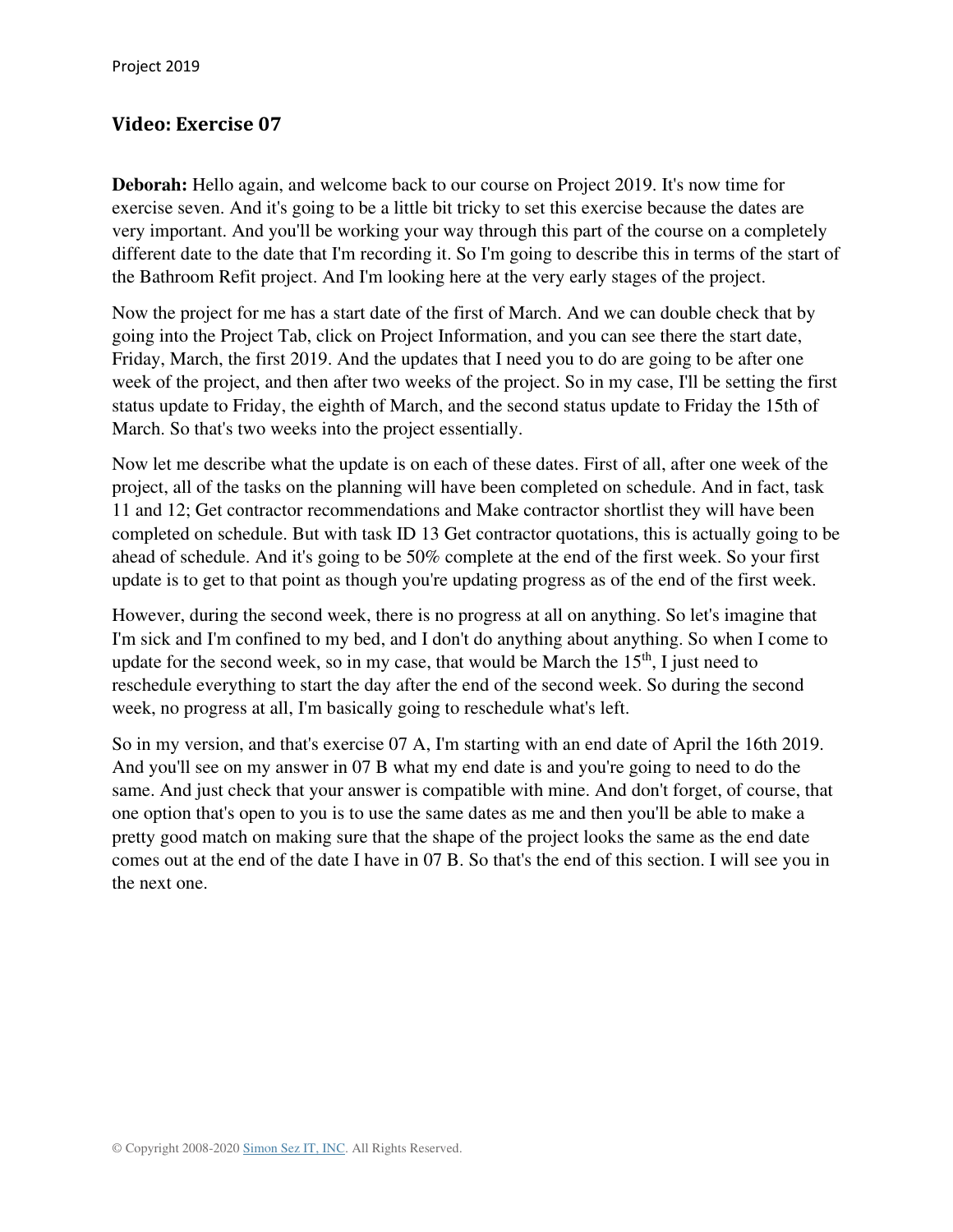# **Section 16 - Reporting**

#### **Video: Reporting - Part 1**

**Deborah:** Hello again, and welcome back to our course on Project 2019. And in this section, we're going to look at some of the general principles of Reporting. And then in the next section, we'll look at customization and the creation of new reports in a little bit more detail.

Now, generally speaking, the Reporting we're looking at applies to the currently open project. And if I jump up to the Report tab, on the ribbon, you can see I have a main group in the middle there; View Reports. And that's mainly what we're going to concentrate on in this and the next section. On the left there, there is an option for Compare Projects whereby you could compare two versions of a project. That's out of the scope of this course, although it is a very useful facility. And on the right there is a Visual Reports button, and that gives you access to Project 2019's visual reports. And these enable you to use Microsoft Excel, or Microsoft Visio, to do detailed analysis and reporting on the data from your projects.

So if you have either or in fact, both of those products, it's a very good idea to get into Visual Reports and take a look and see what they can do for you. But those are also out of the scope for this course, partly because you need to be familiar with Excel or Visio to take advantage of them. Now we're going to concentrate on the main body of reports. If you've used a version of Project before, so maybe 2013 Reporting, in those earlier versions, there was a very different reporting tool to now. And if you look at the reporting facilities in Project 2019, having been used to one of the old versions, they'll probably be virtually unrecognizable to you.

Now first of all, I'm going to click on the Dashboards button. And there's a list of five dashboards. We'll look at one or two of those a little bit later on. But right at the bottom, there is a More Reports button. And More Reports basically shows you all of the options that you have in that view reports group, because the options down here correspond to the buttons in the view reports group. So the first option on the left, Custom, gives you access to any custom reports that you've made. And in fact, in exercise eight is going to involve you making a custom report. Then it gives you access to Dashboards, the Resource Reports, the Cost Reports, the Reports on work in progress, access to some Getting Started information, and then the facility to create new reports. And then there is a link through to Recent Reports.

So the first thing we're going to do is look at one of the dashboards, and we're going to look at Project Overview. So there it is, let's click it. Now the first thing to point out is that your Project Overview, may well not look exactly the same as mine. And you'll see why during this in the next section. But let me just describe this report to you in the broadest terms first. The report itself is made up of a number of components. And you notice that at the moment, when I've opened the reports, I have a contextual tab on the ribbon. So here we have report tools, and a design sub ribbon. If I click on one of the components of the reports. So if I click on the chart just here, you'll see that not only do I have the report tools, contextual ribbon, I also then get a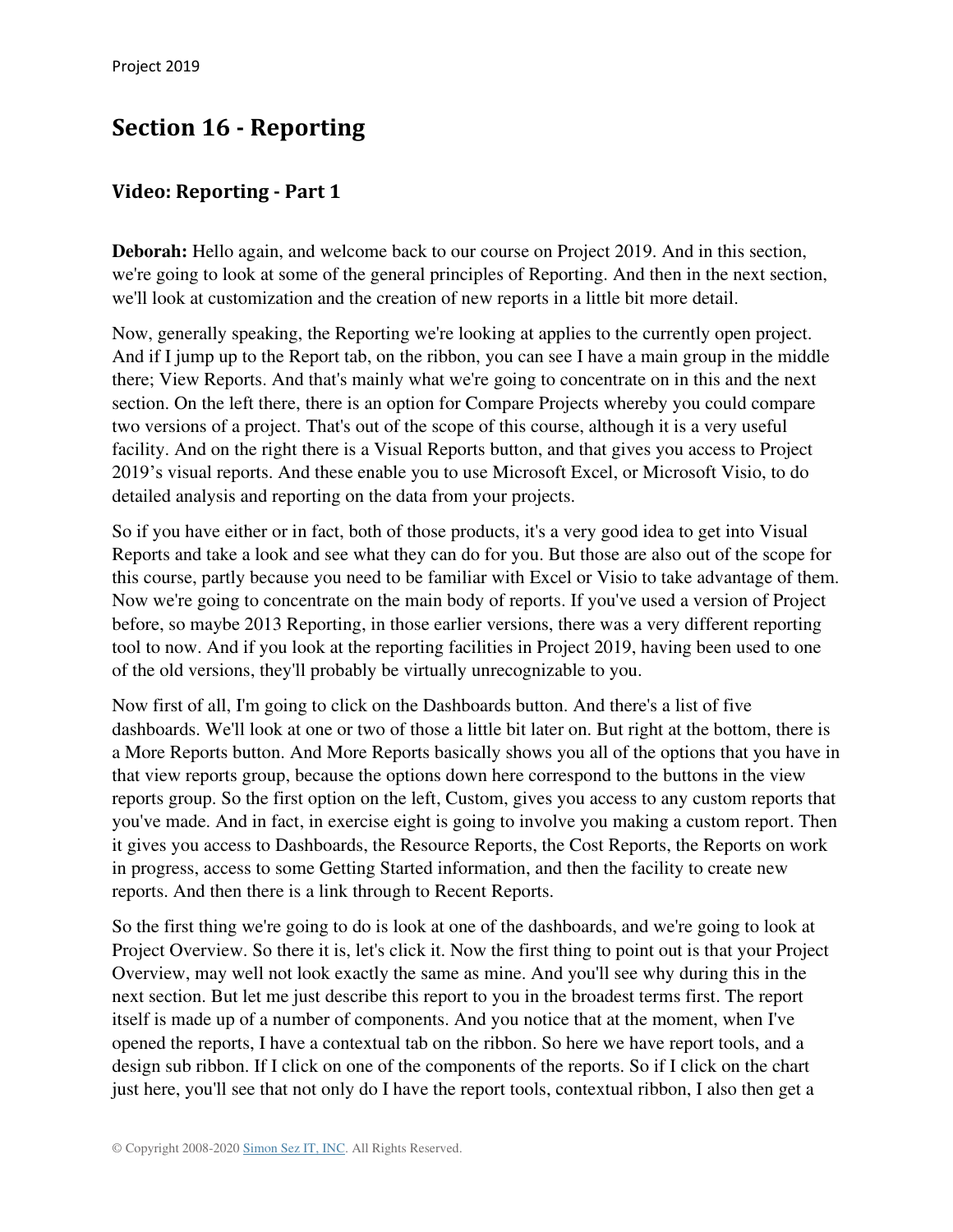Chart Tools ribbon as well with two sub tabs design and format specifically related to the item that I clicked on, in this case, the charts.

And I also have on the right hand side, a field list pane that's opened up so I can go through and make some nice customizations there as well. But for now, I'm just going to close that field list down. So it's worth bearing in mind that wherever you are clicked, you'll get those contextual ribbons. If I click on the table just here, you'll see I get a Table Tools Ribbon at the top with a Design and Layout sub ribbon so I can make any changes to the design and layout that I like. And that's because I am clicked on what is essentially a table. So, those contextual ribbons only appear when they are needed. Now when you're working on customizing a report, sometimes you may want to customize the whole reports or the overall design of the whole report.

So sometimes you may want to work on the individual components. And the tools you have for each component depend on what sort of component it is. And if we take for example, our charts Again, you can see you can work on the design and format of the charts in many different ways. So for example, you can certainly do things like change the Color Scheme, you could also change the Style if you wanted to. So let's go a bit crazy and select style eight. And you could turn it into a different sort of chart if you wanted to by clicking Change Chart Type. And I could have any one of these charts if I wanted to. Now going back to what I said right at the beginning of this section, once you've got those general principles, there is really a huge amount that you can do in reports to customize the standard reports and create your own.

So let's first look at the design of the report Overall. If I click away from any of the individual components, I'm back to just having the report Tools Design tab. And working from left to right, there is a Themes group, where I can change the overall Theme, Colors, Fonts and Effects of the report. And if I click on the drop down in the bottom of Themes, it opens up the Themes Gallery. So I'm going to go through and I'm going to apply a different theme. And let's apply ion. And there we go, I get a completely different look and feel to my reports. And then what I could do if I wanted to if I wasn't happy with some of these colors, I could go in and change those individual colors. I could also go in and change the font, so maybe I want it back to Calibri. And I could also apply some different effects if I wanted to.

So that's one aspect of the overall design of the reports. Another aspect is you might want to add new components to the reports. So for instance, you might want to add another chart. So if I click on Chart just here, it lets me choose a particular type of chart that I want without committing to a particular type of data. So let's assume that I wanted to insert a pie chart related to something. If I click on OK, it appears and then as you'll see later, what would happen next is that you would decide what data you wanted to show and how you wanted to format that pie chart and so on. But at the moment, let's just delete it. And we'll come back to those individual components later. We then have the Report group. And one of the options there underneath manage is the Organizer. And we're going to come back to that later on as is a very important part of Project 2019.

Now, if you've got this report the way that you want it, and you want to include it or insert it into another document, you have a Copy Report button. And that copies your report to the clipboard, and then you can paste it into another documents. If you're planning to print the reports, either to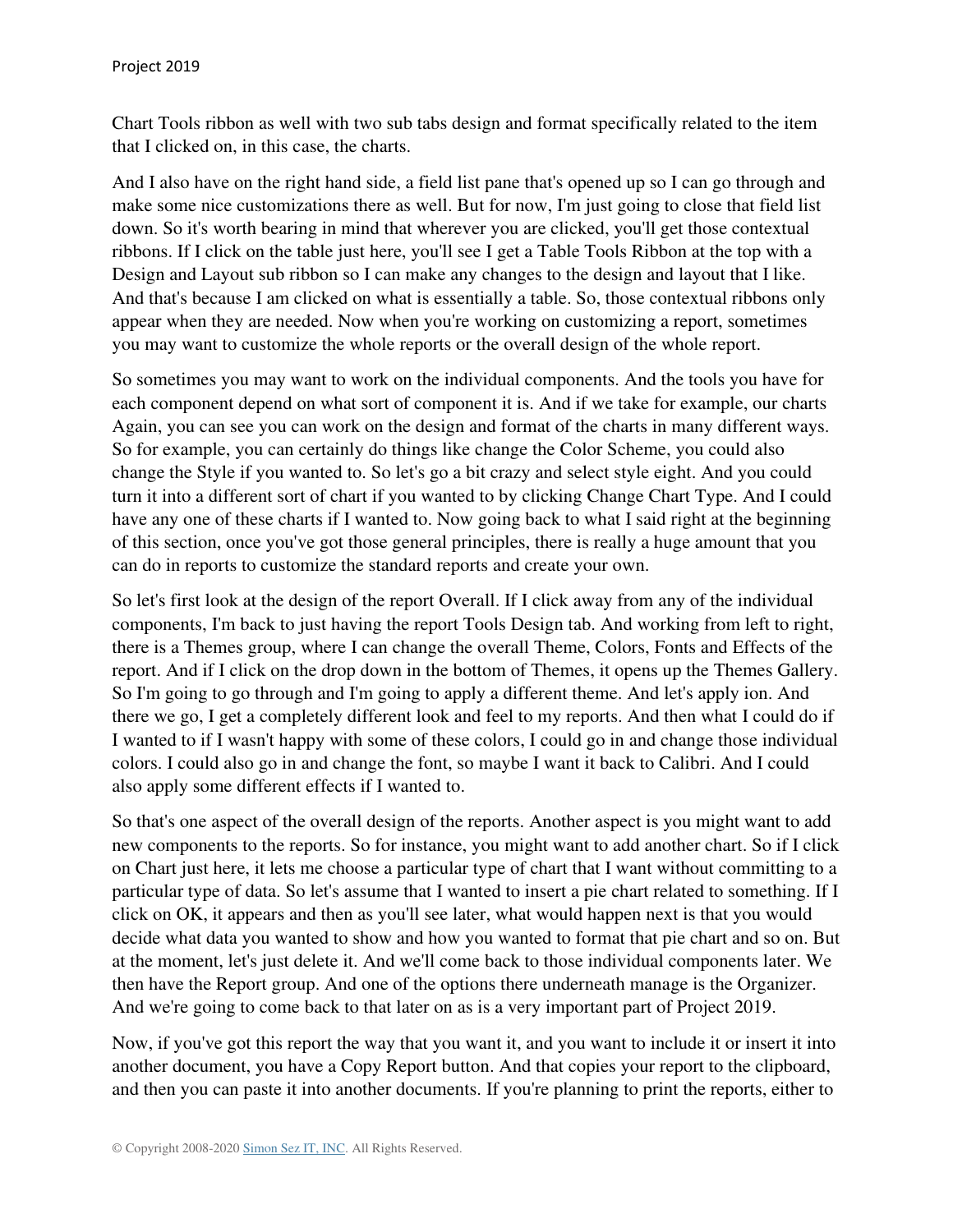a printer or perhaps into a PDF or something like that, you also have some Page Setup Options here. So let's suppose that I said well, I want to do this. But with wide margins, I could go down to margins and select wide. And when I print that, I'll get wider margins down the side. And I can check that if I go into File, and down to Print, I'm going to see a print preview of exactly what will print out. Now I can see with those wide margins, I'm not sure about those. So I might have to do a little bit of maneuvering to get that to fit on the page. Because I can see that with my default down here of A4 paper size, it doesn't quite fit.

So you might go back and you might decide to set those margins to narrow and then check. And I can see that yes, that looks a lot better. It's now fitting everything onto that page. So you can kind of adjust these Settings as suited. So they're the main options when it comes to the design of the reports overall. Now, I'm going to go and copy this report to the clipboard by clicking on Copy Reports. And let me just demonstrate dropping that into a PowerPoint slide. So let's pull up a blank PowerPoint slide. So there's an empty slide and if I right click and select Paste, you can see that there is my report. And having dropped it in there, I still have the individual components. And if I want to move things around within PowerPoint, I still can. So I can grab this table and I can drag and drop it and reposition all of the elements.

So that's the end of this section where we've looked at the design of the report overall. In the next section, we're going to look at the design and formatting of individual components. So please join me for that.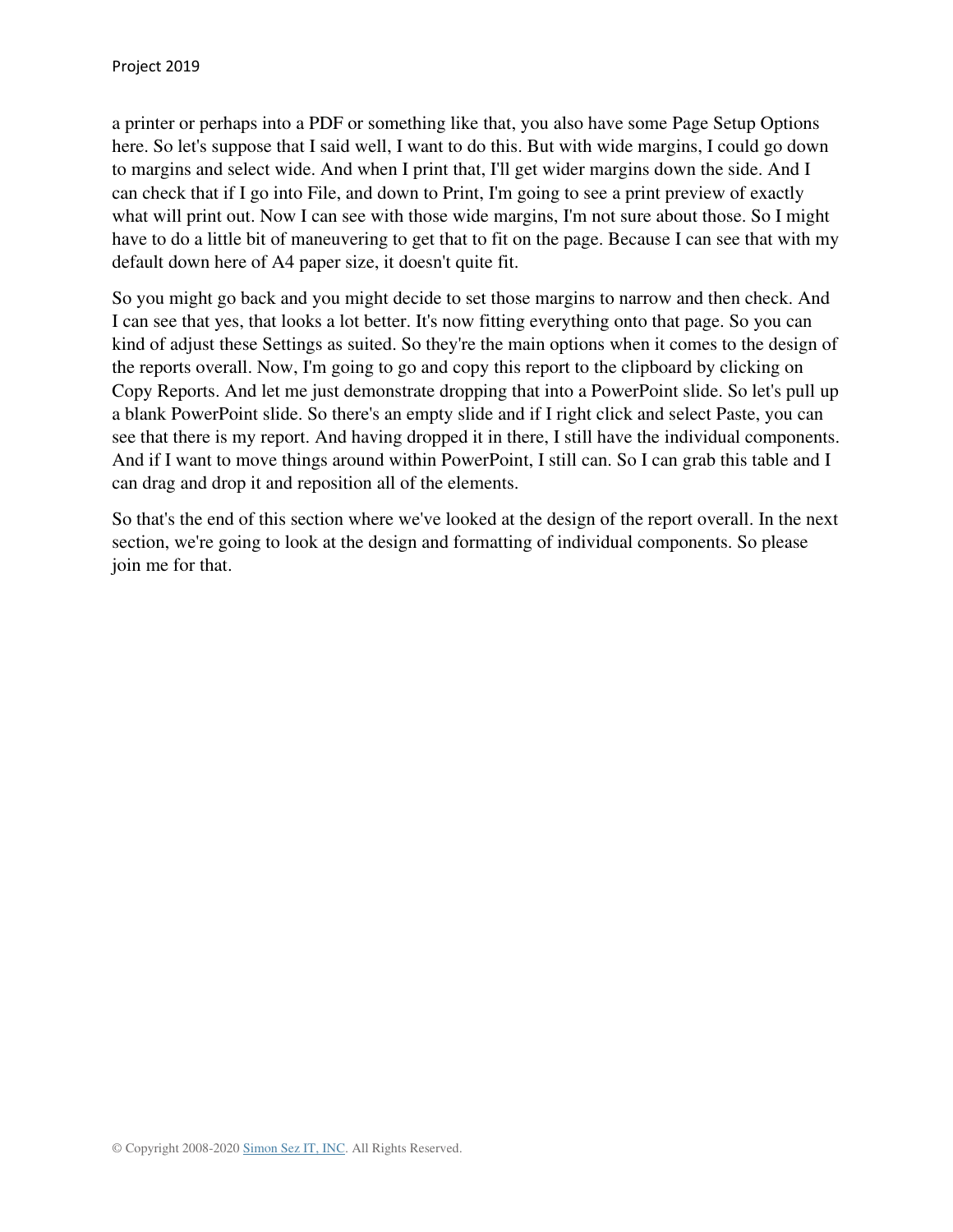### **Video: Reporting - Part 2**

**Deborah:** Hello again, and welcome back to our course on Project 2019. In the previous section, we started to look at Reports in Project 2019. And in this section, we're going to continue looking at Reports. And the first thing we're going to do is to look at formatting some of the individual components of the Project Overview Reports.

Now, as I mentioned at the beginning of the previous section, I'm going to show you some general principles here. And you can pretty much apply these principals to all of the standard reports, all of the customized reports, so on and so forth. Now, there is an awful lot that you can do to customize reports and make them your own. So it would be really helpful if you can find the time to get yourself some practice, and build up some experience of creating and customizing reports. So first of all, let's look at the title here Project Overview. Now, if I click within that, it will select the individual component, which is actually a text box. And when I've clicked in there, you'll see that the Drawing Tools Format tab has now become available on the ribbon.

Now once I select that Format tab, you can see the range of formatting options that are available to me. So I can do things like change the Shape Styles, Word Art, I can do Text Fill , Shape Fill, and so on. So I can format that heading in pretty much any way I want. The other thing that I can do is that if I click in here, I can just change that text if I want to. So what I'm going to do is I'm going to change this to Wedding Project. And I'm going to give this a background as well just to make it stand out a little bit. So I'm going to go up to Shape Fill, and I'm going to select this light green. So that it matches what we have in the rest of the report. I could also highlight and right click, and I get my mini toolbar. So I can make changes to the Font, the Font Size, so on and so forth, just here. And also I have my Alignment Tool. So I could align to the left if I want to which I actually think looks slightly better. And what I'm also going to do is just drag the bounds of this project box down, just so it's kind of centered vertically in that box. So lots of different changes that you can make there.

Let's now look at this table underneath. So I'm going to click on the Table. And again, you'll see I get a Table Tools Contextual ribbon with the Design and Layout sub ribbon. So what I'm going to do is I'm going to actually change this Table Style. So you can see here in the drop down, I have lots of different styles that I could select. So I could go for something completely different like that. Or if I wanted to stay within the same kind of green family, I could possibly choose something that looks like that. So I actually think that looks quite nice. We will stick with that. So if we click on Milestones at the bottom, which currently doesn't have anything showing, you'll see that we get this field list of the side. And if I was just to close that and show you how we can reopen it. If you go up to the Table Tools Contextual tab, click on the Design tab, you'll see we have table data on the end.

So that's a way of toggling that Field List off and on. And from there, what we can do is we can customize the table that we're currently clicked on or the object should I say in the report that we're currently clicked on. So at the moment, I have a filter applied to this that says, "Milestones due this month". Now, this is clearly telling me that according to my Gantt Chart that I don't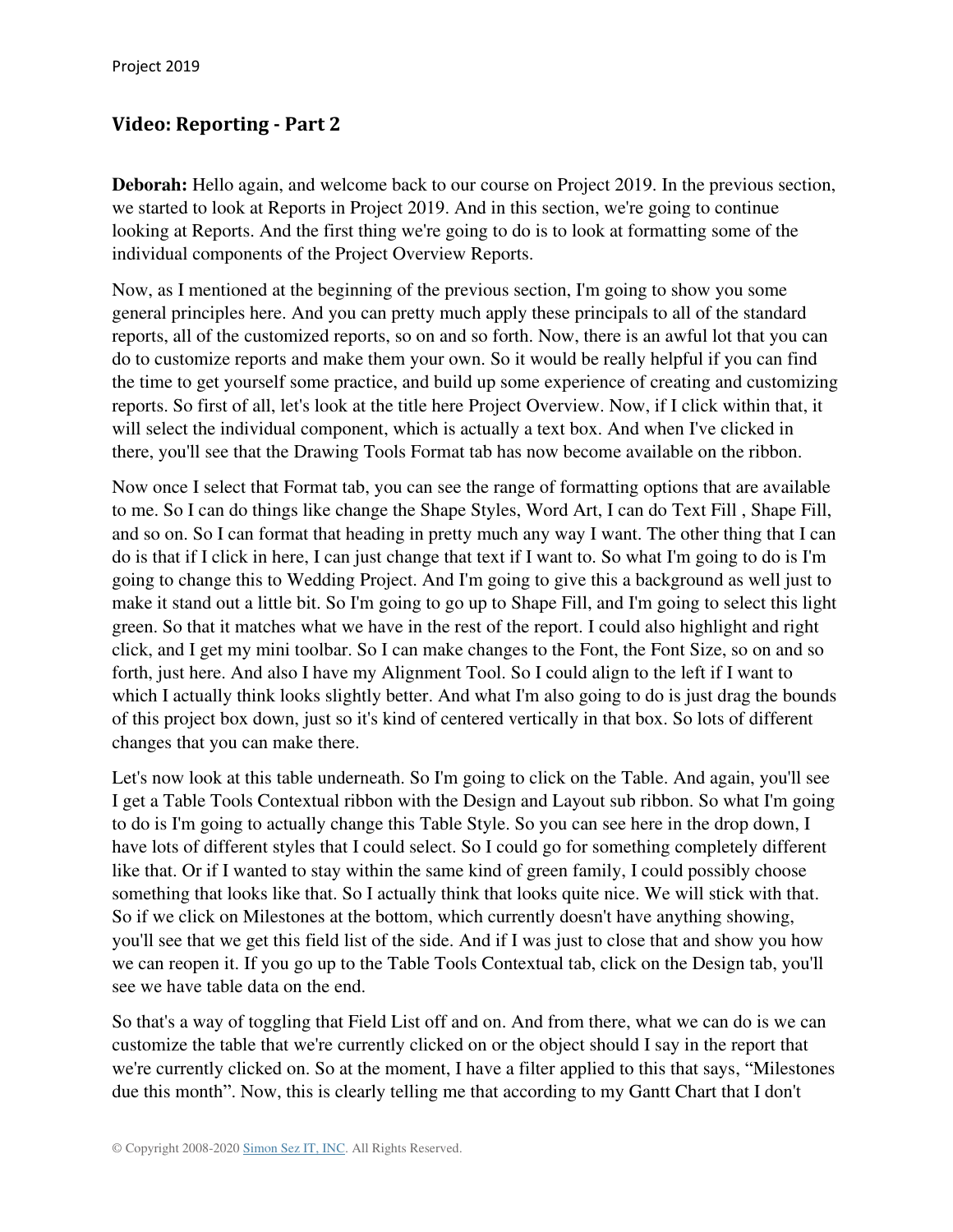currently have any milestones that are due this month. So let's change this filter and change it to All Milestones. And you can see now if I scroll down, I now have a table that's full of all the milestones that we have marked in the project. I can choose to group them. So currently I have No Group. But I could choose a group there if I wanted to. And I also can choose an Outline Level.

So currently, it's set to all sub tasks. But I could choose just to show level one, and you'll see that item updates. Or maybe I'll choose level two. Or maybe I want to put it back to All Subtasks. Now remember, everything that I'm doing here all the customizations and filtering only applies to the object that I'm currently clicked on. So in this case, this Milestones Table. So that's how you can customize data in this particular table. And you could in fact, practice this on this late tasks table just here. So maybe you might want to take away one or two of those columns, or maybe put in one or two extra ones. Or even back here, on this percentage complete table, you might want to make some adjustments using the field list pane as well. So a couple of additional points to make here.

One of them is that given the field list on the right at any time, if you want to move it out of the way, obviously, as we saw, you can just close it by clicking on the cross, and then reopen it again by clicking on the Table Data button. And when you're working on a table, don't forget that you also have a Layout Tab up here. So you can do things like change the text direction, you can sort out alignment in the table cells. And you can work out the widths and heights of rows and columns, and so on. So you've got a really good powerful set of table formatting, table layout tools to work with as well.

So finally, let's look at one other type of object that we have here, and that's the Charts. And I can still see the field list, which I am going to drag out and make a little bit wider. And I can also see what's actually shown on my chart. So you can see here we've got percentage complete ticked. And you can see that we have that on our charts. And if I go down, you can see that we also have actual work ticked, which is also showing on my charts. So if I want to switch this up and change what I'm seeing, it's just a matter of going into the field list and selecting the fields that you'd like to see. So if I untick actual work, you'll see how that changes the charts. So hopefully you get the idea based on that.

Now, what I have here is a very simple column charts. It's not too exciting, not particularly interesting. So I'm going to do a little bit of work on how it looks. So I'm jumping up to Chart Tools and I've got my Design and Format tabs here. So on the Design tab, let's go for something a little bit prettier. So what's this one here? Style seven. Okay, so that looks pretty nice. Now some other formatting that I can do up here is I can click on the Design tab, and I can go to Add Chart Elements. And I can add any of these elements of the charts. And if you've used charts in other applications, like Excel, these are exactly the same options.

So maybe I decide that I don't like the legend being where it is, I could go down to Legend, and I have the choice of removing the legend entirely, placing it on the right, the top the left or at the bottom where it currently is. I'm going to switch that to the top. So very simple to make quick changes like that. I could also go back to Add Chart Elements. And I could say I want some axis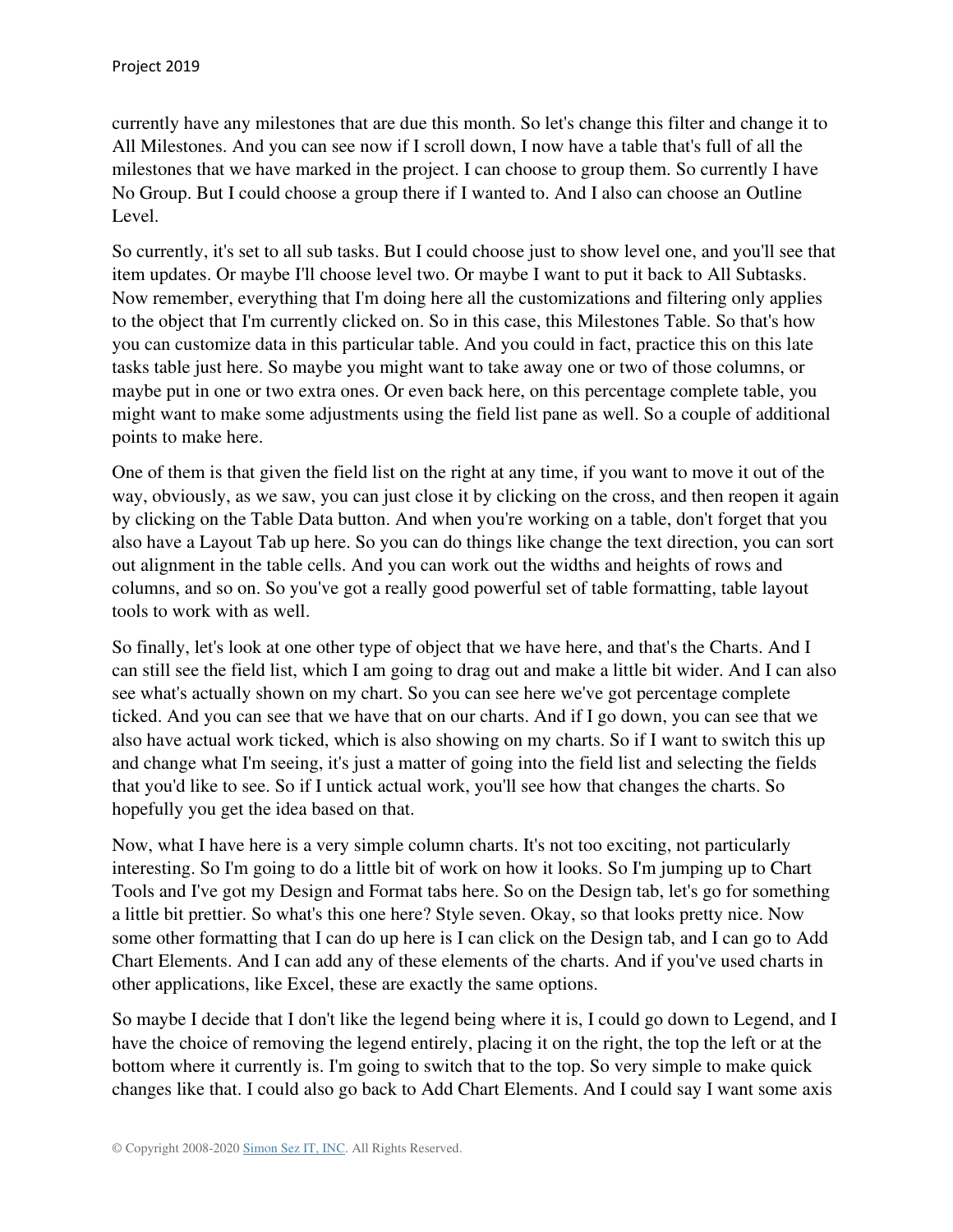titles. So if I click on primary horizontal, you'll see I now get a text box where I can add in my axis title. So this might be something like Tasks. And then let's keep things consistent. Let's go back to Add Chart Element, Axis Titles and do vertical. And this appears kind of on its side, which makes it a little bit strange when you're trying to type. But this might be a percentage that will do fine. So hopefully from that, you get the idea of how you can format different elements of that charts.

I can also go back up to Design and do things like change the Color Scheme if I wanted to. And from the Format tab, I can start to change individual elements. So maybe I decide that I don't particularly like these orange bars, they clash a bit with the yellow that we have down here. I could go up to Shape Fill, and I could select any one of these colors that I want just to make it a little bit nicer to look at. So having shown you quite a bit there about how to format reports. Let's go back to Reports again, and let's take a look at one or two of these other dashboards. Now with many of these, for instance, the Cost Overview, the way they've been set up is hopefully in a way that will appeal to most people. But of course you know how to customize that if you need to.

So Cost Overview gives you a Cost Figure, a Remaining Cost and a Percentage Complete. Now of course with the wedding project, what's happened so far is that it hasn't involved directly spending any money. So although the project is marked as 14% complete, we've still got all of the remaining costs to incur. But you should be able to see with how we come up with those figures there in the Cost Status Table. You can also see charts and this one up here, it shows us the progress versus the cost, and then the one below the cost status.

Now, in this case, once you start to look at these charts, you'll start to get an understanding of how they work. And you'll see that the blue line generally way above the orange line indicates that work tends to be ahead of cost. And a lot of the cost comes towards the end of the project. So early on, we're doing a lot of work without incurring too much cost. Now, each of these dashboards is a summary in some sense. And if we go back to Reports, again, you can look at Cost Overview, Project Overview, Upcoming Tasks, so on and so forth. And then Other Reports include something called a Resource Overview, which gives you resource statistics, for example, for all of your resources. So you can see the bride and groom's actual work. So you can see here very clearly in the resource stats, the actual work is shown in blue for the bride and groom. And the remaining work is shown in orange. So you can see they've got quite a bit of work left to do at this stage.

So lots of interesting things and lots of interesting information you can glean about your project from these different report types. And I would recommend taking some time to work through all the standard reports if you can. And also don't forget to refer to Help for additional and alternative explanations of each of the reports. Now one of the things I mentioned to you before was that I was going to show you how to create your own reports. And I'm going to do that as part of the next section where I'm also going to be setting you exercise eight so please join me for that.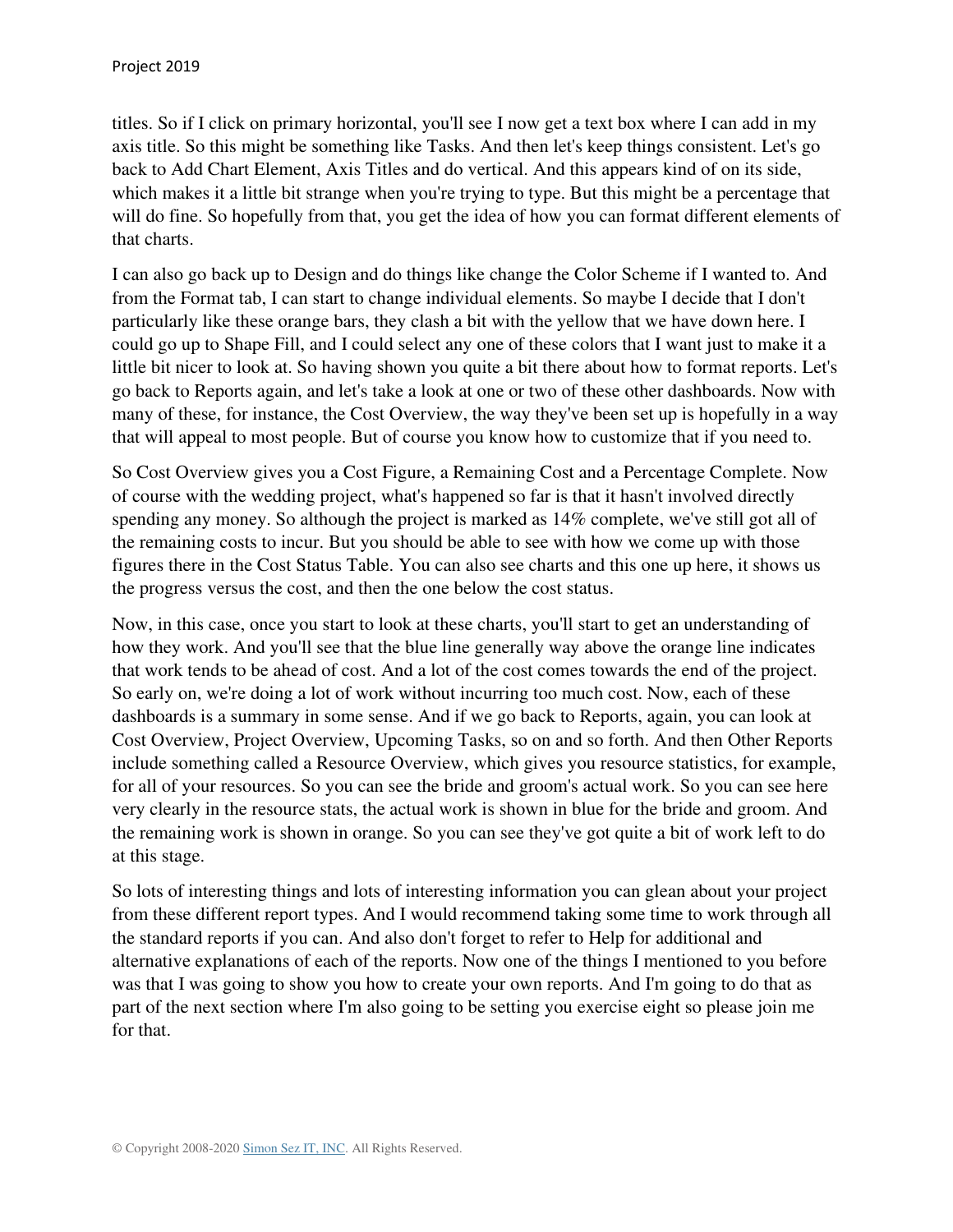### **Video: Exercise 08**

**Deborah:** Hello again, and welcome back to our course on Project 2019. In this section, I'm going to set you exercise eight. And in exercise eight, you're going to create your own reports.

Now the name of the report will be My Management Summary. And I just want three things in the report. And I'll show you my answer in a couple of minutes. But let me first of all take you through the creation of the report and how we put those three components into the reports. So first of all, if I go to the Report tab on the ribbon, and click on New Report. I have a choice of starting from a blank report starting from one with the charts, starting from one with a table, or I can start with a comparison.

So we're going to start from a blank report. And the first thing it does is to ask for a name. And I'm going to call mine my initials and demonstration. And click on OK. So first of all, all I've got here is basically a text box. And if I want to change the wording there, I can do that just by clicking in the textbox and making some changes. And if I want to format that textbox, it's pretty easy, I can go up to my Drawing Tools Format sub tab, and I can format it accordingly. So I'm just going to go up and I'm just going to add a Shape Fill. And I'm going to stick with my green theme. And just select a light green color, like so.

Now when it comes to adding the components that I want to add, if for instance, I wanted to add a chart, I could go to the Report Tools Design Ribbon, and click on Charts. So by default, I get a clustered column. Now if I don't fancy using that one, I can choose any of these other charts that we have in the left hand menu. So I could change it to a line graph, or maybe a pie chart, it really depends how you want to display your data. So let's select pie charts, and click on OK. And it comes out quite small. And by default, I get certain data in that pie charts. Now look carefully at the field list on the right hand side. What I have at the moment in there, if you look down to the bottom at the filter, it says Active Tasks.

So it's only showing me the tasks that have started but not completed. And you can see that by the grouping listed below. And then I have the Outline level of all sub tasks. And it also says No Sort at the bottom. So that's a small little pie chart, not a particularly useful pie chart in this case, but I could choose to resize it if I want to by dragging the handles out. And notice not only does it resize the pie chart, but it also resizes the Legend that we have underneath here. And now that I have this pie chart, I could choose to select these headings. And again, I could go in and I could format those so I could go to the Format ribbon. So now that I have my pie chart, and you may want to do some further formatting on this, I can just drag it around and move it and just make it so it sits neatly underneath that heading.

Now what I'm going to do is to insert a Table. And now what I'm going to do is insert another element into my report and I'm going to insert a Table. So again, up to the Report Tools Design sub tab and select Table. And then we have my first little table which I can drag around the screen and drop it wherever I like. I have my resize handles so I can resize that table as well if I want to. Now at the moment, this table is working at the project's summary level. And again, if you look down in the field list at the bottom, you can see that the filter applied is All Tasks.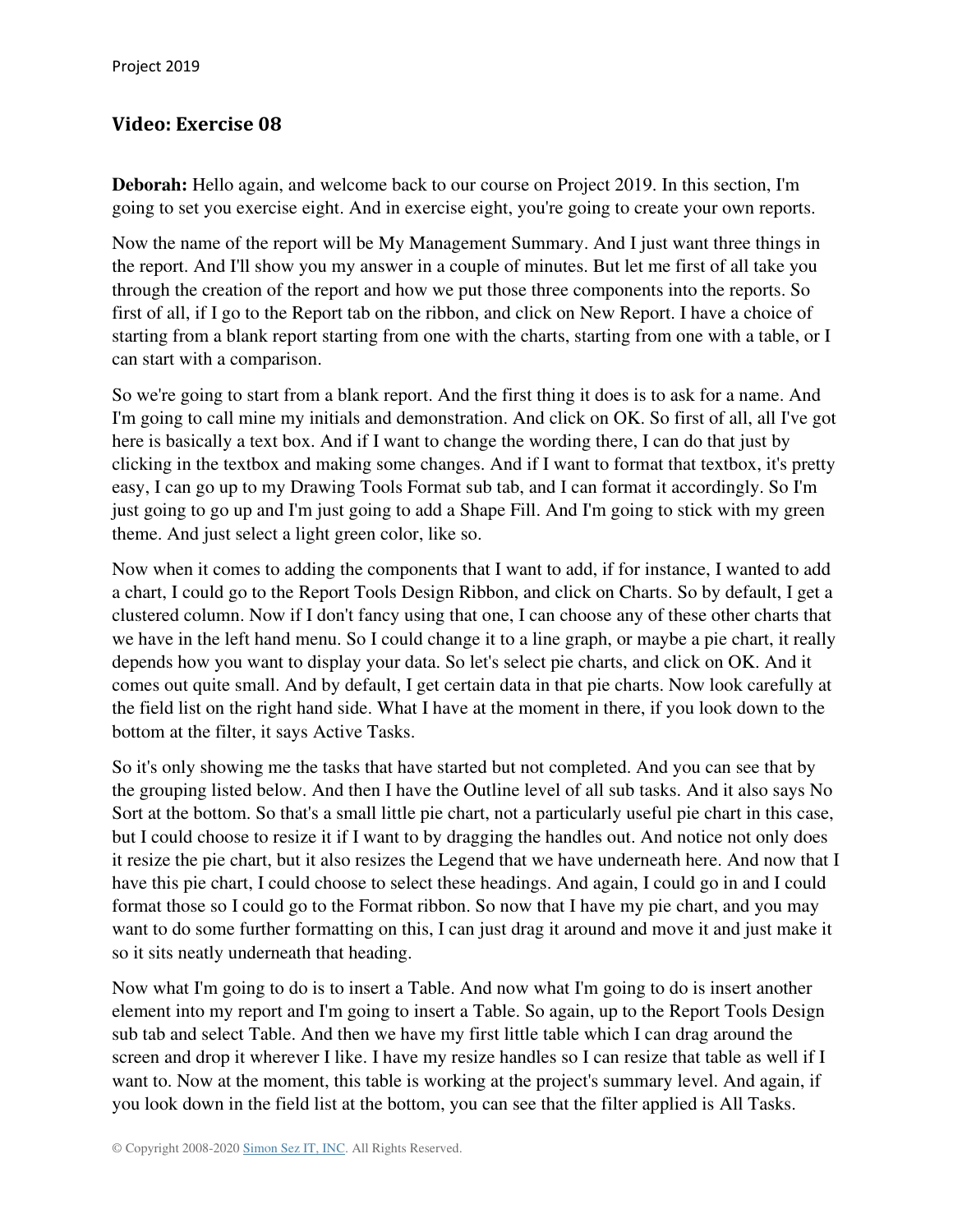They're not grouped. And the outline level is project summary. And you can see just above in the Select Fields area exactly what we have showing in that table. So we have named it so we have a name column. And if I scroll down, you can see finish, you can see start, and we also have percentage complete. So say I wanted to remove for example, the start date column.

Now you know how to do that if we go to the Field List, you can unclick start and that removes the column. The other thing to bear in mind is that the order of these columns in the table is governed by this little section down here. So in the field list right at the bottom, you can see we have Name, Finish and Percentage Complete. So if I wanted percentage to complete to show in the column after the name column, all I need to do is grab it by clicking my mouse and drag it in between those two. And you can now see that we have Name, Percentage Complete, and Finish. Now in the Group By section currently I have no group. But I could change that if I wanted to, to group by duration. Or maybe I want to group by active versus inactive. And I'm just going to put that back to No Group. And you can see that because my outline level is currently level one, it's showing me all of those level one phases of the project and the percentage complete, and the finished date.

So again, I could make some changes to the outline group, and say, All Subtasks. And that gives me a different way of looking at this table. Or I could just take it back to Project Summary. And what I'm probably gonna want to do is, once I've got this, how I want it to look is move this into a nicer position. So maybe I want to put it directly under our charts and just resize it so everything fits in nicely. So you can start to see there, how we're building up a custom report. So now that I've done that, I can open up this report at any time. And I can do that by going to Report, going down to Dashboard, and More Reports. And underneath custom, you'll see any reports that you've created in there. So you can see my DA Demonstration is listed there. And when I click on it, it's going to load that particular report. So nice and easy.

Now one final thing I might want to do here is I might not want to call it DA Demonstration, I could go in here and change this to My Management Summary like so. Now having made my report, it's basically there and I can use it, I can open it at any time. And in a later section, I'll show you how you can share it with later projects. But let me go now to my answer to this question. And there is My Management Summary. As you can see, I've got the heading management report. The pie chart shows the baseline cost for each of the four phases of the bathroom refit. And note that one phase doesn't involve any costs, there are only three slices of pie with costs associated. And the completed task table on the right again, note the heading there, which isn't actually part of the table Of course.

It has three columns Name, Actual Finish and Baseline Finish. And the hierarchy is shown and the contents of that table is sorted by Actual Finish. Of course, that's actual finish within the higher level summary tasks and phases. So for instance, within planning, it's in order of Actual Finish and then again in contractors it's also in order of Actual Finish. So that's my answer for exercise eight see how you get on with that. That's it for this section. Please join me in the next one.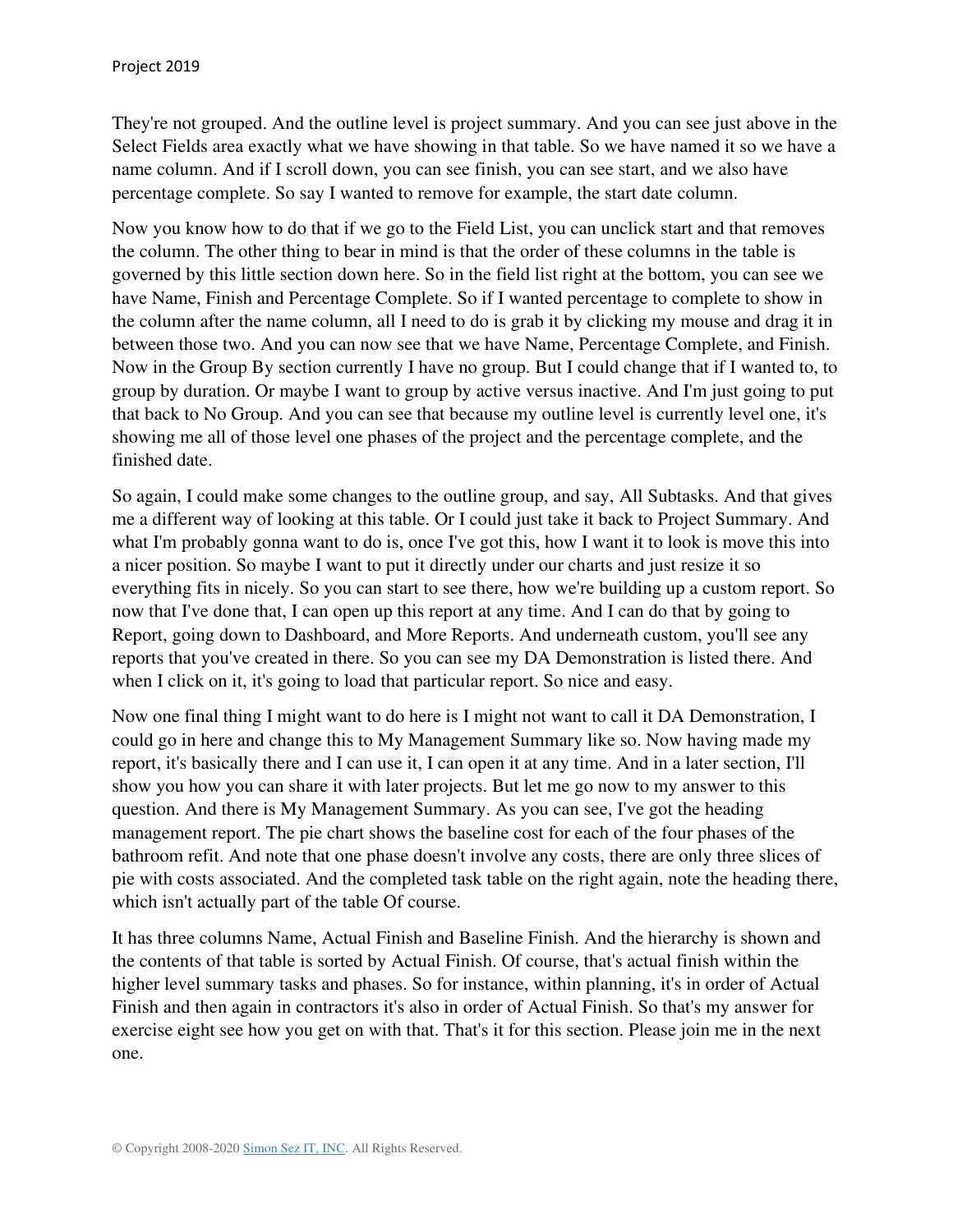Project 2019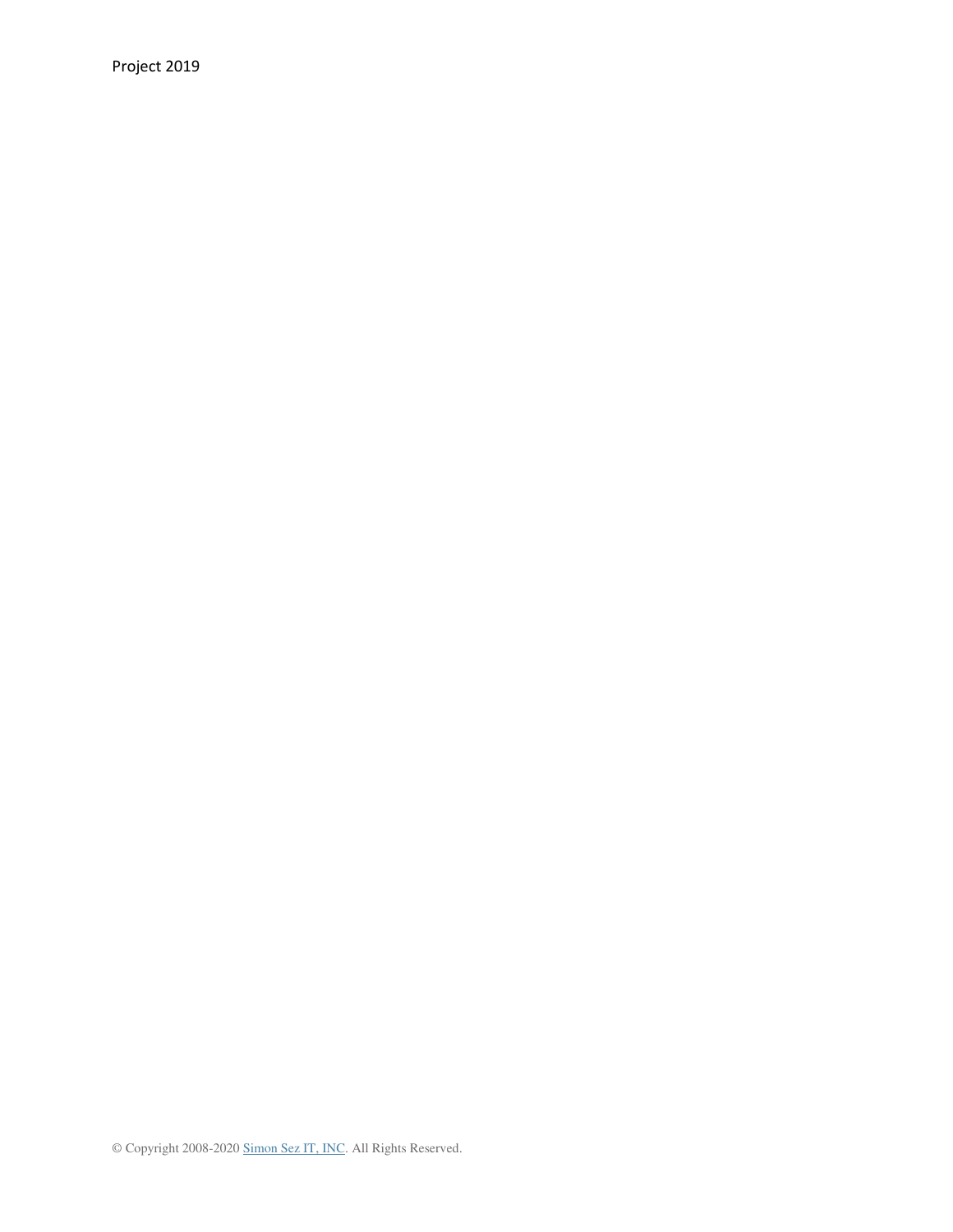# **Section 17 – Tracking Cost**

#### **Video: Recording Cost Manually**

**Deborah:** Hello again, and welcome back to our course on Project 2019. In this section, we're going to look at tracking costs on a project. And that is partly at least in preparation for the next section. Now earlier on in the course, we did a little bit of progress tracking, and we marked three or four tasks as being complete. And you can see those with a tick next to them in that left hand column. And we did an update to the end of April.

Now what I want to do is sort of leap forward in time now, and I'm going to leap forward in time to the end of June. And I'm going to pretend that June has come and gone. And I'm doing an update on the wedding project to the end of June. Now, first of all, let's take a quick look at the Project Information and jump down into Statistics. And what you're seeing here at the moment are the actuals for duration and work. But we currently don't have any actuals for cost. So none of the activities so far have involved parting with any money. Now there is a very important point to bear in mind as we do the next progress update.

Let's close that and jump back into Project Information. And I'm going to set the current date, which in reality is Tuesday, March the 19th 2019. And I'm going to set that forward to June the 19th 2019. And I'm going to set the status date to the end of May, I'm going to click on OK. And I'm going to do an update. And I'm not going to go through all these steps because you've seen it quite a few times before. So what I've done here is to record the progress. And as I said, just now basically the progress is going to be a little bit behind what we intended. Now I want to look back at Project Information and jump back into Statistics. And if you look at the duration for the Baseline, it says 190 days duration and the actual 61.43, so about 61 days. So we've done probably about 40 42% of the actual work. But so far, we've only incurred costs of about \$60, which doesn't sound quite right, or there is a reason for this.

Where you have a task cost that will be accrued, that will go into the books in the same way that the work and the resource work on a task goes into the book. So I'll show you that in a moment. But where you have cost resources, and resources assigned to a task, even though when the task is complete, the cost of the work resources is accrued. Bear in mind, it might have been accrued right at the beginning of the task, but certainly when it's complete, it will have been accrued. So the cost of the Cost Resources is not accrued when you have both on a task. And what you have to do is go in manually and record those actual costs. Now to be fair, it's very often the case when you're dealing with costs, particularly estimated cost that you need to go in and record what you actually spend anyway.

So for example if you budgeted \$400, for something, it's probably quite rare that it will actually cost exactly \$400. So to some extent, it's very likely that you'll need to go in and put in a manual cost anyway. So now I'm going to go through the tasks in the wedding project where the cost of the cost resources should have been accrued. And I'm going to record those actuals. And I'm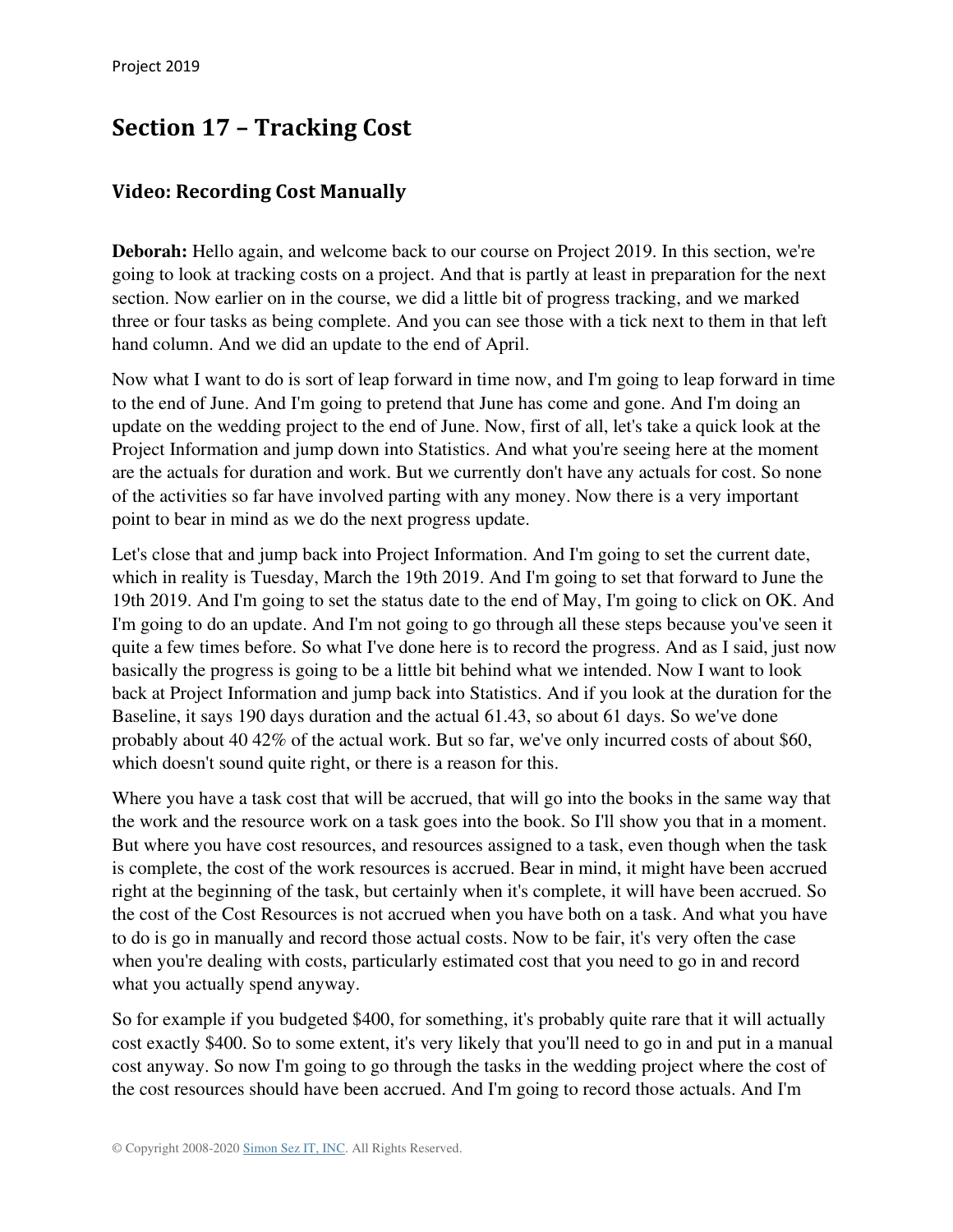going to do this from Task Usage View. And again, let's just adjust these columns very slightly so we can see what we're looking at. And I'm going to jump down to Wedding Venue.

Now the Wedding Venue is a resource, and if I right click my mouse in the details column just here, I'm going to show the cost and also the actual cost. And again, I'm just going to widen that column very slightly. And let me just drag my scroll bar across to the point where the actual task was happening. You'll notice there that that was the cost; \$3,500 is what we budgeted. Now if I hover my mouse over Wedding Venue and double click and jump to the tracking column, you can see at the bottom here I have an opportunity to enter in the actual cost. So I'm going to say that where this venue is now going to cost \$4,500. If I just quickly jump back to general you can see the original cost of we budgeted of 3500, but the actual cost is actually going to be 4500. So we're essentially 1000 over and click on OK.

And you can see now that I've recorded my actual cost. And basically, when you're entering actual costs for cost resources on a task, that's a really popular way of doing it. But it's not the only way of doing it. Now, you can see here that the actual cost rolls up to the task itself. So where we have Book Wedding Venue, you can now see that that's rolled up and it's added that 4500, so it will roll right up to the project level. Now what I'm going to do is go through the other cost resources that have been incurred according to the updates. And once again, you'll hear again from me when I've done that.

And finally, as far as tracking costs are concerned, if we go up to the Report tab, there are a number of cost reports that you could try if you wanted to. So for instance, we have a Task Cost Overview, a Resource Cost Overview, Cash Flow, and so on. So it's definitely worth having a little experiment with some of these to see if you find them useful and helpful. So that's it for this section. I will see you in the next one.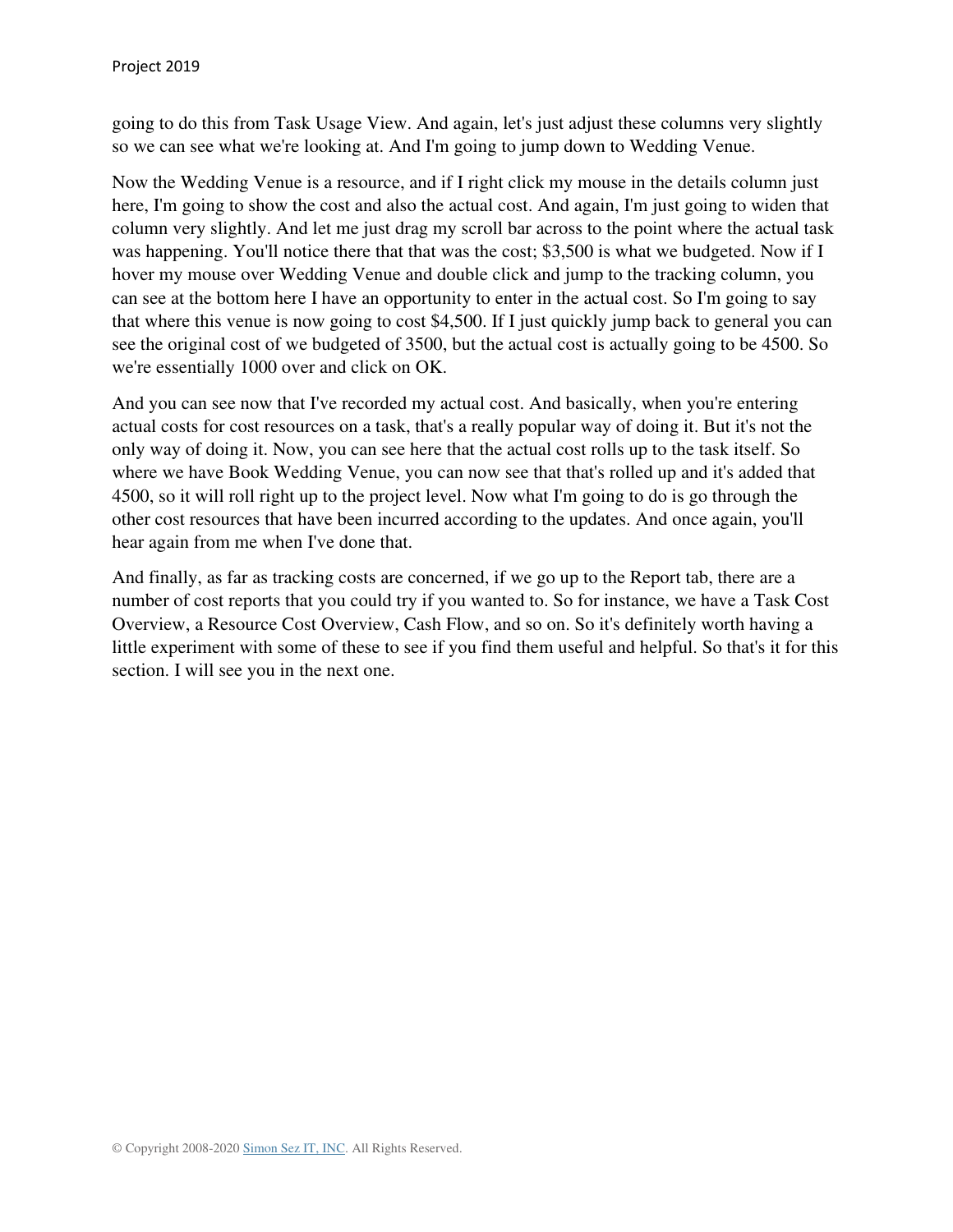# **Section 18 - Organizer**

#### **Video: Organizing Views**

**Deborah:** Hello again, and welcome back to our course on Project 2019. In this section, we're going to take a look at the Organizer. And this is a very useful feature of Project 2019, whereby we can manage a number of entities including Custom Reports, Custom Views, Tables, and also Program Code.

Now, when we looked at Views earlier on, I showed you how to make a Custom View. And I'm going to revert back to a Custom View that I made earlier in this course. And I'm going to apply it here to the wedding project. So we're going to jump back into View, we're going to go down to Other Views and More Views. And I'm going to select DA Gantt Chart, which was my custom view that I set up and click on Apply. Now if I had that view in this project, and I really like it and think that I would like to be able to use that view in other projects, then how do I transfer it from this project for use in another project? Well, this is where we use the Organizer.

Now what I'm going to do is I'm going to go into Backstage View. And on the Info page, one of the options is Organized Global Templates. And let's click on Organizer to bring up the Organizer Dialog Box. The first thing to know is that there are various things that I can manage with the Organizer. And I can choose between them using these tabs running across the top. So let's jump back to Views because that's the one we're going to deal with. And what we basically have a two lists, so a left hand list and a right hand list. And by default, the left hand list shows you the views.

So in this case, because I've got views selected, I can see all of the views that are currently available within the Global Templates. And the Global Template is really sort of a template for your installation of Project. It's a general repository of each of those types of object. Now the right hand list at the moment lists the views that are in the wedding project. So version 16, of the wedding project. Now below each of those lists, I can choose what I want to see a list of. So for instance, on the left, where I'm currently looking at what's in the global templates, if I click on that drop down, you can see that apart from having the wedding project open, I've also got the Bathroom Refit exercise eight version as well. And that has different views available to it.

So the views that are available to the wedding project may not necessarily be available to other projects that I have. If I jump back to wedding version 16, you can see that one of the views I have available to me is DA Gantt Chart. And of course, that's the one we applied at the start. So what I can do essentially is go over to the right hand column, and change what I'm looking at in the bottom. So I'm going to change this to the exercise eight of the bathroom refit. And I can essentially copy a view from the left hand side to the right hand side. So from wedding version 16 into exercise eight. So let me copy DA Gantt Chart across just by clicking that Copy button in the middle. And now you can see there it is available to our exercise eight project. So let me close this down. And we're going to go back to the wedding project. And we have DA Gantt Chart currently applied because we did that previously.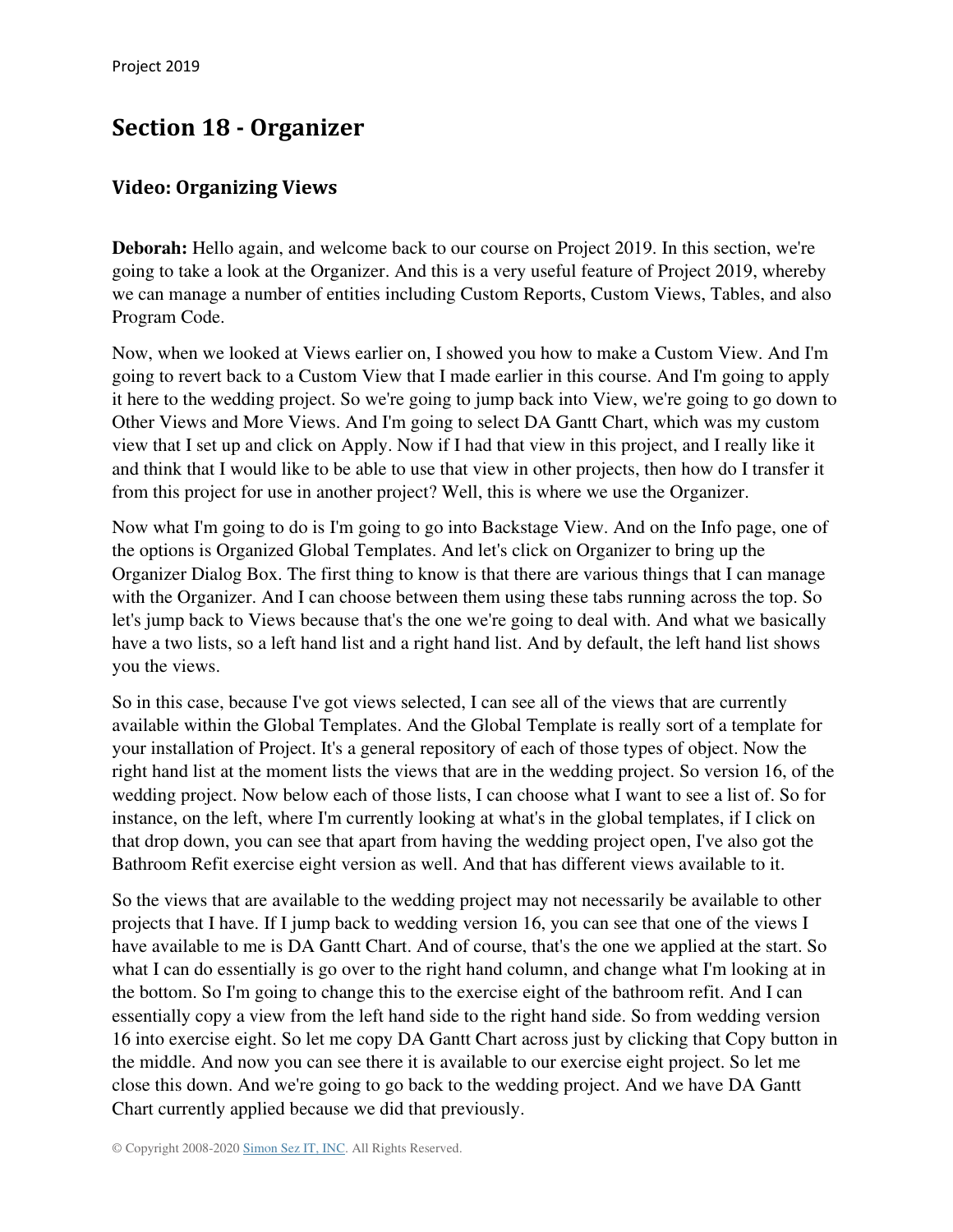And if I switch to the exercise, so I'm going to use the switch windows option and go to exercise eight. If I click on Other Views in Task views, and down to More Views, you'll see that DA Gantt Chart is now there so I can very easily apply that. And if I hover over the Gantt Chart button, I can see now that DA Gantt Chart has also been applied to exercise eight. Now what I did there was to copy the DA Gantt Chart custom view from one project to another project. What I'm going to do now is switch back to the regular Gantt Chart. And then I'm going to go back to the Organizer. So File, Organizer, And I'm going to delete the DA Gantt Chart View from exercise eight. So exercise eight is currently showing in the right hand side of the screen. I'm going to click DA Gantt Chart and I'm going to use the delete button in the middle to delete that out.

Now let me close this and go back to exercise eight of the Bathroom Refit project Once again, if I got two other views and more views. Now this is a bit curious, you can still see DA Gantt Chart there. Now because we've deleted it, you might expect that to be gone from this list. And the reason it isn't, is because not only do I see custom views that are in the project, but I also see custom views that are in the global template. So strictly speaking, I don't really need to copy something like DA Gantt Chart into every individual project, I can access it from the global templates.

But supposing I wanted to pass this project file onto somebody else to use, somebody who wasn't using my global template, or maybe somebody who's using a different installation of Project, the way that I could pass to them a custom view or custom report is to include it in the actual project file that I'm handing over to them. Which is where that process that we've just done would come into play. So it's a really important point about managing and moving custom entities in Project 2019.

Now, if I really did want to get rid of the DA Gantt chart altogether, let me go back into the Organizer again, and let me now look at the Global Templates. So I'm looking here on the left hand side Global Templates. And what I could do is delete it out of the global template instead. So I could select DA Gantt Chart, and click on Delete. And let's go back and go up to Other Views and down to More Views. And you'll see that this time, it's now missing from that list. So that's it on Custom Views. Please join me in the next section.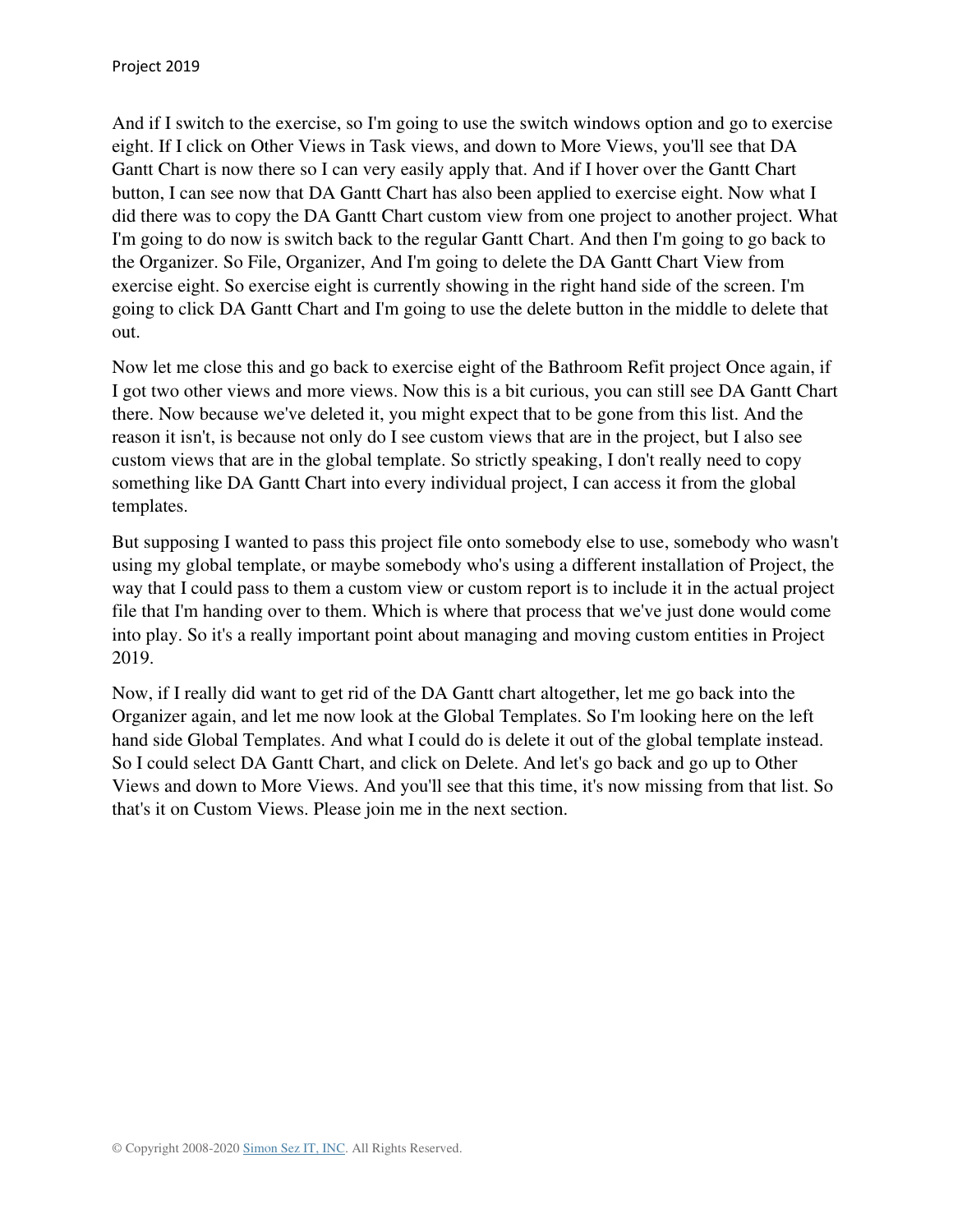## **Section 19 – Saving Projects**

#### **Video: Exporting to Other Formats**

**Deborah:** Hello again, and welcome back to our course on Project 2019. We've already looked at opening, saving, and closing projects throughout the course. But what I'm going to look at in this section is a couple of additional features related to exporting projects. Now I've got the wedding project here and is version 16.

Now if I want to at any time, I can click on the Save button, and you can see I have the Save button on the Quick Access Toolbar. And that will save any changes I've made since the last save under the same project name, so SSI wedding 16. And as we know, because this works the same across all Microsoft applications, if we wanted to say save this project as a different version, or give it a different name, you can do that by going into the backstage area. So File, and you have a Save As option just here. You can then go through and select a location in which to save your project files.

So again, I have various different options listed and yours will probably be different to mine. I could choose to save into OneDrive, and I've got two there one for business and one for personal. I could save into SharePoint, I could save into this PC. So if I wanted to save it to my hard drive, this would be a good option. And Browse at the bottom will also take me directly into my local drives where I can browse for an appropriate folder to save it into. Now most of the time when you're saving a project file, and you can see the file extension down here it says save as type .mpp. And if I click that drop down, you'll see all of those different file types available. But MPP is the default and MPP is the one that you're going to use the majority of the time.

Now, in order to work on a Microsoft Project File, you do need a copy of Microsoft Project on your PC. If on the other hand, what you want to do is to distribute the information in the file with a reasonable level of detail. But in a form that other people without access to project can look at, but they can't edit it, you may want to export it to a PDF file. Now it's very simple to do. And I'm just going to select a quick save location. So I'm just going to put this on my desktop. And I'm just going to change the Save as type in the drop down to PDF. And click on Save. And when I click on Save, I'm given some document export options. So I can choose to publish all pages of my project file. Or I can make selections between two dates. So I'm going to stick with all. And I can also choose if I want to include any non-printing information.

So things like the document properties, or any markup that we have. So I'm going to leave all the default options. And I'm going to click on OK. And what that will do is it will export my project file to a PDF file. So once I've done that, if I now go to my desktop, which is where I saved this, you can see there I have SSI wedding 16 dot PDF. And if I double click to open, there is my project plan in the form of a PDF file. So I'm now free to share that with other people, email it, send it, and nobody can edit it. Now I'm going to close out of there and just show you one more option when it comes to exporting. And that is exporting to an Excel Workbook.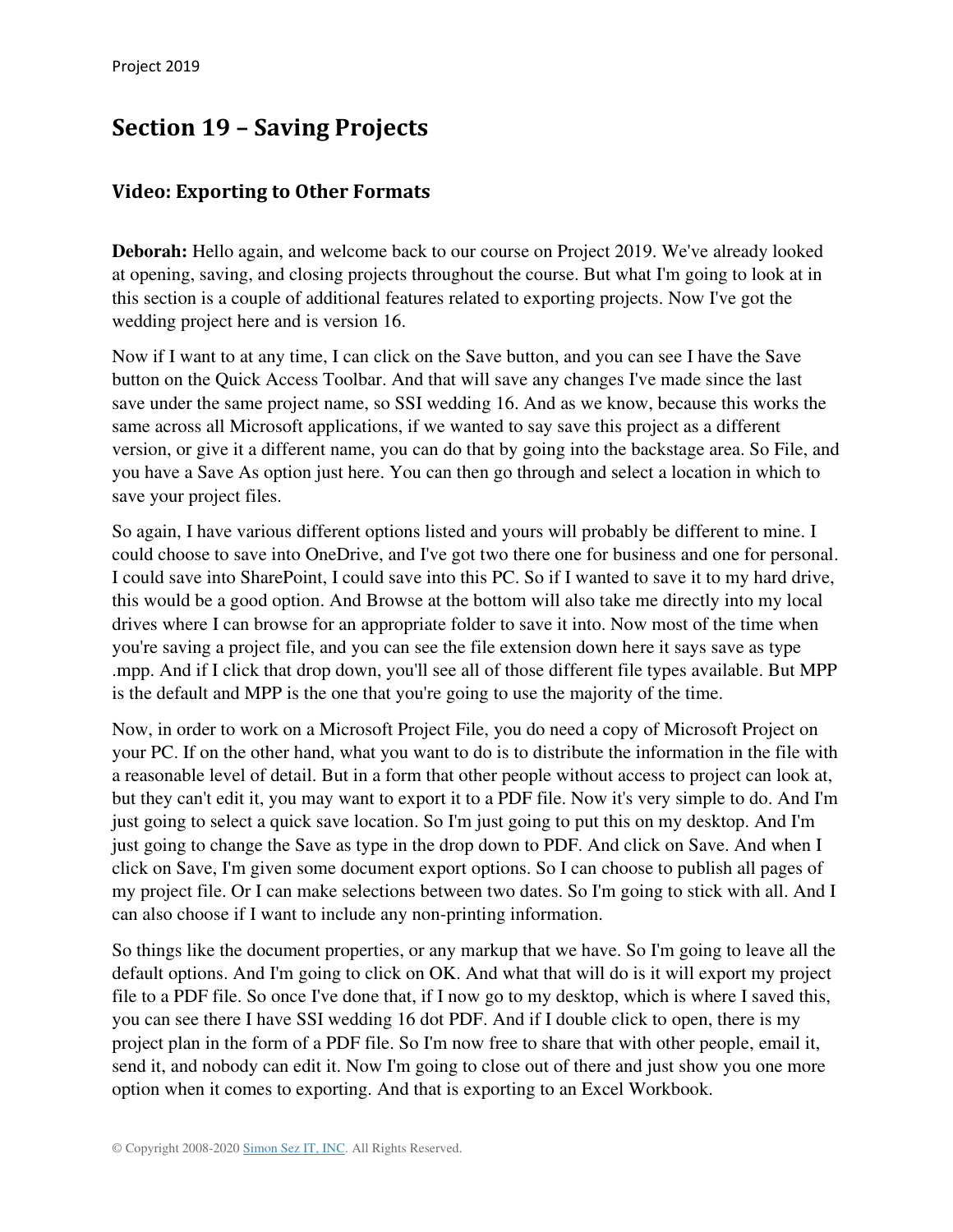So again, if we jump back into File, and go down to Save As again, I'm going to jump into browse, and I'm going to select that desktop location again. And this time, I'm going to save it as an Excel Workbook. And click Save. And you'll see it brings up the export wizard. Now the export wizard will basically guide you through the process of exporting your project file out into Excel. And I'm not going to run through every single stage of this wizard you can go through it if that's something that you need to do. But just note here, it says this wizard automatically maps fields in project to the appropriate export format and then allows you to verify or edit the results. So you can go through and do that and I'll just click on Next. And the next step is to select the data. Now I don't have data currently in a project Excel template. So I would use selected data and then work my way through the rest of the steps of that export wizard.

Now amongst the other Save As options that we have, you can save as tab delimited text files, you can save as a CSV comma delimited. You can save as an XML format, and lots of other different formats in here. And I'm not going to demonstrate any of these on this course. But if you're familiar with those formats, I do suggest you give them a try. So that's the end on our review of the other export options that you have within Project 2019. That's the end of this section. Please join me in the next one.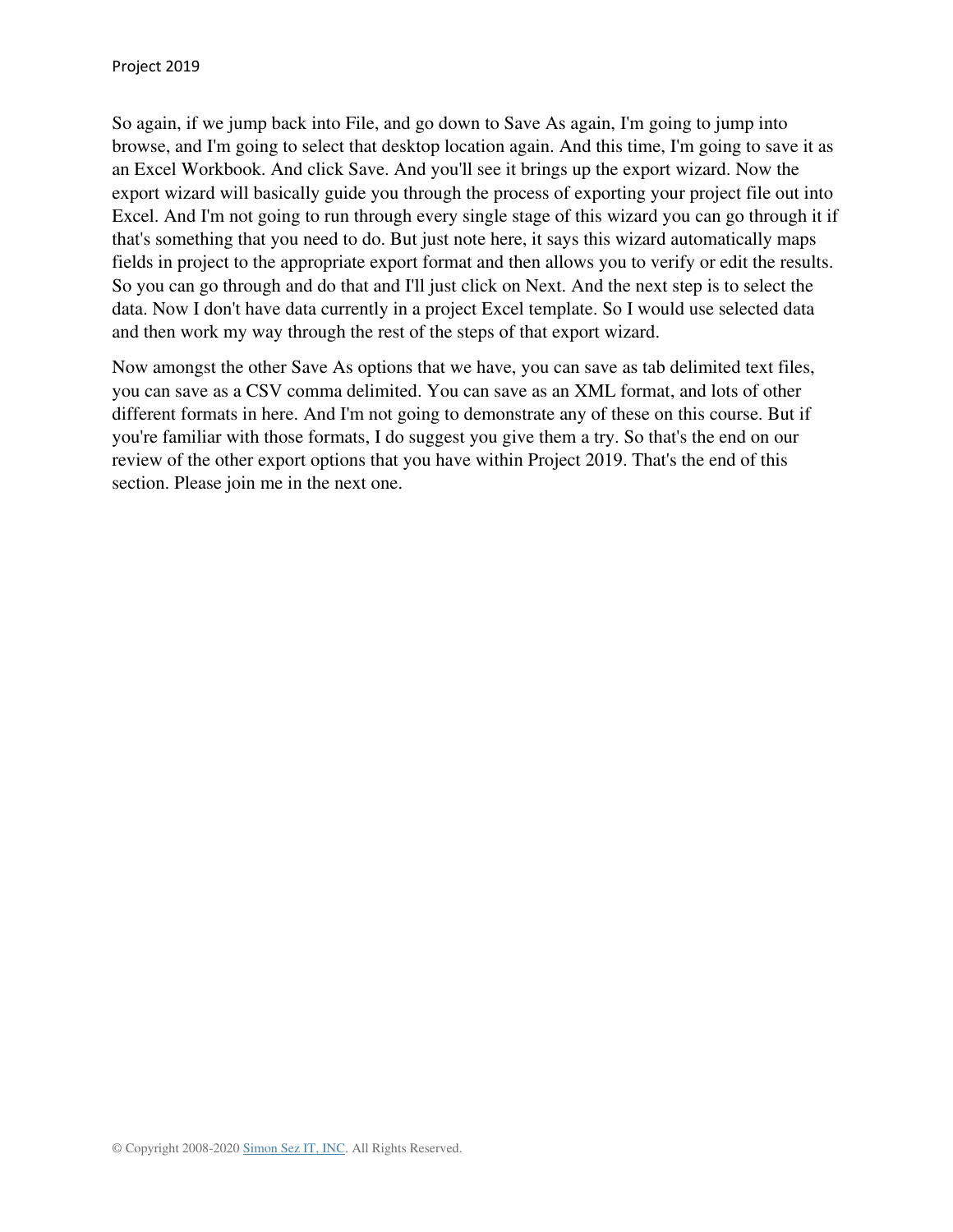# **Section 20 - Security**

### **Video: Project Security**

**Deborah:** Hello again, and welcome back to our course on Project 2019. In this section, we're going to take a look at a couple of aspects of security in Microsoft Project. And the first of them is to see how to password protect an MPP file.

Now in order to demonstrate this, I'm going to save a new version of the wedding project. So we're currently on wedding version 16. And I'm going to save this as wedding version 17. And what I'm going to do is I'm going to jump into the backstage area, and click on Save As I'm going to browse. And for argument's sake, again, I'm just going to select my desktop. And I'm going to save this as version 17. So I'm just going to make a minor amendment to that file name. So before we hit the Save button, I want to do one small thing first. I'm going to go to this tools drop down at the bottom of the dialog box, click it and select General Options. And this is where you get the Save Options dialog box.

Now, I want you to ignore that first checkbox that says always create backup. And then you can put either no password, one password or two passwords on the file. At the moment, it has no passwords, and it has no password protection. So anybody can open the project and anybody can change it. Now, if I put a protection password on, then somebody would need to know that password in order to be able to open the file. And if I put a right reservation password on, then what that means is that in order to make changes to the project, somebody would need to know the right reservation password. Now I'm going to put both passwords on in a moment. So I'm going to put a password on both of these, and I'm going to make them the same. You can make them different if you want to.

So I'm going to say PA55wd, which is basically a corruption of the word password. So again, PA55wd. And click on OK. And it's asking me to confirm so PA55wd. And then again, the right reservation password, so PA55wd. And click on OK. And now I'm going to click on Save. So I'm going to reopen that file again, by going back to File, down to Open, I'm going to go to browse and pick up that file from my desktop. And there it is at the top. So if I double click, and you'll see it says that this file is protected, and it requires a password in order for me to be able to open it. So let's type in that password. And then it asks me for the second password. And there we go, my file is open.

Now I'm going to go back into Save As again. So let's go to File, down to Save As, I'm going to browse to my Desktop again, and I'm going to save another version of this and do it slightly differently. So let's save it as 17A and click on Tools and General Options. And you can see it's carried over that password protection. So I could choose to remove that if I wanted to. So I'm actually going to remove the password. And this time select Read Only Recommended and click on OK. And save. Let's close that down and reopen it again. So File, Open, I'm going to browse to my location. And I'm going to select the top one there 17A. And you'll see I get prompted. It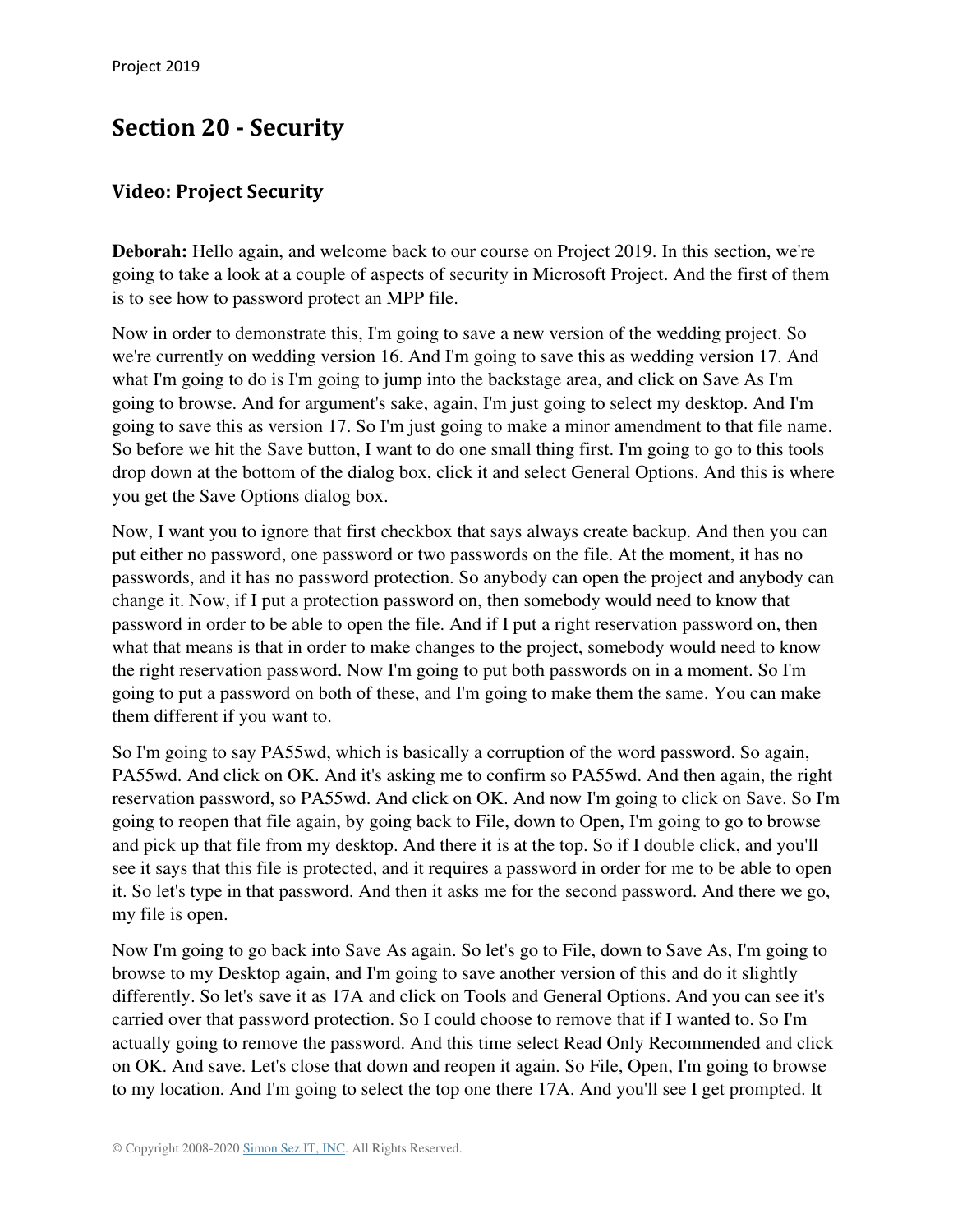says, "Wedding 17 A's should be opened as read only unless changes to it must be saved. Do you want to open the file as read only"? So if I click Yes, the file is opened but it is read only and you can see that indicated at the top in the title. So that means if I make any changes to read only file, I'll need to save it as a different version in order to continue.

Now the second aspect of project security that I want to briefly talk to you about is the fact that it's possible for somebody to damage your computer system by running program code or macro code from a Microsoft Project File. So if you receive a project file from somebody and open it in project and it has some macro code in it, you need to be careful about whether you want to actually allow that code to run or not. Now, we don't go too much into macro code in this course. But I do want to show you how to adjust your macro settings. So if we go into File, into that Backstage View, and go down to options, you'll see the last item we have in this list on the left is Trust Center. And we want to jump into Trust Center settings. And this is where you can control your macro settings. And the default setting is the one that we currently have highlighted; Disable all macros with notification.

So basically, that says, if you open a project file, and it has macros in it, what Project will say is I'm not going to run those macros, but I will tell you that there are macros. So it will say something like there are macros in this project, do you want me to allow them to run? Now, if the project comes from somebody you trust and you know, there's macro code in it, and you need that macro code to do something, then you'll probably say Yes, I'm fine with that. Whereas if that file comes from maybe an untrusted source or somebody you don't know, you might want to hold off running those macros.

So checking what your macro settings are is something really important. And as I said the default and the recommended one is the second one there, but you can choose whichever one you feel suits you best. That's it for this section. I will see you in the next one.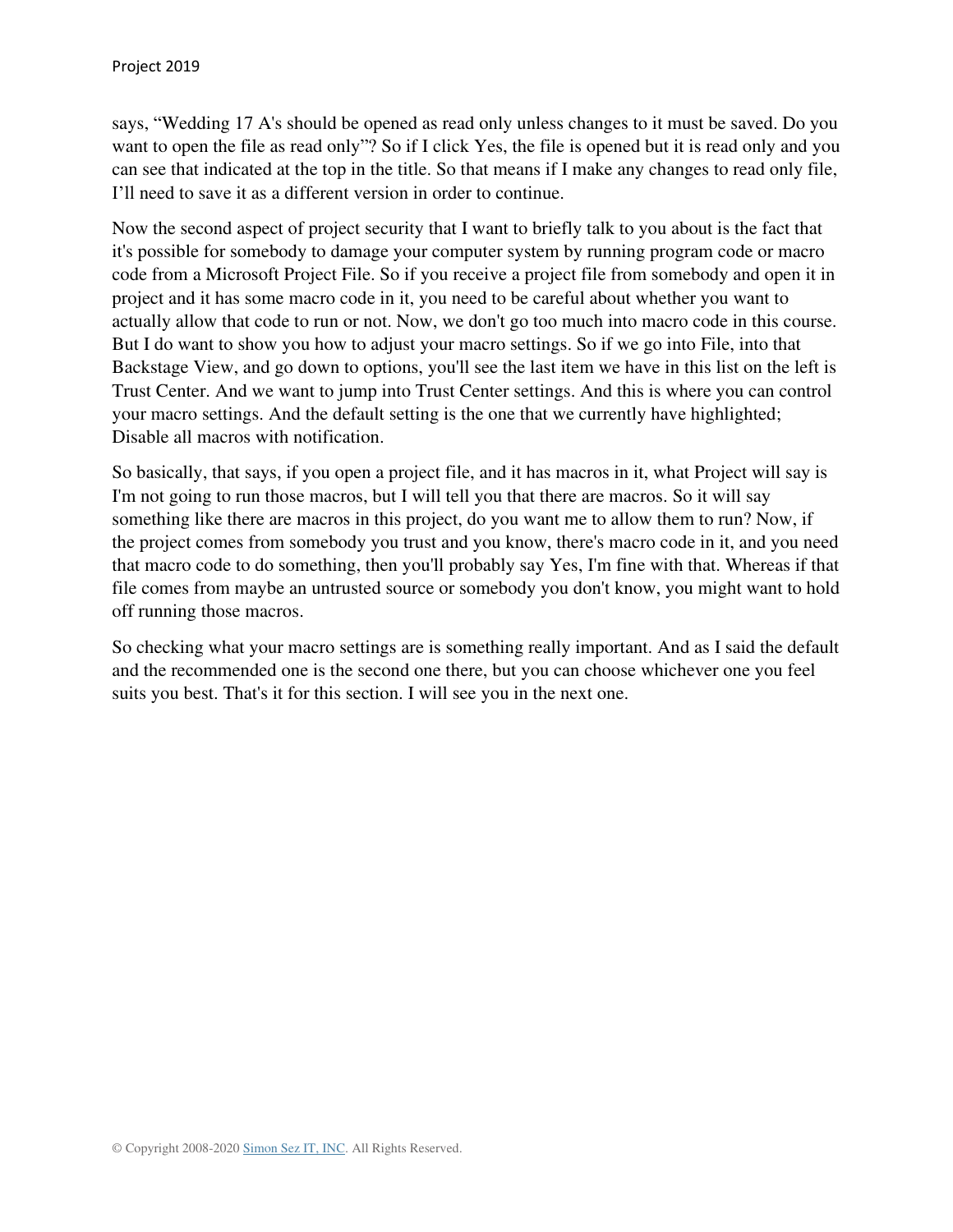## **Section 21 - Templates**

#### **Video: Saving Projects as Templates**

**Deborah:** Hello again, and welcome back to our course on Project 2019. In this section, we're going to take a look at Templates. Now, you've already seen these thumbnails many times before. And I'm just on the new screen here. And I can choose from one of these available templates and use that as a starting point for a project. I spoke to you earlier on in the course about how you can search for online templates. And I do suggest that you experiment with some of these templates.

Now, if I were to choose one of these, and let's say we're going to choose the residential construction, I can click on it to select it. And it gives me a little bit of a description. So I can decide if this is actually the template that I want to use. So I can see here it says, plan a single family house construction project, from design to landscaping with this template. So if I decide that I want to use that one, which I do, I then just click on that big Create button. And this gives me a really good starting point for a project plan for a residential construction. Now one aspect of this template and in fact, it is a quite a common aspect of these general templates is the way in which the timeline is used effectively to show phases in the project. And I think that the way that the timeline has been used in this particular project to give you a really good overview is a really effective way to use the timeline.

And that in turn is a good explanation of the value of looking at the templates that are available. And seeing the ways in which various people have set their projects up and used features like the timeline, it gives you some really good ideas that you can utilize in your own projects. Now what I'd like to look at in this section is how you can use one of your own projects as a template. And in the example, I'm going to use the wedding plan. So let's suppose I've got the wedding plan to a point where I'm really happy with it. And although I appreciate that every wedding is different, there is enough content in that wedding plan, which is common to many weddings, I think that will be a really good starting point for planning somebody else's wedding. Now what I'm going to do then is save the wedding plan as it is now as a template. And I'm going to show you how you can then make that template available for use in future projects.

So here I have version 18 of the wedding plan. I've removed the passwords that I put on in version 17, and we're going to save this version as a template for future weddings. Now before we do that, it's very important to establish the folder in which our personal templates are going to be stored. So first of all, what we're going to do is we're going to go into Options. And we're going to go to the Save page of the Options. And we're going to look at one of the options that I haven't talked about before and that is Save Templates. So this section down here, you will almost certainly particularly if you have a new installation of Project 2019 have nothing in this box. And in order to be able to use personal templates, effectively, you need to specify a folder.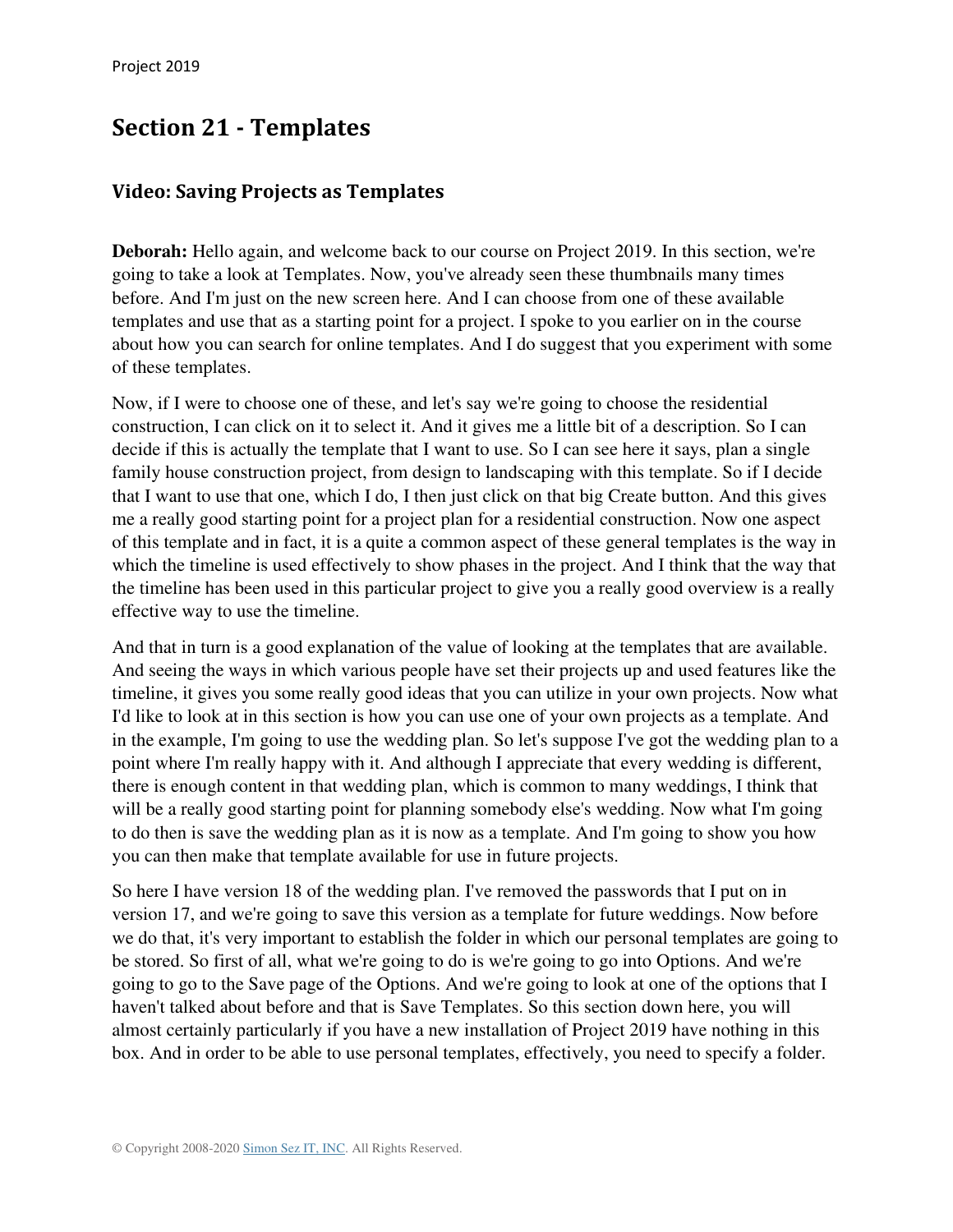Now there is a standard folder that you can specify here. And I'm going to point that out to you right at the end of this section. But for the moment and for the purpose of this demonstration, what I'm going to do is use the course Files folder as my personal Templates folder. So I'm going to click on Browse. And there is now my folder location where I'm going to store my templates. And I'm going to click on OK. So having established my personal Templates folder, what I'm going to do now is I'm going to go up to File, I'm going to go down to Save As, I'm going to click Browse. And if I change my Save as type down here, from MPP to project template, which will give it an MPT file extension, you'll see that it's automatically reverted to my Project 2019 course Files folder at the top there. So it knows that that's the default location to save template files into. Now what am I going to call this template?

Well, I'm going to change the name very slightly. And I'm going to call it My Wedding Planner. And I'm going to click Save. And what I get is the Save As template dialog box. Now although I'm saving the current version of that plan as a template, there are certain things in it that Project suggests I might want to remove. So for instance, do I want to keep the values of all Baselines? Well, this is going to be used for planning future projects, and therefore the Baseline for the current wedding plan isn't really going to be of much use. So I think I'm going to remove that from the template. And I'm also going to remove the second item their actual values. So no actuals related to the current project would apply to the future project.

The next two items, Resource Rates and Fixed Costs, I'm going to leave those in the templates. Now, obviously, I'm going to need to check them whenever I use this template in the future to make sure they haven't changed but they are a good guide. So I suggest to keep those at the moments. The last option relates to publishing to the project web app, which is, again outside the scope of this course. So I'm going to ignore that for the moment. So let's click on Save. And now as you can see from the Header, we now have a template file. It says My Wedding Planner dot MPT. Now let me close this.

So let's pretend that I'm now at some point in the future. And I want to create a new wedding plan. So I'm going to go to new which I'm in now. And once you've established a personal template folder, on the new page, you will see this pair of options; Featured and Personal. So obviously, we're clicked on Featured at the moment, and it's showing us all the feature templates. But if I click on Personal, that's going to show me all of the templates that I've saved into my Templates folder. And you can see there we have My Wedding Planner. So I'm going to click on it to select it and click on Create.

So now I have a new project based on my template, but with no Baseline and no actuals but resource rates, etc. inherited from the version 18 of the wedding plan as it was. So, I can now start working on a new wedding. So that's it on Saving Templates. That's the end of this section. Please join me in the next one.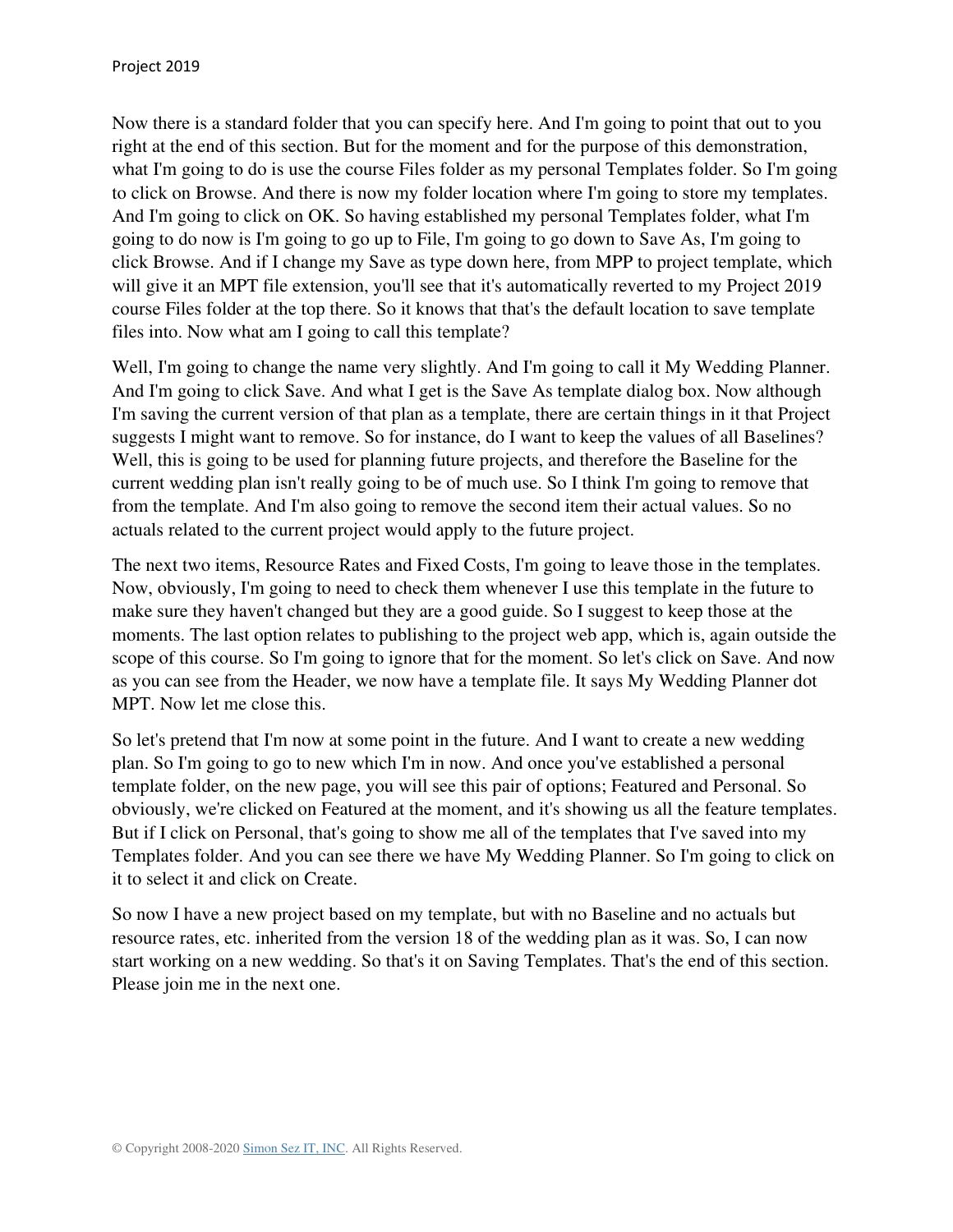## **Section 22 - Calendars**

#### **Video: Calendars - Part 1**

**Deborah:** Hello again and welcome back to our course on Project 2019. In this section, we're going to start to look at the very important topic of Calendars. Now generally speaking, I tend to cover Calendars usually earlier on in courses on Microsoft Project. But an understanding of Calendars and how to use them, I think benefits from knowing quite a bit already about how Scheduling works, how Resource Assignments work, and so on.

So on this occasion, I've left them till a little bit later on in the course. And hopefully this will give you a better ability to understand just how important Calendars are. Having said that, when you're using Microsoft Project, making sure that your Calendar or Calendars are set up is actually one of the things that you should do very early on in the work on a project. And you'll see this as I explain the use of Calendars from now on. And one of the things that you may want to do after going through at least part of this section, is to take a look at the calendars for the wedding project and for the bathroom refit. But we're going to start a completely new project. So a Blank Project for now. And we're going to use a very different calendar for this particular project.

Now the project is going to be a project to do some work on a road in a town. So there's some resurfacing work to do, we've got to drill up the road, we've got to prepare it for surfacing, and then we've got to surface the road. And then we've got to put everything back together again. Now as a building job, and one which should be done as quickly as possible, so as to keep the disruption to residents as short as possible. We're going to be operating from relatively early in the morning until relatively late in the evening. So this particular project is definitely not an office hours' project. So I've created a new project, and I've called it Road Fix 01. And on the Project tab, I'm going to click on Change Working Time. And this brings up a dialog the Change Working Time dialog, that explains the current working time or if you like the current calendar for this project.

Now the settings you see here are the default ones in Project 2019. Now let me explain this dialog because there's quite a lot in it. In the middle, you basically have a month by month calendar. And you can use the little arrows at the top to step through those months or scroll down whichever you prefer. And on any particular month, the gray background means it's a nonworking day. So that would make sense Saturday, and Sunday columns are currently in gray. And whatever you have in black, there is the current day's date. So today is in fact March the 19th 2019. Working days show with a white background, so Monday to Friday, as you would expect are showing in white.

So if I select today so the  $19<sup>th</sup>$ , the working times for that particular day that I've selected a shown just here on the right. So you can see it says, "Working times for March 19 2019 8am to 12pm and 1pm to five". So I'm assuming that we're allowing an hour in there for lunch. So that's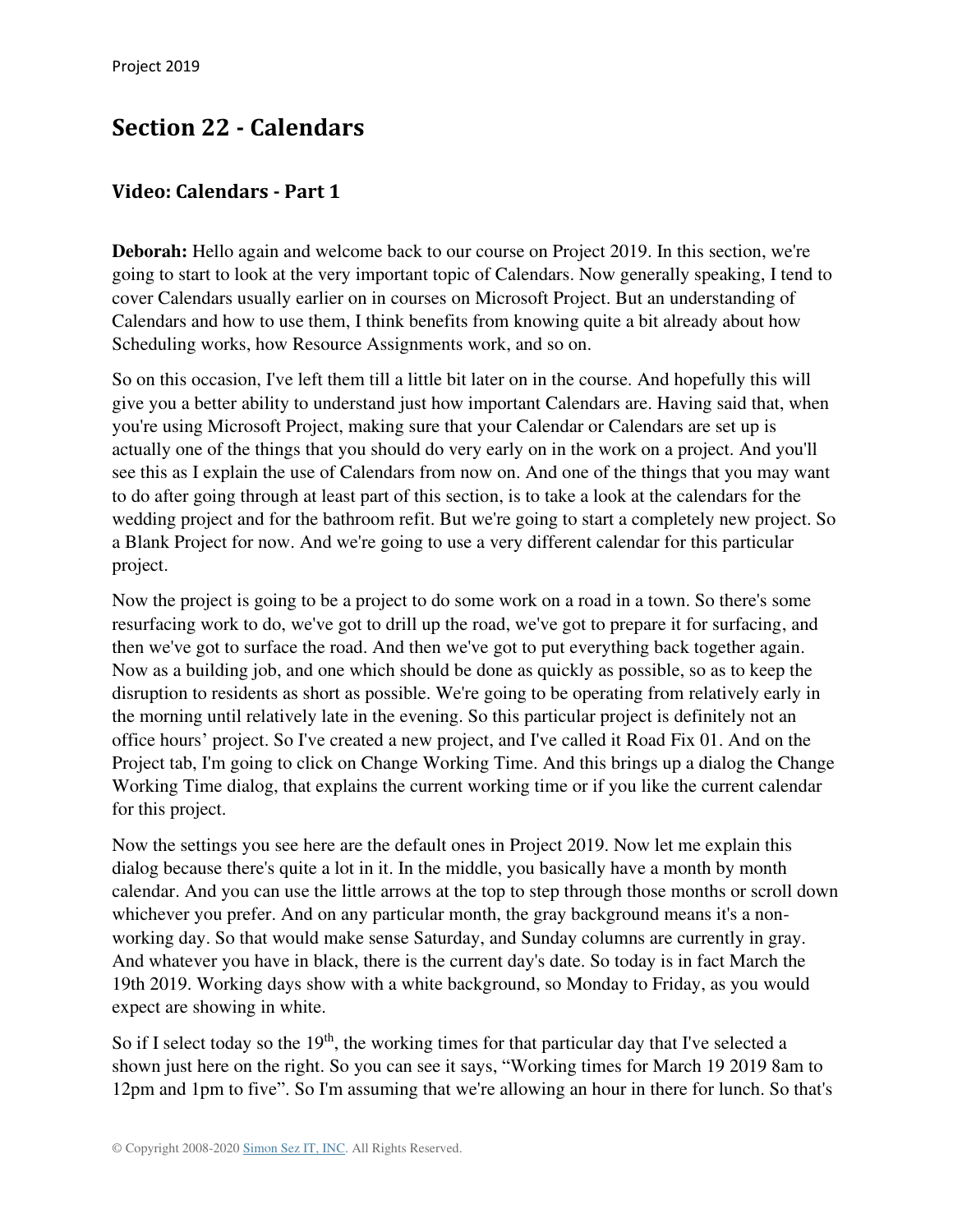essentially an eight hour working day. And the figures here are based on the default workweek on the calendar standard. And you can see the calendar we've got selected in the top there; Standard Project Calendar. Now also over on the left on the legend, you can have exception days, and I'll talk about those a bit later on. You can also have non-default work week. So you can set up a particular week as being say different from working hours to other weeks. And at the bottom you have a couple of tabs. On one tab you can indicate any exceptions. So exceptions might include things like Public Holidays. And you can also define what a work week is in this calendar.

Now we're currently looking at a calendar called the Standard Calendar. And for this project, this is the Project Calendar. Now you do actually have three calendars by default, and if I click the drop down up there, you can see the other two. So we have a calendar for 24 hours, and a calendar for night shift alongside our Standard Project Calendar. So if I wanted a 24 hour calendar for this project, I could select it. And you can see that that involves working seven days a week, and it would be fairly straightforward to set that up as a calendar for this project. If I wanted a Night Shift calendar, I could do the same and the work hours here are 12am to 3am, 4am to 8am, 11pm to 12am. So those are your three default calendars.

Now we come to a very important point. Let's suppose that generally speaking, your projects do run during office hours. So the Standard Calendar is the one that's closest to your hours of work. And let's suppose that 8am to 12pm, and 1pm to 5pm, is fine for you in terms of working hours. If that's all true, then clearly, you can use this Standard Calendar as your basic Project Calendar for many or all of your projects. If on the other hand, the Standard Calendar is never right for you, and you say you work from 9am to 1pm, and then two until six, or maybe you do a seven hour working day or something like that, you may want to change the Standard Calendar to fit in with your own standard hours of work.

But if that's not the case, if in fact on each of your projects, the hours of work tend to be different, then I strongly suggest that you don't change either the Standard, the 24 hour, or the Night Shift calendars, you just leave them as they are. And that for each project, you create a new calendar, or some new calendars to deal with that specific project. So what we're going to do on this occasion is we're going to create a new calendar for Road Fix project, because the hours of work are going to be much longer than the standard. And also because it's a rather unusual project from the point of view of hours of work. So I'm going to choose the option up here on the right, create New Calendar.

Now when I create a new base calendar, I can give it a name of my choosing. And I'm going to call this My Building Calendar. And I can either create it as a new base calendar, which means I can just enter everything from scratch, or I can make a copy of an existing one. Or what I'm going to do is I'm going to make a copy of the Standard Calendar because although I'm going to change the hours quite a bit, some of the features of the Standard Calendar are fine. So such as the fact that we're not going to be working on weekends. So I'm going to click on OK. And you can see at the top now I'm working in my Building Calendar.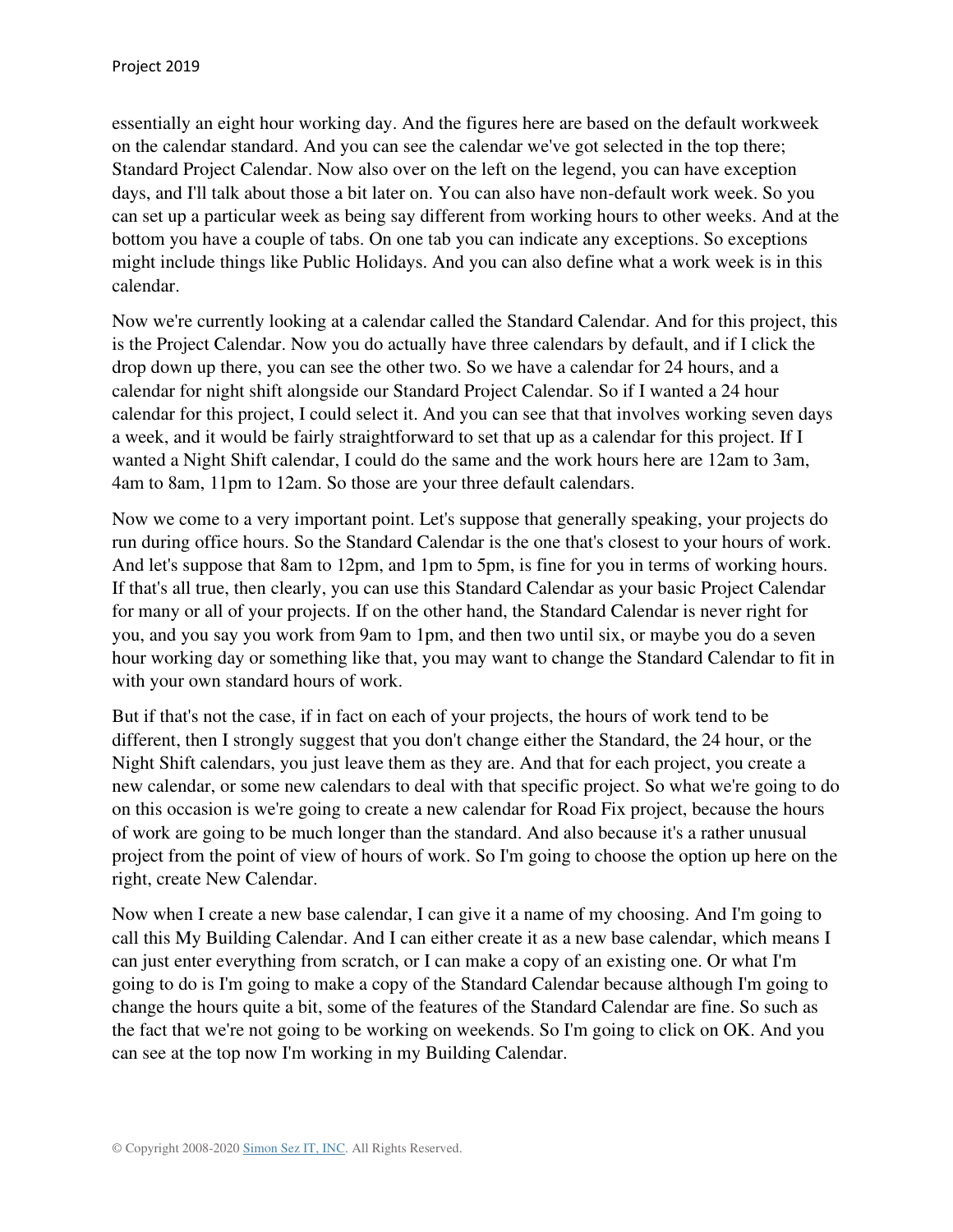So the first thing that I need to do is to change the standard workweek. And you see there we have a tab called Workweeks. And if I click on the Details button, it will give me the details of what the standard working week is. So notice the radio button here, "Use project default times for these days, Set days to non-working time, and Set days to these specific working times". So you can see my three radio buttons there. So the first one use project default times for these days. So I can select individual days of the week. And you can see that the figures for Monday 8am to 12, and then one to five, if I click on Sunday, there's nothing in there because it's a non-working day.

I can also select this option where I going and set days to non-working time. And also I can set days to the specific working time. So a few different options for me in there. Now what I'm going to do on this occasion is I'm going to change the working hours for all of the working days. So Monday to Friday, and I just held down my shift key in order to highlight all of those. And each of these days currently has the default working time from 8am to 12pm. And then again from 1pm to 5pm. And I'm going to change these working times.

So I'm going to select a different radio button, I'm going to select the bottom one; "Set days to these specific working times". And you can see they now become active and editable fields. So I'm going to set them to the longer working times of 7am to 1pm. And then down here we're going to have 2pm to 8pm. So that's a 12 hour working day. So having done that, if I click on OK. And you can now see that my working times have changed 7am to 1pm, 2pm to 8pm. And that's changed for all of those days, those weekdays. So if I click on the 18th, you can see that's the same. If I was to click on the 17th that's telling me it's a non-working day. So the standard working week now on this calendar is five days of 12 hours. Now in a moment, I'm going to look at some exceptions. But before I do, I've got another very important point to point out. And that is if I click on options down here at the bottom, it takes me into Project Options to the Schedule page. And there is a section that we looked at briefly earlier on in the course, called Calendar Options for this project. And it's the first one just here.

Now, one of the things in Project 2019 that you need to be wary of is that although we're now setting up quite an unusual calendar, and this calendar is going to be used in our project together with some other specific variations that we're going to look at in the next section, setting up the Calendar alone is not enough to make sure that all of our calculations in Project 2019 for this project are going to work correctly. Because there is a set of options in Project, the ones that we're looking at now, which are used for a number of calculations. And it's very important that you have those options set to tie in with the Project Calendar. So for instance, one of them here, hours per day, is set at eight. And if we leave that set at eight, we're going to find some inconsistencies in the calculations that Project does.

Now it's important to recognize that although we've got a Project Calendar set up as a Standard 12 hour day, that doesn't necessarily mean that everybody working on the project will be working on the basis of a 12 hour day. And what we need to tell Microsoft Project is when doing your calculations in Reports, in Scheduling, and so on, what number of hours per day should be the standard number that you base your calculations on. And we need to increase that from 8 up to 12, because we're doing 12 hour days. Now note that this is only for the project Road Fix 01.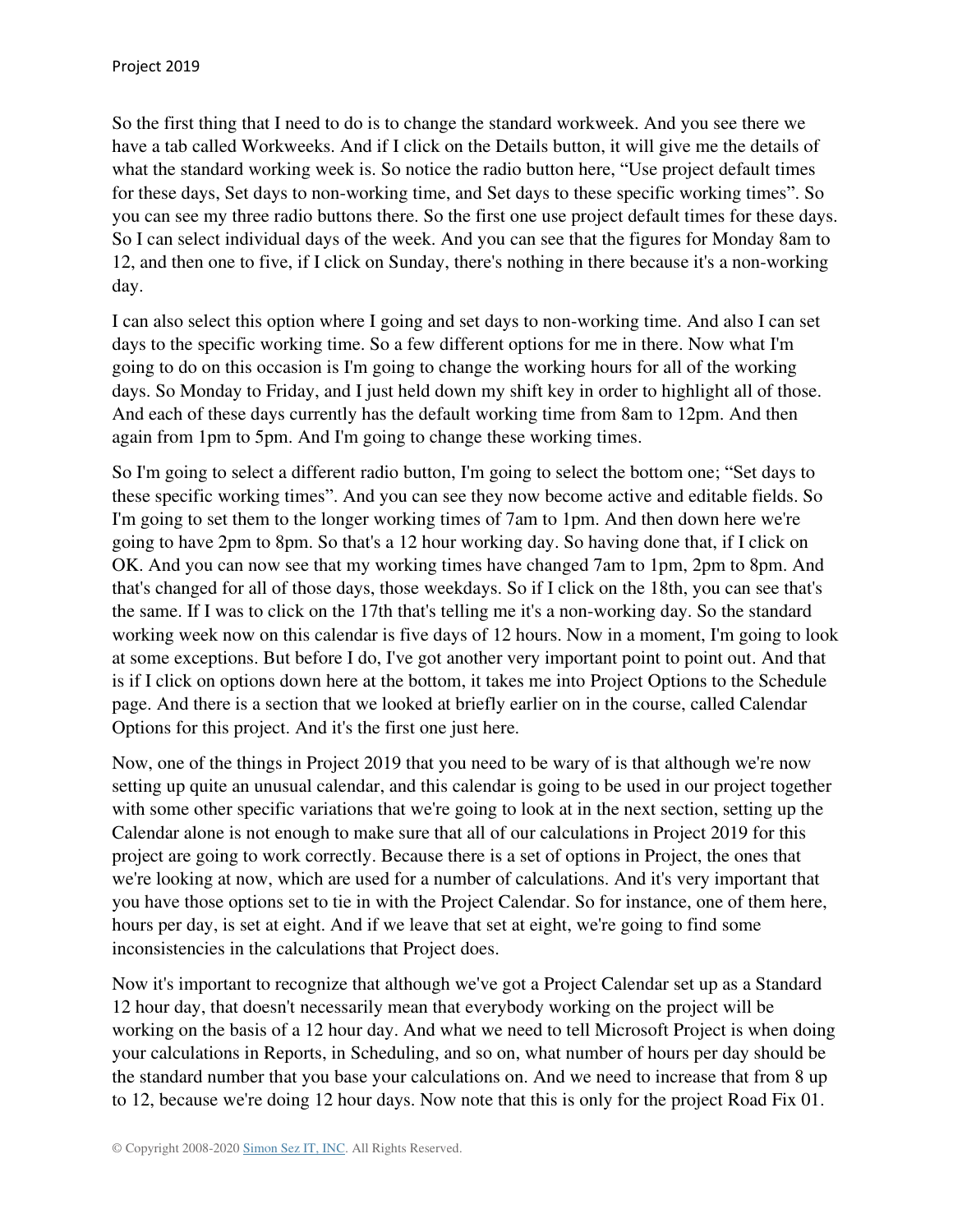This is not going to affect the hours per day for any other project. So I need to be clear that the hours per day on this project, the standard hours is 12. And therefore the standard hours per week would be 60. So I'm going to increase that up to 60. Now I'll leave the days per month as 20. But I'll also change the Default Start Time. So if any tasks where we don't specify a start time, the Default Start Time is going to be 7am. And I'll also change the Default End Time. And again, if we don't specify an end time for a task, it defaults to 8pm. I'll leave the starting day for the week, a Sunday and the fiscal year starting in January.

Now it's very important that those are set to the values that you want to apply throughout the project. Even though as I say individual tasks, and we'll see individual resources may not all correspond to those figures and click on OK. Now having set up our Standard Working week in the Building Calendar. Let's now look at exceptions. It's very important not only that you get the working week set up and the working hours set up correctly, that you also scheduling any relevant exceptions before you start planning a project. Now an exception that I want to set up here is Easter Monday. This project is going to run either side of the Easter holiday this year. So I'm going to go to March, which I'm already on. That's a bit of luck. And Easter Monday is on March the 25th. So I'm going to give it a name. So Easter Monday and the start time and finish time of both March the 25th. And I also need to make sure that that's indicated as a non-working day.

So if I click on Details, you can see that it's already selected Non-working at the top there. And also it's worth noting that if this was half a day, so if we only wanted half a nonworking day, we could select the working times option and put in the times to and from in there. But I'm happy to keep that as it is and click on OK. Now by default when you set up an exception, it's actually set up as a Recurring Exception. But in doing that what Project 2019 does is to set it up to recur once. So you have here recurrence of daily and if we jump back into details again, you can see their recurrence pattern daily and it starts on Monday, March the 25th. And it ends after one recurrence, so you only get Easter Monday once. If on the other hand, I wanted to set up Christmas. So let me go to December and click on the 25th and let's set that up as well. So in here, I'm going to put Christmas Day. And we're going to click on Details. And again, it's a nonworking day, which is fine. But I could say that I want it to recur yearly, on December the 25th.

But I could say that I want it to occur more times than just once. So let's do this for quite a way into the future. So I'm going to say after 10 occurrences. So it's going to recur every year, and they will end in 2028. So what I normally do at this point is set up any other exceptions that I have. And when I finished with my exceptions, I can click on OK. And now let me go into the project information option and change my calendar from Standard to My Building Calendar and click on OK. So I'm now using that new Building Calendar as part of my project. That's it for this section. Please join me in the next one.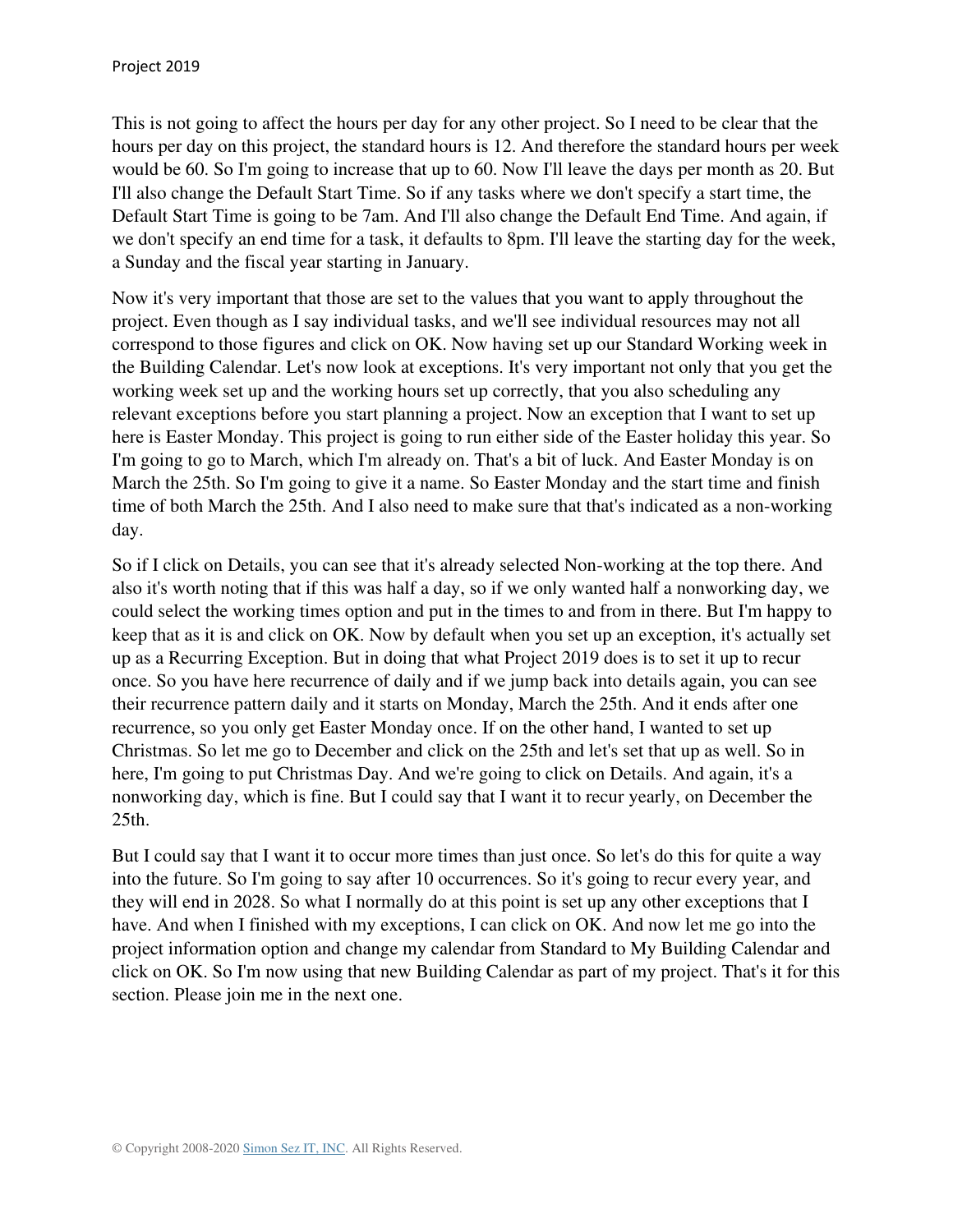#### **Video: Calendars - Part 2**

**Deborah:** Hello again, and welcome back to our course on Project 2019. Now I've added the basic tasks that are needed for the road fix project. We're, of course, using the Building Calendar with a 12 hour working day. And I've scheduled the fix to take two weeks. So we start out with marking out the site, which you can see here, task ID two, and then we move on to preparing the equipment, setting up health and safety, so on and so forth. And then we have a task here in the middle Drill and Clear. And then finally, we have Surface Work, Edges and Paving, and Finish and Clear Site. So the whole lot should take roughly two weeks.

Now I'm sure if you're a road builder or road layer, then you'll know that there's a lot more involved than that. But I really just want to demonstrate the use of Calendars here. So I've tried to keep this reasonably simple. Now the first thing to point out is that when I added the resources, the work resources to this project, and let's just jump across to our Resource Sheets, each of them by default, gets the Building Calendar. And for each of them, not only could I choose one of the other calendars if it was more appropriate to them, so I could click the drop down and select a different calendar. But I could actually create individual calendars for them.

Now, having said that, I don't actually need to create individual personal calendars for each of the work resources. Because as you'll see, I can set up exceptions for each work resource such as their own holiday, vacation time, perhaps their own days off. And I can set those up within the existing structure and framework for calendars. And I'll demonstrate that to you in a while. Now let's jump back to the Gantt Chart. Now one thing I haven't mentioned before is that if I take an individual task, like say, this middle one here Drill and Clear, let's just open that up, there's an option in here on the Advanced tab to have a Task Calendar.

So not only can you have a Project Calendar, you can also have a Resource Calendar, as I pointed out just now, and you can also have Task Calendars. A task can have its own calendar. And the first example I want to show you here is an example of where a task has its own calendar. And what I'm going to do here for the sake of relative simplicity, is to say that the noisiest part of this particular job is the drilling and the clearing operation. And given that the Building Calendar goes from seven in the morning, till eight in the evening, in order to get the permission to do this work, we've been told that we have to restrict our hours of work on this particular task to just eight hours a day instead of 12.

Now, that will almost certainly mean in terms of the project, of course, that elapsed time on the project will be longer. But let's first look at how we can apply a different calendar to that task. Now at present, that task is covering a duration of four working days. And we have two people working on it at 12 hours a day each. So that's a 96 hour task. And we're going to need to restrict it to eight hours a day. So the resources themselves, Jenny and Max are available for the full 12 hour day. So the problem is not with them, the problem is with the task. So it's important to apply the restriction on hours to the task. Now you might say well, why not just use the Standard Calendar that's eight hours a day. And that would approximately work.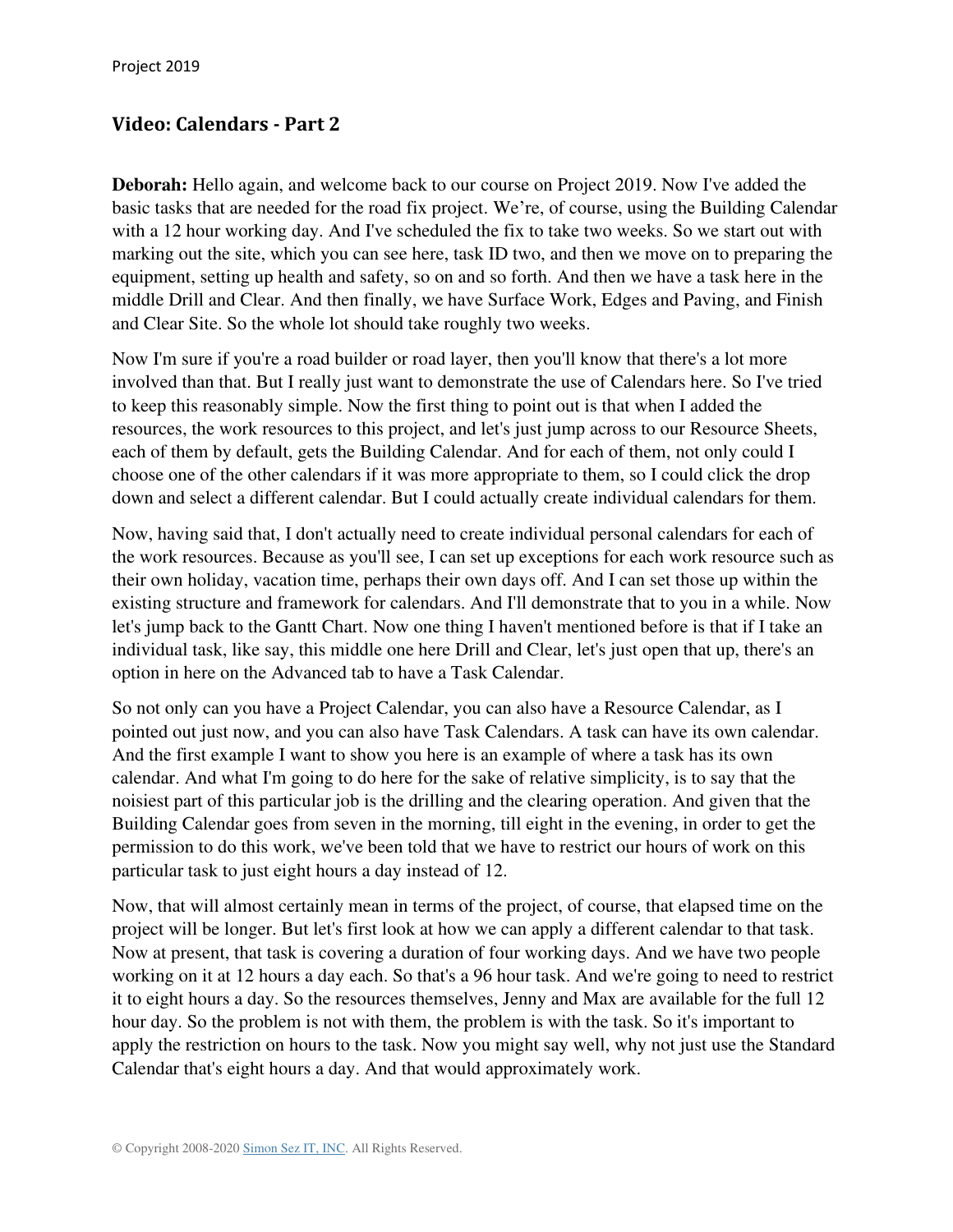The trouble is that the lunchtime break in the Standard Calendar is not the same as the lunchtime break in our Building Calendar. And therefore, although we would be showing eight hours a day of work in the Standard Calendar, the resources are scheduled to take their break from one o'clock until two o'clock. And, one o'clock until two o'clock is working time in the Standard Calendar. So what I'm going to do is to create what I'm going to call a Quiet Time calendar, which is just an eight hour day, but based on the Building Calendar. So I'm going to go up to Change Working Time. And I'm going to say create new calendar. And I'm going to call it Building Quiet Work. And I'm going to make a copy of the Building Calendar and click on OK. And then what I'm going to do for this new calendar is to go into Working Weeks, Look at the details, And I'm going to select Monday to Friday, and I'm going to change these times So it's going to set it to 9am to 1pm and 2pm to 6pm. And those apply from Monday through Friday.

So let's click on OK. And Ok, again. I'm now going to open up the Drill and Clear task. And I'm going to jump into Advanced, and I'm going to select the calendar as Building Quiet Work. Now watch carefully what happens to task ID seven when I do this. Of course, it gets extended. And instead of being a four day task, it's now a six day task. And of course, in turn that has pushed the end of my project out to the Monday the following week. So in the exercise that I'm going to set you in the next section, exercise nine, this is going to be our attempt to fix this particular problem. Before we do that though, we've got one other little bit of bad news, and that is that Max is going to need to take Wednesday off next week. So let's set Max up with a day off next Wednesday. I'm going to go into Change Working Time.

I'm going to go up to the top here, and I'm going to select the calendar for max. So these are calendars that I've also set up which you should know how to do by now. And I'm going to set an exception for Max because he can't work next Wednesday. So let's say that he's going to the hospital. And the date next Wednesday, so let's say that's Wednesday next week is the 27th. And it finishes on the 27th as well. And if I wanted to, I could check the details. And I can see that's now set to Nonworking. The recurrence pattern is daily, but there's only one occurrence so it's only going to occur once. And I'm going to click on Ok and ok again, and that's added that in. Now we've got a bit of a problem here. Everything is running into that third week. But fixing that problem is what exercise nine is all about. So please join me for that.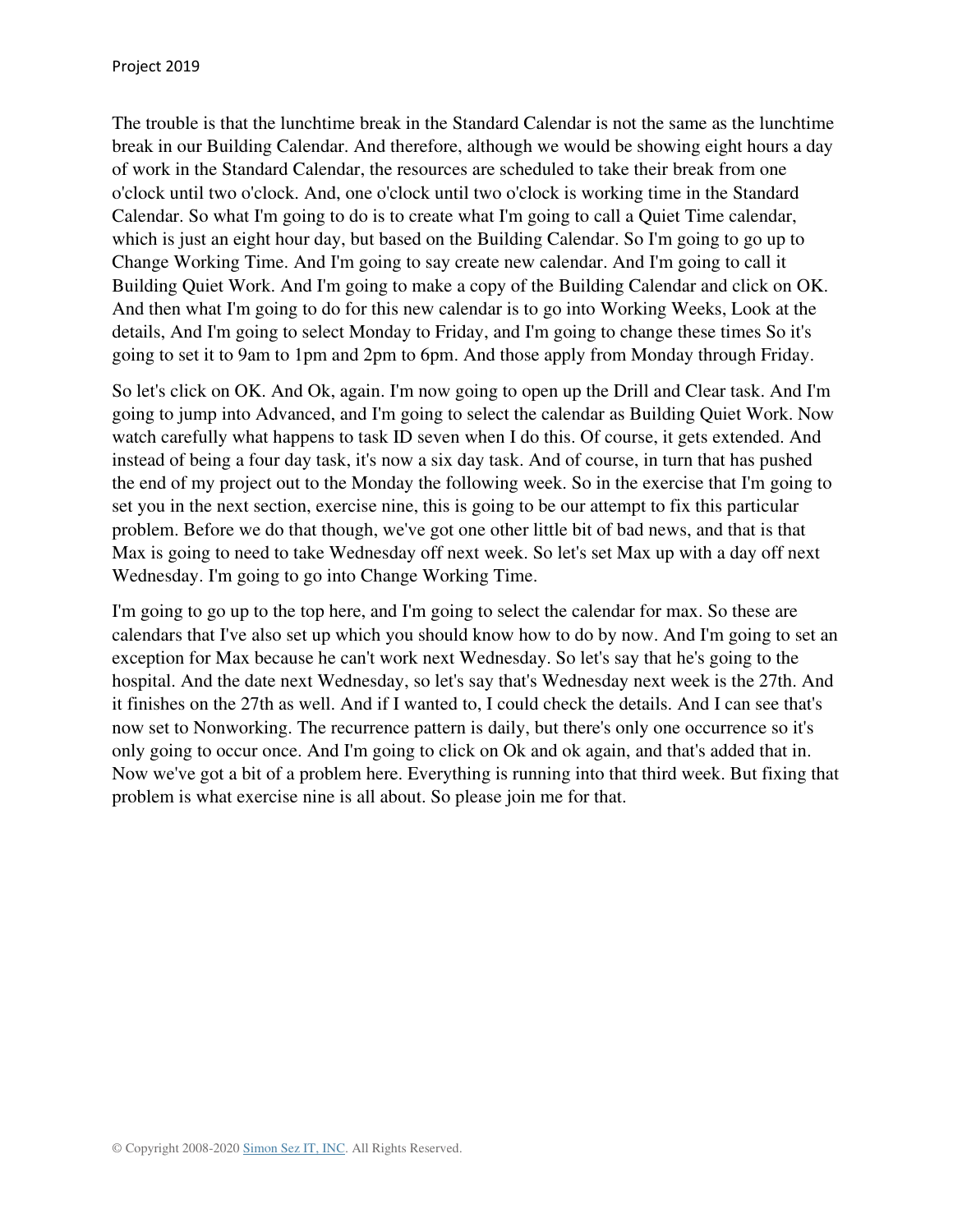### **Video: Exercise 09**

**Deborah:** Hello again, and welcome back to our course on Project 2019. In the previous section I mentioned exercise nine a couple of times. And this is what I'm going to set you in this section.

Now in the previous section, we had a problem. We'd set up the road fix project but because of the need to restrict hours of work on the noisiest part of the job, which was task ID seven here, the drill and clear task two hours, just eight hours a day from nine to one in the morning, and again, from two to six in the afternoon. Because of that the project has run over into a third week, which we didn't really want to happen.

In addition, one of the key resources on the project Max has had to go to hospital next Wednesday, and I'm talking about Wednesday in the second week. And allowing for that and the restriction on time for work, we're running two and a bit days behind where we'd like to be. Now we're going to resolve that on the basis of the very good news that we've been given permission to work over the weekend. So this is the weekend which is spanned by that drill and clear task, we can work those same restricted hours nine to one, and again, from two till six on both Saturday and Sunday. So what you need to do is to change the working time so that working on that Saturday and Sunday is allowed.

Now beware because in effect, you have a few like two calendars involved there. The Project Calendar is the Building Calendar. And that is the calendar, of course that Jenny and Max are working to. But there is also a Task Calendar. And that is the building quiet time calendar. And even though that was based on the Building Calendar, that's the one that dictates when work on that task is allowed to happen so bear that in mind when you're going through this exercise. Just remember that what you're looking to achieve is a situation where work is being done over that weekend.

Now I'm starting you off with the file exercise 09 A and you'll find that in the exercise folder, that's the one you're going to start with. And my answer is an exercise 09 B. And I'm going to talk about my answer in just a moment. But just before I do one other thing, if you find it more convenient to use dates which are nearer to the date when you're working through this course, then that's totally fine. When you open 09 A, you can change the start date for the project. So just change it to whatever the preceding Monday from where you are now is. And then the idea is you're trying to make this project fit into a two week period. So start on a Monday, and finish on the Friday at the latest.

Now of course, if you do make that change to the start date, then that's going to affect any other dates you're setting up within the project. So don't forget about that as well. So anyway, that's the job to get that weekend working going. Now if you do get that weekend working sorted, you should find that Max's day to go to the hospital is actually not going to cause any problems at all. Now let's take a look at one aspect of my answer. Now here is my answer in 09 B. As you can see, it starts on a Monday, and it finishes on a Friday. But the point I want to make to you a very important point is this. Once we've got that weekend working going here, there's Saturday and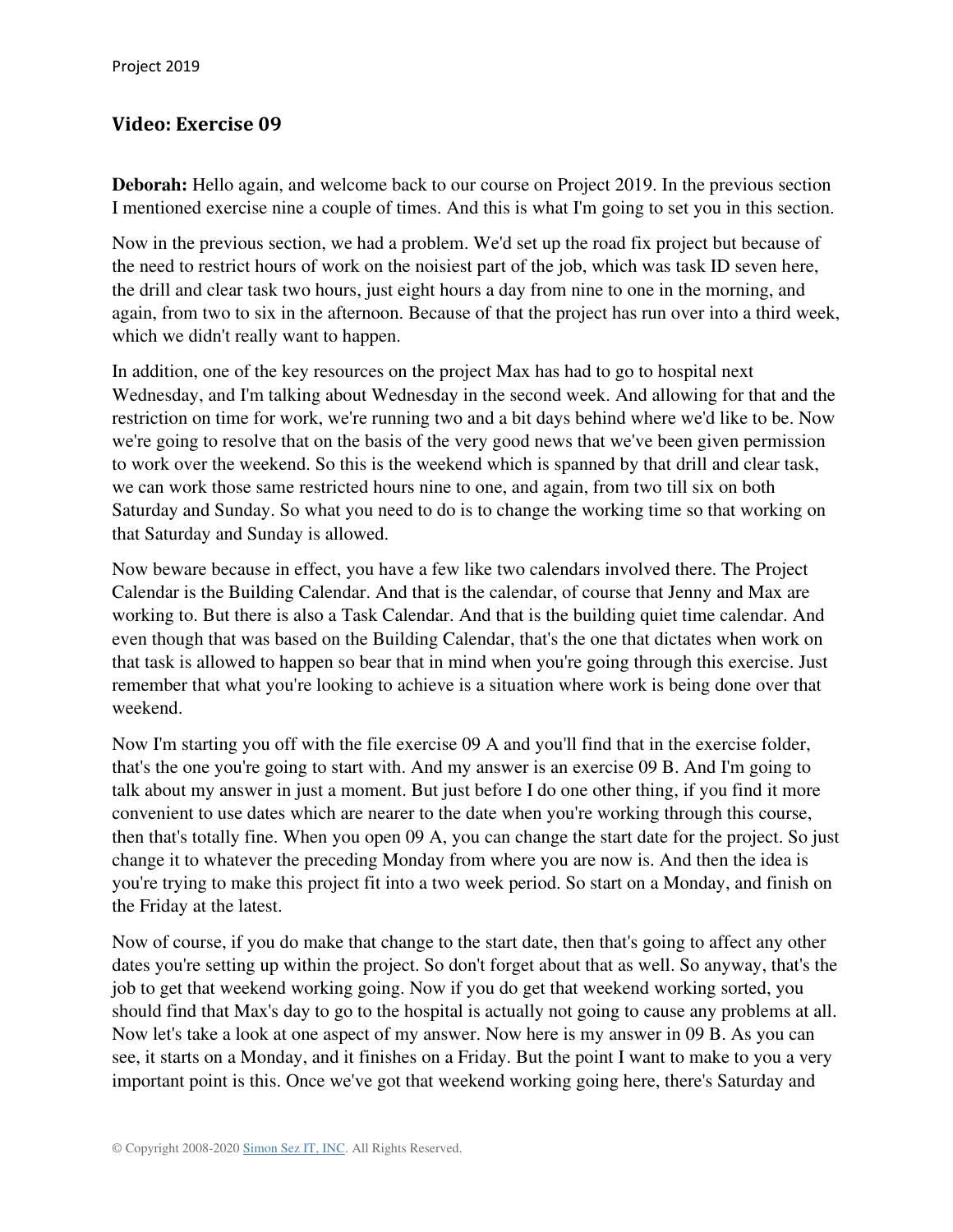Sunday. And you've seen both Max and Jenny are doing eight hours on Saturday and eight hours on Sunday.

Bear in mind that on Monday, they'll again come in on that task, and they'll do eight hours work on that. But also bear in mind that each of them also has other time on Monday and remember that they are still working on a 12 hour calendar. So those little tips should help you pull the whole schedule back and into our original timescales. So a couple of very important points there about a situation where a Task Calendar is if you like a subset of a Project Calendar. And, how even though people may be restricted on the hours they can work on one task, they may be able to work on something else. So that's it. That's exercise 09, that's the end of this section. Please join me in the next one.